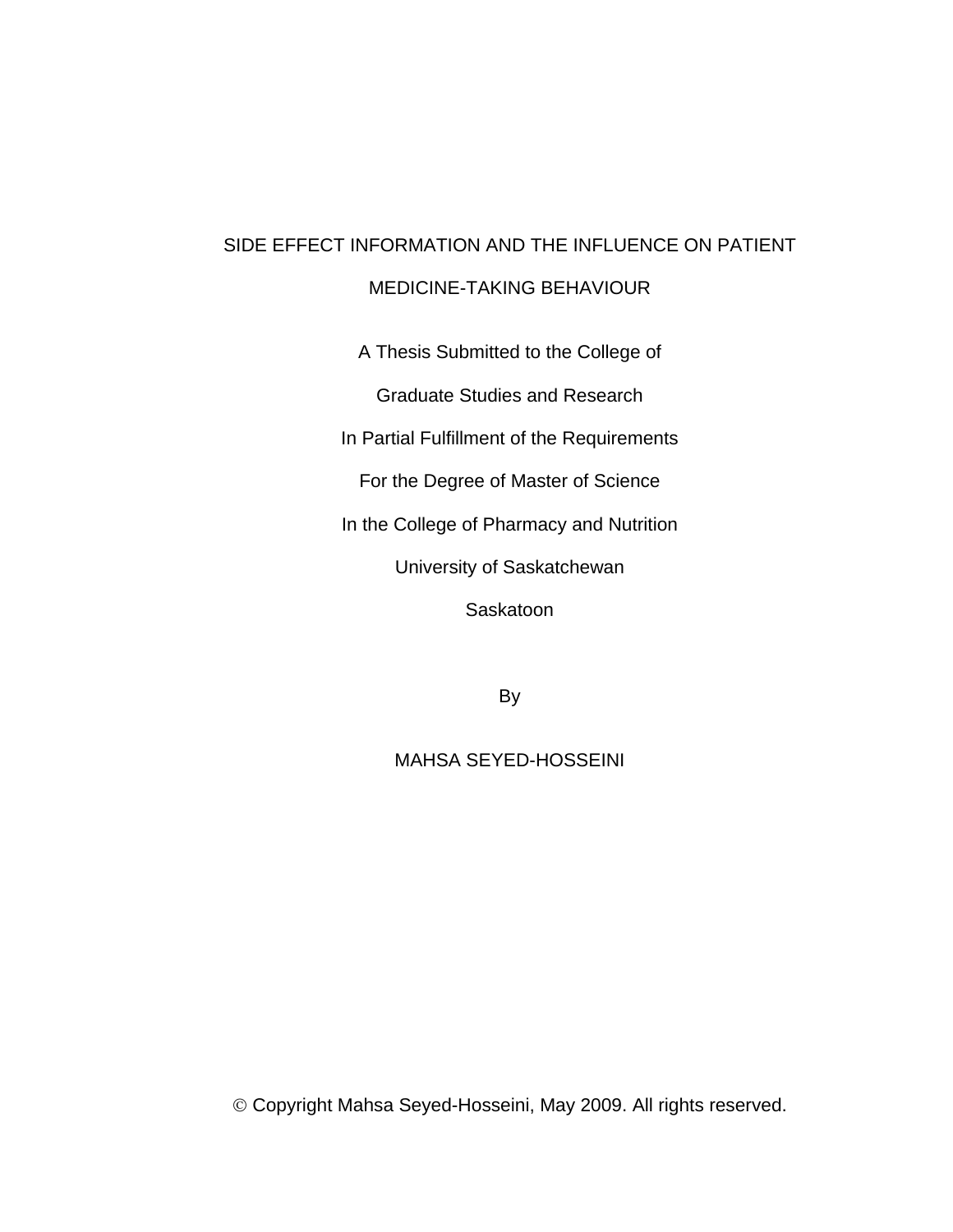#### Permission to Use

 In presenting this thesis in partial fulfilment of the requirements for a postgraduate degree from the University of Saskatchewan, I agree that the libraries of this university may make it freely available for inspection. I further agree that permission for copying of this thesis in any manner, in whole or in part, for scholarly purposes may be granted by Dr. Jeff Taylor who supervised my thesis work or, in the absence, by the Dean of the College of Pharmacy and Nutrition. It is understood that any copying or publication or use of this thesis or parts thereof for financial gain shall not be allowed without my written permission. It is also understood that due recognition shall be given to me and to the University of Saskatchewan in any scholarly use which may be made of any material in my thesis.

Requests for permission to copy or to make other use of material in this thesis, in whole or part, should be addressed to:

 Dean of the College of Pharmacy and Nutrition University of Saskatchewan Saskatoon, Saskatchewan S7N 5C9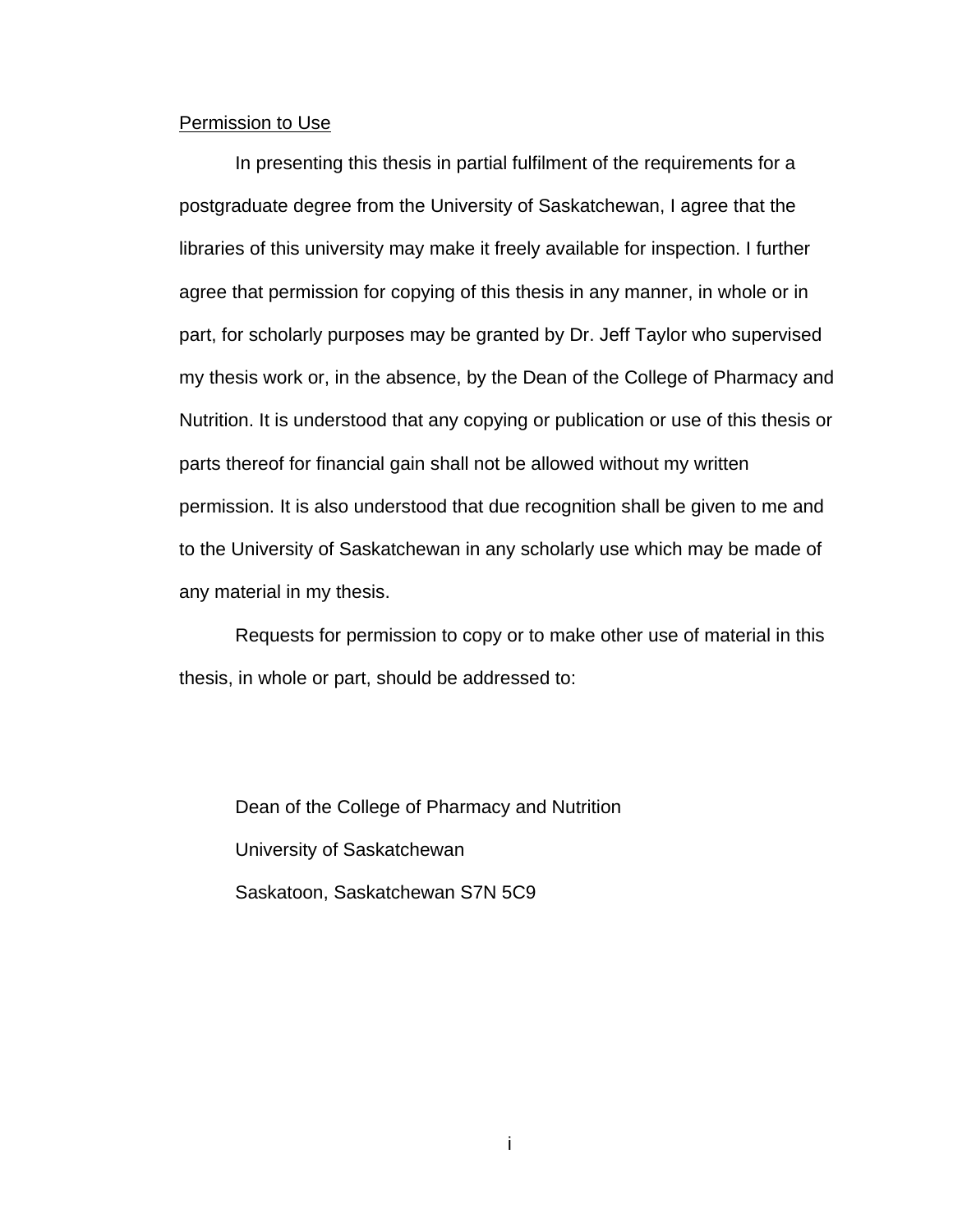#### ABSTRACT

<span id="page-2-0"></span>Lack of patient adherence with medication results in health care costs and adverse clinical outcomes. Although fear of side effects can contribute to non-adherence, being informed about them can actually improve matters. Nonetheless, questions persist as to the most efficient way to convey that type of information to patients for a given medication. Information on side effects is largely limited to a simple list in medication leaflets, often without frequency data (that is, lacking detail as to how often they might occur). The decisionmaking literature suggests that the interpretation of information varies depending on the presentation format or the *frame* used.

This study examined the impact of providing numerical information for side effect frequency, levels of illness severity, and side effect framing on the likelihood of taking an OTC medicine.

Participants received a headache scenario with three drug options (X, Y and Z) to consider for use. These painkillers had three levels of potency (defined as 50, 75, and 100% effective) and were accompanied with three levels of side effects (two, four, and six items). When considering their drug choice for the headaches, participants received drug information written *without* side effect frequency data, then again *with* side effect frequency data. Subjects rated their likelihood of taking Drug X, Y and Z on a scale of 1 (*very unlikely*) to 100 (*very likely*). Participants were also asked to show their likelihood of taking

ii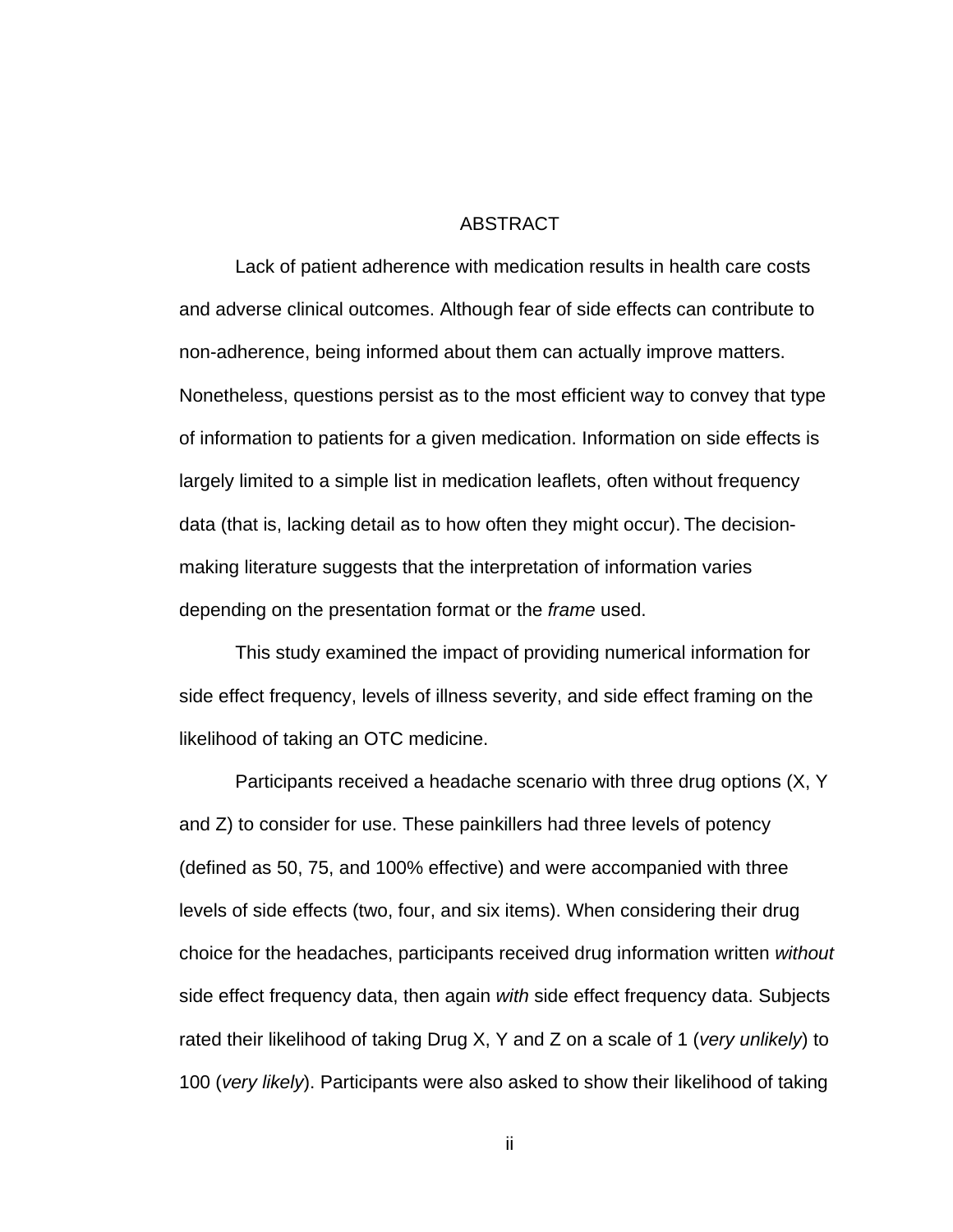a different set of two medications for headaches (coined Drug N and P) based on positively-slanted or negatively-slanted wording in relation to chances of experiencing a side effect (heartburn).

Thirty subjects from Saskatoon over 50 years of age participated. The average age was 66.6 years and 63.3 percent of participants were female. Less than half of participants (n=11) had previous experience with side effects. Most participants were using at least one medicine (whether OTC or prescribed) and described themselves as *knowledgeable* or *somewhat knowledgeable*.

Participants were more likely to take the hypothetical drugs in the situations described when they received frequency data for side effects (*p*<0.05). Also, there was a significant higher mean likelihood of use when the drug was framed positively (*p*<0.01).

When considering decisions involving drug effectiveness and their side effects, the provision of frequency data increased patient likelihood of use. Framing the context in positive format also increased patient likelihood to use a medicine. This information could be important for pharmacists counselling on medication side effects, especially for those patients with medication adherence problems.

iii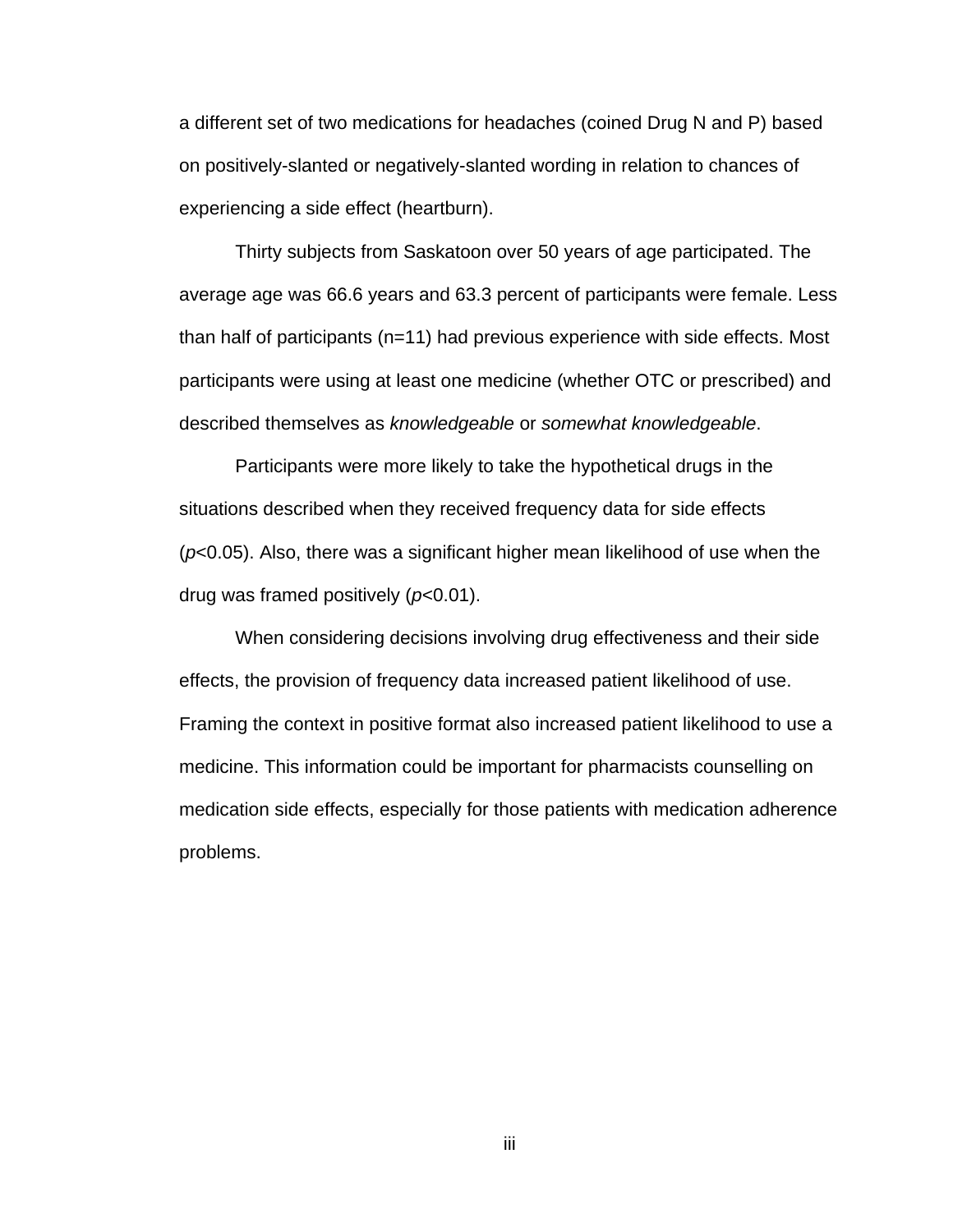#### ACKNOWLEDGMENTS

I would like to express my sincere gratitude to all those who gave me the opportunity to complete this thesis and to the College of Pharmacy and Nutrition and *EduLab* program for funding my academic pursuit. I am grateful and indebted to my supervisor, Dr. Jeff Taylor, who gave me the opportunity to do my program under his supervision. I also want to thank him for his support, guidance, encouragement, and patience in all the time of my program.

I also want to extend my gratitude to my committee members, Dr. Dale Quest, Dr. Dirk Morrison, and Dr. Jane Alcorn, whose questions and suggestions stimulated me to a deeper understanding of my research area and enhanced my critical thinking skills. I would like to acknowledge with appreciation the input of my external examiner, Dr. Roanne Thomas-Maclean.

Special thanks to Dr. Jon Farthing and Dr. Hassanali Vatanparast for teaching me how to use SPSS and helping to understand statistics better.

During my study I came to know Laura, who became a great and special friend, who helped, advised, and gave me support. Special thanks also to the College staff (Sandy Knowles, Tracy McLennan, Beryl McCullough, Jacqueline Huck, and Merry Beazely) for their help, hospitality, and friendship.

iv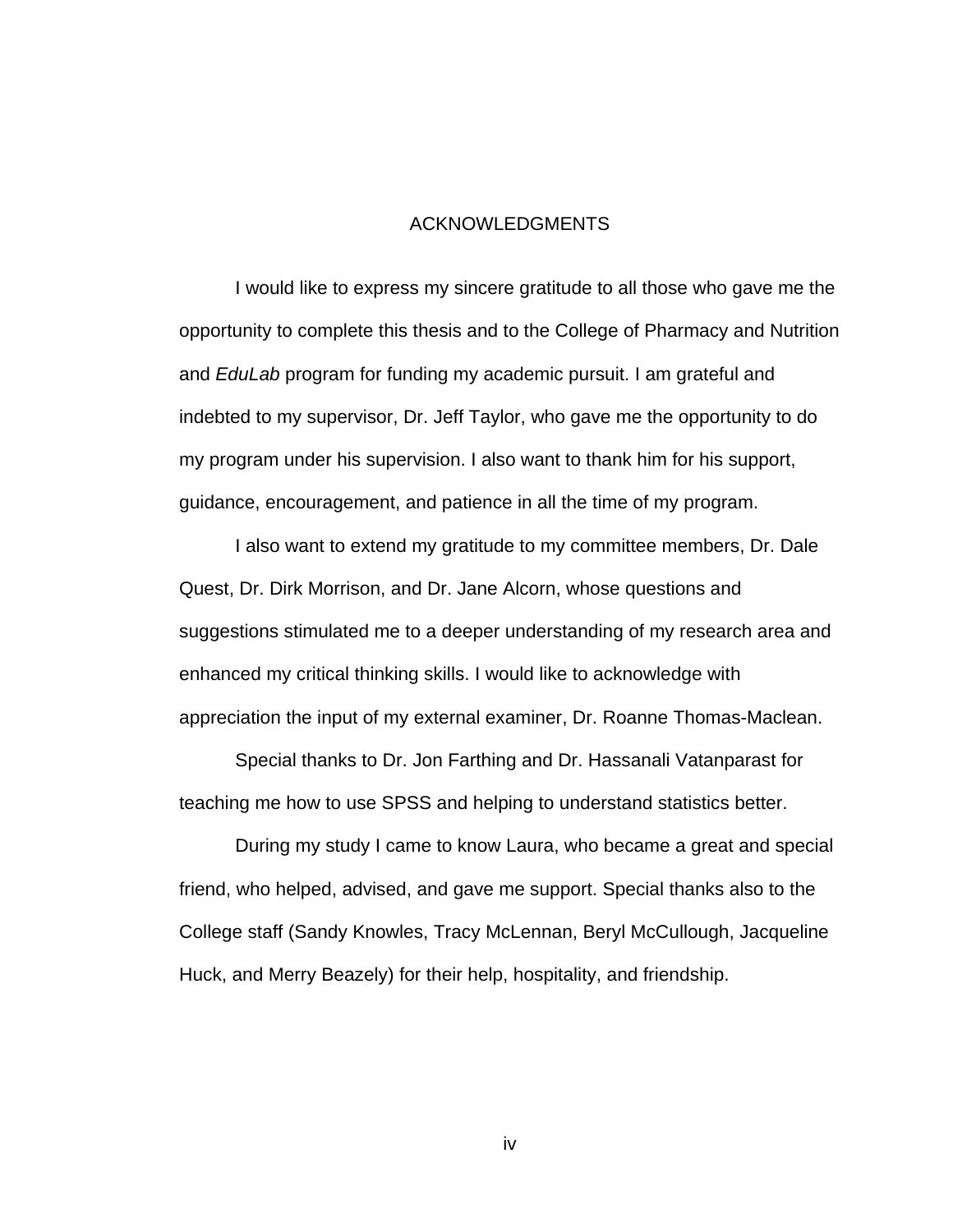## **DEDICATIONS**

I would like to dedicate this work to my husband, Mohammad Borhan, and my parents, Fatemeh and Saeed Seyed-Hosseini, who were of great support and help since the beginning of my master's and even before coming to Canada. I am extremely grateful to all of them.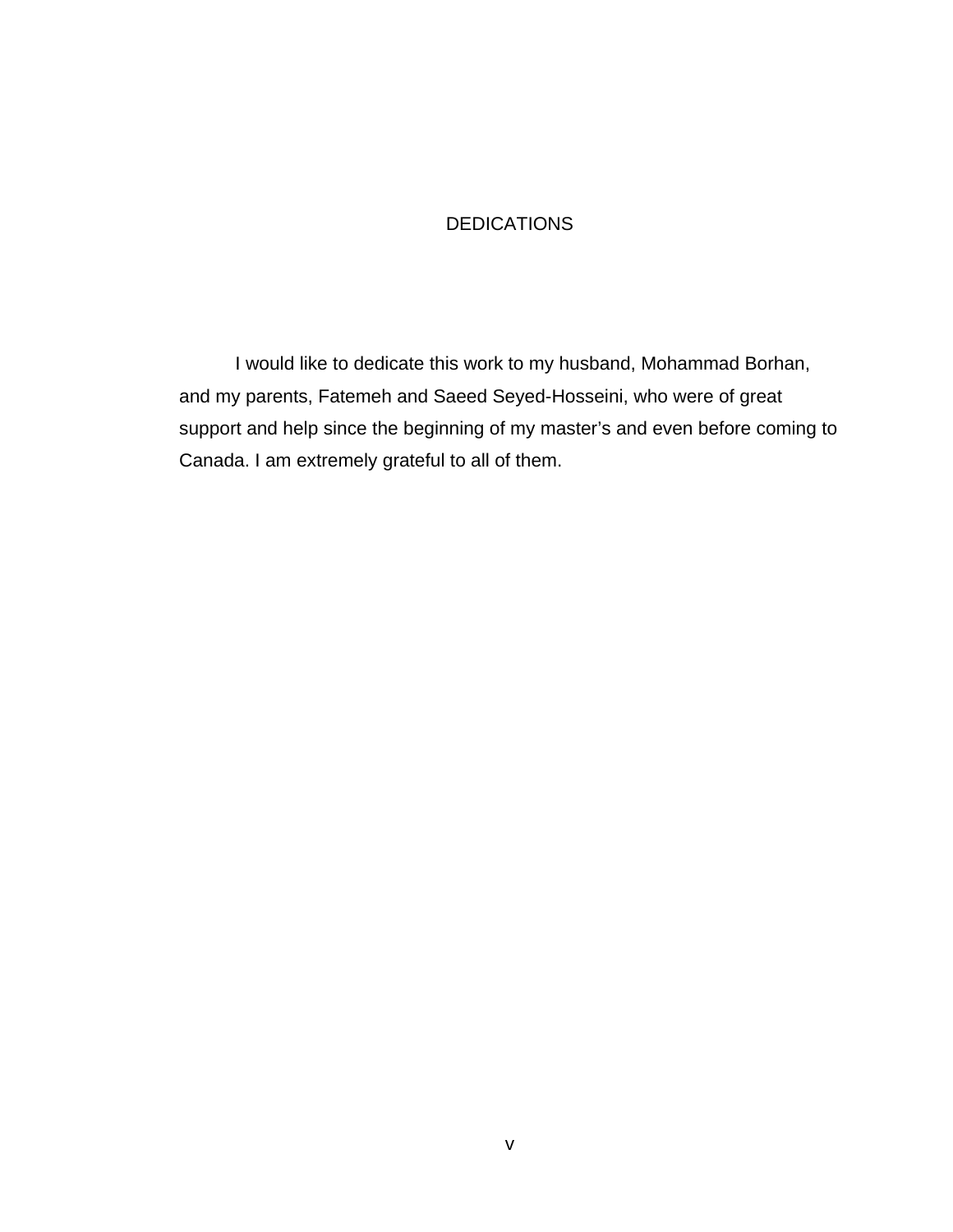## TABLE OF CONTENTS

| 2.3. Challenges to Informed Patient Decision-making 17           |
|------------------------------------------------------------------|
|                                                                  |
| 2.5. Side Effects as a Component of the Counselling Process 27   |
| 2.5.1. Patient / Provider Perceptions of Demand for Side Effect  |
| 2.5.2. Presenting Side Effect Information to the Public 31       |
| 2.5.3. The Importance of Inclusion of Benefit Information to the |
|                                                                  |
|                                                                  |
|                                                                  |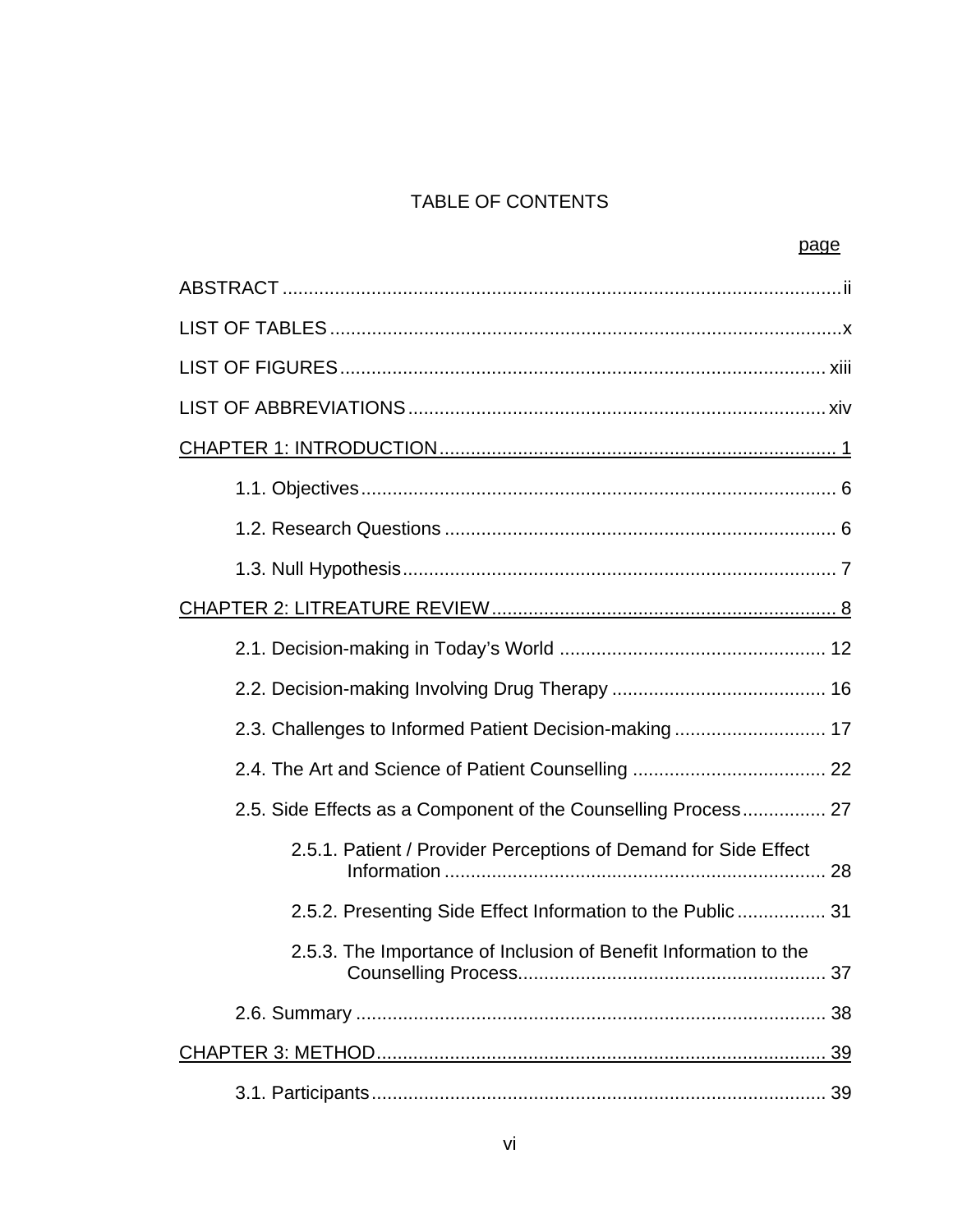| 3.5.1. Study 1: Provision of Frequency Data for Side Effects  49    |
|---------------------------------------------------------------------|
| 3.5.2. Study 2: Negatively- or Positively-Slanted Presentation of   |
|                                                                     |
|                                                                     |
|                                                                     |
|                                                                     |
|                                                                     |
|                                                                     |
|                                                                     |
|                                                                     |
|                                                                     |
|                                                                     |
|                                                                     |
|                                                                     |
| 4.2.4. Side Effect Information and Patient Expectations of          |
|                                                                     |
|                                                                     |
| 4.5. Rapid Estimate of Adult Literacy in Medicine (REALM)  63       |
|                                                                     |
| 4.6.1. Estimate of Numerical Ability to Understand Probabilities 63 |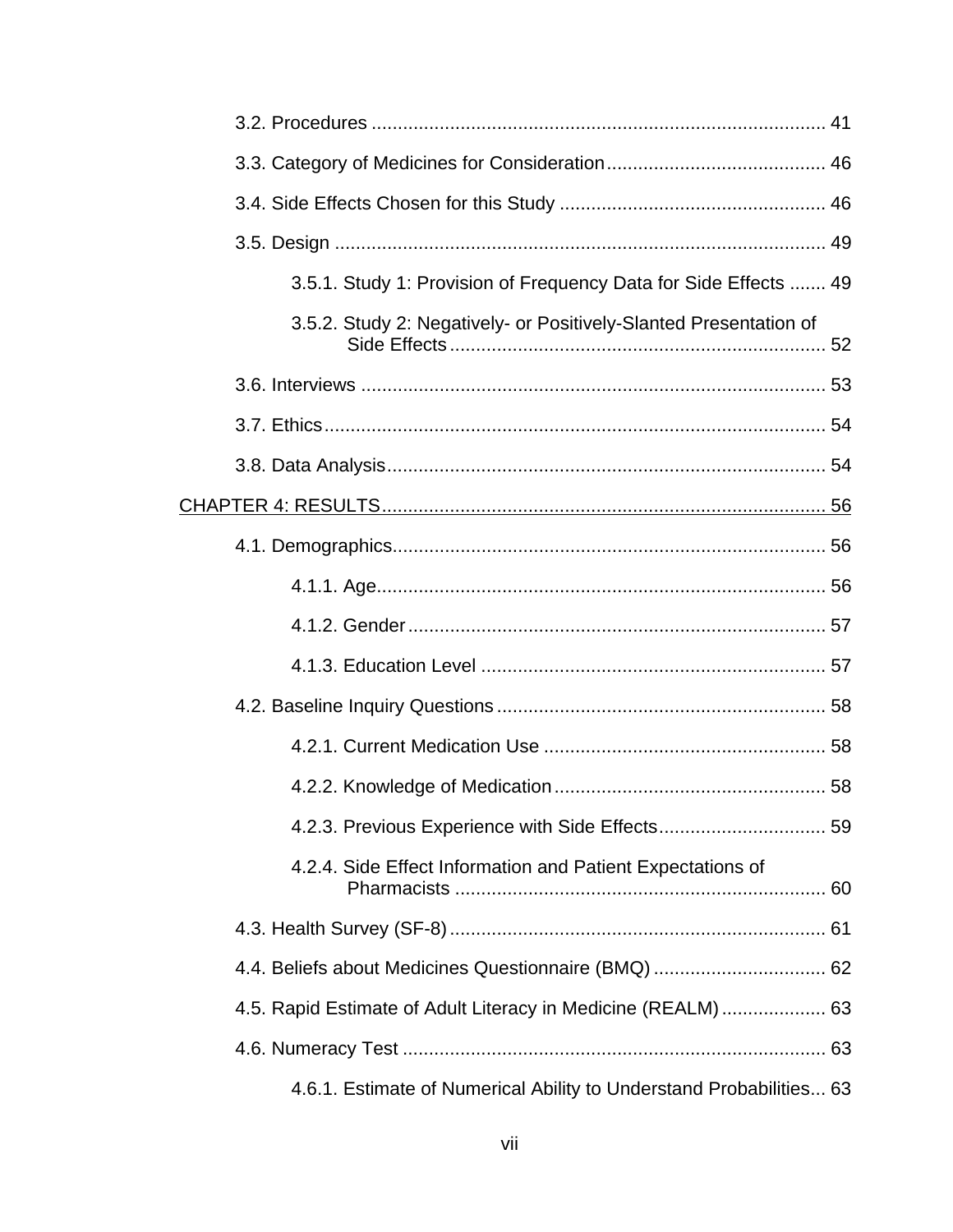| 4.6.2. Risk Information and Interpretation of Numerical Data 65                                                         |  |
|-------------------------------------------------------------------------------------------------------------------------|--|
| 4.7. Study 1: Effect of Numerical Data on Participant Medicine-Taking                                                   |  |
| 4.7.1. Effect of Providing Side Effect Percentages and Frequency                                                        |  |
| 4.7.2. Effect of Illness Severity on Likelihood of Taking Each                                                          |  |
| 4.7.3. Impact of Varying Levels of Side Effects and Effectiveness<br>of Drug X, Y, and Z on Participant Decision to Use |  |
|                                                                                                                         |  |
|                                                                                                                         |  |
| 4.7.6. Effect of Gender on the Likelihood of Taking Drug X, Y,                                                          |  |
| 4.7.7. Effect of Previous Experience with Side Effects on the                                                           |  |
|                                                                                                                         |  |
|                                                                                                                         |  |
| 4.8. Study 2: Effect of Negatively- or Positively-Slanted Presentation of                                               |  |
| 4.8.1. Effect of Gender on the Likelihood of Taking Drug P                                                              |  |
| 4.8.2. Effect of Previous Experience with Side Effects on the                                                           |  |
|                                                                                                                         |  |
|                                                                                                                         |  |
| 4.9.2. Impressions of Taking Too Many Medications 89                                                                    |  |
|                                                                                                                         |  |
| 4.9.4. Illness Severity and Importance of Drug Effectiveness 92                                                         |  |
|                                                                                                                         |  |
| 4.9.6. Effect of Negatively- versus Positively-Slanted Wording 93                                                       |  |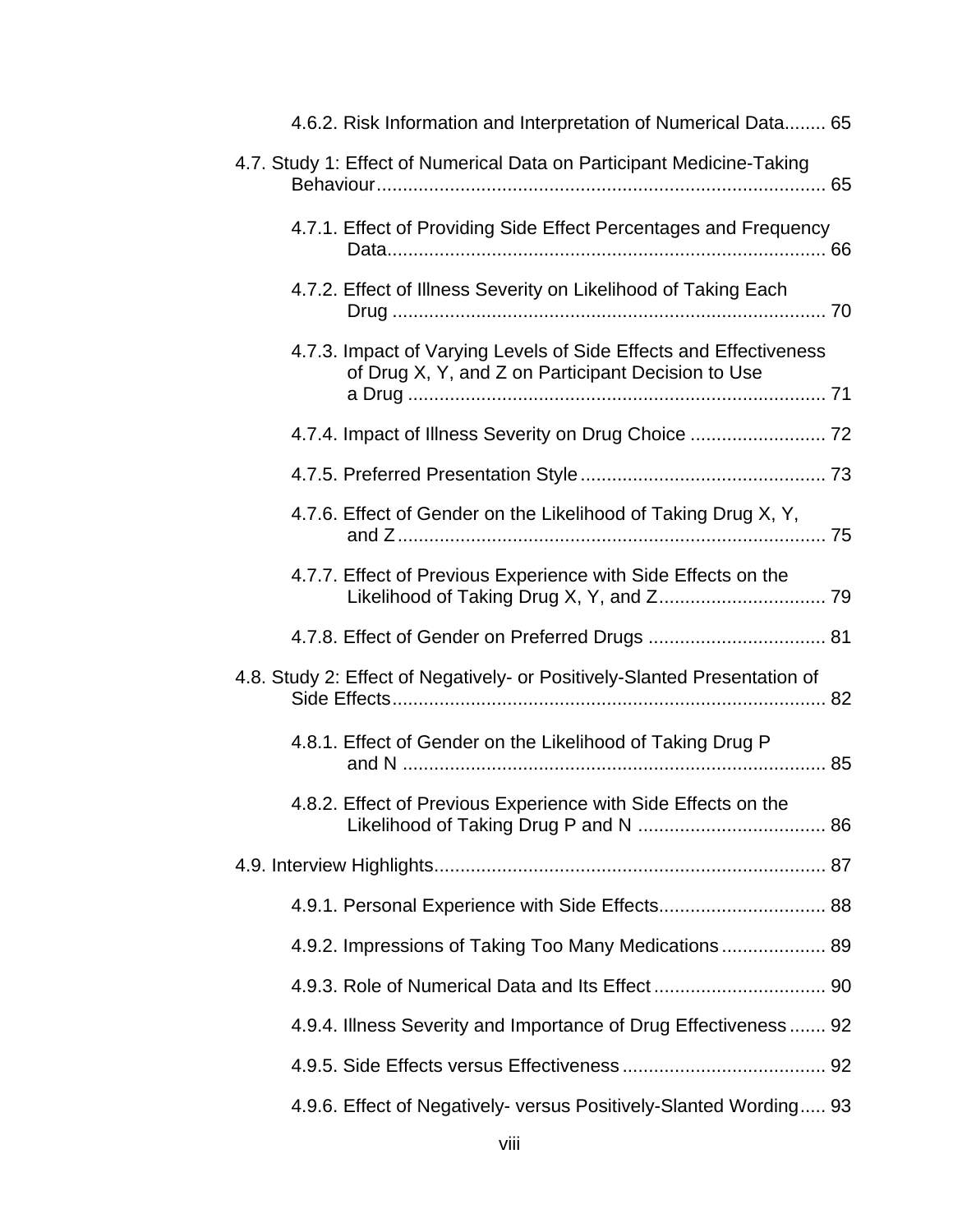| CHAPTER 6: CONCLUSION AND RECOMMENDATIONS 116                    |
|------------------------------------------------------------------|
|                                                                  |
|                                                                  |
|                                                                  |
| Appendix B: Letter to Pharmacists Requesting their Assistance in |
|                                                                  |
| Appendix D: Letter of Consent for Release of Transcripts 135     |
|                                                                  |
|                                                                  |
|                                                                  |
|                                                                  |
|                                                                  |
|                                                                  |
|                                                                  |
| Appendix L: Interview Guide for Interviewing Respondents 163     |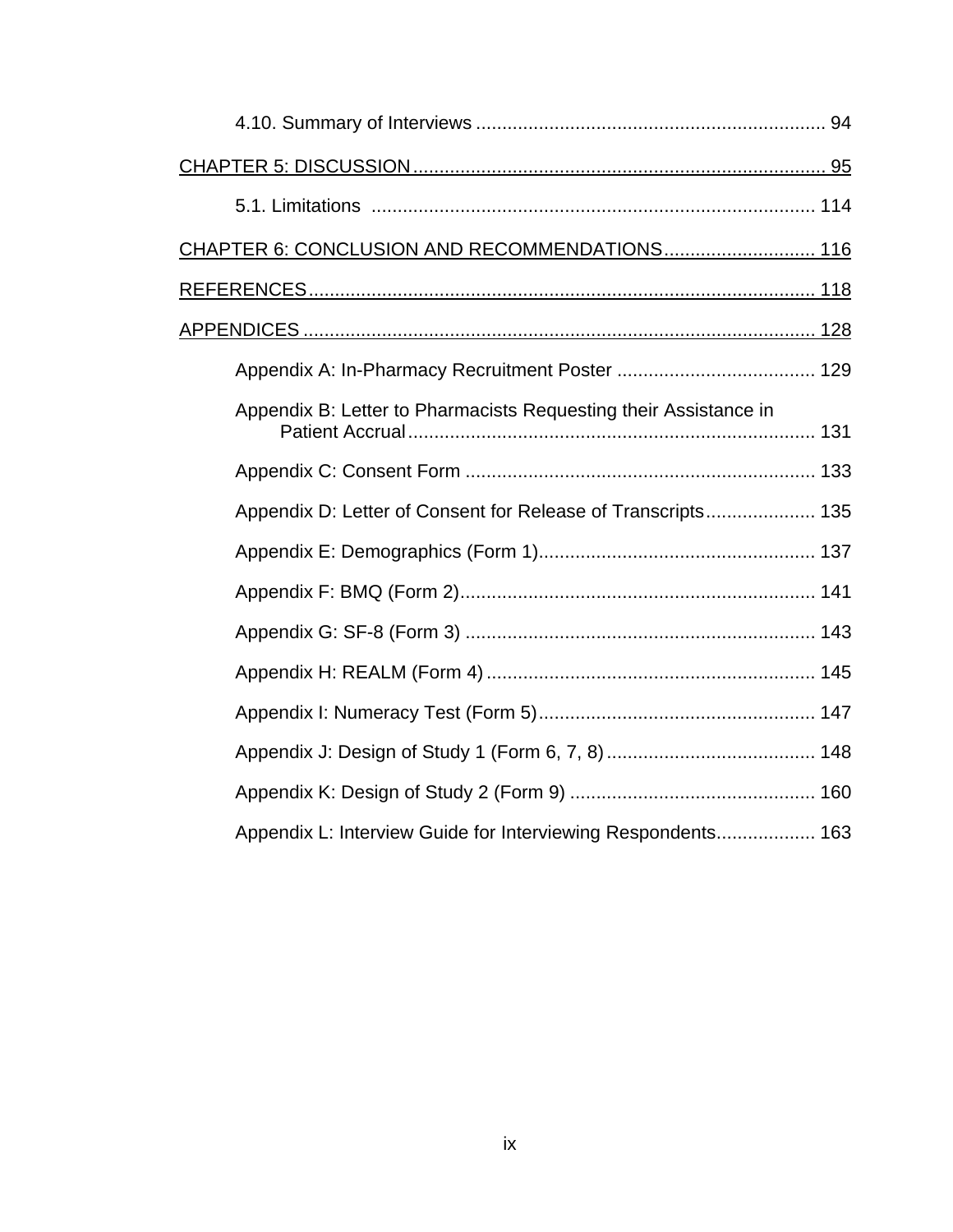## LIST OF TABLES

| <b>Table</b> | page                                                                                                                                    |
|--------------|-----------------------------------------------------------------------------------------------------------------------------------------|
| 2.1          | European Union verbal descriptors of side effect probability and                                                                        |
| 2.2          | Comparisons of EU verbal descriptors of side effect probability and<br>allocated frequencies with level of risk understood by readers33 |
| 3.1          | Headache medicines and their possible side effects 48                                                                                   |
| 4.1          |                                                                                                                                         |
| 4.2          |                                                                                                                                         |
| 4.3          |                                                                                                                                         |
| 4.4          |                                                                                                                                         |
| 4.5          |                                                                                                                                         |
| 4.6          |                                                                                                                                         |
| 4.7          |                                                                                                                                         |
| 4.8          |                                                                                                                                         |
| 4.9          |                                                                                                                                         |
| 4.10         | Mean likelihood of taking Drug X, Y, and Z with and without side                                                                        |
| 4.11         | Doubly multivariate analysis of repeated measure (main effects)67                                                                       |
| 4.12         | Univariate tests for simple effect of providing percentages for each                                                                    |
| 4.13         | Effect of headache scenarios on mean likelihood of taking Drug X, Y                                                                     |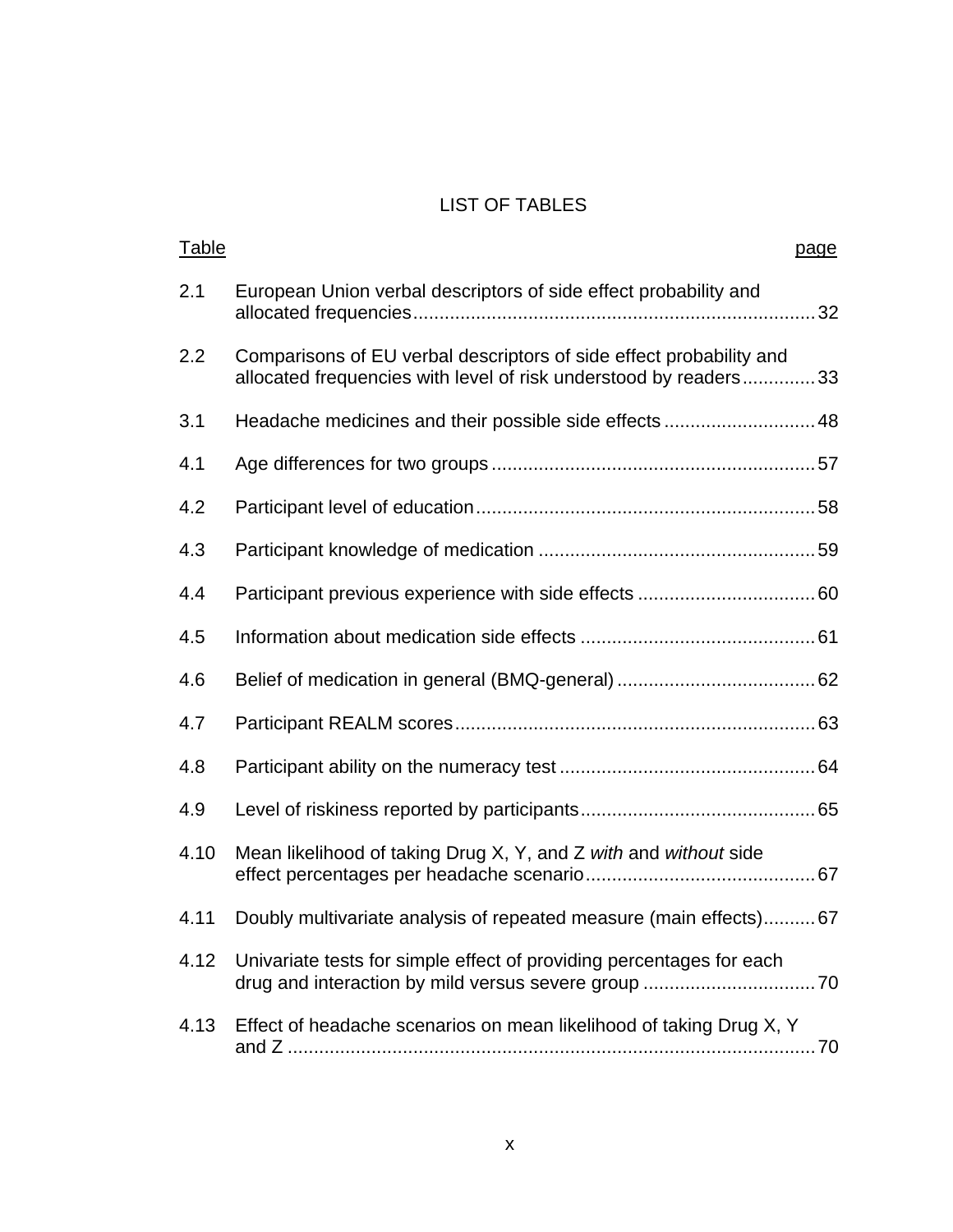| 4.14 | Tests of between-subjects effects of mild versus severe headache                                                                            |
|------|---------------------------------------------------------------------------------------------------------------------------------------------|
| 4.15 | Effect of providing percentages for side effects on participant                                                                             |
| 4.16 |                                                                                                                                             |
| 4.17 |                                                                                                                                             |
| 4.18 |                                                                                                                                             |
| 4.19 | Effect of gender on mean likelihood of taking Drug X, Y, and Z with                                                                         |
| 4.20 | Box's test of equality of covariance matrices considering gender 78                                                                         |
| 4.21 | Multivariate test of variances for effect of gender and provision of side                                                                   |
| 4.22 | Levene's test of equality of error variances considering gender 78                                                                          |
| 4.23 | Tests of between-subjects effects of gender variable on Drug X, Y,                                                                          |
| 4.24 | Effect of previous experience with side effects on mean likelihood of<br>taking Drug X, Y, and Z with and without side effect percentages80 |
| 4.25 | Multivariate test of variances examining participants previous<br>experience with side effects and provision of side effect                 |
| 4.26 | Tests of between-subjects effect of previous experience with side                                                                           |
| 4.27 |                                                                                                                                             |
| 4.28 |                                                                                                                                             |
| 4.29 | Paired samples t-test comparing mean likelihood of taking Drug P                                                                            |
| 4.30 | Mean likelihood of taking Drug P and N based on gender 85                                                                                   |
| 4.31 | Levene's test of equality of error variances considering gender  85                                                                         |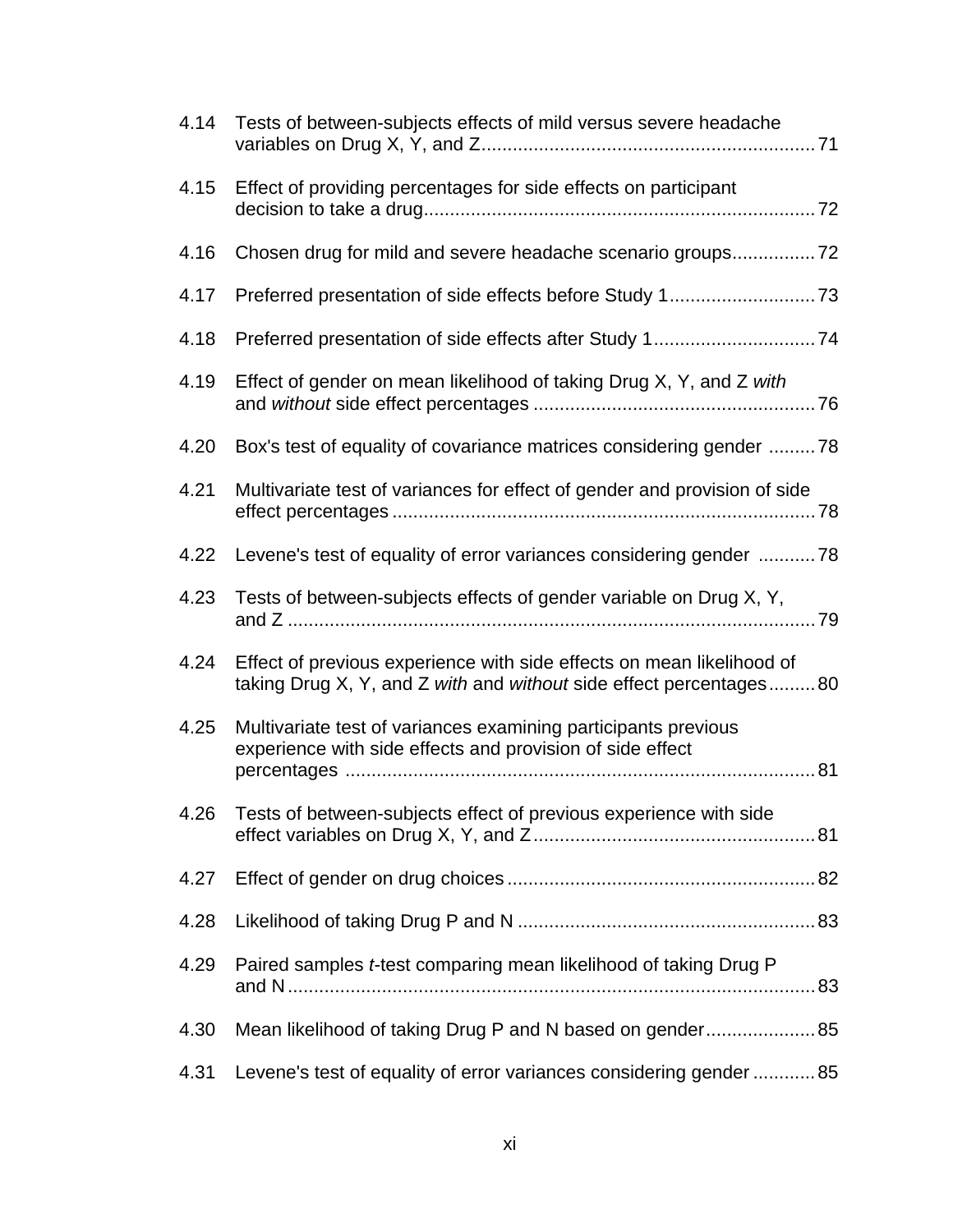| 4.33 Mean likelihood of taking Drug P and N considering previous           |  |
|----------------------------------------------------------------------------|--|
| 4.34 Effect of previous experience with side effects on mean likelihood of |  |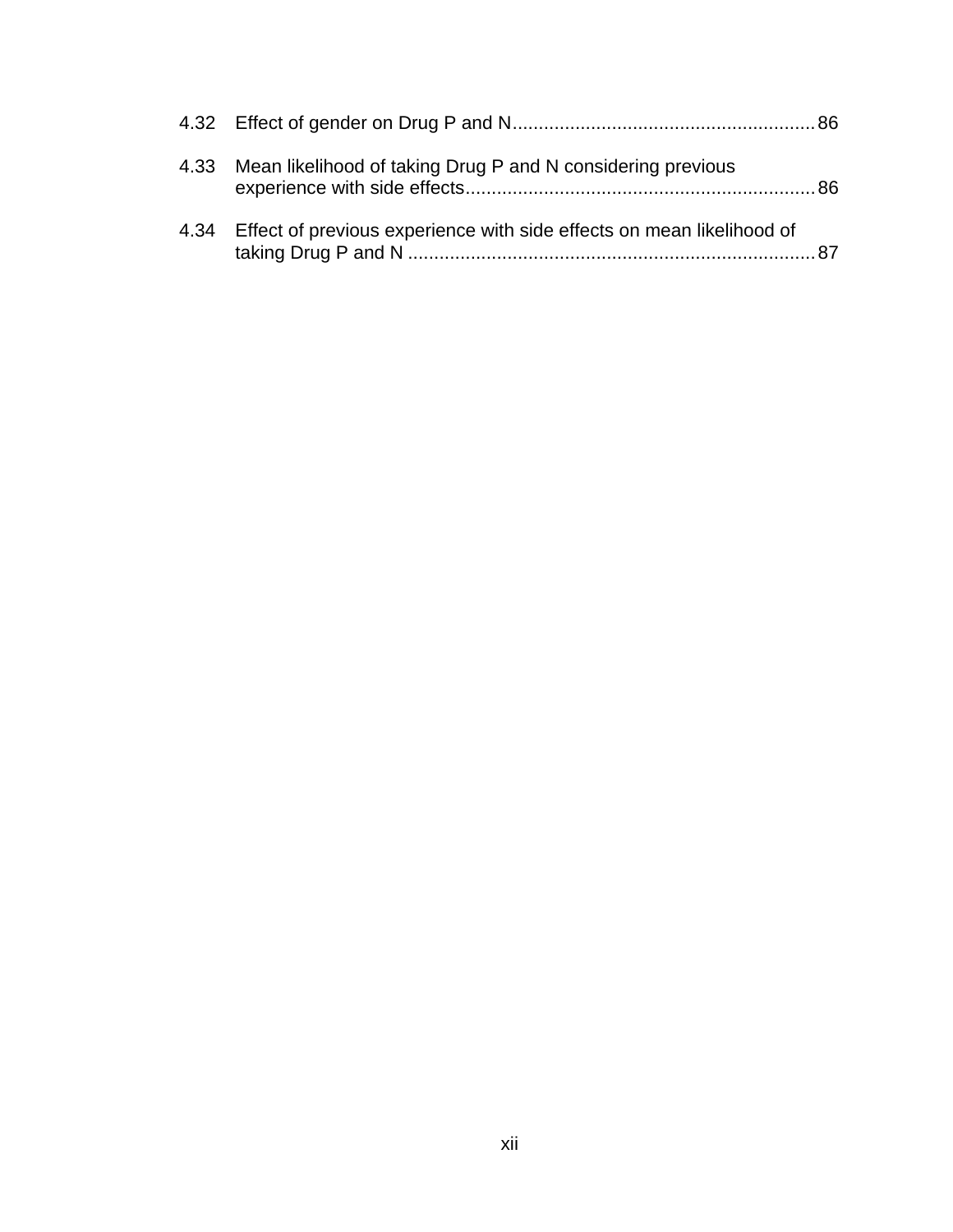## LIST OF FIGURES Figure page of the contract of the contract of the contract of the contract of the contract of the contract of

| 4.1 | Mean likelihood of taking Drug X, Y, and Z with and without         |  |
|-----|---------------------------------------------------------------------|--|
| 4.2 | Mean likelihood of taking Drug X, Y, and Z with and without         |  |
| 4.3 | Participant responses to presentation styles at baseline then after |  |
| 4.4 | Effect of gender on mean likelihood of taking Drug X, Y and Z with  |  |
| 4.5 |                                                                     |  |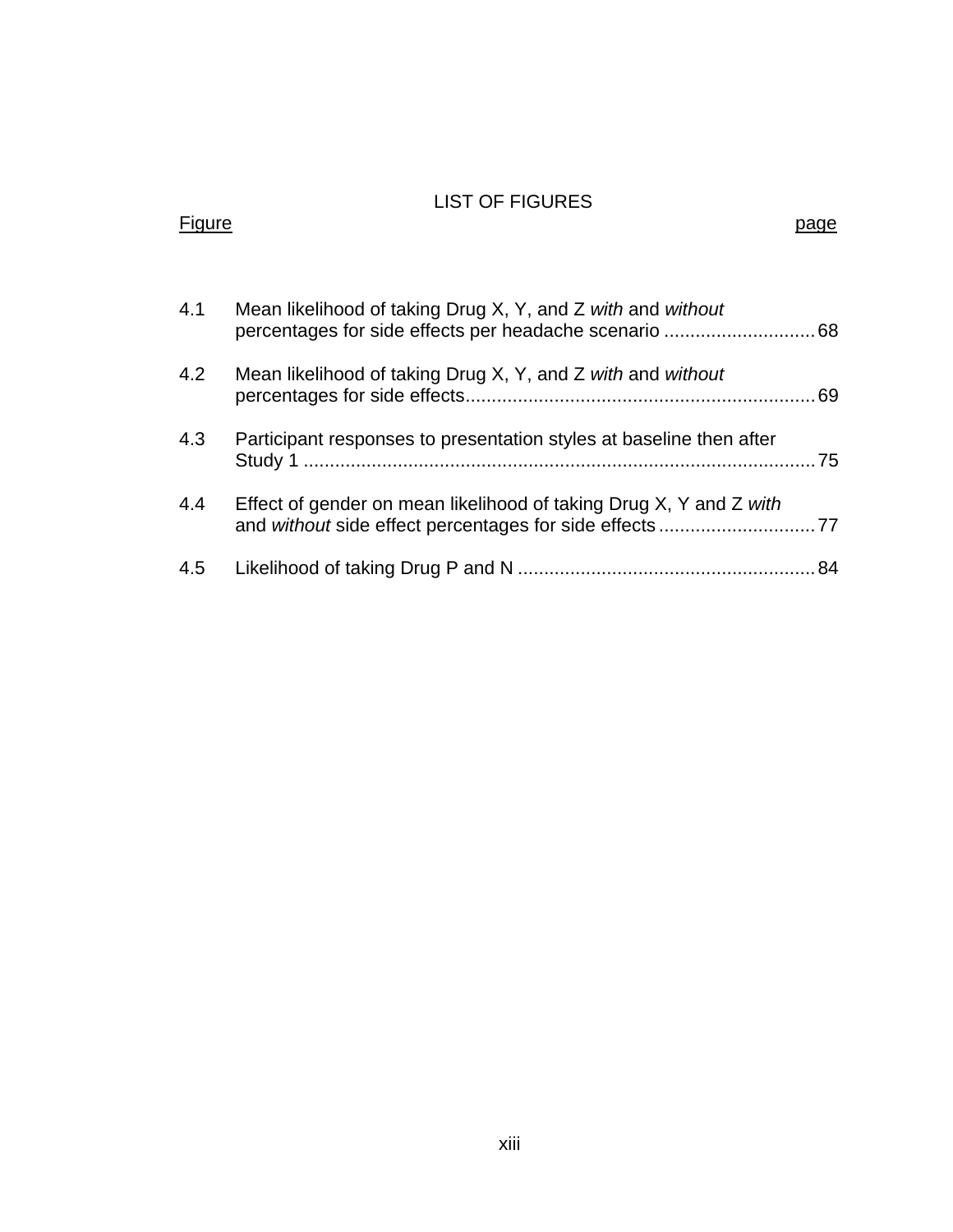## LIST OF ABBREVIATIONS

## Abbreviation **page**

| 1.1 |                                                             |  |
|-----|-------------------------------------------------------------|--|
| 1.2 |                                                             |  |
| 2.1 |                                                             |  |
| 2.2 |                                                             |  |
| 2.3 |                                                             |  |
| 2.4 |                                                             |  |
| 3.1 | REALM -- Rapid Estimate of Adult Literacy in Medicine 39    |  |
| 3.2 |                                                             |  |
| 3.3 |                                                             |  |
| 3.4 | Doubly MANOVA -- Doubly Multivariate Analysis of Variance54 |  |
| 3.5 |                                                             |  |
| 3.6 |                                                             |  |
| 3.7 |                                                             |  |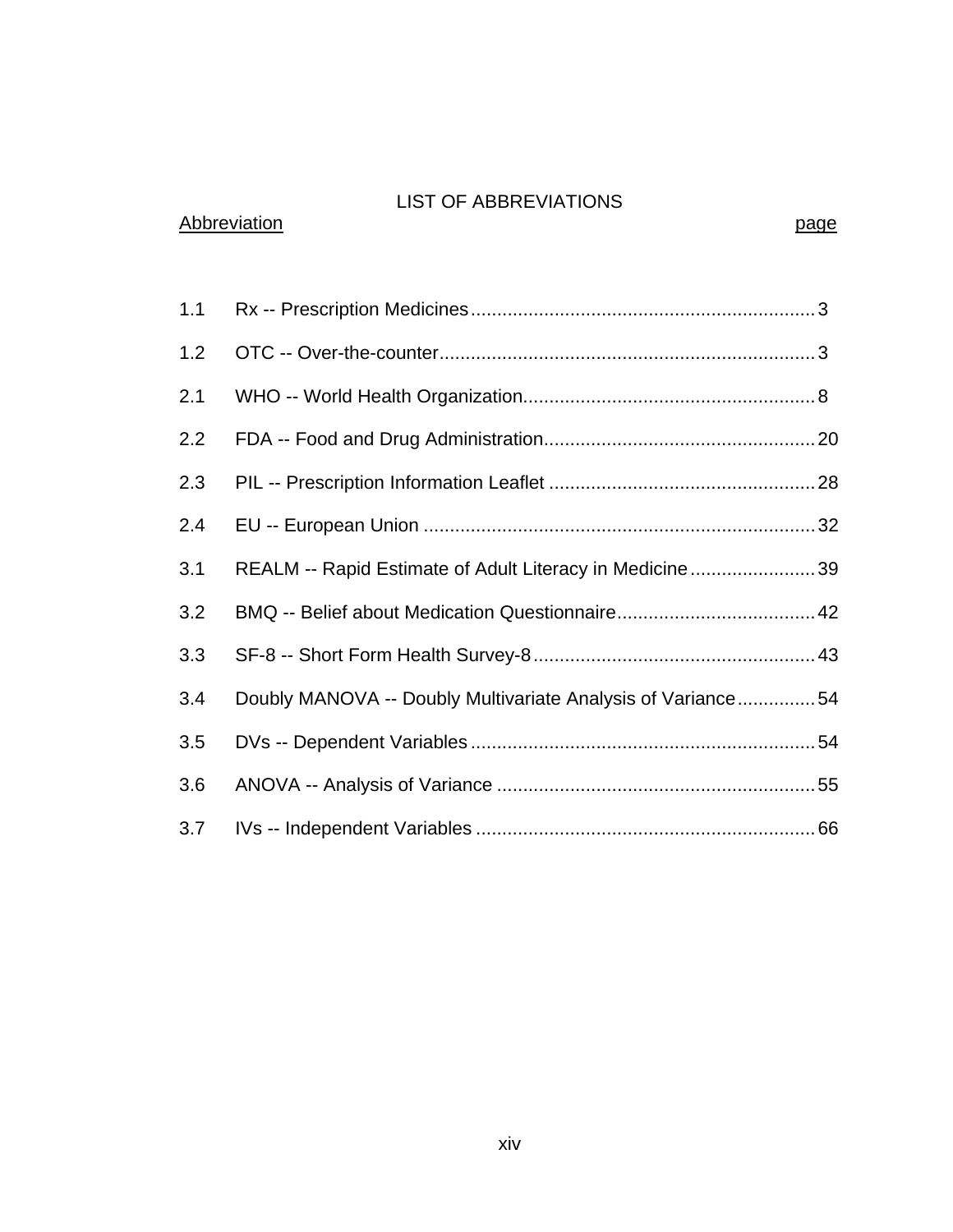### CHAPTER 1 INTRODUCTION

 Over the past 30 years or so, there has been a growing awareness of the need to provide people with information about their illnesses and associated treatments. The process of successful medicine-taking is likely based on a partnership between patients and health care professionals. It is necessary that patients and their caregivers have two-way exchange of information and views about medicines.<sup>1</sup> In line with this, a number of studies have reported beneficial effects of giving people health-related information. $2,3$ 

 Pharmacists often convey drug-related information to patients through the use of computer-generated leaflets, but the value of such documents has been questioned, due in large part to the extensive lists of side effects within them. It has been suggested that such a comprehensive style may in fact scare patients into states of non-adherence. Yet, researchers have found patients who received such leaflets knew more about their medicines (especially the side effects) and were significantly more satisfied.<sup>4-8</sup> Others support the value of written information for increasing patients' knowledge and adherence with treatment. $2,3$ 

 In addition to written information, pharmacists convey information verbally. Evidence suggests pharmacists display a broad range of approaches when counselling patients about their medicines – some provide extensive information while others are more selective. In a small Canadian study, Dyck et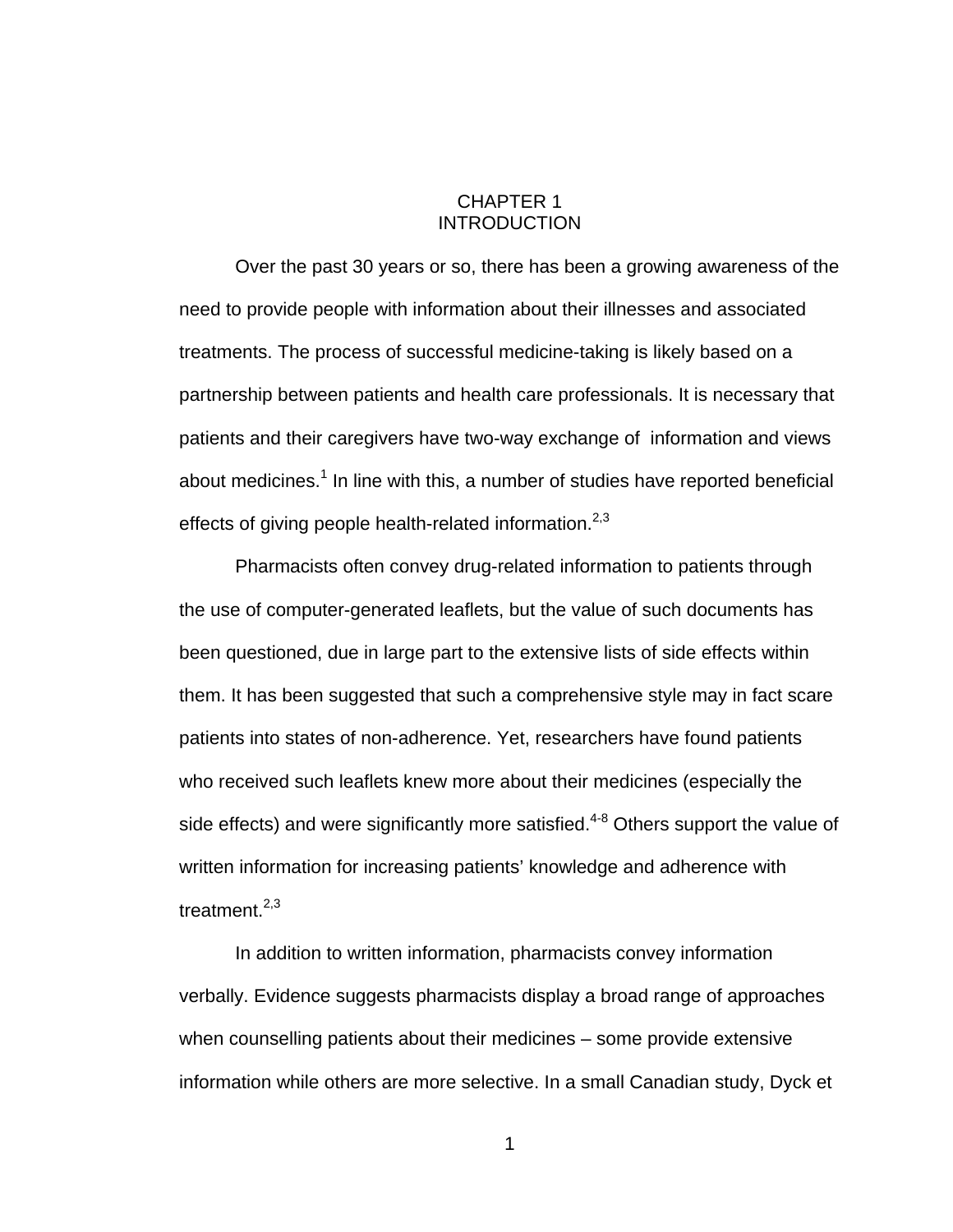al. found that pharmacists discussed side effect information with all patients, but only half of patients received information on the drug's benefits.<sup>7</sup> Side effects that were raised were often described with respect to occurrence using terms and phrases such as "might happen", "rarely", and "not that common".

 One type of information noted to cause particular difficulties in terms of patient and health professional understanding is the presentation of risk information.<sup>9</sup> Patients want and need understandable information about the risks of medicines. The best predictors of adherence are patient attitudes, beliefs, and perceptions about their illness and treatment.<sup>10</sup> These include whether patients perceive a medicine as necessary for maintaining health, as well as concerns about possible adverse consequences such as unpleasant side effects, dependency, or long term harm. This is essential if they are to become partners in medicine-taking.

 The use of verbal descriptors to convey information about side effect risk may lead to over-estimation of the level of harm and may lead patients to make inappropriate decisions about whether or not they take a medicine.<sup>11</sup> It appears that patients may prefer numerical (e.g. 4 percent or 4 out of 100) rather than verbal descriptors (*rare*, *infrequent*, *common*, etc) and are able to use that format to make more accurate predictions of their personal likelihood of experiencing a particular reaction.<sup>2,7,9,12,13</sup> Also, studies show patients who were informed in terms of natural frequencies were less anxious about taking their drugs. $9,14-17$  A study by Timmermans showed that risks presented as population figures were perceived as having the greater chance of occurring compared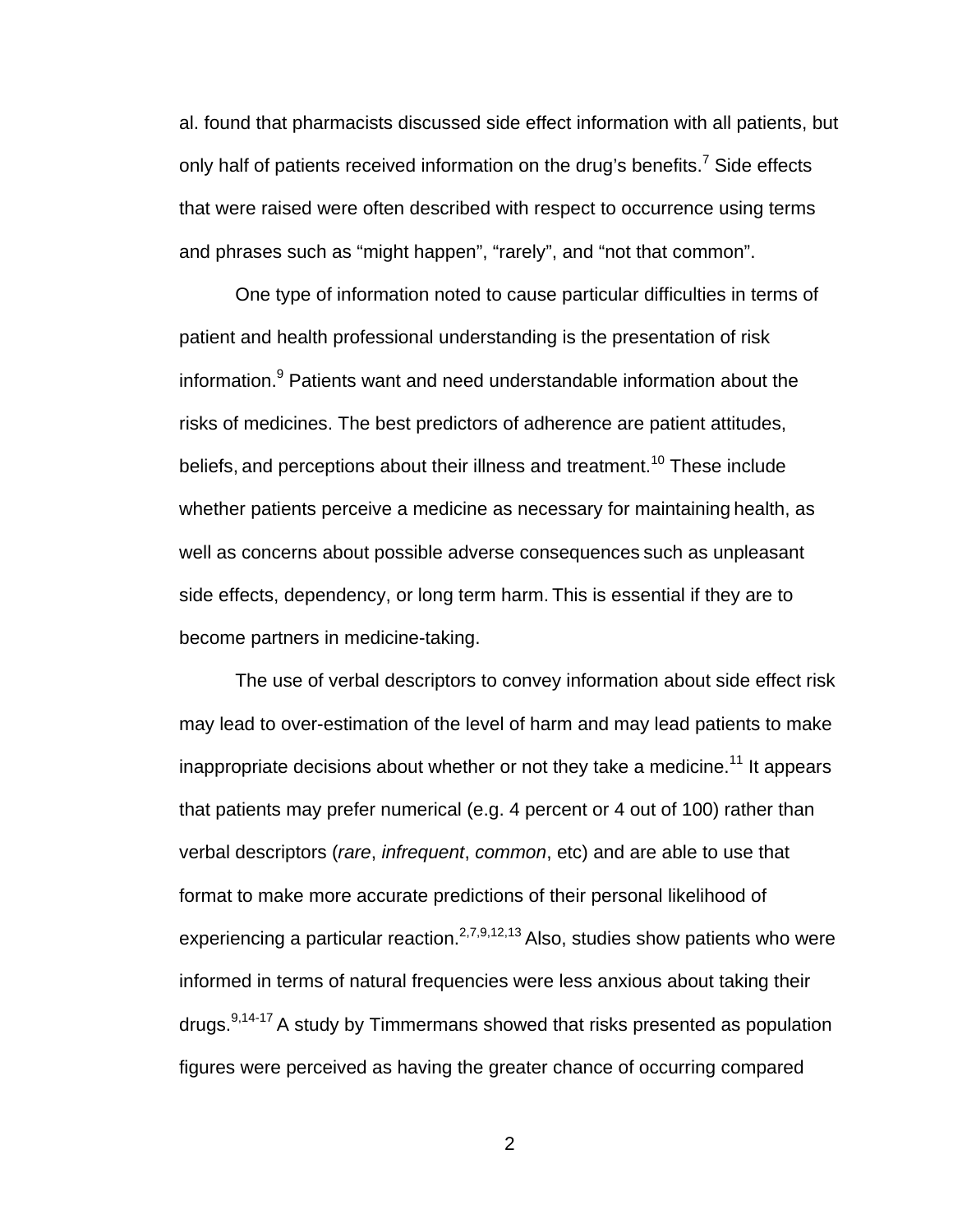with percentages and frequency formats.<sup>18</sup> However, Hawley et al. evaluated the ability of six graph formats to impart knowledge about treatment risks/benefits to individuals with low and high numeracy ability. They found communicating probabilities with pictographs would be particularly useful among lower numeracy individuals.<sup>19</sup> Careful attention to information presentation allows the less numerate to understand and use numbers more effectively, especially in risky decisions. It is important that a physician or pharmacist be aware of the meaning patients may attach to a probability expression during a consultation.<sup>20,21</sup> Where individual differences exist, a health care provider should consider presenting probability information in more than one format to make sure a message has been delivered properly.

 While many reports suggest that the public wants more information about their drug therapy,5,11,22-35 simply providing *more volume* may be less desirable than striving for *more effectiveness*. There is a need to synthesize the current evidence on patient preferences for different information formats and assess the effects of various forms of delivery. $2,36$  For instance, little is known about how many adverse effects should be mentioned for a given drug before the informational load becomes unmanageable.

 The content of counselling will vary depending on whether a prescription (Rx) or an over-the-counter (OTC) drug is involved. When considering patient counselling workload, pharmacist priority will also be different regarding the formulation of drug (e.g. inhalation or injection) and the seriousness of the condition. Where a drug is known for a high risk of interactions or adverse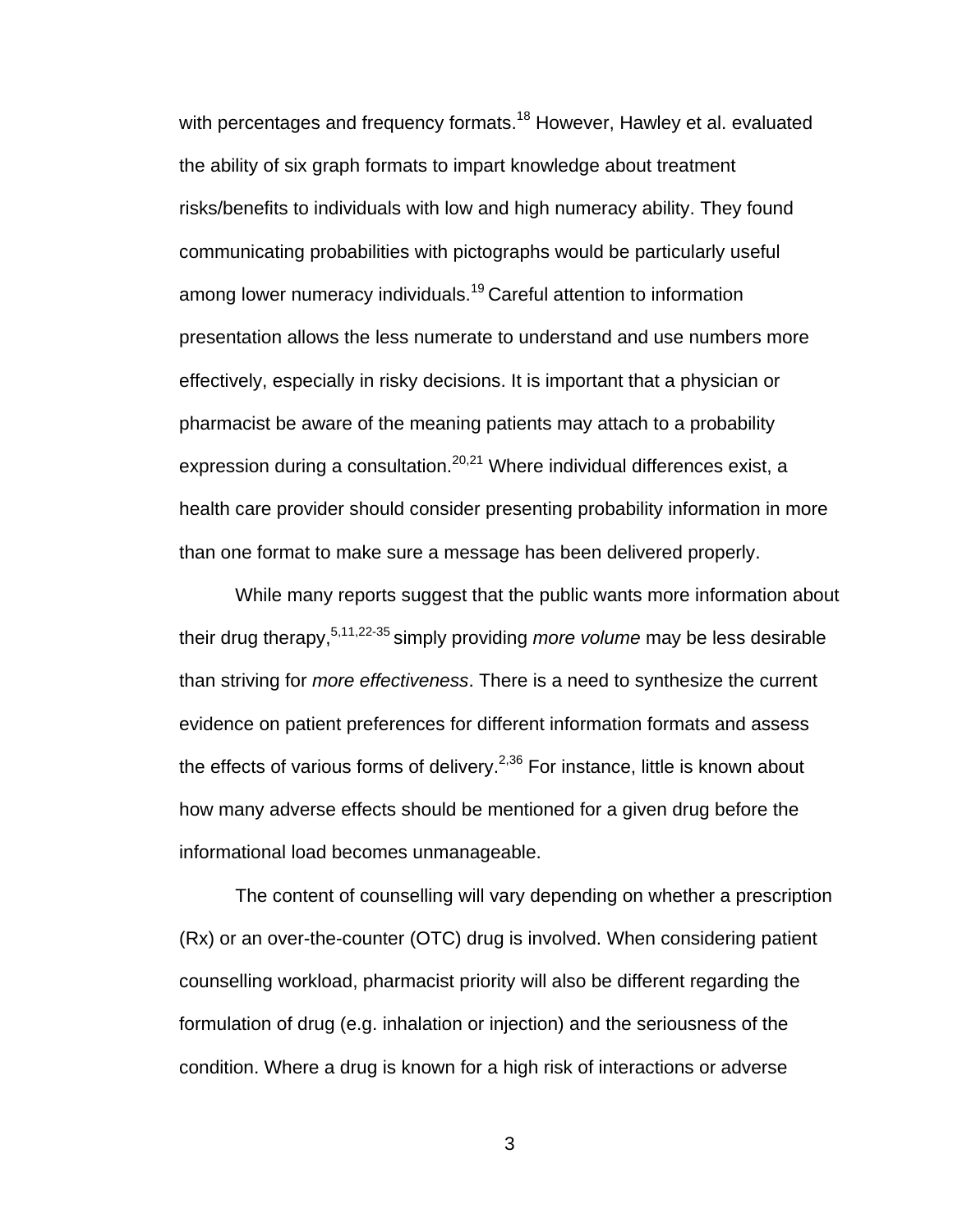effects, this information would likely be more emphasized by pharmacists. Overall, the length of counselling a patient receives will be influenced by other factors such as lack of privacy, knowledge about drugs and conditions, communication skills, and time.

 There is even less research on agents available without a prescription (over-the-counter or OTC). Standard OTC counselling textbooks encourage pharmacists to approach patients and offer them information about OTC drugs, to make sure the benefits and risks have been explained.<sup>23</sup> Yet, according to a 2003 US national survey, only 43 percent of people consult a pharmacist when buying an OTC drug.<sup>23</sup> Patients often do not ask the pharmacist for advice because they believe they know all that is necessary or because they are unaware of potential problems.

 OTC medicines are commonly used to treat minor illnesses. Though most Canadians believe that such medicines are safe and effective, they can have adverse effects and interactions with other agents.<sup>35,37,38</sup> People in Canada can purchase OTC medicines from pharmacies, or for select agents, in non-pharmacy outlets such as convenience stores. Given that people are being encouraged to be more active in their care and to select their own medicines, they must have clear information to choose and use them effectively.

 Bissell found consumers emphasize the benefits and effectiveness of OTC medicines rather than their risk.<sup>38</sup> In this study, the researchers chose an OTC hay fever medicine (terfenadine) that has known potential for interactions with a number of antibiotics and anti-fungal agents. These interactions were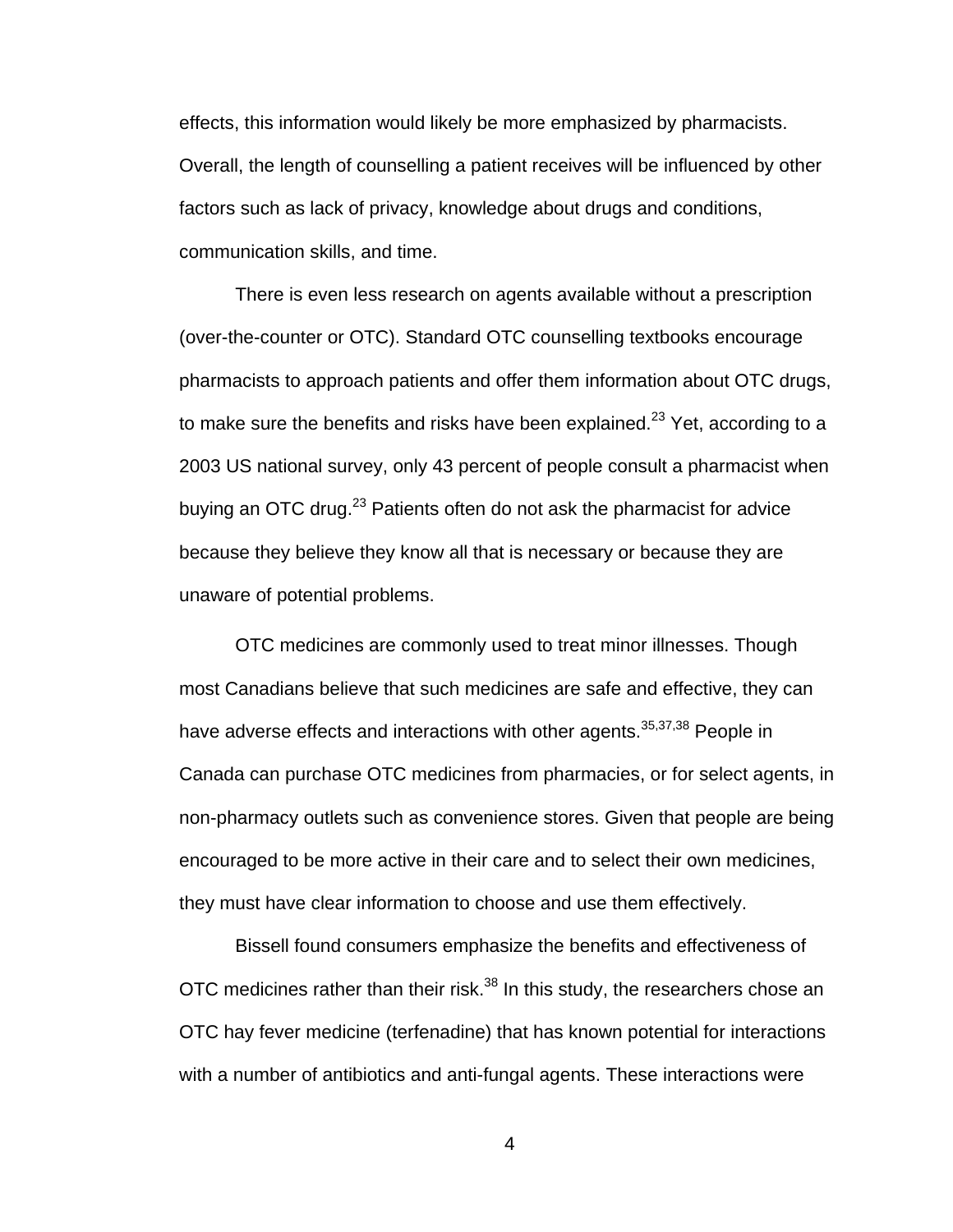purported to have caused 33 cases of serious cardiac arrhythmia at the time, of which 14 were fatal. As a result, terfenadine was re-classified from OTC to prescription-only status. After release of this news, in interviews with 94 consumers purchasing OTC medicines, they found consumers were far more likely to talk about the benefits of such medicines, and rarely referred to the risks or dangers of medication unless prompted by the researcher. The majority of consumers' views regarding OTC medicines were that those available in a pharmacy must be safe and less dangerous than prescription medicines. Another study regarding the use of non-steroidal anti-inflammatory drugs, which are available OTC at pharmacies, found that patients were more likely to overuse OTC drugs than prescribed drugs.<sup>39</sup> There is more to be learned about how consumers of OTC medicines process product-related information.

 In summary, valuable information is accruing on the extent to which patients consider the use of prescribed medicines in relation to side effects. Far less is known as to how this relates to the use of OTC medicines. When a pharmacist counsels a patient on the use of such a medicine, s/he will have to consider how best to convey the benefits and risks of use. However, many purchase decisions in pharmacies regarding OTCs take place without pharmacist involvement. In these situations, it is the written information on the box or product insert that must convey the information. Current medication packaging and inserts usually provide lists of adverse effects with no indication for frequency of occurrence. Such information may be useful in helping a patient estimate the degree of risk to which s/he will be exposed, in relation to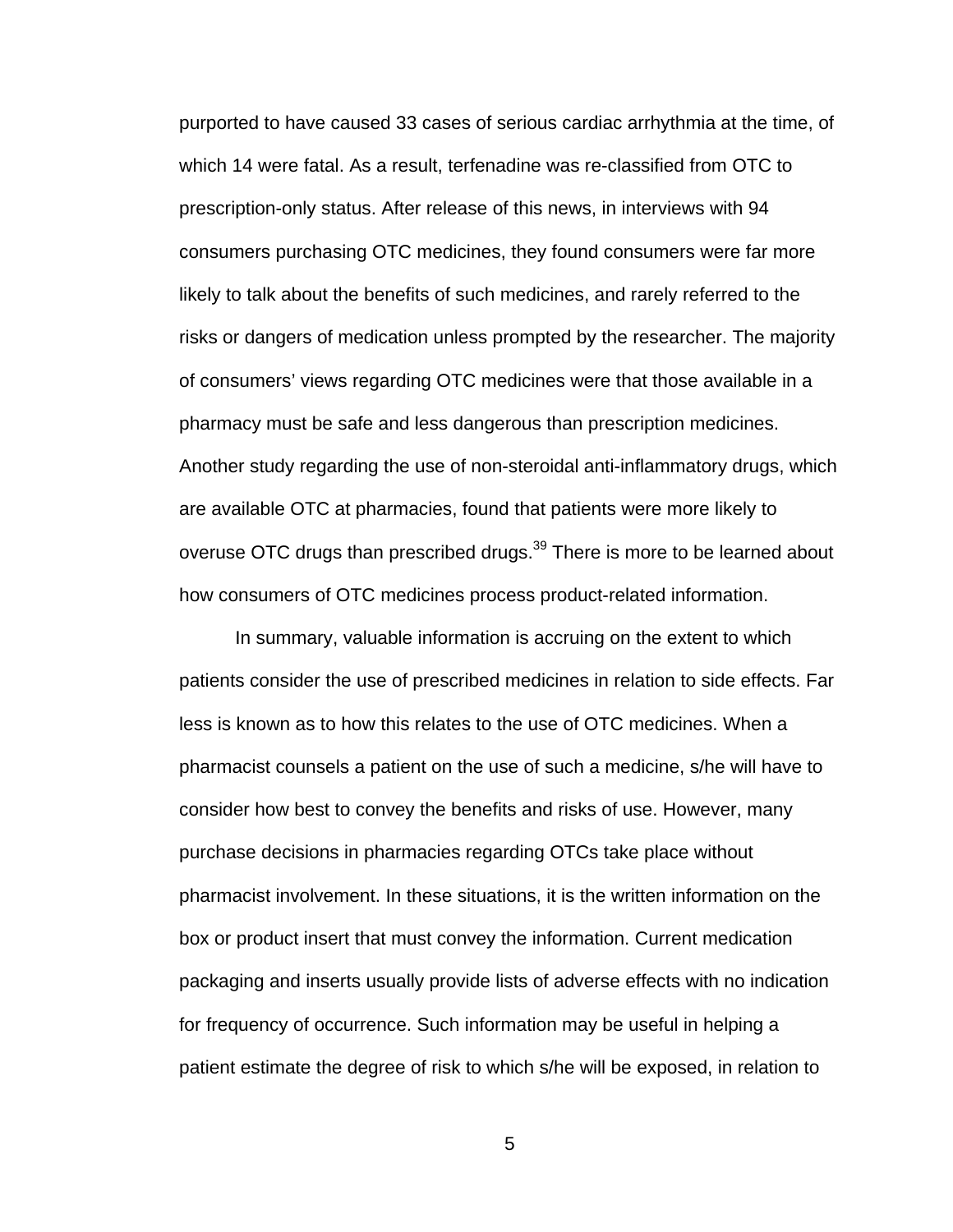any expected relief of symptoms. Because of this lack of knowledge, this study will examine aspects of how OTC medicine users process side effect information when considering product use.

#### **1.1. Objective**

 During the process of informing patients about a medicine, including the potential for side effects to occur, variations in approaches might affect patient likelihood of taking that medicine. This study examines provision of numerical data for side effects and the effect of this information on patient medicinetaking behaviour. A secondary focus will investigate the impact of numerical information formatted in negatively-slanted or positively-slanted phrasing.

 The objective of this study was to determine how citizens of Saskatoon are influenced when given numerical risk estimates of side effects and differing phrasing formats.

## **1.2. Research Questions**

- 1) What is the impact of varying levels of side effect potential and drug effectiveness, when considered concurrently, on perceived likelihood of taking a medicine?
- 2) What is the impact of providing percentages and frequency occurrences of side effects on the likelihood of taking a medicine?
- 3) What is the impact of illness severity on the likelihood of taking a medicine?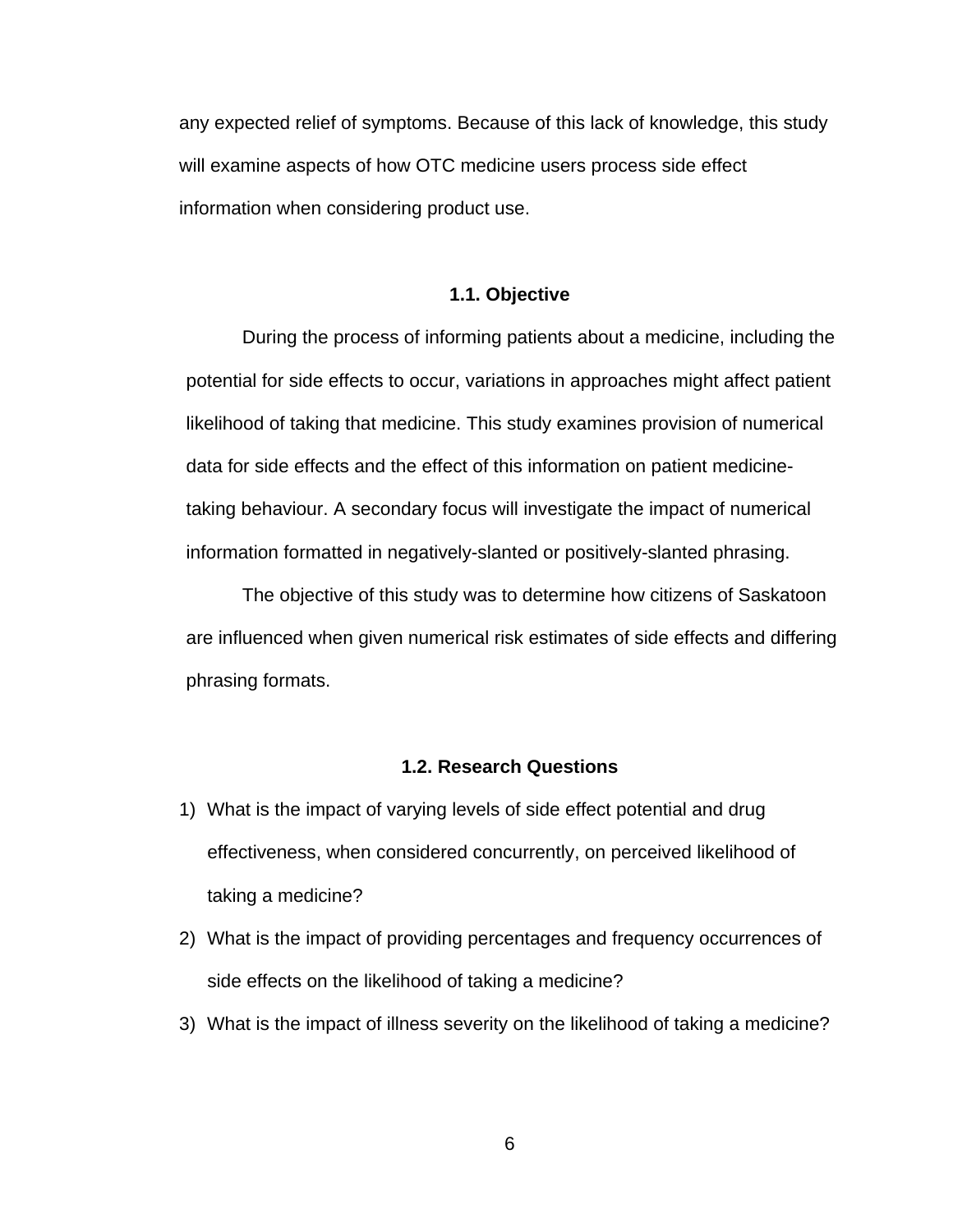4) What is the impact of presenting side effect information within a negativelyor positively-slanted context on perceived likelihood of taking a medicine?

## **1.3. Null Hypothesis**

- 1) There is no difference on perceived likelihood of taking three hypothetical drugs when varying levels of side effect potential and drug effectiveness are considered concurrently.
- 2) There is no difference on perceived likelihood of taking three hypothetical drugs when providing the public with natural frequency and percentages of side effect occurrences.
- 3) There is no difference on perceived likelihood of taking three hypothetical drugs across two levels of illness severity.
- 4) There is no difference on perceived likelihood of taking a drug when presenting side effect information within a negatively- or positively-slanted context.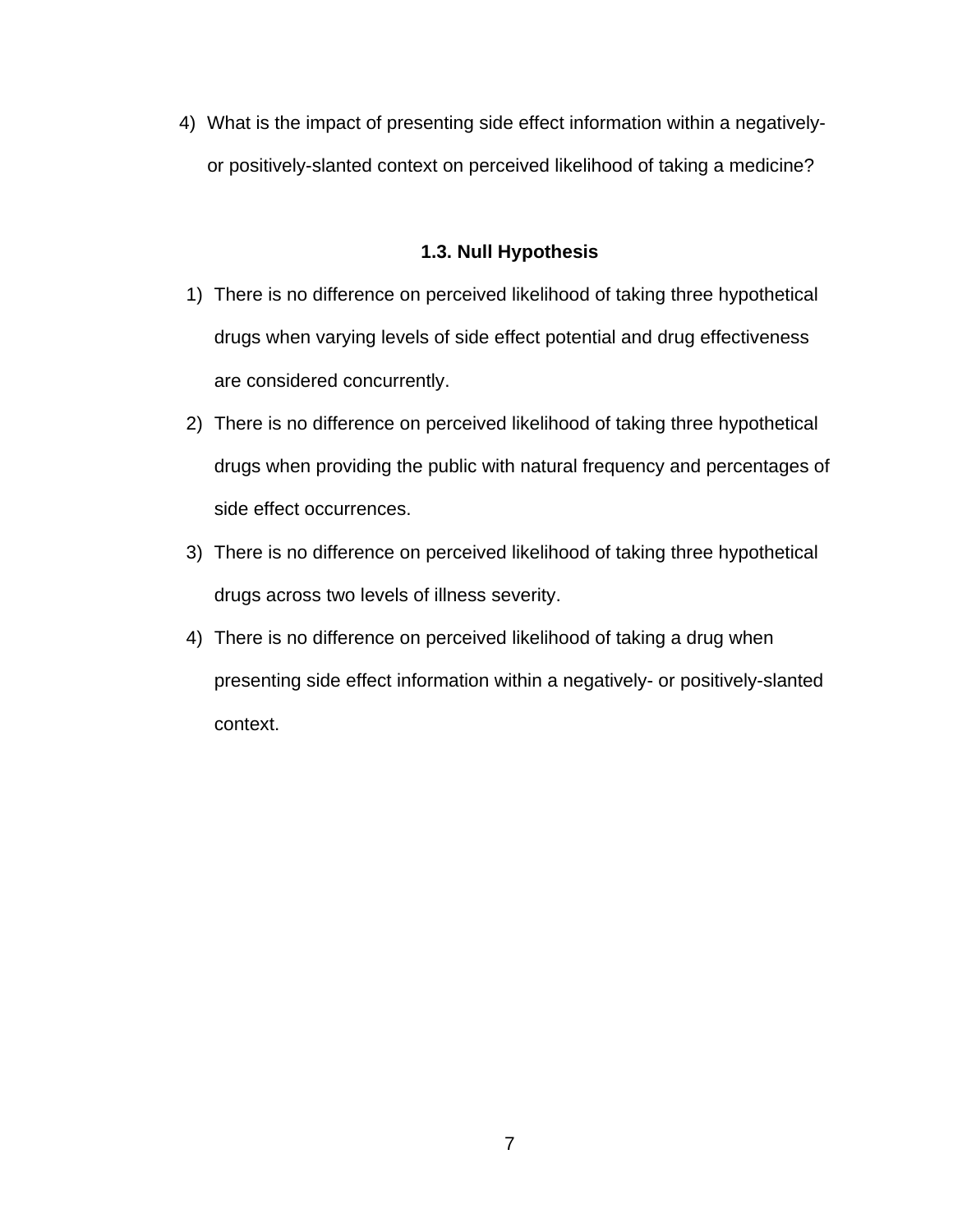## CHAPTER 2 LITRATURE REVIEW

Hundreds of thousands of people a year visit physicians for a multitude of ailments. For many, a medicine is prescribed, with intent to promote a higher state of health. *Compliance* is the extent to which a patient's behaviour coincides with health care provider advice.<sup>40</sup> Although the term compliance is widespread and is still in use, the World Health Organization (WHO) formulated a definition of compliance and renamed it *adherence*. The WHO definition for adherence is: "the extent to which a person's behaviour (taking medication, following diet, and/or executing lifestyle changes) corresponds with agreed recommendations from a health care provider*".*41 The main difference between *compliance* and *adherence* is that adherence requires the patient's agreement on the recommendation. The term *adherence* is intended to be non-judgmental; it is an observation of a fact and not intended to blame the patient.

A patient is more likely to follow a regimen when there is agreement between physician and patient, and the patient has confidence in the medical diagnosis and prognosis. The process is complicated by uncertainty about the nature of an illness and the effects of treatments, particularly medications.<sup>40</sup> The prevalence of low adherence to medication regimens is of concern for the health care system and society because waste is incurred if suboptimal therapeutic outcomes are returned for the resources invested to provide drug therapy. The following facts reflect the nature of the problem: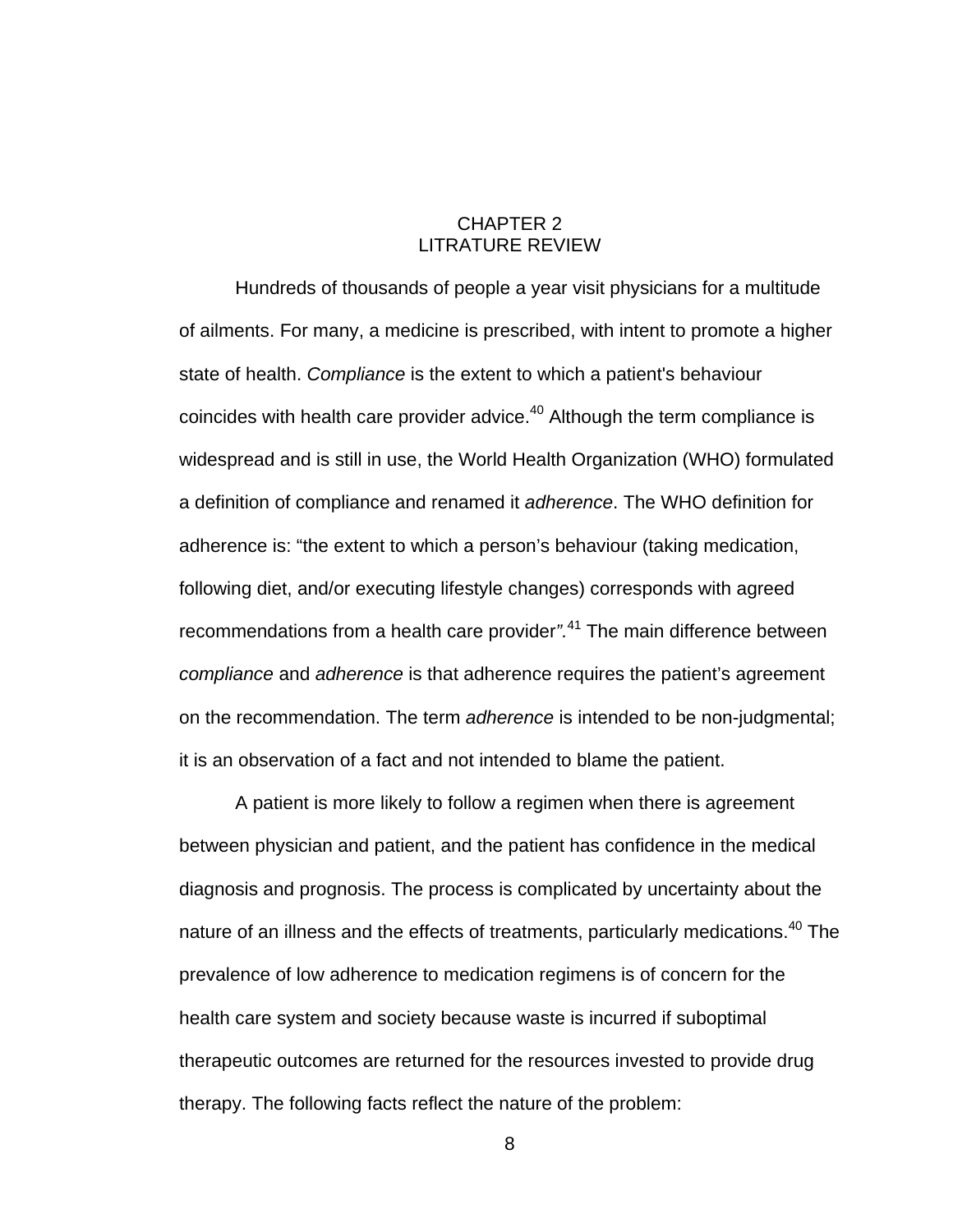- It is estimated that approximately 30 to 50% of prescribed medication is not taken as directed;<sup>42-44</sup>
- $\blacksquare$  One in five patients will not comply with their medications.<sup>45</sup> even after receiving mail and telephone reminders;<sup>45,46</sup>
- In Canada, the cost of non-adherence is approximately \$7 to \$9 billion annually;<sup>45</sup>
- 125,000 patients die in the United State every year because of nonadherence: $22$
- 10 percent of hospital visits are due to non-adherence; $22,45$
- 28 percent of hospital visits for the elderly are due to non-adherence.<sup>45</sup>

Various patient and health professional factors have been considered for their effects on adherence, including specific barriers (e.g. cost and access) and communication failure. $23,44$  The latter involves situations where the patient does not know, understand, or remember what has been prescribed.<sup>23,24,44</sup> Yet, even when there are no obvious barriers and when patients are well informed about their treatment, they still may not comply with it. This is deemed to be intentional non-adherence. $43$  Here, patient beliefs are usually the key determinants. Patients may have negative beliefs about medicines in general; they may be seen as unnatural, harmful or over-prescribed by doctors or as having negative outcomes such as adverse effects or dependence.<sup>44</sup>

Some authorities have presumed that discussing adverse effects with patients would increase non-adherence due to fear,  $11,23-27$  but this does not appear to be the case in all instances. Fear of adverse effects can contribute to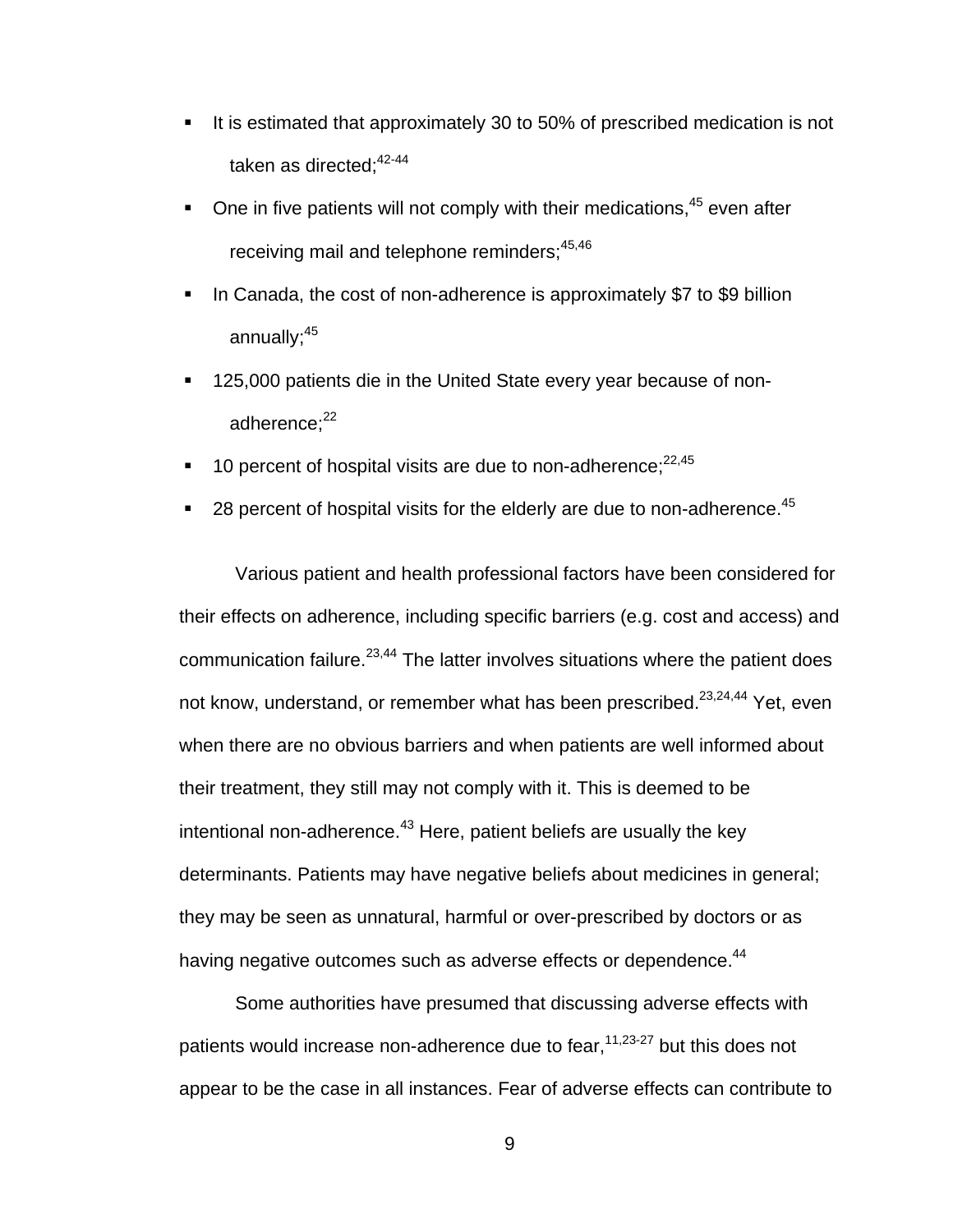non-adherence, but being informed about side effects can resolve fears.<sup>11,23-27</sup> In a survey about the risks of drugs, 90 percent of patients reported that precaution and warning information would encourage them to take the drug exactly as prescribed.<sup>47</sup>

Communicating medication information effectively should help patients make personal decisions about treatments and find ways to integrate medication-taking into their daily activities. To be effective, health professional interaction with patients should involve strategies that modify the patient's health beliefs and attitudes.<sup>23</sup>

 To understand a message about adverse effect risk, readers need to know the population at risk and how this risk compares to other risk. Improving public understanding of risk is a problem (but also an opportunity) that involves multiple players, including those in traditional print and broadcasting news, entertainment, advertising, public health, health communication, clinical medicine, scientific research, government at all levels, and professional and lay advocacy groups.<sup>48</sup> The target is the public; but there is no single "public". There are publics not only in terms of sex, age, and geography, but also in terms of individual risk susceptibility, exposure, and risk literacy. *Risk literacy*, in essence, is defined as the acquisition and application of a body of knowledge about risk. This includes a familiarity with the nature of risk and risk-taking, an ability to specify and use suitable risk assessment approaches, and an ability to deal appropriately with risk issues that have been identified.<sup>49</sup> It also could be defined as a basic grasp of statistics and probability that is critical to making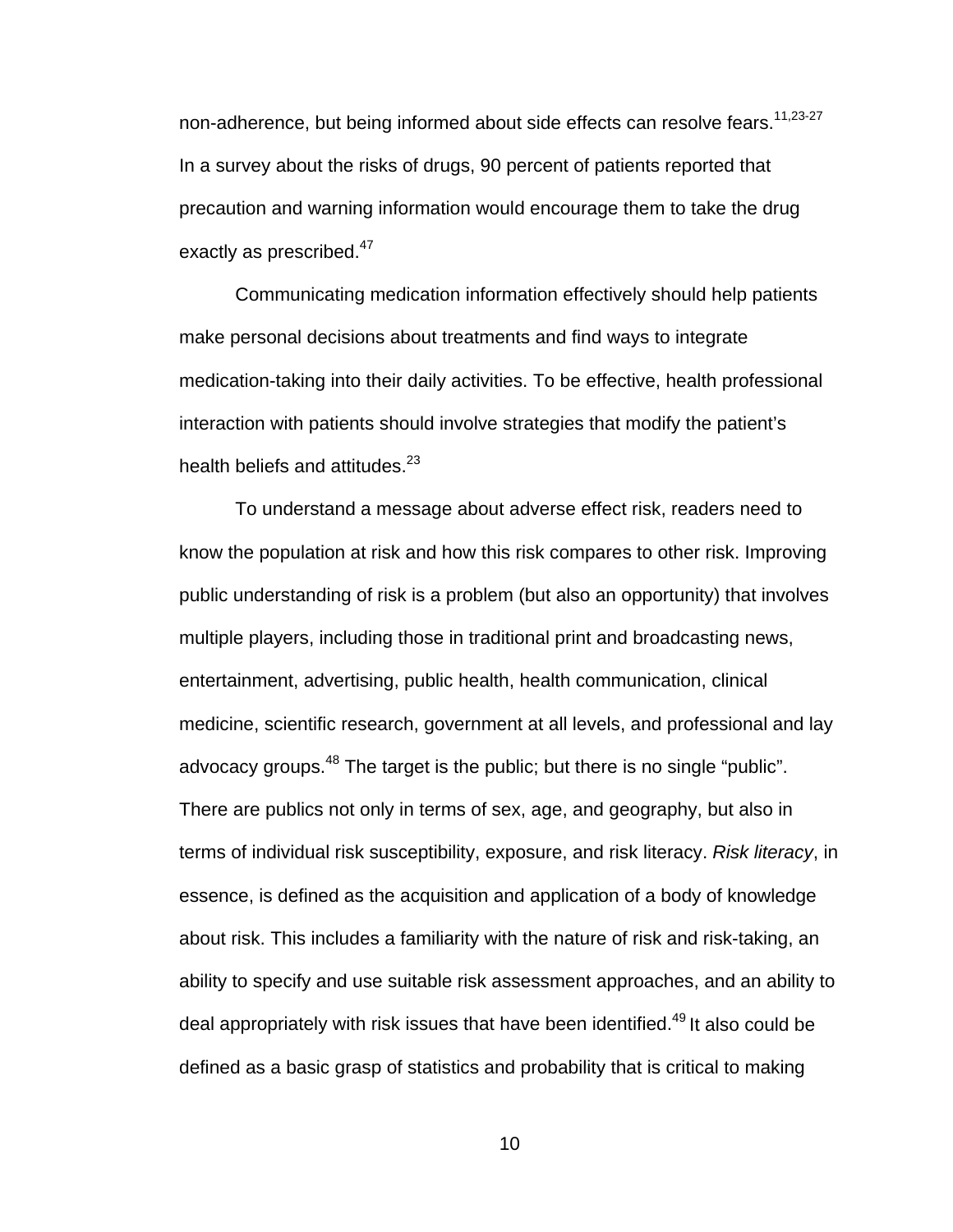choices about health, money and even education, yet it is largely ignored by the national curriculum. Often, those at greatest potential risk are less likely to be informed about the risks they face or able to understand the complex, changing data involving health hazards.<sup>48</sup> Conversely, many of the most voracious consumers of health information are a more capable, literate audience. They may be better informed, but also at lower risk, because they are already taking good care of their health and have greater access to the health care system. To make inroads into the difficult task of improving health risk understanding across the board, one must address diversity of health care consumers in the real world.<sup>48</sup> Past research suggests that among seniors whose health is at high risk, literacy levels may be very low.

Literacy skills can have a direct effect on a person's health in the use of prescription drugs. The potential for medication errors is enormous among those unable to understand written directions properly, or among those who are unable to decipher the written text. Elderly patients will experience this problem to a much greater degree since they are more likely to use medication and take several drugs simultaneously. The International Adult Literacy and Skills Survey tested more than 23,000 Canadians aged 16 years or more in 2003 on their skills proficiency in four domains: prose, document, numeracy and problemsolving.<sup>50</sup> Skills were rated on the basis of levels one to five (lowest to highest). About 42 percent of adults between the ages of 16 and 65 scored below level three on the prose literacy scale and when those aged 66 and over were also included, the proportion scoring below level three in prose literacy increased to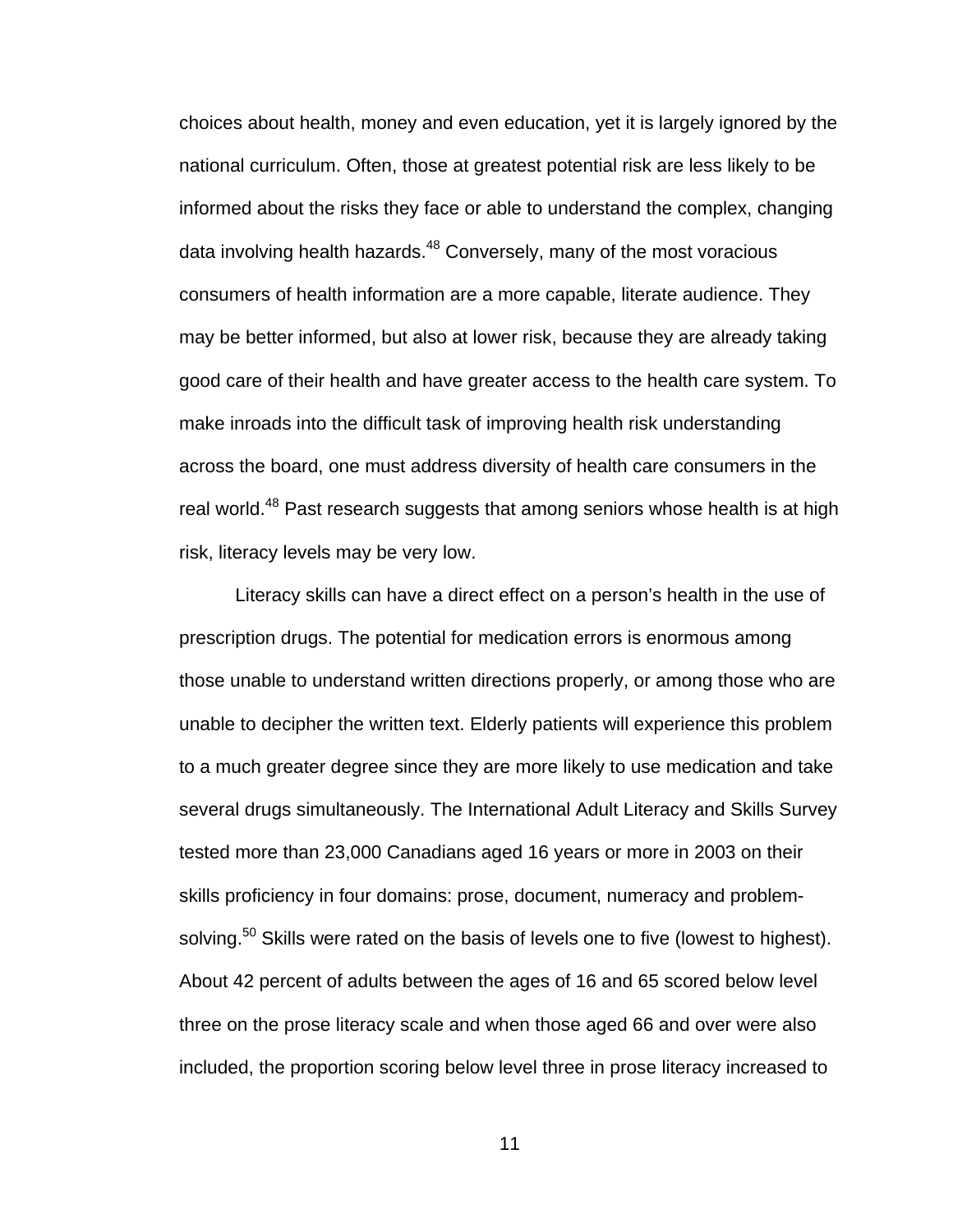nearly one-half (48 percent). At 55 percent, the proportion of the population aged 16 and over with numeracy scores below level three was even more pronounced. Levels below three are considered to indicate limited proficiency, while levels about three indicate high proficiency. Even in the top performing jurisdictions at least three out of ten adults aged 16 and over performed at the lowest levels in prose and document literacy and at least four out of ten adults performed below level three in numeracy. These individuals are likely to have difficulties coping with increasing literacy- and numeracy-related demands common in everyday life.<sup>50</sup>

#### **2.1. Decision-making in Today's World**

 In general terms, a decision is the selection of an action among alternatives. Alternatives must be available and in most markets, contemporary consumers are usually offered a wide range of product choices.<sup>51</sup>

*Decision-making* involves evaluating information and making a choice among several possible alternatives which have different costs, benefits, and consequences. Decisions might involve uncertainty or risk.<sup>52</sup> Unfortunately, in facing uncertainty, people might not consider each of the relevant branches of a decision tree.53 Decision-making situations may also require a degree of knowledge or computational skill that is beyond what humans can do. Further, when making decisions, a person can stray beyond factual information into uncertain territory.<sup>52</sup>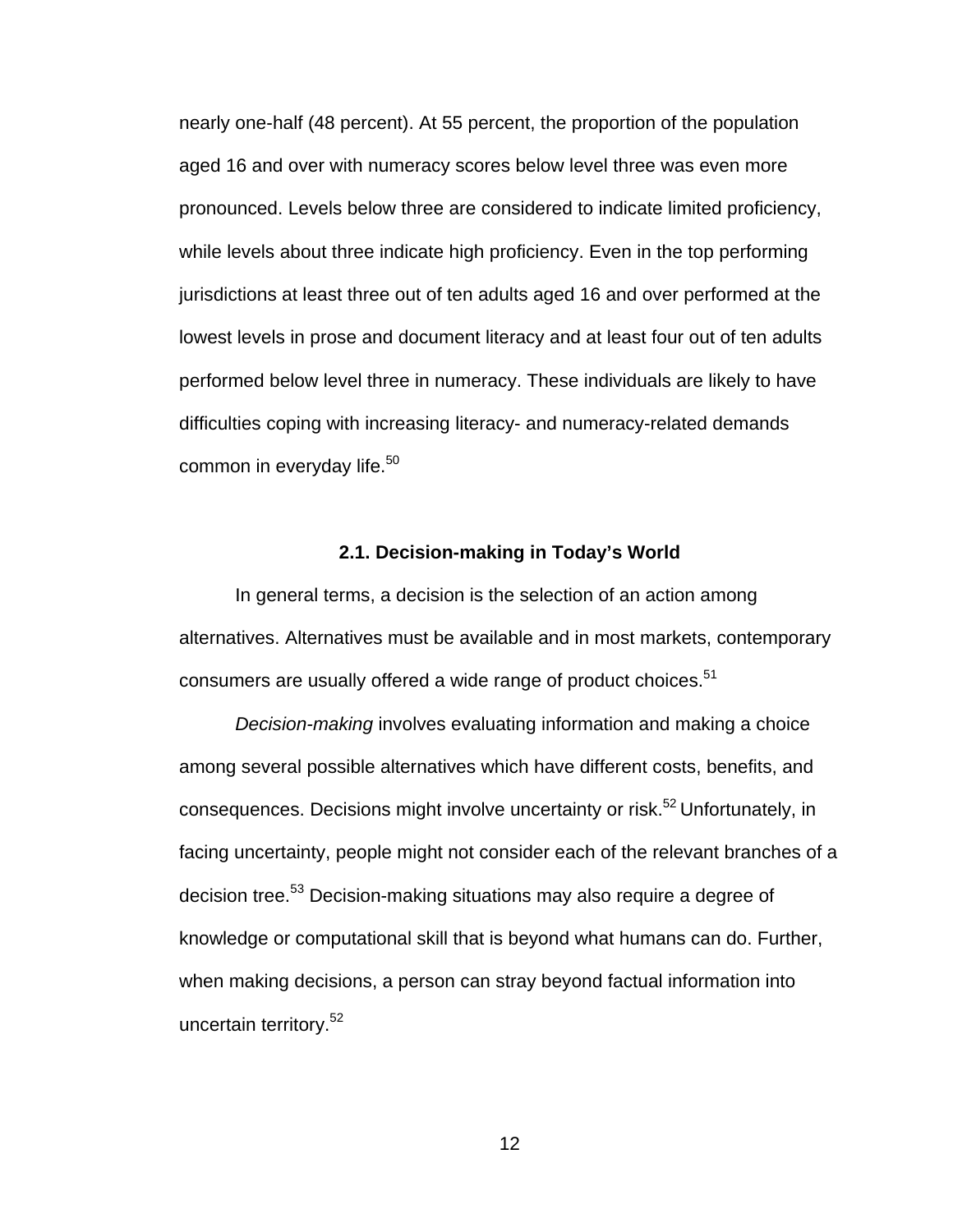*Expected utility theory* states that when faced with uncertainty in choice, people make decisions based on two factors – the expected utility (i.e. the attractiveness of consequences) and the respective probability of the outcomes.52 Utility refers to the outcome a person would like to achieve, such as health, wealth or happiness. In other words, utility refers to the perceived value derived from a decision. So basically, people weigh the good that might come out of each alternative against the costs of that alternative. Decisionmakers also assess the probability of alternative outcomes to inform their decisions.

Choices should not vary with how options are presented. However, *preference reversals* indicate they do.<sup>52</sup> Preference reversal means switching preferences for one outcome over another based only on how these outcomes are presented. The expected utility model does not fully explain how people make choices in many circumstances because it assumes too much; humans rarely, if ever, have all of the information necessary to make a decision. Even if they did, they may lack the ability to combine and comprehensively weigh the information logically. Expected utility proposes that people base their decisions on expected consequences, but there is no real way to foresee consequences with certainty.<sup>52</sup>

*Prospect theory*, as developed by Kahneman and Tversky, is concerned with behaviour of decision-makers who face a choice between two alternatives.52,54 Decisions between alternative actions are associated with probabilities (prospects) or gambles. Prospect theory assumes that people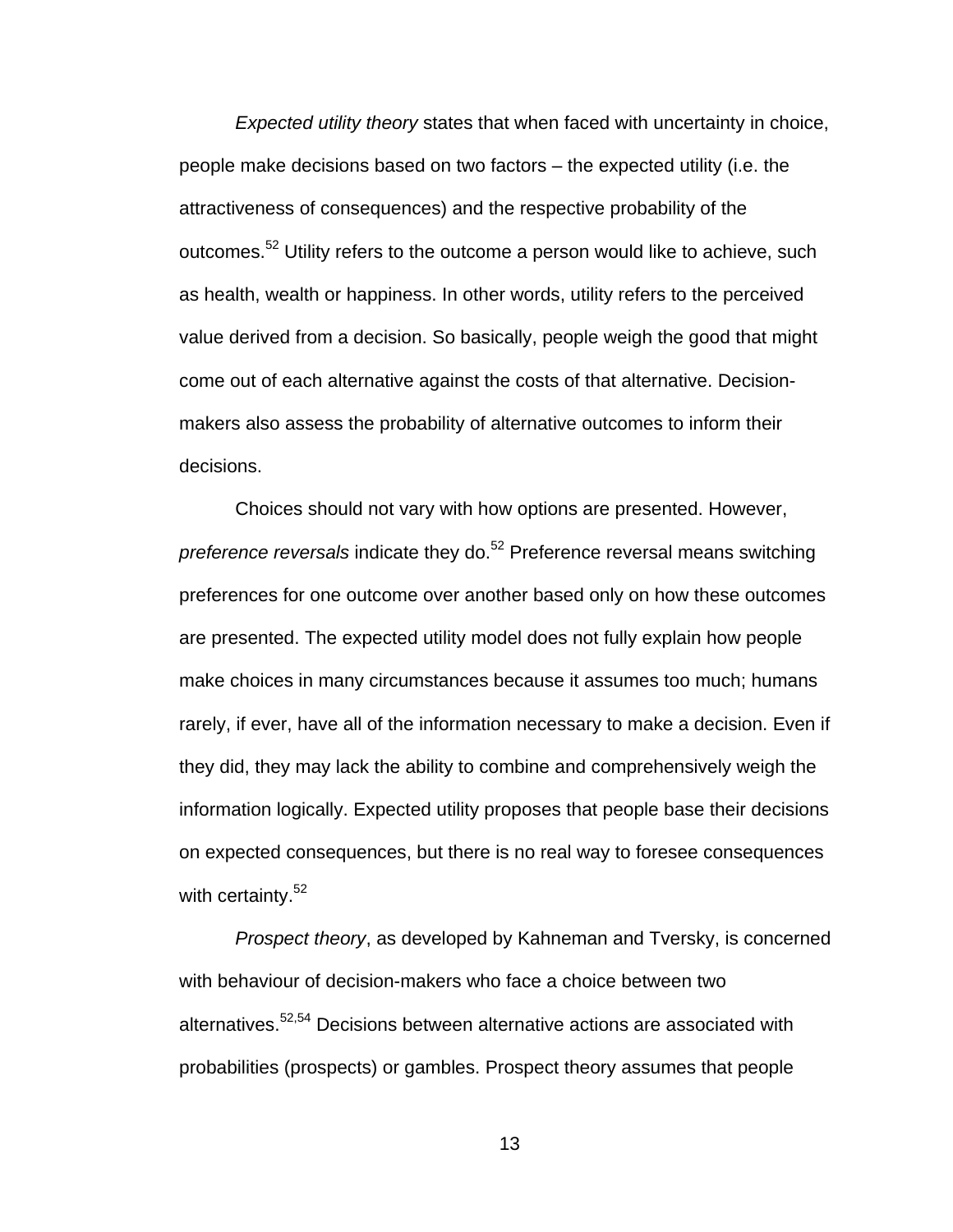make decisions based on what they have right now and how they interpret gains and losses on different scales, with losses being more psychologically powerful than gains.52-55 This theory predicts the *framing effect*, whereby people are risk-averse when faced with certain gains and risk-prone when faced with certain losses.52 The researchers found that people underweigh outcomes that are merely probable (in comparison with outcomes that are obtained with certainty) and also that people generally discard components that are shared by all prospects under consideration.<sup>54</sup> In addition, some studies noted people lend too much weight to small probabilities and too little weight to larger probabilities.<sup>22,56</sup>

The research on framing indicates that people make different choices depending on how the alternatives are framed. According to the *psychological accounting principle*, people make different decisions depending on how each outcome is perceived.<sup>52</sup> Consider the following scenarios:

- 1. Imagine that you have decided to see a play where admission is \$10 a ticket. As you enter the theatre, you discover that you have lost a \$10 bill. Would you still pay \$10 for a ticket to the play?
- 2. Imagine that you have decided to see a play where admission is \$10 a ticket. As you enter the theatre, you discover that you have lost the ticket. The seat was not marked, and the ticket cannot be recovered. Would you pay \$10 for a ticket to the play?

In these scenarios, what is being manipulated is not the cost or benefit, but the way that participants are likely to think about the extra \$10 that needs to be spent. Results showed that participants were less willing to purchase a ticket in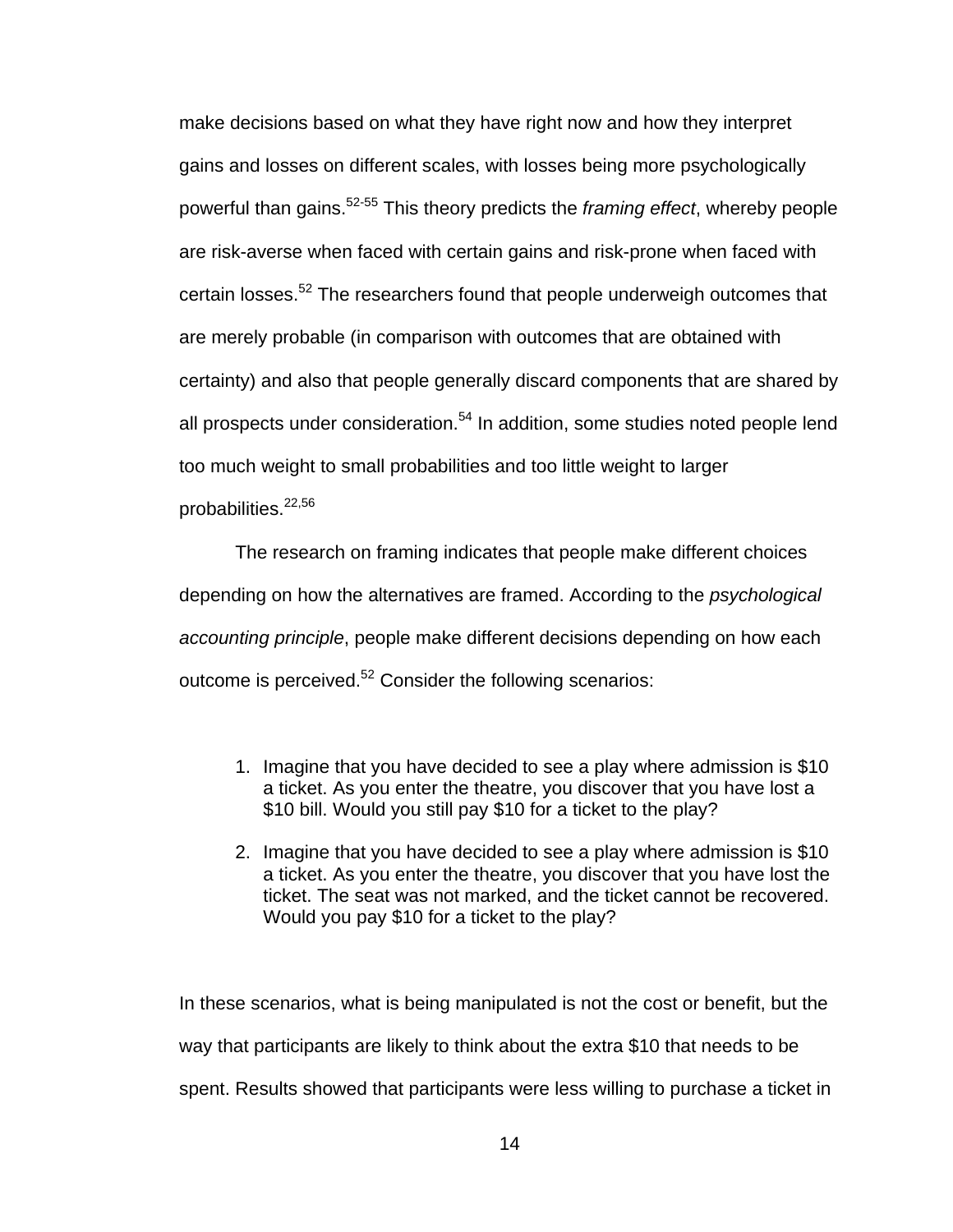scenario 2. Why should this be? In this scenario, \$10 has already been invested for the play, so spending another \$10 seems an unattractive alternative. In scenario 1, people think they simply lost \$10, money that could have been spent for anything. So it seems that participants were less averse to losing money from their general "psychological account" than they were from their "play account", which already had been tapped for the \$10 play ticket. In both scenarios, we are out \$20, and we get to see a play, so there should be no difference in our willingness to spend 10 more dollars. $52$ 

Another variation on the notion of psychological accounting relates to what has been termed the *sunk-cost effect*. The sunk-cost effect is the tendency to continue investing, even in the face of loss. The sunk-cost effect states that people attribute too much weight to the resources already invested in a particular course of action as a decision criterion.<sup>52</sup>

Another study of the framing effect in decision-making found that a preferred option and a less preferred option may differ in magnitudes. Such discrepancies are called *valence effects*. Yamagishi and Miyamoto observed *systematic positive valence effects* ("better" exceeding "worse") in the domain of gains and *systematic negative valence effects* ("worse" exceeding "better") in the domain of losses.<sup>57</sup> Preferences under the framing effect switch from certain options in the domain of gains to uncertain options in the domain of losses.

How do people make decisions in risky choice situations? When people have access to information sources such as newspaper weather forecasts, drug-package inserts, and mutual-fund brochures, all of which provide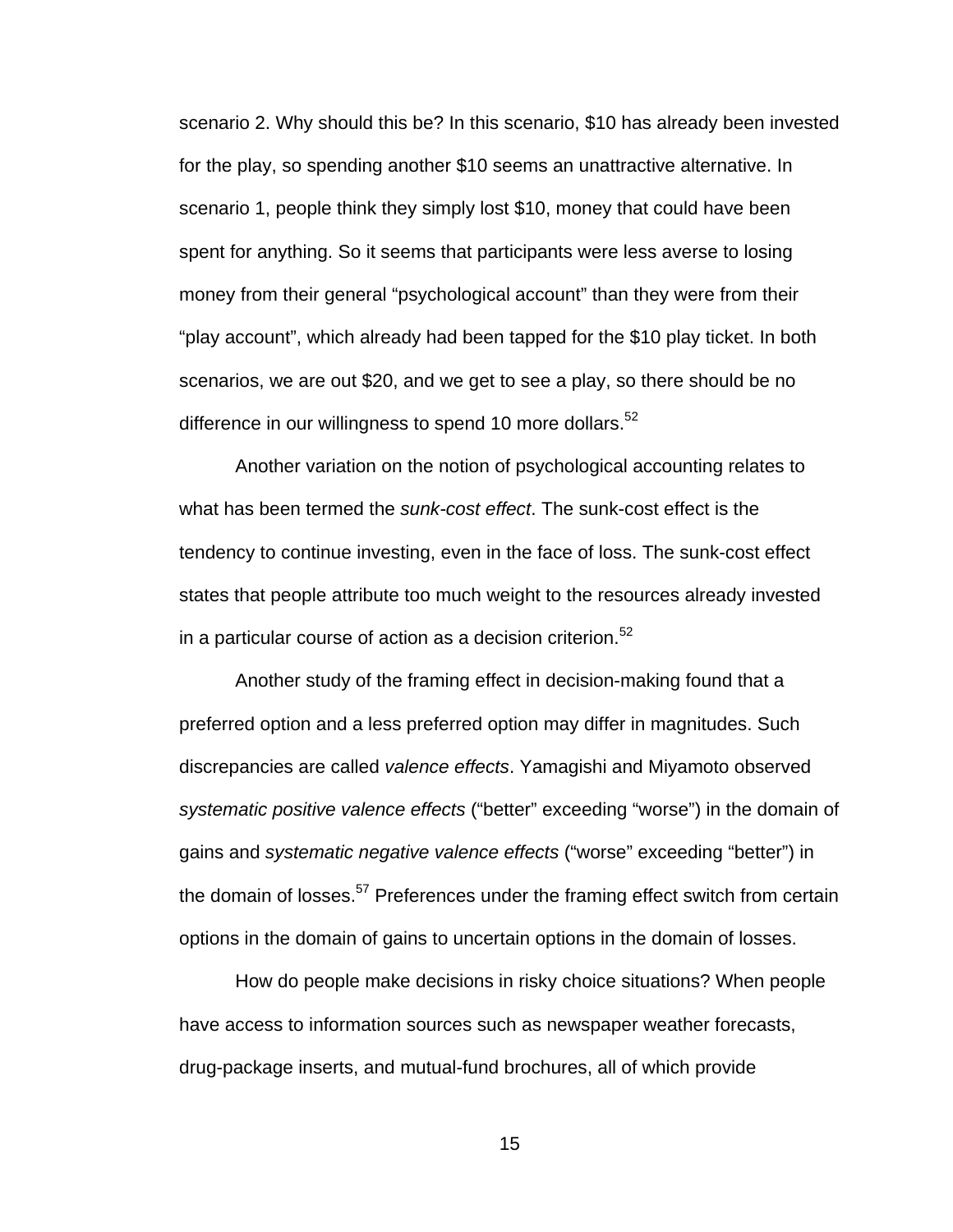convenient descriptions of risky prospects, they are making decisions from *description*. When people must decide whether to back up their computer's hard drive, cross a busy street, or go out on a date, however, they typically do not have any summary descriptions of the possible outcomes or their likelihoods. For such decisions, people rely on *experience*. Decisions from *experience* and decisions from *description* can lead to dramatically different choices.<sup>58</sup>

Description-based decisions tend to overweigh the probability of rare events, as described by prospect theory. Hertwig et al. found that experiencebased decisions tend to underweigh the probability of rare events.<sup>58</sup> They proposed two different theories of risky choice: 1) in decisions from *experience*, rare events had *less* impact than they deserved; 2) in decisions from description, rare events had *more* impact than they deserved.<sup>58</sup> But how does direct experience lead to underweighing? Decisions from experience depend on the sampled information, so any account of how such decisions are made ought to consider how people search for information and how the results of the search affect subsequent decisions.

#### **2.2. Decision-making Involving Drug Therapy**

Times have changed regarding the nature of decisions involving use of a drug. Patients of previous generations merely needed to decide whether to seek medical attention; it was generally not their place to question the advice given. Physicians tended to fill a paternalistic role, maintaining exclusive purview over medical knowledge. The expectation of both providers and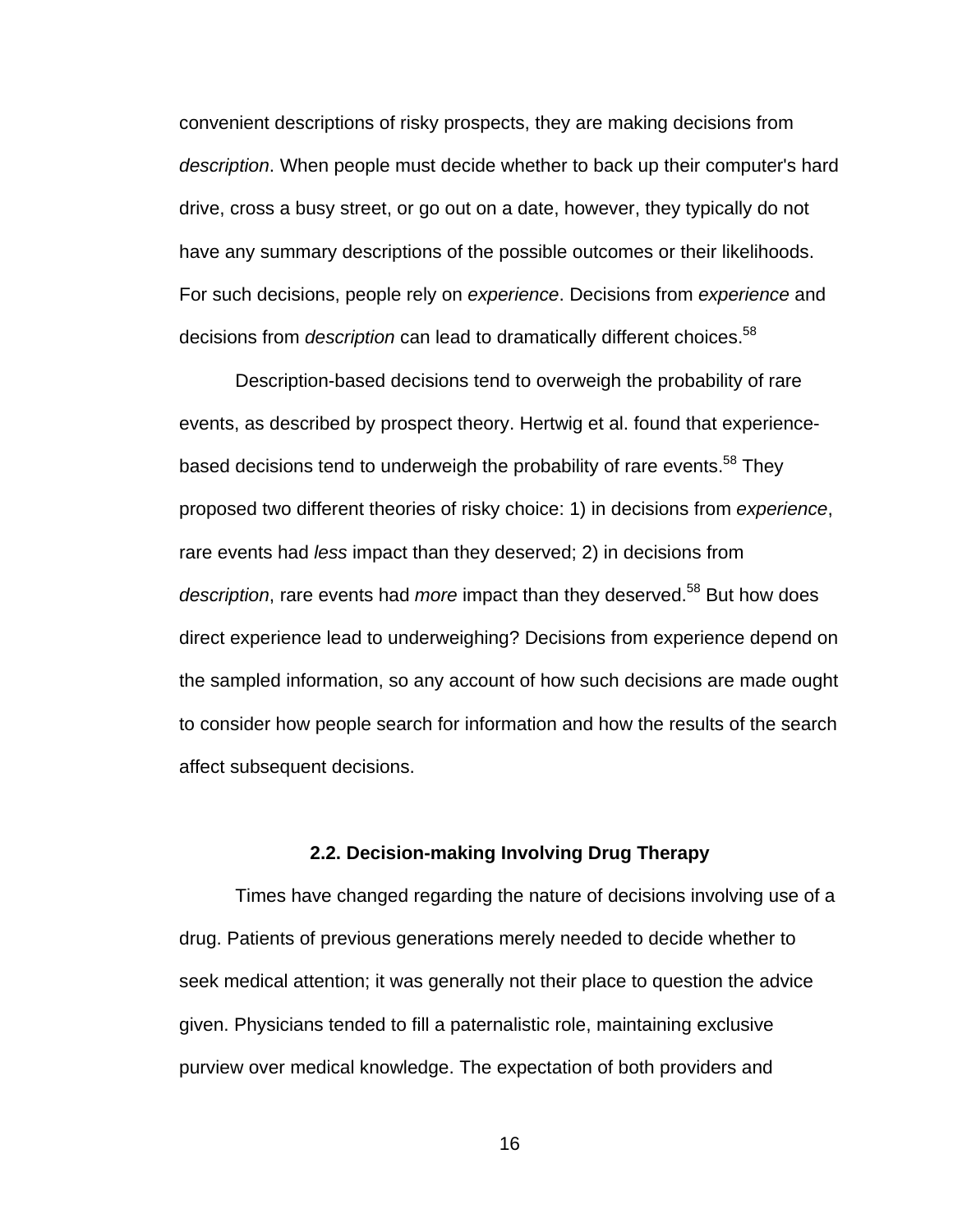consumers of health care was that the physician knew what was best. Today, roles and expectations for information have shifted, giving way to the newer model of informed choice and active patient participation in health care.<sup>59</sup> However, while improvements have been made, imbalances in relationship power most likely still exist.

Patients must be adequately informed about treatment alternatives and outcomes before they can participate in the decision-making process. Given that the manner of presentation of such outcomes can influence such decisions, greater use of written and electronic tools might serve to clarify choices for patients. However, decision aids alone are not likely to replace the human element in facilitating informed choice. In theory, it might be better to couple descriptive or quantitative information with high-quality decision counselling (e.g. use of pictographs) to help patients understand the potential risks, benefits, and uncertainties of clinical options that best accommodate their personal preferences.<sup>59</sup> When treatment effects are described to patients, a balanced presentation of the information should enable patients to make informed decisions.<sup>60</sup>

#### **2.3. Challenges to Informed Patient Decision-making**

In general, there are three main goals of treating a patient: 1) to make the patient feel better; 2) to reduce the risk of future disease complications; and 3) to improve survival. There are those who include a fourth goal – economic benefit – both to the patient and to society, but Furberg notes that economic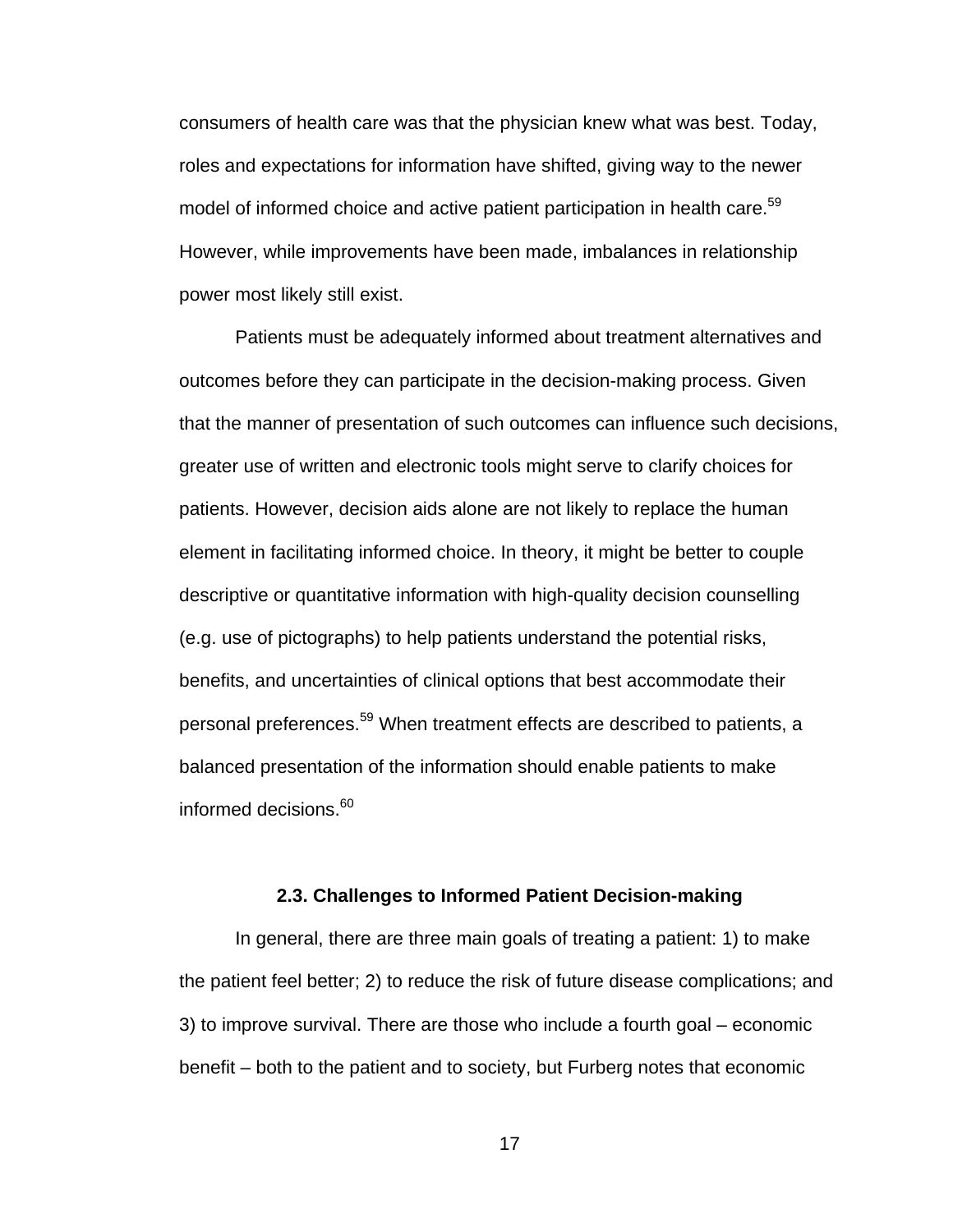benefit represents a natural consequence of reaching one or more of the three main goals.<sup>61</sup>

Providing the data needed to make informed medical decisions is a challenging task.28,62 People deciding whether to use a medication need reliable evidence on the benefits and harms. Unfortunately, reliable evidence of harm is often lacking, in part because reporting of harmful effects is incomplete.<sup>63</sup> Emotional and psychological barriers are also involved in the reporting of harm. There are many issues that may need to be clarified before a health care provider can confidently counsel a patient, but the main three are: 1) the goals of treatment; 2) the intended benefit of a treatment; and 3) the potential harms of a treatment. Regarding that potential harm, clinicians should address the issue at an appropriate depth and breadth of patient understanding to support informed choice about potential side effects of drug treatment, thereby covering: 1) the nature of an adverse effect of the medication; 2) the seriousness of the adverse effect; 3) the likelihood and uncertainty of experiencing the adverse effect; and 4) whether there are therapeutic options to reduce the potential for adverse effects.

A common complaint of patients is that a prescribed medication makes him/her feel worse. The problem can range from something simple such as dryness of the mouth to serious adverse events that may require the treatment to be stopped. Even simple adverse effects can be very distressing to the patient, thereby reducing adherence. Adverse effects with a gradual onset are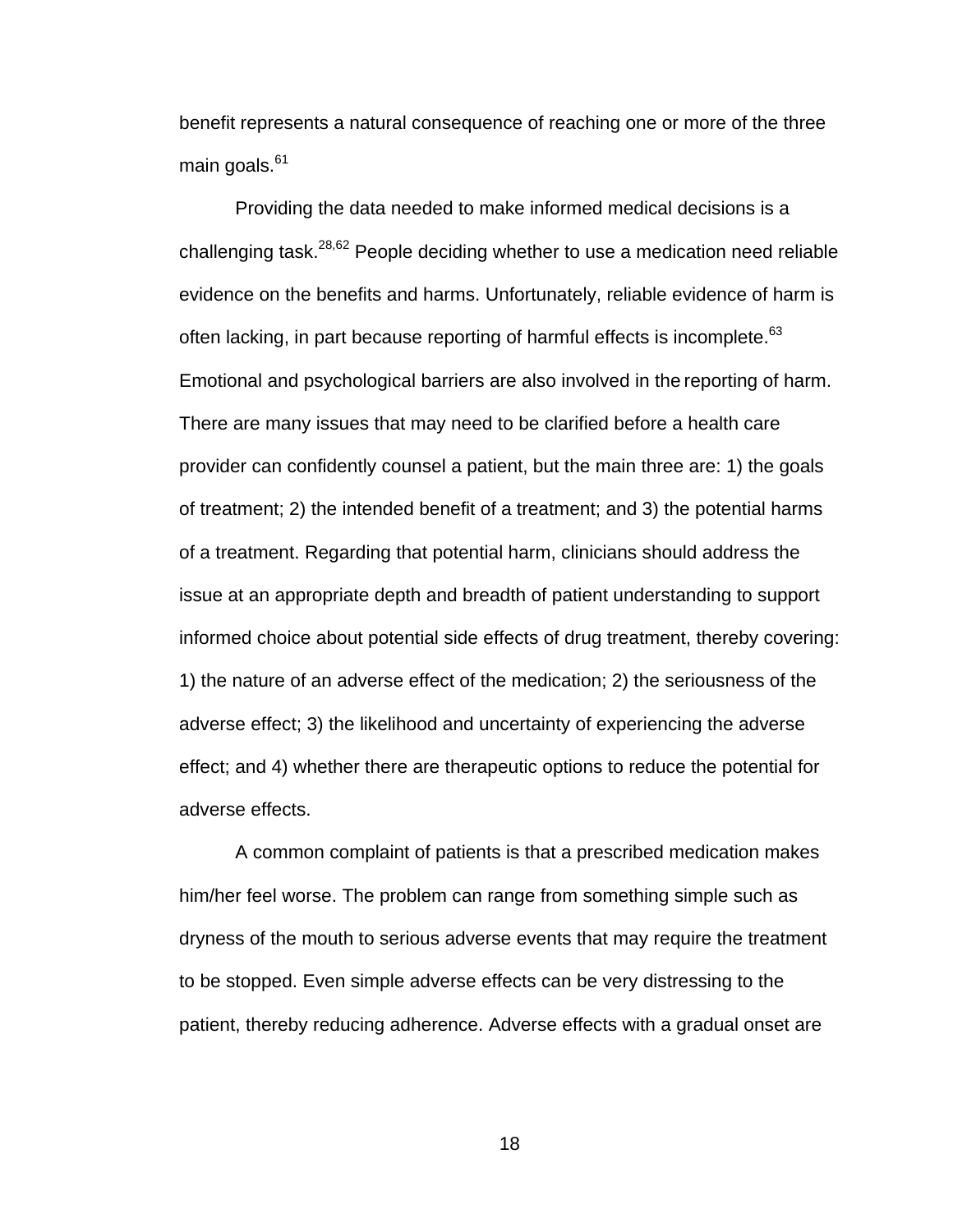the most difficult to detect because the patient may not attribute them immediately to the treatment.

Occasionally, drugs may have serious adverse effects such as allergic reactions, hepatitis, cardiac arrhythmias or gastric ulcer. Despite this, attributing an adverse event to a specific treatment can sometimes be difficult, particularly when the event is rare, unexpected, or appears a long time after the start of treatment. It can also be difficult to recognize an adverse effect when it occurs as part of the natural history of the underlying condition.

Direct-to-consumer advertising of drug products often neglects to mention all known side effects and provide incomplete risk information to consumers. Davis provided an example which emphasizes the issue: <sup>64</sup>

Imagine two drugs that work identically and that have the same set of side effects. One drug is advertised with an incomplete risk statement and the second is advertised with a complete risk statement. Harm (through loss of sales) is done to the second drug's advertiser if consumers prefer the first drug over the second because of the difference in the number and types of side effects reported in each drug's risk statement. Psychological and physical harm also can be done to consumers should they request the first advertised drug over the second, thinking that they can avoid some of the side effects associated with the second drug, but then experience some of side effects not noted in the first drug's incomplete risk statement.

The researcher explored the relationship between the completeness of the risk statement describing drug-associated side effects (the risk statement) and consumers' perceptions of a drug's safety and appeal. $^{64}$  The study design manipulated risk statement completeness with regard to the incidence of side effects mentioned and the presence or absence of a numeric indicator of side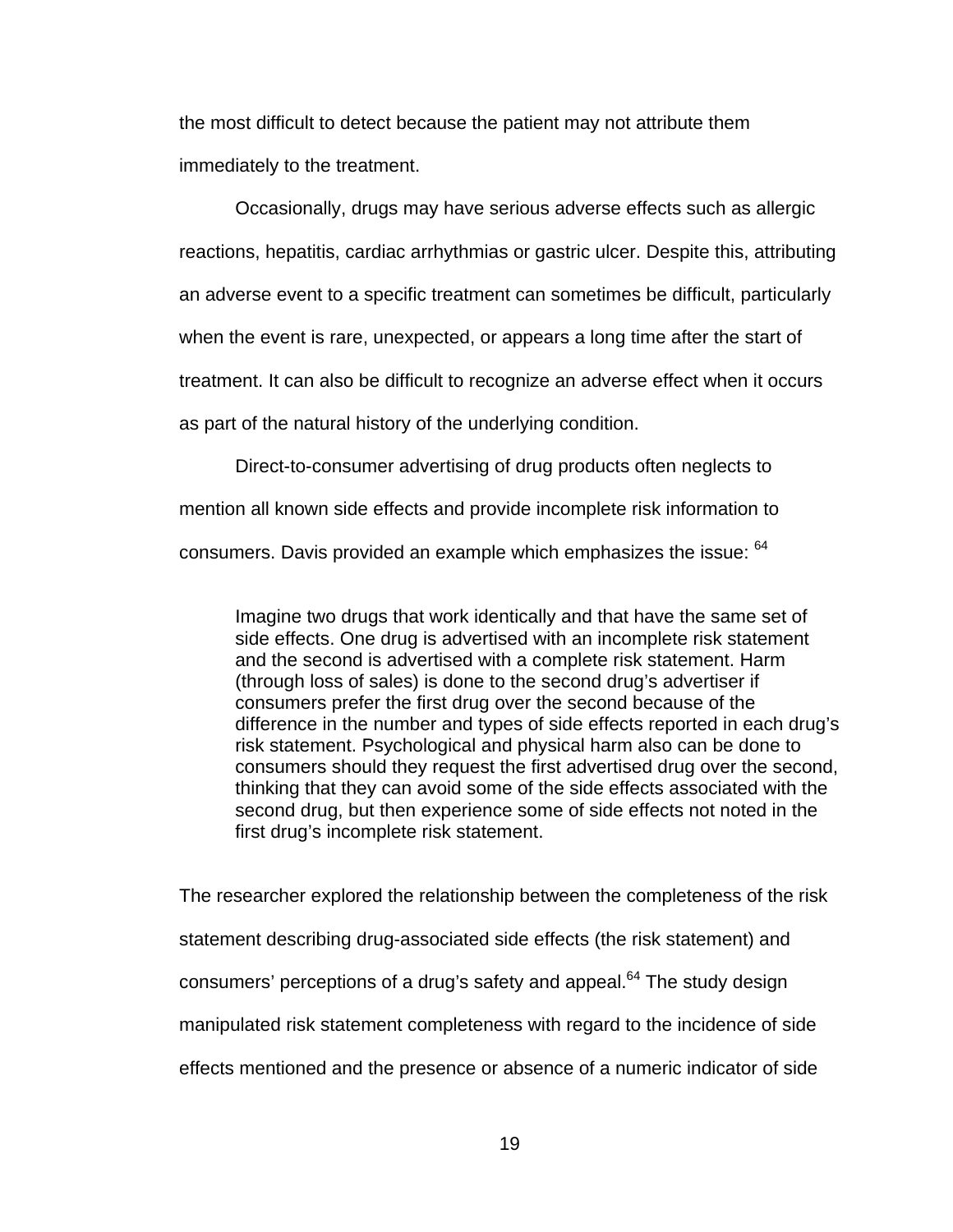effect incidence. Results strongly suggested a direct relationship between risk statement completeness and consumer perceptions of drug safety and appeal. Consumers rated the safety and appeal of drugs described with an incomplete risk statement significantly more positively than comparable drugs described with a more complete risk statement.

The Food and Drug Administration (FDA) called for comments regarding advertising of prescription drug products directly to consumers. Smith stated that, more than ever, consumers want the facts, and in no place is that more apparent than in direct-to-consumer advertising. Meeting the FDA's fair balance mandate provides an accurate and fair assessment of the risks as well as the benefits, but what is missing is the concept of trust.<sup>65</sup> Another response by the staff of the Bureau of Consumer Protection also noted:<sup>66</sup>

The FDA should make clear that the fair balance requirement for directto-consumer ads prohibits only ads that convey a deceptive impression of the risk and benefits from the overall presentation of information, rather than those that fail to achieve a mechanistic balance between risks and benefit information because they do not present such information with identical emphasis.

Pharmaceutical companies now must move beyond simply meeting fair balance requirements and seek the trust of consumers reading their ads. Only then will consumers be willing to take the next step: deciding that the benefits of taking a medication outweigh the risks.

People and organisations may have competing interests, or come under pressure to take a lenient approach, for reporting harm. Little gratitude is to be expected by a health care provider or an institution reporting that the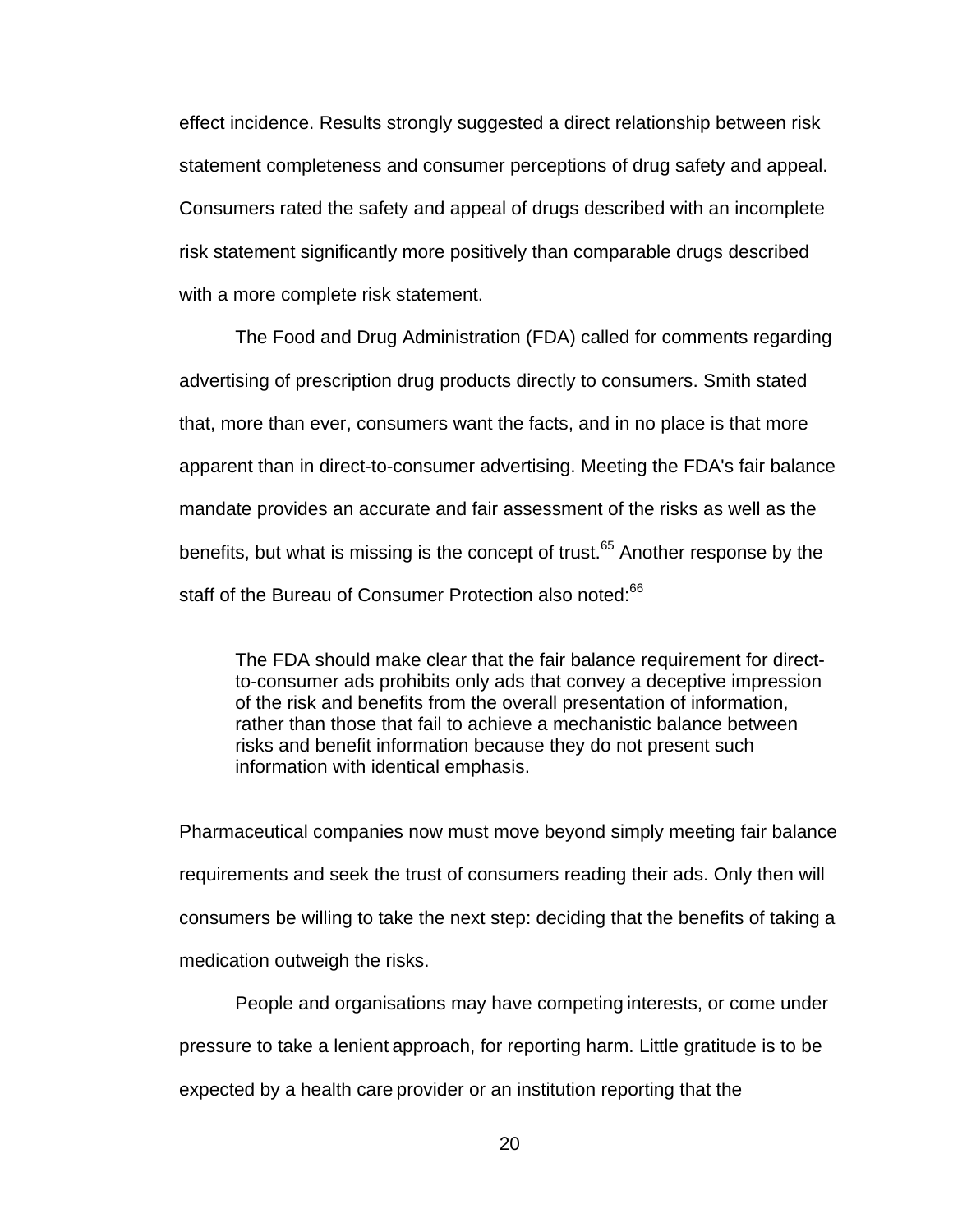interventions they offered were harmful. $61,63$  The federal government has suggested that physicians should be required to report drug-related side effects that occur in their patients. At the moment, reporting is voluntary for physicians, as it is for pharmacists.

Informational needs, decision-making styles, and ability to use data vary widely among patients. Everyone who has to explain risk should also understand the instinctive bias that the public typically brings to their judgments. Effective communication has to take into account the realities of how people reason.<sup>67</sup> Studies show that framing medical information has an effect on patients' decision-making on whether or not to follow treatment.<sup>68,69</sup> There is always the possibility of misunderstanding, even when patients and doctors use identical words. Paling states that "it is pretty obvious that, if the patient doesn't have the health care provider's knowledge and context, all such descriptive words are likely to mean widely different things to different patients."<sup>67</sup> As an example, a group of researchers investigated how readers interpreted the level of likelihood intended by "a low risk". They found that some individuals interpreted it as meaning odds as high as one in five, while others said they would expect the term to be used for odds of one in 10,000; it depended on people's knowledge or expectations of the context.<sup>67</sup>

When a decision involves a drug, a physician and/or pharmacist is (for the most part) charged with the task of communicating information to the user. Effective communication is associated with improved patient satisfaction, better adherence, improved health outcomes, more informed medical decisions,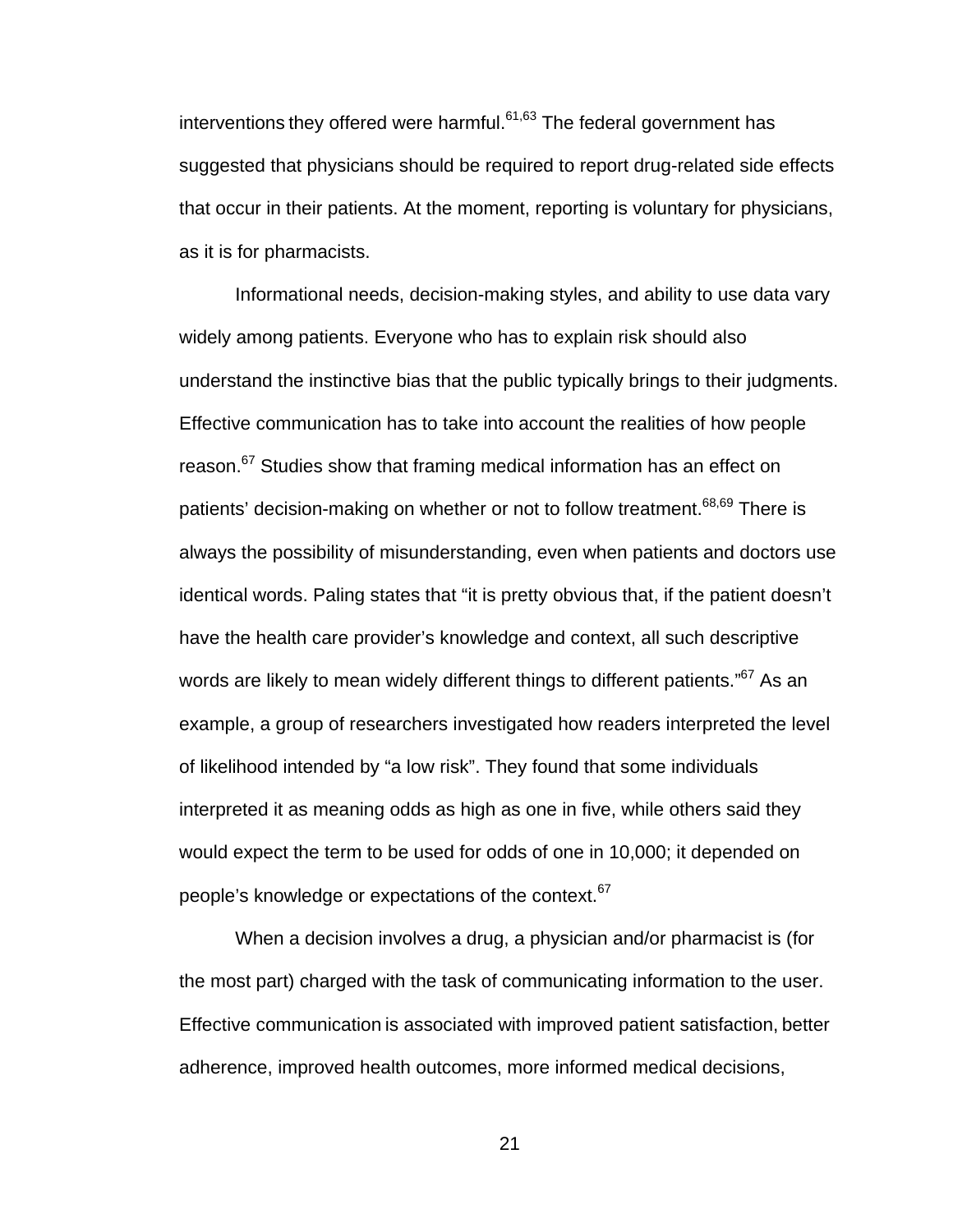reduced malpractice suits, and likely contributes to reduced costs of care.<sup>70</sup> Many patients want and need comprehensive and accurate information about their medicines and some want full disclosure of associated risks so they can participate in decisions about their care.<sup>14,71</sup> Effectively communicating even the simplest and most unthreatening of messages to a diverse audience is in itself difficult, but the reality is that the problem of communicating complex medical information and risks to patients can't be avoided. $71$ 

### **2.4. The Art and Science of Patient Counselling**

 Pharmacists have a professional and ethical responsibility to assist and instruct patients on the appropriate use of medications. The processes of informing patients about medicines are defined as *patient counselling*. When a new prescription is presented in a pharmacy, a few rudimentary questions are initially asked, and then the prescription is filled. The pharmacist will call for the patient to return to the dispensary counter and the process of counselling begins. The name, indication, route of administration of the medication, storage instructions, and refill information will be stated. Patients should also be told about the side effects that may occur and what they can do to prevent or minimize them. Generally, a pharmacist will mention certain items verbally and support the process with a more comprehensive printed version of information (the so-called medication information leaflet or handout). Time of counselling will vary depending on whether the customer is a new patient or a returning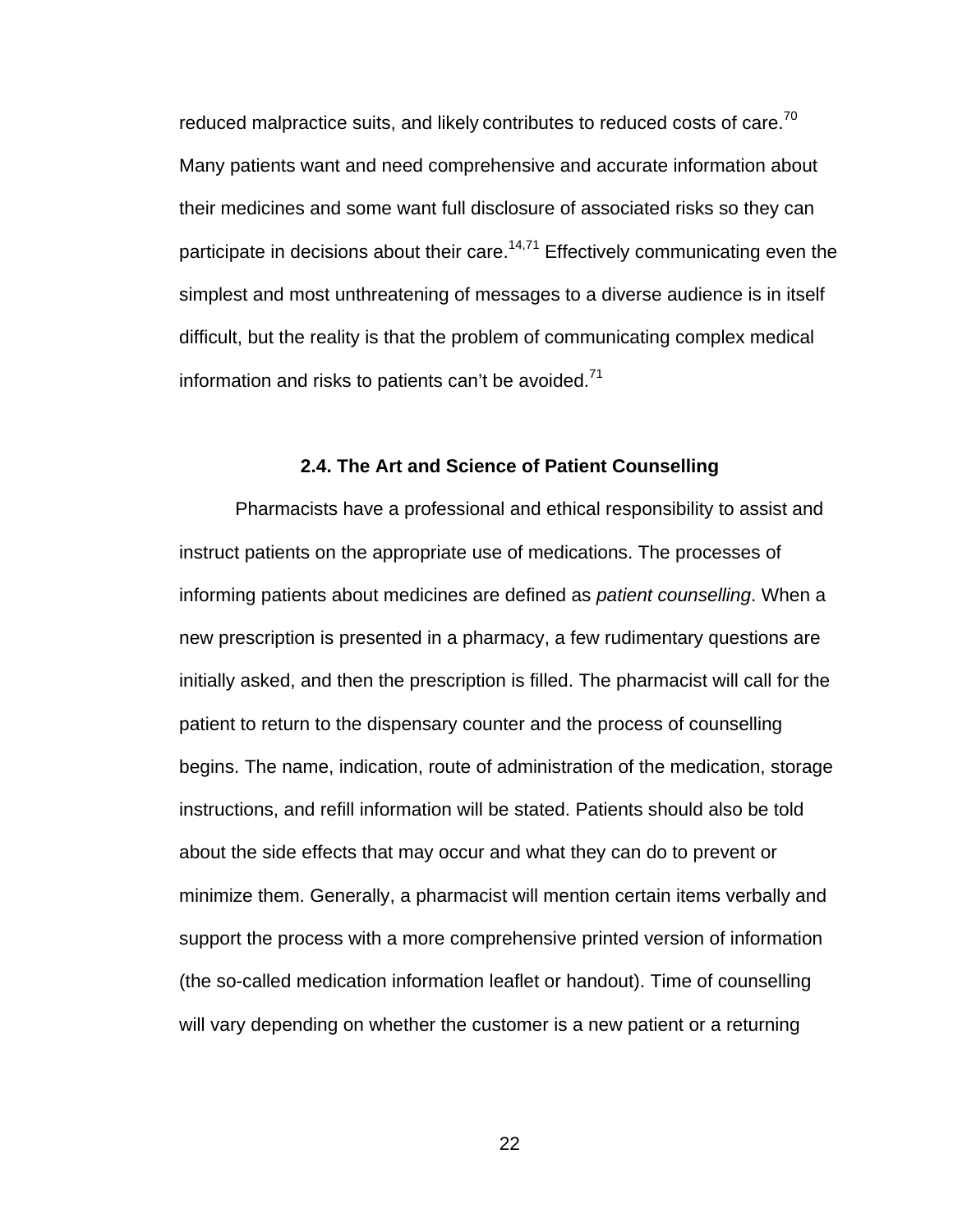patient. When a medicine is a refill of a chronic medicine, less information is presented on the assumption that the person was previously counselled.

 The counselling protocols suggested by Rantucci note that patient needs vary and pharmacists need to recognize these situations and understand the issues involved. $^{23}$  Certain points in the counselling may need to be emphasized, and the various materials, methods, and techniques used in counselling may need to be altered. Pharmacists have reported that many factors contribute to challenges in patient counselling. These factors include characteristics of the patient, the type of drug prescribed or condition being treated, and various aspects of the situation. In addition, there are factors involving the individual pharmacist that contribute to challenges.

 Patient counselling is an integral part of the pharmaceutical care model.<sup>72</sup> Pharmaceutical care is defined as the responsible provision of drug therapy for the purpose of achieving definite outcomes that improve a patient's quality of life.<sup>73</sup> In order to provide pharmaceutical care, pharmacists must accept responsibility for their patients' drug-related problems and re-design their practices in a manner that facilitates this level of care.<sup>74</sup>

 Implementation of a pharmaceutical care plan, the decisions about drug use, and monitoring of therapeutic outcomes require consultation with the patient.<sup>23</sup> In the community pharmacy setting, the patient is the pharmacist's main source of information.<sup>72</sup> The patient can contribute to the identification of problems and should play a role in the formulation of treatment goals and regimens. Researchers have established that communication between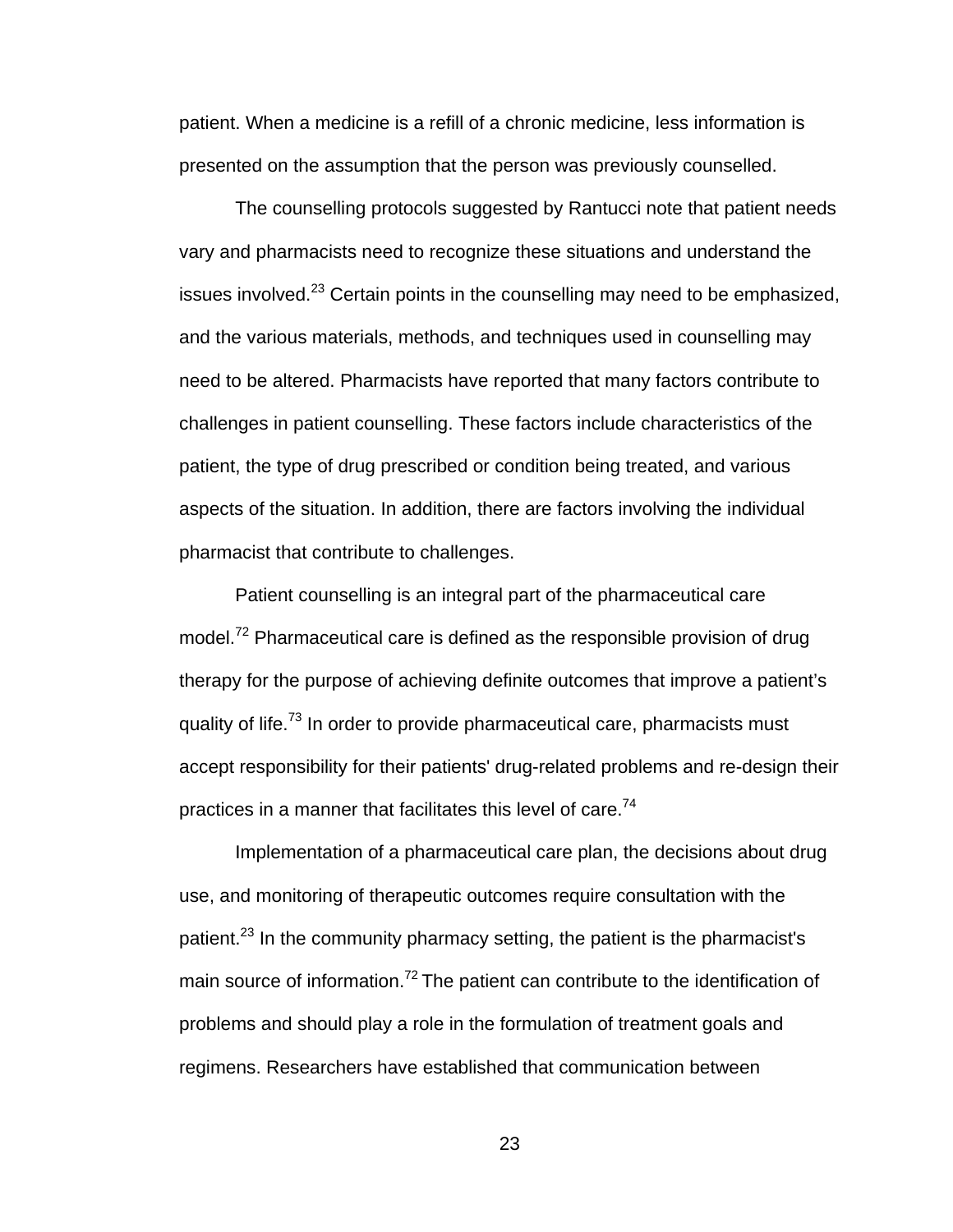pharmacists and patients is important for improving appropriate medication use and achieving desired outcomes.<sup>75</sup> Pharmacist counselling can improve patient adherence, therapeutic outcomes, and quality of life. Also, it can decrease adverse drug reactions, the number and cost of medications, emergency room visits, hospitalizations, length of stay in hospitals, and overall health care costs.<sup>76</sup>

Counselling should consist of a two-way discussion between patient and pharmacist. But, pharmacists often view counselling as a one-way process in which they *tell* or *lecture* the patient about their medication. A two-way discussion may be more time-consuming, but has the potential to positively affect patient understanding and compliance. $72$  Two-way communication uses open-ended questioning and other methods to ensure the patient has input into the process; it means there is a balance of pharmacist and patient talk.

The pharmacist must often decide the extent of detail that is appropriate on the basis of several considerations. One consideration is that of the patient's rights to know about their drug treatments, alternative treatments, and possible risks of treatment. Another consideration is the pharmacist's perception of the patient's ability to understand the information based on the patient's educational background. The pharmacist should weigh these considerations for each individual patient and situation, but the needs of the patient identified during information gathering and care plan development phases of counselling should be the ultimate guide to the selection of information. $^{23}$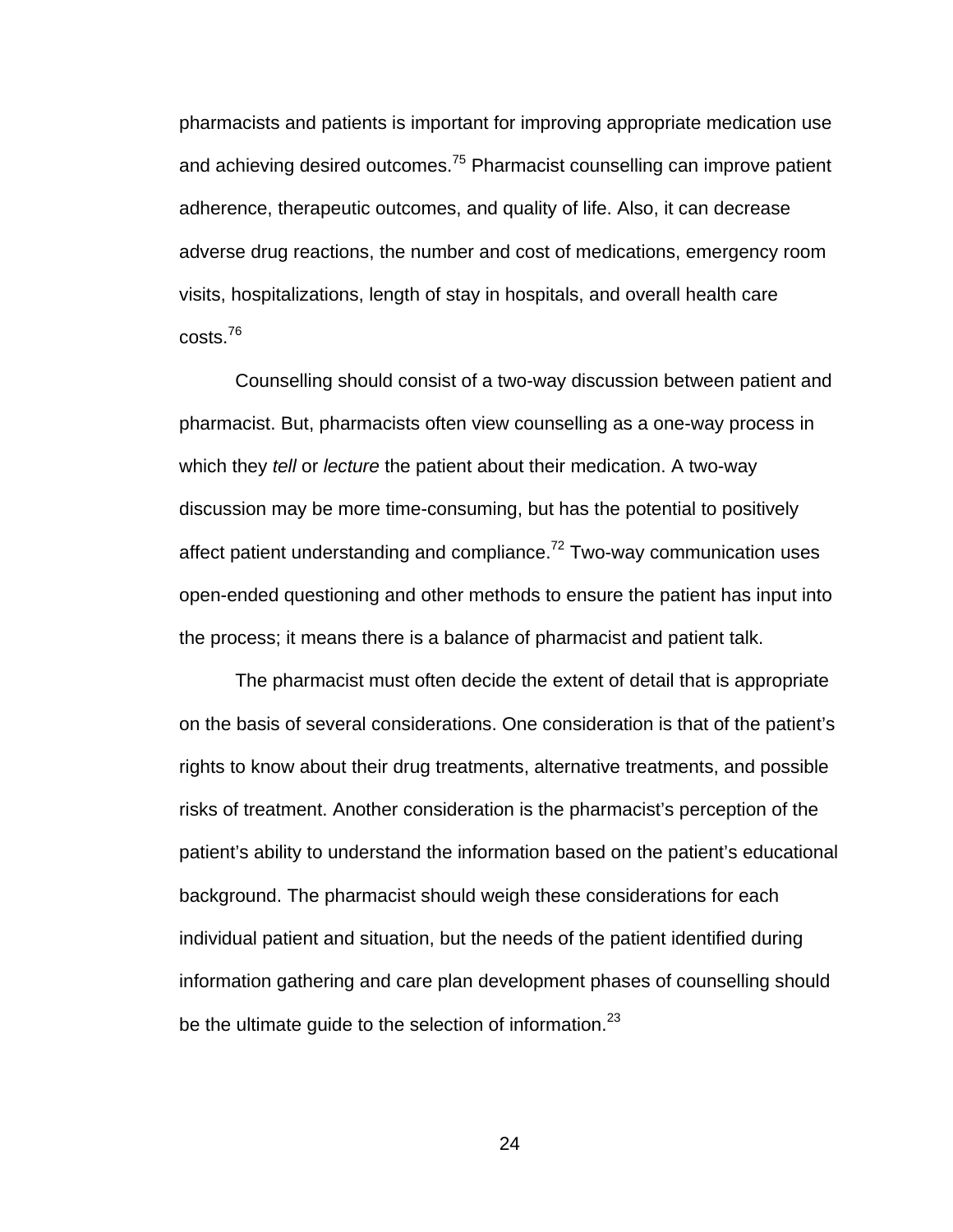A study by Wolf et al. examined the common causes for the misunderstanding of prescription drug warning labels among adults with low literacy.<sup>77</sup> Patients were asked to interpret and comment on eight commonly used warning labels found on prescription medications. Patients with low literacy skills demonstrated a lower rate of correct interpretation than did those with higher literacy skills. Multiple-step instructions, reading difficulty of text, the use of icons, the use of color, and message clarity were the common causes of label misinterpretation.<sup>77</sup>

 Effective patient counselling is not simply the provision of information. Information is prerequisite to compliance, but the timing and organization of the message and involvement of the patient are also critical in determining what the patient understands and remembers. Pharmacists are experts on drug therapy, but patients contribute information about their daily routines, how they understand their illness and their treatments, and whether they anticipate any problems taking the medicine as prescribed. Each of these points needs to be assessed if counselling is to be effective.<sup>78</sup>

 Lack of communication between the patient and their care providers is a problem in medicine and pharmacy. Efforts have been made to improve communication, especially in community pharmacies.<sup>28</sup> Traditionally, patient information provided by community pharmacists has focused on technical aspects of the use of medicines and applicable reimbursement rules.<sup>72</sup> Now, pharmacists are trying to move away from a drug-focused, paternalistic approach in patient information, to providing customized information according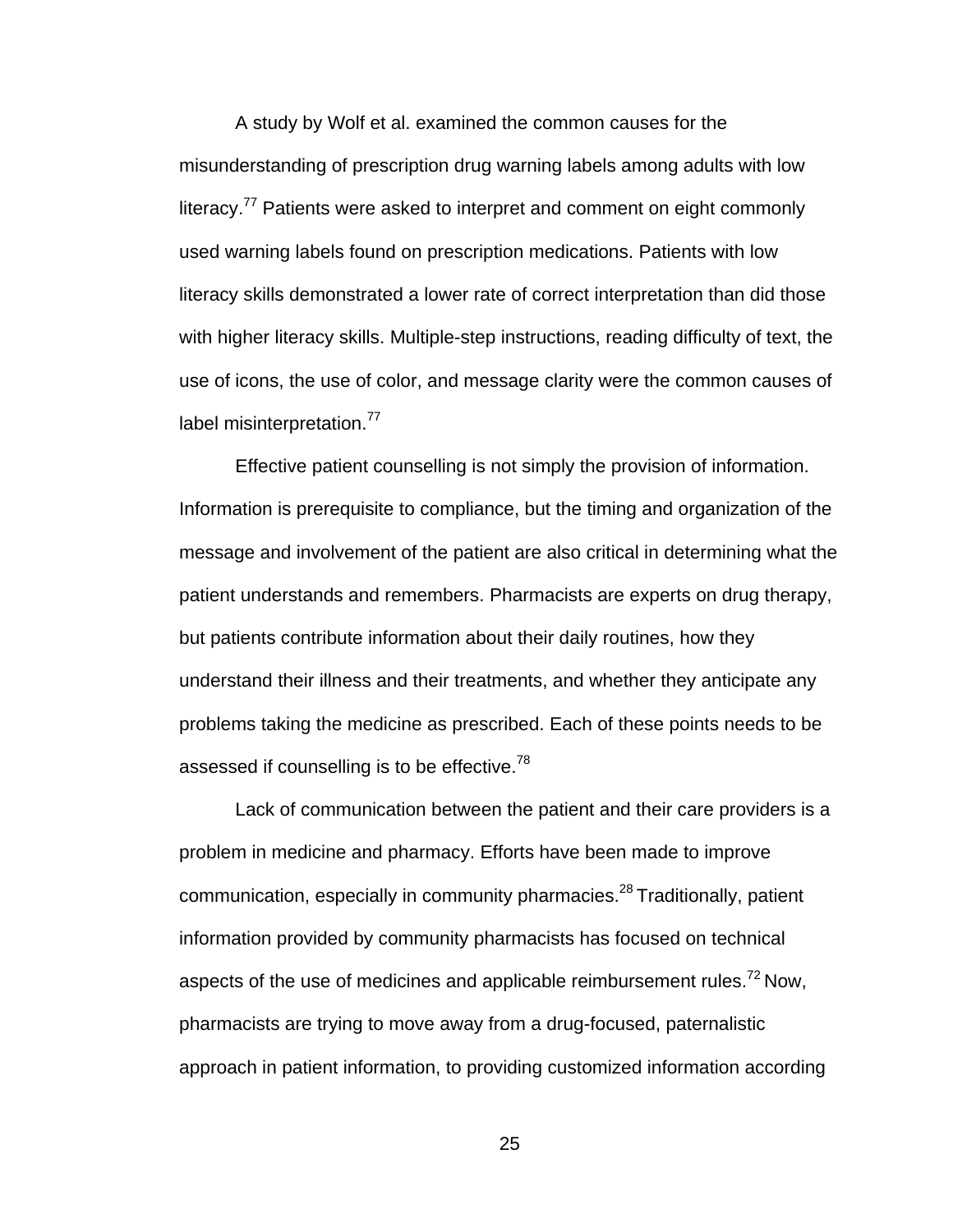to patient needs.<sup>23,72</sup> It requires knowledge and skills beyond product knowledge about medicines.

 Greater involvement of patients in decisions about their treatment is predicated on the patient having access to understandable information.<sup>11</sup> The quality of the pharmacist-patient relationship and the content and style of the communication may also be crucial to improving patient counseling.  $23,79$ 

During the provision of prescription drug information, individuals often do not control how much (or what) information the health care practitioner provides.80 By extension, evidence of information overload exists in the health care literature. Labor et al. reported perhaps the obvious, that individuals who received too much written information about a medication were more likely to be confused and overwhelmed than those who received an amount that was right for them.<sup>4</sup> Similarly, a study by Schommer et al. investigated individuals' processing of prescription drug information under different conditions of presentation.<sup>80</sup> Study materials were mailed to 624 volunteers living in the United States, of which 477 (76.4 percent) returned completed data forms. The results suggest there is a balance between the need for information at a level sufficient for individuals to make decisions and the need for information that will not overload individuals as they cognitively process it. Results indicate that study subjects who received written information reported lower levels of cognitive effort (less confusion). Understanding and remembering the information presented in the consultation may have been easier with written medication information, which they could refer to later. Study subject perception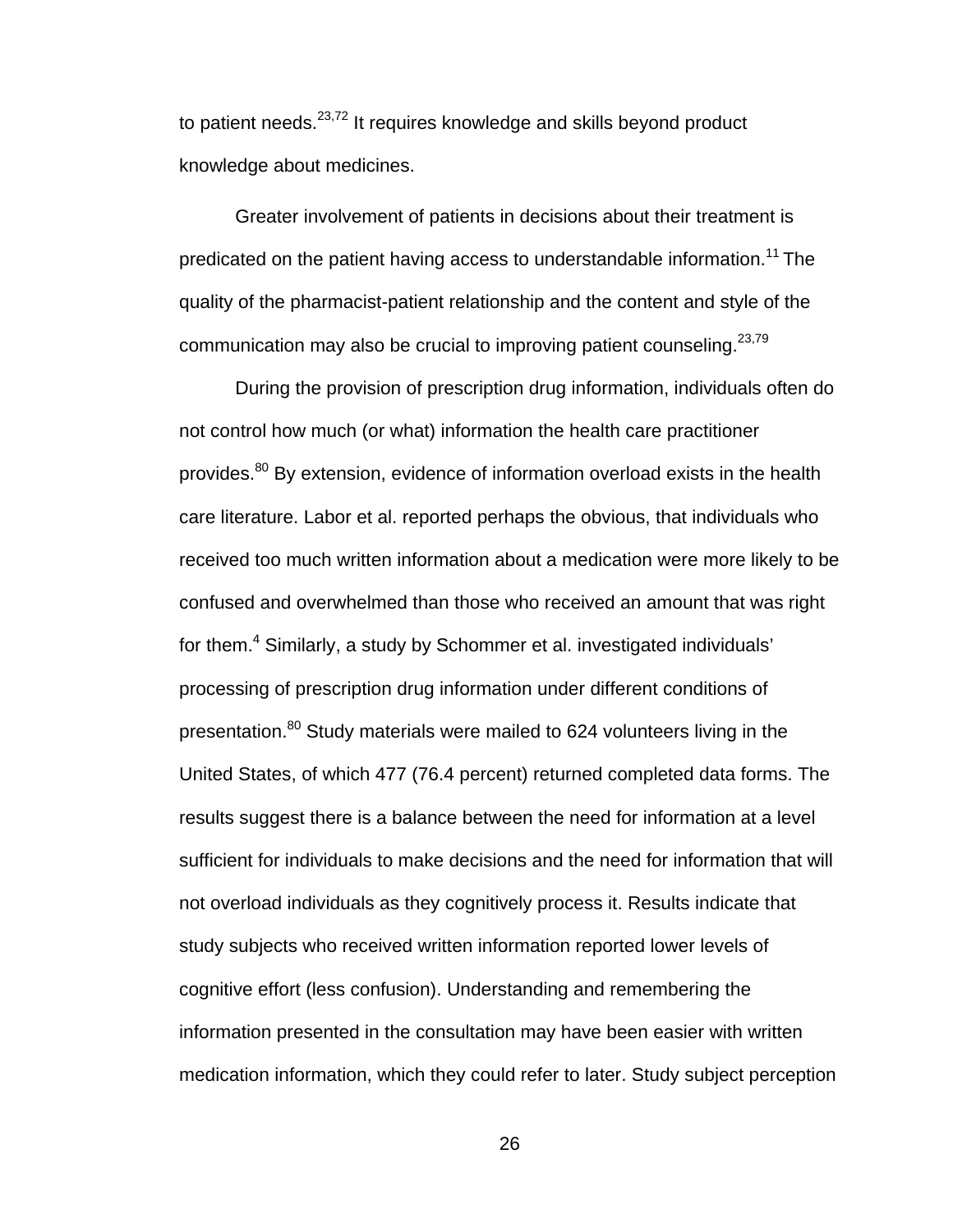of cognitive effort increased as both the breadth and depth of the information increased. A balance may be needed – greater depth likely requires less breadth, while more breadth of information may need less depth (information with simple wording).

 Hahn et al. reported an inverted U-shaped relationship between information load and decision quality. Individuals with too little or too much information made poorer decisions compared to those with an amount of information that was of sufficient breadth and depth. $81$  Individuals can select the most important information from the total, but useless or less relevant information can dilute the effects of more important information on judgments.<sup>80</sup>

#### **2.5. Side Effects as a Component of the Counselling Process**

In medicine, uncertainties are abundant.<sup>15</sup> The benefit of using an agent and the side effects of treatment may be uncertain. In practice, clinicians frequently communicate information about uncertainty to the patients by verbal probability estimates,15,82 using descriptive words such as *rarely* or *uncommon*. A study of how family physicians value the use of numerical formats for talking with patients, and how confident they were with each mode of communication, showed that 189 of 300 agreed that communicating risk both qualitatively and numerically was equally important.<sup>82</sup> Of the remaining 111 physicians, 94 percent endorsed the importance of communicating qualitatively more strongly than numerically. In terms of relative confidence, 104 of 300 (34.7 percent) felt equally confident in their qualitative and numerical communication skills. Of the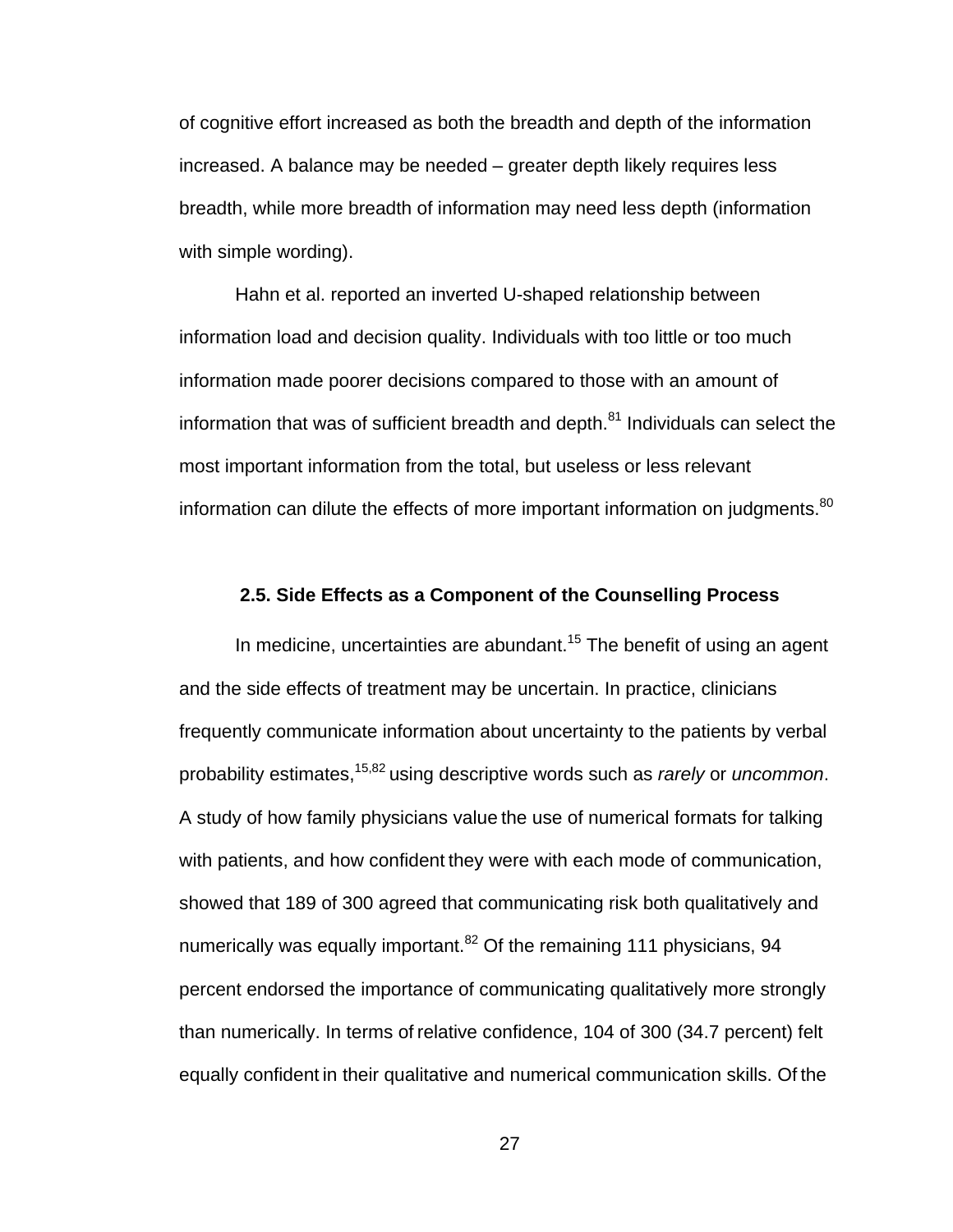remaining 196, 97 percent were more confident in communicating qualitatively than numerically. However, Edwards et al. reported higher anxiety among patients receiving verbal description about risks than numerical descriptions.<sup>69</sup> Within this process, a health care professional may choose to use numerical probabilities expressed as either percentages or frequencies.

Communicating the risk of medication side effects to patients is often suboptimal. The side effect sections of patient information leaflets generally provide a list of all possible side effects with no indication of individual risk.<sup>11,17,83</sup> Studies have shown medication guides in their current form are unlikely to be useful to patients,  $2,11,17,25-27,83,84$  especially those with limited literacy skills.<sup>84</sup> Adverse effects listed without frequency or percentage data may make it harder to understand individual risk.<sup>11,26</sup> Research suggests that such information is the highest priority for patients  $17,28,83,85-87$  and that the perception of them is influential in many patients' decisions about taking a medicine.<sup>27</sup>

## *2.5.1. Patient / Provider Perceptions of Demand for Side Effect Information*

 The public appears to want more information about drugs. A review by Raynor et al., with a focus on patient interest in reading prescription information leaflets (PILs), noted that 40 to 89 percent of consumers read written medication information (depending on the type of written information they received).<sup>2</sup> Airaksinen and colleagues surveyed the public and pharmacists in Finland on the aspects of drug information each felt was important to receive.<sup>28</sup> The opinions of these two groups differed remarkably on several items. For the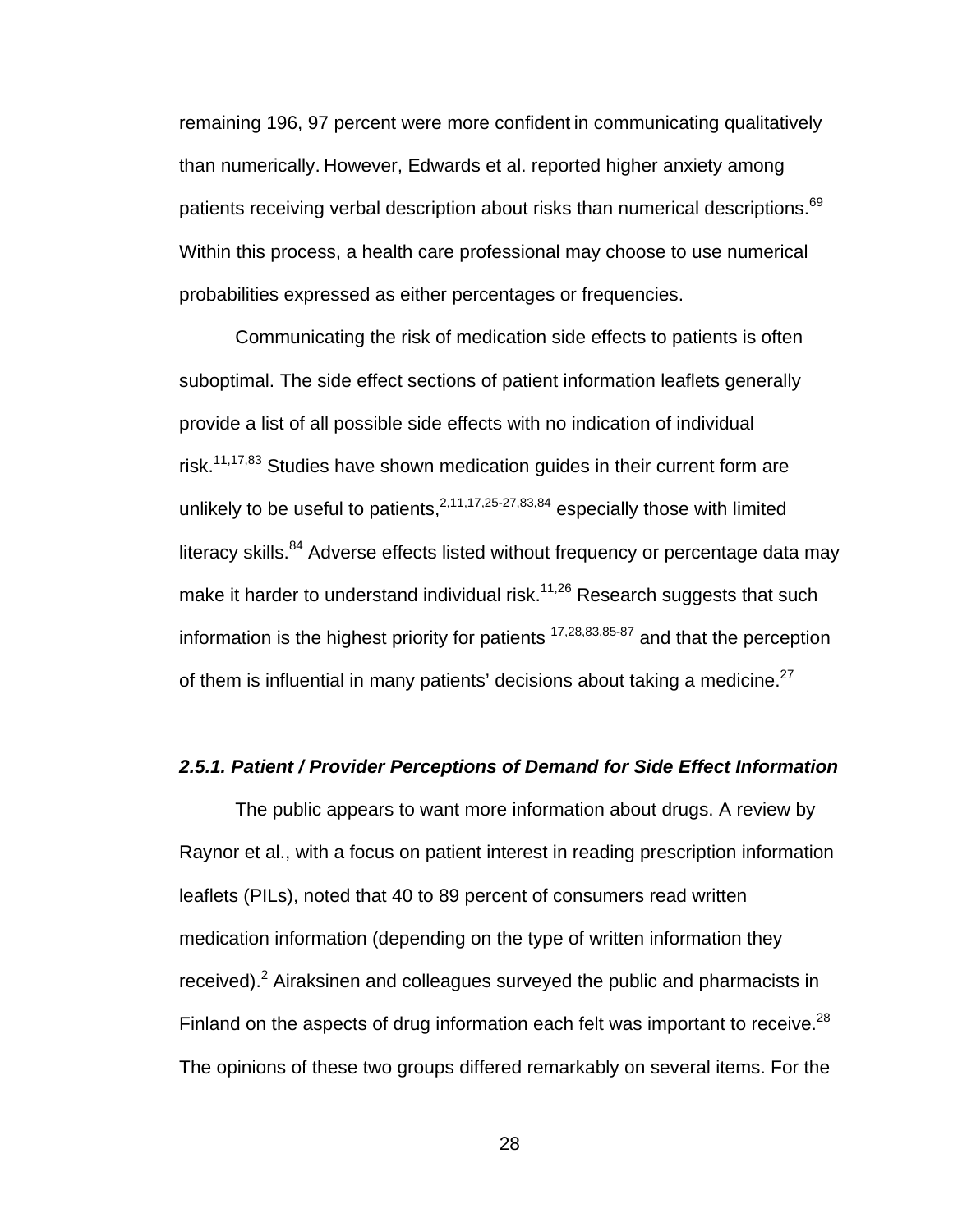public, the highest perceived need was for information about adverse effects and interaction with other drugs, with 79 percent definitely wanting this information. In contrast, pharmacists thought the most important things that customers should be told about were dose instructions (78 percent) and storage information (74 percent). Information on side effects was given a lower priority by pharmacists, with only 13 percent saying it must be given.

 In a study by Barnett et al., an intervention to foster patient participation in medication counselling was tested in community pharmacies.<sup>72</sup> This intervention consisted of a written prompt, instructing patients who were waiting for new prescriptions to write prescription-related questions they wished to ask their pharmacist. The pharmacist then used the questions as an aid in counselling. The findings showed that 56 of 106 patients told to write a question for the pharmacist did so. All but two of these patients wrote three questions or less. The most common questions related to side effects (52 patients); whether the medicine should be taken with food (14); interactions with food or medicines (12); how to take the medicine (11); and how the medicine works (10).

 Berry et al. presented participants with a brief hypothetical scenario about a visit to the doctor (which entailed being prescribed some medication) and were then asked to list the questions they would like to ask.<sup>87</sup> There was considerable consistency in responses, with the most frequently asked questions being about side effects, what the medication actually does, what lifestyle changes might be involved, and how to take the medication. Conversely, studies have shown that doctors hardly discuss adverse effects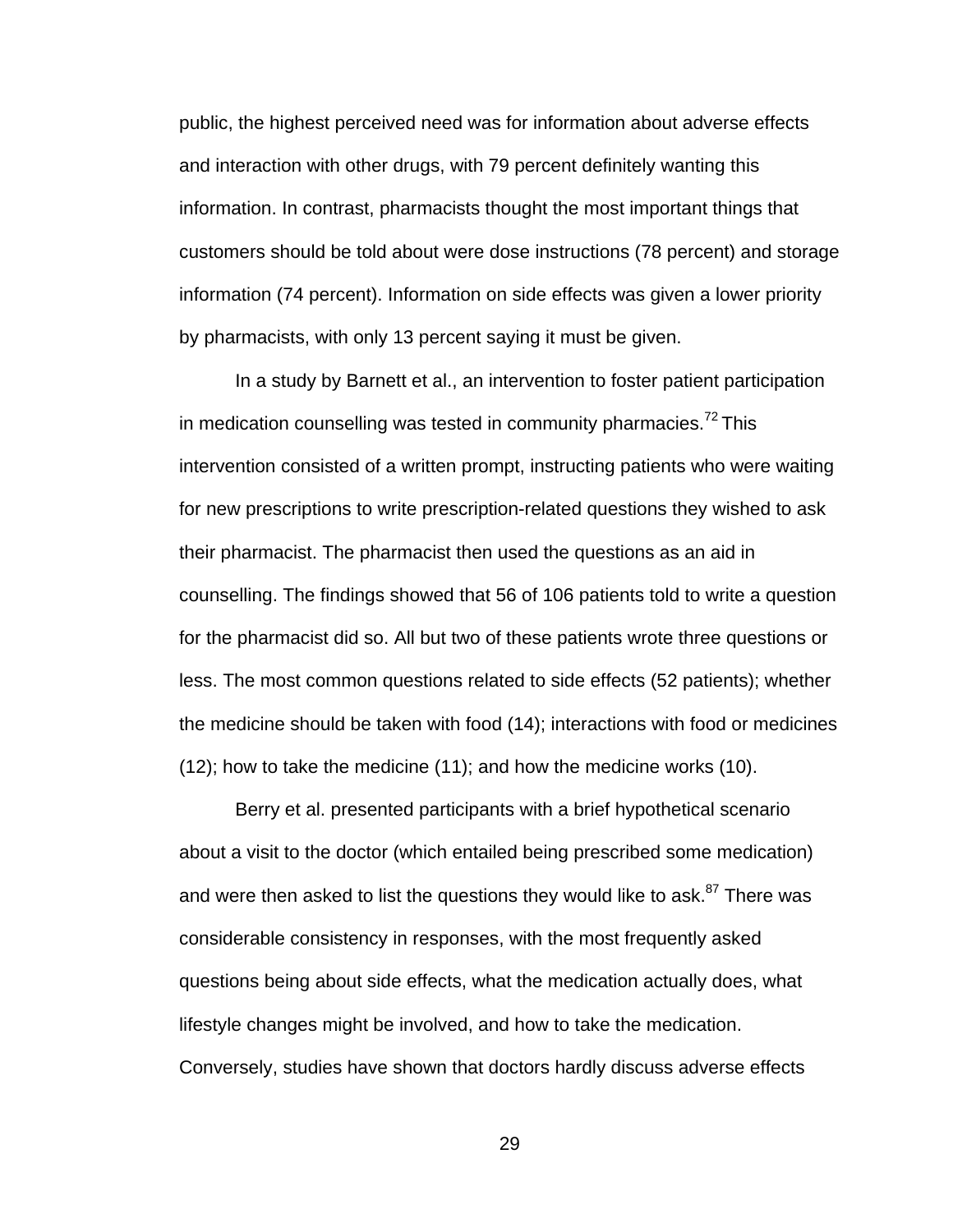with patients.<sup>1</sup> Smith and Henderson forwarded an interesting view of how physicians discuss adverse effects of antipsychotic medications.<sup>88</sup> They noted that doctors inform patients about the adverse effects of medication, but are highly selective with regard to which side effects they feel ready to discuss with patients. This might not correlate with what patients may wish to be told. This study concluded that discussing side effects with patients needs to be more comprehensive than current practice.

 Physicians continually face the problem of how much detail concerning risk for adverse effects they should provide patients. Although patients have a moral right to full disclosure, patient surveys are contradictory regarding how much side effect information they want. Most people appear to want to know all potential adverse reactions, even if they are relatively rare.  $3,29-32,71$  However, it has been suggested by health care workers that to explain to patients (for each medication prescribed) every possible adverse effect would clearly be a task of unacceptable time and questionable advisability. $3$  How then is the physician to choose what level and extent of information to give? A study by Ziegler et al. found that most individuals desire all information concerning possible adverse effects of prescribed medication and do not favour physician discretion in these decisions.<sup>3</sup> Among 2500 adults who filled out a 12-item questionnaire, the feedback was: 76.2 percent wanted to be told of all possible adverse effects; 13.3 percent only if an adverse effect occurred one in 100,000 times; 10.2 percent only if such occurrence was one in 100 times; while 0.4 percent were not interested in any information. Elsewhere, Åström et al. found that providing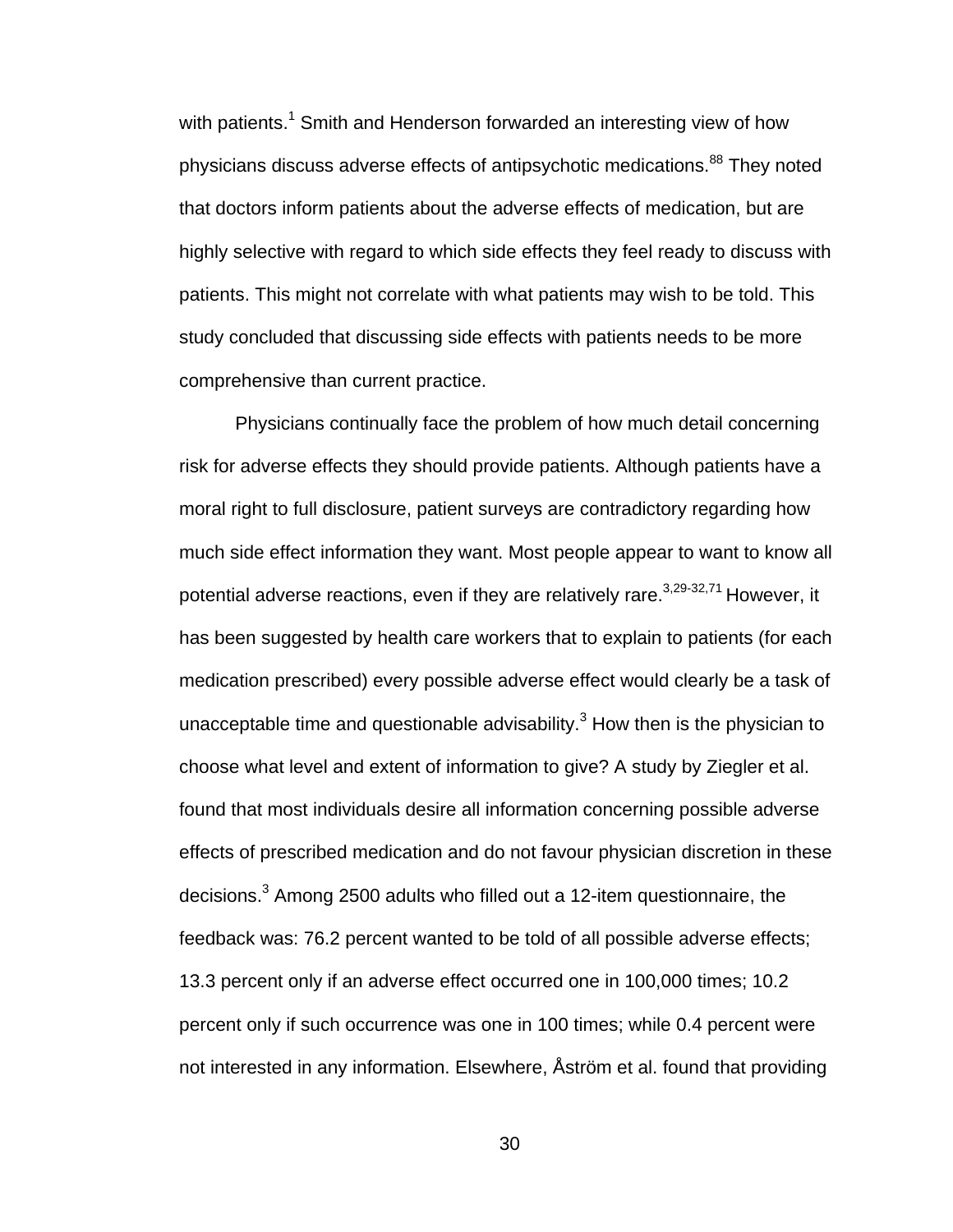information about medicines to patients who desire it makes them more satisfied and empowered, whilst providing information to those who do not want it makes them more anxious and less empowered. $33$ 

### *2.5.2. Presenting Side Effect Information to the Public*

 The question of whether to inform patients about possible side effects of prescribed medication has given rise to considerable debate in recent years. On one hand, several studies have shown that patients do want to be told about possible side effects. On the other hand, many doctors believe that informing patients about side effects might reduce adherence with the medication.<sup>16</sup> Studies that have directly addressed this question have generally found that informing patients about side effects does not increase the incidence of their occurrence, nor does it have a negative effect on adherence.<sup>16,34</sup> Some studies reported provision of detailed information about possible adverse consequences of treatment can improve patient understanding and satisfaction without unnecessary anxiety.<sup>5,32</sup>

Howland et al. investigated whether patient education leads to drug side effects, a situation called *suggestion-induced side effects*. 89 Ninety-eight adults treated with erythromycin (for a variety of illnesses) were randomized into two groups: one group received patient education about side effects, while the other group was given no such information. Overall, 10 percent of the uninformed and eight percent of the informed group felt that the erythromycin bothered them in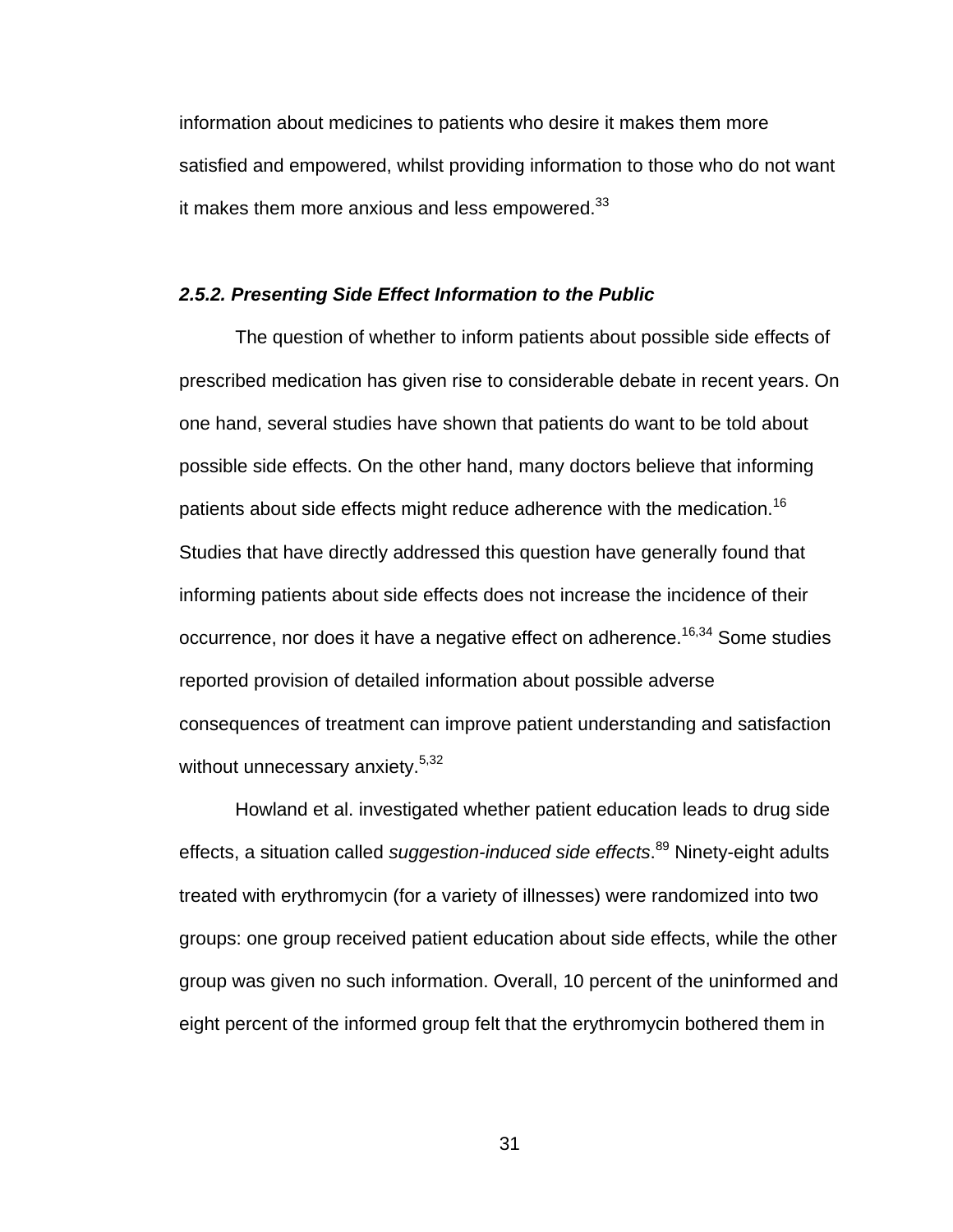some way. There were no significant differences in the occurrence of various individual side effects.

 Most current mandatory medicine information lists side effects without frequency data.11 In 1999, the European Union (EU) produced a guideline on the readability of leaflets, which indicated that the frequency of side effects could be denoted by the use of five verbal descriptors (*very common, common, uncommon, rare, very rare*) as an alternative to numerical incident rates (see Table 2.1). The intent was to help standardize language already in common use.

| <b>Descriptor</b> | Probability    |
|-------------------|----------------|
| Very common       | $>10\%$        |
| Common            | $1 - 10 \%$    |
| Uncommon          | $0.1 - 1\%$    |
| Rare              | $0.01 - 0.1 %$ |
| Very rare         | $< 0.01 \%$    |

**Table 2.1** European Union verbal descriptors of side effect probability and allocated frequencies

 Several studies have examined how people interpret the set of verbal probability labels as proposed for use by the EU guideline. They found that both members of the general public and patients visiting a cardiac clinic consistently over-estimated the risk of side effects when presented with the recommended descriptors, and that this in turn affected their perception of risk to health and their likelihood of taking the medicine in question.<sup>11,14,17,26,35</sup> Based on EU verbal descriptors, *very common* is set at more than 10 percent risk, but this was interpreted to mean 54 percent risk by readers. *Very rare* was set at less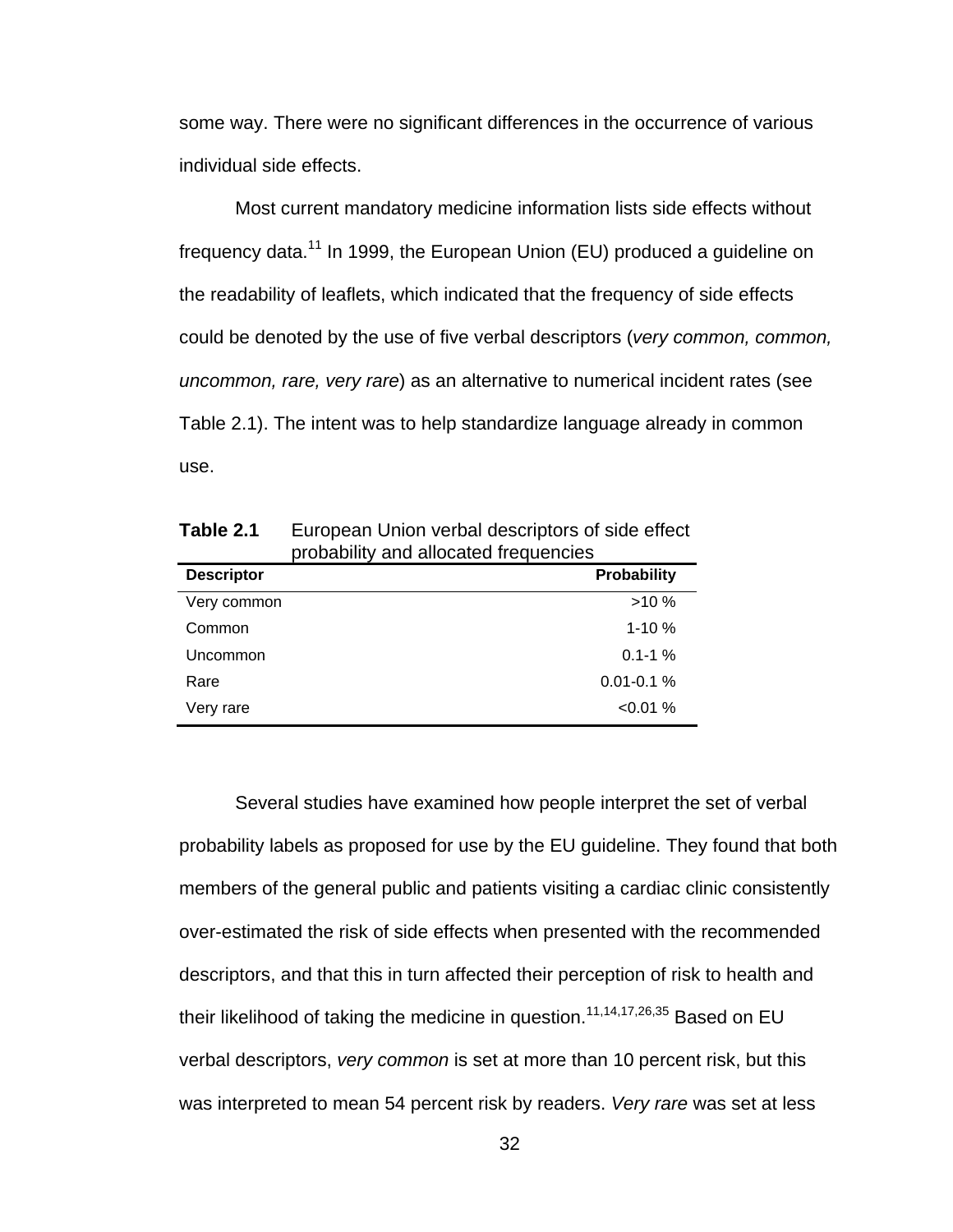than 0.01 percent and was understood by readers to equate to four percent risk (see Table 2.2).

| readers <sup>11,17,26,83</sup> |                |                                    |
|--------------------------------|----------------|------------------------------------|
| <b>EU terminology</b>          | Level of risk  | Level of risk understood by reader |
| Very common                    | $>10\%$        | 54-65%                             |
| Common                         | $1 - 10%$      | 34-45%                             |
| Uncommon                       | $0.1 - 1%$     | 11-18%                             |
| Rare                           | $0.01 - 0.1\%$ | 8%                                 |
| Very rare                      | $< 0.01\%$     | 4%                                 |

**Table 2.2** Comparison of EU verbal descriptors of side effect probability and allocated frequencies with level of risk understood by

 Some studies that evaluated the influence of verbal descriptors on people's medicine-taking behaviours suggested use of numerical data when describing risk, in order to avoid confusion of estimated risk.<sup>11,14,17,26,35,83</sup> Regarding this content, a study done in England looked at the 50 most prescribed medicines and found that 40 percent of medication leaflets had no information on the likelihood of adverse effects, 12 percent used EU terms, 40 percent used a wide range of other verbal descriptors and eight percent provided numerical indication of risk.<sup>86</sup>

 It has been established that people tend to attribute too much weight to lower probabilities and too little weight to higher probabilities.<sup>56</sup> This leads to misconceptions about the likelihood of uncommon events, which influences their behaviour in a wide array of domains. If people unreasonably overestimate their risk for side effects, this may subsequently reduce adherence.<sup>22,83</sup> Because pharmaceutical companies and pharmacists frequently present risk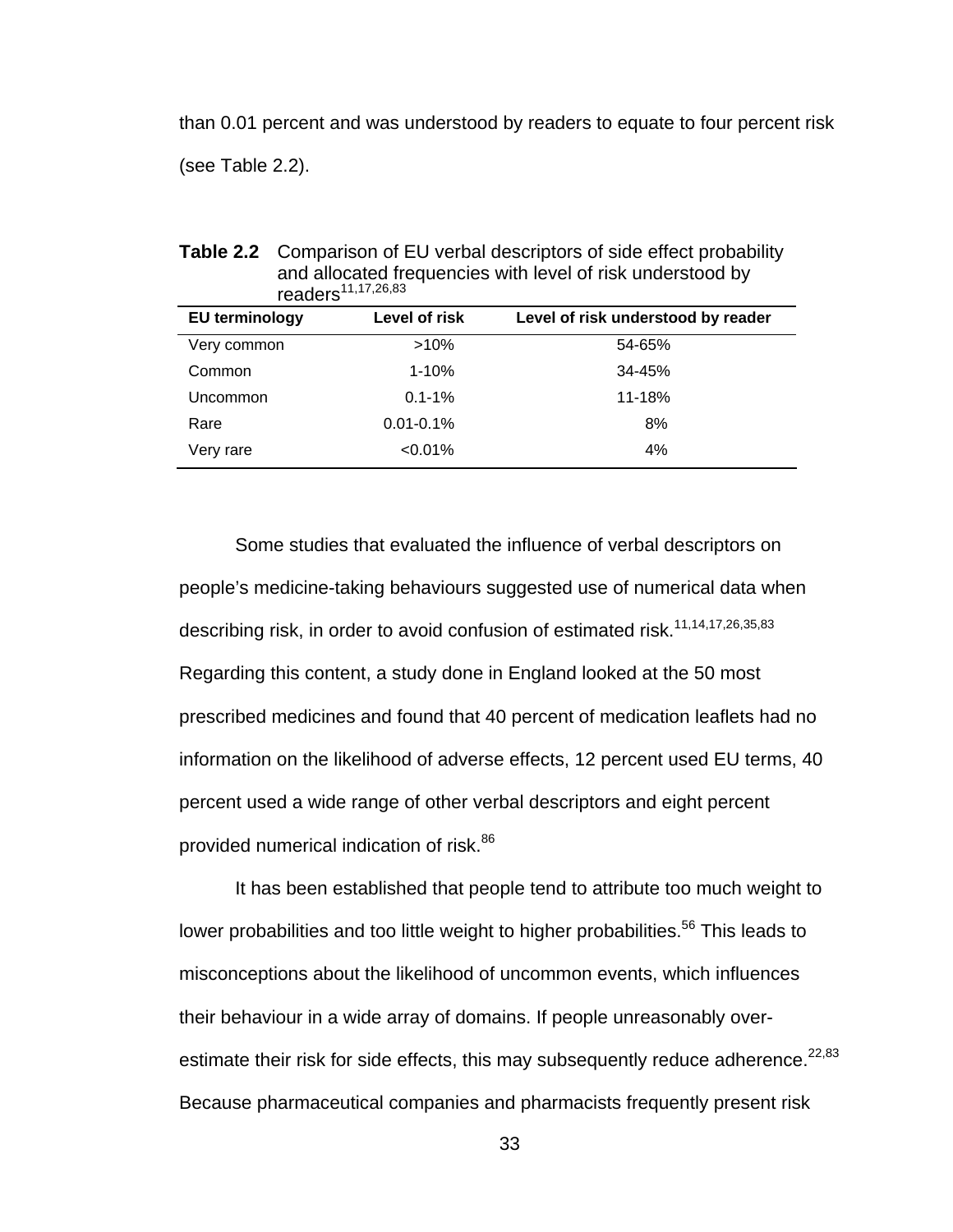information semantically, patients might perceive their risk to be much greater than clinical trial results would suggest.

 The way risk information is communicated plays an important role in how people understand risk, accept or deny risk, and deal with risk information. Typically, side effect information is disclosed using ambiguous semantic descriptions, such as "some people may experience …", "side effects may include  $\ldots$ ", and "commonly reported side effects are  $\ldots$ ".<sup>11,12,22,36</sup> These semantic descriptors do not express the exact percentage of risk and are subject to personal interpretation. Disclosing the actual percentages associated with side effects may improve the accuracy of people's risk estimates. However, there has been little evidence-based guidance on how best to communicate that information. $12,36$ 

 Young and Oppenheimer proposed that informing a person of actual percentage risk of side effects might reduce fear and increase intentions for adherence. $^{22}$  The aim of their studies were to investigate whether commonly used methods of conveying side effect risk might influence peoples' perception of their risk, then whether disclosing this information as actual percentages might subsequently influence their intentions to comply with the medication.<sup>22</sup> Results showed respondents expressed a stronger intention to comply with their prescribed treatment regimen when they received percentage information compared to those who received the semantic framing. Those in the group receiving percentages also expressed less fear of experiencing drug-related side effects than those in the semantic group.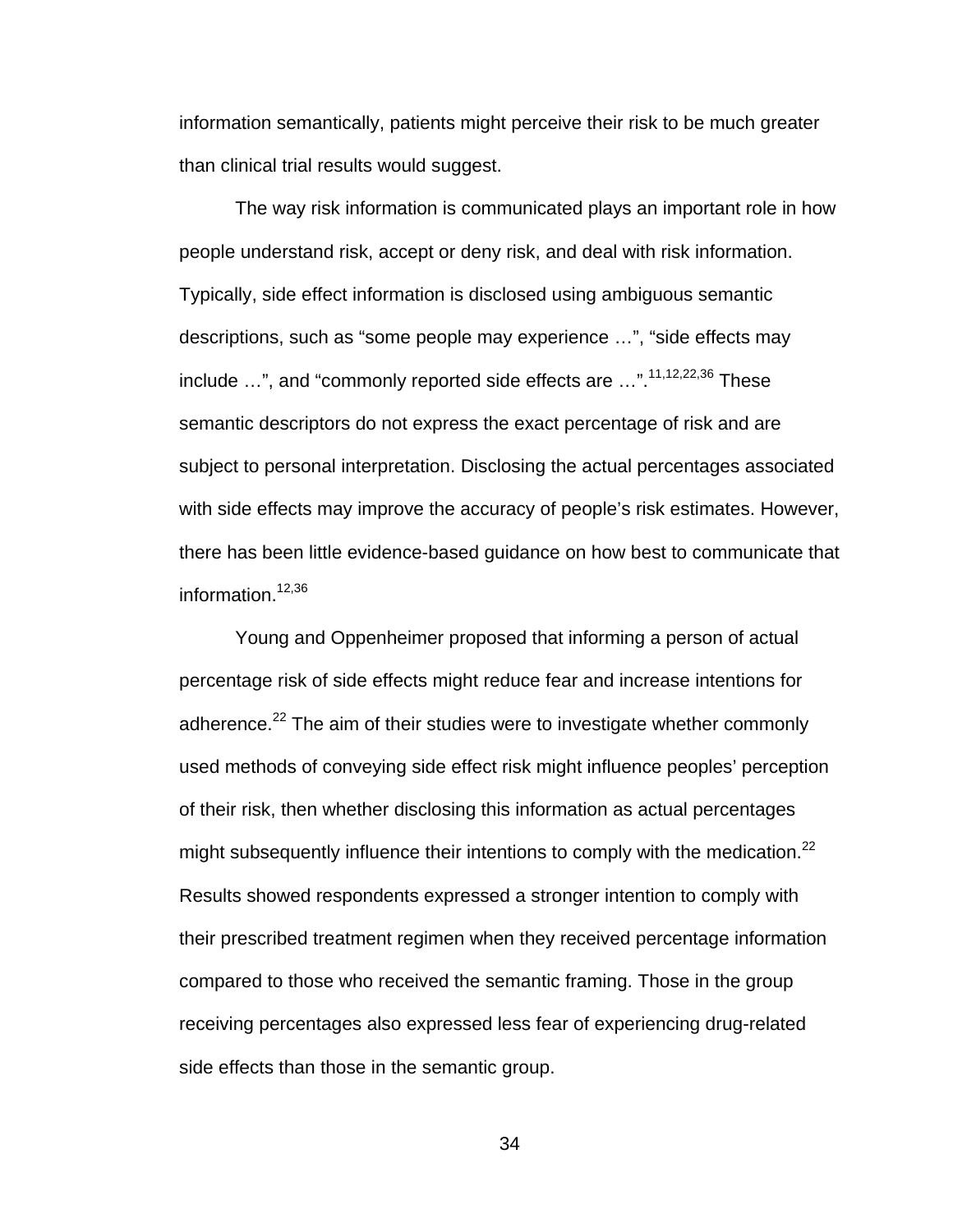In a review, Edwards et al. found that terms such as *probable*, *unlikely*, and *rare* convey elastic concepts.<sup>36</sup> In other words, one person's understanding of *likely* may be a chance of one in 10, whereas another may think that it means a chance of one in two. Individuals may interpret those terms differently in different contexts -- for example, a *rare* outcome is a different prospect in the context of genetic or antenatal tests than in the context of antibiotic treatment for tonsillitis.

 Interpretation of numerical information can also be problematic. Yamagishi found that a death rate of 1286 out of 10000 was rated as more risky than a rate of 24.14 out of 100. $56$  This study showed that perceived riskiness would increase when risks were presented as relative frequencies using larger numbers.

 The psychological literature on decision-making also suggests that the interpretation of information varies depending on the presentation format or the *frame* used. For example, if a person is told of a 30 percent chance of survival (positive frame), it is obviously equivalent to a 70 percent chance of mortality (negative frame). $60$  Positive framing (chance of survival) is more effective than negative framing (chance of death) in persuading people to take risky options.36,68 A comprehensive review has also indicated that among patients, messages framed in terms of losses may be more effective in promoting the uptake of screening than those framed in terms of gains.<sup>69</sup>

Schwartz et al. conducted a medical data interpretation test and found 25 percent of participants who received information framed around death (nine in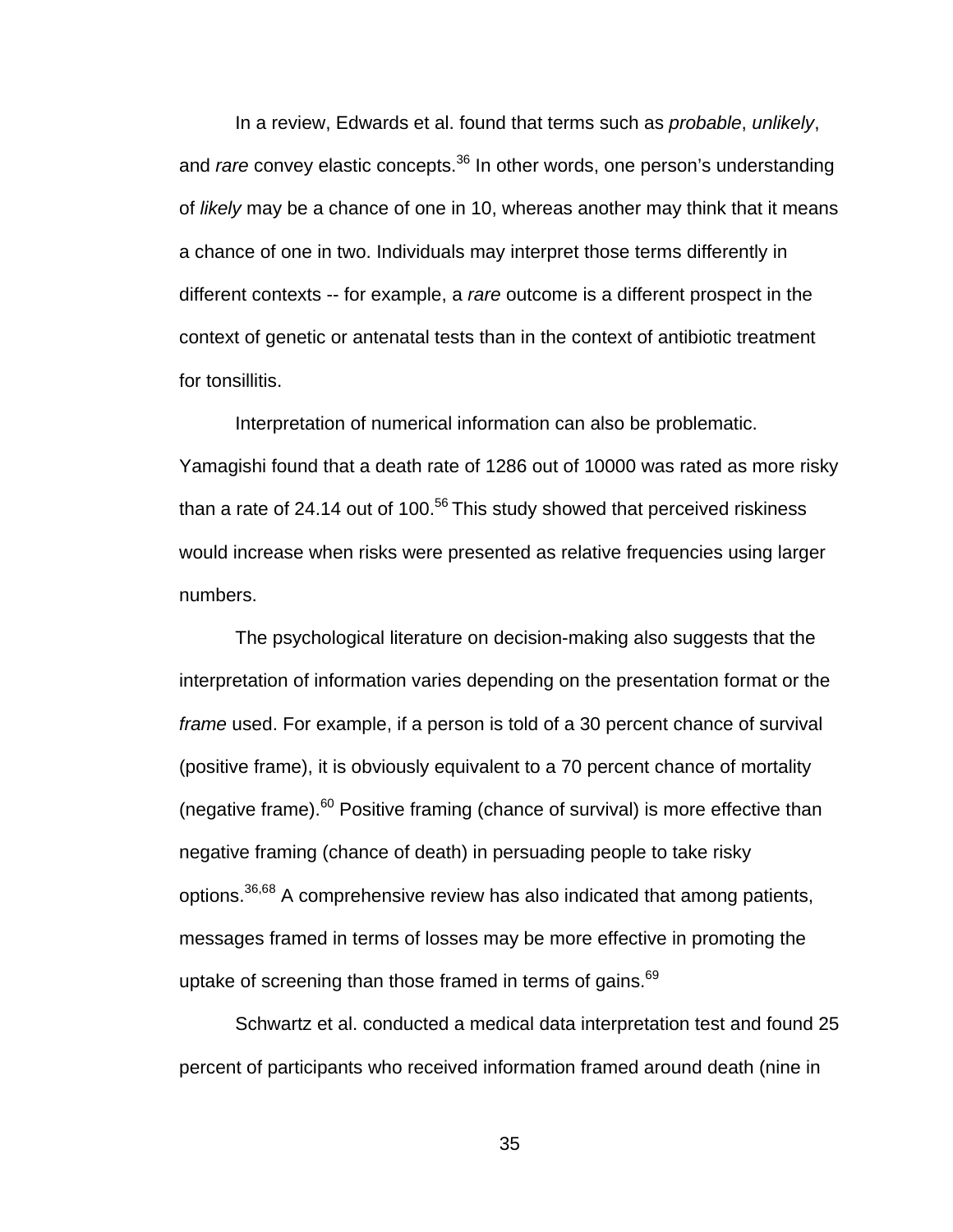1000 people die from this surgery), rated "nine in 1000 chance of death" as riskier than "991 in 1000 chance of surviving". On the other hand, 61 percent rated both as having the same risk, while 14 percent rated the chance of the surviving frame (991 in 1000 people survive this surgery) as riskier than the chance of death. $20$ 

Another study by Gurm and Litaker found that patients were more likely to opt for angioplasty treatment when told that it was 99 percent safe, compared with a one percent likelihood of a serious complication.<sup>68</sup> Positive framing, therefore, affects people's treatment preferences and it has been shown to improve their understanding of the information presented.

There is indirect evidence that probability concepts are intrinsically difficult for humans.  $20,21,90-94$  Hoffrage et al. offer persuasive evidence that when prevalence, sensitivity, and false positive rates were given as probabilities (e.g. 10 percent), even physicians misinterpreted the information in a way that could be potentially disastrous for the patient. But when they were presented as natural frequencies (e.g. 10 cases in 100), physician performance was dramatically better.<sup>92</sup> Accordingly, studies suggest that one way to improve both communication of statistical information and medical education is to use natural frequencies rather than probabilities.<sup>21,90-96</sup> Presenting information in a frequency format also has broader implications, for its application can be employed in a wide spectrum of medical decision-making.

 Berry et al. found that people's perception of risk and their stated likelihood of taking a particular medicine are substantially affected by the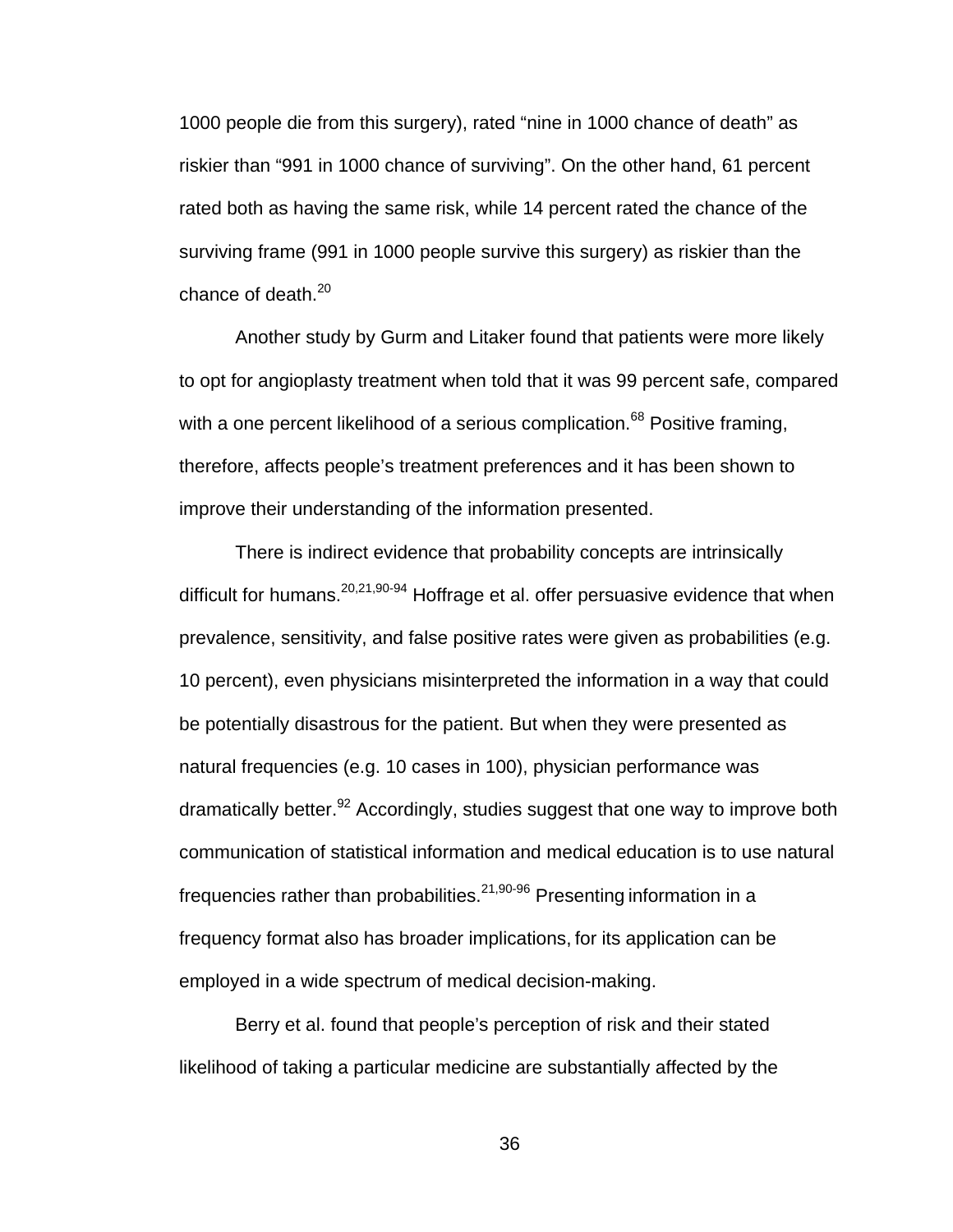adverse effect information they are given.<sup>26</sup> In one report, results showed that when negative information was given about possible side effects, people gave lower ratings, both in terms of how good they believed the explanation to be, and their perceived likelihood of taking the medication.<sup>32</sup>

 Knapp et al. found that verbal descriptors were associated with more negative perceptions of the medicine than their equivalent numerical descriptors.11 Bergenstrom and Sherr found verbal expressions of probability to be vague and subject to individual interpretation.<sup>15</sup> Therefore, in applied practice, it is important to codify the meaning of verbal probability expressions, especially as it relates to risk and health decision-making.<sup>15</sup>

# *2.5.3. The Importance of Inclusion of Benefit Information to the Counselling Process*

 A study by Bersellini and Berry examined the effectiveness of simple benefit statements on people's judgments about a medicine.<sup>95</sup> They found that when participants received information about benefits of medications (without side effects), it did not influence their intention to comply. The reason was that people assumed prescribed medicines had side effects, even when there was no reference to these in the scenario. In another experiment, they examined two kinds of benefit information, but included side effects for the medicine. Patients were told the medicine was associated with four side effects and found that both forms improved patient intention to comply.<sup>95</sup> The study provided support for the inclusion of benefit information in medicine information leaflets, particularly to balance concerns about adverse effects.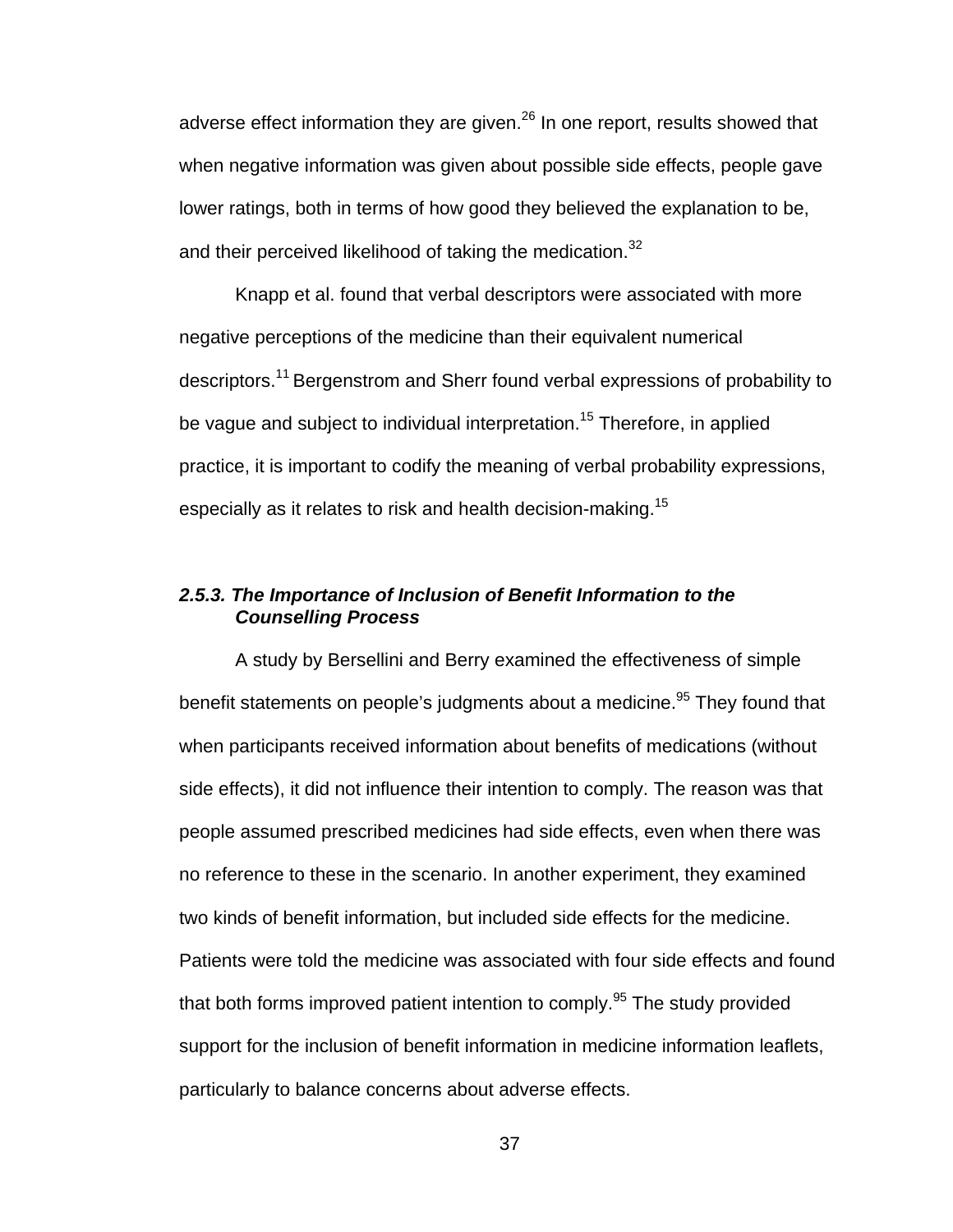Dyck et al. studied pharmacist communication skills when counselling on medication side effects.<sup>7</sup> They videotaped the patient counselling approaches of 10 pharmacists to examine how they equipped patients with knowledge about medication management and side effects. The results indicated that the pharmacists used vague terms such as *sometimes*, *might*, and *may* to describe side effects, as opposed to citing the frequency of possible occurrence from clinical studies. The pharmacists also spent less time discussing the overall benefits of the medications and focused more on medication safety issues. Further, the authors noted that a majority of the pharmacist-patient encounters did not facilitate effective two-way communication. The researchers concluded that patient satisfaction and treatment compliance may be challenged as a result of inadequate pharmacist-patient communication. The inclusion of benefit information to information leaflets has been suggested by some other studies too, as a way to balance concerns about adverse drug reactions.<sup>12,69,96,97</sup>

### **2.6. Summary**

 How to convey risk information to patients is a developing science. More information is needed on how best to inform potential medicine users about side effects. This is especially true for OTC medicines. Research was therefore undertaken to address how providing risk of medication side effects in numerical format would affect patient medicine-taking behaviour. The format for presenting the numerical data was also examined (positively- versus negativelyslanted wording).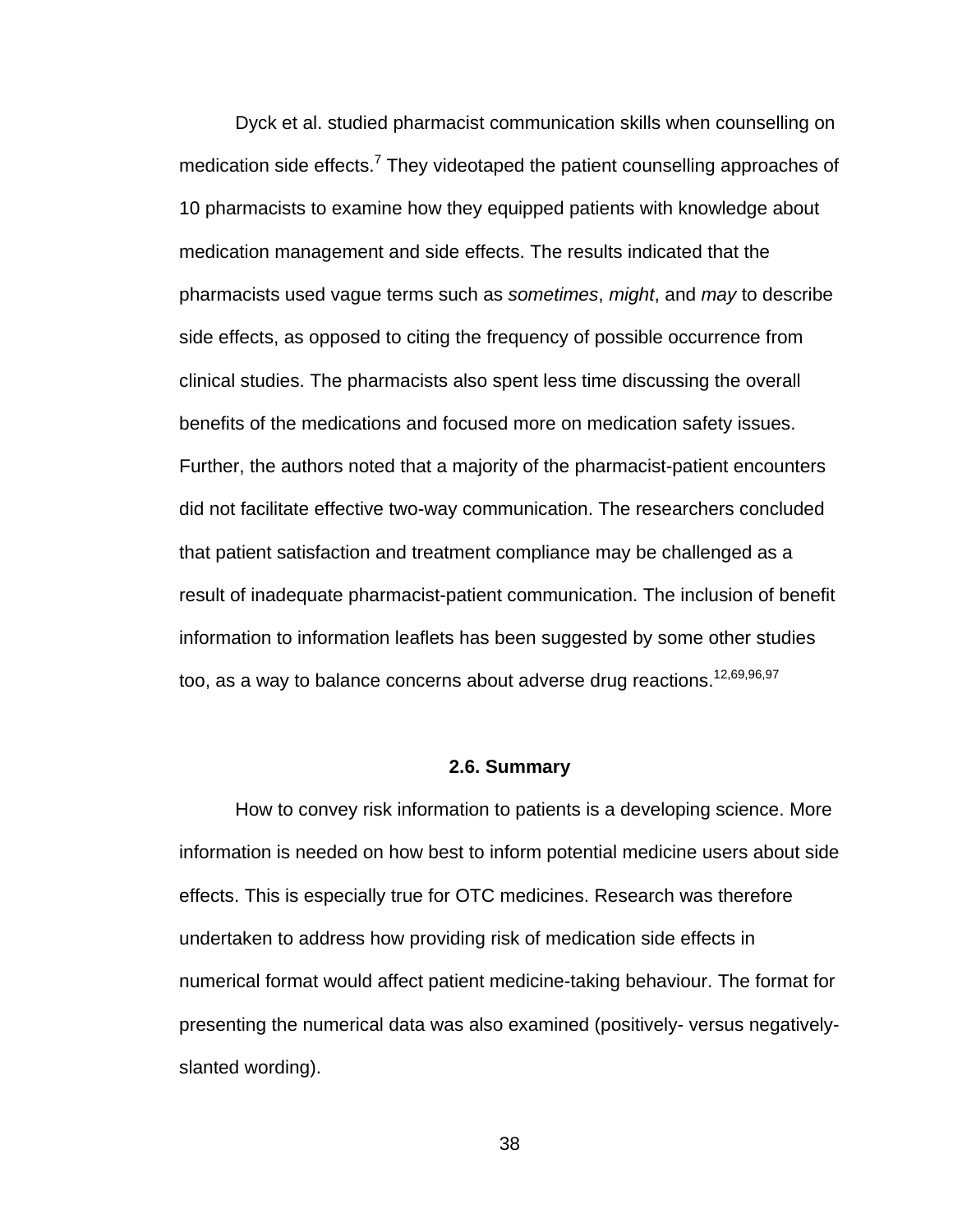# CHAPTER 3 METHOD

 This study was designed to obtain data on public perceptions of various methods for conveying risk information about OTC medicines and the subsequent influence these perceptions have on the tendency to use medicine. It had three components:

- 1) Demographic and attitudinal information
- 2) Presentation of scenarios
- 3) Participant interviews

## **3.1. Participants**

Participants were residents of Saskatoon who were 50 years of age or older. Older citizens were chosen because they are more likely to take medicines than their younger counterparts. Participants had to have English as their first language and have reached a pre-determined score on the Rapid Estimate of Adult Literacy in Medicine<sup>98</sup> (REALM) test (discussed below).

Subjects were recruited using posters (see Appendix A) placed in 30 randomly chosen pharmacies and recruitment brochures placed in prescription bags (subsequent to interest shown by a patient). Pharmacists were allowed to use professional discretion in determining which patients might be appropriate for this study. The researchers of this study had no contact whatsoever with a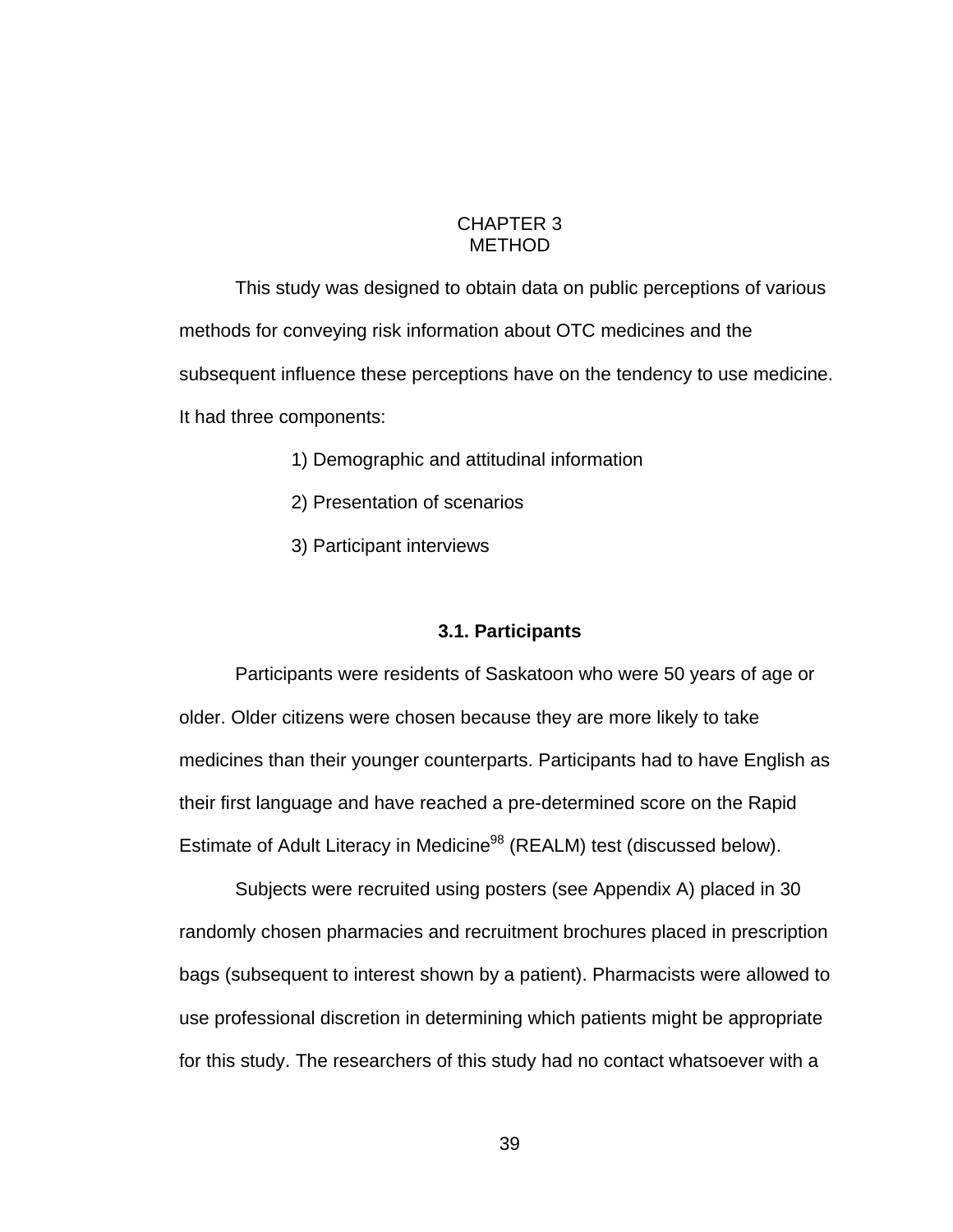pharmacy's clientele to this point. The letter requesting pharmacist help for recruiting is available in appendix B.

 Patients who were interested in participating were asked to call the researchers to gain entry into the study. If requested, additional information was sent to potential participants or clarifications were made over the phone. Recruitment was complete when 30 patients meeting the entrance requirements had volunteered. Power considerations did not drive the sample size calculations for this study, since effect size and standard deviation values were not available at the time. Rather, past research involving patient interviews of a like-minded report quided the decision to enlist 30 subjects.<sup>38</sup> Issues such as time and budget limitations were also factors.

 Before initiation of the study, participants were provided with information on study procedures and what was expected of them. Participants were divided into two groups. Odd-numbered participants (based on their order of contact with the researcher) were assigned to a *mild headache* scenario, while evennumbered participants were assigned to a *severe headache* scenario (discussed below).

Appointment times were made over the phone to accommodate the preferences and schedule of participants. It may have been difficult for older adults not familiar with the University of Saskatchewan campus to find parking, then find their way to the Thorvaldson building where the study was to be held. To counter this, participants were provided with an option of being paid for their parking meter or their bus pass to partake in the study. The researcher also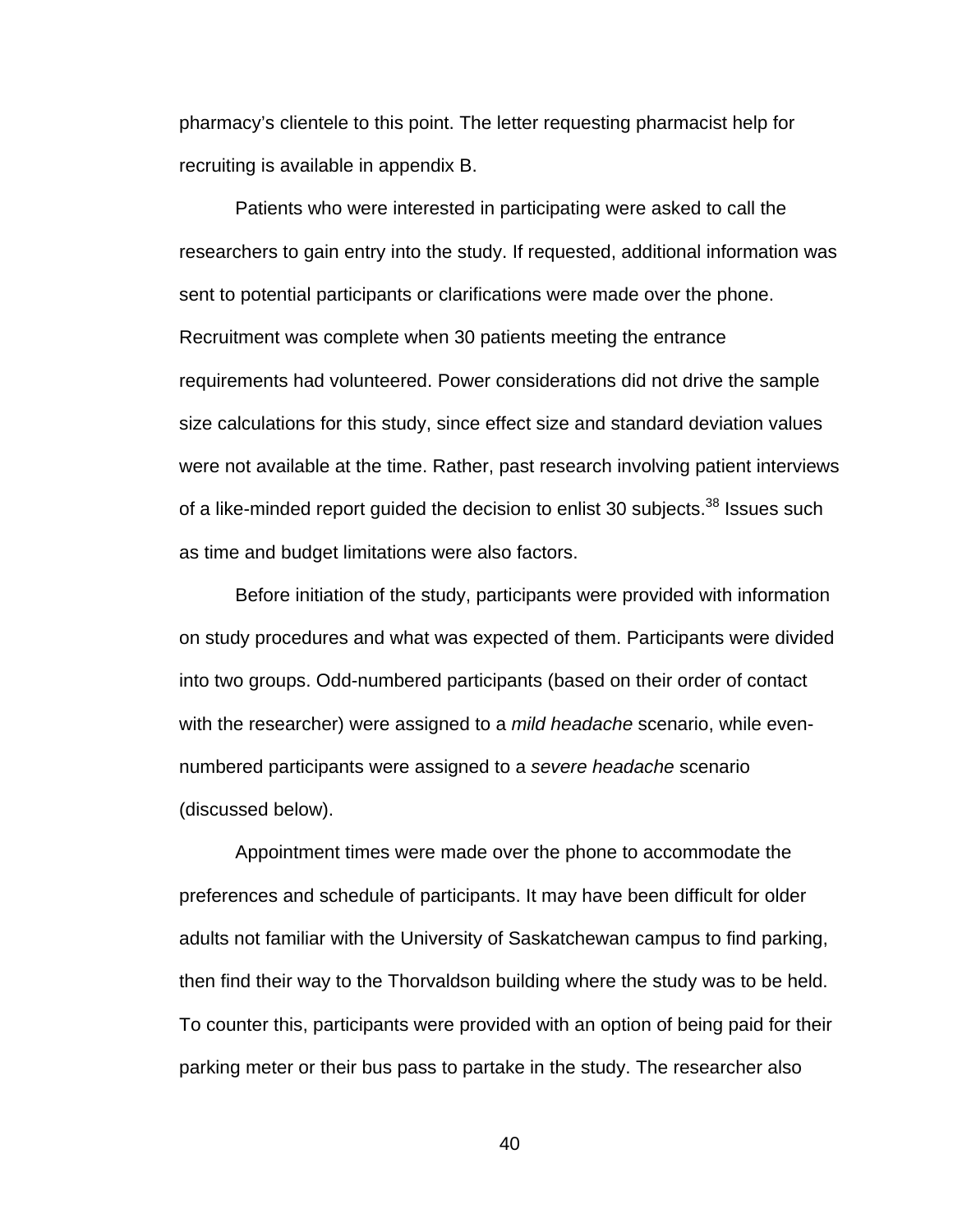walked them from University Hospital parking to the building where the study took place and then walked them back to their cars. In some cases, the researcher met people at an off-campus site that was more convenient for them.

Participants who had REALM scores of less than 19 would have been excluded from the study because they would not be able to read the medicinebased information of the study materials. However, no participants scored less than 19.

### **3.2. Procedures**

 Those agreeing to participate were asked to come to the study site for a period of approximately one hour. An honorarium of \$30 was provided for their time plus \$3 for parking or bus pass.

 Appointment times were scheduled over the course of two months. At the time of arrival and before the study commenced, participants were provided with a form (Appendix C), inviting them to provide written consent to participate in data collection and interviewing for the study. Written permission was also obtained from participants for the tape-recording of interviews (Appendix D). After consent forms had been obtained, a brief orientation to the project was undertaken. Then, subjects were given the study materials to complete. A researcher was present to answer questions, but caution was used in order to prevent over-guidance during this step.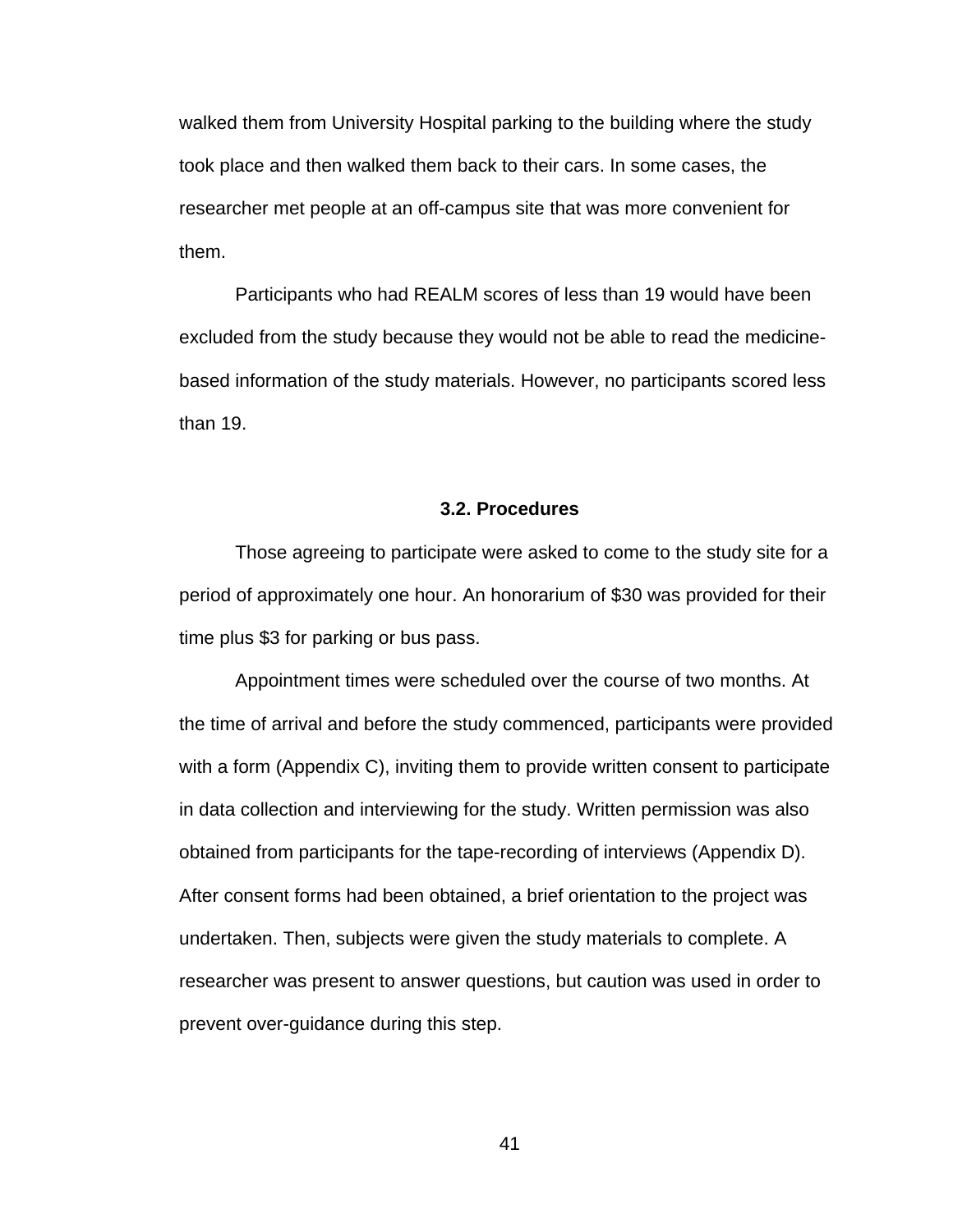In the first phase, participants answered questions on age, gender, education level, experience with medication side effects, and some questions regarding expectations of pharmacists and medication leaflets (see Appendix E). Questions regarding side effects and expectations from pharmacists were created by the researchers, except for question 14 in Form 1 which has been taken from another study (Ziegler et al.<sup>3</sup>). It should be noted that for this study, we replaced *physicians* with *pharmacists* in the statement (*Physicians should give as much information concerning side effects as he or she thinks best for the individual patient*).

Next, to ascertain existing attitudes towards medicines, the *Beliefs about Medicines Questionnaire*<sup>43</sup> (BMQ) was administered (see Appendix F). The BMQ is a questionnaire for assessing patients' perceptions of medicines from a health psychology perspective. Two major themes can emerge for beliefs about medicines in general: *general-harm* and *general-overuse*. The first comprises beliefs about the intrinsic nature of medicines and the degree to which they are perceived as fundamentally harmful. The second comprises beliefs about the way in which medicines are used, particularly the extent to which they are perceived to be over-prescribed by doctors. Participants were asked to indicate to what extent they agree or disagree (5=*strongly agree*, 4=*agree*, 3=*uncertain*, 2=disagree, and 1=*strongly disagree*) with statements about medicines in general:

Doctors use too many medicines (*General-Overuse)*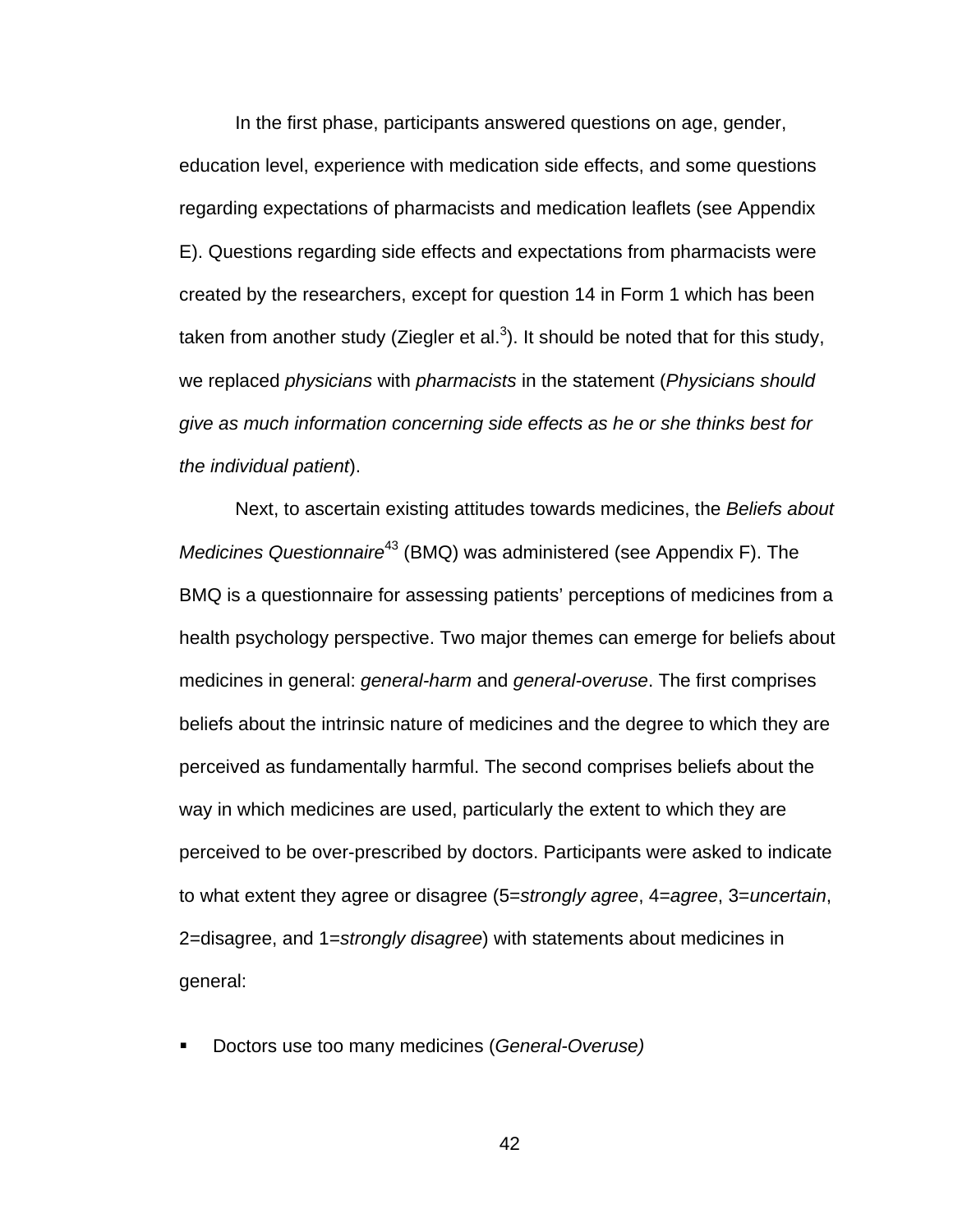- **People who take medicines should stop their treatment for a while every** now and again (*General-Harm)*
- Most medicines are addictive (*General-Harm)*
- Natural remedies are safer than medicines (*General-Overuse)*
- Medicines do more harm than good (*General-Harm)*
- All medicines are poisons (*General-Harm)*
- Doctors place too much trust on medicines (*General-Overuse)*
- If doctors had more time with patients they would prescribe fewer medicines (*General-Overuse)*

Scores could range from four to 20. Higher scores (20) on the BMQgeneral would mean a strong belief that medicines are either *overused by doctors* (i.e. BMQ-overuse) or *harmful and addictive* (BMQ-harm).

To gauge existing health status, a short form health survey (*SF-8*) was used<sup>99</sup> (see Appendix G). Scores could range from eight to 42, where eight would mean no physical or mental health concerns and 42 would mean physical and emotional problems exist.

The REALM test was used to determine the health literacy of subiects<sup>98</sup> (see Appendix H).

Finally, a measure of numeracy was given using two sets of questions (condensed version) from Schwartz et al. $^{20}$  and Woloshin.<sup>62</sup> Of a total of six questions, four questions were numerical probability problems, while two questions examined reasoning ability regarding risk probability communication (see Appendix I). The four questions pertaining to probability and frequency were posed as follows: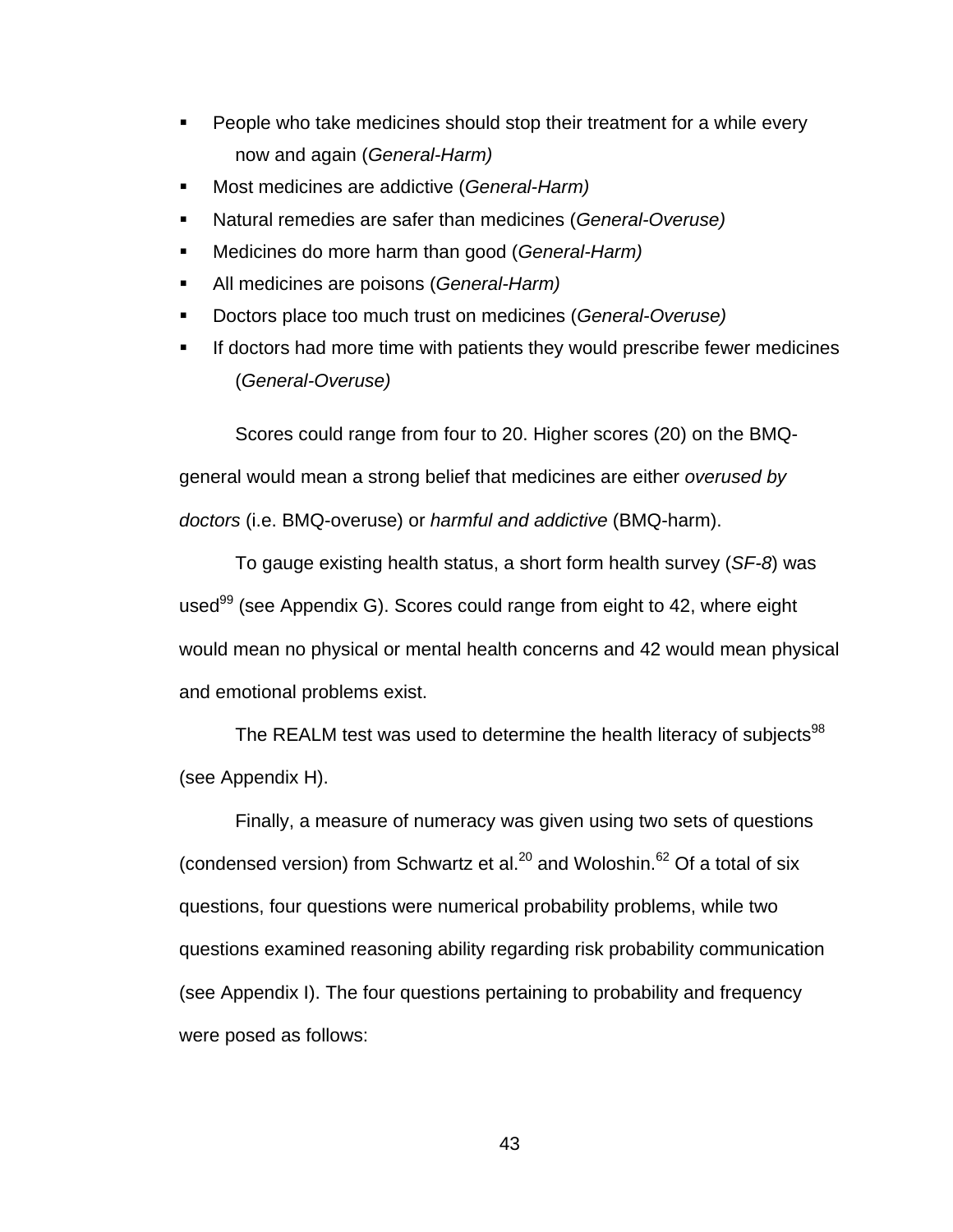- 1) *Imagine that we flip a coin 1000 times. What is your best guess about how many times the coin would come up heads in 1000 flips?* [*500* times out of 1000 is the correct answer]
- 2) *In the Big Bucks Lottery, the chance of winning a \$10 prize is 1%. What is your best guess about how many people would win a \$10 prize if 1000 people each buy a single ticket to Big Bucks?* [10 persons out of 1000 is the correct answer]
- 3) *In the ACME Publishing Sweepstakes, the chance of winning a car is 1 in 1000. What percent of tickets to ACME Publishing Sweepstakes win a car?* [0.1 percent is the correct answer]
- 4) *Mrs. Smith is told she has a 1 in 296 chance of dying from cancer and a 1 in 407 chance of dying from a stroke. Which is bigger, Mrs. Smith's chance of dying from a stroke or cancer?* [*cancer is the correct answer*]

Participant responses to these questions were assessed based on the number of correct answers.

 Participant responses to positive and negative numerical presentation of a risk associated with surgery were explored in two kinds of framing: *9 in 1000 people die from this surgery* versus *991 in 1000 will survive.* Participants were asked to show how risky they felt this surgery was by choosing one of four options presented (*very risky, risky, slightly risky,* and *not risky).* The responses were assessed to see if participants chose the same level of riskiness for both surgeries (the correct interpretation). The time required to complete phase one was approximately 15-20 minutes.

In the second phase, TWO studies were carried out back-to-back. In Study 1 (see Appendix J), a design was chosen to allow comparisons of patient choices based on: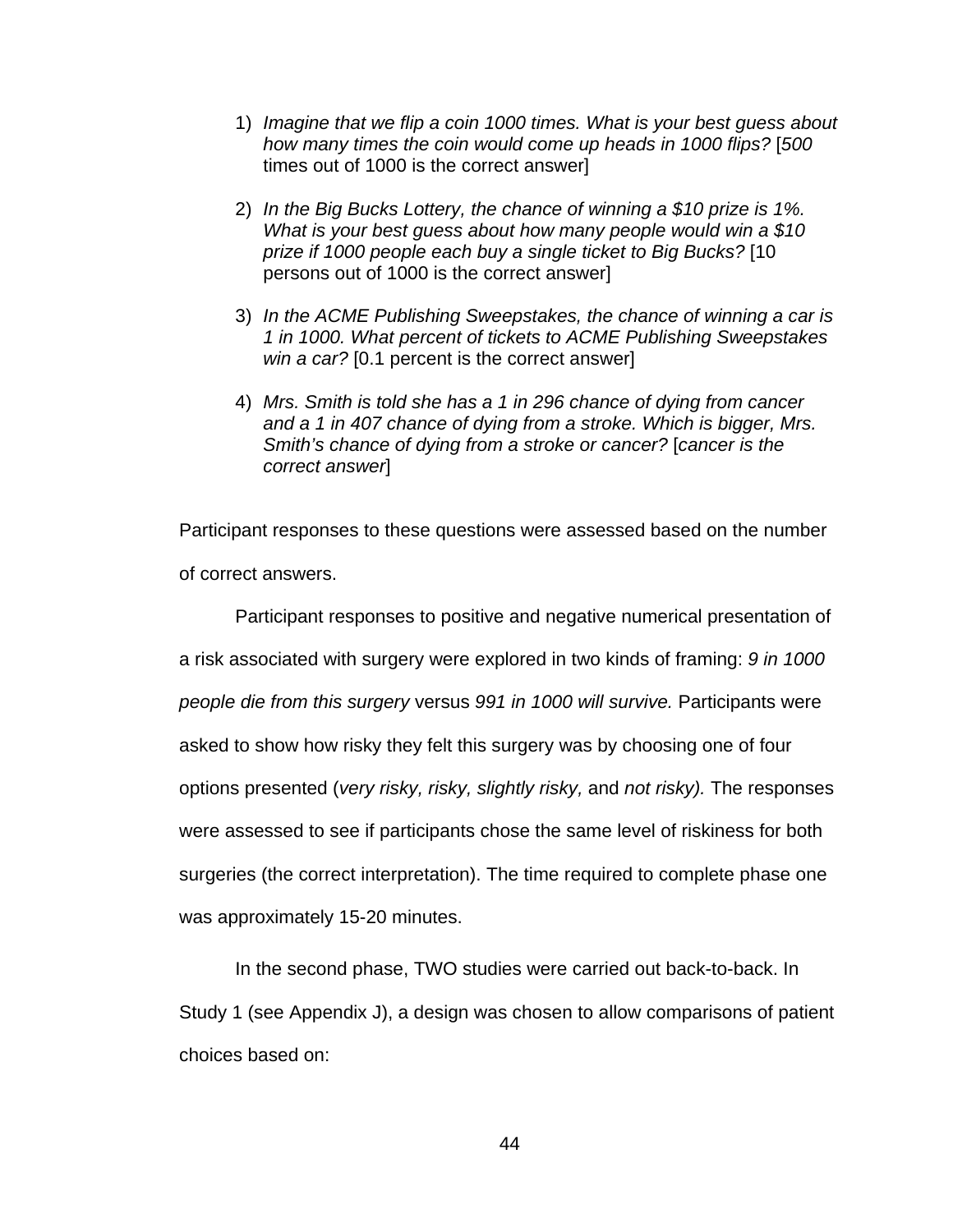- A. Variation in drug efficacy and side effect potential for hypothetical situations where a participant could choose one of three fictitious drugs (arbitrarily called Drugs X, Y, and Z) for symptomatic relief of a headache
- B. Variation in the severity (mild or severe) of the symptom in question (headache)
- C. Variation in the extent that information was presented  $(±$  probability data) with respect to side effect frequency rates

 In Study 2 (see Appendix K), a design was chosen to allow comparisons of patient preference based on the use of positively- or negatively-slanted phrasing in the presentation of side effect frequency. This was done using two fictitious drugs (Drug N and P), with each associated with one side effect (heartburn). The difference between Drug P and N, therefore, was the format of numerical presentation in describing the frequencies with which heartburn would present. Drug P was presented in a positively-slanted format, while Drug N was in a negatively-slanted format. The time required to complete phase two was approximately 15-20 minutes.

During the third phase, individual interviews were carried out to garner more in-depth understanding of the decisions made during Studies 1 and 2 of phase two. Appendix L shows the steps for how the interviews were conducted. The time required to complete each interview of phase three was approximately 15-20 minutes.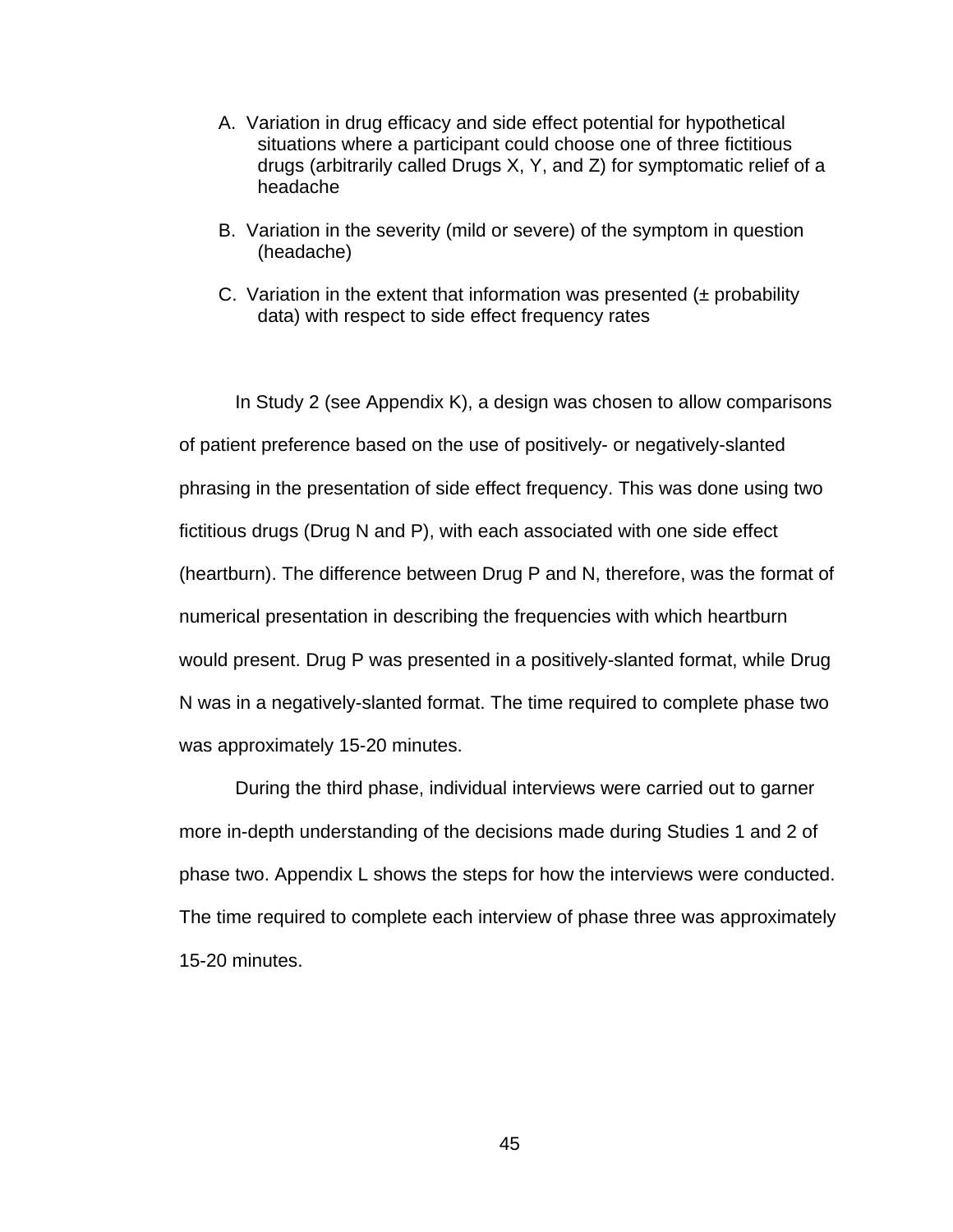### **3.3. Category of Medicines for Consideration**

Of the vast array of medicines that could be considered, only those available OTC were chosen. One that is used for a common ailment (headache) was considered so that participants would have reasonable potential for familiarity with the symptom under consideration. Support for this was a global health survey conducted by The Nielsen Company which found headaches to be one of the most common minor ailments.<sup>100</sup> Nearly half of those polled had claimed to have suffered a headache in the last four weeks. When it comes to the treatment of this common ailment, consumers often purchase OTC products.

An actual brand name or recognizable generic name was not used. Rather, the terms *Drug X, Drug Y*, and *Drug Z* were the options presented to participants. It was thought this might prevent direct association to agents they may have used in real life. Precedence for this approach exists in other research. A number of studies used fictitious names such as *Epidoxin* or *Flavocin* (antibiotic) for participants responding to a scenario involving a sore throat or ear infection.<sup>25,27,95,101-103</sup> Schwartz et al. assessed patient medical data interpretation skills using an imaginary drug called *Gritagrel*. 20 Young and Oppenheimer used *Drug X* as a hypothetical drug name for their study.22

## **3.4. Side Effects Chosen for this Study**

 For the execution of Study 1, common side effects (and the corresponding frequencies) were chosen from product monographs of Advil®,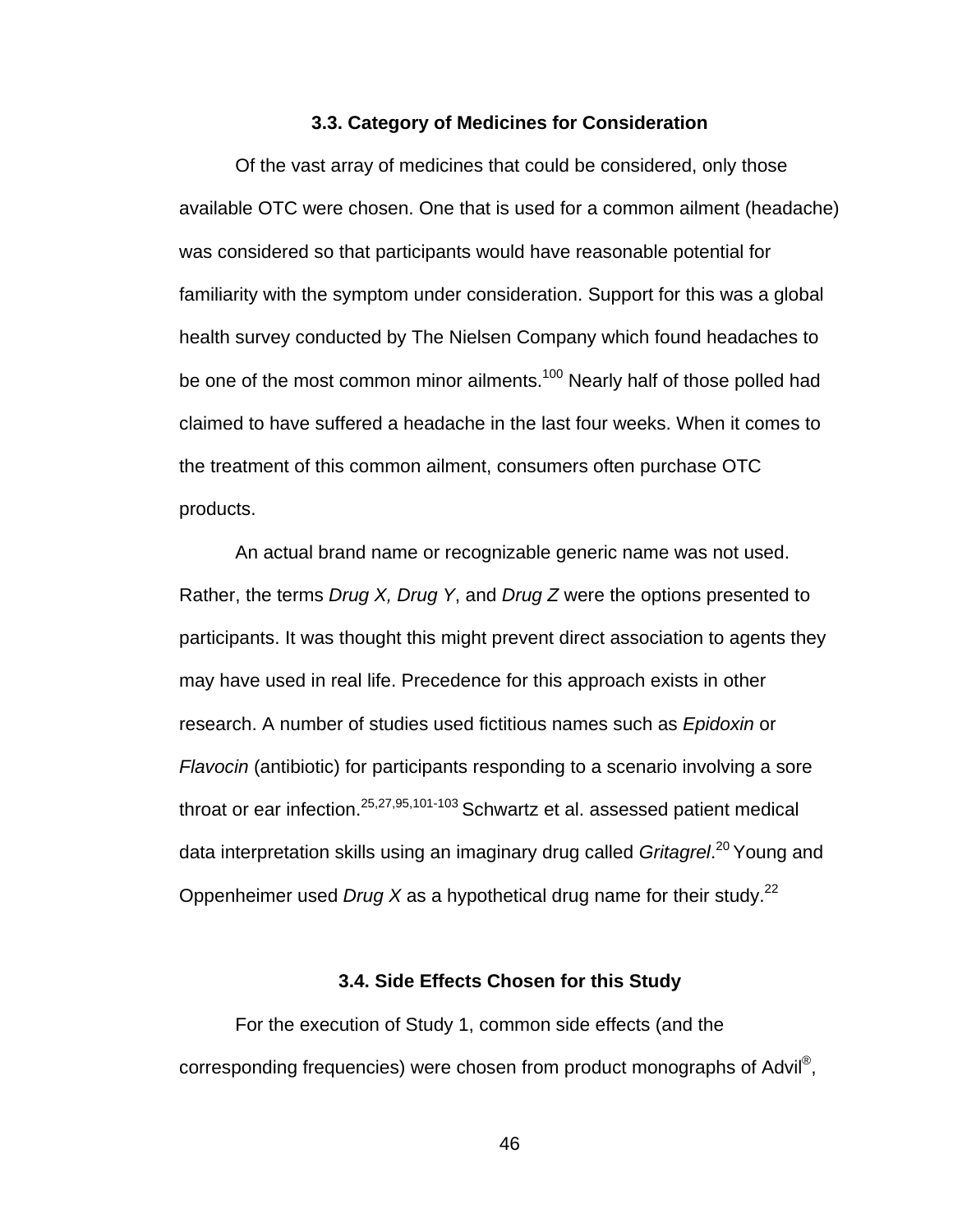Motrin<sup>®</sup>, Tylenol<sup>®</sup>, and Aspirin<sup>®</sup> (Lexi-Comp online and e-CPS circa 2007). By design, severe and very rare effects were not utilized. Table 3.1 shows some OTC and Rx medications for relief of headache and their possible side effects.<sup>104</sup> The side effects utilized in this study for Drug X, Y, and Z were therefore similar and relevant to real medication for relief of headache. Further justification for the selected side effects was provided by Young and Oppenheimer.22 They found, based on 20 randomly chosen advertisements, that the most commonly occurring side effects were diarrhoea (reported in 18 of 20 advertisements), headache (17 of 20), and nausea (17 of 20). For 11 selected advertisements, the most frequently occurring side effects were dizziness (10 of 11), diarrhoea (11 of 11), and nausea (11 of 11).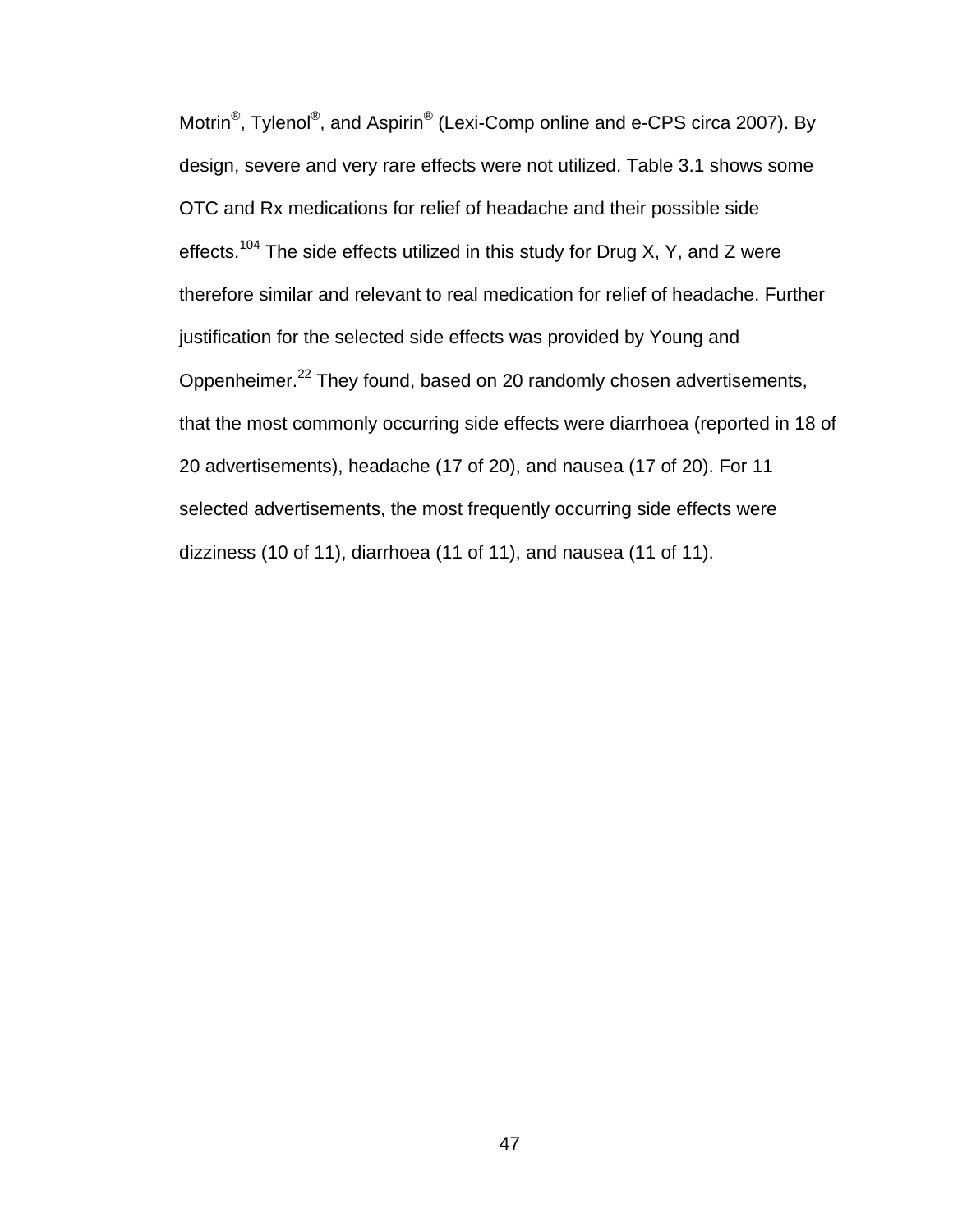| <b>Generic Name</b>                         | <b>Brand</b><br><b>Name</b>    | <b>Use</b>                                                                                          | <b>Possible Side Effects</b>                                                                                                                                                   |  |
|---------------------------------------------|--------------------------------|-----------------------------------------------------------------------------------------------------|--------------------------------------------------------------------------------------------------------------------------------------------------------------------------------|--|
| Acetaminophen<br>(OTC)                      | Tylenol                        | Pain relief                                                                                         | Few side effects if taken as<br>directed, although they may include:<br>changes in blood counts and liver<br>damage                                                            |  |
| <b>Aspirin (OTC)</b>                        | Bayer,<br>Bufferin,<br>Ecotrin | Pain relief                                                                                         | Heartburn, Gastrointestinal<br>bleeding, Bronchospasm or<br>constriction that causes narrowing<br>of the airways, Anaphylaxis (life-<br>threatening allergic reaction), Ulcers |  |
| Fenoprofen (Rx)                             | Nalfon                         | Prevention of tension<br>headaches; migraines;<br>hormone headaches                                 | Nausea, Diarrhoea, Indigestion,<br>Dizziness, Drowsiness                                                                                                                       |  |
| Flurbiprofen (Rx) Ansaid                    |                                | Prevention of tension<br>headaches; migraines<br><b>Treatment of tension</b><br>headache; migraines | Gastrointestinal upset, Drowsiness,<br>Dizziness, Vision problems, Ulcers                                                                                                      |  |
| Ibuprofen (OTC)                             | Advil, Motrin<br>IB, Nuprin    | Treatment of tension<br>headache; migraines                                                         | Gastrointestinal upset,<br>Gastrointestinal bleeding, Nausea,<br>Vomiting, Rash, Liver damage                                                                                  |  |
| Ketoprofen (Rx)                             | Actron,<br>Orudis KT           | Prevention of tension<br>headaches; migraines<br>Treatment of migraines                             | Gastrointestinal upset,<br>Gastrointestinal bleeding, Nausea,<br>Vomiting, Rash, Liver damage                                                                                  |  |
| Nabumetone (Rx) Relafen                     |                                | Prevention of tension<br>headaches; migraines                                                       | Constipation, Heartburn, Diarrhoea,<br>Nausea, Vomiting                                                                                                                        |  |
| Naproxen (Rx)                               | Aleve                          | Prevention of tension<br>headaches; hormone<br>headaches<br>Treatment of migraines                  | Gastrointestinal upset,<br>Gastrointestinal bleeding, Nausea,<br>Vomiting, Rash, Liver damage                                                                                  |  |
| Diclofenac (Rx)                             | Cataflam                       | Treatment of tension<br>headache; migraines                                                         | Stomach upset, Bloating, Dizziness,<br>Drowsiness, Loss of appetite                                                                                                            |  |
| Ketorolac (Rx)                              | Toradol                        | <b>Treatment of tension</b><br>headache                                                             | Gastrointestinal upset, Drowsiness,<br>Dizziness Vision problems, Ulcers                                                                                                       |  |
| Meclofenate (Rx) Meclomen                   |                                | <b>Treatment of tension</b><br>headache                                                             | Nausea, Diarrhoea, Indigestion,<br>Dizziness, Drowsiness                                                                                                                       |  |
| Carisoprodol<br>(Rx)                        | Soma                           | <b>Treatment of tension</b><br>headache                                                             | Dizziness, Drowsiness, Nausea,<br>Headache, Nervousness, Skin rash,<br>Bleeding                                                                                                |  |
| Orphenadrine<br>citrate (Rx)                | <b>Norflex</b>                 | <b>Treatment of tension</b><br>headache                                                             | Drowsiness, Dizziness, Headache,<br>Nervousness, Blurred vision                                                                                                                |  |
| <b>Cyclobenzaprine Flexeril</b><br>HCL (Rx) |                                | Treatment of tension<br>headache                                                                    | Dry mouth, Drowsiness, Dizziness                                                                                                                                               |  |
| <b>Metaxalone (Rx)</b>                      | Skelaxin                       | Treatment of tension<br>headache                                                                    | Drowsiness, Dizziness, Headache,<br><b>Nervousness</b>                                                                                                                         |  |

**Table 3.1** Headache medicines and their possible side effects<sup>104</sup>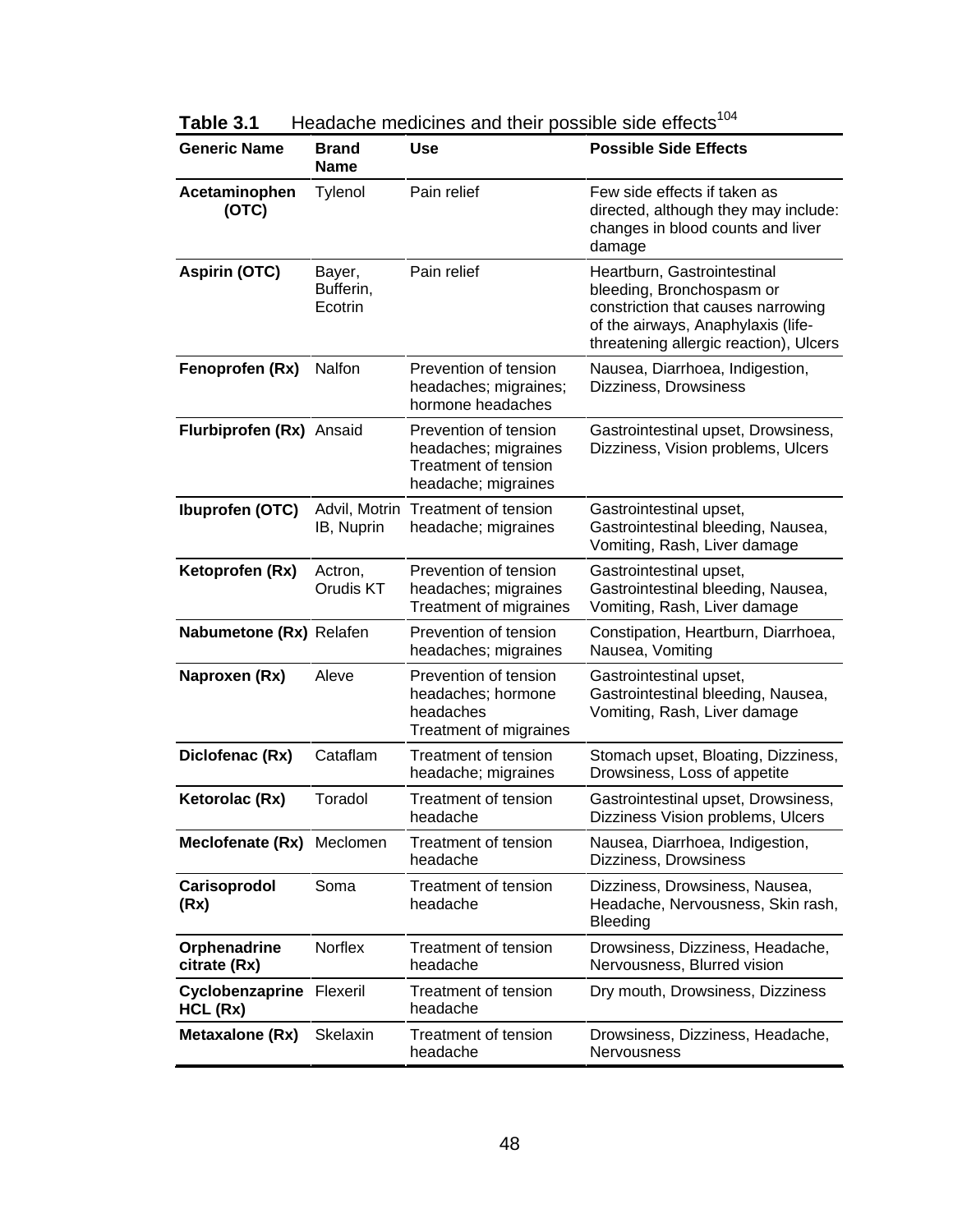# **3.5. Design**

# *3.5.1. Study 1: Provision of Frequency Data for Side Effects*

The sample of 30 participants in the study was divided into two arms.

HALF of participants were given the FIRST hypothetical scenario, where the

headache was described as *mild but common*:

*Whether true or not, consider for a moment that you get headaches. They tend to be mild and occur 6 times a year. You need a pain killer for these headaches in order to focus better on your daily activities. You have the choice of the following 3 headache medicines for relief.* 

The other HALF were given the SECOND hypothetical scenario, where the

headache was *severe but rare*:

*Whether true or not, please consider for a moment that you get headaches. They tend to be severe and occur twice a year. You need a pain killer in order to get out of bed. You have a choice of the following 3 headache medicines for relief.* 

The only methodological difference between these two groupings of participants

was the scenarios.

All participants, regardless of their scenarios, then received two

variations in side effect presentation for the three drugs (Drug X, Y, and Z):

1) Side effects **without** frequency data included

2) Side effects **with** frequency data included

Participants were first asked to consider three medicines (Drug X, Y, Z) with no

frequency data (*without*) included for the side effects. The three agents under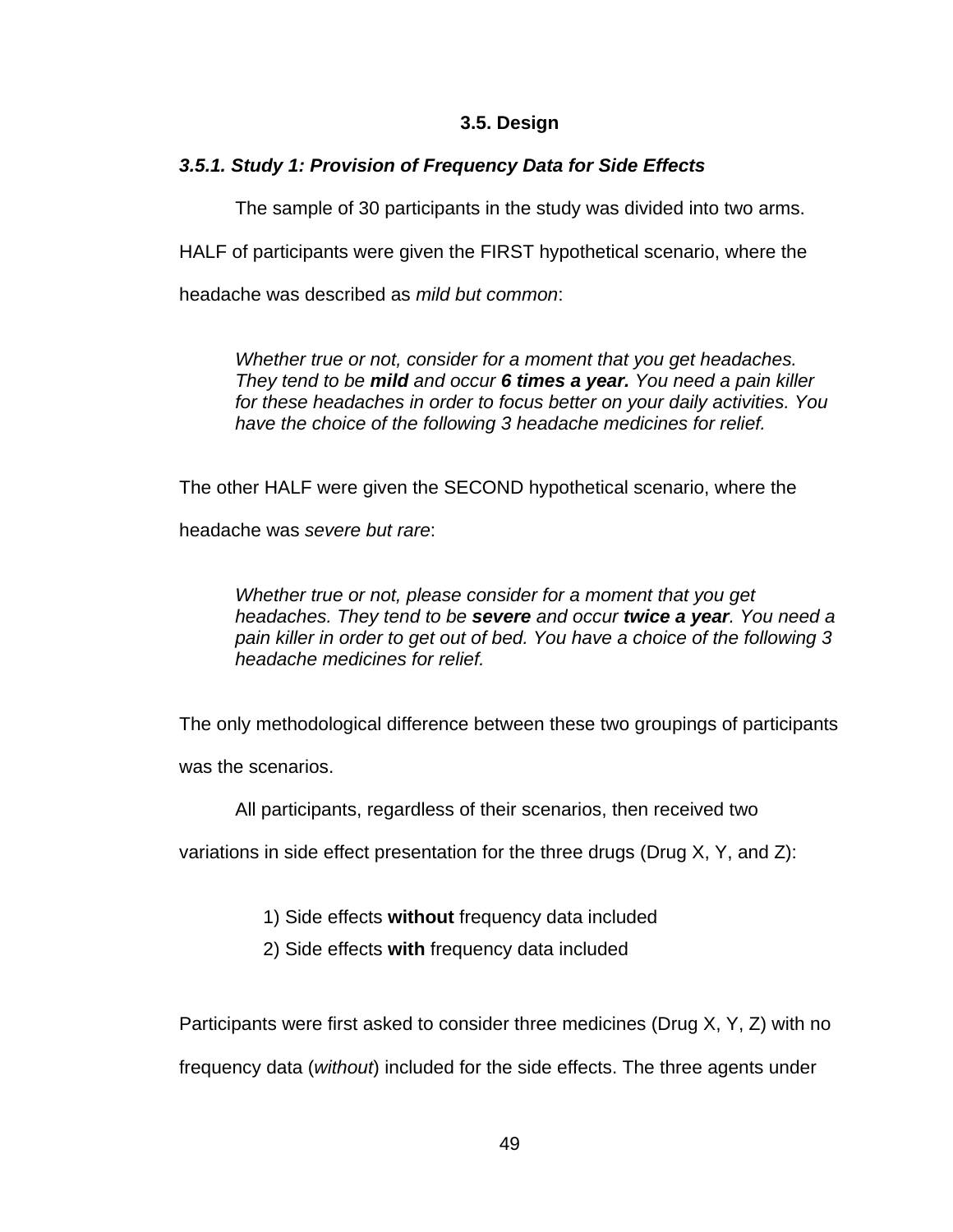consideration were characterized from lower efficacy (with few potential side effects) up to high efficacy (but more potential side effects). While all three were "effective", one was 50 percent effective and had *two* side effects, the second one was 75 percent effective and had *four* side effects, while the third was 100 percent effective and had *six* side effects. A graphical illustration of this is as follows:



 Subjects were then asked consecutively: "How likely is it that you would take Drug X?", "How likely is it that you would take Drug Y?", and "How likely is it that you would take Drug Z?" Their answers were recorded on a Visual Analogue Scale of 100 points (from *very unlikely* to *very likely*) [see Form 6 in Appendix J]. Subjects were also asked to outright choose one of these drugs as the preferred agent.

 Next, these same participants received the same list of side effects with frequency data, but added at this juncture were the *percentages* (and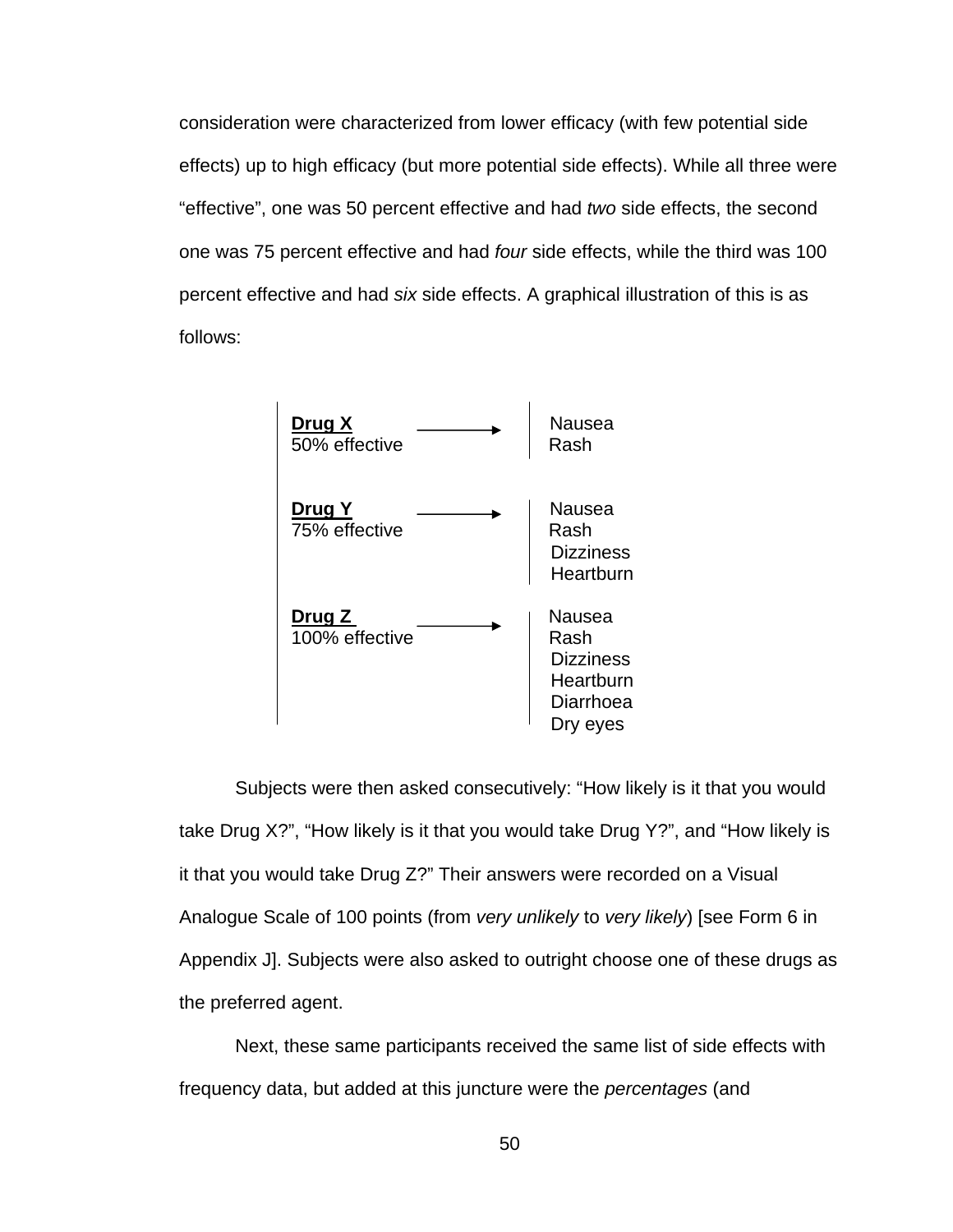*frequencies*) for how often side effects might occur. Subjects were still given the choice of using Drug X, Y, and Z for their headache. As before, subjects again were asked: "How likely is it that you would take Drug X?", "How likely is it that you would take Drug Y?", and "How likely is it that you would take Drug Z?" Their answers were again recorded on a Visual Analogue Scale of 100 points (from *very unlikely* to *very likely*) [see Form 7 in Appendix J]. As before, subjects were again asked to choose outright one of these drugs as the preferred agent *after* seeing the percentages and frequencies of side effects. An illustration of the inclusion of frequency data for this process is as follows:



This design would allow a comparison in mean likelihood of taking drugs *without* percentages versus *with* percentages for side effects, given that responders would be exposed to both styles.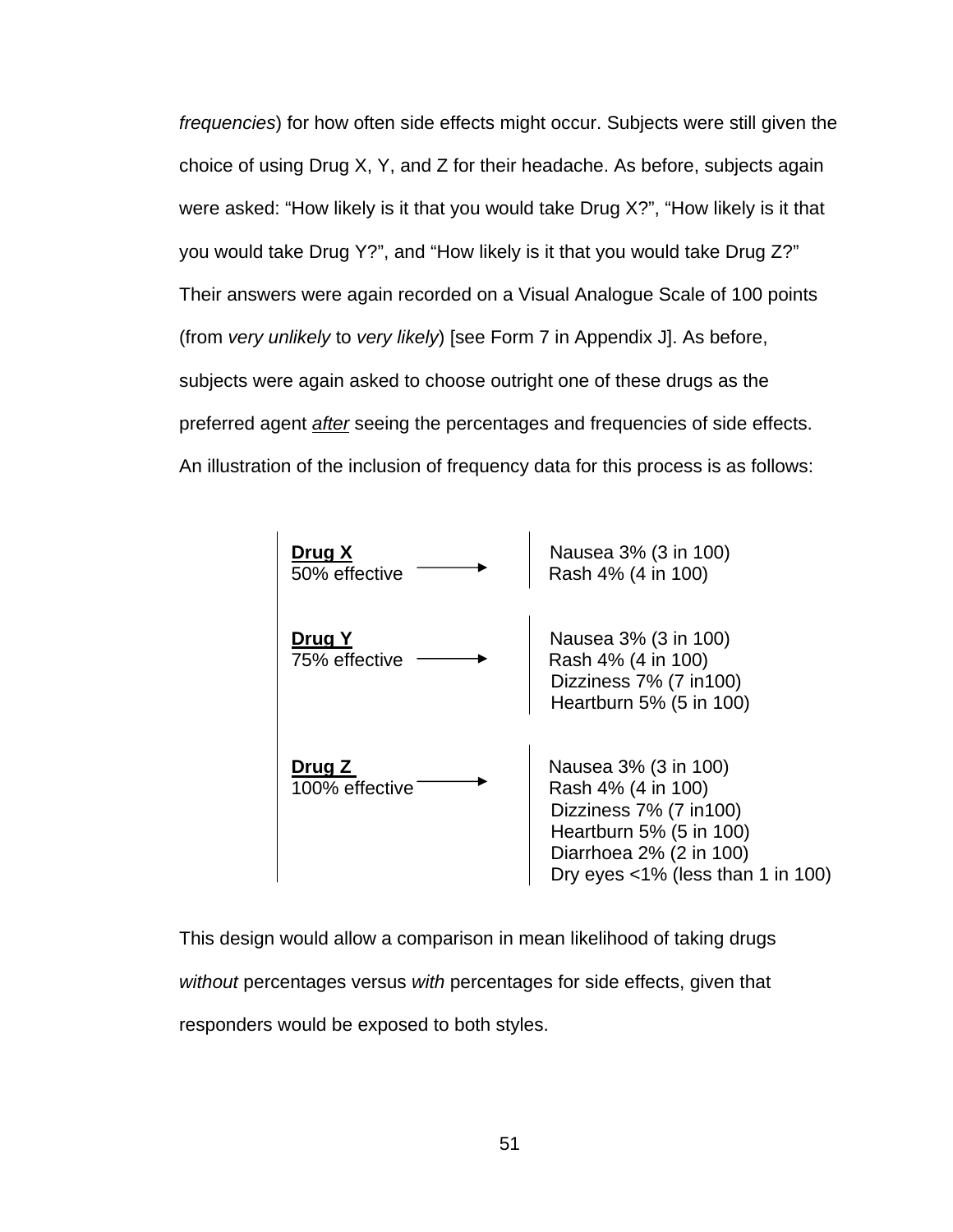Participants were asked to choose one of the agents for their headache. Options were *Drug X, Drug Y, Drug Z* or *none*. In essence, the choice would involve balancing between level of efficacy desired in relation to its associated side effects. By design, all participants responded to the preference question twice, once *without* frequency data and again *with* side effect frequency data [see question 4 in *Form 6* and question 8 in *Form 7* of Appendix J]. This was undertaken to determine if their decision to use a medicine would be affected by frequency of side effect occurrence. The outcome could be either a participant staying with his/her first choice or changing his/her decision.

 All participants were asked which style of presentation for side effects they would prefer – side effects with no frequency data OR side effects with frequency data.

# *3.5.2. Study 2: Negatively- or Positively-Slanted Presentation of Side Effects*

The goal of this component was to determine if negatively- or positivelyslanted information has any effect on medicine-taking behaviour and which approach people prefer (see Appendix J). For this section, subjects were given a brief explanation of OTC medicines for headache, ones which have the potential to cause a mild side effect (heartburn) when used (see Appendix K). Many of the remedies that are used to treat headaches can cause heartburn symptoms.<sup>105</sup>

 Hypothetical names of drugs were again used so that participants would not bring their own experiences with any previously used drugs to this study.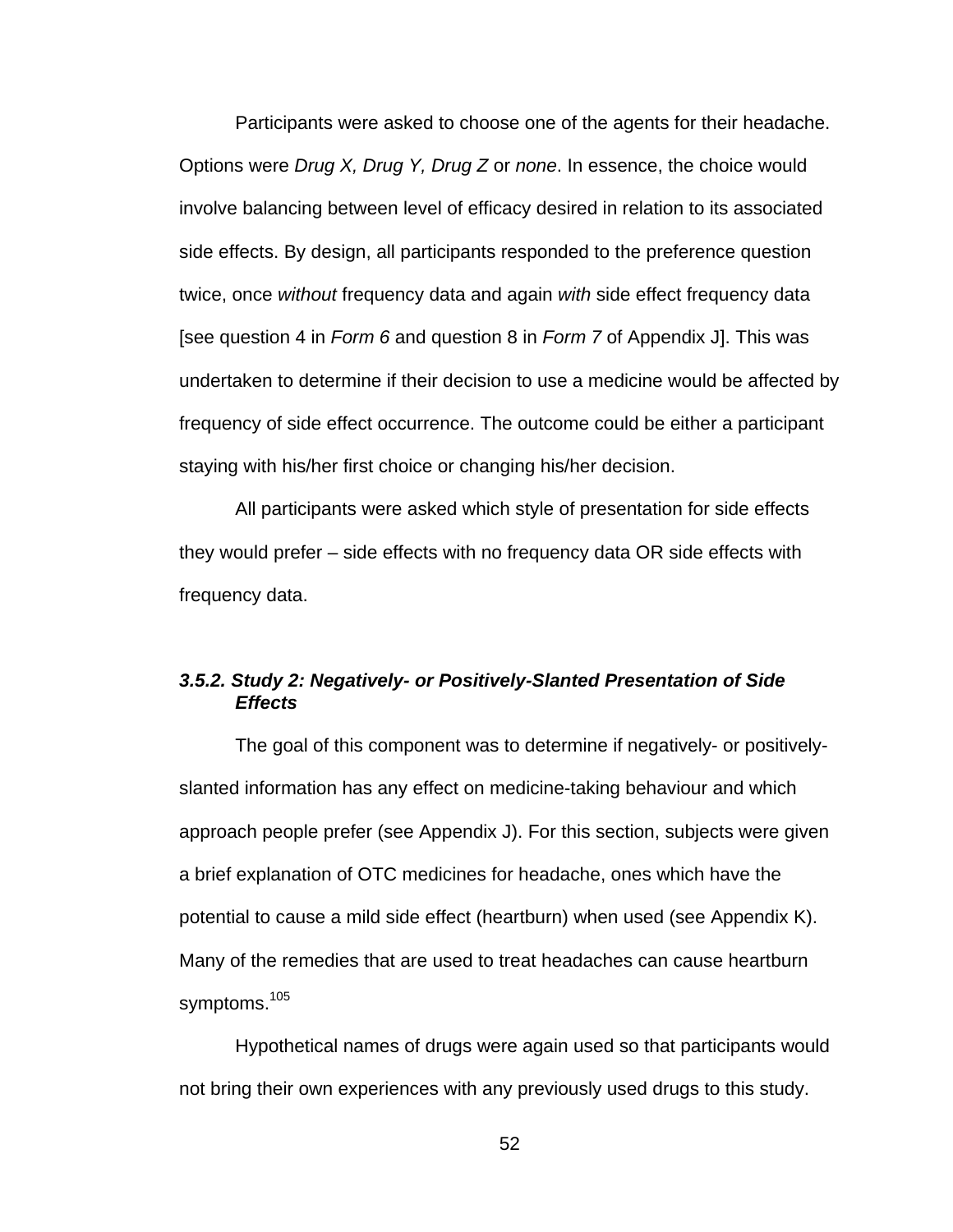For this, Drug *P* stood for positively-slanted wording and Drug *N* stood for negatively-slanted wording. Two ways of expressing the *same* frequency of the side effect were presented in both forms:

- 1) 10 out of 100 people WILL experience heartburn when taking Drug N
- 2) 90 out of 100 people will NOT experience heartburn when taking Drug P

Subjects were asked how likely it would be that they would take Drug N and Drug P, recorded on a Visual Analogue Scale of 100 points (*very unlikely* to *very likely*). Then they responded to preferences for the approaches and either drug. The sequence of the phrasing was changed for half of the sample, that is, group 1 received the negatively-slanted presentation first, followed by the positively-slanted phrase, whereas group 2 received the terms in the opposite order. This change was to control for presentation order as an influence on the decision-making process.

### **3.6. Interviews**

 Individual interviews were carried out to get more in-depth understanding of the decisions made during Studies 1 and 2. See Appendix L for a guide of the interview format.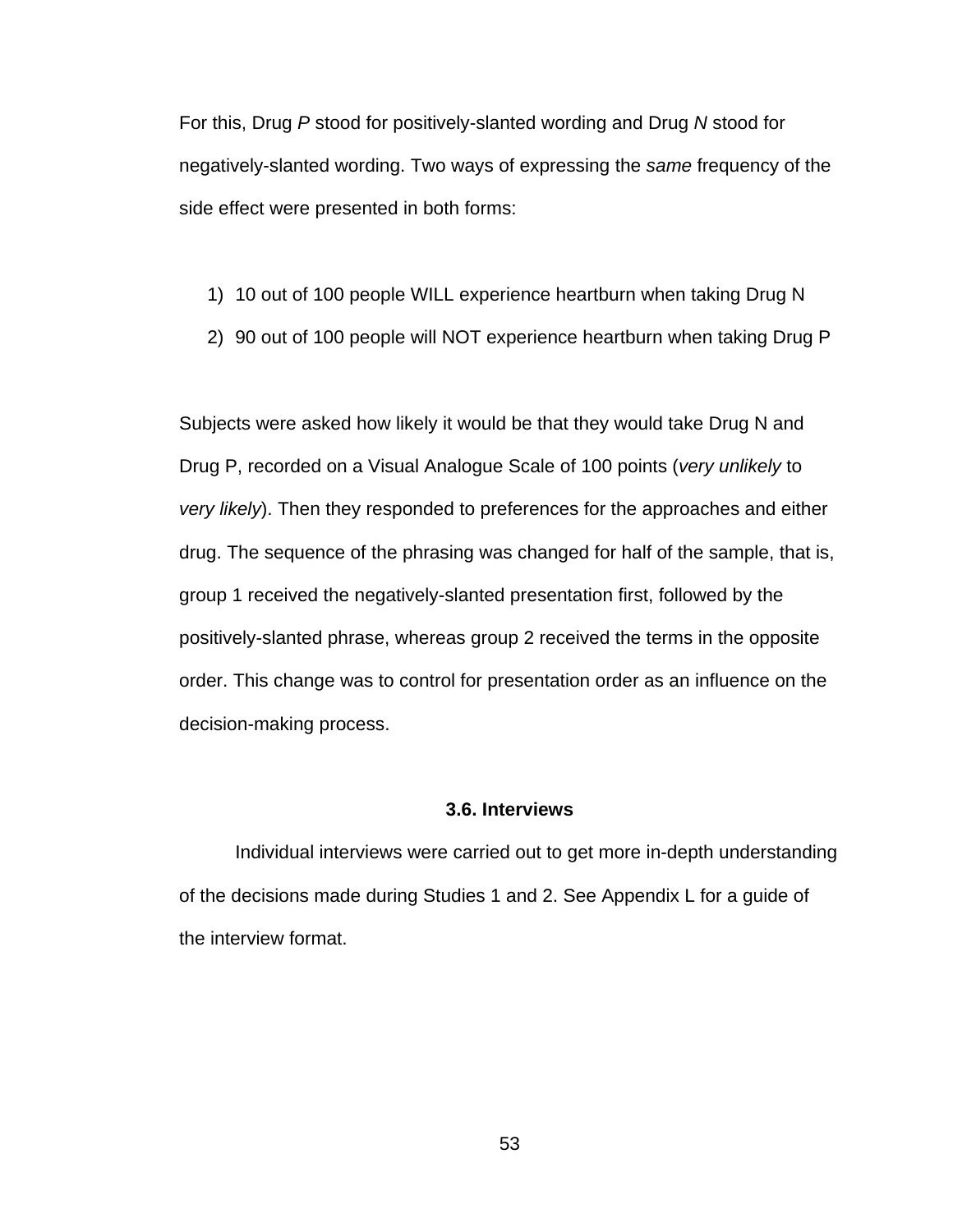#### **3.7. Ethics**

Approval from the University of Saskatchewan Advisory Committee on Ethics in Behavioural Research was obtained on August 28, 2007. In order to protect responder confidentiality, surveys and demographics were identified only by a participant number and only aggregate data were reported.

#### **3.8. Data Analysis**

Data was analyzed using Chi-Square (gender, numeracy test result, levels of education, previous experience with side effects, choice of drugs) for comparing the equality of distributions between groups. The Independent *t*-test compared means for the two groups on age, SF-8 health scores, and BMQ harm and overuse. Doubly Multivariate Repeated Measures Designs assessed the effect of providing percentages for side effects (*without* percentages vs *with* percentages), the effect of illness severity (*mild* vs *severe* headache), and the interaction of these two factors. Multivariate design means participants are measured on two or more correlated dependent variables (DVs) (or within a regression context, two or more predictors). Doubly Multivariate (Repeated Measures) Analysis of Variance Design is a design with multiple variables measured at multiple times. Doubly Multivariate means that the usual DVs serve as one set of multiple variables, while repeated measures serve as a second set of multiple variables. In the current study, 30 participants were randomly assigned to either the mild headache scenario or the severe headache scenario, and were measured on three measures of likelihood of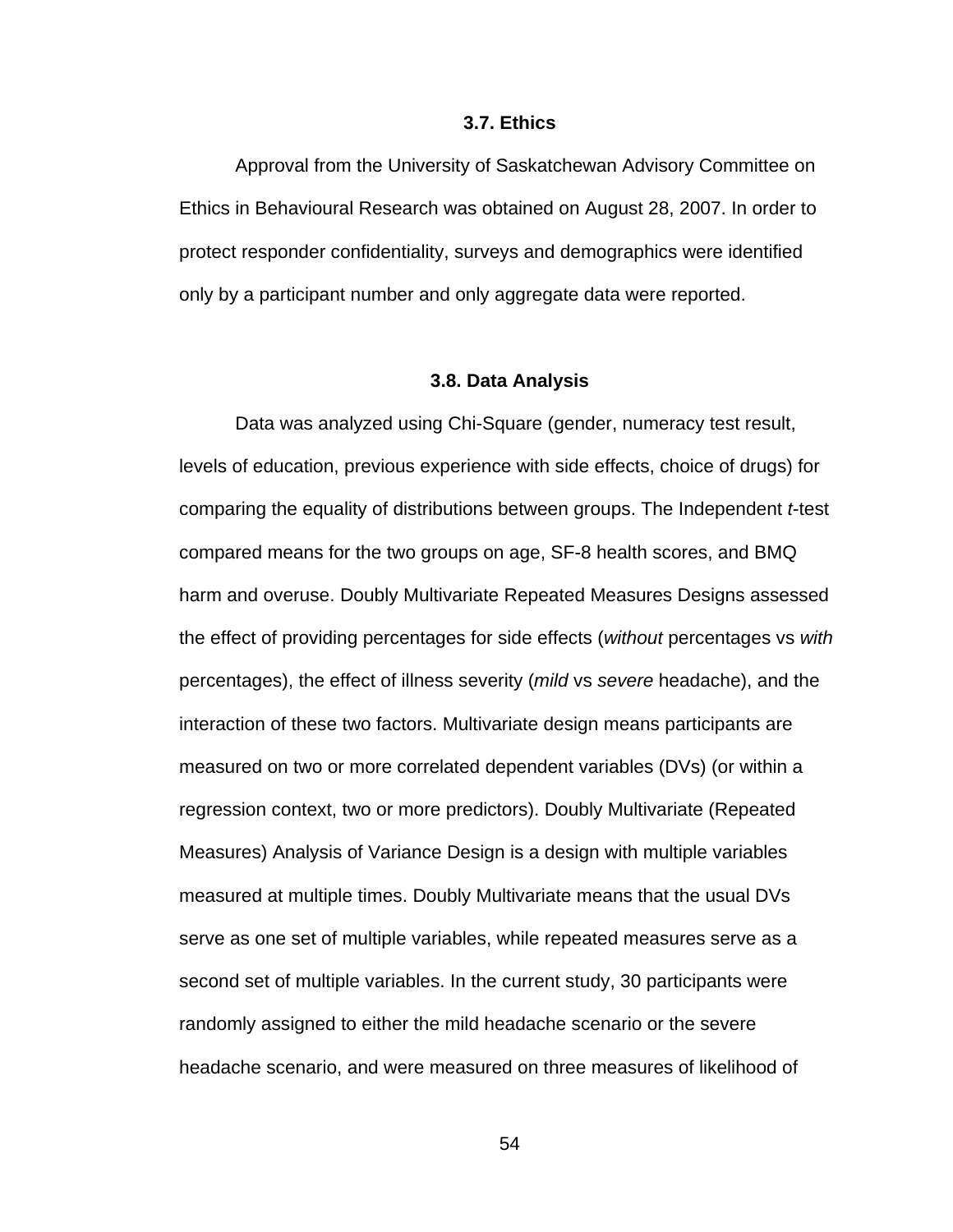taking drugs (Drug X, Y and Z) at two points (*without* percentages and *with* percentages for the various side effects).

A Paired sample *t*-test was used to compare the mean likelihood of taking Drug P and N. Two-way Repeated Measures Analysis of Variance (ANOVA) (factorial design) determined the effect of previous experience with side effects and gender on the mean likelihood of taking Drug P and Drug N.

SPSS (version 15) was used to analyse the data with significance set at 0.05.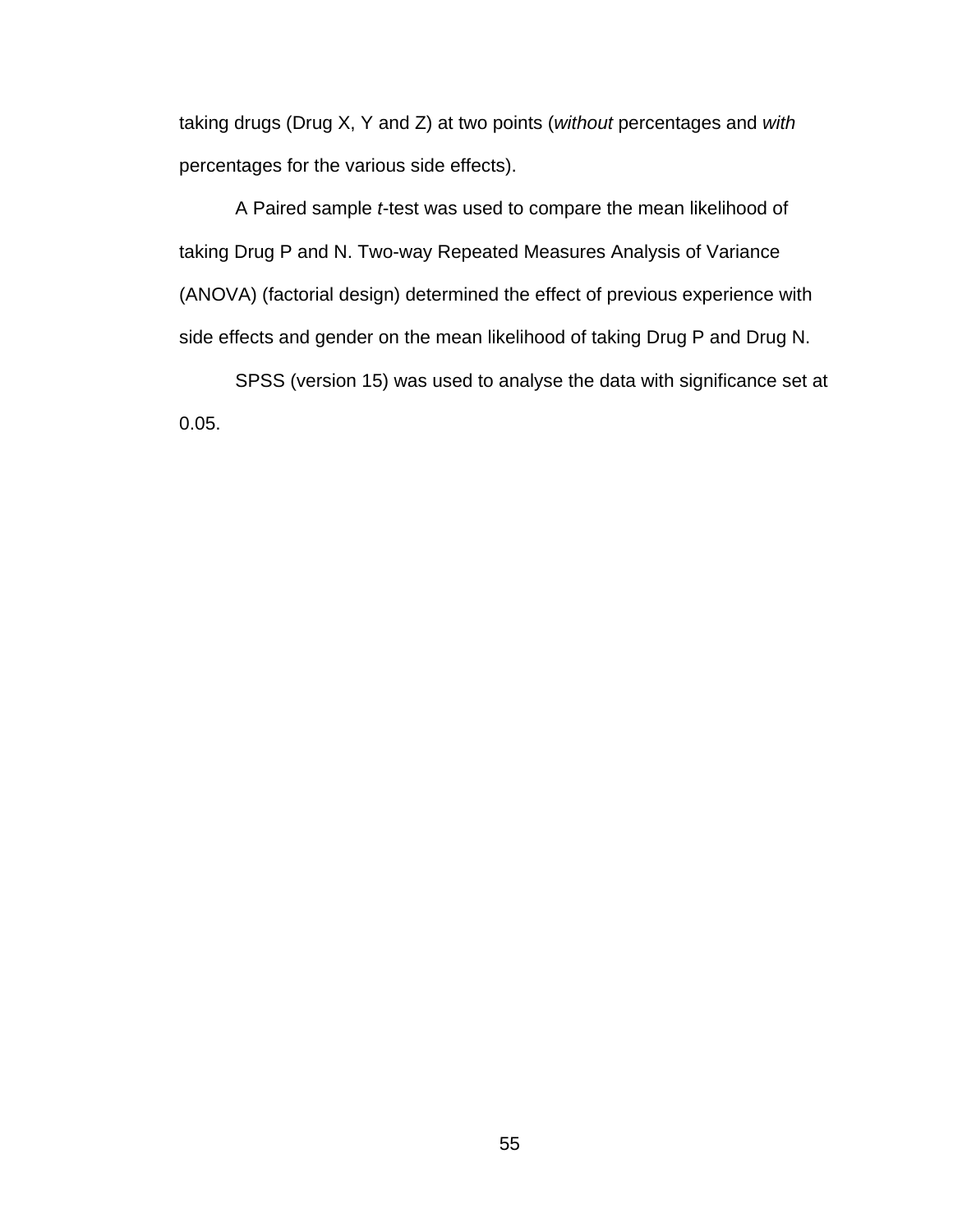# CHAPTER 4 RESULTS

As a preliminary step toward participant recruitment in September 2007, letters were sent to 30 randomly selected pharmacies in Saskatoon. Names and addresses for these pharmacies were obtained from the Directory of Pharmacies, Saskatchewan College of Pharmacists (June 2007). Based on their assistance, recruitment of the 30 study participants occurred over a period of two months (September  $26<sup>th</sup>$  to November  $26<sup>th</sup>$ ).

As participants entered the study, odd numbers were assigned to group 1 and even numbers to group 2. Results regarding participants' ages, gender, education level, current medication use, knowledge of medication, experience with side effects in the past six months, expectations of pharmacists (with regard to side effect information), beliefs about medication (BMQ), health status (SF-8), health literacy (REALM) and numeracy are reported in separate sections for the 30 participants, as a whole and within their group.

There was no missing data for individual participants.

## **4.1. Demographics**

## *4.1.1. Age*

The age range of respondents varied from 51 to 89 years, with an average of 66.6 ± 10.6 years. Independent *t*-test showed no significant difference between the groups' mean ages  $(t(28) = -0.254; p > 0.05)$  (Table 4.1).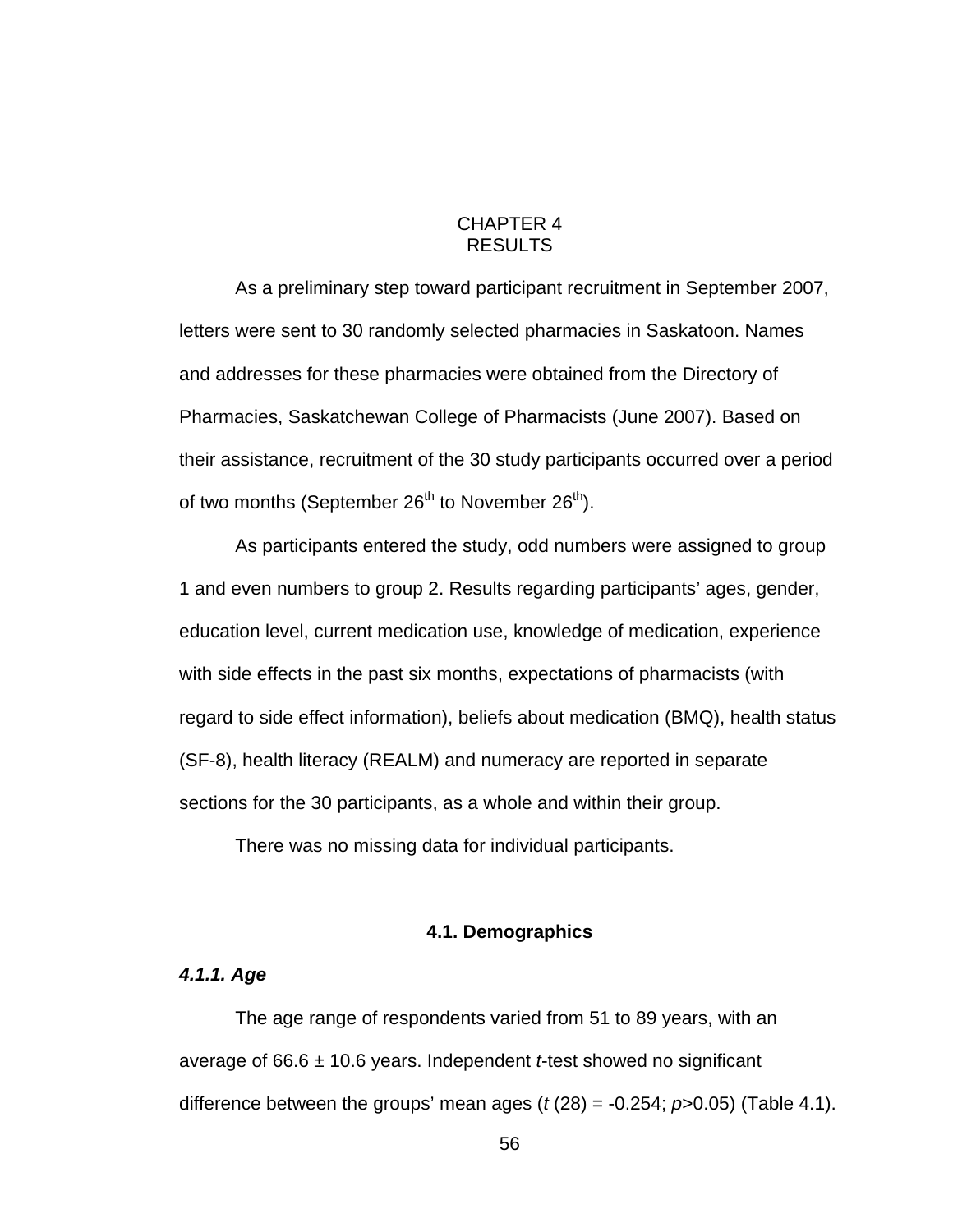| <b>Participants</b> | N  | Mean $\pm$ SD   | <b>Std. Error Mean</b> |  |
|---------------------|----|-----------------|------------------------|--|
| Group 1             | 15 | $66.1 \pm 11.1$ | 2.86                   |  |
| Group 2             | 15 | $67.1 \pm 10.5$ | 2 71                   |  |

**Table 4.1** Age differences for two groups

# *4.1.2. Gender*

Of the 30 participants, the majority were female (N=19; 63.3%). The first group had six males and nine females and in the second group, five and 10 respectively. Pearson Chi-Square showed no significant difference among the two groups regarding the distribution of gender  $(\chi^2(1) = 0.144; p > 0.05)$ .

Mean age and standard deviation of females and males were  $65.6 \pm 10.1$  $(N=19)$  and 68.2  $\pm$  11.7 (N=11) years, respectively.

# *4.1.3. Education Level*

Participants were asked about the education level they had completed. Of the 30 participants, five (16.7 percent) had less than grade twelve, four (13.3 percent) had a high school diploma or equivalent, six (20.0 percent) had some university or technical school degree, seven (23.3 percent) had a bachelor's degree, and eight (26.7 percent) held higher degrees (Master's degree or PhD). Table 4.2 shows the distribution of participants between the two groups. Pearson Chi-Square test identified a significant difference among the groups regarding their level of education  $(\chi^2(4) = 9.952; p<0.05)$ , with group 2 being more educated.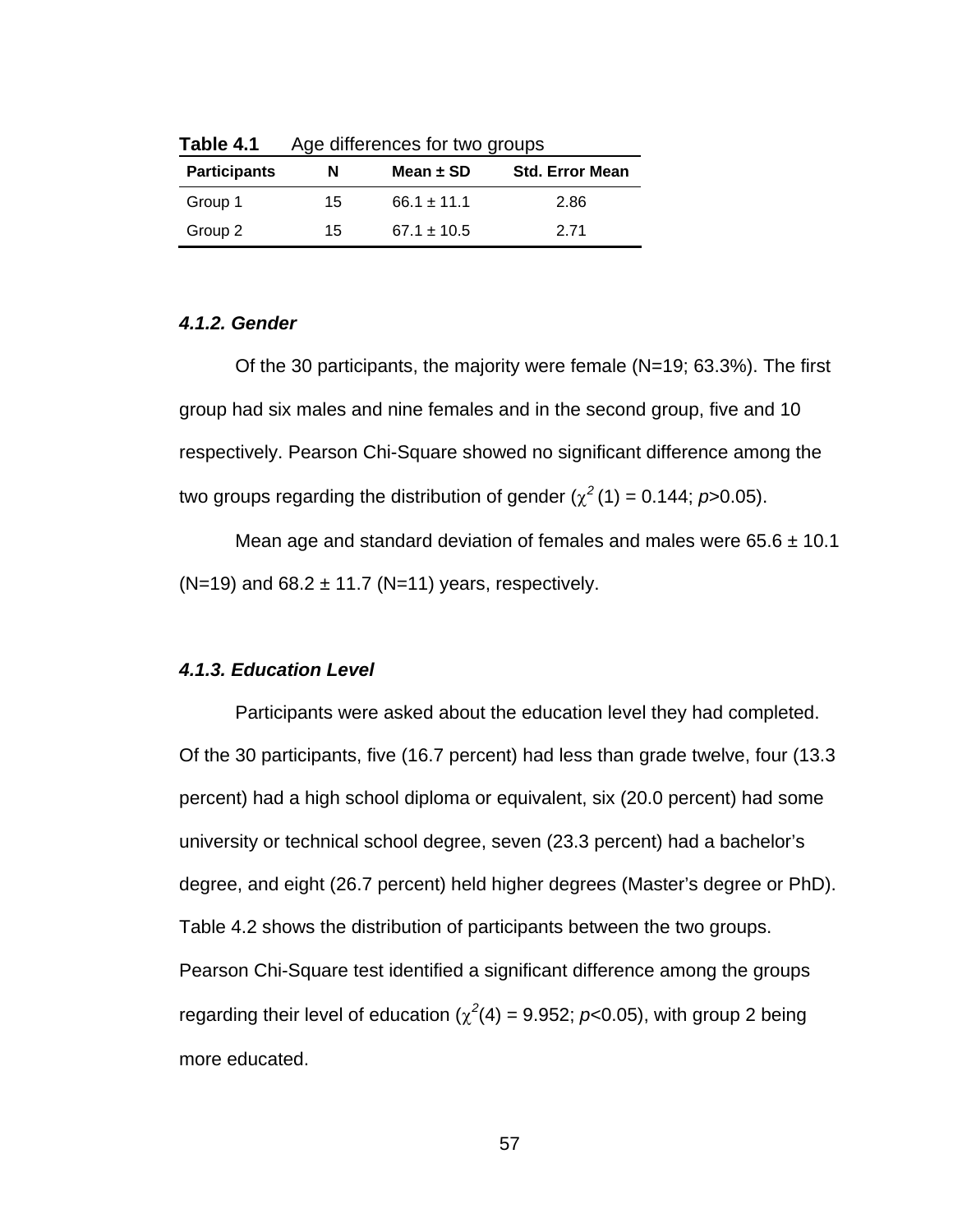|                                               |         | <b>Groups</b> |       |
|-----------------------------------------------|---------|---------------|-------|
| <b>Education level for two groups</b>         | Group 1 | Group 2       | Total |
| Less than grade 12                            | 5       |               | 5     |
| High school diploma                           | 1       | 3             | 4     |
| Some university or technical school education | 2       | 4             | 6     |
| Technical school diploma or Bachelors degree  | 5       | 2             | 7     |
| Masters degree or PhD                         | 2       | 6             | 8     |
| Total                                         | 15      | 15            | 30    |

#### **Table 4.2** Participant level of education

## **4.2. Baseline Inquiry Questions**

#### *4.2.1. Current Medication Use*

Regarding the current use of Rx and OTC medication, 19 participants were taking both types, four were on Rx only, another four were just using OTCs, and three were not taking any medication. Overall, 23 participants (76.7 percent) were taking OTCs and 23 (76.7 percent) were taking Rx medications.

## *4.2.2. Knowledge of Medication*

On describing their knowledge of Rx and OTC medication (with options being *very knowledgeable*, *knowledgeable*, *somewhat knowledgeable*, *not very knowledgeable*, or *does not apply to me* – *I rarely use medicine*), 76.6 and 70.0 percent considered themselves *knowledgeable* or *somewhat knowledgeable* for OTC and Rx medicines, respectively. On the other hand, 16.6 percent of participants described themselves as *not very knowledgeable* of OTC and Rx medicine (Table 4.3).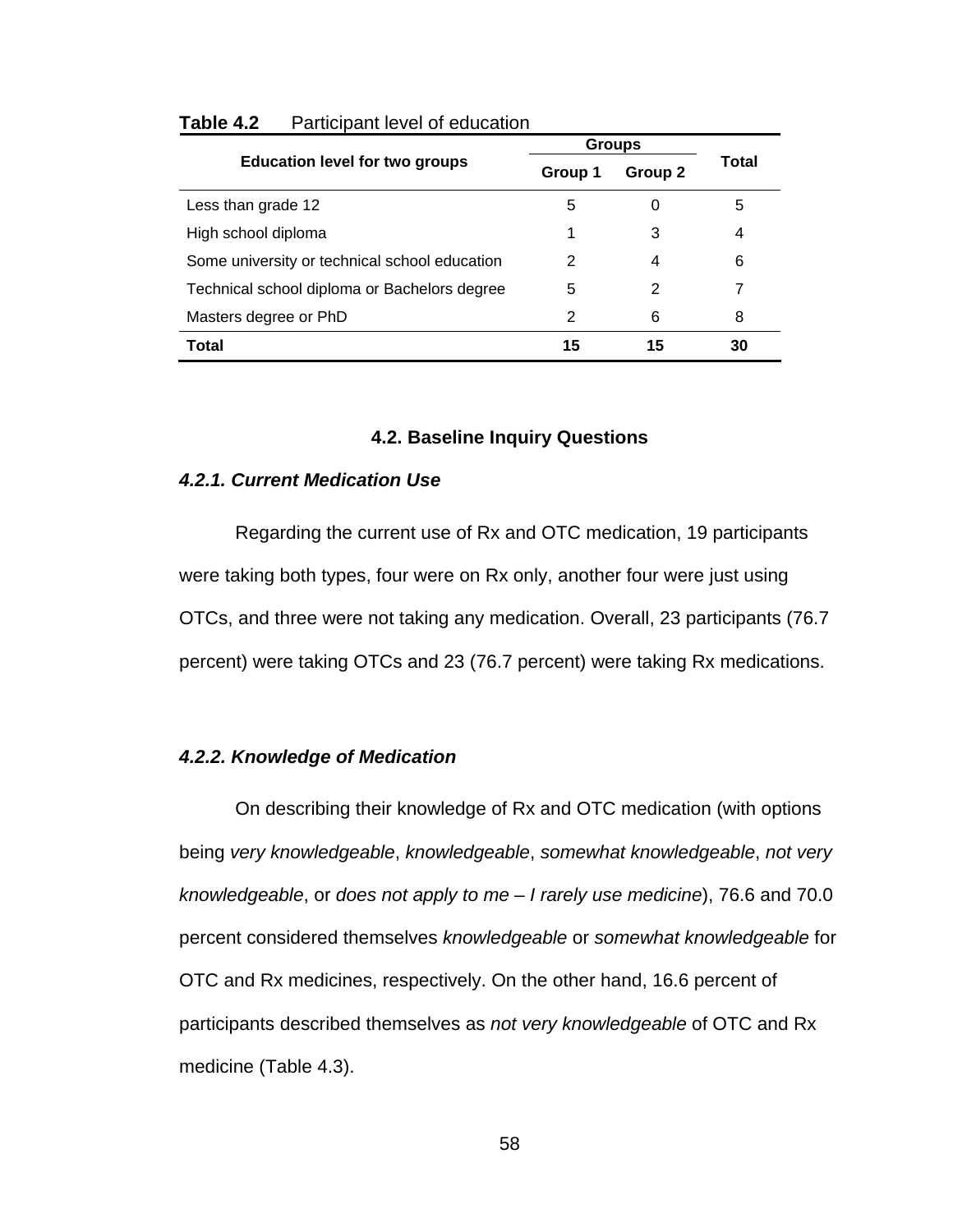| Knowledge of                    |            | <b>Over The Counter</b> |              |            | <b>Prescribed</b> |       |
|---------------------------------|------------|-------------------------|--------------|------------|-------------------|-------|
| medication                      | Group<br>1 | Group<br>$\mathbf{2}$   | <b>Total</b> | Group<br>1 | Group<br>2        | Total |
| Very<br>knowledgeable           | 1          | 0                       | 1            | 1          | 2                 | 3     |
| Knowledgeable                   | 3          | 7                       | 10           | 2          | 5                 | 7     |
| Somewhat<br>knowledgeable       | 8          | 5                       | 13           | 9          | 5                 | 14    |
| Not very<br>knowledgeable       | 3          | $\overline{2}$          | 5            | 3          | 2                 | 5     |
| N/A- I rarely use<br>medication | $\Omega$   |                         | 1            | $\Omega$   | 1                 | 1     |
| Total                           | 15         | 15                      | 30           | 15         | 15                | 30    |

**Table 4.3** Participant knowledge of medication

### *4.2.3. Previous Experience with Side Effects*

In response to the question – *Have you had any experience with side effects of medication in the last 6 months?,* 11 (36.6 percent) reported *yes*, while 19 (63.3 percent) had not had any experience with any. Seven of 11 participants who had previous experience with side effects mentioned that they experienced some of the side effects listed in Study 1 (*nausea*, *rash*, *dizziness*, *heartburn*, *diarrhoea* and *dry eyes*), while the other four had experienced different side effects (e.g. shortness of breath, muscle pain, among others). Pearson Chi-Square showed no significant difference between the two groups regarding the distribution of people who had previous experience with side effects  $(\chi^2(1) = 3.589; p > 0.05)$ . Table 4.4 shows the distribution of participants with previous experience of side effects among the two groups.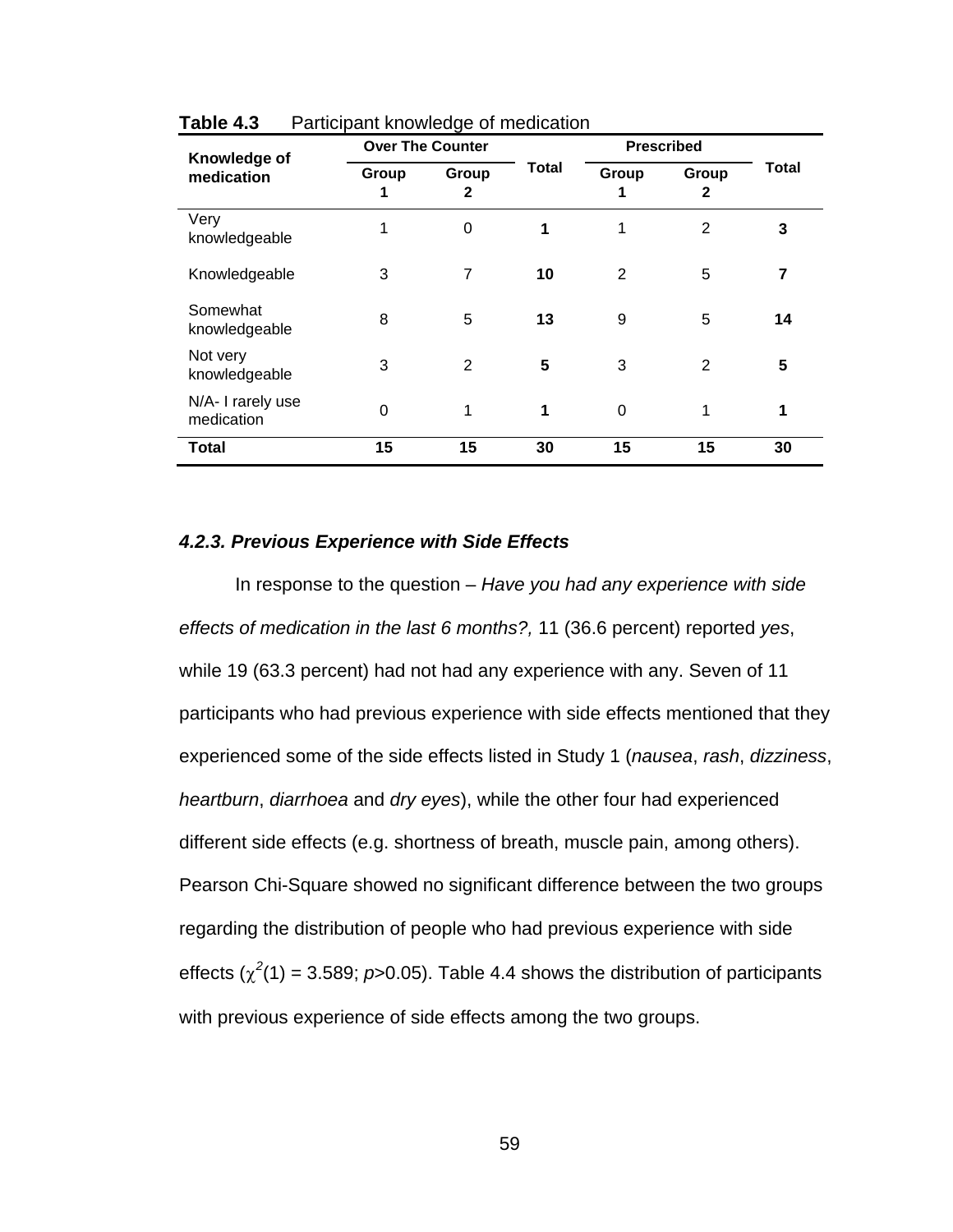| <b>Previous experience</b> | <b>Participants</b> |         |       |
|----------------------------|---------------------|---------|-------|
| with side effects          | Group 1             | Group 2 | Total |
| Yes                        |                     | 3       | 11    |
| No                         |                     | 12      | 19    |
| Total                      | 15                  | 15      | 30    |

**Table 4.4** Participant previous experience with side effects

#### *4.2.4. Side Effect Information and Patient Expectations of Pharmacists*

 Participants were asked to indicate to what extent they agreed or disagreed with seven statements regarding side effects and how pharmacists should be involved in the process (Table 4.5). Choices were *strongly agree*, *agree*, *uncertain*, *disagree*, and *strongly disagree*.

 Overall, 84.8 percent either agreed or strongly agreed with all statements, 13.8 percent disagreed, while 1.4 percent were uncertain.

 Almost all participants (96.6 percent) *strongly agreed* or *agreed* that they would like to receive information about side effects, read medication leaflets or written information, and desired detailed information regarding mild and frequent side effects. However, 86.6 percent also *strongly agreed* or *agreed* that side effect information puts them in a position to think twice about taking that drug. Table 4.5 shows participants' responses to each statement. Only statement number seven – *Pharmacists should put more emphasis on the benefits of medications rather than the side effects – varied from this typical* pattern. Half of participants *agreed,* while the other half *disagreed* with this statement.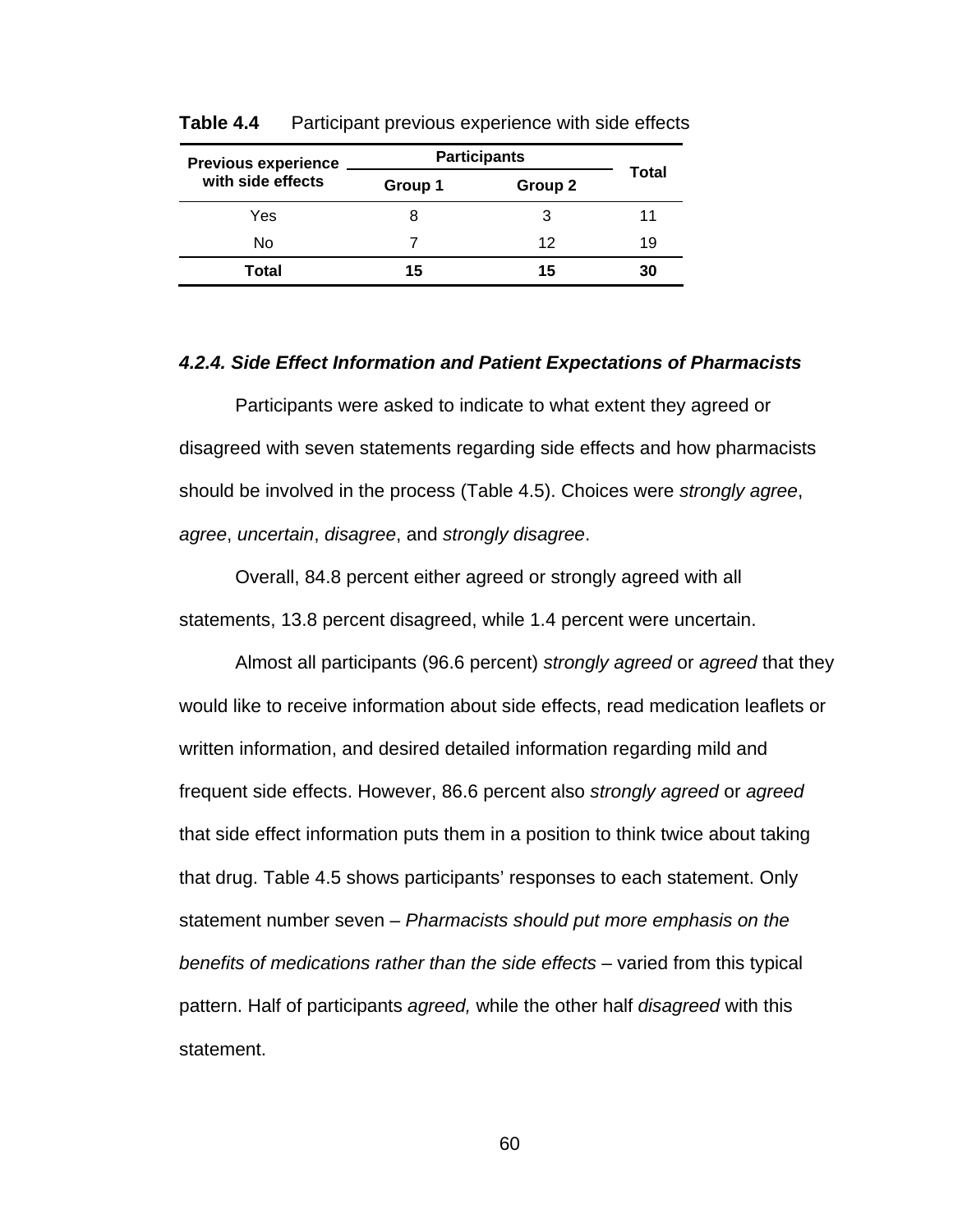| <b>Statements</b>                                                                                                              | <b>SA</b> | A              | U        | D             | <b>SD</b> |
|--------------------------------------------------------------------------------------------------------------------------------|-----------|----------------|----------|---------------|-----------|
| I like to receive information about my medication's<br>side effects.                                                           | 23        | 6              | 0        | 0             | 1         |
| I read medication leaflets or written information<br>provided by pharmacists.                                                  | 21        | 8              | $\Omega$ | 1             | 0         |
| Side effect information provided to me puts me in a<br>position to think twice about taking that drug.                         | 13        | 13             | $\Omega$ | 4             | 0         |
| Pharmacists should give detailed information to all<br>individuals regarding mild and frequent side effects.                   | 19        | 10             | $\Omega$ | 1             | 0         |
| Pharmacists should give detailed information to all<br>individuals regarding mild and rare side effects.                       | 17        | 11             | $\Omega$ | $\mathcal{P}$ | 0         |
| Pharmacists should give as much information<br>concerning side effects as he or she thinks best for<br>the individual patient. | 16        | $\overline{7}$ | 1        | 6             | 0         |
| Pharmacists should put more emphasis on the<br>benefits of medications rather than the side effects.                           | 2         | 12             | 2        | 13            | 1         |

#### **Table 4.5** Information about medication side effects

Legend:  $SA =$  strongly agree;  $A =$  agree;  $U =$  uncertain,  $D =$  disagree;  $SD =$  strongly disagree.

## **4.3. Health Survey (SF-8)**

The study used the Short-Form Health Survey (SF-8) for assessing overall health of participants.<sup>99</sup> Scores could range from eight to 42, where eight means no physical or mental health concerns and 42 means physical and emotional problems exist. The overall mean score for all 30 participants was  $32.4 \pm 5.7$  and ranged from 22 to 42. This result shows there were some concerns about participants' health. The first group had an average of  $32.3 \pm$ 5.4, with the second group scoring  $32.5 \pm 6.2$ . They did not differ significantly according to Independent *t*-test (*t* (28) = -0.094; *p*>0.05).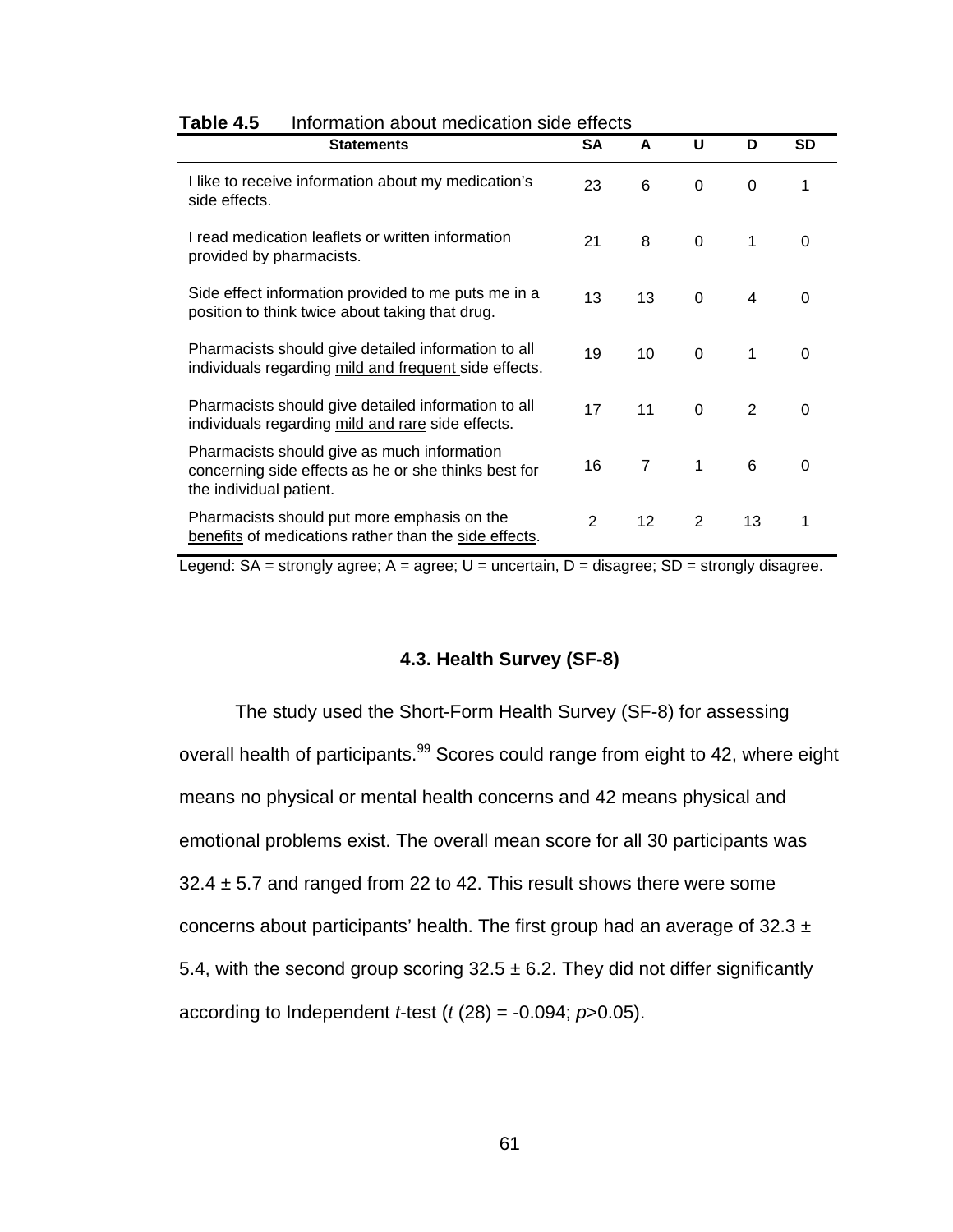#### **4.4. Beliefs about Medicines Questionnaire (BMQ)**

 Participants were asked to indicate to what extent they agreed or disagreed with statements about medicines in general (see appendix F). Higher scores (20) for the BMQ-general means a strong belief that medicines are either *overused by doctors* (BMQ-overuse) or *harmful and addictive* (BMQharm). Scores could range from four to 20. Participants' responses were between four and 18 on this measure. Overall mean and standard deviation for BMQ-overuse was  $12.8 \pm 2.8$  and for BMQ-harm was  $8.4 \pm 2.9$  (see Table 4.6). Participants were somewhat uncertain about physician overuse of medication, but disagreed with the harmfulness of medication.

| ייד טושטו<br><b>Dollor of incalcation in gonoral (Divide gonoral)</b> |                     |    |                            |  |  |  |
|-----------------------------------------------------------------------|---------------------|----|----------------------------|--|--|--|
| <b>BMQ General</b>                                                    | <b>Participants</b> | N  | Mean <sup>*</sup> $\pm$ SD |  |  |  |
|                                                                       | Group 1             | 15 | $13.7 \pm 2.9$             |  |  |  |
| Belief of medication overuse                                          | Group 2             | 15 | $11.9 \pm 2.6$             |  |  |  |
|                                                                       | Total               | 30 | $12.8 \pm 2.8$             |  |  |  |
|                                                                       | Group 1             | 15 | $9.5 \pm 2.8$              |  |  |  |
| Belief of medication harm                                             | Group 2             | 15 | $7.4 \pm 2.6$              |  |  |  |
|                                                                       | Total               | 30 | $8.4 \pm 2.9$              |  |  |  |

**Table 4.6** • Belief of medication in general (BMQ-general)

\* Scores could range from 4 to 20

Independent *t*-test compared the two groups for mean scores. There was no significant difference regarding the *BMQ-overuse* (*t* (28) = 1.792; *p*>0.05), but there was a significant difference for *BMQ-harm* ( $t$  (28) = 2.090;  $p$ <0.05), where group 1 had stronger beliefs about the harmfulness of medications.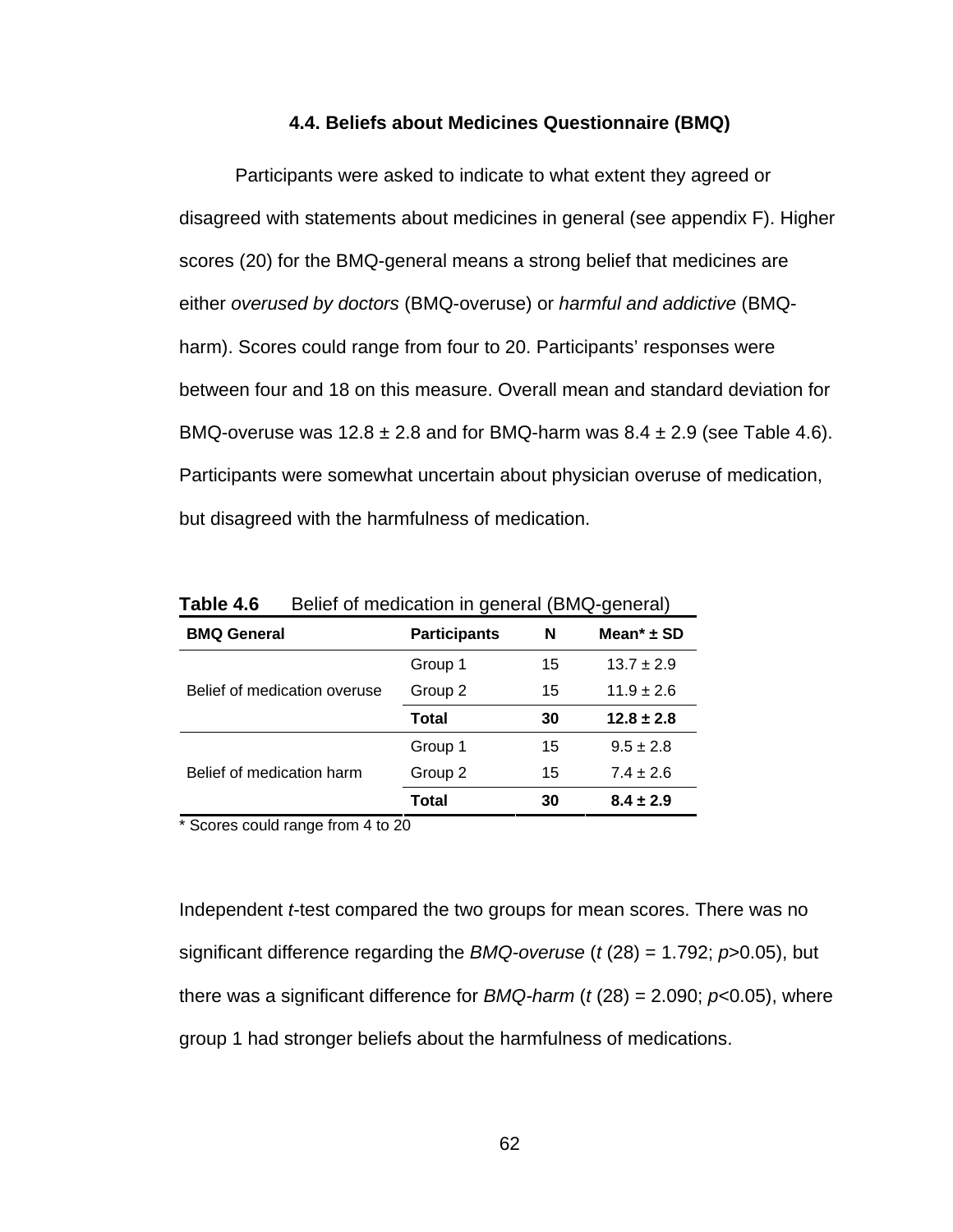#### **4.5. Rapid Estimate of Adult Literacy in Medicine (REALM)**

The range possible for the *REALM* test is from 0 to 66 (Appendix H). A score above 61 equates to a high school education. Mean score for participants in this study was  $64.6 \pm 3.02$ , ranging from 50 to 66. This indicates that our participants had the ability to read most patient education materials. Independent *t*-test showed no significant difference between the two groups for mean scores (*t* (28) = - 1.412; *p*>0.05) (see Table 4.7).

**Table 4.7** Participant REALM scores

| <b>Participants</b> | N  | Mean <sup>*</sup> $\pm$ SD | <b>Std. Error Mean</b> |
|---------------------|----|----------------------------|------------------------|
| Group 1             | 15 | $63.8 \pm 4.02$            | 1.038                  |
| Group 2             | 15 | $65.3 \pm 1.23$            | .319                   |

\* Scores could range from 0 to 66

## **4.6. Numeracy Test**

The public's ability to understand drug information involves digesting numerical data. For this reason, an examination of the ability of participants to use numerical data (in probabilities and percentages) when interpreting risk information in different formats was needed.

### *4.6.1. Estimate of Numerical Ability to Understand Probabilities*

Four questions related to probability and frequency were posed (see

appendix I):

1) *Imagine that we flip a coin 1000 times. What is your best guess about how many times the coin would come up heads in 1000 flips?* [*500* times out of 1000 is the correct answer]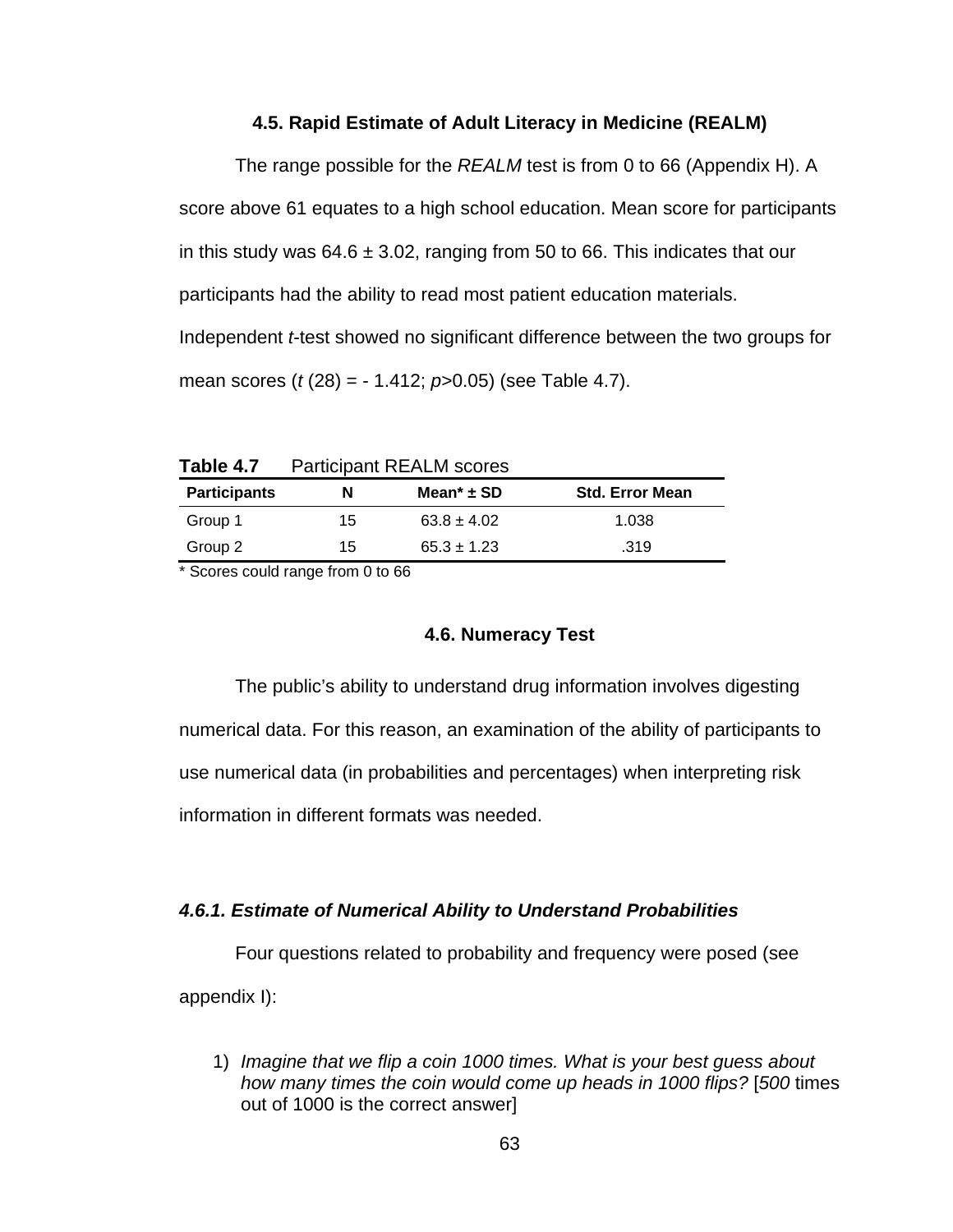- 2) *In the Big Bucks Lottery, the chance of winning a \$10 prize is 1%. What is your best guess about how many people would win a \$10 prize if 1000 people each buy a single ticket to Big Bucks?* [10 persons out of 1000 is the correct answer]
- 3) *In the ACME Publishing Sweepstakes, the chance of winning a car is 1 in 1000. What percent of tickets to ACME Publishing Sweepstakes win a car?* [0.1 percent is the correct answer]
- 4) *Mrs. Smith is told she has a 1 in 296 chance of dying from cancer and a 1 in 407 chance of dying from a stroke. Which is bigger, Mrs. Smith's chance of dying from a stroke or cancer?* [cancer is the correct answer]

Participant responses to these questions were tallied according to the

number of correct answers. The data indicates 26.7 percent (N=8) of

participants answered all four questions correctly, 13.3 percent (N=4) had three

correct responses, while 36.7 percent (N=11) answered two correctly (see

Table 4.8). This means 40 percent of participants have the ability to interpret

information involving numerical data. However, 23.3 percent would need "more

explanation" to comprehend numerical data. Pearson Chi-Square showed no

significant differences between the two groups regarding the distribution of

correct responds to the questions  $(\chi^2(4) = 8.591; p > 0.05)$ .

| <b>Number of correct</b> |         | <b>Participants</b> | <b>Total</b> | <b>Percent</b> |
|--------------------------|---------|---------------------|--------------|----------------|
| answers                  | Group 1 | Group 2             |              |                |
| None                     | 3       | 0                   | 3            | 10.0           |
| One                      | 0       | 4                   | 4            | 13.3           |
| Two                      | 6       | 5                   | 11           | 36.7           |
| <b>Three</b>             |         | 3                   | 4            | 13.3           |
| Four                     | 5       | 3                   | 8            | 26.7           |
| <b>Total</b>             | 15      | 15                  | 30           | 100            |

| Table 4.8 | Participant ability on the numeracy test |  |  |  |  |
|-----------|------------------------------------------|--|--|--|--|
|-----------|------------------------------------------|--|--|--|--|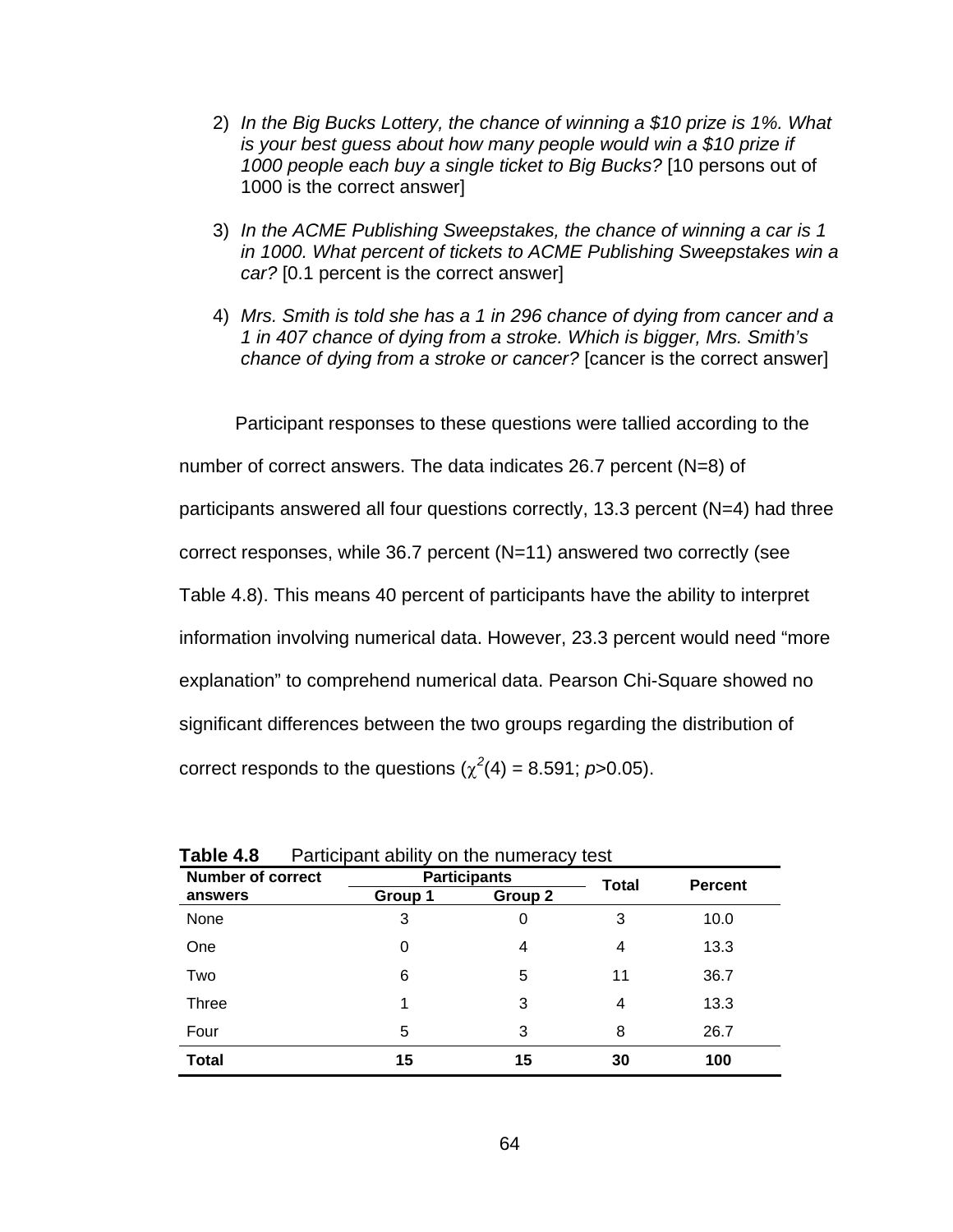#### *4.6.2. Risk Information and Interpretation of Numerical Data*

Participants were asked to show how risky they felt surgery scenarios were by choosing one of four options presented (*very risky, risky, slightly risky, not risky).* Results demonstrated that 40 percent (N=12) rated *9 in 1000 will die* as riskier than *991 in 1000 will survive,* while 16.7 percent (N=5) rated *991 in 1000 will survive* to be riskier. Only 43.3 percent (N=13) rated the same level of risk for both presentations, the correct interpretation. Table 4.9 shows the number of people who responded to each statement in each of the two groups. Pearson Chi-Square showed no significant difference between the two groups  $(\chi^2(2) = 4.056; p > 0.05)$ .

| <b>Level of riskiness</b>           | <b>Participants</b> | Total   |    |  |
|-------------------------------------|---------------------|---------|----|--|
|                                     | Group 1             | Group 2 |    |  |
| Equal                               |                     |         | 13 |  |
| 9 in 1000 will die is riskier       |                     | 5       | 12 |  |
| 991 in 1000 will survive is riskier |                     |         | 5  |  |
| Total                               | 15                  | 15      | 30 |  |

**Table 4.9** Level of riskiness reported by participants

### **4.7. Study 1: Effect of Numerical Data on Participant Medicine-Taking Behaviour**

 Study 1 examined three research questions: 1) the effect of providing numerical side effect data on the likelihood of taking medications; 2) effect of illness severity on choice of drug; and 3) effect of providing numerical side effect data on their choice of drugs when considering drugs effectiveness and number of side effects concurrently.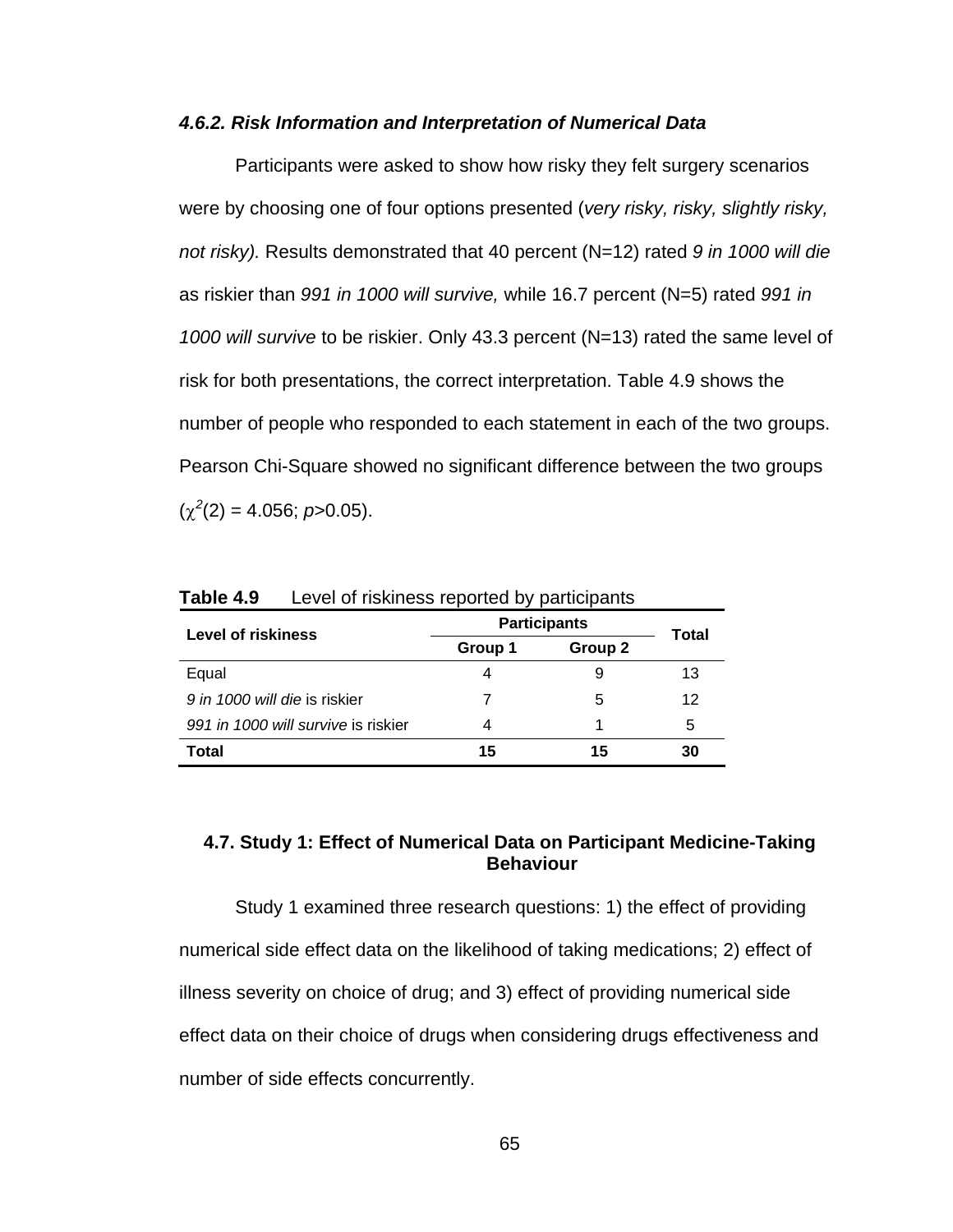#### *4.7.1. Effect of Providing Side Effect Percentages and Frequency Data*

Participants were given a hypothetical scenario for a headache and then were asked to express their likelihood of taking three hypothetical drugs to treat it. As before, the visual analog scale used was from 1 (*very unlikely*) to 100 (*very likely*) for likelihood of using it. Half of participants were assigned to the mild headache scenario and the other half were assigned to the severe headache scenario.

Three hypothetical drugs  $-$  Drug X (50 percent effective with two side effects), Drug Y (75 percent effective with four side effects), and Drug Z (100 percent effective with six side effects) – were options for both groups to treat each headache type. The three drugs (Drug X, Y, Z) and the two groups (mild and severe headache scenarios) were the independent variables (IVs) in this study.

Participants received two sets of presentations pertaining to the side effects. The first presentation only provided a written list of side effects (referred to as "before seeing percentages" or "without percentages"), whereas the second presentation had a list of side effects with their probability of occurrence included (deemed "after seeing percentages" or "with percentages"). The likelihood of taking drugs *without* and *with* provision of percentages is the DV. Table 4.10 shows the mean likelihood to take each type of drug *with side effects percentages* and *without side effect percentages* per headache scenarios (mild and severe).

66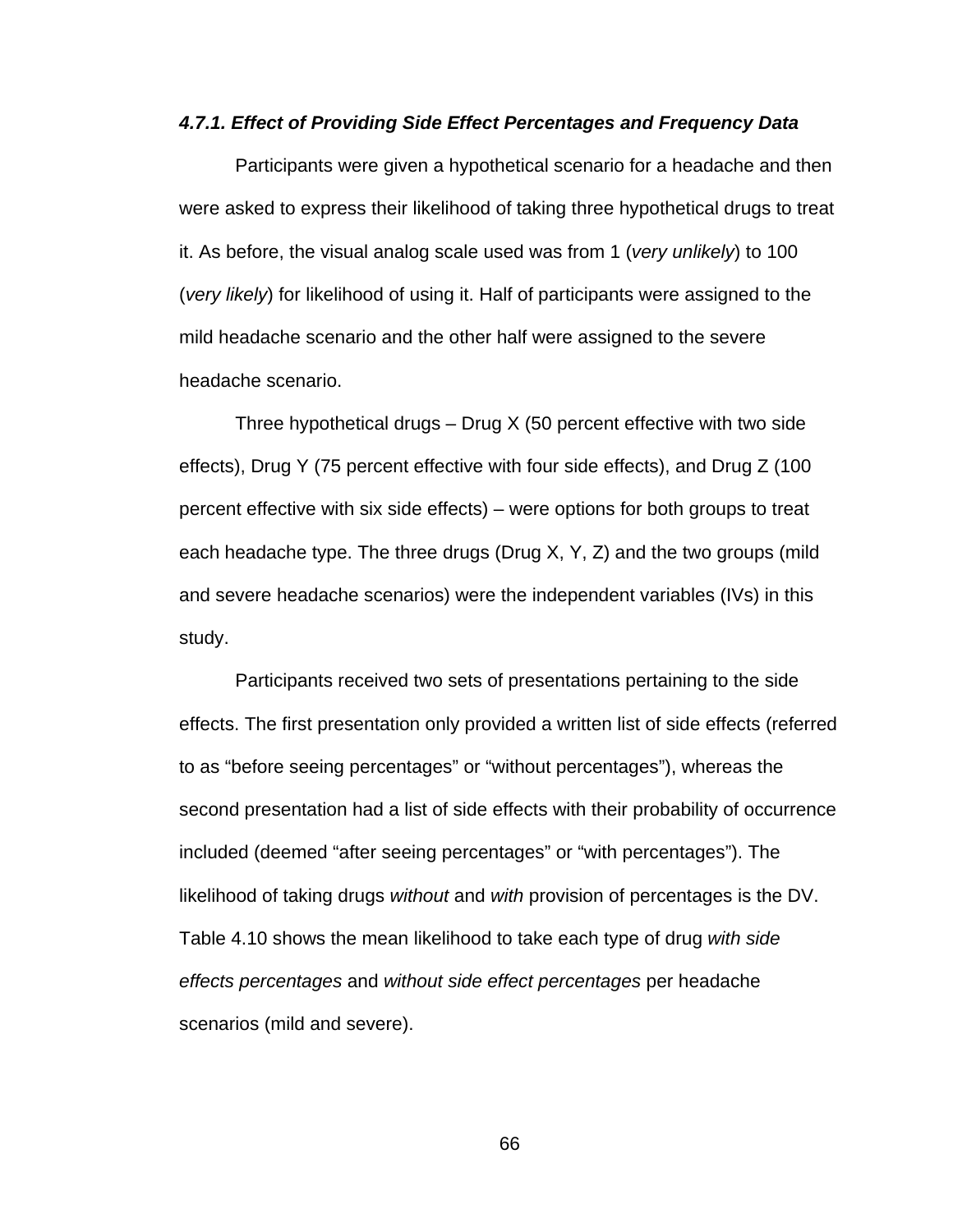|        |                                               | <b>Headache Scenario</b>   | <b>Total</b>               |                 |  |
|--------|-----------------------------------------------|----------------------------|----------------------------|-----------------|--|
| Drug   | <b>Presentation of</b><br><b>Side Effects</b> | Mild $(N=15)$              | Severe (N=15)              | $N = 30$        |  |
|        |                                               | Mean <sup>*</sup> $\pm$ SD | Mean <sup>*</sup> $\pm$ SD |                 |  |
|        | Without percentages                           | $50.2 \pm 28.9$            | $39.8 \pm 26.4$            | $45.0 \pm 27.7$ |  |
| Drug X | With percentages                              | $62.6 \pm 29.3$            | $39.0 \pm 21.3$            | $50.8 \pm 27.9$ |  |
|        | Without percentages                           | $38.1 \pm 30.7$            | $50.1 + 27.8$              | $44.1 + 29.4$   |  |
| Drug Y | With percentages                              | $33.1 \pm 28.5$            | $47.1 \pm 29.9$            | $40.1 \pm 29.6$ |  |
| Drug Z | Without percentages                           | $37.1 \pm 38.1$            | $41.3 \pm 32.0$            | $39.2 \pm 34.6$ |  |
|        | With percentages                              | $35.2 \pm 40.4$            | $64.7 \pm 30.9$            | $50.0 \pm 38.4$ |  |

**Table 4.10** Mean likelihood of taking Drug X, Y, and Z *with* and *without* side effect percentages per headache scenario

\* Likelihood of taking drugs on a 1-100 scale

The results of the multivariate test of main effects (see Table 4.11) showed no significant difference between mild and severe headache groups (*F* (3, 26) = 1.814; *p*>0.05) according to the mean likelihood of taking Drug X, Y, or Z. Figure 4.1 shows the mean likelihood of taking Drug X, Y and Z in the mild and severe headache groups.

| <b>Effect</b>                                    |                                      | F     | df | Error df | Sig     |
|--------------------------------------------------|--------------------------------------|-------|----|----------|---------|
| Between-Subjects Mild vs Severe                  |                                      | 1.814 | 3  | 26       | .169    |
| Within-Subjects                                  | Without vs With<br>Percentages       | 3.340 | 3  | 26       | $.035*$ |
| Within-Between                                   | Without vs With by Mild vs<br>Severe | .802  | 3  | 26       | .504    |
| $*$ $\Omega$ : $\sim$ $\Omega$ $\Omega$ $\Gamma$ |                                      |       |    |          |         |

**Table 4.11** Doubly multivariate analysis of repeated measure (main effects)

\*Sig *p*<0.05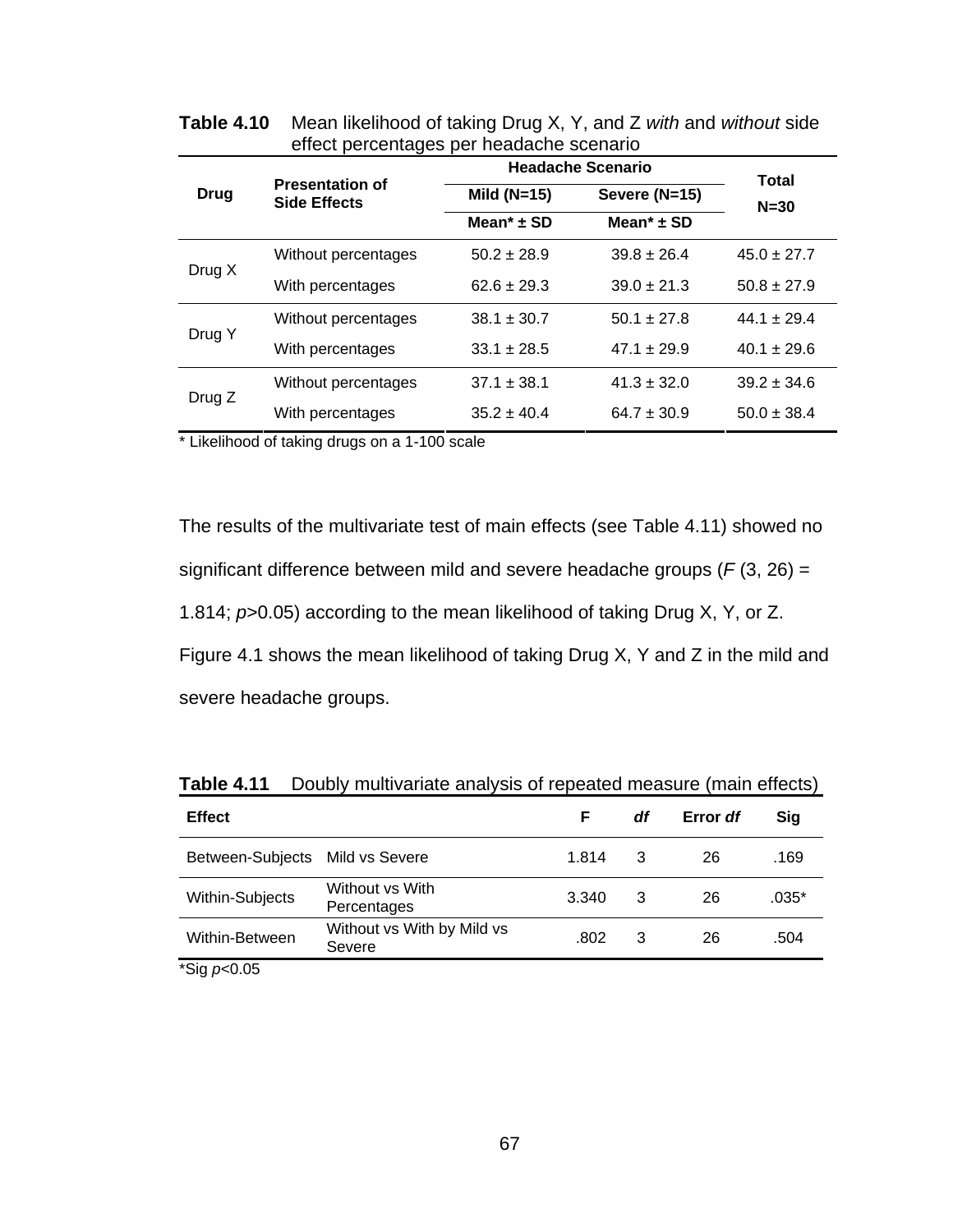

**Figure 4.1** Mean likelihood of taking Drug X, Y, and Z *with* and *without* percentages for side effects per headache scenario

There was a significant within-subject difference when comparing mean likelihood of taking the three drugs *without* side effect percentages to the mean likelihood of taking the three drugs *with* side effect percentages (*F* (3, 26) = 3.340; *p*<0.05). Figure 4.2 shows the mean likelihood of taking Drug X, Y and Z *with* and *without* side effect percentages, regardless of group factor (mild vs severe).

There was no significant interaction of the mean likelihood of taking all three drugs *without* versus *with* providing percentages by the two groups (mild vs severe headache) (*F* (3, 26) = 0.802; *p*>0.05) (see Table 4.11).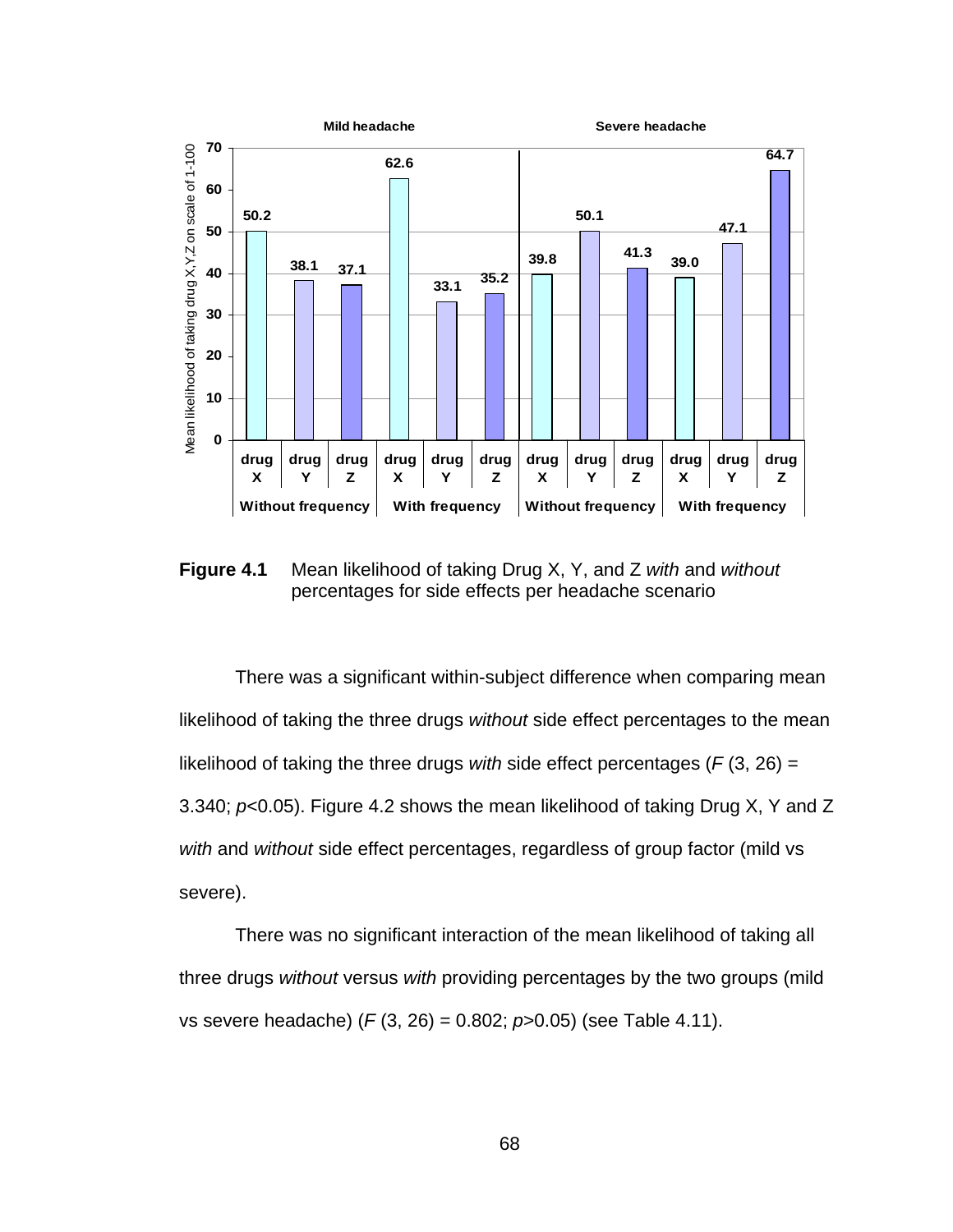

**Figure 4.2** Mean likelihood of taking Drug X, Y, and Z *with* and *without*  percentages for side effects

The univariate test (see Table 4.12) compares the mean likelihood of taking (*with* and *without* side effect percentages) Drug X (*F* (1, 28) = 1.219; *p*>0.05), Drug Y (*F* (1, 28) = 0.696; *p*>0.05), and Drug Z (*F* (1, 28) = 1.767; *p*>0.05) separately. The mean likelihood of taking Drug X and Z increased upon seeing the percentages, from 45.0 to 50.8 and 39.2 to 50.0, respectively. However, there were no significant differences when comparing the mean likelihood of each drug separately while considering the *with* and *without* side effect percentages factor (regardless of group). There was also no significant interaction of groups (mild vs severe) when providing the percentages factor for Drug X (*F* (1, 28) = 1.578; *p*>0.05), Drug Y (*F* (1, 28) = 0.046; *p*>0.05), and Drug Z (*F* (1, 28) = 2.458; *p*>0.05) separately (see Table 4.12).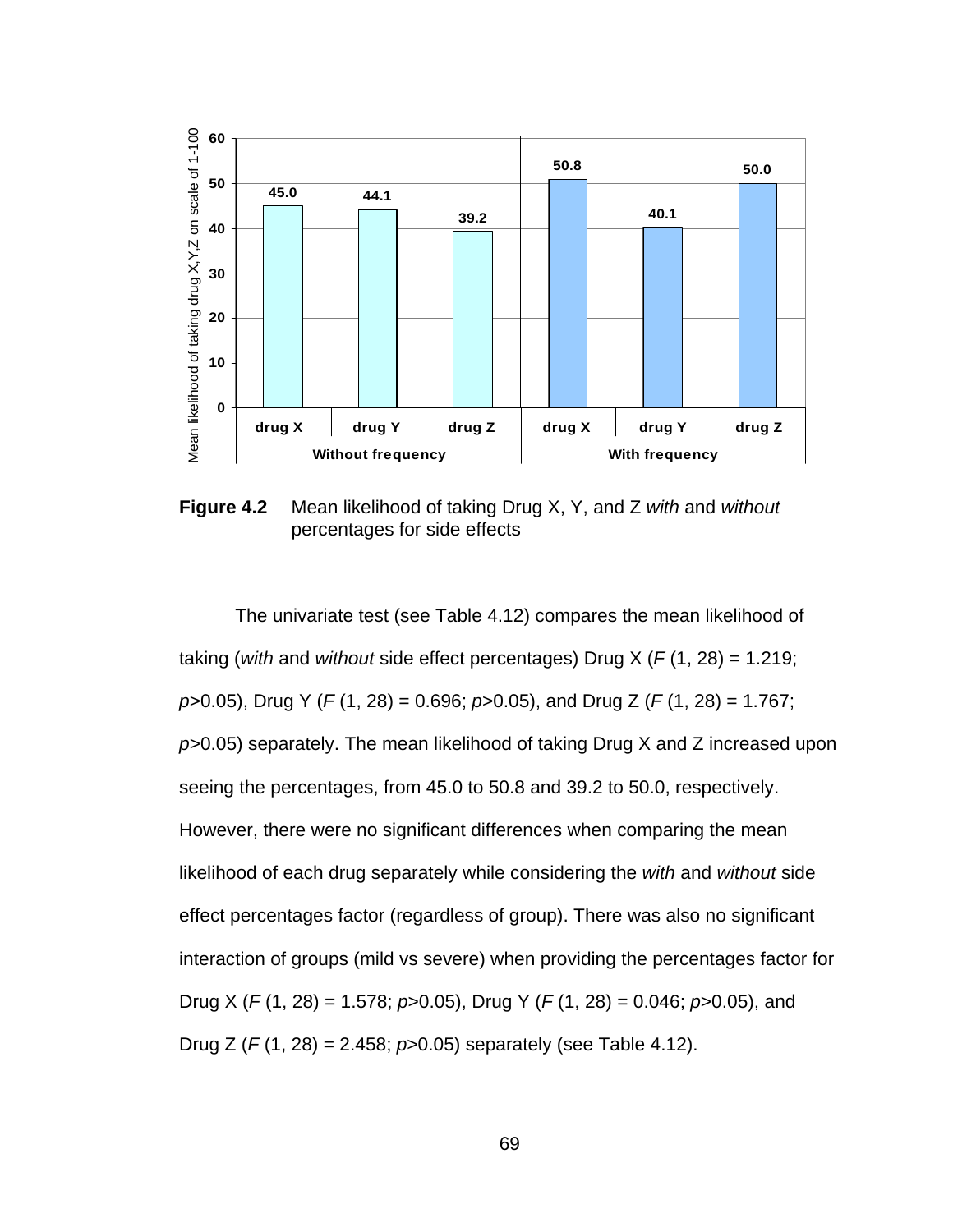| ~                                          |                |    |          |       |      |
|--------------------------------------------|----------------|----|----------|-------|------|
| <b>Source</b>                              | <b>Measure</b> | df | Error df | F     | Sig. |
|                                            | Drug X         |    | 28       | 1.219 | .279 |
| Without vs With side effect<br>frequencies | Drug Y         |    | 28       | .696  | .411 |
|                                            | Drug Z         |    | 28       | 1.767 | .195 |
| Without vs With by                         | Drug X         |    | 28       | 1.578 | .219 |
| headache severity (Mild vs                 | Drug Y         |    | 28       | .046  | .832 |
| Severe)                                    | Drug Z         |    | 28       | 2.458 | .128 |

**Table 4.12** Univariate tests for simple effect of providing percentages for each drug and interaction by mild versus severe group

### *4.7.2. Effect of Illness Severity on Likelihood of Taking Each Drug*

Further investigation of between-subject effects (mild vs severe headache scenarios) demonstrated that the only significant difference was to the mean likelihood of taking Drug X (overall mean likelihood of *with* vs *without*  percentages) when comparing the two groups (see Table 4.13).

|                | Drug $X$ , Y and Z       |    |                            |            |
|----------------|--------------------------|----|----------------------------|------------|
| <b>Measure</b> | Severity of headache     | N  | Mean <sup>*</sup> $\pm$ SD | Std. Error |
| Drug X         | Mild headache scenario   | 15 | $56.4 \pm 29.2$            | 5.8        |
|                | Severe headache scenario | 15 | $39.4 \pm 23.6$            | 5.8        |
| Drug Y         | Mild headache scenario   | 15 | $35.6 \pm 29.2$            | 6.7        |
|                | Severe headache scenario | 15 | $48.6 \pm 28.4$            | 6.7        |
| Drug Z         | Mild headache scenario   | 15 | $36.2 \pm 38.6$            | 7.2        |
|                | Severe headache scenario | 15 | $53.0 \pm 33.1$            | 7.2        |

**Table 4.13** Effect of headache scenarios on mean likelihood of taking

\* Likelihood of taking drugs on a 1-100 scale

Participants in the mild headache group reported a higher mean likelihood of taking Drug X (56.4 on the scale of 1-100) compared to the mean likelihood of taking Drug X (39.4) in the severe headache group  $(F(1, 28) = 4.312; p<0.05)$ .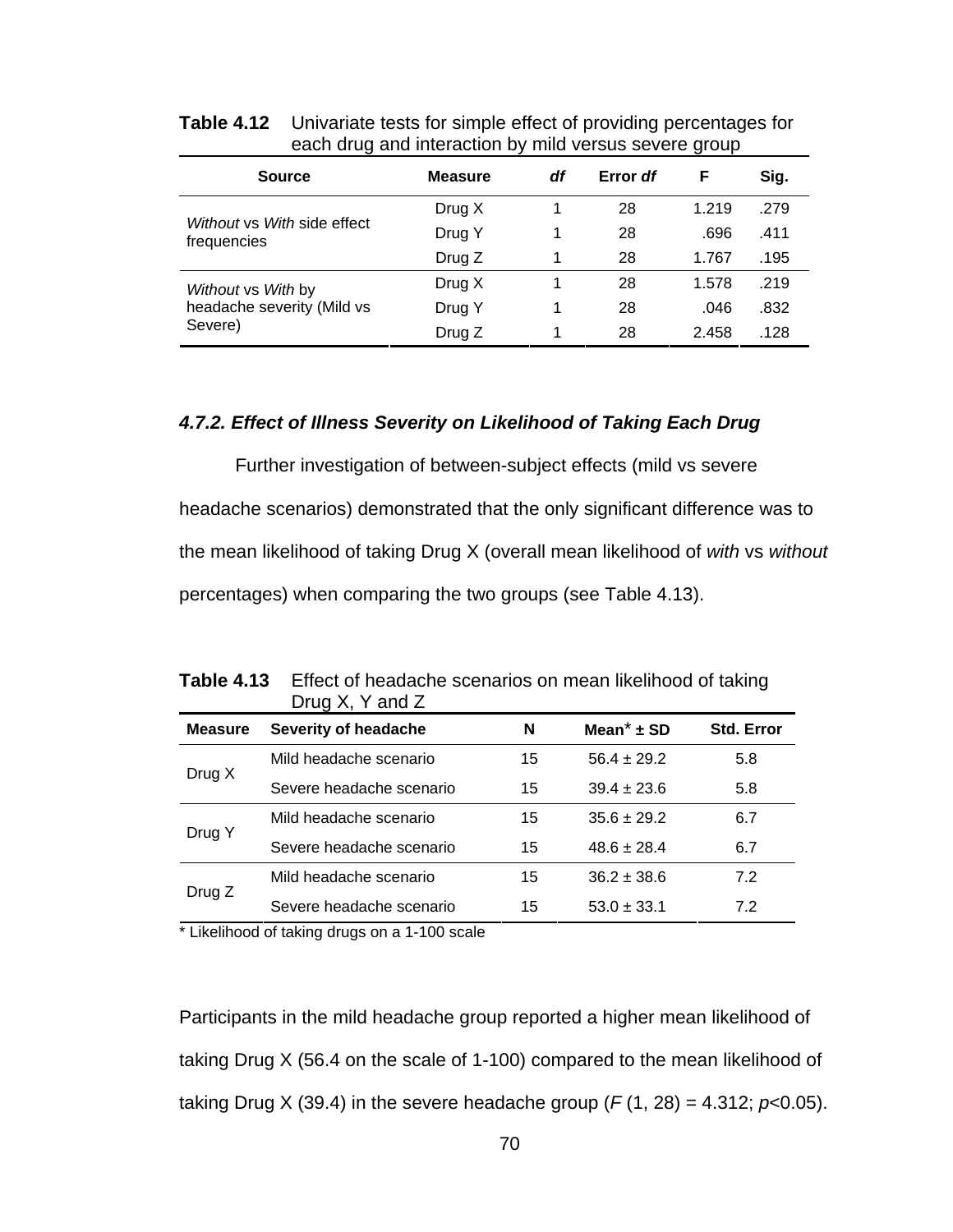Table 4.14 presents test statistic information for effect of groups (mild vs severe) by drugs. There were no significant differences between the mean likelihood of taking Drug Y in the mild headache group and the mean likelihood of taking Drug Y in the severe headache group  $(F(1, 28) = 1.876; p > 0.05)$ . There were also no significant differences between mean likelihood of taking Drug Z in the mild headache group and the mean likelihood of taking Drug Z in the severe headache group (*F* (1, 28) = 2.752; *p*>0.05).

**Table 4.14** Tests of between-subjects effects of mild versus severe headache variables on Drug X, Y, and Z

| <b>Source</b>                       | <b>Measure</b> | df | Error df |       | Sig.  |
|-------------------------------------|----------------|----|----------|-------|-------|
|                                     | Drug X         |    | 28       | 4.312 | .047* |
| Mild vs Severe<br>headache scenario | Drug Y         |    | 28       | 1.876 | .182  |
|                                     | Drug Z         |    | 28       | 2.752 | .108  |

\*Sig *p*<0.05

## *4.7.3. Impact of Varying Levels of Side Effects and Effectiveness of Drug X, Y, and Z on Participant Decision to Use a Drug*

To determine the effect of providing percentages for side effects on participant decisions to use a medicine (options were Drug X, Y, Z or no drug at all), two answers were compared regarding which drug the participants would choose if they were experiencing a headache. This was done first *without* the frequency data for side effects and then *with* the frequency data for side effects. Of the 30 subjects, 17 (56.6 percent) kept the same drug, nine (30.0 percent) changed to a more effective drug, and four (13.3 percent) participants changed to a less effective drug (which also carries less side effects) (see Table 4.15).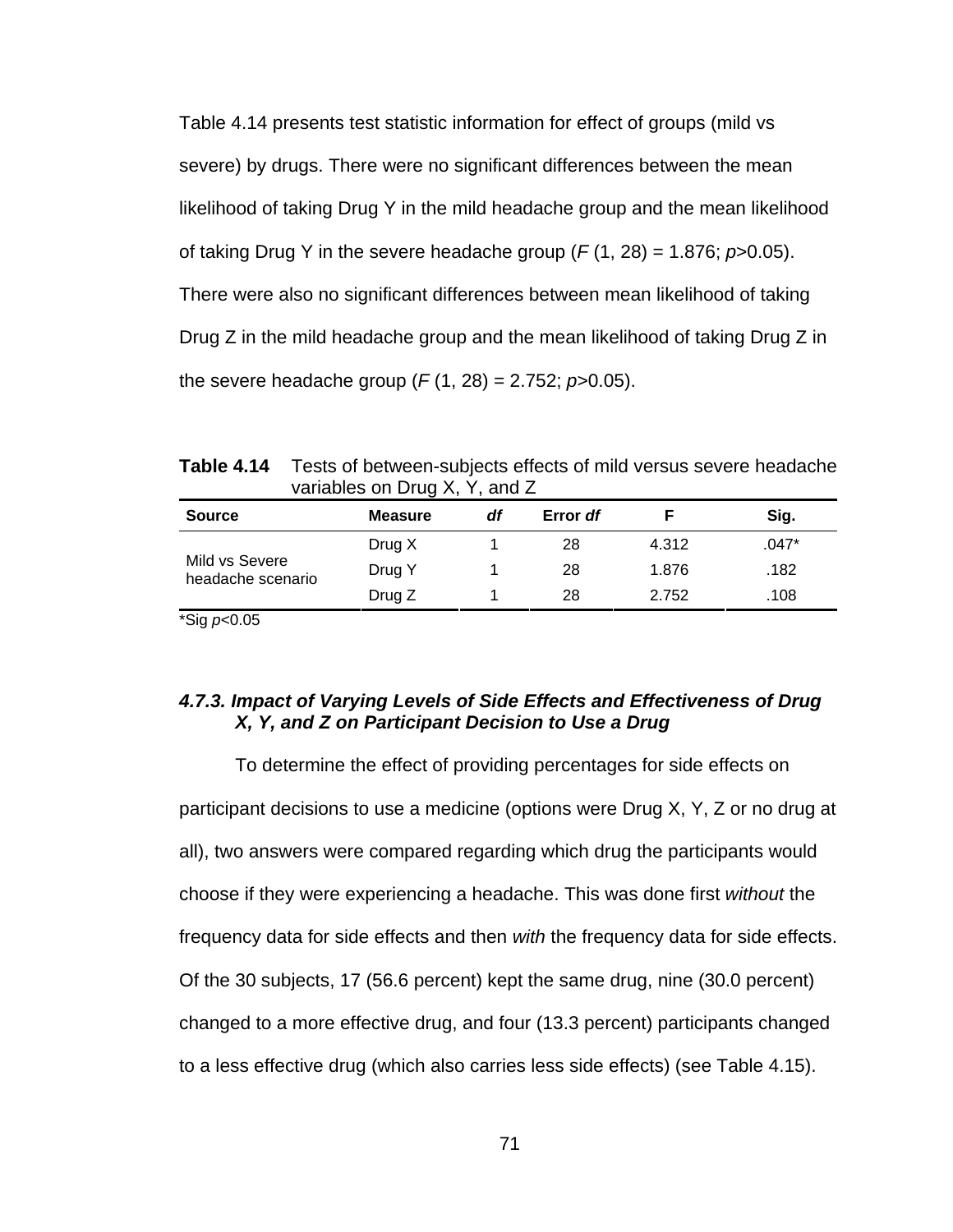| Change in drug choices                                 | <b>Percent</b> | N  |  |
|--------------------------------------------------------|----------------|----|--|
| Switched to less effective drug with less side effects | 13.3           | 4  |  |
| Switched to more effective drug with more side effects | 30.0           | 9  |  |
| Did not change their choices of drugs                  | 56.7           | 17 |  |
| Total                                                  | 100            | 30 |  |

**Table 4.15** Effect of providing percentages for side effects on participant decision to take a drug

## *4.7.4. Impact of Illness Severity on Drug Choice*

Participant choices of drugs also differed in relation to the mild versus severe headache scenarios. Pearson Chi-Square showed a significant difference between drug categories and illness severity for both methods of presenting side effects, that is, *without* and *with* percentages ( $\chi^2$  (3) = 11.083;  $p$ <0.05 and  $\chi^2$  (3) = 10.597;  $p$ <0.05), respectively. Table 4.16 shows the frequency of participants in the two groups who preferred Drug X, Y, or Z *without* provision of percentages for side effects and *with* provision of percentages.

|                        | <b>Preferred</b> |               | Severity of headache scenarios |              |  |
|------------------------|------------------|---------------|--------------------------------|--------------|--|
|                        | drug             | Mild headache | Severe headache                | <b>Total</b> |  |
|                        | None             |               | 3                              | 4            |  |
|                        | Drug X           | 9             |                                | 10           |  |
| Without<br>percentages | Drug Y           |               | 6                              |              |  |
|                        | Drug Z           | 4             | 5                              | 9            |  |
|                        | <b>Total</b>     | 15            | 15                             | 30           |  |
|                        | None             |               | ი                              |              |  |
|                        | Drug X           | 9             | 2                              | 11           |  |
| With<br>percentages    | Drug Y           | O             | 4                              | 4            |  |
|                        | Drug Z           | 5             | 9                              | 14           |  |
|                        | <b>Total</b>     | 15            | 15                             | 30           |  |

**Table 4.16** Chosen drug for mild and severe headache scenario groups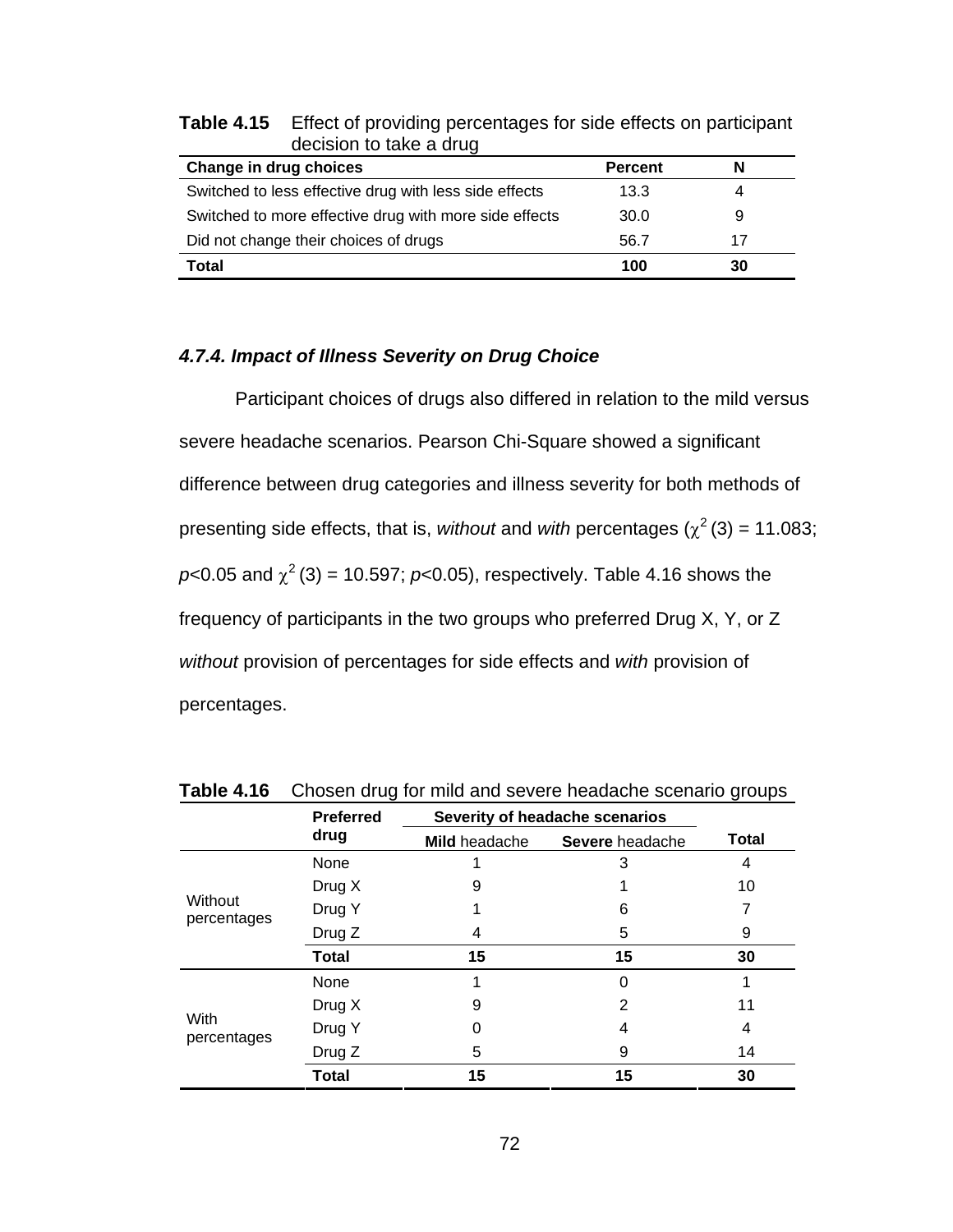## *4.7.5. Preferred Presentation Style*

 All participants during baseline questioning (Form 1, question 16, Appendix E) responded to the question:

Side effects can be communicated to patients by listing them, with the option of adding numbers that represent the percentage of people who experience a particular side effect. For example, a pharmacist or doctor could say: "*The most common side effects are stomach ache, back ache, and drowsiness*." Or they could say: "*The most common side effects are stomach ache (12%), back ache (6%), and drowsiness (2%)*." Which approach, if any, do you prefer?

They had three options: 1) *just the side effects*, 2) *the side effects and the* 

*percentages*), or 3) *no preference*. Nineteen (63.3 percent) were interested in

seeing the percentages for side effects, whereas 10 participants (33.3 percent)

were interested just in the name of side effects. One participant did not have

any preference (3.3 percent) (see Table 4.17).

| <b>TWIS</b> THE THURSTOG PRODUCTION OF DRUG DIROGO DOIDIO OLUMP. |                  |                |
|------------------------------------------------------------------|------------------|----------------|
| <b>Preferred presentation</b>                                    | <b>Frequency</b> | <b>Percent</b> |
| Side effects only                                                | 10               | 33.3           |
| Side effects plus percentages                                    | 19               | 63.3           |
| No preference                                                    |                  | 3.3            |
| Total                                                            | 30               | 100            |

**Table 4.17** Preferred presentation of side effects before Study 1

 Later in Study 1, participants responded to a question (Form 8 of Appendix J) which asked them about those same preferences for presentation of side effects: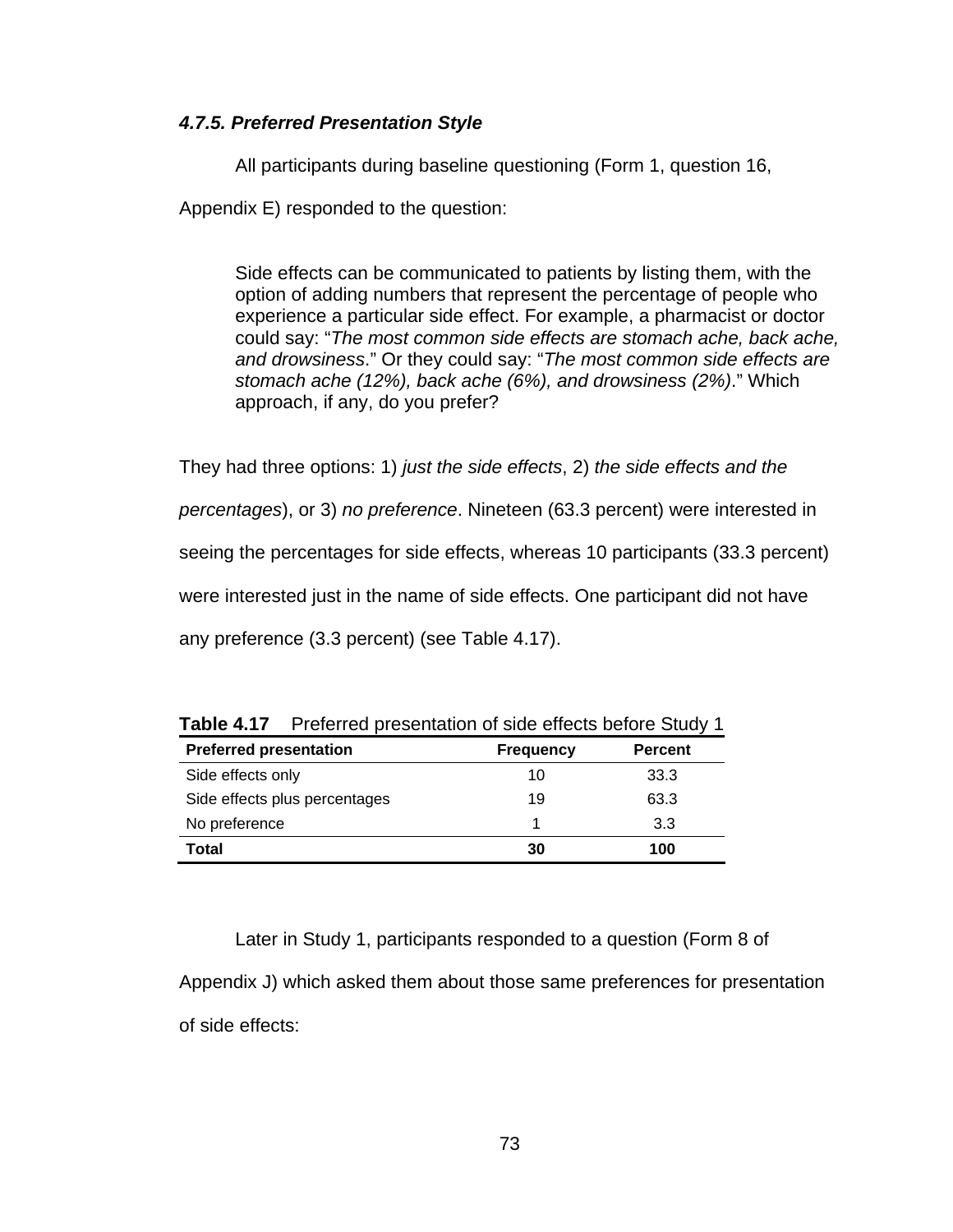From what you read [i.e. side effects *with* and *without* percentages], which explanation would YOU prefer to be given on medication side effects? Check ONE of the following options: The first version (*a list of possible side effects*), the second version (*a list of possible side effects plus the percentages that they may occur*), or *No preference*

Their choices indicate that 83.3 percent (N=25) preferred side effects with

percentages and their frequency of occurrences, whereas 16.7 percent (N=5) of

participants still preferred to see the list of side effects only (see Table 4.18).

|                               | <b>Table 4.18</b> Preferred presentation of side effects after Study T |                |  |  |  |  |
|-------------------------------|------------------------------------------------------------------------|----------------|--|--|--|--|
| <b>Preferred Presentation</b> | <b>Frequency</b>                                                       | <b>Percent</b> |  |  |  |  |
| Side effects only             | 5                                                                      | 16.7           |  |  |  |  |
| Side effects plus percentages | 25                                                                     | 83.3           |  |  |  |  |
| No preference                 | $\Omega$                                                               | O              |  |  |  |  |
| Total                         | 30                                                                     | 100            |  |  |  |  |

**Table 4.18** Preferred presentation of side effects after Study 1

 Figure 4.3 compares participant preference for side effect presentation style at baseline with their preferences after Study 1. Six participants preferred to receive numerical data after doing Study 1, a 20.0 percent increase.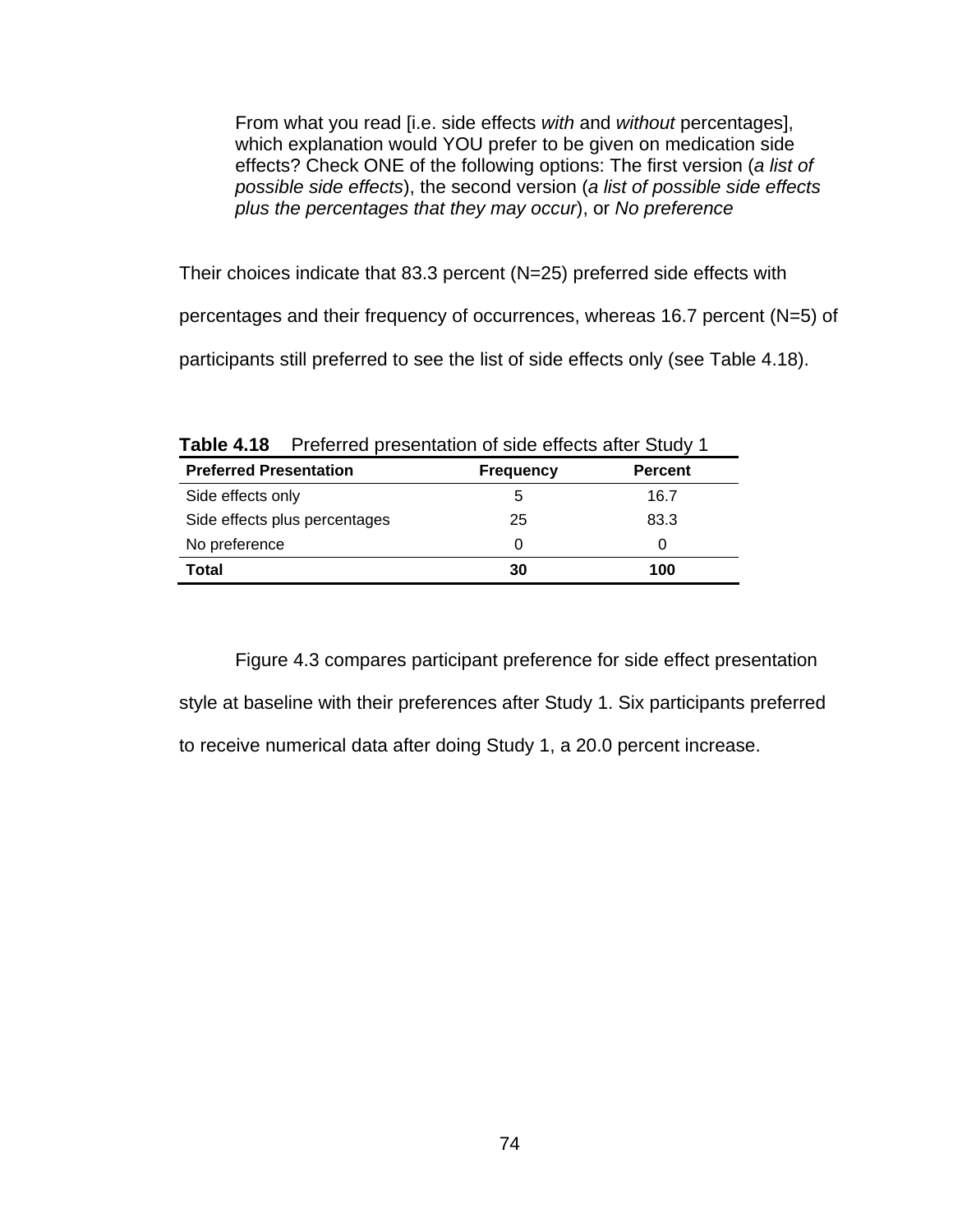

**Figure 4.3** Participant responses to presentation styles at baseline and after Study 1

### *4.7.6. Effect of Gender on the Likelihood of Taking Drug X, Y, and Z*

The effect of gender was analyzed using Doubly MANOVA to investigate whether a main effect of gender, disregarding the headache scenarios, existed for the likelihood of taking the three hypothetical drugs *with* and *without*  providing percentages for side effects. If this data were analyzed within the two headache scenarios – in which gender would be a third IV to be included in the MANOVA – there would be greater need for more participants to give the test enough power to find significance without committing type I or II errors. Therefore, a safe conclusion could not be drawn on whether gender was a main effect when comparing it within the headache scenario simultaneously. The severity of headache factor was therefore eliminated in order to achieve enough stochastic power to test for a gender effect. Table 4.19 shows the means for the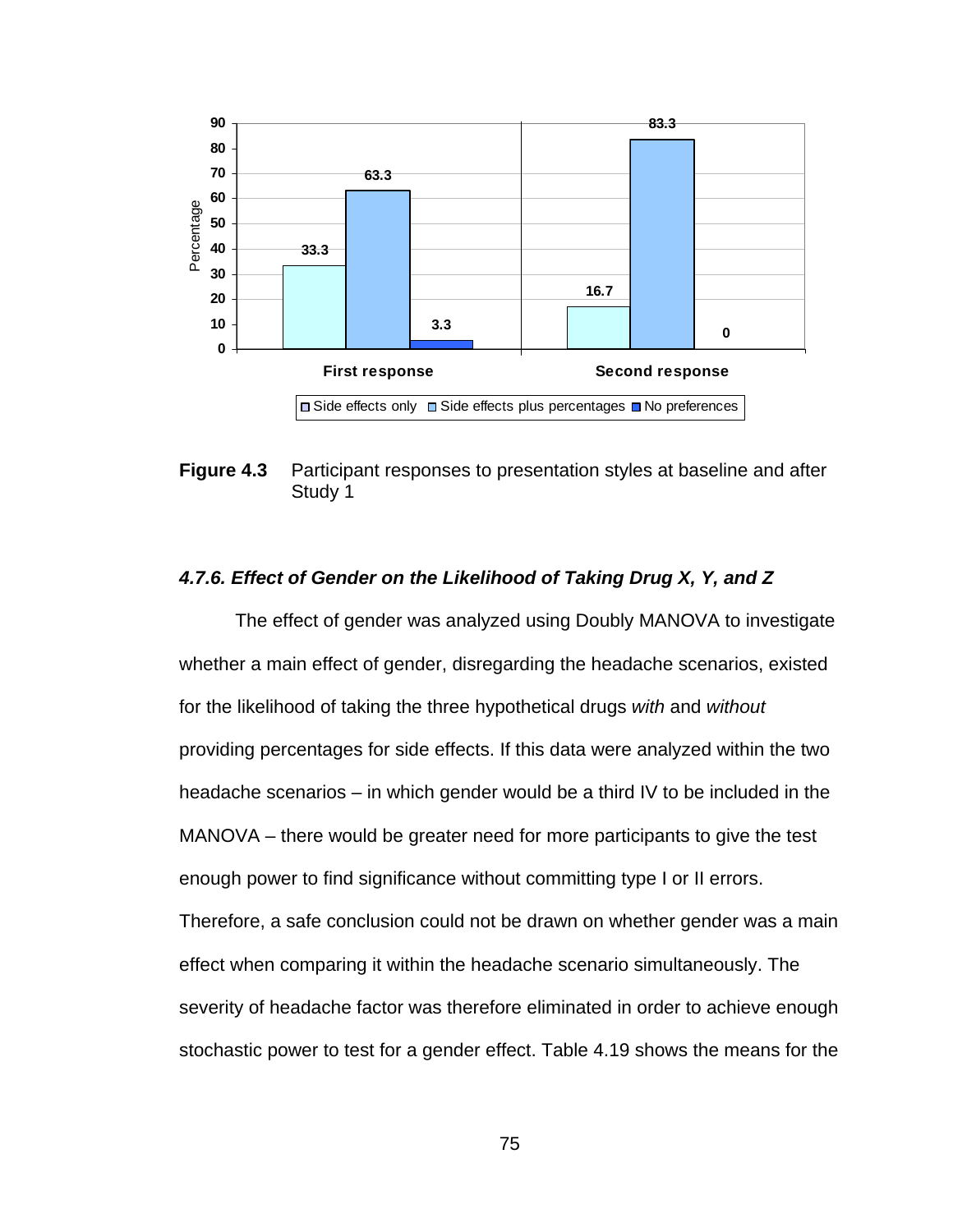likelihood of taking the three drugs *with* and *without* percentages for side effects for female and male participants.

| <i>mar</i> and <i>marout</i> side encer percentages |                                               |                            |                            |                        |  |  |
|-----------------------------------------------------|-----------------------------------------------|----------------------------|----------------------------|------------------------|--|--|
| <b>Drug</b>                                         |                                               |                            | Gender                     |                        |  |  |
|                                                     | <b>Presentation of</b><br><b>Side Effects</b> | Male $(N=11)$              | Female (N=19)              | <b>Total</b><br>$N=30$ |  |  |
|                                                     |                                               | Mean <sup>*</sup> $\pm$ SD | Mean <sup>*</sup> $\pm$ SD |                        |  |  |
| Drug X                                              | Without percentages                           | $30.3 \pm 16.5$            | $53.5 \pm 29.6$            | $45.0 \pm 27.7$        |  |  |
|                                                     | With percentages                              | $41.0 \pm 28.4$            | $56.5 \pm 26.6$            | $50.8 \pm 27.9$        |  |  |
| Drug Y                                              | Without percentages                           | $53.4 \pm 26.1$            | $38.7 \pm 30.5$            | $44.1 \pm 29.4$        |  |  |
|                                                     | With percentages                              | $39.9 \pm 19.5$            | $40.2 \pm 34.6$            | $40.1 \pm 29.6$        |  |  |
| Drug Z                                              | Without percentages                           | $47.1 \pm 34.2$            | $34.6 \pm 35.0$            | $39.2 \pm 34.6$        |  |  |
|                                                     | With percentages                              | $52.9 \pm 36.6$            | $48.3 \pm 40.2$            | $50.0 \pm 38.4$        |  |  |

**Table 4.19** Effect of gender on mean likelihood of taking Drug X, Y, and Z *with* and *without* side effect percentages

\*Likelihood of taking drugs on a 1-100 scale

Figure 4.4 graphically compares female and male participant mean likelihood of taking drugs *with* and *without* percentages. After receiving numerical data for side effects, females showed an increase in mean likelihood of taking all three drugs, but Drug X had the highest mean likelihood (56.5). Male participant mean likelihood of taking Drug X and Z increased after receiving numerical data. However, there was a decrease in likelihood of taking Drug Y for male participants. Data shows that Drug Y had the highest mean likelihood (53.4) when side effects were presented *without* percentages, while Drug Z had the highest mean (52.9) when side effects were presented *with* percentages. This could mean males switched their preferences to a more effective drug (which caries more side effects) after receiving frequency data.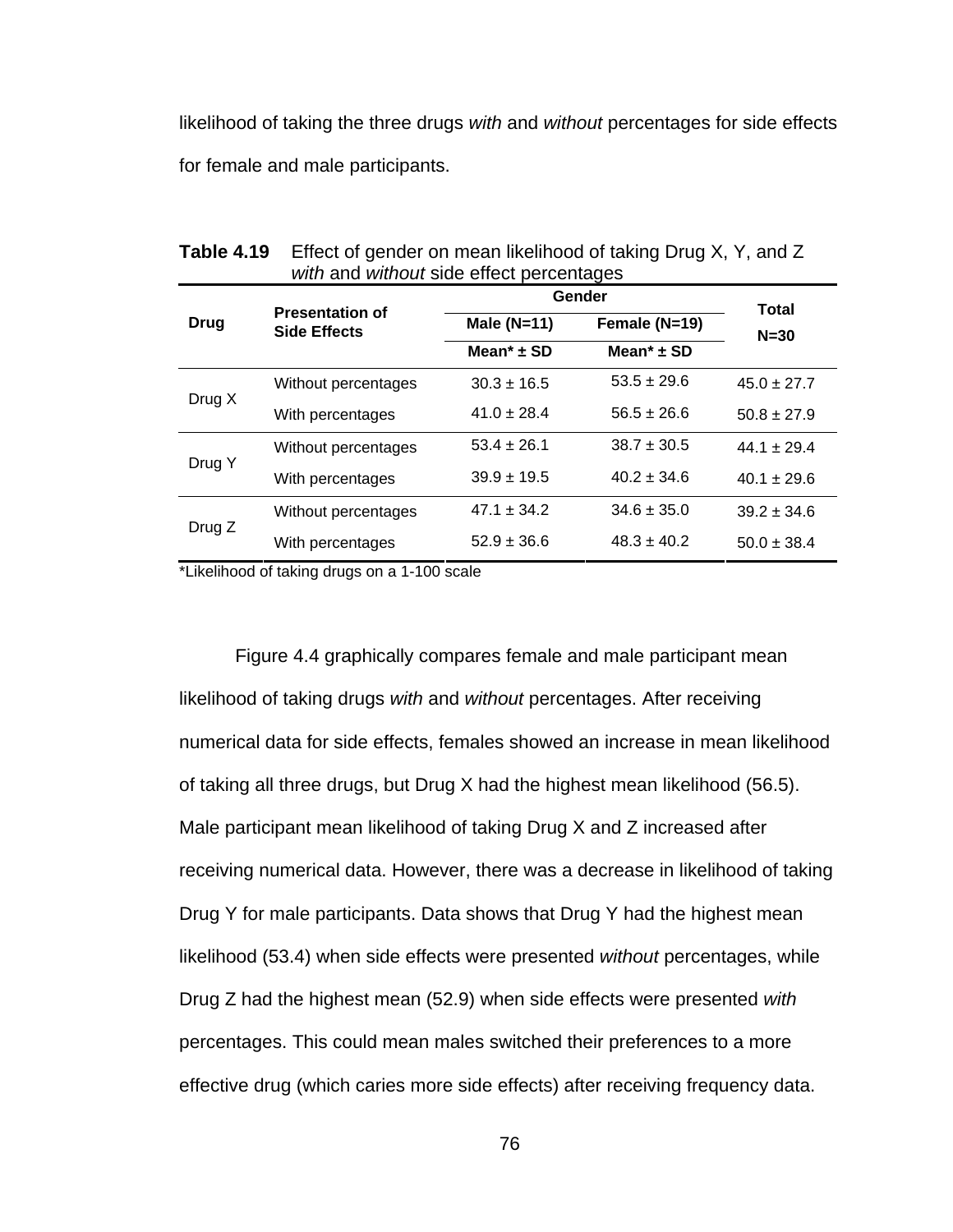

**Figure 4.4** Effect of gender on mean likelihood of taking Drug X, Y and Z *with* and *without* percentages for side effects

After eliminating the headache severity grouping factor (mild versus severe), some data did not meet the assumptions of MANOVA. For example, unequal covariance matrices across the groups (gender) (Table 4.20) and unequal error of variance (Levene's test) existed in some data (Table 4.22). Although these assumptions were not met by some of the data, MANOVA is a robust test against violations of the homogeneity assumption<sup>106</sup> and, therefore, was still employed to determine if there were any main effect of gender and any significant interaction between the provision of percentages and gender (Table 4.21). Results of the Doubly MANOVA test showed no significant differences with regard to the gender factor  $(F(3, 26) = 1.917; p > 0.05)$ . There was also no significant interaction of gender by provision of the side effects percentages factor  $(F(3, 26) = 1.073$ ;  $p > 0.05$ ). However, Table 4.21 also showed there was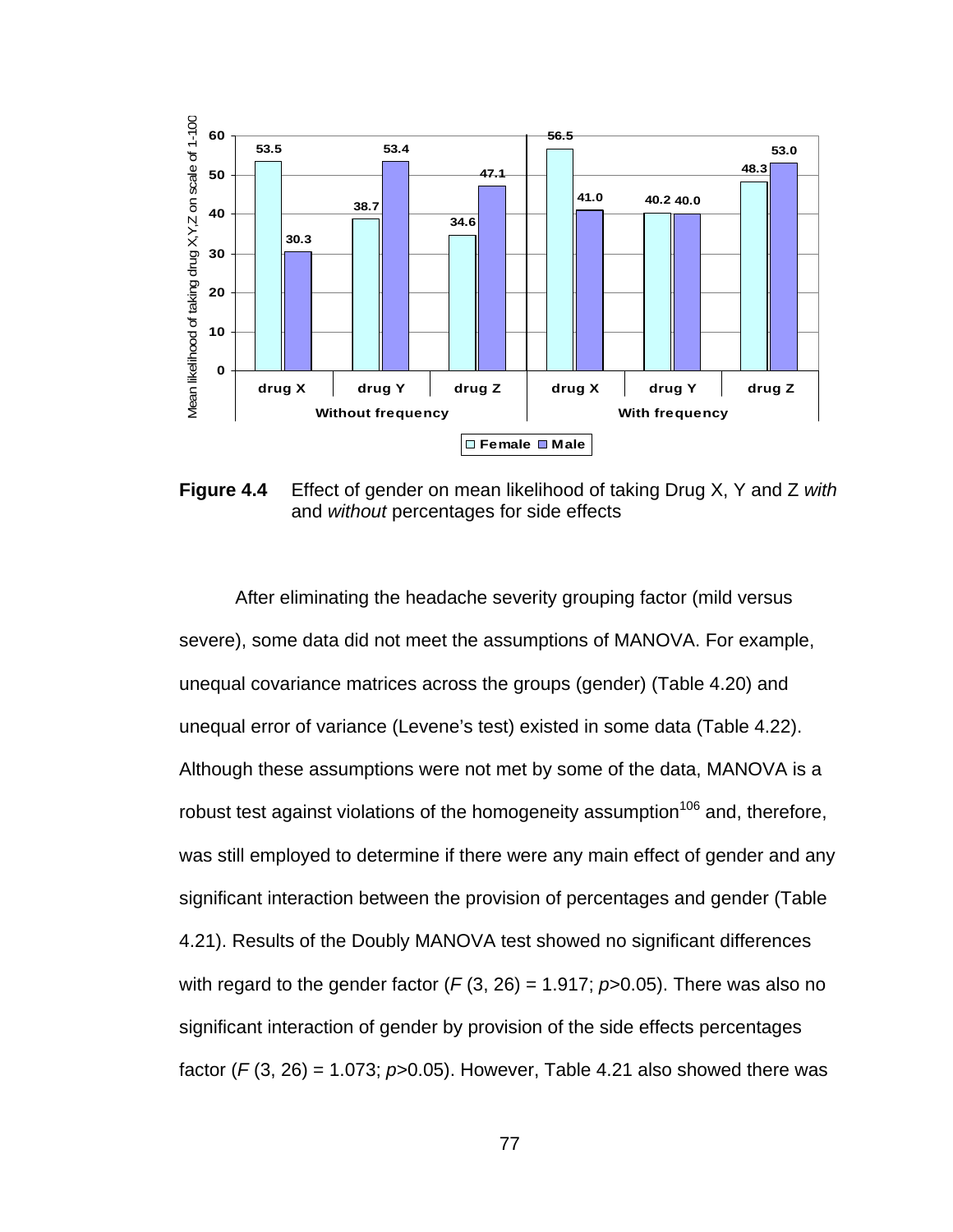a significant difference for mean likelihood of taking Drug X, Y, and Z when side

effects were presented *without* and *with* percentages (*F* (3, 26) = 3.854;

*p*<0.05), which was also reported in Table 4.11.

| 47.026   |
|----------|
| 1.642    |
| 21       |
| 1614.135 |
| .034     |
|          |

**Table 4.20** Box's test of equality of covariance matrices considering gender

Tests the null hypothesis that the observed covariance matrices of the dependent variables are equal across groups

#### **Table 4.21** Multivariate test of variances for effect of gender and provision of side effect percentages

| <b>Effect</b>           |                             |       | df | Error df | Sig.  |
|-------------------------|-----------------------------|-------|----|----------|-------|
| <b>Between-Subjects</b> | Gender                      | 1.917 | 3  | 26       | .152  |
| Within-Subjects         | Without vs With percentages | 3.854 | 3  | 26       | .021* |
| Within-Between          | Without vs With by gender   | 1.073 | 3  | 26       | .378  |
| *Sig $p<0.05$           |                             |       |    |          |       |

**Table 4.22** Levene's test of equality of error variances considering gender

|                            | F      | dfl | df2 | Sig. |
|----------------------------|--------|-----|-----|------|
| Drug X without percentages | 4.425  |     | 28  | .045 |
| Drug X with percentages    | .025   |     | 28  | .874 |
| Drug Y without percentages | .980   |     | 28  | .331 |
| Drug Y with percentages    | 21.801 |     | 28  | .000 |
| Drug Z without percentages | .086   |     | 28  | .771 |
| Drug Z with percentages    | .677   |     | 28  | .418 |

Tests the null hypothesis that the error variance of the dependent variable is equal across groups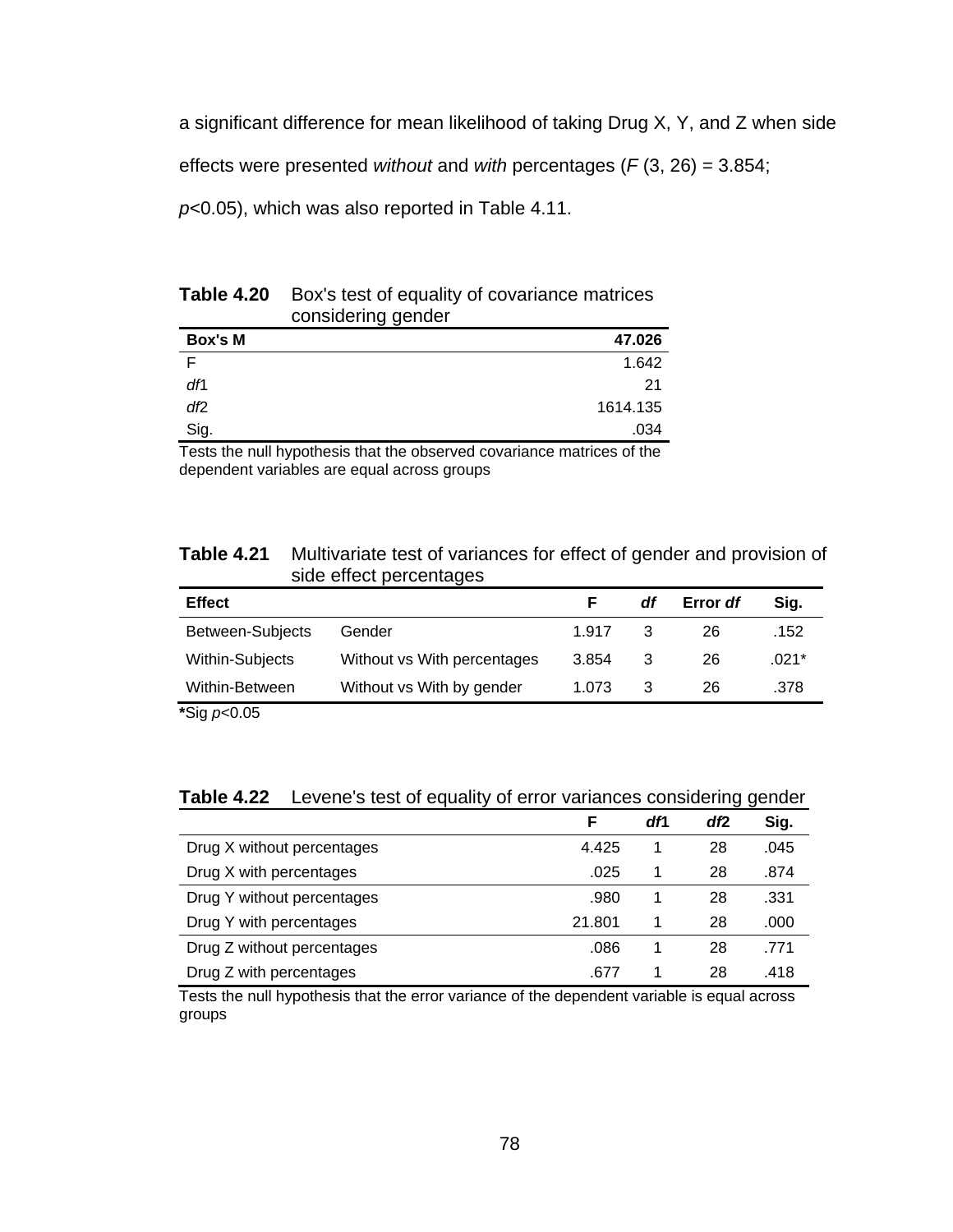The test of between-subject effects (Table 4.23) showed there was a significant difference between the mean likelihood of taking Drug X when comparing males with females  $(F(1, 28) = 5.366; p<0.05)$ , but there was no significant differences between females and males regarding their mean likelihood of taking Drug Y (*F* (1, 28) = 0.509; *p*>0.05) or Drug Z (*F* (1, 28) = 0.614; *p*>0.05). This means female participants were more likely to use Drug X.

Drug X, Y, and Z **Source Measure** *df* **Error** *df* **F Sig.**  Drug X 1 28 5.366 .028\* Gender Drug Y 1 28 .509 .482 Drug Z 1 28 .614 .440

**Table 4.23** Tests of between-subjects effects of gender variable on

\*Sig *p*<0.05

## *4.7.7. Effect of Previous Experience with Side Effects on the Likelihood of Taking Drug X, Y, and Z*

The effect of previous experience with side effects was examined on the likelihood of taking the three hypothetical drugs *with* and *without* providing percentages for side effects using Doubly MANOVA. In order to detect a main effect of previous experience, it was necessary to disregard the headache scenario factor for the same reason as mentioned in section 4.7.6. After eliminating this grouping factor, and looking at previous experience with the side effects factor, the data met all assumptions for Doubly MANOVA.

Table 4.24 shows the mean likelihood of taking Drug X, Y and Z *with* and *without* providing percentages for side effects for the two groups of participants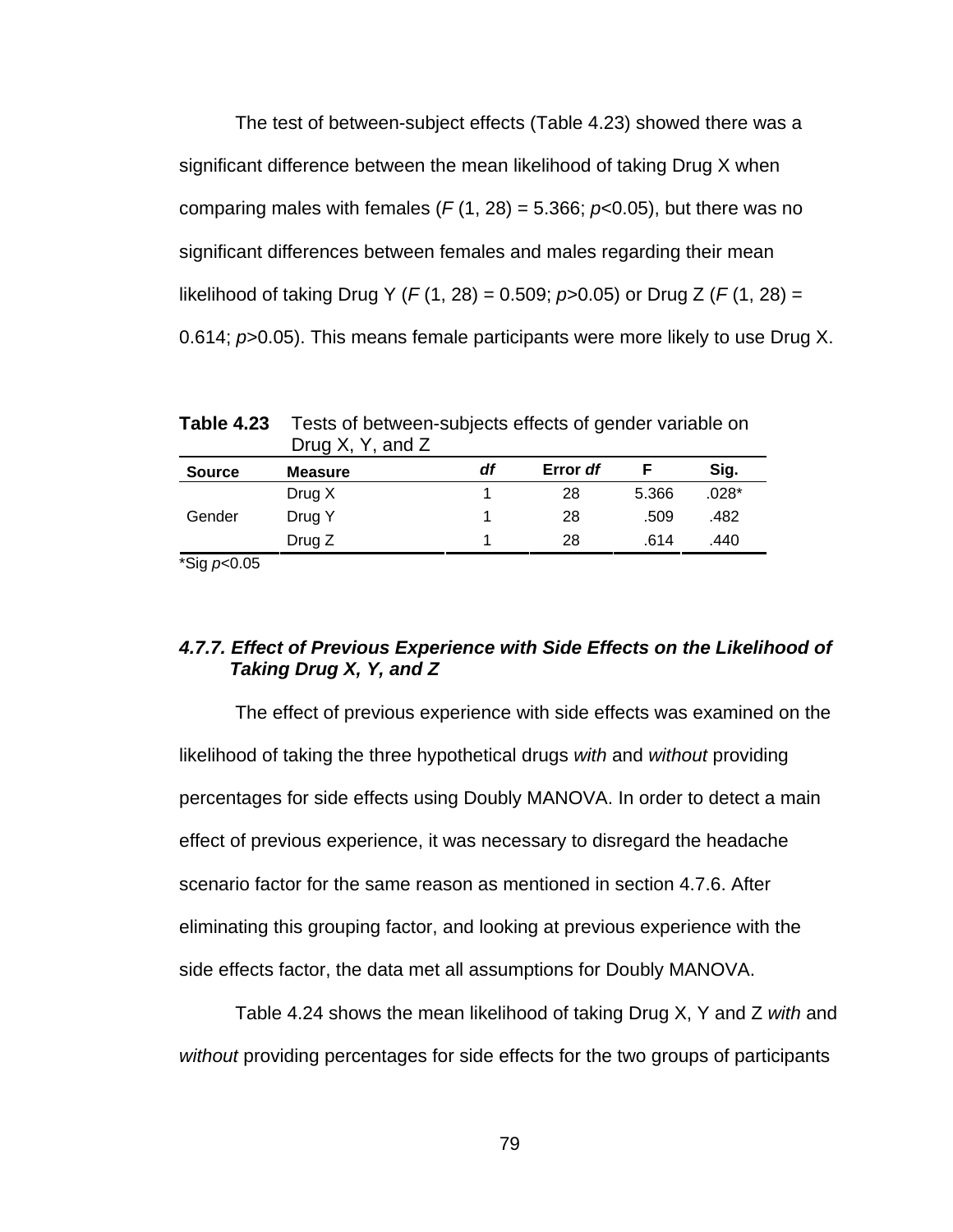who previously experienced any side effects (defined by *Yes = had experienced*

and *No = had not experienced*).

|             | percentages            |                            |                                                        |                 |  |  |
|-------------|------------------------|----------------------------|--------------------------------------------------------|-----------------|--|--|
|             | <b>Presentation of</b> |                            | <b>Previous Experience with Side</b><br><b>Effects</b> |                 |  |  |
| <b>Drug</b> | <b>Side Effects</b>    | <b>Yes (N=11)</b>          | No (N=19)                                              | $N = 30$        |  |  |
|             |                        | Mean <sup>*</sup> $\pm$ SD | Mean <sup>*</sup> $\pm$ SD                             |                 |  |  |
| Drug X      | Without percentages    | $47.5 \pm 29.5$            | $43.5 \pm 27.3$                                        | $45.0 \pm 27.7$ |  |  |
|             | With percentages       | $53.8 \pm 30.4$            | $49.0 \pm 27.0$                                        | $50.8 \pm 27.9$ |  |  |
| Drug Y      | Without percentages    | $35.5 \pm 35.0$            | $49.1 \pm 25.3$                                        | $44.1 \pm 29.4$ |  |  |
|             | With percentages       | $25.6 \pm 30.0$            | $48.5 \pm 26.6$                                        | $40.1 \pm 29.6$ |  |  |
| Drug Z      | Without percentages    | $28.2 \pm 31.4$            | $45.6 \pm 35.6$                                        | $39.2 \pm 34.6$ |  |  |
|             | With percentages       | $38.9 \pm 42.3$            | $56.4 \pm 35.5$                                        | $50.0 \pm 38.4$ |  |  |

**Table 4.24** Effect of previous experience with side effects on mean likelihood of taking Drug X, Y, and Z *with* and *without* side effect

\* Likelihood of taking drugs on a 1-100 scale

The result showed no significant difference between groups who had experienced side effects in the past and those who hadn't  $(F(3, 26) = 1.342;$ *p*>0.05). There was also no significant interaction between *with* versus *without* percentages by previous experience with side effects  $(F(3, 26) = 0.298)$ ; *p*>0.05). Test of the within-subject factor (as reported in previous sections) showed a significant difference  $(F(3, 26) = 3.408; p<0.05)$  in comparing the *with* versus *without* side effect percentages factor on the mean likelihood of taking Drug X, Y and Z (see Table 4.25).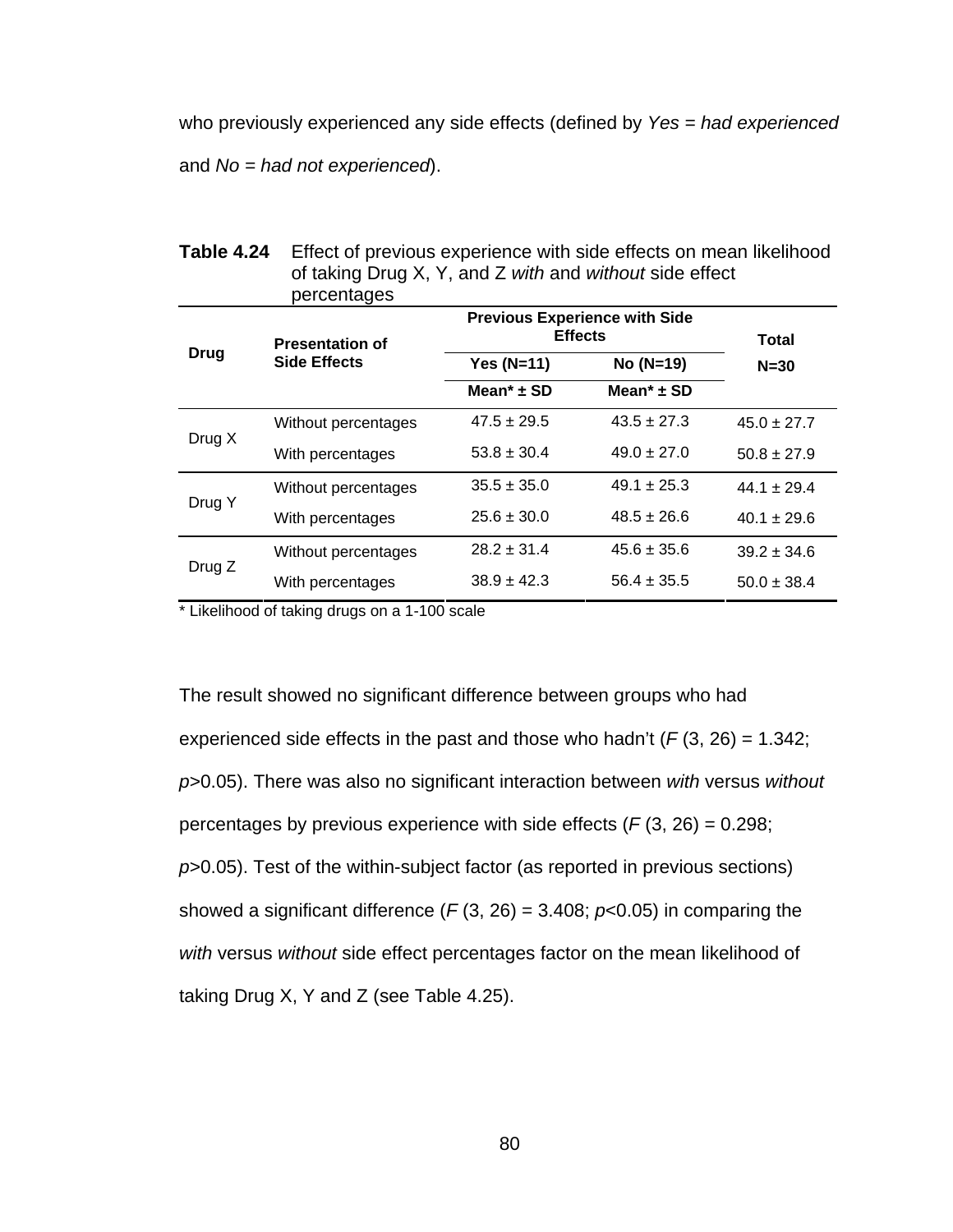**Table 4.25** Multivariate test of variances examining participants previous experience with side effects, provision of side effect percentages

| <b>Effect</b>                            |                                                       | F     | df | Error df | Sig.    |
|------------------------------------------|-------------------------------------------------------|-------|----|----------|---------|
| Between-Subjects                         | Previous experience with side<br>effect               | 1.342 | 3  | 26       | .282    |
| Within-Subjects                          | Without vs With percentages                           | 3.408 | 3  | 26       | $.032*$ |
| Within-Between                           | Without vs With by previous side<br>effect experience | .298  | 3  | 26       | .826    |
| $*$ $\cap$ : $\sim$ $\cap$ $\cap$ $\cap$ |                                                       |       |    |          |         |

\*Sig *p*<0.05

There were no significant differences in mean likelihood of taking Drug X (*F* (1, 28) = 0.234; *p*>0.05), Drug Y (*F* (1, 28) = 3.598; *p*>0.05), or Drug Z (*F* (1, 28) = 2.739; *p*>0.05) for the two groups of participants who had or hadn't experienced any side effects. Table 4.26 shows the test of between-subjects effect of previous experience with side effects on each drug.

**Table 4.26** Tests of between-subjects effect of previous experience with side effect variables on Drug X, Y, and Z

| <b>Source</b>                            | <b>Measure</b> | df | Error df |       | Sig. |
|------------------------------------------|----------------|----|----------|-------|------|
|                                          | Drug X         |    | 28       | .234  | .633 |
| Previous experience<br>with side effects | Drug Y         |    | 28       | 3.593 | .068 |
|                                          | Drug Z         |    | 28       | 2.739 | .109 |

#### *4.7.8. Effect of Gender on Preferred Drugs*

Pearson Chi-Square tests were used in order to determine if participant choices of drugs were different between females and males (for the two presentation styles of *with* and *without* percentages). Pearson Chi-Square showed no significant differences among females and males on their choices to take a drug across both presentation styles (*without* and *with* percentages for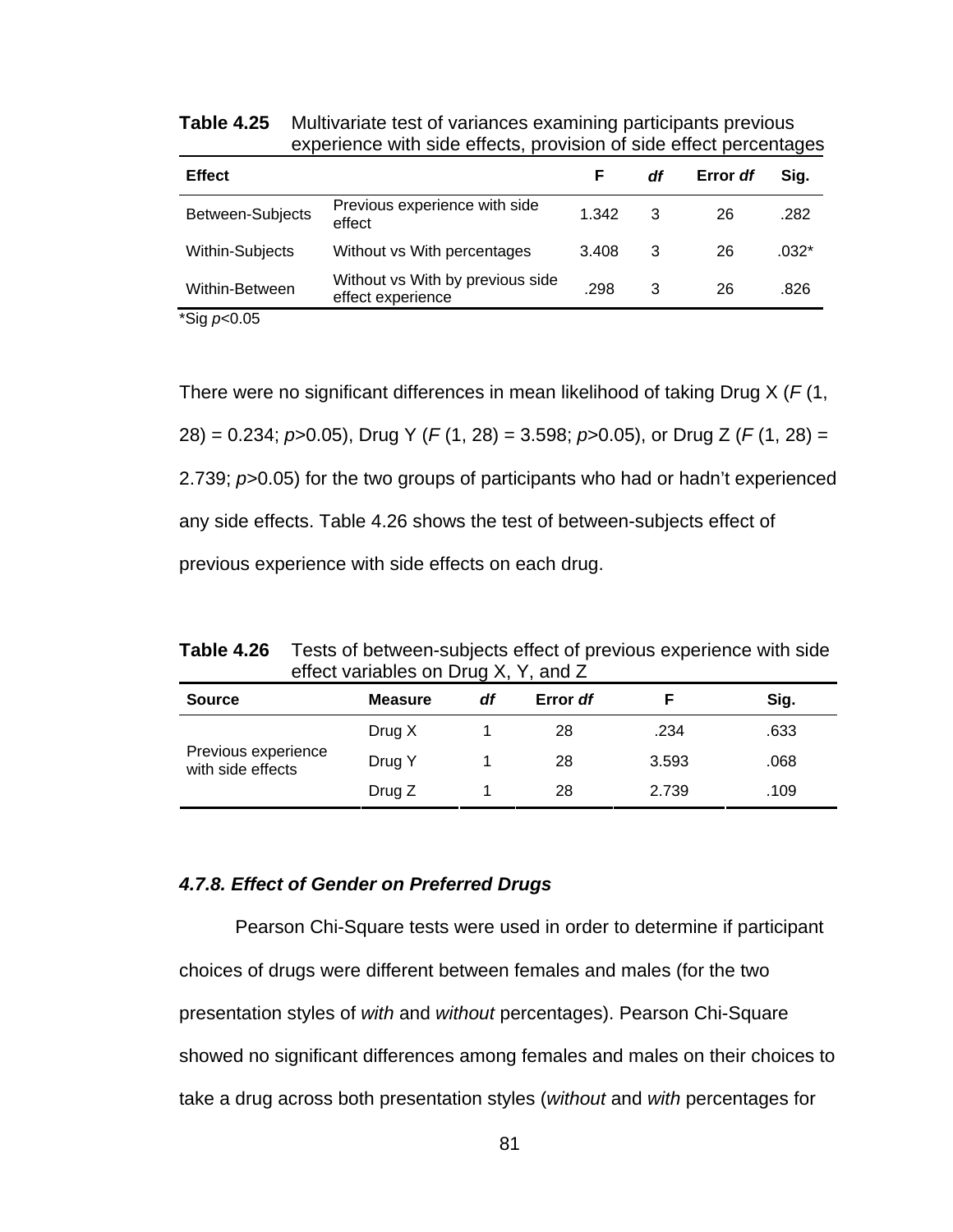side effects  $(\chi^2(3) = 2.929; p > 0.05)$  and  $(\chi^2(3) = 5.533; p > 0.05)$ , respectively) (see Table 4.27).

|                        | <b>Preferred</b> | Gender      |               |              |
|------------------------|------------------|-------------|---------------|--------------|
|                        | drug             | <b>Male</b> | <b>Female</b> | <b>Total</b> |
|                        | Drug X           | 2           | 8             | 10           |
|                        | Drug Y           | 4           | 3             | 7            |
| Without<br>percentages | Drug Z           | 4           | 5             | 9            |
|                        | None             | 1           | 3             | 4            |
|                        | <b>Total</b>     | 11          | 19            | 30           |
|                        | Drug X           | 3           | 8             | 11           |
|                        | Drug Y           | 0           | 4             | 4            |
| With<br>percentages    | Drug Z           |             |               | 14           |
|                        | None             |             | 0             | 1            |
|                        | <b>Total</b>     | 11          | 19            | 30           |

**Table 4.27** Effect of gender on drug choices

# **4.8. Study 2: Effect of Negatively- or Positively-Slanted Presentation of Side Effects**

In the second study, the mean likelihood of taking two hypothetical drugs (Drug P and N) were compared to investigate whether or not presenting side effects in positively- or negatively-slanted wording would have an effect on their likelihood of taking those medicines. All 30 participants considered both Drugs P (standing for *Positively-slanted*) and Drug N (standing for *Negatively-slanted*) and were asked to express their likelihood of taking them on a scale of 1 (*very unlikely*) to 100 (*very likely*). To control for the effect of presentation order, half of participants received Drug P first and the other half received Drug N first. Table 4.28 shows the mean likelihood of taking Drugs P and N.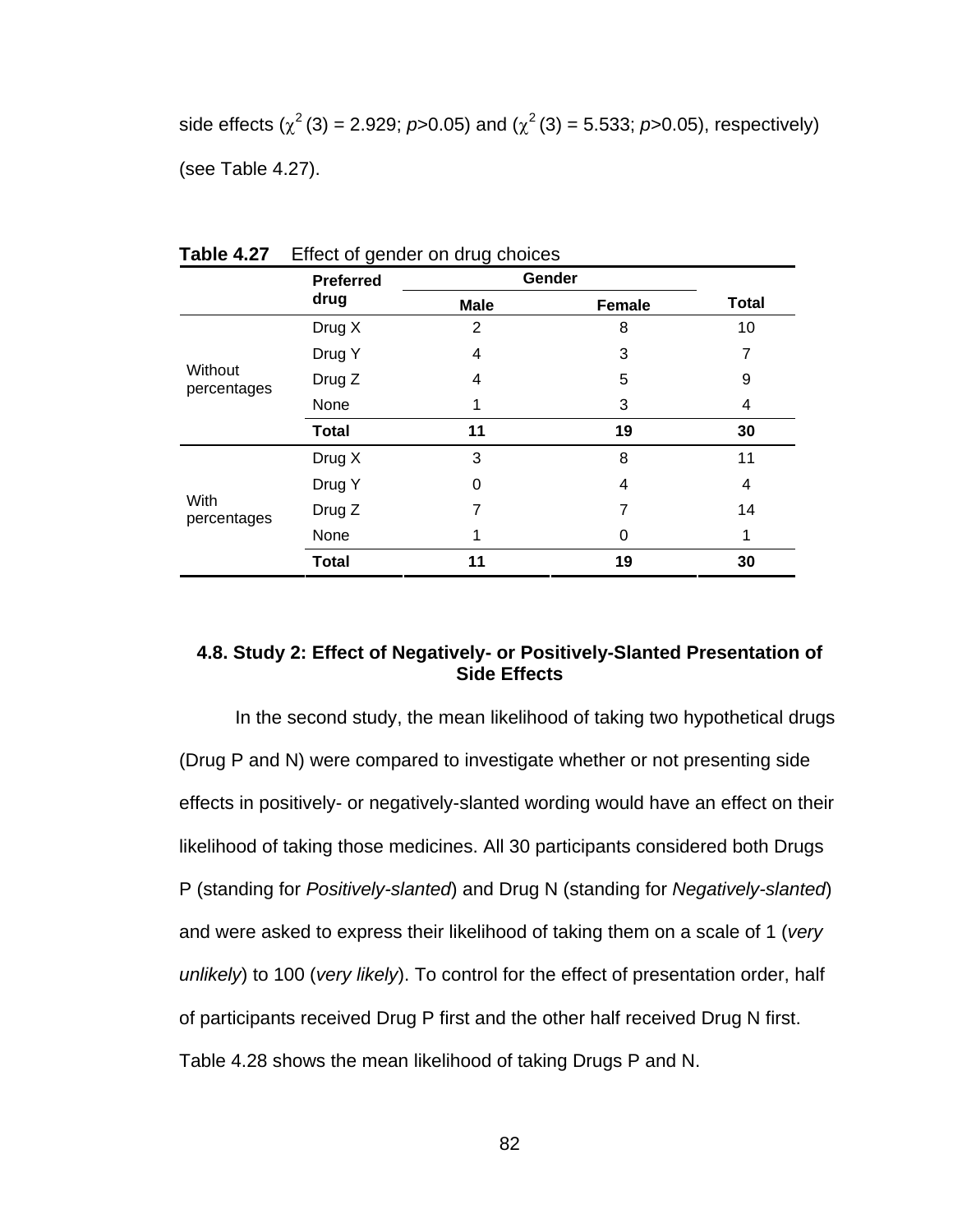| Drug   | Drug order                  | N  | Mean $*$ $\pm$ SD | <b>Std. Error</b> |
|--------|-----------------------------|----|-------------------|-------------------|
| Drug N | Drug N first, Drug P second | 15 | $53.1 \pm 26.3$   | 6.78              |
|        | Drug P first, Drug N second | 15 | $67.1 \pm 23.3$   | 6.02              |
|        | Total                       | 30 | $60.1 \pm 25.4$   | 4.64              |
| Drug P | Drug N first, Drug P second | 15 | $70.5 \pm 21.4$   | 5.52              |
|        | Drug P first, Drug N second | 15 | $79.9 \pm 15.0$   | 3.88              |
|        | Total                       | 30 | $75.2 \pm 18.8$   | 3.43              |

**Table 4.28** Likelihood of taking Drug P and N

\* Likelihood of taking drugs on a 1-100 scale

Independent sample *t*-test showed no difference between the mean likelihood of taking Drug P (*t* (28) = 1.393; *p*>0.05) and Drug N (*t* (28) = 1.551; *p>*0.05) for participants receiving the drugs in the different order. Therefore, the presentation order did not significantly affect the measure of likelihood.

After discounting the possible influence of the order of presentation, a Paired sample *t*-test was carried out to compare the mean likelihood of taking Drug P (with the side effect expressed as 90% *will not* experience heartburn) with Drug N (with the side effect expressed as 10% *will* experience heartburn). Results of the *t*-test (see Table 4.29) showed that the likelihood of taking Drug P (positive-slant) was significantly greater than the likelihood of taking Drug N (negative-slant) (*t* (29) = 3.558; *p*<0.05) (see Figure 4.5)

| <b>Table 4.29</b> Paired sample <i>t</i> -test comparing mean likelihood of taking Drug P |
|-------------------------------------------------------------------------------------------|
| and N                                                                                     |

|                     | <b>Paired Differences</b> |                   | df    | Sig. |       |
|---------------------|---------------------------|-------------------|-------|------|-------|
|                     | Mean $\pm$ SD             | <b>Std. Error</b> |       |      |       |
| Drug P vs Drug N    | $15.1 \pm 23.3$           | 4.253             | 3.558 | 29   | .001* |
| *Sig <i>p</i> <0.05 |                           |                   |       |      |       |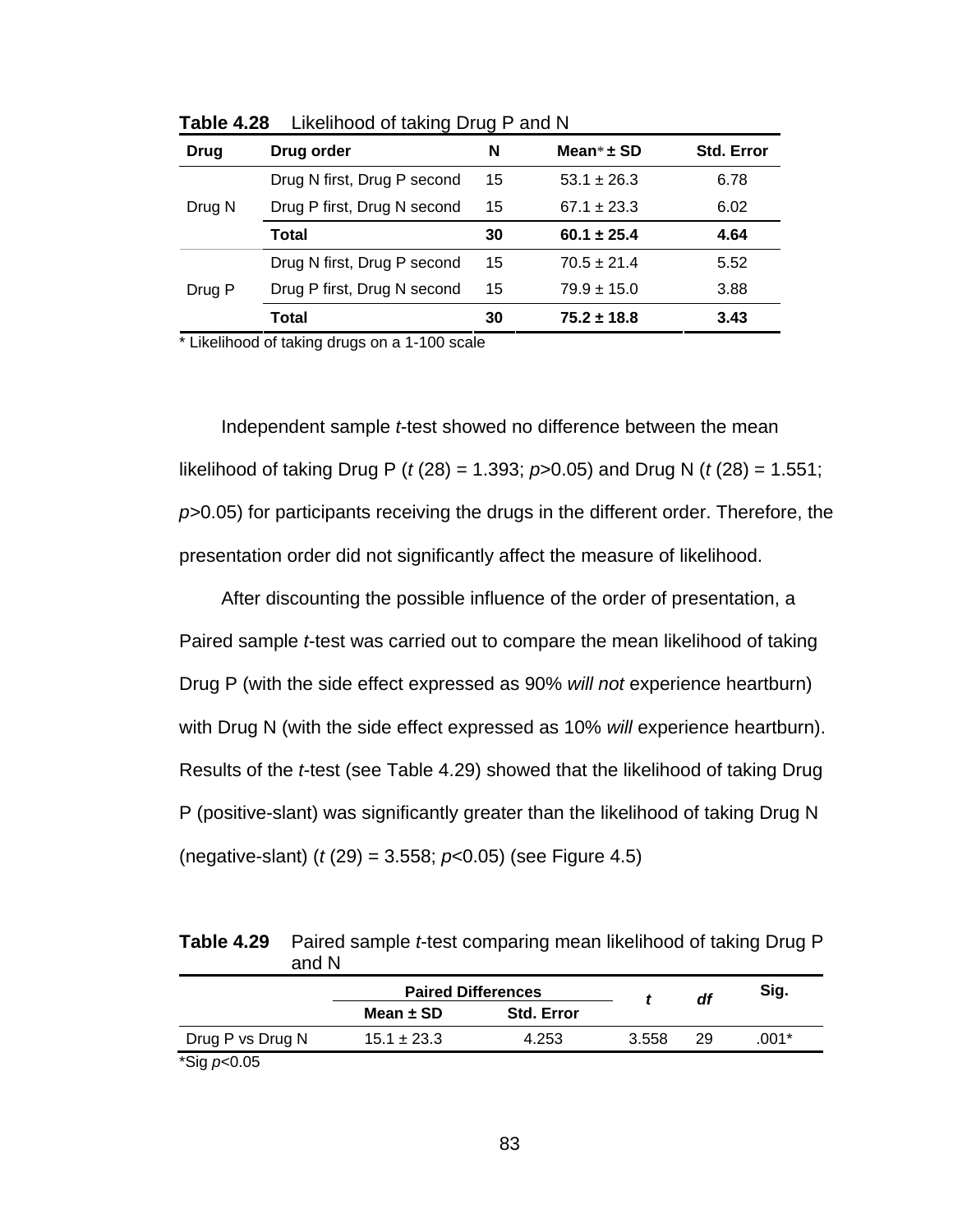

**Figure 4.5** Likelihood of taking Drug P and N

Participants were asked which they would prefer to use if they had a headache; the choices were *Drug P*, *Drug N*, *Equally*, or *Neither Agent*. Sixty percent (N=18) of the participants agreed with the statement – *I would prefer the two agents equally* – whereas 30 percent (N=9) preferred Drug P, 10 percent (N=3) were not interested in any drug, and no one chose Drug N.

When asked to choose which presentation style for side effects they preferred, participants slightly preferred the statement – *90% will not get heartburn* – (56.7 percent) compared to the statement – *10% will get heartburn* – (chosen by 43.3 percent).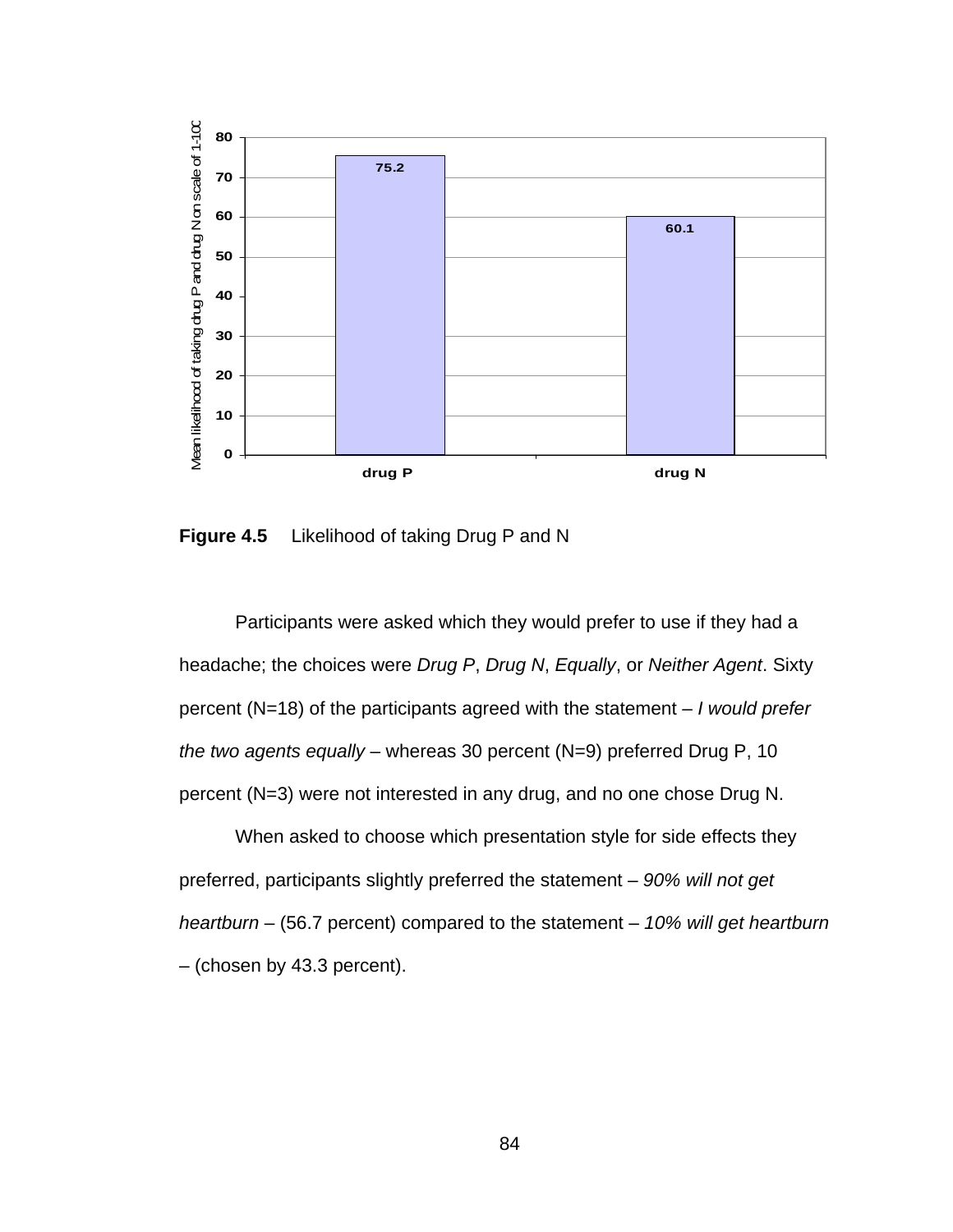#### *4.8.1. Effect of Gender on the Likelihood of Taking Drug P and N*

Factorial ANOVA (two-way ANOVA) was run to compare the likelihood of taking Drug P and N for females versus males. Table 4.30 shows the overall mean likelihood for Drug P and N considering the gender factor. The data, divided by the gender factor, did not meet the assumption of homogeneity of variance for the ANOVA test (Table 4.31), but the test is robust against violations of the homogeneity assumption. Therefore, it was used to examine if there was any significant effect of gender.

| Taple 4.30 | IVIEAN IIKEIINOOD OF LAKING DRUG P AND IN DASED ON GENOEI |    |                            |                   |  |  |
|------------|-----------------------------------------------------------|----|----------------------------|-------------------|--|--|
| Gender     | Drug                                                      | N  | Mean <sup>*</sup> $\pm$ SD | <b>Std. Error</b> |  |  |
|            | Male                                                      | 11 | $70.6 \pm 13.6$            | 4.1               |  |  |
| Drug P     | Female                                                    | 19 | $77.9 \pm 21.1$            | 4.8               |  |  |
|            | <b>Total</b>                                              | 30 | $75.2 \pm 18.8$            | 3.4               |  |  |
|            | Male                                                      | 11 | $62.9 \pm 19.9$            | 5.9               |  |  |
| Drug N     | Female                                                    | 19 | $58.5 \pm 28.6$            | 6.5               |  |  |
|            | <b>Total</b>                                              | 30 | $60.1 \pm 25.4$            | 4.6               |  |  |

**Table 4.30** Mean likelihood of taking Drug P and N based on gender

\* Likelihood of taking drugs on a 1-100 scale

| <b>Table 4.31</b> | Levene's test of equality of error variances |
|-------------------|----------------------------------------------|
|                   | considering gender                           |
|                   |                                              |

| <b>Drug</b> |       | dfl | df2 | Sig. |
|-------------|-------|-----|-----|------|
| Drug P      | 2.876 |     | 28  | .101 |
| Drug N      | 5.894 |     | 28  | 022  |

Results showed there was no significant difference between females and males regarding their mean likelihood of taking either Drug P or Drug N (*F* (1, 28) = 0.037; *p*>0.05). There was also no interaction of gender by mean likelihood of taking Drug P and Drug N (*F* (1, 28) = 1.804; *p*>0.05) (see Table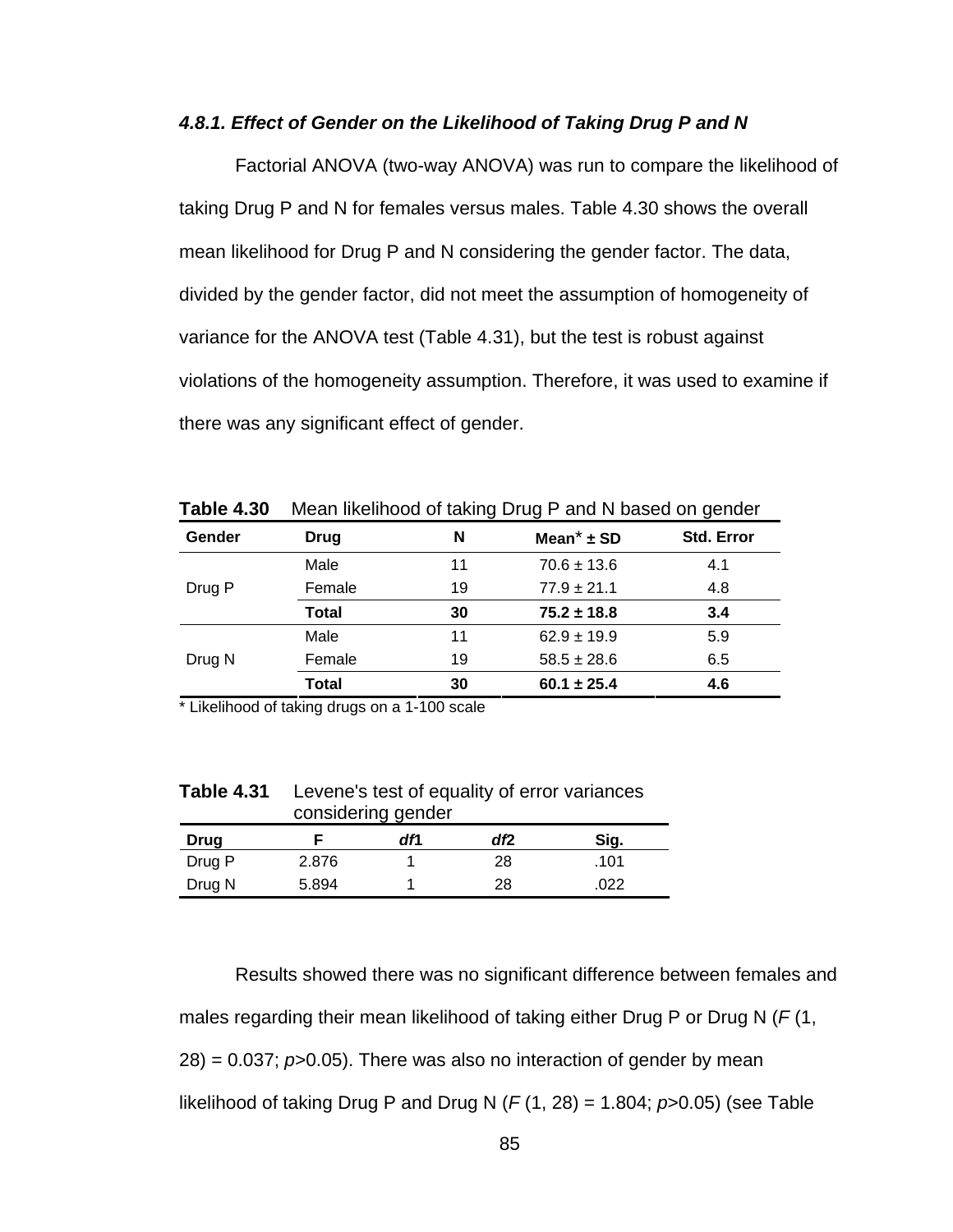4.32). However, the within-subject test comparing the mean likelihood of taking Drug P and Drug N showed a significant difference  $(F(1, 28) = 9.726; p<0.05)$ , even after adding the gender factor to the data (see Table 4.32).

| <b>Tests</b>    | <b>Effect</b>    |       | df | Error df | Sig.    |  |
|-----------------|------------------|-------|----|----------|---------|--|
| Between-Subject | Gender           | 0.037 |    | 28       | .849    |  |
| Within-Subject  | Drug P vs Drug N | 9.726 |    | 28       | $.004*$ |  |
| Between-Within  | Drugs by Gender  | 1.804 |    | 28       | .190    |  |
| *Sig $p<0.05$   |                  |       |    |          |         |  |

**Table 4.32** Effect of gender on Drug P and N

## *4.8.2. Effect of Previous Experience with Side Effects on the Likelihood of Taking Drug P and N*

Factorial ANOVA (two-way ANOVA) was used to determine the effect of previous experience with side effects on the mean likelihood of taking Drug P and Drug N. Table 4.33 shows the mean likelihood of taking Drug P and N between the two groups of participants in relation to previous experience with a side effect (defined by *Yes = had experienced* and *No = had not experienced*).

| previous experience with side effects |                            |    |                   |            |  |  |
|---------------------------------------|----------------------------|----|-------------------|------------|--|--|
| <b>Drugs</b>                          | <b>Previous experience</b> | N  | Mean $*$ $\pm$ SD | Std. Error |  |  |
|                                       | Yes                        | 11 | $74.3 \pm 18.1$   | 5.5        |  |  |
| Drug P                                | No                         | 19 | $75.8 \pm 19.6$   | 4.5        |  |  |
|                                       | Total                      | 30 | $75.2 \pm 18.8$   | 3.4        |  |  |
|                                       | Yes                        | 11 | $52.6 \pm 24.6$   | 7.4        |  |  |
| Drug N                                | No                         | 19 | $64.4 \pm 25.5$   | 5.8        |  |  |
|                                       | Total                      | 30 | $60.1 \pm 25.4$   | 4.6        |  |  |

| <b>Table 4.33</b> | Mean likelihood of taking Drug P and N considering |
|-------------------|----------------------------------------------------|
|                   | previous experience with side effects              |

\* Likelihood of taking drugs on a 1-100 scale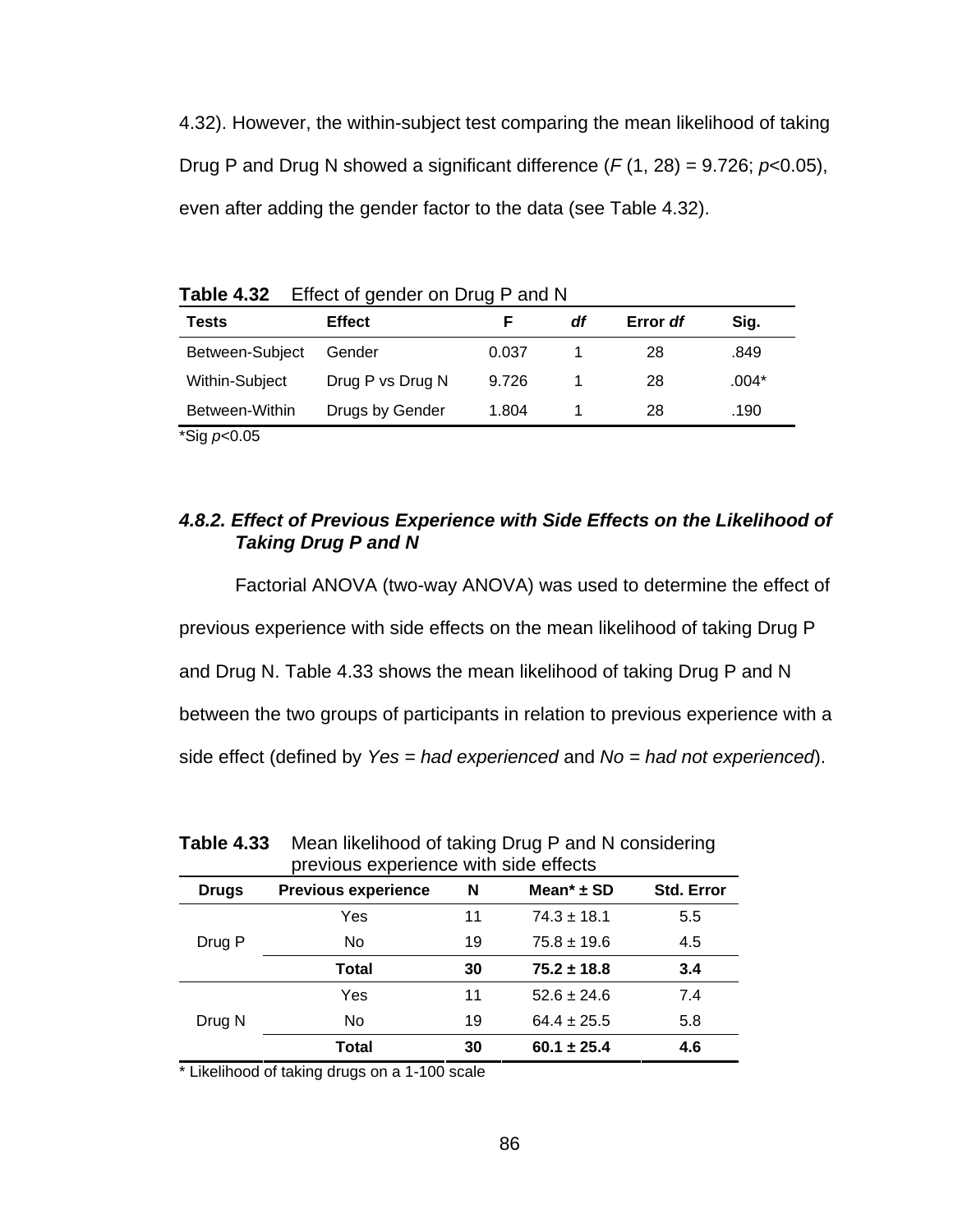Two-way ANOVA showed no significant differences between the two groups (Yes and No) regarding to their likelihood of taking Drug P and N (*F* (1, 28) = 0.841; *p*>0.05). There was also no significant interaction of the mean likelihood of taking Drug P and N with previous experience with the side effects factor  $(F(1, 28) = 1.371$ ;  $p > 0.05$ ). However, the within-subject test comparing the mean likelihood of taking Drug P and Drug N showed a significant difference  $(F(1, 28) = 14.165; p<0.01)$ , even after adding the previous experience with side effect factor to the data (see Table 4.34).

**Table 4.34** Effect of previous experience with side effects on mean likelihood of taking Drug P and N

| Tests                                                     | <b>Effect</b>                                     | F      | df | Error df | Sia.  |
|-----------------------------------------------------------|---------------------------------------------------|--------|----|----------|-------|
| Between-Subject                                           | Previous experience with side<br>effects          | .841   |    | 28       | .367  |
| Within-Subject                                            | Drug P vs Drug N                                  | 14.165 |    | 28       | .001* |
| Between-Within                                            | Drugs by previous experience<br>with side effects | 1.371  |    | 28       | .252  |
| $*$ $\Omega$ $\Omega$ $\Omega$ $\Omega$ $\Omega$ $\Omega$ |                                                   |        |    |          |       |

\*Sig *p*<0.05

#### **4.9. Interview Highlights**

 While the interviews represent qualitative data, the approach to analysis was not to undertake numerous iterations to uncover exacting themes as is typical for qualitative research. Rather, these interviews were done to provide greater depth in how respondents approached their decision-making. To attain this goal, the researcher asked for their thoughts in relation to the position they took using the research questions as a guide. In the pharmacy literature, this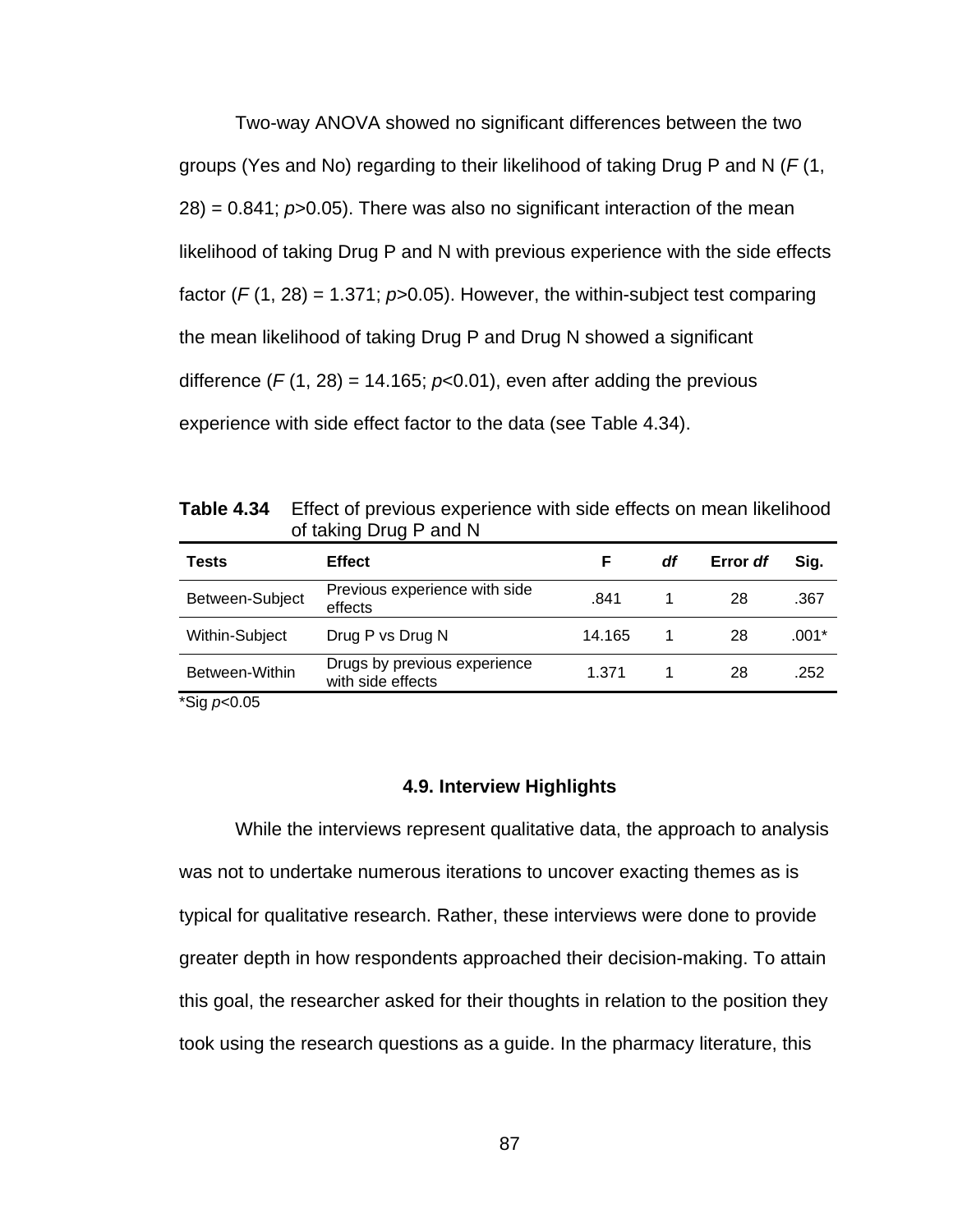does not appear to be common practice. Instead, methodologies tend to follow one (survey) or the other (interview) approaches.

#### *4.9.1. Personal Experience with Side Effects*

 Participant past experience with medicine side effects could impact decisions on using another medication in the future. Of note is that few participants described having previous experience with any of the side effects listed for drugs of the study. Some had encountered other effects not listed. The nature of that side effect history had little effect on the propensity to take any of the drugs presented. However, the interviews uncovered some concern that for some, affected their decision-making process:

And this one here causes nausea, rash, dizziness, heartburn, diarrhoea, dry eyes – I mean like why would I want to take this one [pointing to Drug Z]? I wouldn't if they have all that. I can handle a little nausea … diarrhoea I can't because I suffer from colitis and I get it enough anyway, so I don't want to take a pill that's going to give it to me more. Many years ago, I have taken pills that gave me every one of these … well not about heartburn … everything else – I get dry eyes. Some places neglect to put on dry mouth because that generally happens more than dry eyes. [Interview 7]

I took the one pill I had – you couldn't believe the side effects on it. It was for an arthritis pill – Methotrexate. I mean, I'm lucky my hair is even here – my hair would come out, just fell out. And yet, it was a very low percentage of hair loss but that affected me worse than anything … when my hair started falling out in globs. I went back and I said you know what I'd rather be in pain than be bald. [Interview 7]

It kind of depends on what the side effects are. I mean dizziness, nausea, that's prevents you from doing your job as much as the headache – it's a headache type thing – so I would say it kind of depends on what the of side effects are. If it's a dry cough, every so often, that doesn't stop you from doing your job – or if it's – whatever some of the other side effects may be, like a rash, that could be treated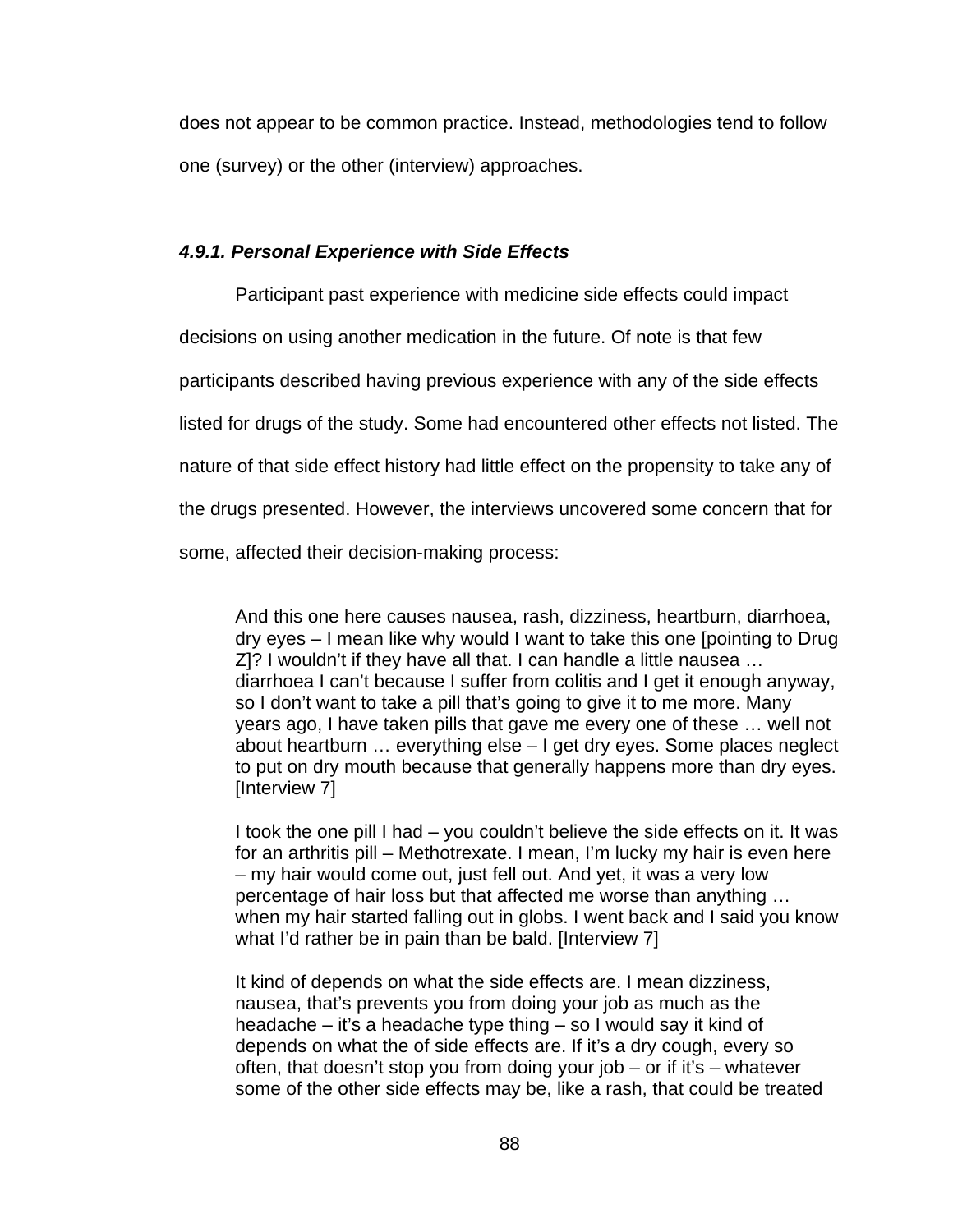with something else. But I like the drugs to be effective and stop the pain, for example, if it's pain medication. But you don't want some bizarre side effects though either. [Interview 29]

## *4.9.2. Impressions of Taking Too Many Medications*

Much like having to deal with side effects in the past, some participants'

current use of medications probably affected their decision to use another

medication for a headache. It would surely be the rare person who would enjoy

adding another agent to their day. As such, such hesitancy would come into

play in their real worlds, as it could during this study:

With the medication I'm taking, there is very little that I can take for pain, except for Tylenol. So I guess I kind of put my own experience in there. [Interview 4]

I take a lot of drugs – and I will only take – if it bothers me. I mean it drives my doctor crazy sometimes but I'm just not taking it. There must be something better out there and if you keep on, they will find you something better. They might get annoyed at you, but they will find something better. I go to an arthritis specialist because I have arthritis and I have to go back over and over. [Interview 7]

The side effect information was processed quite methodically by one

participant who had to deal with a few medications in his own life. The following

is his reasoning for choosing Drug Z:

I tend to be lucky with those things and not fall into the category that gets hammered by side effects. Usually I have a very solid stomach so nausea is something that rarely ever occurs in me. Then I look at rash – I have rash all the time so … because of other medications I take. So that wouldn't affect me or that wouldn't affect my decision. And then dizziness – I rarely ever get dizzy. I used to when my diabetes wasn't in control but that's over. So then heartburn – I very rarely have that. I have high acidity, but I have drugs to deal with that. Diarrhoea occurs only with one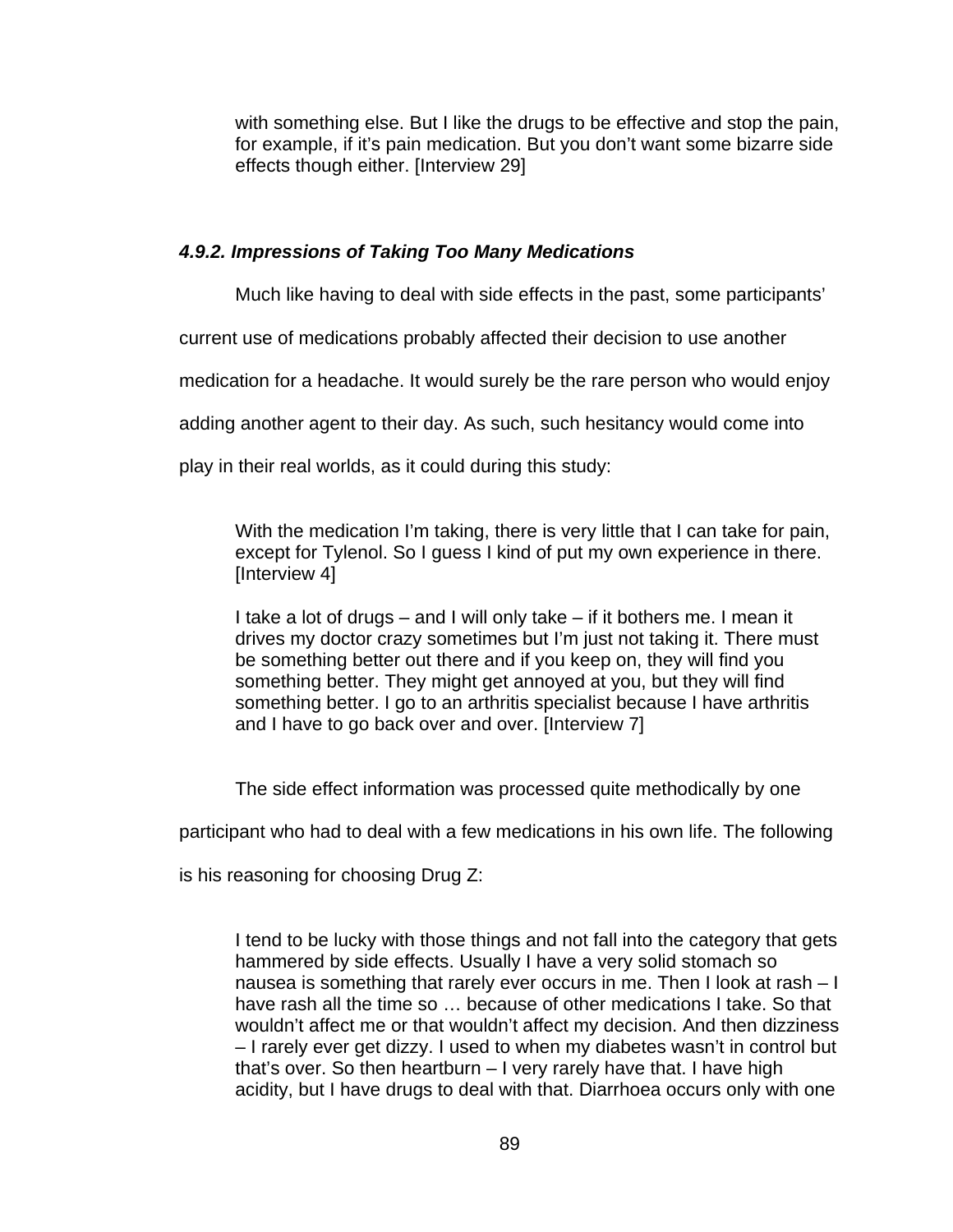medication that I take in combination with certain foods, so I have that in control. All those side effects that you mentioned are in control with me and the likelihood that they would occur with this sample drug would be low. [Interview 23]

## *4.9.3. Role of Numerical Data and Its Effect*

The impact of presenting side effect frequency in numerical form was

explored in the interviews. Participant likelihood of taking the medications

increased subsequent to the numerical information they received. Some

examples of how participants processed the information before (and after)

seeing the percentages are included in this section:

I think probably because of some of the side effects – when I first looked at it, I was a little concerned about what my activities might be after I took Drug Z and I didn't want to, say, be caught in a bad position if I did develop diarrhoea … that I wanted to be somewhere close to a bathroom or something like … I didn't want to be driving a car down the highway or something like that. That was kind of my main concern with picking Drug Y over Drug Z … is the possible side effects when I'm doing some other activities. [Interview 6]

With numerical data appearing, participant likelihood to take an agent

generally increased. For some, it persuaded them to switch to a more effective

drug (accompanied by more side effects):

As I said before, I was concerned about the diarrhoea but when I see it … the diarrhoea is only a 2% chance of developing it. That's a pretty good risk to take and you are not going to get it. [Interview 6]

Because I looked at the percentages and some of them are very low for … for some of the side effects … more debilitating perhaps. This just lists the consequences or the possible side effects. And this one [Form 7] shows the approximate percentages, which are not that high for the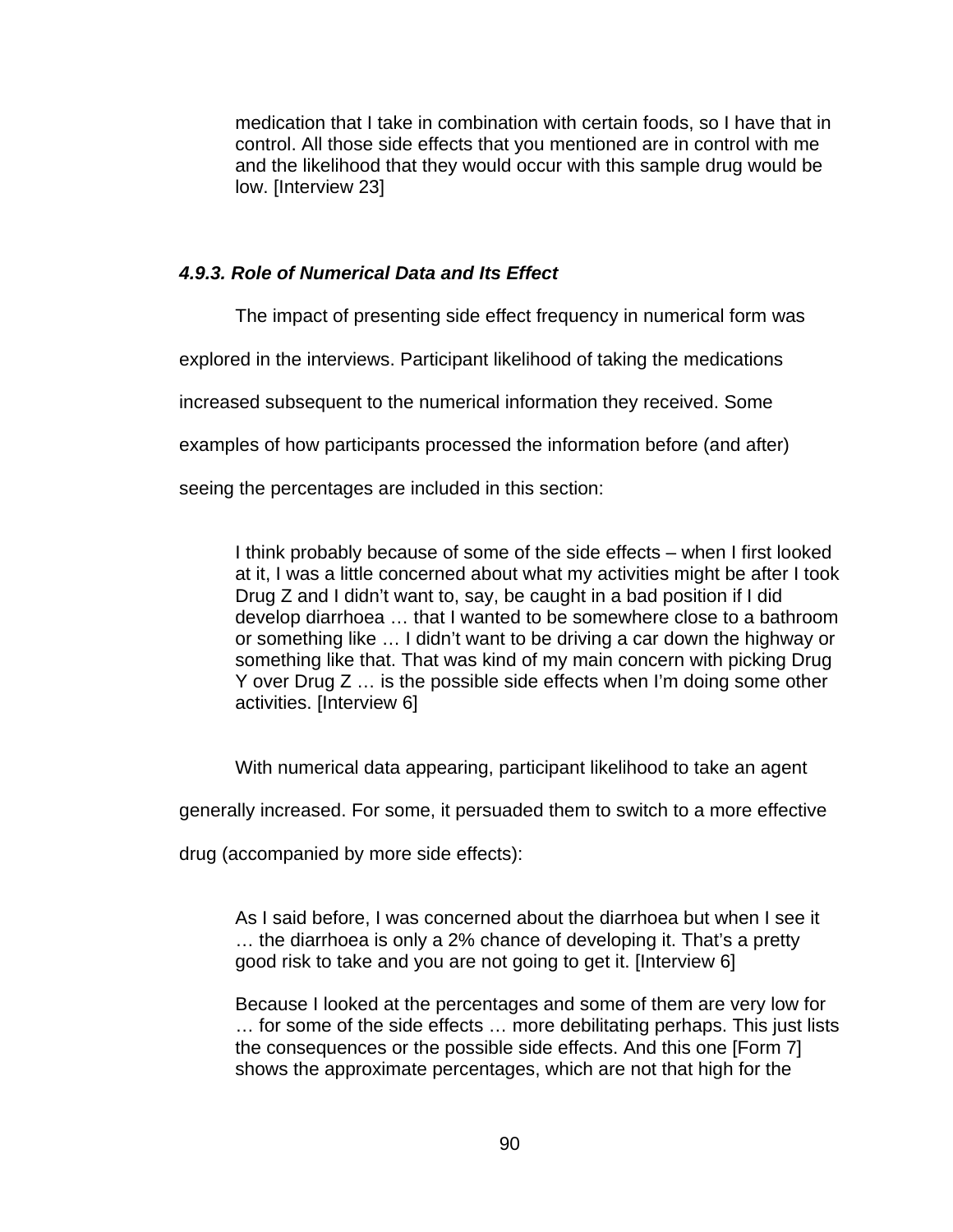diarrhoea and dry eyes, which are the ones that are added from the others. And it was faster and more effective. [Interview 8]

The second one gives the percentages and I think the first one seemed simpler in a way. It didn't require thinking about percentages and I thought Drug Y – I guess it was, yeah, 75% effective. I choose it because there was no mention of diarrhoea and I thought Drug Z with diarrhoea would be, could be anyway, fairly severe. So that was my reasoning there. Then looking at the percentages in form seven, they are quite low anyway, so that's why I moved up to Drug Z to the one actually I prefer because the percentages of rash or diarrhoea is less than 1% and so on. So it seemed very minimal, so it was worth the risk. [Interview 10]

So my main objective was to do whatever would be most likely to help me feel better, so I could do what I have to do. That's why I went for the one that was the least likely to have the side effects. It would depend on how crucial the deadline is because if it was really really crucial, I might have thought of taking the 100% one and risk the side effects. But if it's not so crucial, then I'm not willing to risk those side effects. It turned around here [After numerical data] because I was given the percentages, I could see they were very low. And the first one, I wasn't given the percentages to tell me how likely those side effects were. And when I saw they were very low, I thought well then, I'll take the one that's most likely to be effective because that's very low percent of chance that I'll get those side effects. [Interview 5]

The side effects do not look that high. The highest side effect was 7% and I guess I would be watching to see if I experience some dizziness or some heartburn … or I guess any of these side effects. But the two [critical one] I'd be looking at mostly is the dizziness and the heartburn. [Interview 22]

One participant thought the numerical data added unnecessary clutter to

the reading materials:

I had originally said that I thought the percentages would … What I saw when I read it was it somehow made the information more … and made me less likely to read it because it was more so … I think that's why it actually didn't change. But in both cases, I felt that two side effects is far better than three or four or five and that's why I stayed with X on both of them. And it is because it [Drug X] had less potential side effects. I think in a way it was feeling like … because I know that I'm a healthy person and I don't usually get side effects. Seeing two side effects, you are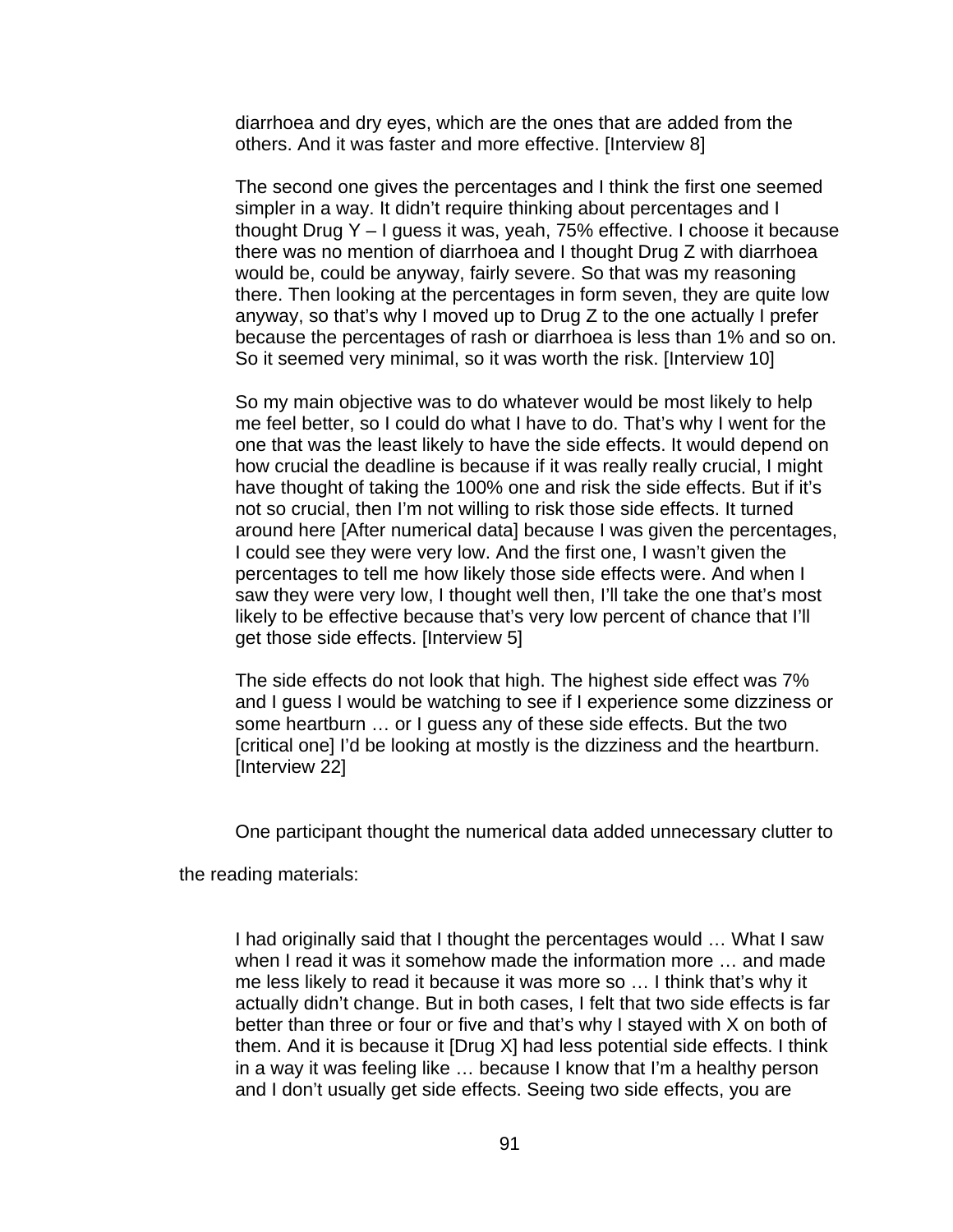feeling very confident with that. When I go down to Z, for example, I think there's five of them here, you begin to think though, the law of average says I'm going to get one of them. [Interview 9]

## *4.9.4. Illness Severity and Importance of Drug Effectiveness*

Participant choice for a drug depended on which headache scenario they

received. Here are two participant statements on how they decided to use a

medicine:

*Mild headache scenario* – My feeling was that even though Drug X was the least effective, it also had the least side effects. So I was prepared to wait a little longer or have even just a little reduction in pain as opposed to … maybe if I was somebody who actually suffered from migraines, I might have felt differently. [Interview 9]

*Severe headache scenario* – Well, because it [Drug Z] was 100% effective. I know it has a lot of side effects, but it probably doesn't affect everyone that way. So that's why I picked that one. [Interview 2]

# *4.9.5. Side Effects versus Effectiveness*

Participant decisions toward selecting a medicine evoked different takes

on attributes. For some, effectiveness was more of a concern while for others, it

was side effects. The majority, however, felt their decisions were influenced by

both. The following examples reveal how people might weigh a drug's benefits

versus its' risks:

The side effect information was more influential in choosing Drug X because it has a lower … 3% … 4% … and well, nausea, rash not that bad – it's a headache – dizziness at 7% – when you are taking a medication to get rid of headaches. But it's still going to cause dizziness so therefore, you know, 7% … I rounded it up to 10 again, and that's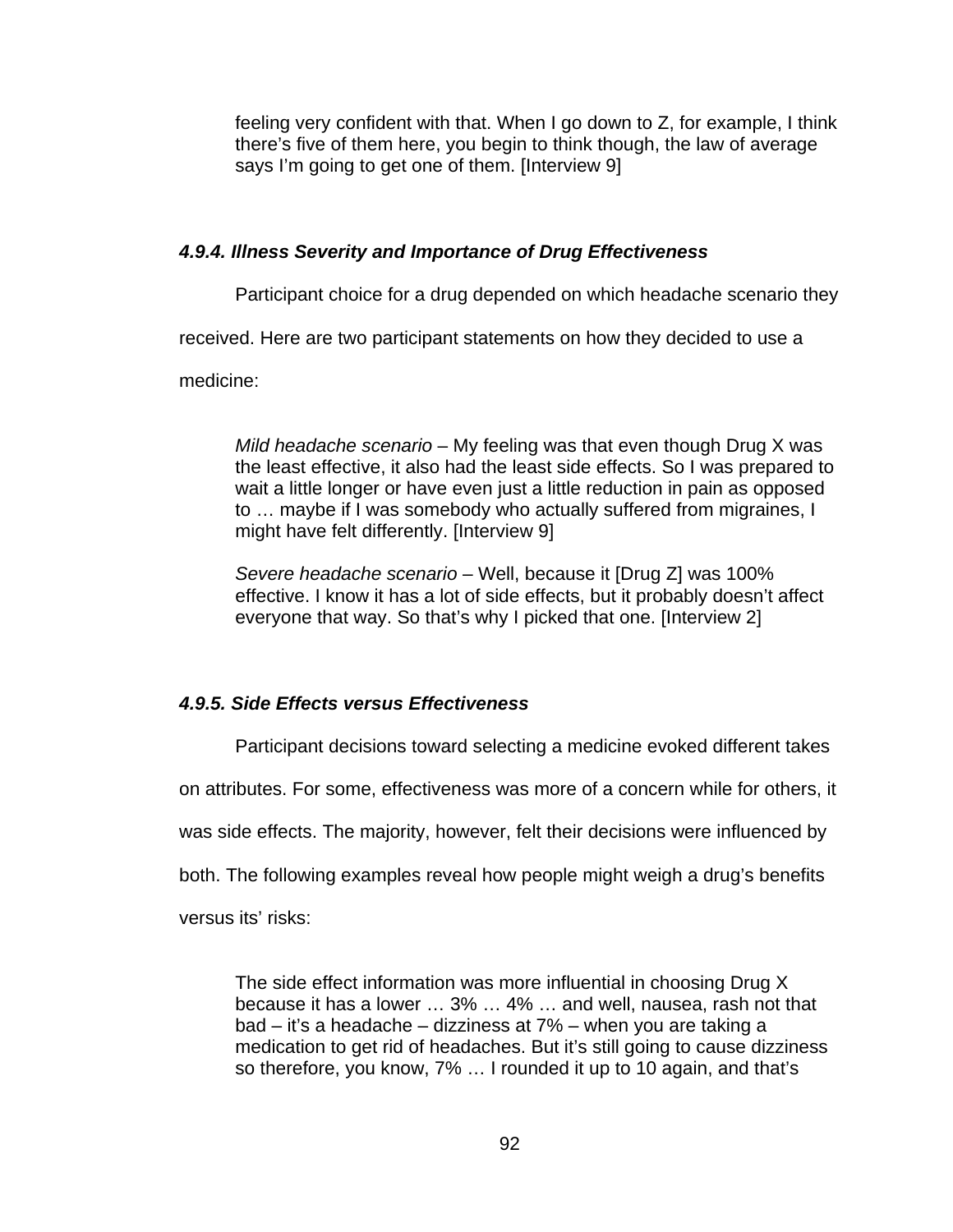pretty major. So that it was definitely the percentages of the side effects that caused me to choose Drug X. [Interview 29]

I think it would be side effects …in the first form [Form 6] … because it says it may cause nausea or rash. But no mention of how lightly – whereas form seven says how lightly and it seemed like a small ... like the odds are small. So I'd rather have the 100% effective … given the small odds of the side effects. [Interview 10]

So that's why I picked it here [Drug Z in Form 7] and changed [my choice] from 75% [effectiveness] because this one here says – it gives you the same. This one gives you nausea, rash, dizziness and heartburn and no diarrhoea or dry eyes – I never have problems with that. So I simply decided from the point of view of mathematical probability  $-1$ won't probably be one of those affected. And I would take it. But I'm always thinking that when I give you an answer like that, that I have a choice to go back to Y or X. After this goes on … won't kill me. You don't say as a side effect as killing. You have no idea how many times I read about drugs which have sudden death as a side effect, so if that's not in there, then I'm fine. [Interview 23]

## *4.9.6. Effect of Negatively- versus Positively-Slanted Wording*

Probing was undertaken for participants who showed more than 10

points (on the scale) in favour of using Drug P over Drug N. Some explanation

for this finding is as follows:

I think it's in the way it was phrased – one is I have a 10% chance of getting it … sounds so much more than when you say 90% of people don't. I can easily … for some reason … it sounds … but maybe I just like things phrased positively. But yeah, I felt that even though I know it's the very same thing, that 90% not getting it sounds somehow less scary than 10% getting it. [Interview 9]

Yeah, I started out with – 90% will not experience heartburn, I think it's a psychological difference. I'm assuming I would be among the 90, I think, that would not experience heartburn, so I feel comfortable with that. Drug N, on the other hand, says 10 out of 100 'will' experience heartburn, which seems like a very positive … like it's very … if the word was 'might' experience heartburn, I would feel more comfortable with that drug. But it says 10 out of 100 will experience heartburn, so that moves it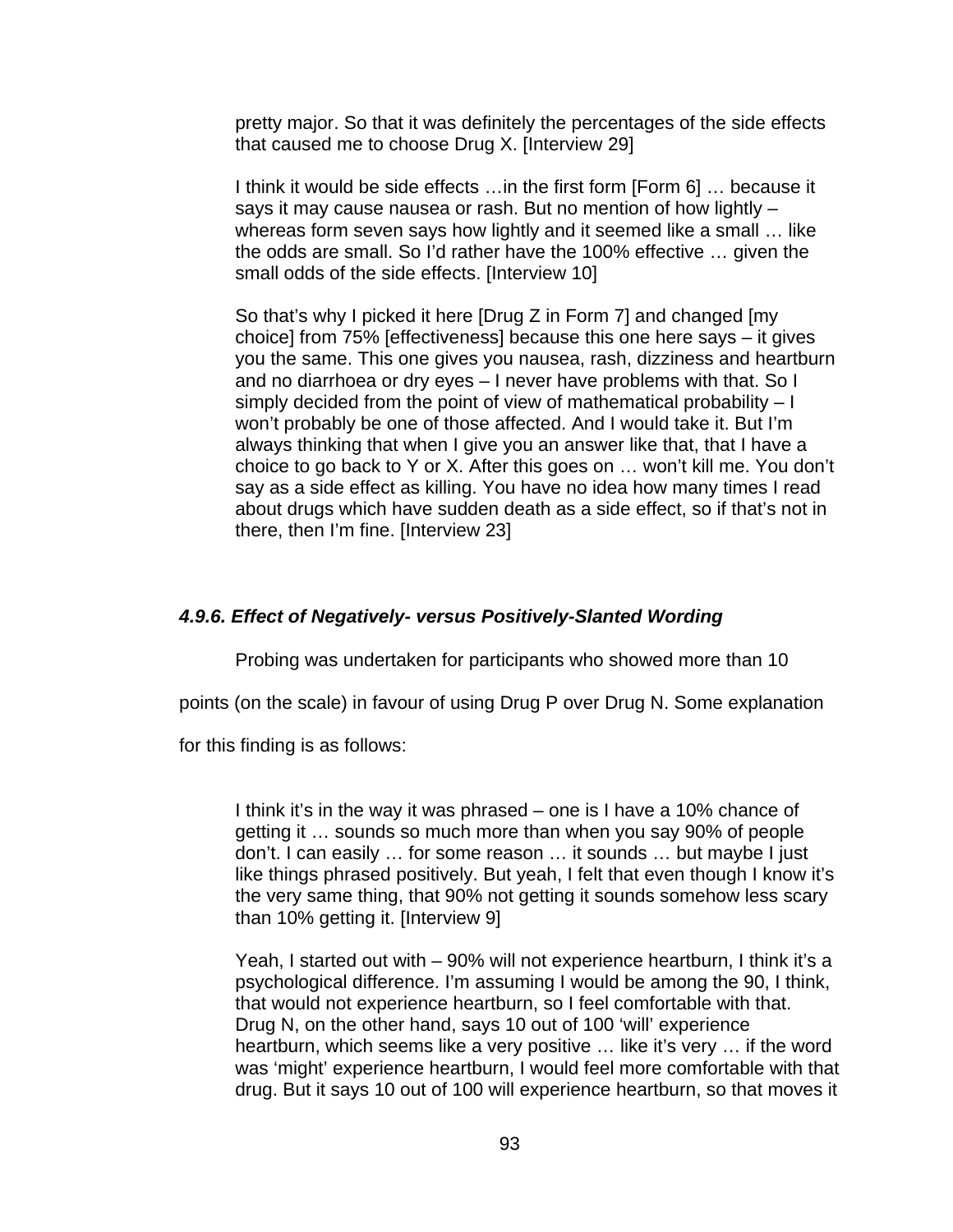down in my preference list. See this one … on the flip side … will not experience … it doesn't say that the other *ten …* they may be in that group as well. Now, if it went on to say – will not experience heartburn, however ten will, then I would put them on an equal playing. [Interview 10]

Well, I suffer from heartburn, so I thought if this one … it says will not experience heartburn and this one will experience heartburn, so that's why I went with this one instead of that one, because I hate heartburn. [Interview 2]

#### **4.10. Summary of Interviews**

 Interview data support the finding of the main results. Participants were more likely to use their medicine with inclusion of numerical data to the medication side effects. This was the first finding of the study and participant opinions during the interviews reveal a similar pattern. Regarding the importance of illness severity in choice of medication, as headache severity rises, people chose more effective remedies in spite of side effect potential. Participant interviews confirmed that seeking a more effective drug would be considered when experiencing a severe headache. The interviews revealed both side effects and effectiveness of a medicine play an important role, but severity and risks were of equal importance in their decision; all these influences affected their decision. Some articulated that the probability of experiencing any of the side effects was acceptable, further enhanced by the fact they were not perceived as all that severe. On the issue of positively- and negatively-slanted framing, interviews of just those who felt Drugs N and P presented different risk confirmed that experiencing heartburn was less likely to happen when they received positive framing.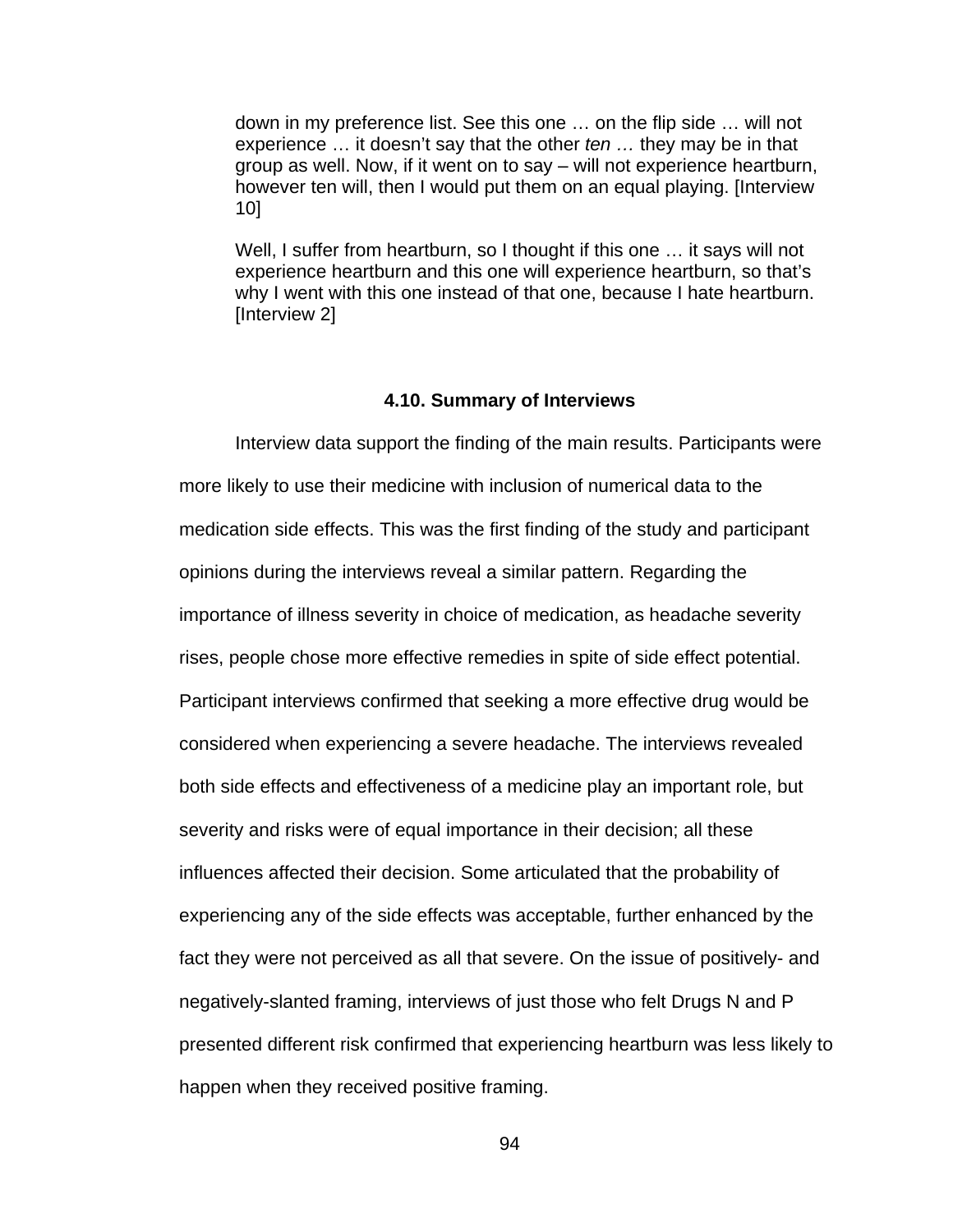### CHAPTER 5 **DISCUSSION**

Patients increasingly face a bewildering array of health risks. Deciding which risks are important for patients to attend to is difficult – but it matters. Inaccurate risk perceptions have important consequences. If people at high risk for diseases are unaware of their elevated risk, they may fail to appropriately consider interventions that might be beneficial. If those at low risk for diseases have a falsely heightened sense of risk, they may experience undue anxiety and may pursue interventions that offer them more harm than benefit. Understanding the magnitude of a health risk is fundamental to deciding whether the risk is acceptable and, if so, whether to consider taking some action to reduce the risk.

In the field of pharmaceutical care, drug information on labels and inserts is a major source of knowledge for patients as they attempt to balance the risks and benefits of drugs and administer them safely. However, this information is often inconsistent, incomplete, and difficult for patients to read and understand. The fact is it is not easy to present a single best approach for conveying a medication's adverse effects to individuals. This is true for all medication, but may especially be true for medicines available without prescription. For this reason, this study was undertaken.

Thirty subjects 50 years of age and up from Saskatoon participated, with an average age of approximately 67 years. Of those, 63.3 percent were female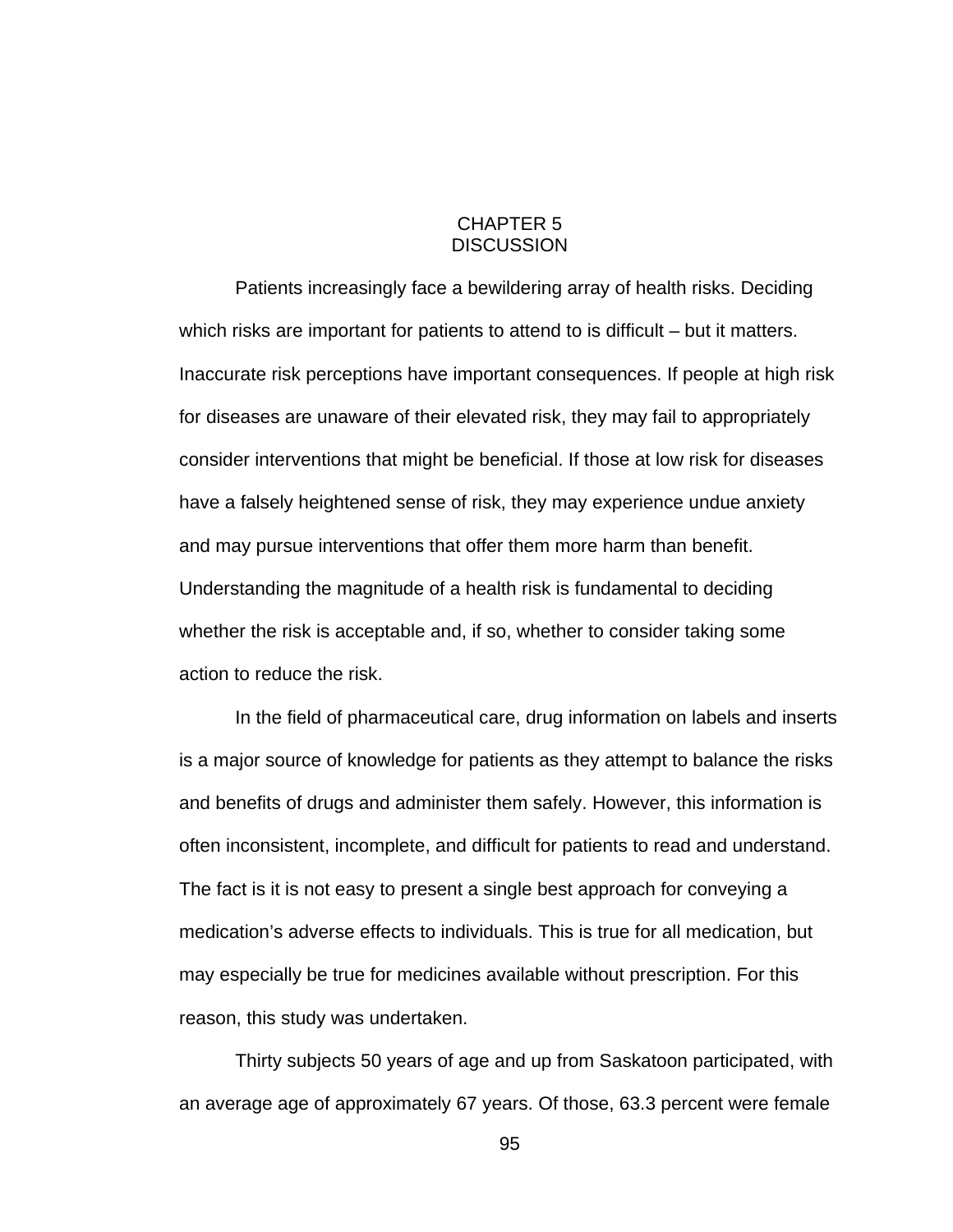which, for comparison purposes, appears to be slightly (8.2 percent) more than the city population (based on Community Profiles from the 2006 Statistics Canada Census<sup>107</sup>). Less than half of participants (n=11) had previous experience with side effects. Most participants (90 percent) were using at least one medicine (be it OTC or Rx or both) and described their knowledge as *knowledgeable* or *somewhat knowledgeable*. On the BMQ, subjects tended not to perceive medicines as harmful, but showed some uncertainty as to whether physicians overused them.

To gauge how well people in this study understood medical information, a measure was used to quantify their numerical skill.<sup>20,62</sup>. Six questions which were most relevant to this study were chosen (four questions related to Study 1 and two related to Study 2). Forty percent of participants answered three to four questions correctly, 50 percent answered one to two, and 10 percent failed to provide a correct answer to any question. This shows that almost 60 percent of our participants struggled to solve basic numerical questions, despite the fact that about 50 percent of the participants had a university degree and 33.3 percent had a high school or technical diploma.

Headaches are a very common complaint for consumers<sup>100</sup> and this helps explain why analgesics are a large category in the OTC market. The study created hypothetical scenarios in which a person was asked to decide on a painkiller for relieving headache. Differing levels of headache severity were utilized because illness severity may be an issue in participant choice. This set in motion a situation requiring the balancing of risk-benefit information during a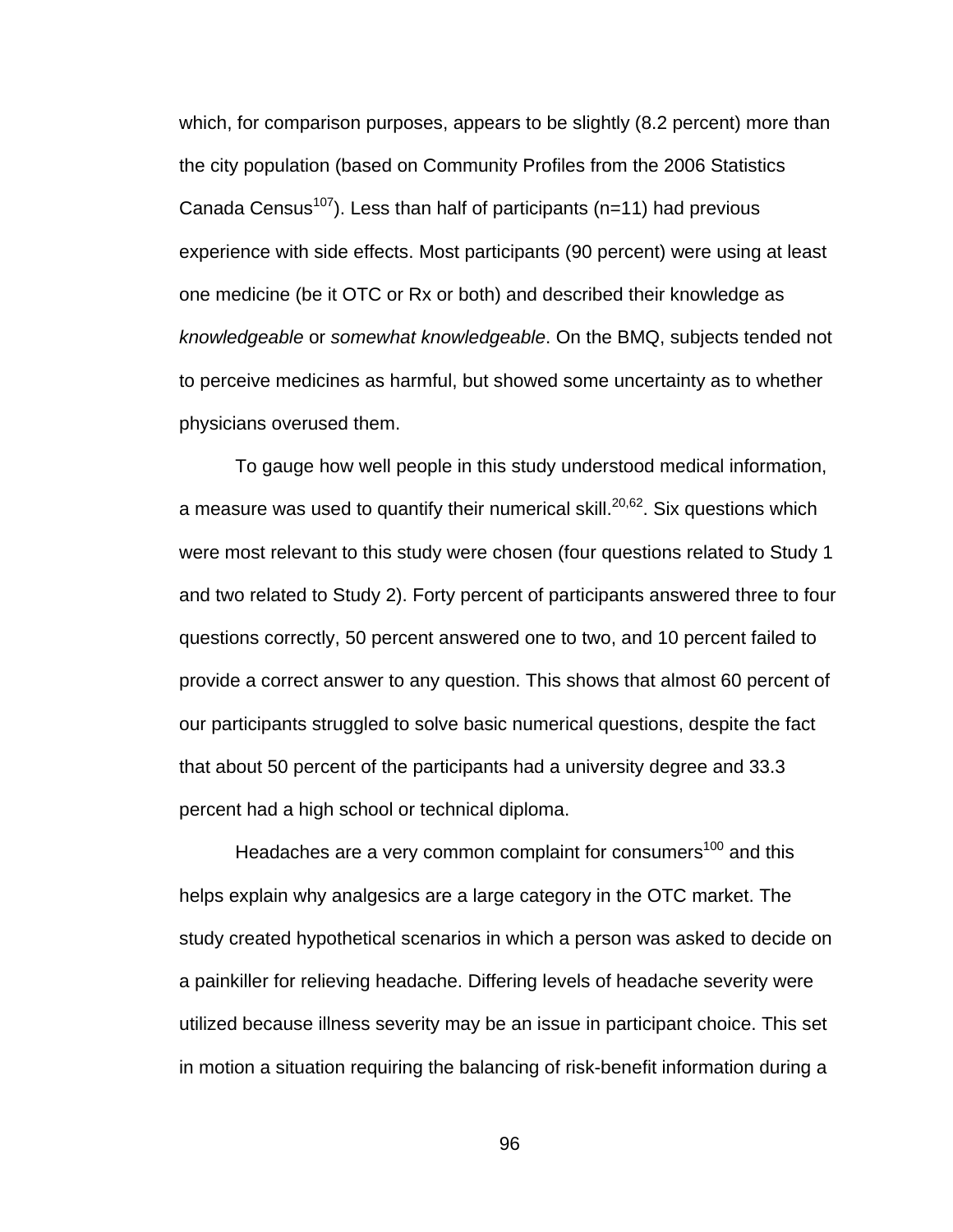decision-making process where different choices were available. More importantly, assessing the impact of providing numerical data for side effect occurrence was possible. In other words, would the propensity to take Drug X (just by way of example) change with the provision of numerical side effect data? Would subjects be more or less willing to take it (or any of the others) upon seeing the numerical data? Then, might subjects change their overall decision, perhaps from a drug of low efficacy and minimal side effects, to one of higher efficacy and more side effects, if provided that same numerical side effect data?

Thirty participants were given the option of three hypothetical OTC medicines, all of which had differing efficacy and differing numbers of side effects. The three drugs available for selection were fictitious (Drug X, Y and Z) and were described as 50, 75, and 100 percent effective, while exhibiting two, four, and six side effects, respectively. While side effects were the focus of the study, a measure of effectiveness was needed in the design. The reason for this is that increasing the number of side effects attributed to the three drugs had to be offset by how well the agent might treat a headache (aka "effectiveness"). Otherwise, subjects would have balked at selecting a drug with more side effects if it possessed the same potential for relief. Another methodological issue was drug nomenclature. Choosing agents that did not exist in the market place removed the direct effect of personal experience from the decision-making process. Because side effects were presented, first without percentages and then with percentages, instant feedback could be obtained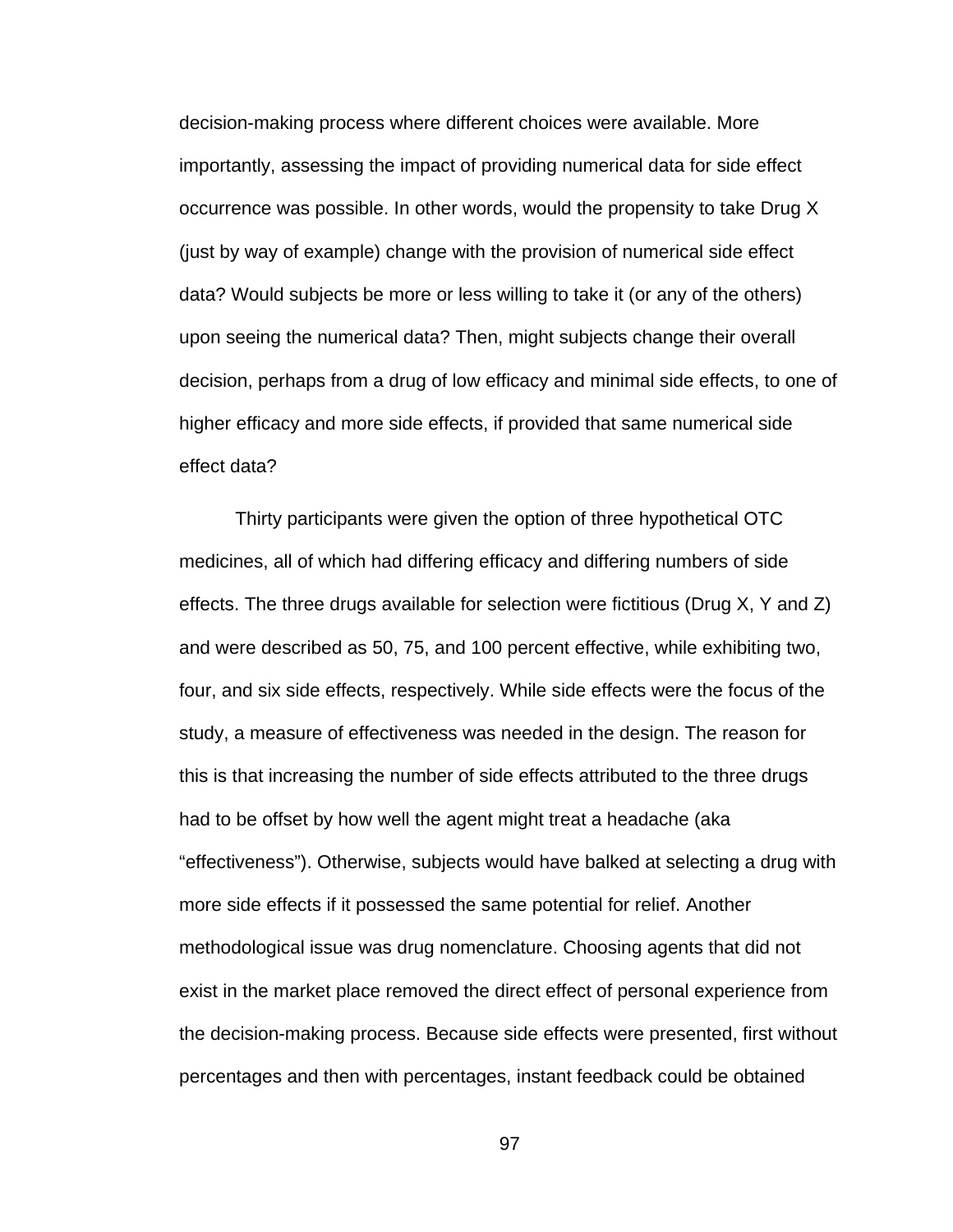with minimal influence from external factors. This simultaneity allowed a better determination of patient preference of a drug (or the likelihood of taking a certain medicine) when the provision of frequency of side effects was the only factor.

The results (Table 4.10) show the mean likelihood (scale 1 to 100) of taking Drug X was 50.2 *before* seeing side effect frequencies, then moved to 62.6 (on the same scale) *after* seeing the numerical side effect data. This applied to the *mild* headache scenario. For the *severe* headache scenario, for Drug Z, the mean likelihood value went from 41.3 *before* seeing the percentages to 64.7 *after* seeing the percentages. However, only the change seen for Drug Z was significant. The values for Drug Y showed the opposite trend. This shows that when the headache was severe, the effectiveness of medication becomes more important to participants than side effects. But providing numerical data for side effects also increased participant likelihood of using Drug Z and since some participants switched their choice from Drug Y to Drug Z (in the severe headache group), their mean likelihood of taking the chosen drugs went up for Drug Z and down for Drug Y. This was seen as a reason why there was a decrease in the mean likelihood of choosing Drug Y. It was also possible that the low percentages of alarming side effects (diarrhoea and dry eyes) were a reason to make participants comfortable in switching to a more effective drug.

Given the fact there were two headache scenarios, limited sample size, and a need to consider changes across all three drug choices simultaneously,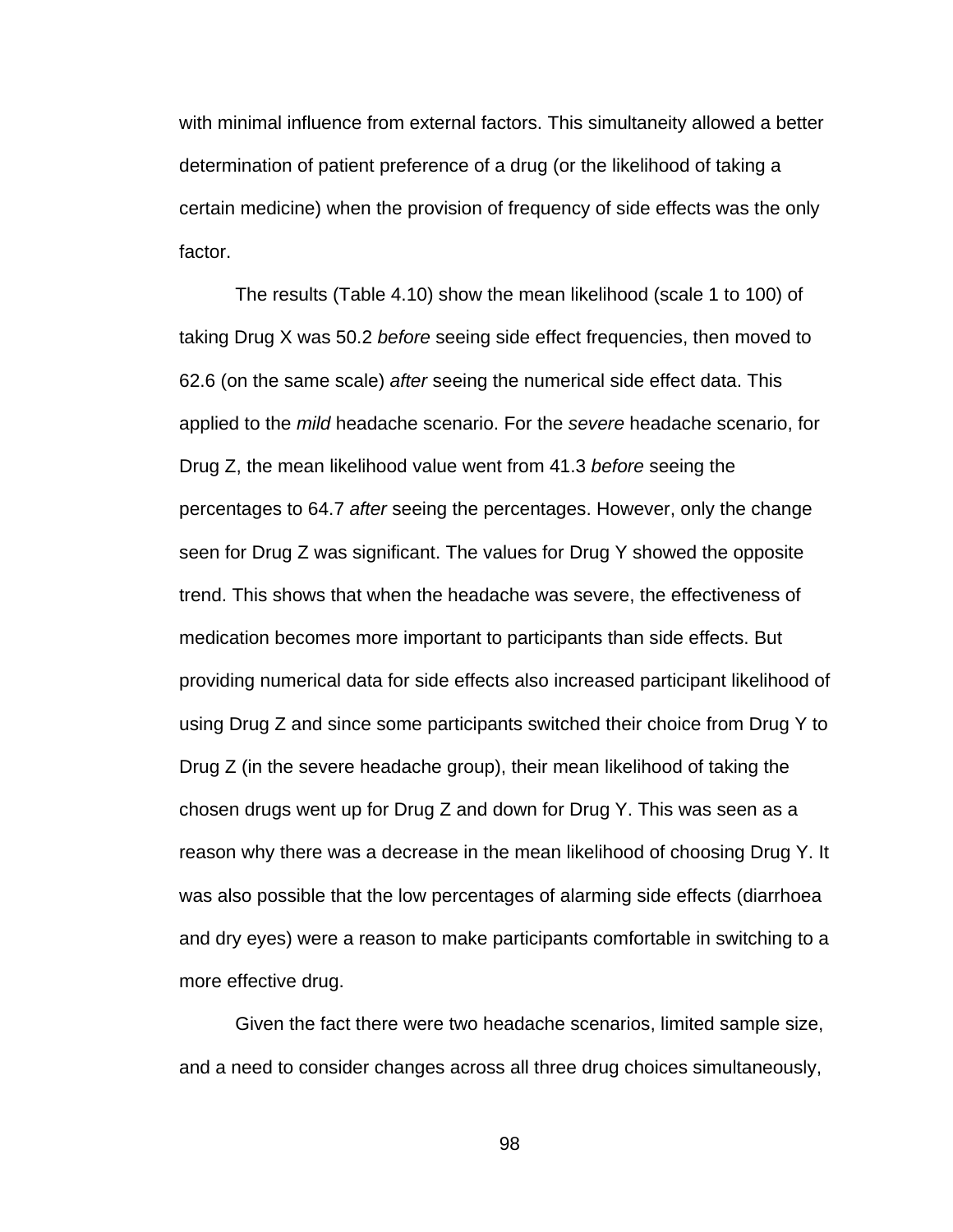more complex analyses were required. Doubly Multivariate ANOVA allowed a comparison of two headache groups (*mild* and *severe*) and side effect frequency data (*with* and *without* percentages) at the same time. When taken as a whole, the results showed a significant increase in the mean likelihood of taking all three agents (Drug X, Y and Z) subsequent to receiving numerical data. This suggests that providing numerical data instilled some sense of relief, to be confident in choosing a medicine that works and not be alarmed by the level of risk (once perspectives on occurrence were added).

When looking at the mean likelihoods (*with* and *without* percentages together) for the three medicines, there was no difference between the mild versus severe headache group. In the *severe* headache scenario, it appeared that respondents were not interested in Drug X because at only 50% effective, it would not be strong enough for severe headaches. People wanted relief, so the choices largely came down to either Drug Y or Z. Their first choice for severe headaches was in fact Drug Y *before* seeing side effect percentages. *After* seeing the numerical data, most changed their selection to Drug Z. Before percentages, what seemed to be the issue between Drug Y and Drug Z was that the new side effects – diarrhoea and dry eyes – may have scared people away from Drug Z. It appeared that after they saw the percentages, the frequency values attached to those problematic side effects led to less alarm, thus allowing a switch to Drug Z with more confidence. This was articulated by the following participants: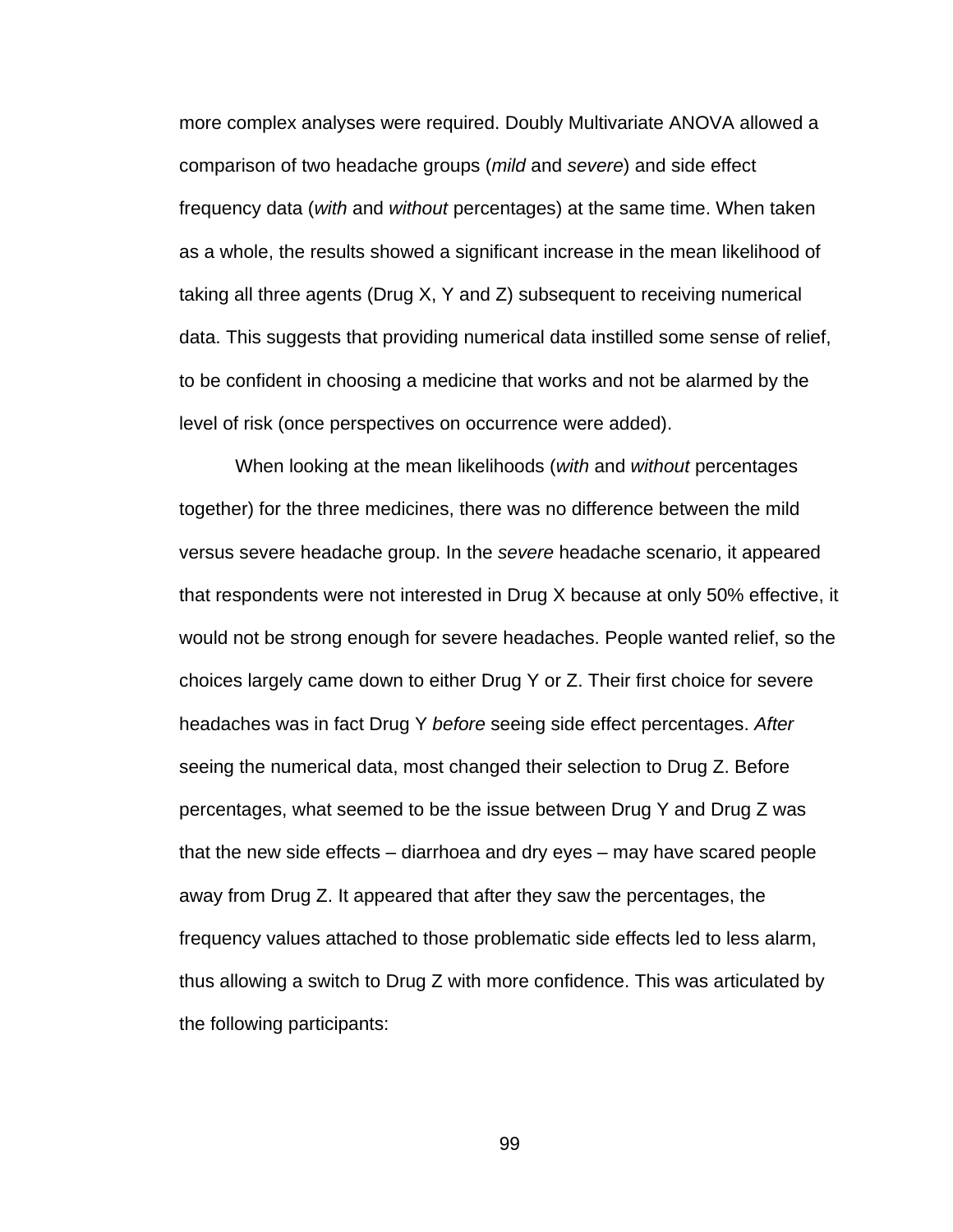When I first looked at it, I was a little concerned about what my activities might be after I took Drug Z and I didn't want to say be caught in a bad position if I did develop diarrhoea … that I wanted to be somewhere close to a bathroom or something like – that was kind of my main concern with picking Drug Y over Drug Z … I was concerned about the diarrhoea. But when I see it [Form 7], the diarrhoea is only a 2% chance of developing it, that's a pretty good risk to take and you are not going to get it. [Interview 6]

I thought Drug Y … I guess it was, yeah, 75% effective. I choose it because there was no mention of diarrhoea and I thought Drug Z with diarrhoea would be, could be anyway, fairly severe. Then looking at the percentages in Form 7, they are quite low anyway, so that's why I moved up to Drug Z to the one actually I prefer … because the percentages of rash or diarrhoea is less than 1%. It seemed very minimal, so it was worth the risk. [Interview 10]

In the *mild* headache scenario, Drug Y was rarely considered; Drug X was largely perceived as the better option. People were very pragmatic – it was still considered somewhat effective, but if it did not work for them (in real life), they could easily move on to a stronger agent in a day or so. For that level of headache, though, there seemed to be low tolerance for side effects, thus they chose the agent with the least risk. Therefore, numerical frequency data for side effects at this juncture had the following effect – to further justify their choice in selecting Drug X.

The percentage figures utilized for the side effects were very close to those values seen for actual agents such as acetaminophen and ibuprofen. They were selected from product monographs of Advil<sup>®</sup>, Motrin<sup>®</sup>, Tylenol<sup>®</sup>, and Aspirin® via Lexi-Comp online and e-CPS (circa 2007). However, participant decisions might have been different if higher percentages were attached to the given side effects. For example, if the possibility of experiencing dizziness was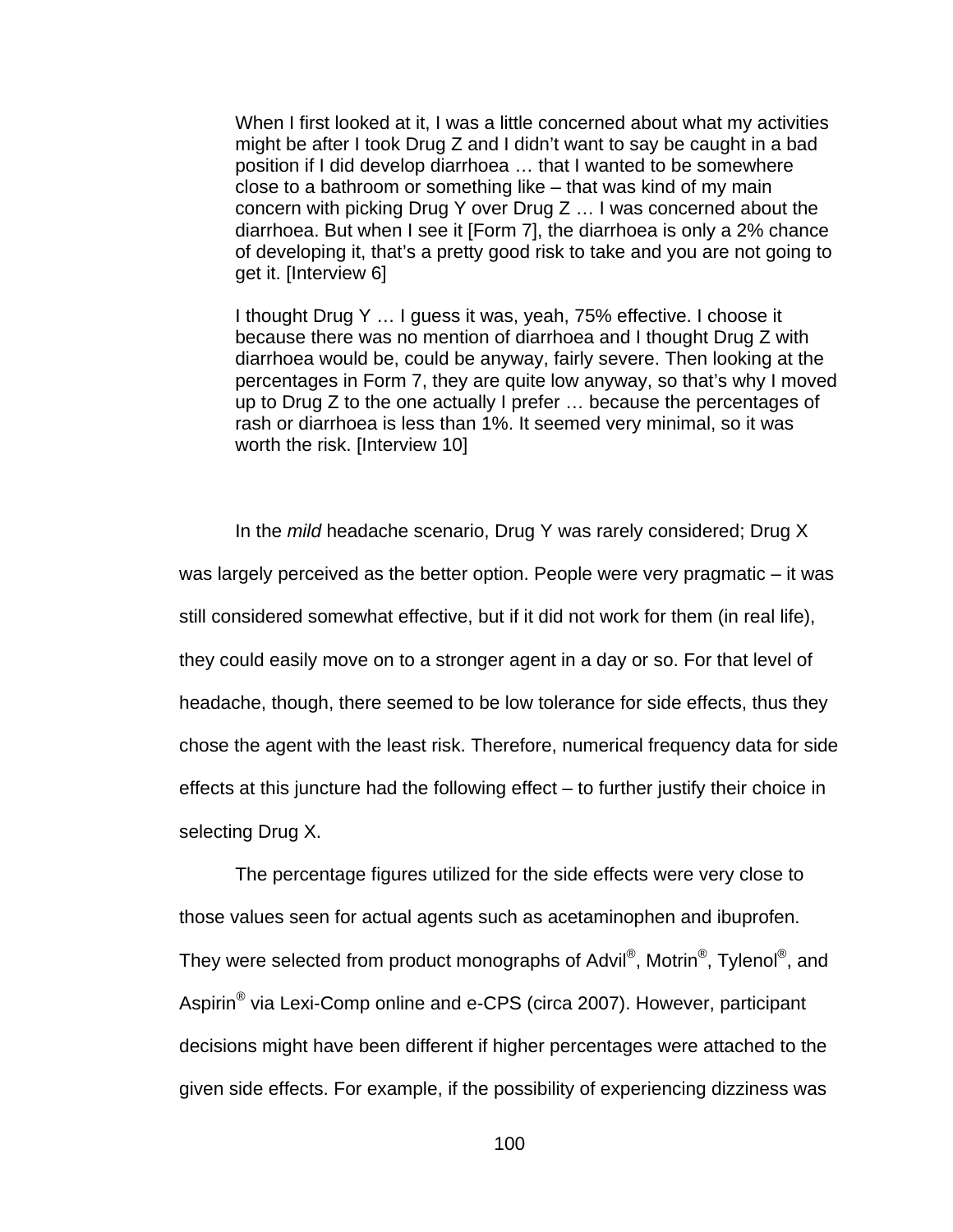17 percent instead of seven, participants may not have considered it at all. The choices of side effects selected were also a factor which might have influenced decisions on using a medicine. Therefore, if a participant actually suffered from dry eyes, even a small chance of getting it might be considered an unacceptable risk. By extension, a choice of side effects considered more severe (e.g. kidney problems, troubled breathing) by the public would also create stronger hesitation towards use.

Each person was asked to select which style of presentation (*with* and *without* percentage data) they would prefer. This was in fact done twice. The first time was done at the very beginning of the study. The second time occurred at a later juncture. This approach was taken to allow participant perspectives before exposure to the technical aspects found within this study. Thus, preferences would be seen for so-called naïve participants in the beginning of the survey, then again later after seeing numerical percentage data by the end of the survey. It turned out that most people did not change their answers, but six did move from preferring just a list of side effects to then welcoming inclusion of frequency data. So, for some, exposure to the study process may have increased their interest in numerical data to help with future decision-making involving medicines. Of significant interest, though, is that 19 of 30 wanted this level of information upon arrival at this study. If creators of medicine information leaflets are hesitant to include frequency data – out of fear for scaring off users, creating information overload, or causing leaflet clutter – this may not be the case.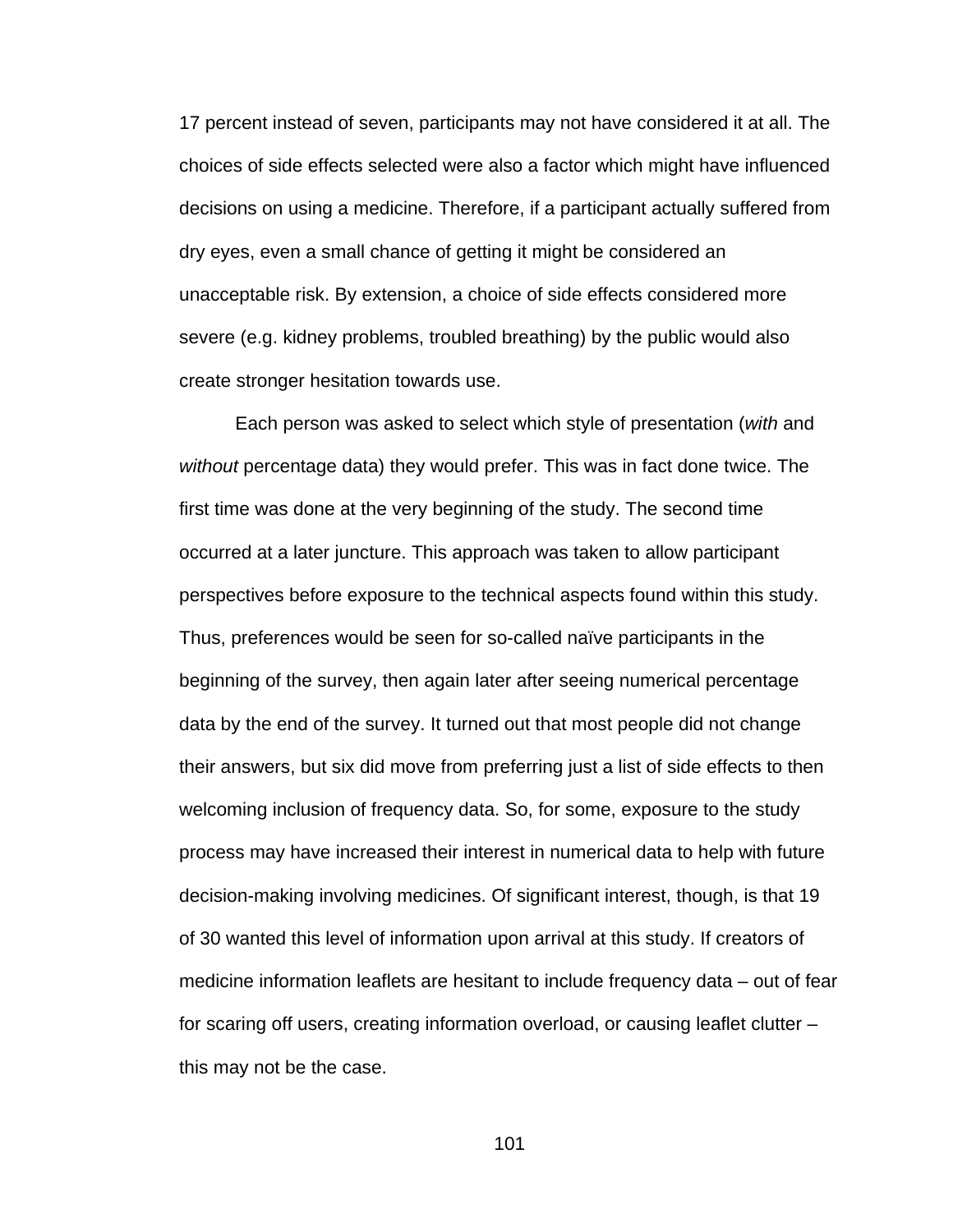While participants responded to Drug X, Y, and Z on likelihood of use and how it might change *before* and *after* frequency data, participants were also asked to select which of the three they would overall prefer to use (if in real life). This was asked twice as well (*before* and *after* frequency data). The reason for taking this step was because likelihood scales just showed how use might change on an individual drug basis, disregarding the other two agents at that time. Asking for overall preference forced respondents to outright identify which, of the three agents available to them considered concurrently, was most desirable. While there was a tendency to use Drug Y (in the severe headache scenario), amongst the three drugs *before* exposure to frequency data (Table 4.16), seeing the numerical data moved choices more to Drug Z. In the mild headache scenario group, Drug X remained the desirable drug *before* and *after* frequency data were added. This was mainly influenced by illness severity; people opted for more effectiveness at a cost of a greater side effect profile when the headache was severe. In looking at the data in more detail, of the 30 decisions made initially, and then made again *after* the frequency data, 17 did not change their drug choice, while nine did (moving to a more effective agent). What this suggests is that inclusion of the numerical data did not appear to "scare away" potential users. This data also reflects what was seen for the mean likelihood data for the individual drugs. Interviews provided some depth into how subjects reacted to numerical frequency data:

Because I looked at the percentages and some of them are very low for – for some of the side effects more debilitating perhaps – this just lists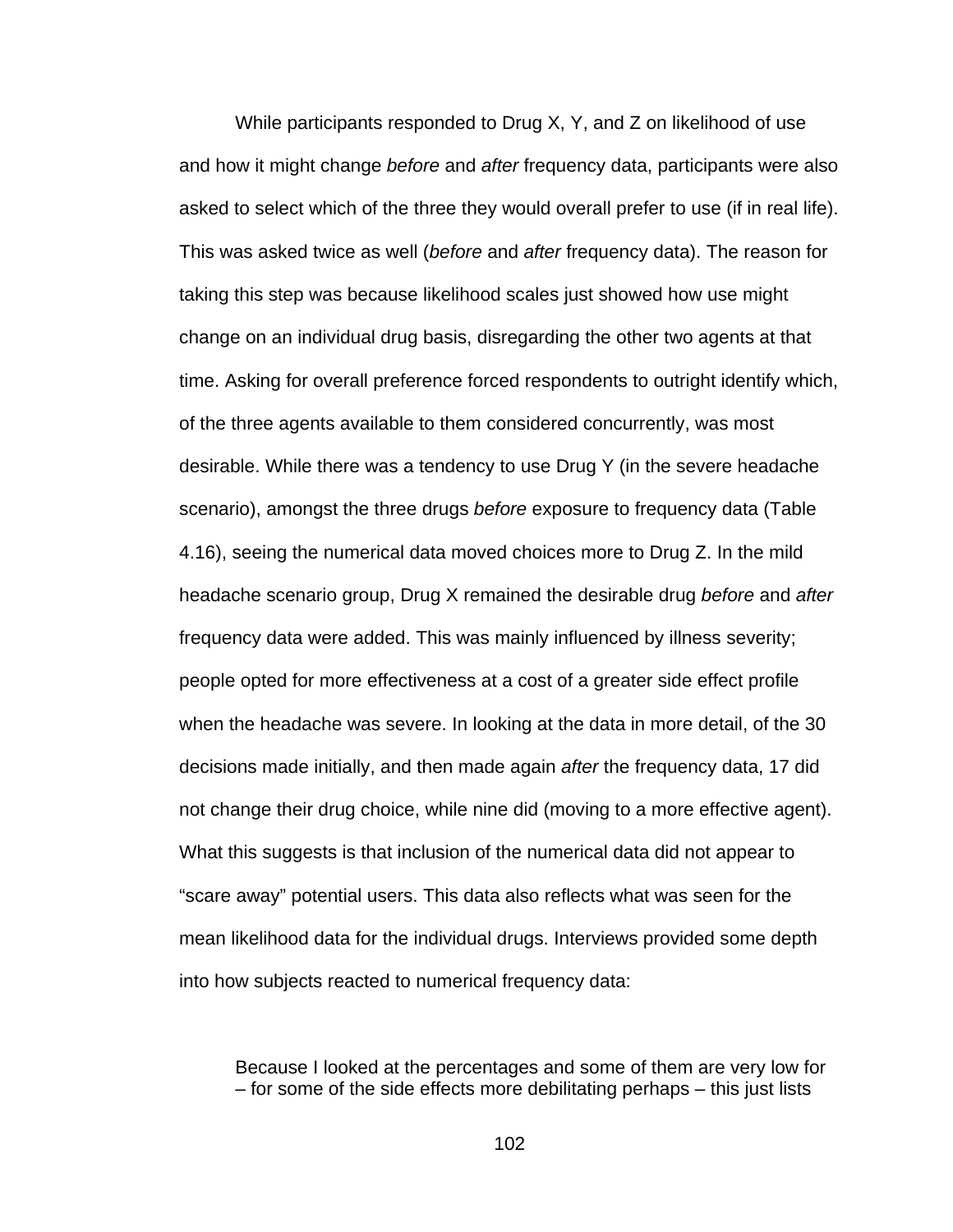the consequences or the possible side effects. And this one [Form 7] shows the approximate percentages which are not that high for the diarrhoea and dry eyes, which are the ones that are added from the others. And it was faster and more effective. [Interview 8]

First I thought I'd take the one most likely to be effective, but then I thought, no, because if there is more chance of side effects, then it wouldn't be helpful to get things done. So my main objective was to do whatever would be most likely to help me feel better, so I could do what I have to do. That's why I went for the one … that was the least likely to have the side effects. It would depend on how crucial the deadline is because if it was really really crucial, I might have thought of taking the 100% one and risk the side effects. But if it's not so crucial, then I'm not willing to risk those side effects. It turned around here [after numerical data], because I was given the percentages … I could see they were very low. And the first one … I wasn't given the percentages to tell me how likely those side effects were. And when I saw they were very low, I thought, well then, I'll take the one that's most likely to be effective because that's very low percent of chance that I'll get those side effects. [Interview 5]

Regarding personal experience with side effects, there was no significant effect on participant mean likelihood of selecting the three drugs when considering previous experience. This could be due to the small number of participants with previous side effects experience. However, six out of 11 participants (who experienced a side effect before) preferred Drug X to use as a painkiller and two decided to take no medicine. This suggests that such experience may have made subjects choose Drug X which had the least number of side effects. Some issues did arise during the interviews to reflect the existence of this factor in the participant's mindset:

And this one here causes nausea, rash, dizziness, heartburn, diarrhoea, dry eyes. I mean, like why would I want to take this one [pointing to drug Z]? I wouldn't because if they have all that ... I can handle a little nausea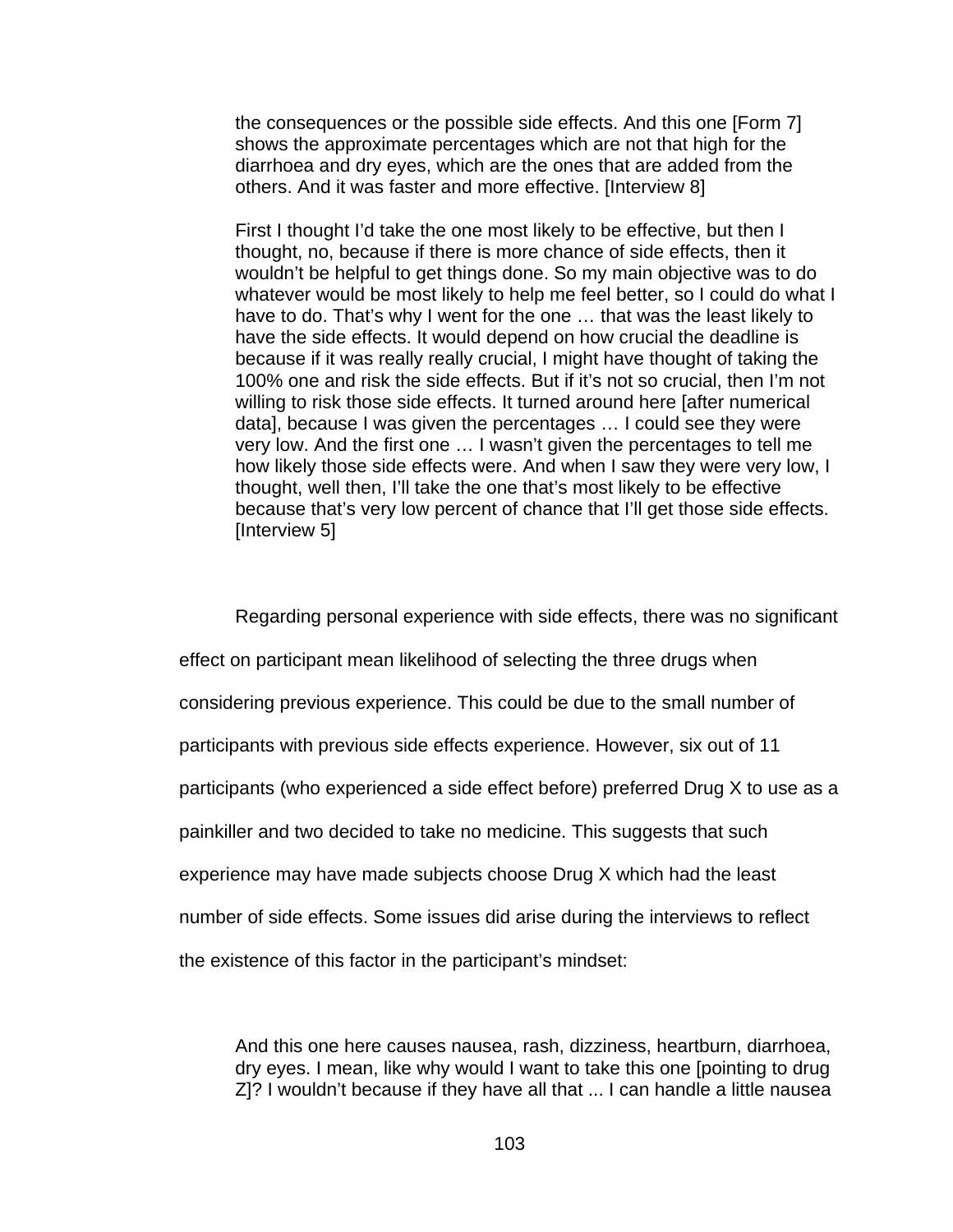… diarrhoea I can't because I suffer from colitis and I get it enough anyway. So I don't want to take a pill that's going to give it to me more. Many years ago, I have taken pills that gave me every one of these … well, not about heartburn … everything else – I get dry eyes. Some places neglect to put on dry mouth because that generally happens more than dry eyes. I took the one pill I had … you couldn't believe the side effects on it – it was for an arthritis pill – Methotrexate – I mean, I'm lucky my hair is even here. My hair would come out, just fell out. And yet, it was a very low percentage of hair loss, but that affected me worse than anything. When my hair started falling out in globs, I went back and I said you know what, I'd rather be in pain than be bald. [Interview 7]

In the above example, suffering from colitis was something that eliminated the thought of using Drug Z for this participant. Experiencing all the side effects listed for these three drugs made her nervous about getting them again. She chose Drug X before and after the provision of numerical data. Of course, not all participants fell into this situation. For most participants in this study, effectiveness and side effects were the concern before receiving the percentages, while effectiveness became more important when the frequency data gave them a sense of relief.

In spite of any significance identified, or even trends in a positive direction favouring the inclusion of numerical frequency data, one should be cautious about concluding that pharmacists should include frequency data with side effect data in practice. More needs to be done for different illnesses and for different drugs, and with more severe types of side effects.

Further support for a cautious approach is the fact that contradictions were seen even within data of the current study on how to approach side effect information at a broader level. Almost 97 percent of participants *strongly agreed*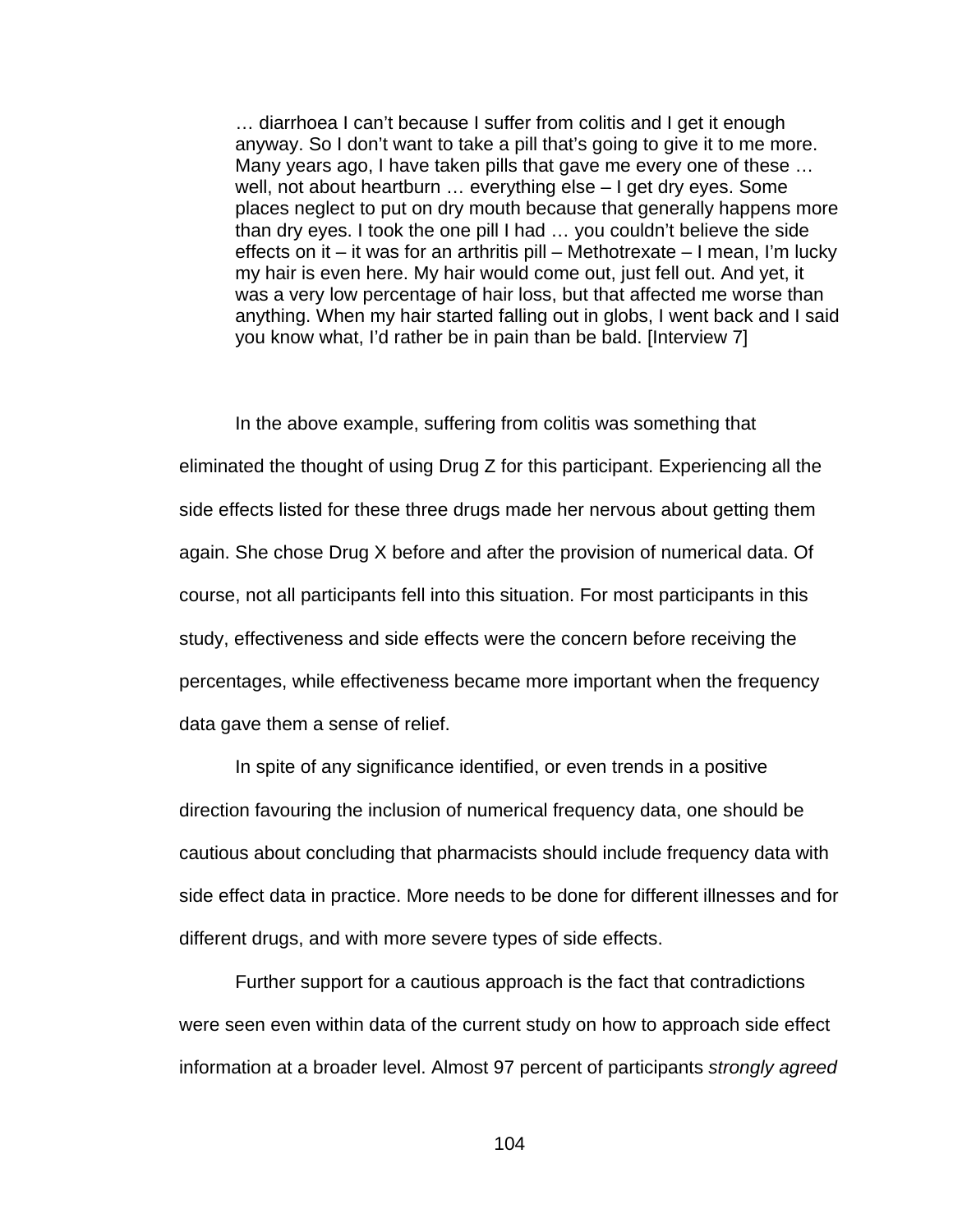*/ agreed* that they would like to receive information about side effects and that they read written information provided by pharmacists. Then, 93.3 percent *strongly agreed / agreed* that pharmacists should give detailed information to all individuals regarding mild and rare side effects. However, 86.6 percent then *strongly agreed / agreed* that "side effect information provided to me puts me in a position to think twice about taking that drug". This is sending a mixed message on how to approach side effect information. On one hand, it seems that a lot of detail is desired, on the other, it could scare the subject into avoiding the drug. Yet, the concern may be warranted and may even be a motivating factor in making an informed choice. In addition, other aspects of the data are open to speculation on how to convey side effects to patients. For a statement that asked participants – *If pharmacists should put more emphasis on the benefits of medications rather than the side effects –* 14 *agreed*, 14 *disagreed,* and two were uncertain. A few explained why they disagreed with it. How the statement was phrased was a concern for some. Many did not want to see benefits stated to the detriment of the risks. Equal emphasis on benefit-risk was suggested by some. Others felt it was a physician's obligation to explain any benefits, but the pharmacists' to cover the side effects. This latter suggestion appears to be what occurs during the current practise of pharmacists, as mentioned by Dyck et al.<sup>7</sup> In that report, pharmacists spent less time discussing the overall benefits of medications, instead focusing on side effects and safety issues.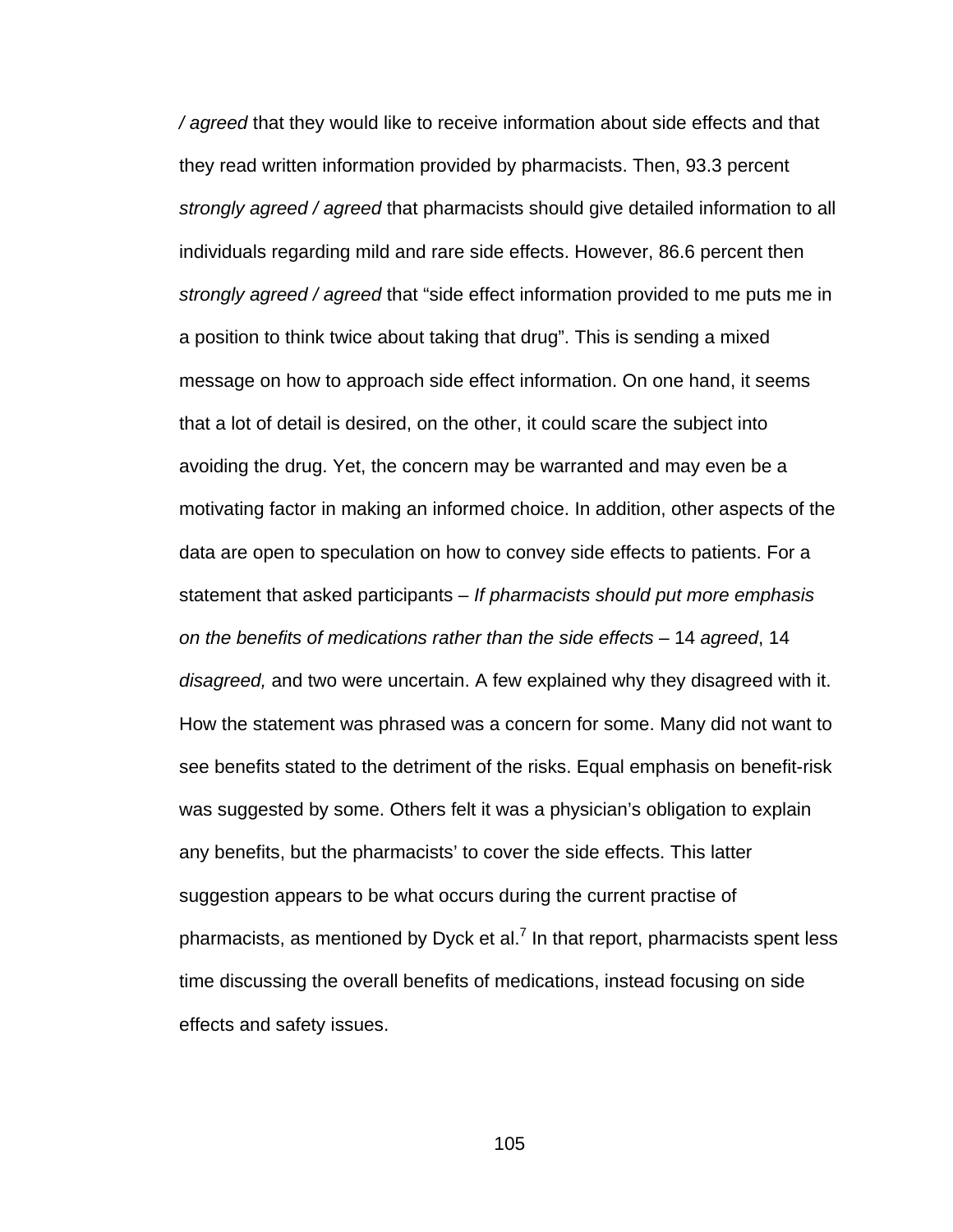Research in the field of risk communication finds that patient education about potential adverse effects may be more likely to improve compliance than result in the refusal to take the drug.<sup>5,11,16,25-27,32,34,88</sup> Pharmacists generally counsel individuals about side effects using vague verbal explanation and spend less time discussing the benefits of medication.<sup>7</sup> Physicians, on the other hand, rarely comment on side effects.<sup>88</sup> When initiating treatment, it has been shown that only one-quarter of physicians discuss potential side effects with patients.108 Many appear to be concerned that the power of suggestion might lead some patients to experience an increase in side effects if they are fully informed about them.

A few studies have shown that when professionals talk about adverse effects of medications using verbal descriptors (i.e. *common, rare, may occur*), most people overestimate their risk.<sup>11,12,17,22-27,35, 85,86,103</sup> Berry et al. compared the effect of verbal and numerical descriptors of the medication side effects on the public's risk interpertation.<sup>103</sup> The verbal descriptors were selected from those recommended for use by the European Union (*very common, common, uncommon, rare, very rare*). Five hundred members of the general population were presented with a fictitious scenario about visiting the doctor and being prescribed medication participated. Information about the medicine's side effects (with probability of getting them) was provided. They found that in all age groups tested, participants given a verbal descriptor estimated side effect risk to be considerably higher than those given a comparable numerical description. The differences in interpretation were reflected in their judgments of side effect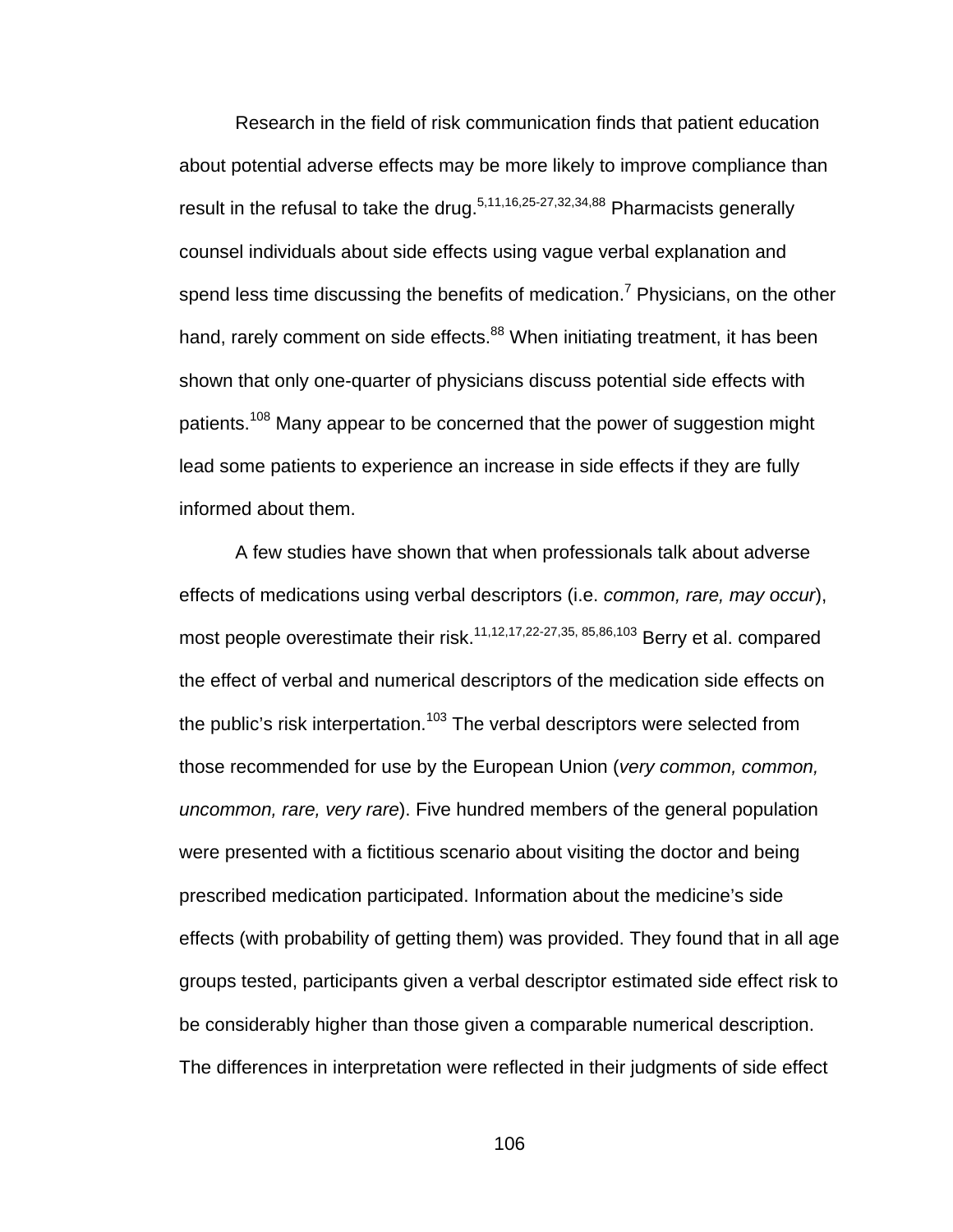severity, risk to health, and intention to comply. They also confirmed these findings using two different verbal descriptors (*common* and *rare*) and in scenarios which described either relatively severe or relatively mild side effects. Only seven out of 180 participants gave a probability estimate which fell within the EU assigned numerical range. Researchers concluded large scale use of the descriptors could have serious negative consequences for individuals and public health.

An essential component to assist patients in decision-making is the presentation of tailored, numeric outcome information associated with various medical options. Providing the numerical data (in percentage or frequency) for side effects has been suggested by a few studies so that the public could be informed about the possible adverse effects and have a better understanding of their risk when using it.<sup>11,16,17,21,22,25-26,86,103</sup> A frequency format presents the chance of occurrence as a proportion of discrete cases over those at risk for an occurrence, whereas a probability format typically presents the chance of occurrence as a percentage. Several studies have reported advantages in using frequencies (e.g. 9 in 100) rather than percentages (e.g. 9 percent),  $21,90-93$ but Berry et al. have found no difference between people's interpretations of the descriptors using the two different response formats.<sup>26</sup>

Another study by Schapira et al. noted the advantages of each format *–* frequency formats provide ease of interpretation and simplicity, while probability or percentage formats provide an association with personal risk estimation and a mathematical quality.<sup>109</sup> Probability judgment problems are thought to be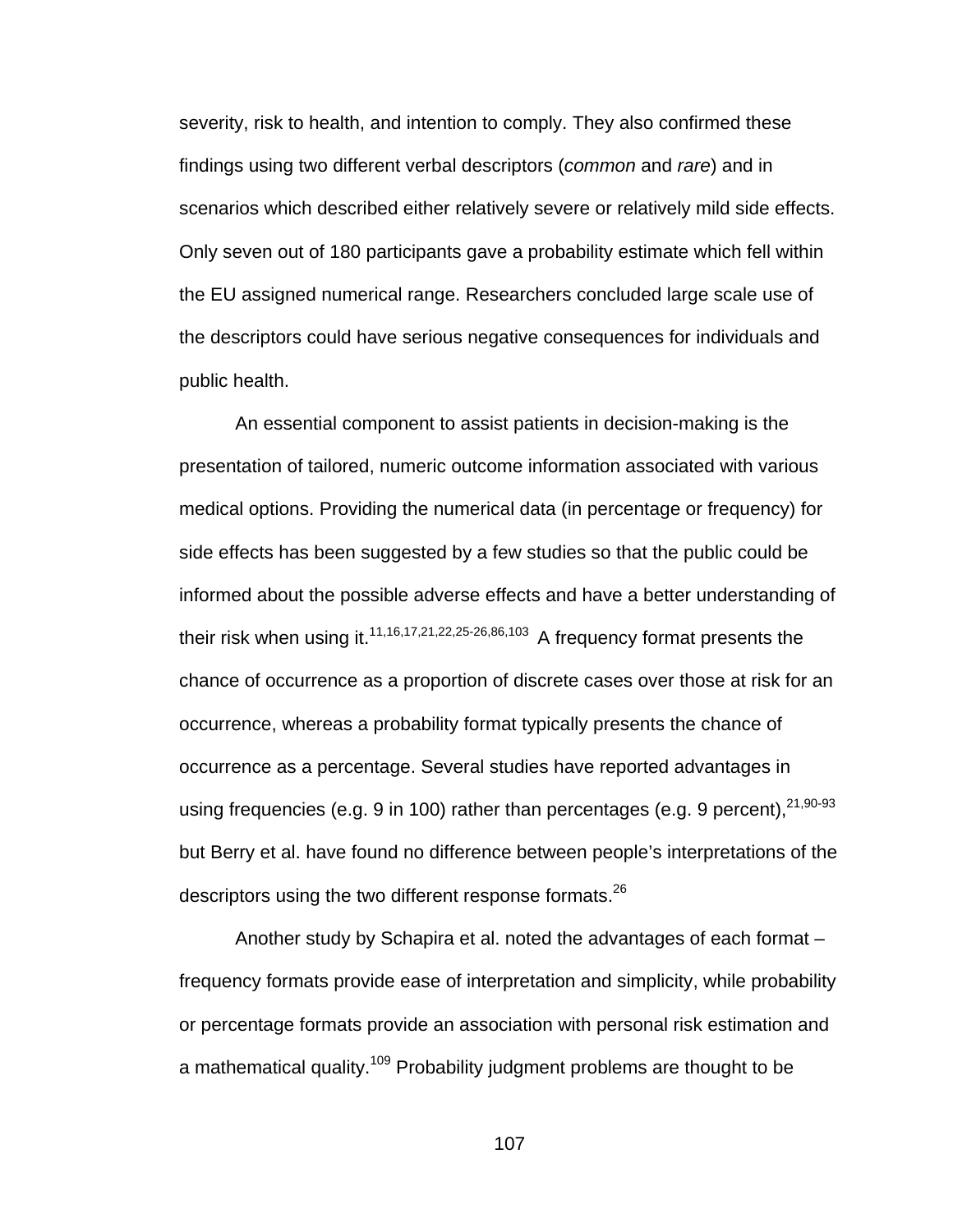solved by people using a combination of quantitative reasoning and intuitive estimation. It has been noted that subjects can easily visualize 10 or 100 persons and have an intuitive understanding of the magnitude of risk conveyed with a frequency format using both denominators.<sup>109</sup> Another study by Evans et al. found frequency formats were not generally associated with better performance than probability formats.<sup>110</sup> However, the optimal format to assist human judgments is not clear yet.

For these Saskatoon residents, the study design encompassed both frequency and percentage formats concurrently in providing the numerical data. Since a clear picture was not evident *a priori* for the best approach, the decision to use both formats was made. There was also a concern that just one format may not sufficiently present the information required. It is therefore impossible to know which aspect of the two was more pertinent on an individual patient basis. Future researchers will need to continue to compare each format separately, hopefully on a variety of patients, with different numeracy skill levels.

Adding the numerical data meant subjects had to process more information. Regarding the usefulness of increasing the amount of information a person may be accustomed to, Schommer et al. suggest there is a balance between the need for information at a level sufficient for individuals to make decisions and the need not to overload individuals as they cognitively process  $it.^{80}$  In the current study, even presenting the two aspects of benefit and harm in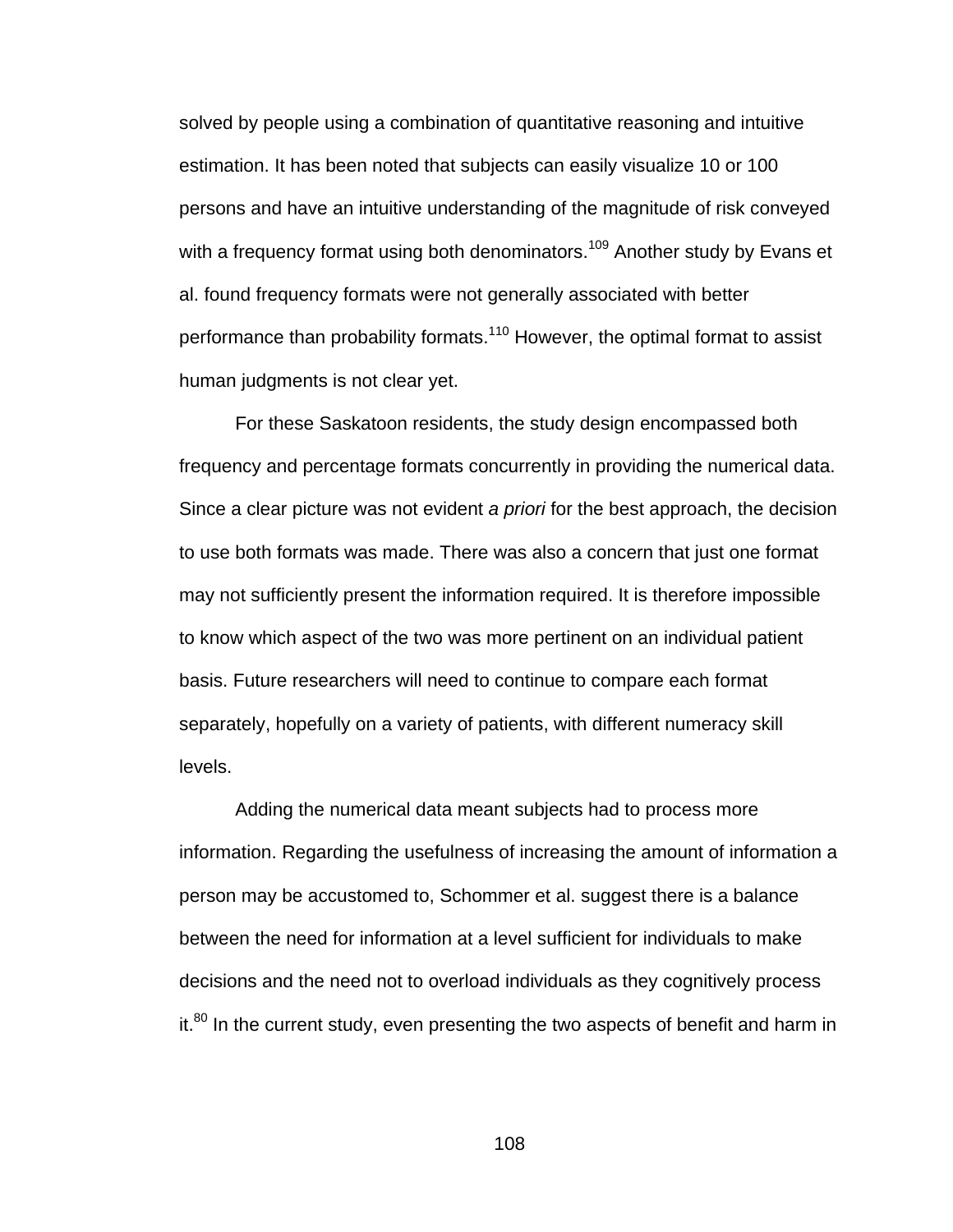numerical format was found by some to be a lot to process and read. The following thought from an interview reflects this issue:

I had originally said that I thought the percentages would be better option [in Form 8]. What I saw … when I read it … it somehow made the information more and made me less likely to read it, because it was more. [Interview 9]

This point to an obvious notion that adding information could be a burden for a group of people who are not interested in receiving it.

There is debate on whether to present numerical data in a positively- or negatively-slanted format. Little empirically derived guidance exists with regard to what format to use in presenting numeric risk information.<sup>111,112</sup> What is known is that bias can occur when risk is presented with a positive versus negative frame  $68$  or with gain versus loss.<sup>113,114</sup> A second key aspect under study for the Saskatoon group was whether a negative- or positive-slant to side effect information impacts on potential medicine use. Participants were asked to show their likelihood of taking two medications for headache on a scale of 1 (*very unlikely*) to 100 (*very likely*). Both medications carried one side effect (heartburn). The information provided for Drug P (which stood for positivelyslanted wording) stated that 90 out of 100 *will not* experience heartburn, while Drug N (negatively-slanted wording) stated 10 out of 100 *will* experience heartburn. Participants showed a higher mean likelihood of taking a medicine (Drug P) when side effects were framed positively. It must be noted that the provision of positively- and negatively-slanted information, provided back to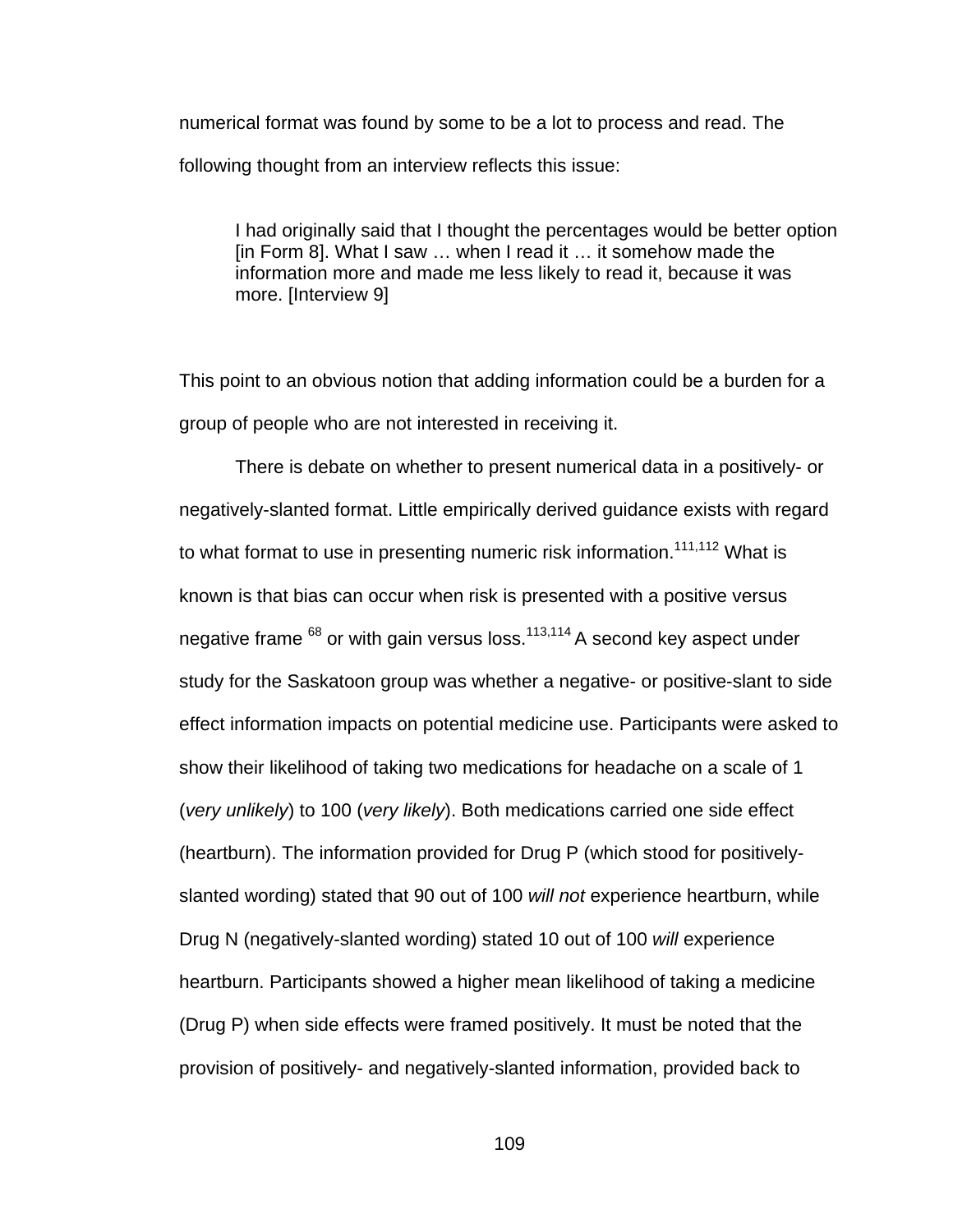back, allowed patients to consider both angles simultaneously. In real-world setting, patients would not be given both. When asked to select an overall preferred agent, nine people considered Drug P, while no one chose Drug N. Eighteen people preferred Drug N and P equally. The latter group reflected the correct interpretation of the information – in spite of the negatively- or positivelyslanted format, the potential to get the side effect was equivalent. However, those 18 participants – regardless of correctly preferring the two agents equally – did not choose relatively similar locations on the likelihood scales. Even with this group, then, the results suggest that not all participants had an intuitive understanding of the magnitude of risk conveyed, even comparing two formats back to back. Of the people who preferred Drug P, either via differentiation on the scale or through outright drug selection, some of the thinking for their decision was as follows:

I think N would give you more of a risk of having heartburn than P. [Interview 4]

Well I suffer from heartburn, so I thought if this one [Drug P]. It says ... will not experience heartburn and this one [Drug N] ... will experience heartburn. So that's why I went with this one [Drug P] instead of that one, because I hate heartburn. [Interview 2]

Only one subject showed higher likelihood of taking Drug N compared to

Drug P. This is how he explained his thinking:

Oh, because when given side effects, I preferred the way it was expressed – with 10% people would be likely to experience this side effect rather than the reverse. I think which could be a little misleading for some people, for some patients, that 90 out of 100 *will not* experience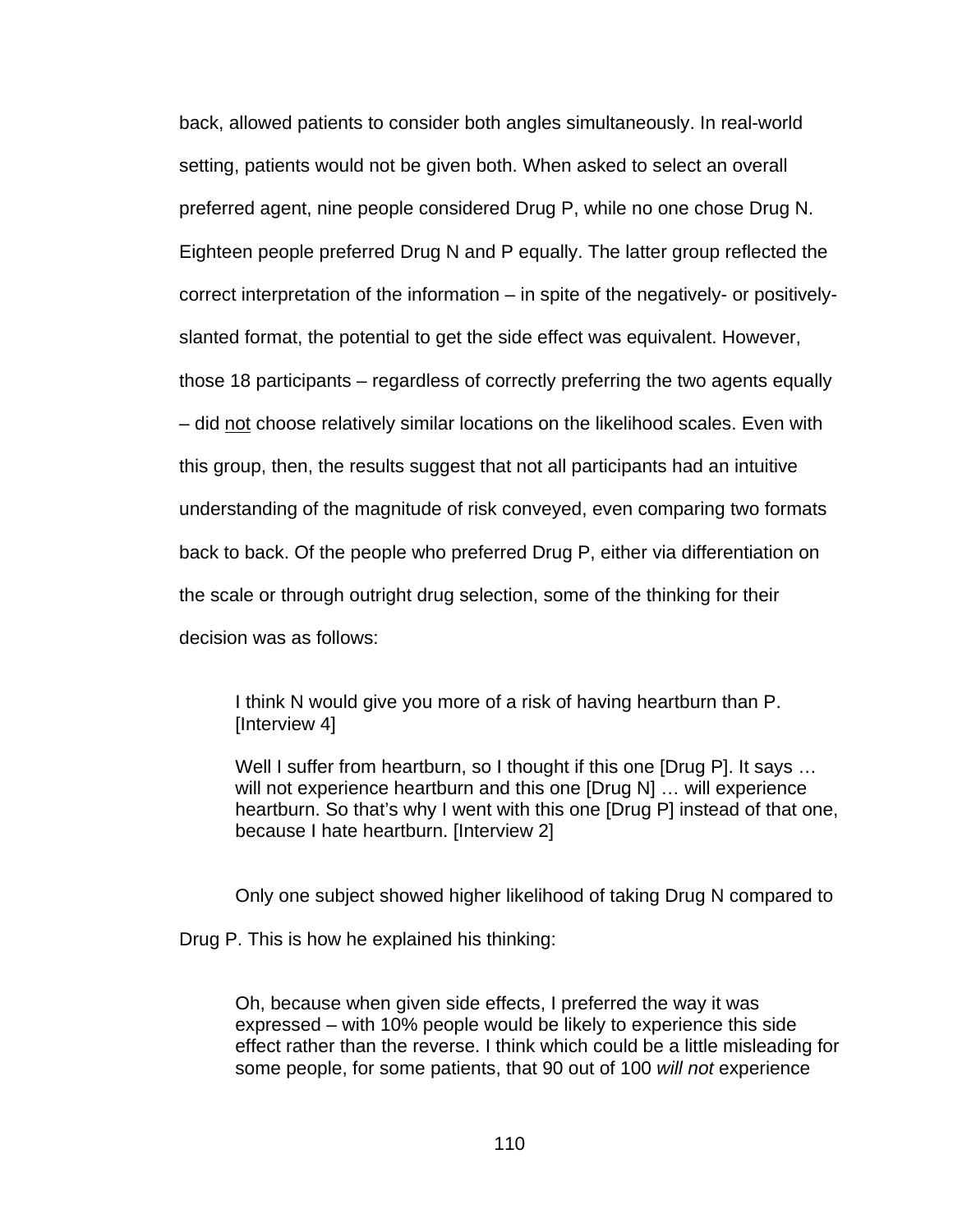this. See the *not* bothers me – I can see them easily being confused, thinking that 90 out of 100 will. [Interview 22]

There is some cause for concern here. About half of the subjects incorrectly felt Drug P was less likely to cause heartburn. Numeracy skill (or lack thereof) is likely an influence here. Information in Table 4.9 draws attention to this within our sample, where only 13 of 30 were correct in their interpretation of the situation provided within a numeracy test. For others, it appeared that when reading the material along a straight line of text, when coming to the word "will" (as in, *will* cause heartburn), this seemed to draw most of their attention and in so doing, perhaps led to ignoring any numbers that followed. Finally, the power implied by the words *will* and *will not* could be factors, as suggested in the following interview:

Yeah, I started out with – 90% will not experience heartburn. I think it's a psychological difference – I'm assuming I would be among the 90, I think, that would not experience heartburn, so I feel comfortable with that. Drug N, on the other hand, says 10 out of 100 will experience heartburn which seems like a very positive ... like it's very ... if the word was *might* experience heartburn, I would feel more comfortable with that drug. But it says 10 out of 100 will experience heartburn, so that moves it down in my preference list. See this one, on the flip side, will not experience … it doesn't say that the other ten, they may be in that group as well. Now, if it went on to say – will not experience heartburn, however 10 *will*, then I would put them on an equal playing. [Interview 10]

Regarding a positively- or negatively-slanted format, other issues arose

during the interviews. A group of participants did realize the risk of getting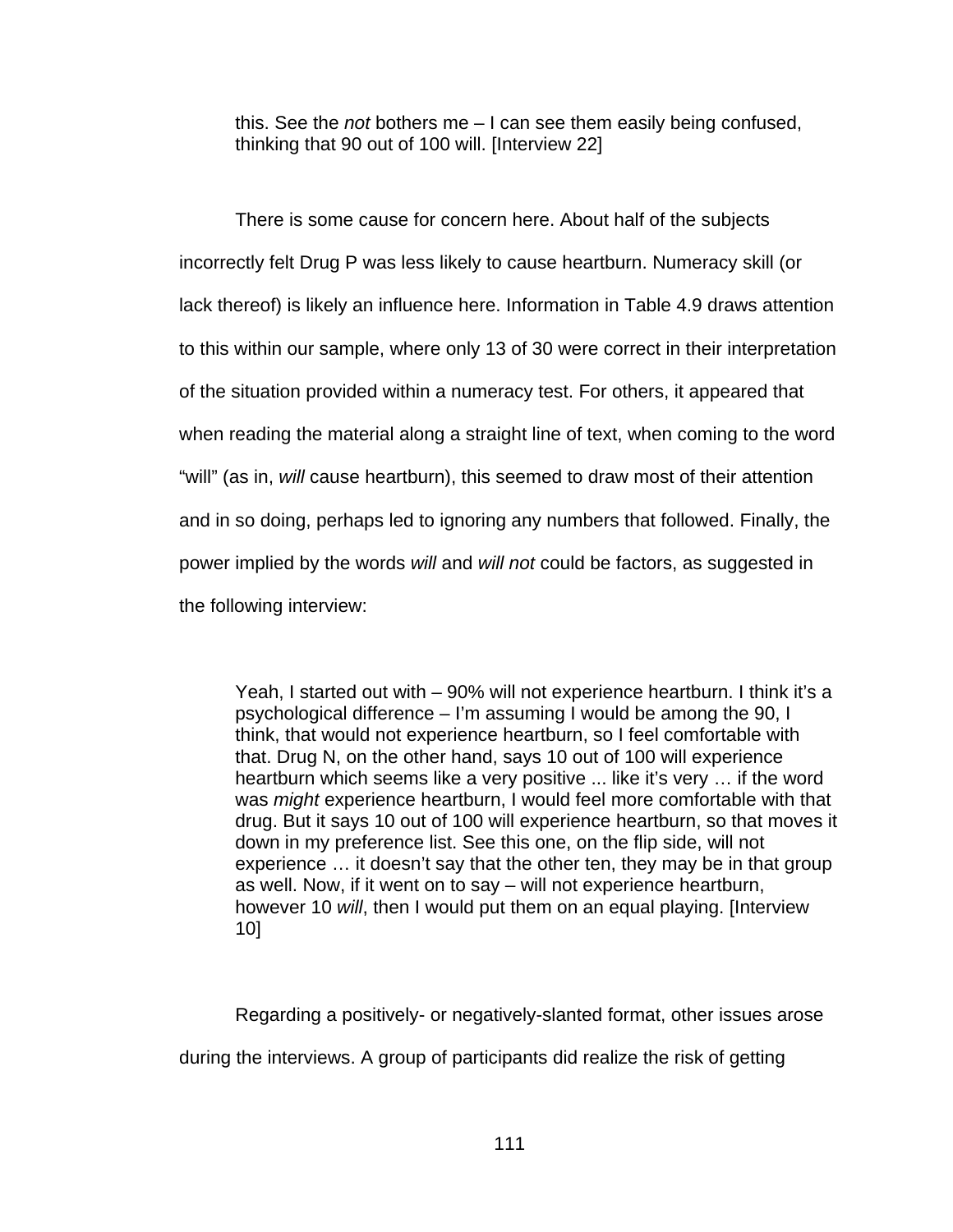heartburn would be equal in both drugs, but felt the manner of phrasing might

be potentially confusing to some:

I preferred that one than against Drug P because from all the experience I ever had, very seldom do I ever remember a doctor telling me that 90% of the people will not get these symptoms or side effects from this drug. Generally it's not *very many* or 10%, let's say. It's not something I think you hear. I think you're more often to get the 10% thrown at you rather the 90 who will not. [Interview 11]

I thought that the way information is usually presented is in the possibility of getting it. So I just felt that there was a chance to misread the second one and think that 90% will. So I thought that just to stay consistent, that I actually would prefer this one. So even though I like this better, I liked P better. I felt that just kind of my sense of consistency in the way information is delivered was important to me, so if some people tell me *will* and some people tell me *will not*, that just kind of, and maybe because I read quickly … not necessarily every word on the piece of medication. So I think I just want consistency in how information is delivered. So even though I prefer this better, you know how we all like to phrase things positively, right? But I did feel that this one [90 will not get] is most likely to be misunderstood. [Interview 9]

 Interestingly, participants of this study, of whom more than two-thirds held a diploma or degree, were influenced by the positive versus negative framing of side effects. Numeracy skills were not the only factor to determine participant mindset when deciding which drug they would like better. The preference for the kind of format, the interpretation of each format, and inattention to key words, were some of the factors cited by participants to explain or justify their decision. The findings support the *preference reversals* theory, that people switch preferences for one outcome over another based solely on how outcomes are presented, even though their losses and gains are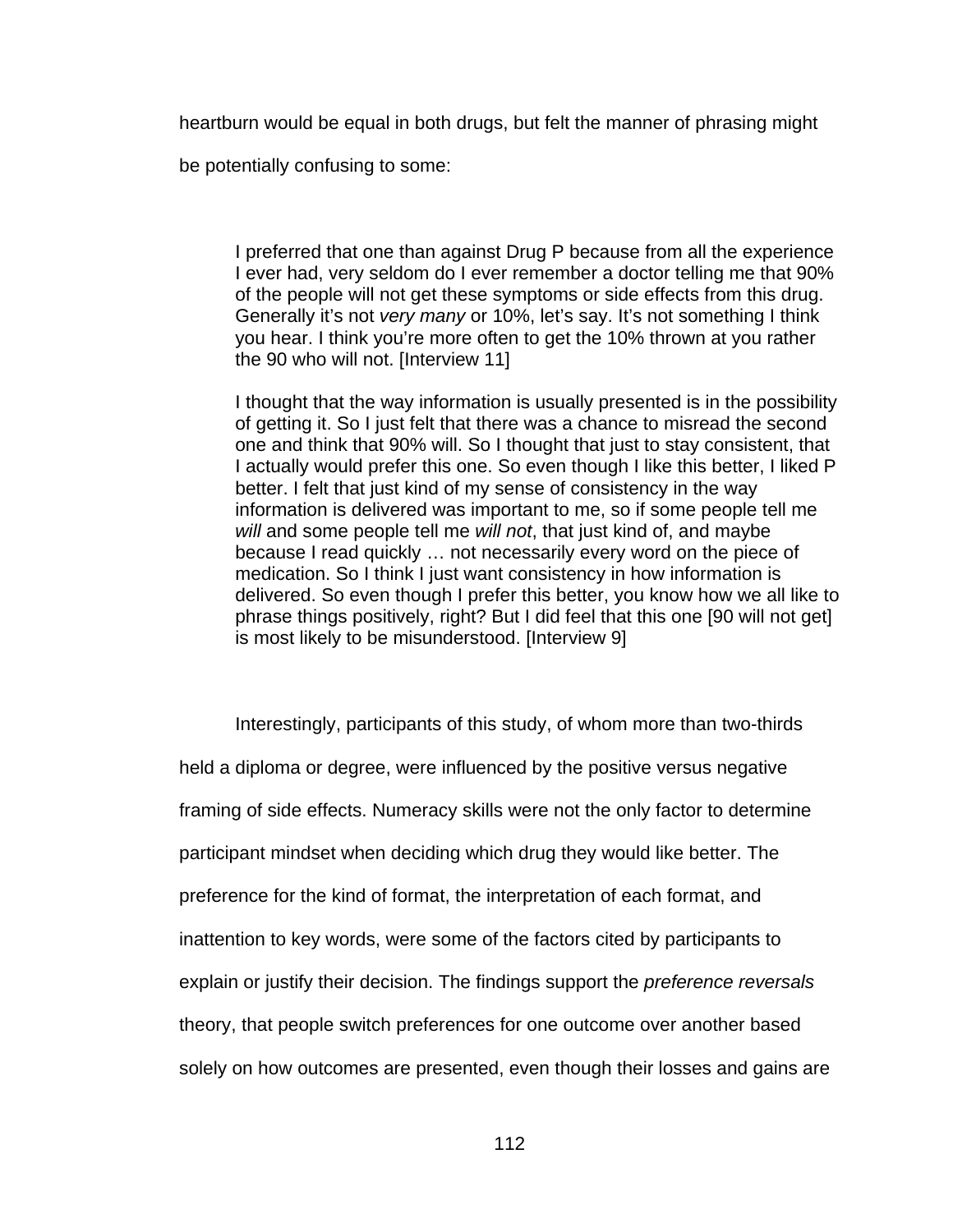the same. It is still unknown how and why given elements of risk format influence patient risk perceptions and reasoning.

 Looking at other literature on the framing effect, one review of 40 studies examined the effect of framing on treatment, immunization, or health behaviour scenarios.<sup>60</sup> Active treatments like surgery was preferred to other treatments when treatment efficacy was presented in a positive frame (survival) rather than a negative frame (mortality). Framing affects were less obvious for immunization and health behaviour scenarios. However, those with little interest in the behaviour at baseline were influenced by framing, particularly when information was presented as gains. Framing effects varied with the type of scenario, responder characteristics, scenario manipulations, and study quality. This is in line with Study 2 findings and results of the numeracy test (see Table 4.9). Using an OTC drug for a headache is of far less importance compared to undergoing surgery, but the results showed participant responses were affected by positive or negative framing.

 Moxey concluded that when describing treatment effects to patients, expressing the information in more than one way may present a balanced view to patients and enable them to make informed decisions. $60$  When designing side effect sections of medication leaflets, positive framing could be used in styles that draw patient attention to the numerical data. Presenting numerical data positively may also need the right emphases on numbers and words (e.g. 99 out of 100 did *not*) to make sure patients see the key content.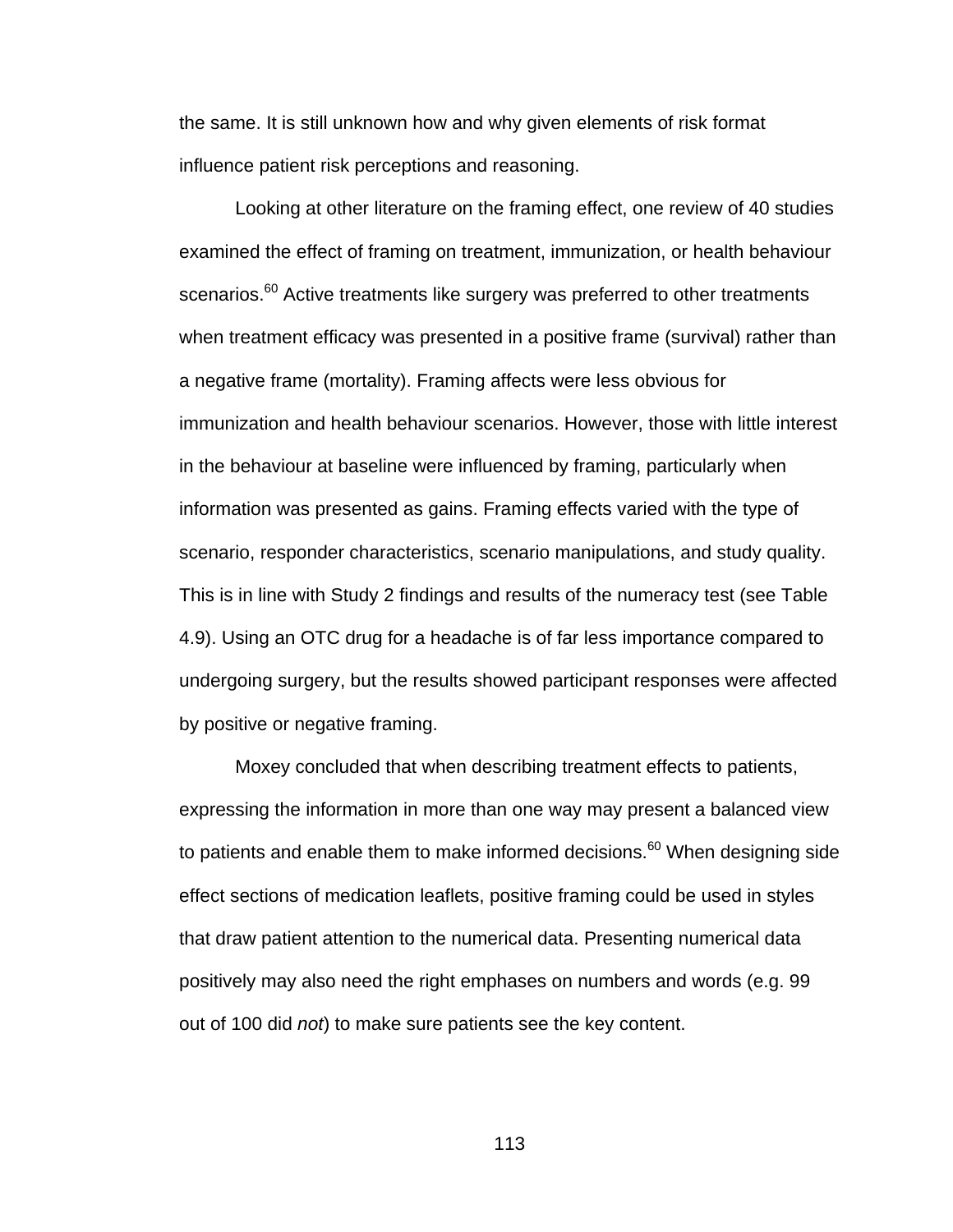#### **5.1. Limitations**

 Volunteering for the study may potentially bias the sample. Volunteers can have certain characteristics that differentiate them from the population of patients as a whole.

The high literacy level of our participants – a third had an education level higher than a bachelor's degree – may be another limitation in generalizing our sample to the population of people 50 years and older. However, a comparison of the data from the 2006 Saskatoon Census for adults (35-64 years) showed that the education level of the study sample was only seven percent higher than the general population.<sup>107</sup> There was no data specific to the 50-plus population.

 The SF-8 health survey was undertaken to determine whether the subjects were sicker or healthier than the average person of similar ages in society. However, there was no data available for overall health status of Saskatoon adults for comparison. In other reports, most SF-8 data allowed for comparing data before and after a suggested treatment in order to control for quality of life.<sup>99,115</sup> The overall mean score for all 30 participants was 32.4  $\pm$  5.7, with a score that could range from eight to 42 (42 would represent major physical and mental concern). This result shows that there were some concerns for participant health. This issue was seen during the interview as well. For a group of participants who were using many medications already, adding another OTC drug raised anxiety and probably affected their decision to use a medicine for headaches.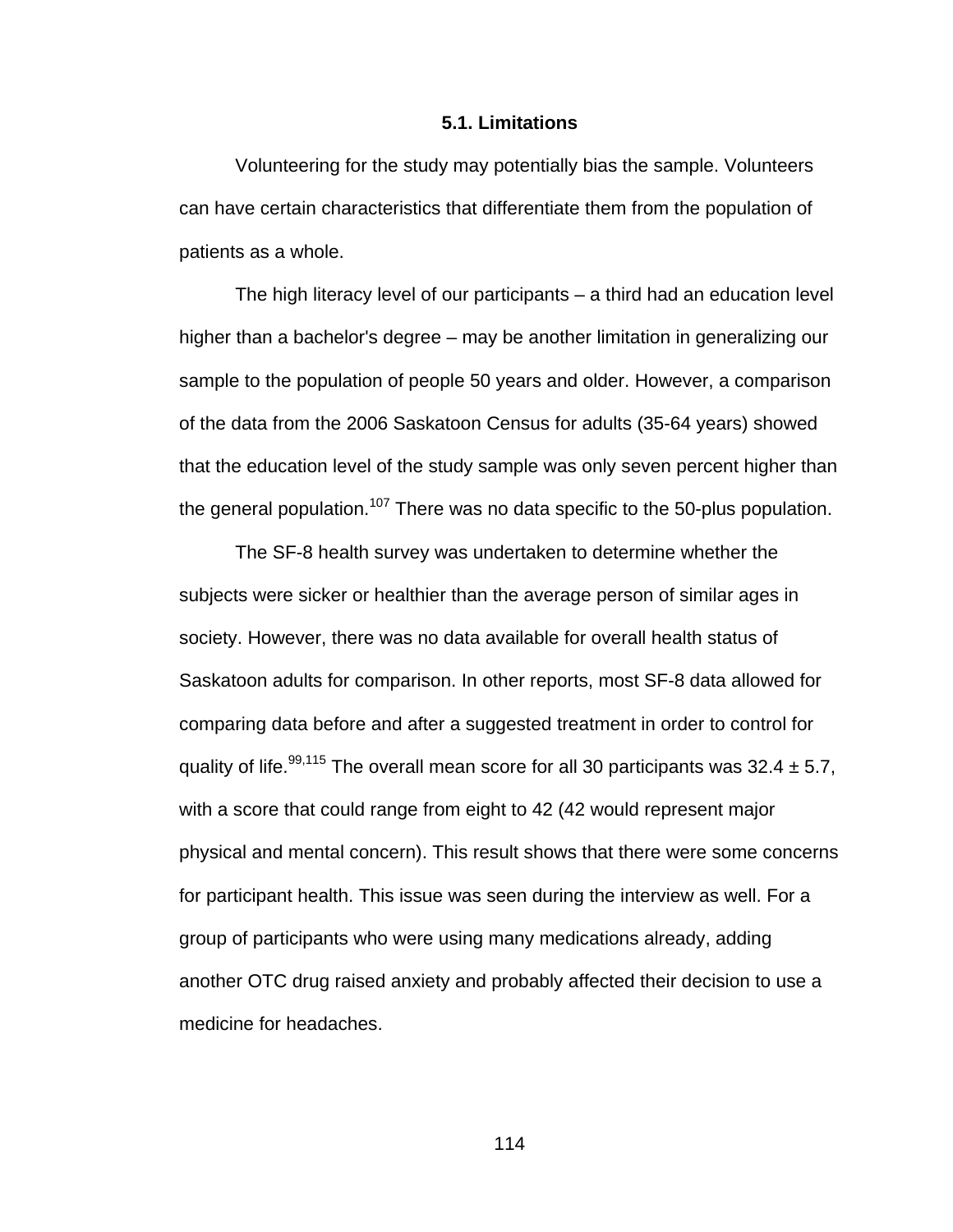Use of scales to quantify the behaviour of participants is another limitation of the study.

 The choice of side effects (diarrhoea, dry eyes, etc) did have an effect on participant likelihood to take a medicine. There may have been different results for this study if the chosen side effects were milder or more severe. While the percentages chosen were reflective of rates seen for actual agents, different reactions by participants could have occurred if frequencies were higher than 10 percent, for example (a level that could be defined as *very common*).

 Including both the percentages and frequency data was a limitation in some respects, in that it did not allow for an assessment of which of the two formats was most influential to any person. For some, the two could have been helpful. For others, it could have been perceived as an extra bit of material to process. Future research may be able to assess the effect of each separately on people's decision to use a medicine.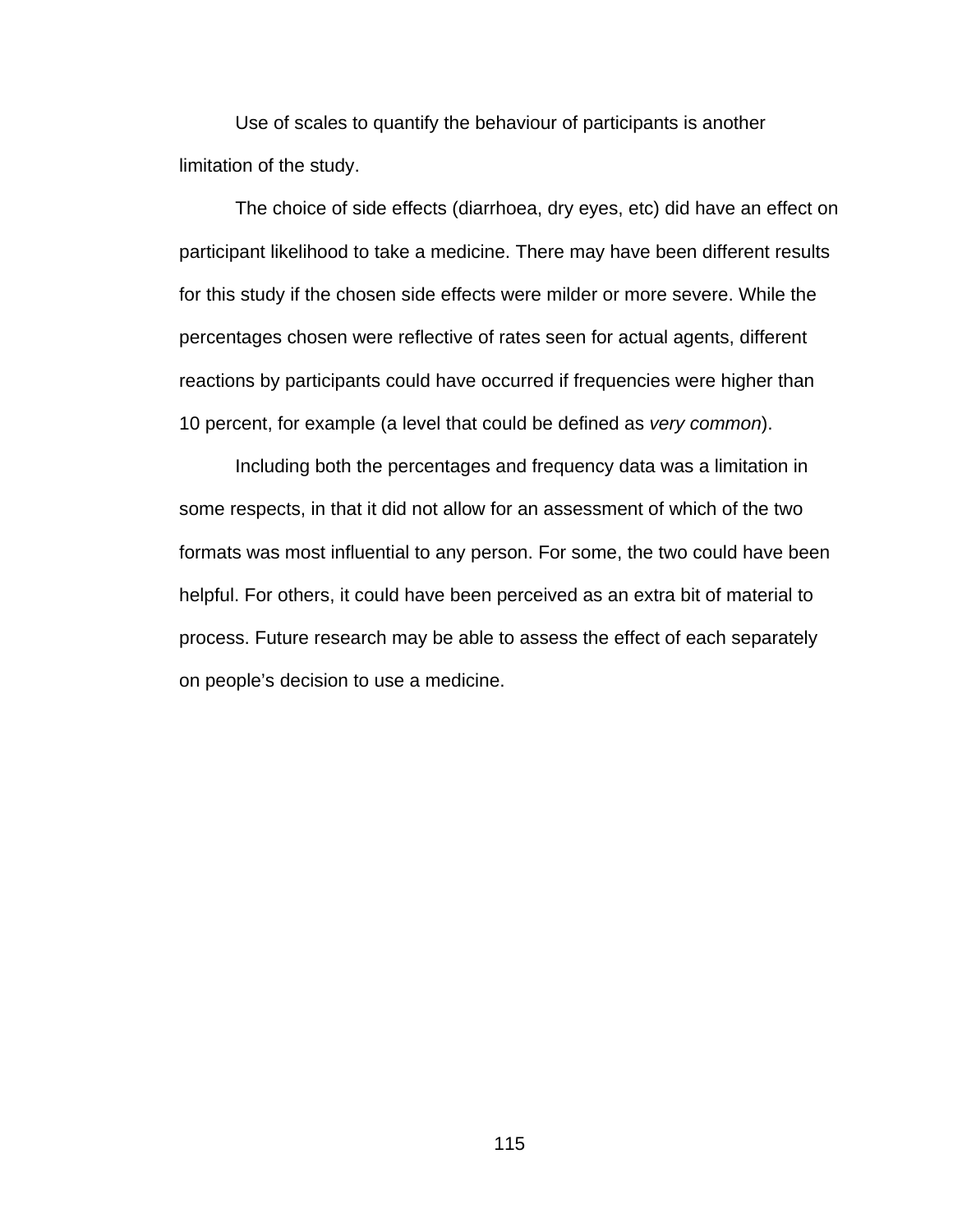### CHAPTER 6 CONCLUSION AND RECOMMENDATIONS

People are being encouraged to monitor their own illnesses, undertake lifestyle changes to prevent diseases and maintain their health. They are also being encouraged to self-treat minor illnesses such as colds, headaches, and heartburn. Most patients want to be involved in decisions relating to their health. Decisions such as whether to undertake a course of treatment, and which treatment to choose, can only be truly shared if the patient has a similar understanding of the possible advantages and disadvantages of each option as the clinician. Accurate and effective risk communication is therefore of great importance in establishing trust, reaching shared agreements and developing concordant clinical management plans.

Regarding fictitious OTC agents and hypothetical illness scenarios, participant preference revealed medication information leaflets may benefit by including frequency data for side effects. It appeared that seeing the frequency data did lessen fears or concerns for that chosen agent. Adding it to written information leaflets or to verbal content could decrease fears and improve patient intention to take their medicine. But in spite of this evidence, one should be wary about concluding that such leaflets (or pharmacists) should include frequency data with side effect information in practice. More research needs to be done on this issue with larger samples, across all adult age groups, and for a variety of acute and chronic illnesses.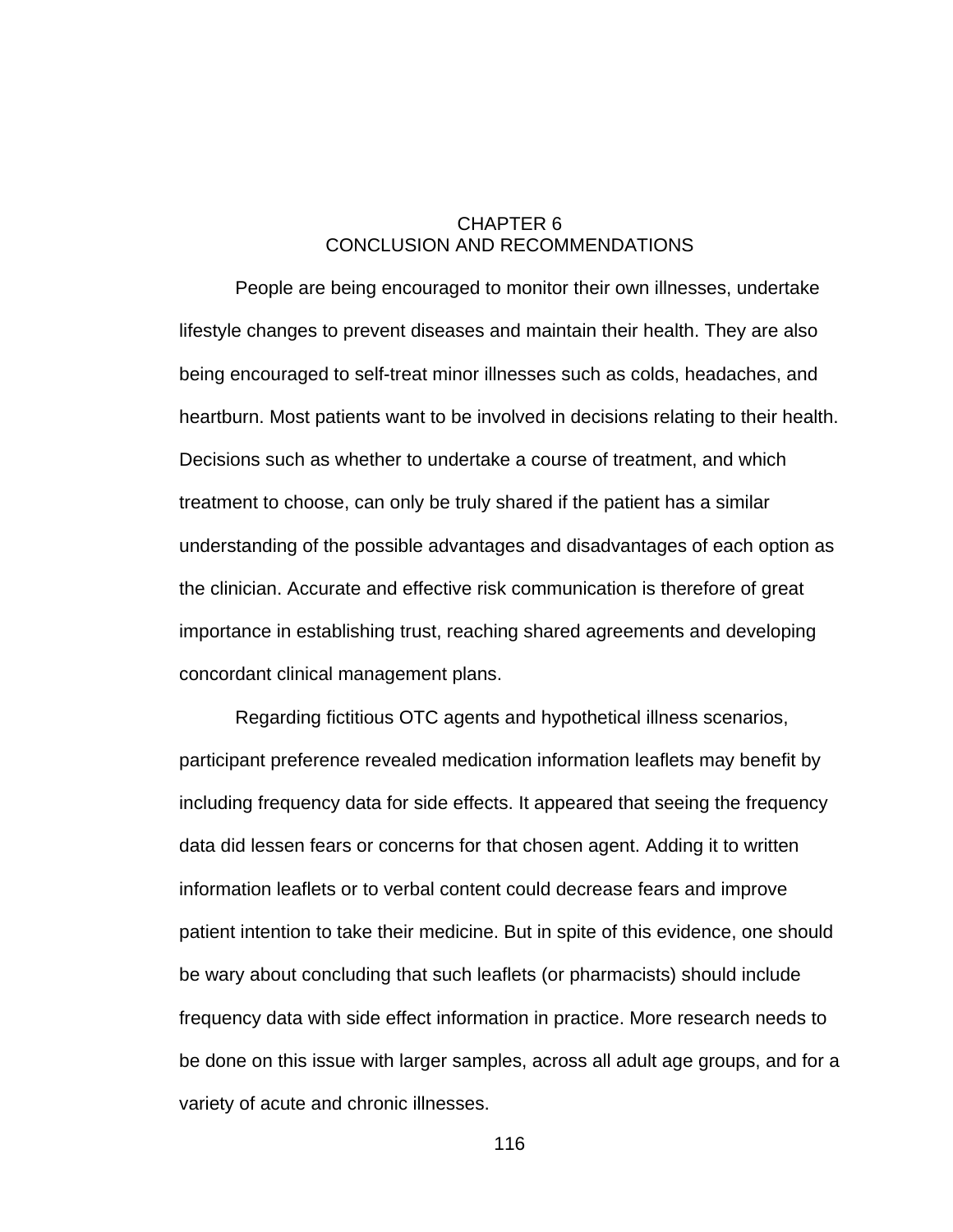When numerical data for side effects is phrased positively, participants showed higher likelihood of taking a medicine. Giving estimations for the side effects listed on medication leaflets could be helpful for patients with greater informational needs, and framing it in a positive format may impact on use. However, this approach may conflict with the tenets of informed choice and could reflect a paternalistic view. A minimum condition for the achievement of informed choice is for the care giver to inform the patient of all the necessary information that is relevant to making the decision, in a clear and concise manner. Further research in the clinical setting is needed to provide justification for the format used when presenting risk information to patients. Studies also should focus on optimizing these interventions, identifying tools that a patient is most likely to benefit from, and improving cost-effectiveness. This insight could then be the platform for informed discussion about the significance and burden of risks and the implications for the individual or family concerned. It may make the explanation of diseases and their treatment easier. Instruction in the efficient communication of statistical information should be part (or continue to be part) of health care curricula and continuing education for health care providers.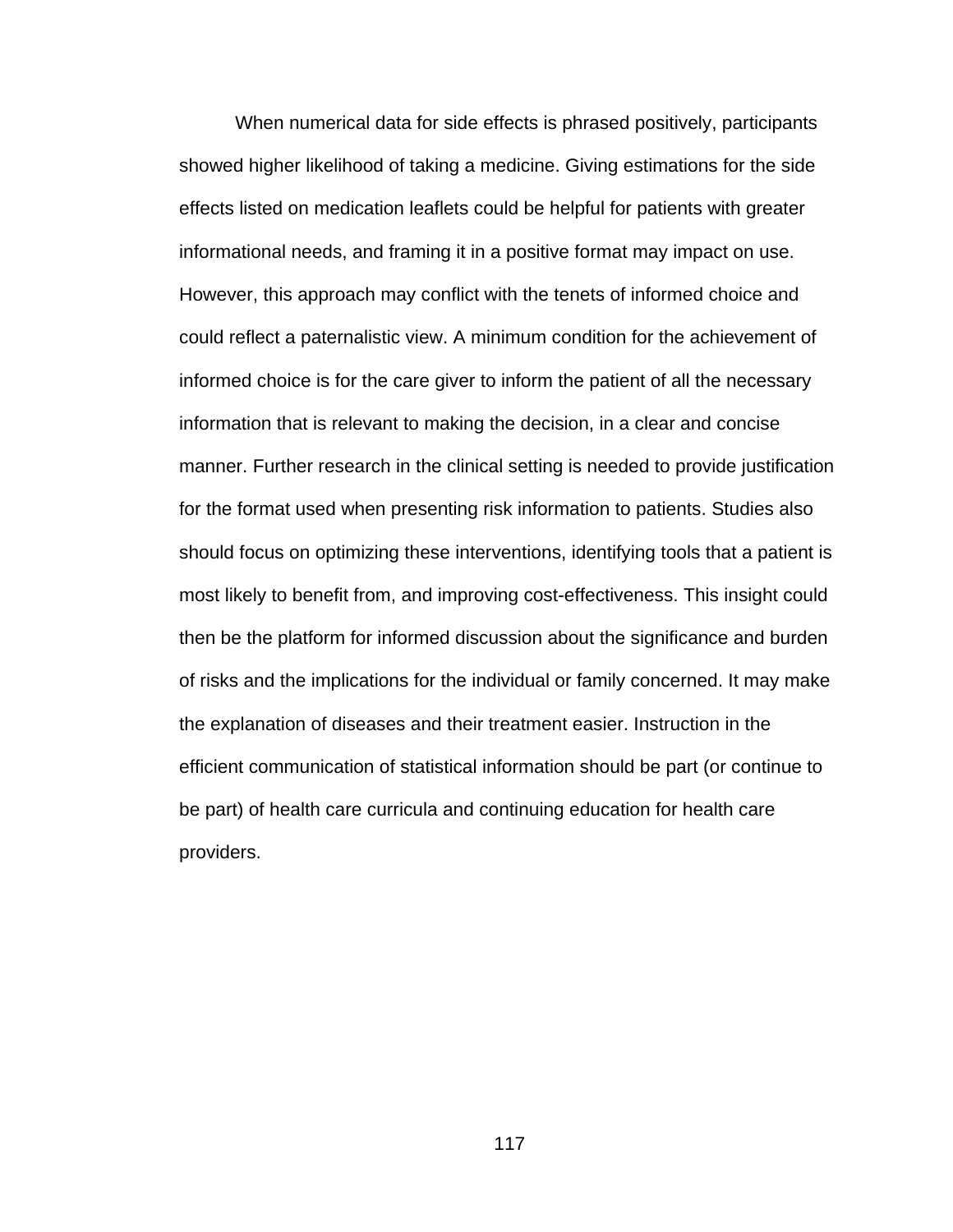## LIST OF REFERENCES

#### **References**

- 1. Cox K, Stevenson F, Britten N, et al. A systematic review of communication between patients and health care professionals about medicine-taking and prescribing. London (UK): Medicines partnership; 2004.
- 2. Raynor DK, Blenkinsopp A, Knapp P, et al. A systematic review of quantitative and qualitative research on the role and effectiveness of written information available to patients about individual medicines. Health Technol Assess 2007; 11: iii.
- 3. Ziegler DK, Moiser MC, Buenaver M, et al. How much information about adverse effects of medication do patients want from physicians? Arch Intern Med 2001; 161: 706–13.
- 4. Labor S, Schommer J, Pathak D. Information overload with written prescription drug information. Drug Info J 1995; 29: 1317–28.
- 5. Garrud P, Wood M, Stainsby L. Impact of risk information in patient education leaflet. Patient Educ Counsel 2001; 43: 301–4.
- 6. Gibbs S, Waters WE, George CF. Prescription information leaflets: A national survey. J Roy Soc Med 1990; 83: 292–7.
- 7. Dyck A, Deschamps M, Taylor J. Pharmacists' discussions of medication side effects: A descriptive study. Patient Educ Counsel 2005; 56: 21–7.
- 8. Chaplin R. Informing patients about tradive dyskinesia: Controlled trial of patient education. Br J Psychiatr 1998; 172: 78–81.
- 9. Berry DC, Knapp P, Raynor T. Expressing medicine side effects: Assessing the effectiveness of absolute risk, relative risk, and number needed to harm, and the provision of baseline risk information. Patient Educ Counsel 2006; 63: 89–96.
- 10. Horne R and Weinman J. Patients' beliefs about prescribed medicines and their role in adherence to treatment in chronic physical illness. J Psychosomatic Res 1999; 47: 555–67.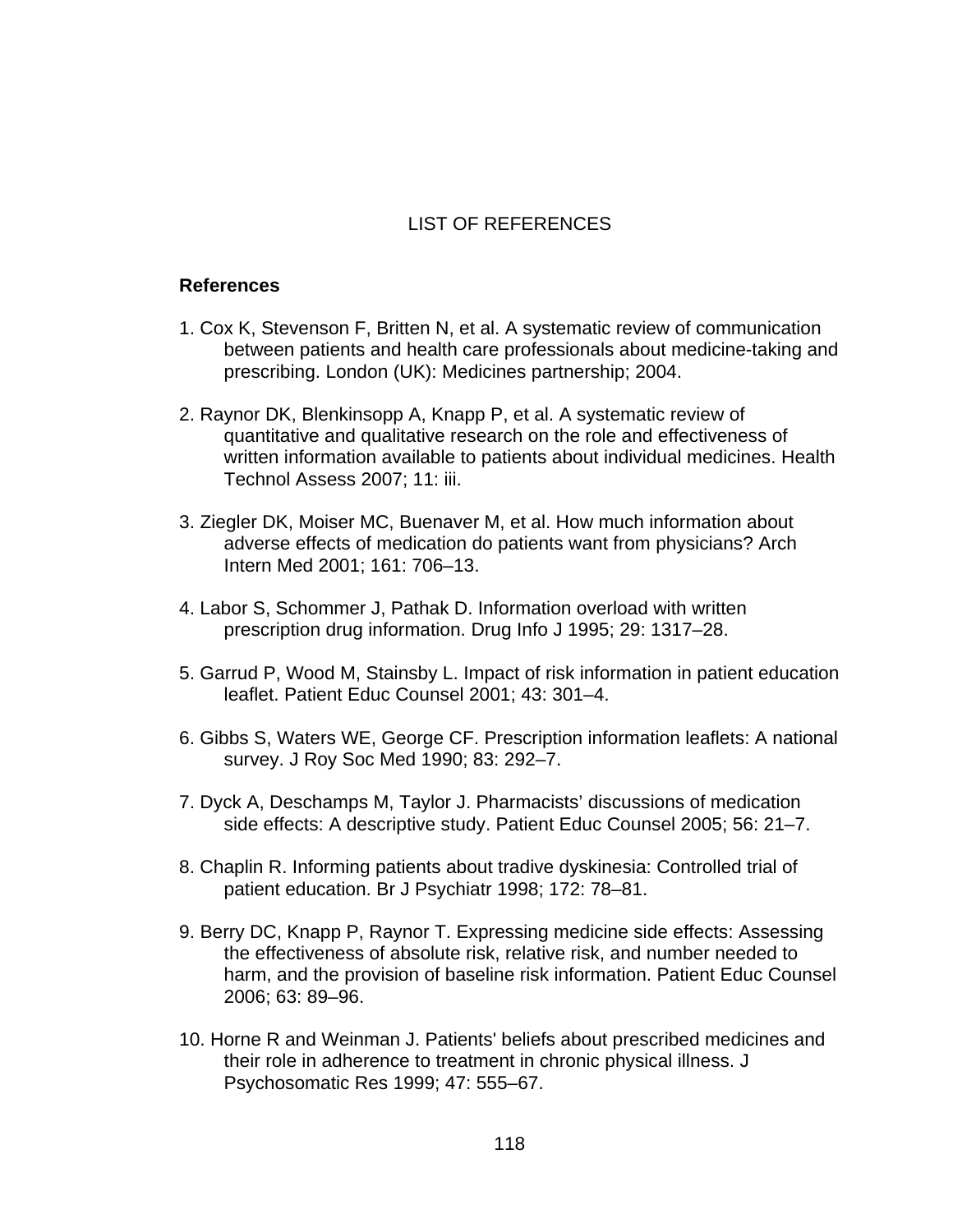- 11. Knapp P, Raynor DK, Berry DC. Comparison of two methods of presenting risk information to patients about the side effects of medicines. Qual Saf Health Care 2004; 13: 176–80.
- 12. Berry DC. Informing people about the risks and benefits of medicines: Implications for the safe and effective use of medicinal products. Curr Drug Saf 2006; 1: 121–6.
- 13. Franic DM and Pathak DS. Communicating the frequency of adverse drug reactions to female patients. Drug Info J 2000; 34: 251–72.
- 14. Berry DC, Raynor DK, Knapp P, et al. Patients understanding of risk associated with medication use: impact of European Commission guidelines and other risk scales. Drug Saf 2003; 26: 1–11.
- 15. Bergenstrom A and Sherr L. The effect of order of presentation of verbal probability expressions on numerical estimates in a medical context. Psychol Health Med 2003; 8: 391–8.
- 16. Berry DC, Michas IC, De Rosis F. Evaluating explanations about drug prescriptions: Effects of varying the nature of information about side effects and its relative position in explanations. Psychol Health 1998; 13: 767–84.
- 17. Berry DC, Knapp P, Raynor DK. Provision of information about drug side effects to patients. Lancet 2002; 359: 853–4.
- 18. Timmermans DRM, Ockhuysen-Vermey CF, Henneman L. Presenting health risk information in different formats: The effect on participants' cognitive and emotional evaluation and decisions. Patient Educ Counsel 2008; 73: 443–7.
- 19. Hawley ST, Zikmund-Fisher B, Ubel P, et al. The impact of the format of graphical presentation on health-related knowledge and treatment choices. Patient Educ Counsel 2008; 73: 448–55.
- 20. Schwartz LM, Woloshin S, Welch HG. Can patients interpret health information? An assessment of the medical data interpretation test. Med Decis Making 2005; 25: 290–300.
- 21. Gigerenzer G and Edwards A. Simple tools for understanding risks: From innumeracy to insight. BMJ 2003; 327: 741–4.
- 22. Young SD and Oppenheimer DM. Different methods of presenting risk information and their influence on medication compliance intentions: Results of three studies. J Clinthera 2006; 28: 129–39.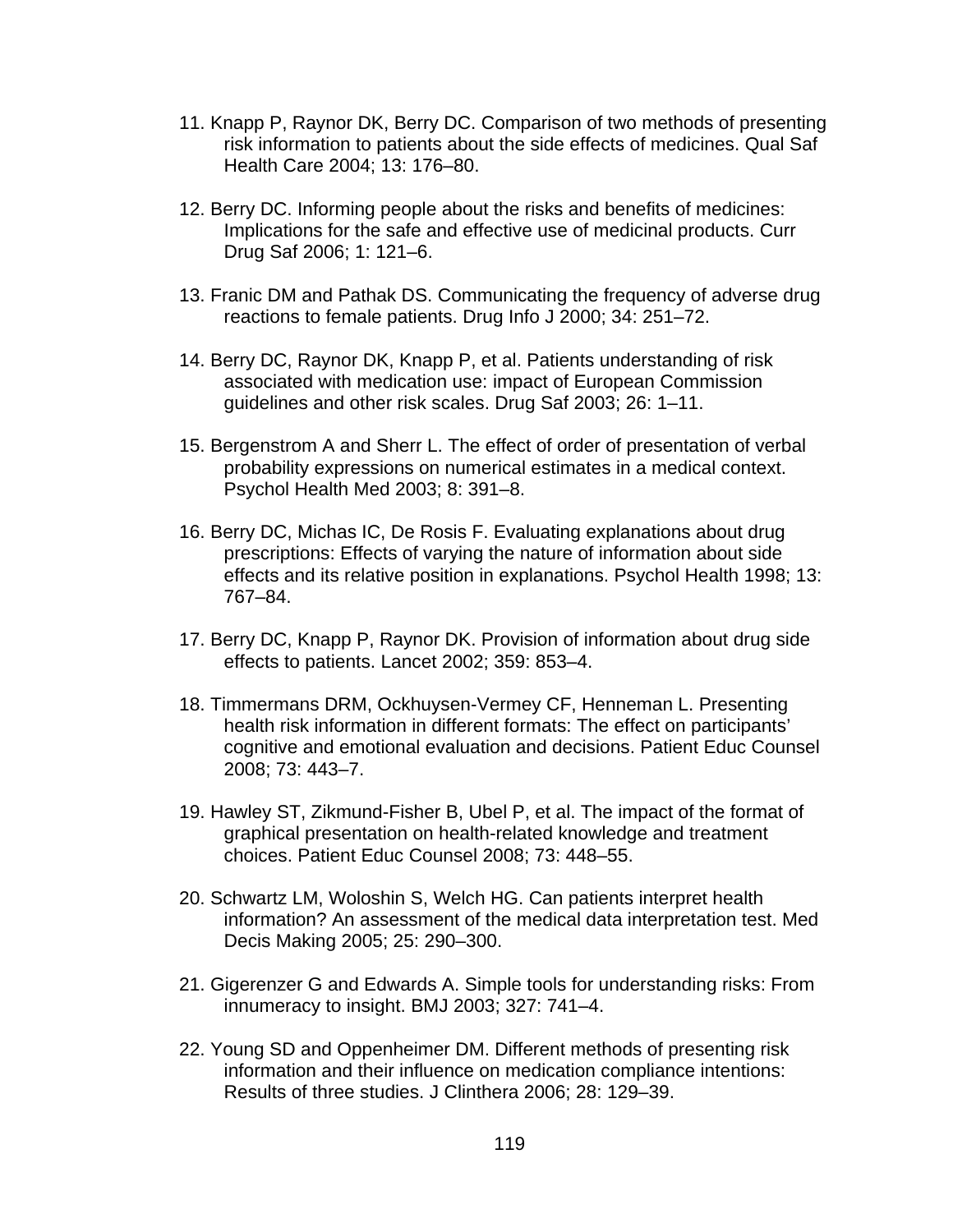- 23. Rantucci MJ. Pharmacists talking with patients: A guide to patient counselling. Baltimore (MD): Williams and Wilkins; 2006.
- 24. Davis TC. Literacy and misunderstanding prescription drug labels. Ann Intern Med 2006; 145: 887–95.
- 25. Berry DC, Michas IC, Gillie T, et al. What do patients want to know about their medicines and what do doctors want to tell them? A comparative study. Psychol Health 1997; 12: 467–80.
- 26. Berry DC, Knapp P, Raynor DK. Is 15 percent very common? Informing people about the risks of medication side effect. Int J Pharm Pract 2002; 10: 144–51.
- 27. Berry DC, Michas IC, Bersellini E. Communicating information about medication side effects: Effects on satisfaction, perceived risk to health and intention to comply. Psychol Health 2002; 17: 247–67.
- 28. Airaksinen M. Do the public and pharmacists share opinions about drug information? Int Pharm J 1994; 8: 168–71.
- 29. Howard J, Wildman K, Blain J, et al. The importance of drug information from a patient perspective. J Soc Admin Pharm 1999; 16: 115–26.
- 30. Nair K, Dolovich L, Cassels A, et al. What patients want to know about their medications? Can Fam Physician 2002; 48: 104–10.
- 31. Keown C, Slovic P, Lichtenstein S. Attitudes of physicians, pharmacists, and laypersons toward seriousness and need for disclosure of prescription drug side effects. Health Psychol 1984; 3: 1–11.
- 32. Ley P. Communicating with patients: Improving communication, satisfaction and compliance. London (UK): Chapman and Hall; 1988.
- 33. Åström K, Carlsson J, Bates I, et al. Desire for information about drugs: A multi-method study in general medical inpatients. Pharm World Sci 2000; 22: 159–64.
- 34. Quaid KA, Faden RR, Vining EP, et al. Informed consent for a prescription drug: Impact of disclosed information on patient understanding and medical outcomes. Patient Educ Counsel 1990; 15: 249–59.
- 35. Berry DC, Raynor T, Knapp P, et al. Over the counter medicines and the need for immediate action: A further evaluation of European Commission recommended wordings for communicating risk. Patient Educ Counsel 2004; 53: 129–34.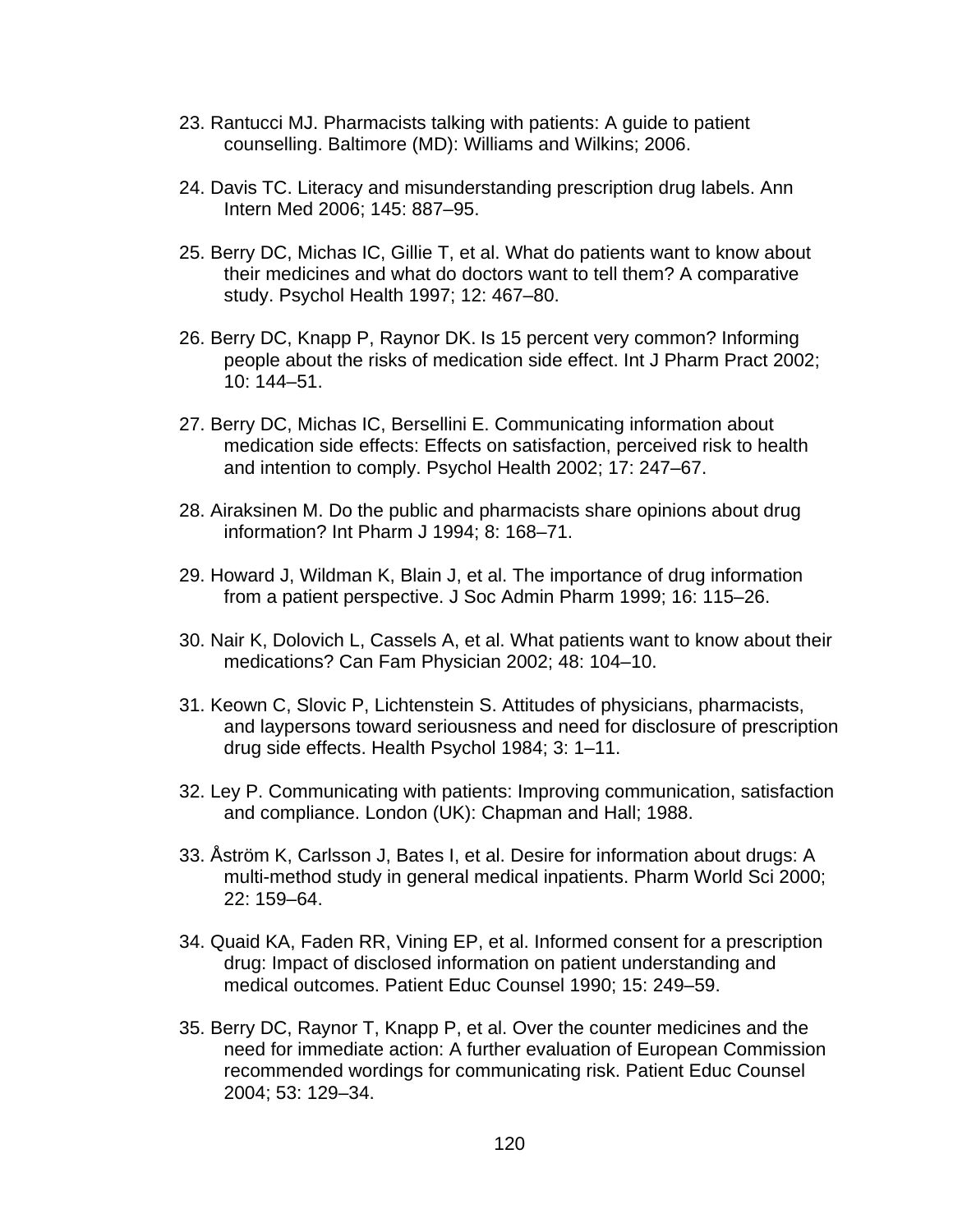- 36. Edwards A and Elwyn GJ. Explaining risks: Turning numerical data into meaningful pictures. BMJ 2002; 324: 827–30.
- 37. Taylor J, Lo Y, Dobson R, et al. Consumer expectations of nonprescription medications according to location of sale. J Am Pharm Assoc 2007; 47: 729–36.
- 38. Bissell P, Ward PR, Noyce PR. The dependent consumer: Reflection on accounts of the risks of non-prescription medicines. Health 2001; 5: 5–30.
- 39. Ornbjerg LM, Andersen HB, Kryger P, et al. What do patients in rheumatologic care know about the risks of NSAIDs? J Clin Rheumatol 2008; 14: 69–73.
- 40. Bebbington PE. The contend and context of compliance. Int Clin Psychopharmacol 1995; 9: 41–50. Available at: http://www.minddisorders.com. Accessed May 2007.
- 41. Sabate E. Adherence to long-term therapies: Evidence for action. Geneva (Switzerland): World Health Organisation; 2003.
- 42. Shaw JM. Information for patients on medicines: Should be much more accessible and patient centred. BMJ 2005; 331: 1034–5.
- 43. Horne R, Weinman J, Hankins M. The beliefs about medicines questionnaire: The development and evaluation of a new method for assessing the cognitive representation of medication. Psychol Health 1999; 14: 1–24.
- 44. Anderson L. Adherence/non-Adherence to medical advice and treatment. London (UK): Institute of Psychiatry, King's College. Available at: http://www.iop.kcl.ac.uk. Accessed August 2006.
- 45. Cost of non-compliances. Selective Laser Trabeculoplasty (SLT) website. Available at: http://www.slt-therapy.net. Accessed August 2006.
- 46. Guthrie RM. The effects of postal and telephone reminders on compliance with pravastatin therapy in a national registry: Results of the first myocardial infarction risk reduction program. Clin Therapeut 2001; 23: 970–80.
- 47. Slovic P, Kraus N, Lappe H, et al. Risk perception of prescription drugs: Report on a survey in Canada. Pharm Pract 1992; 8: 30–7.
- 48. Russell C. Implications for improving risk communication through various channels: A discussion. J Natl Canc Inst Monogr 1999; 25: 177–81.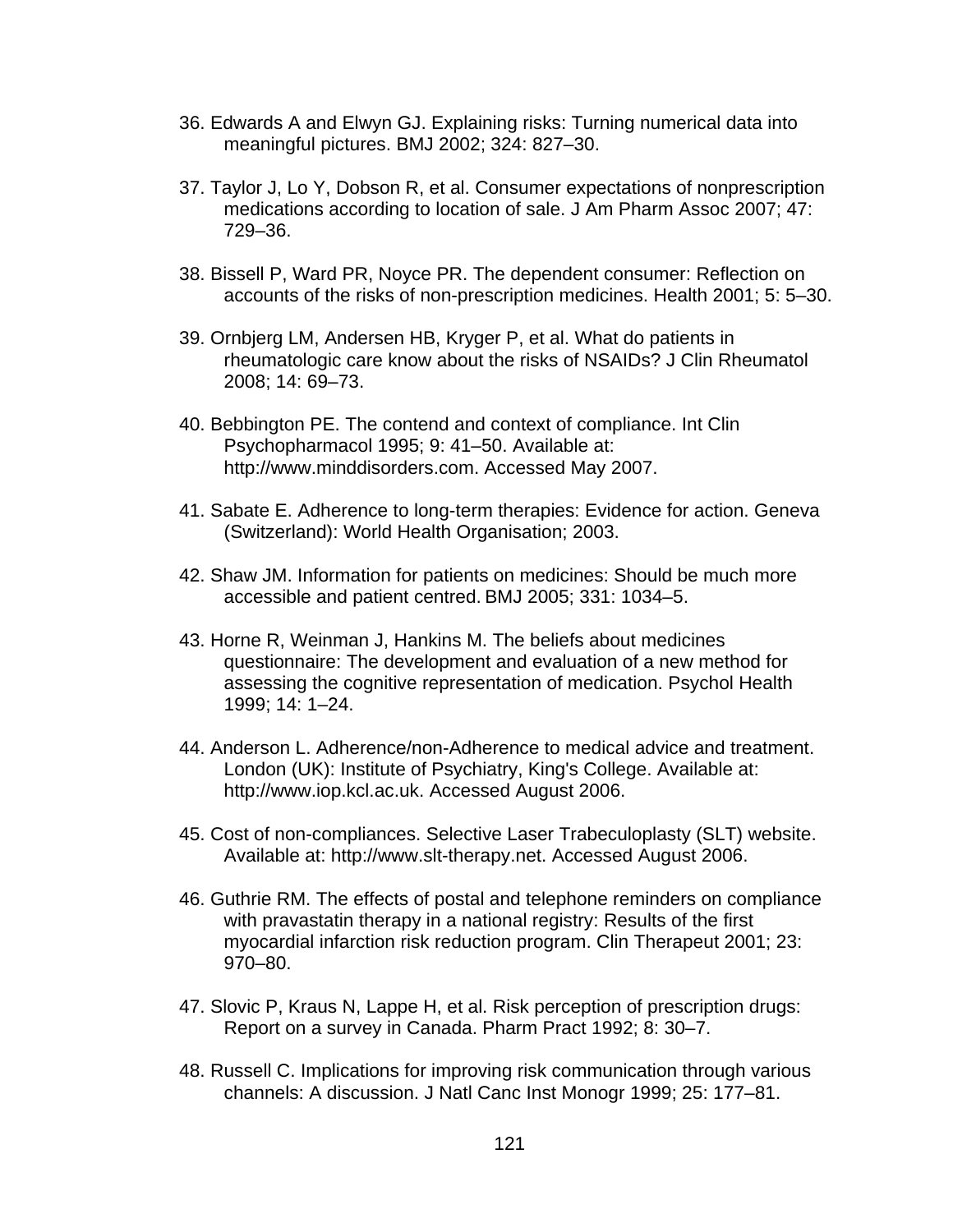- 49. Abrahams D. Brand risk: Adding Risk Literacy to Brand Management. Aldershot, Hampshire (UK): Gower Publishing Ltd; 2008.
- 50. Learning a Living: First Results of the Adult Literacy and Life Skills Survey. Statistics Canada Catalogue number 89-603-XWE. Ottawa: Statistics Canada and the Organisation for Economic Co-operation and Development; 2005. Available at: http://www.statcan.ca.
- 51. Schiffman LG and Kanuk LL. Consumer decision-making. In: Schiffman LG and Kanuk LL (Eds). Consumer behaviour. Englewood Cliffs (NJ): Prentice Hall; 1994.
- 52. Robinson- Riegler G and Robinson- Riegler B. Reasoning, judgment and decision-making. In: Cognitive psychology: Applying the science of the mind. Boston (MA): Allyn and Bacon; 2004.
- 53. Shafir E and Tversky A. Thinking through uncertainty: Non-consequential reasoning and choice. Cognit Psychol 1992; 24: 449–74.
- 54. Kahneman D and Tversky A. Prospect theory: An analysis of decision under risk. Econometrica 1979; 47: 263–91.
- 55. Redelmeier DA, Rozin P, Kahneman D. Understanding patient's decisions: Cognitive and emotional perspectives. JAMA 1993; 270: 72–6.
- 56. Yamagishi K. When a 12.86 percent mortality is more dangerous than 24.14 percent: Implications for risk communication. Appl Cognit Psychol 1997; 11: 495–506.
- 57. Yamagishi K. Effects of valence and framing in decision-making: Assessing decision makers' interpretations of choice. In: Shohov SP (Ed). Advances in Psychology Research. Hauppauge (NY): Nova Science Publishers 2004; 30: 21–33.
- 58. Hertwig R, Barron G; Weber EU, et al. Decisions from experience and the effect of rare events in risky choice. Psychol Sci 2004; 15: 534–9.
- 59. Woolf SH. Promoting informed choice: Transforming health care to dispense knowledge for decision-making. Ann Intern Med 2005; 143: 293– 300.
- 60. Moxey A. Describing treatment effects to patients: How they are expressed makes a difference. J Gen Intern Med 2003; 18: 948–59.
- 61. Furberg BD and Furberg CD. Evaluating clinical research: All that glitters is not gold. Secaucus (NJ): Springer science and business media; 2007.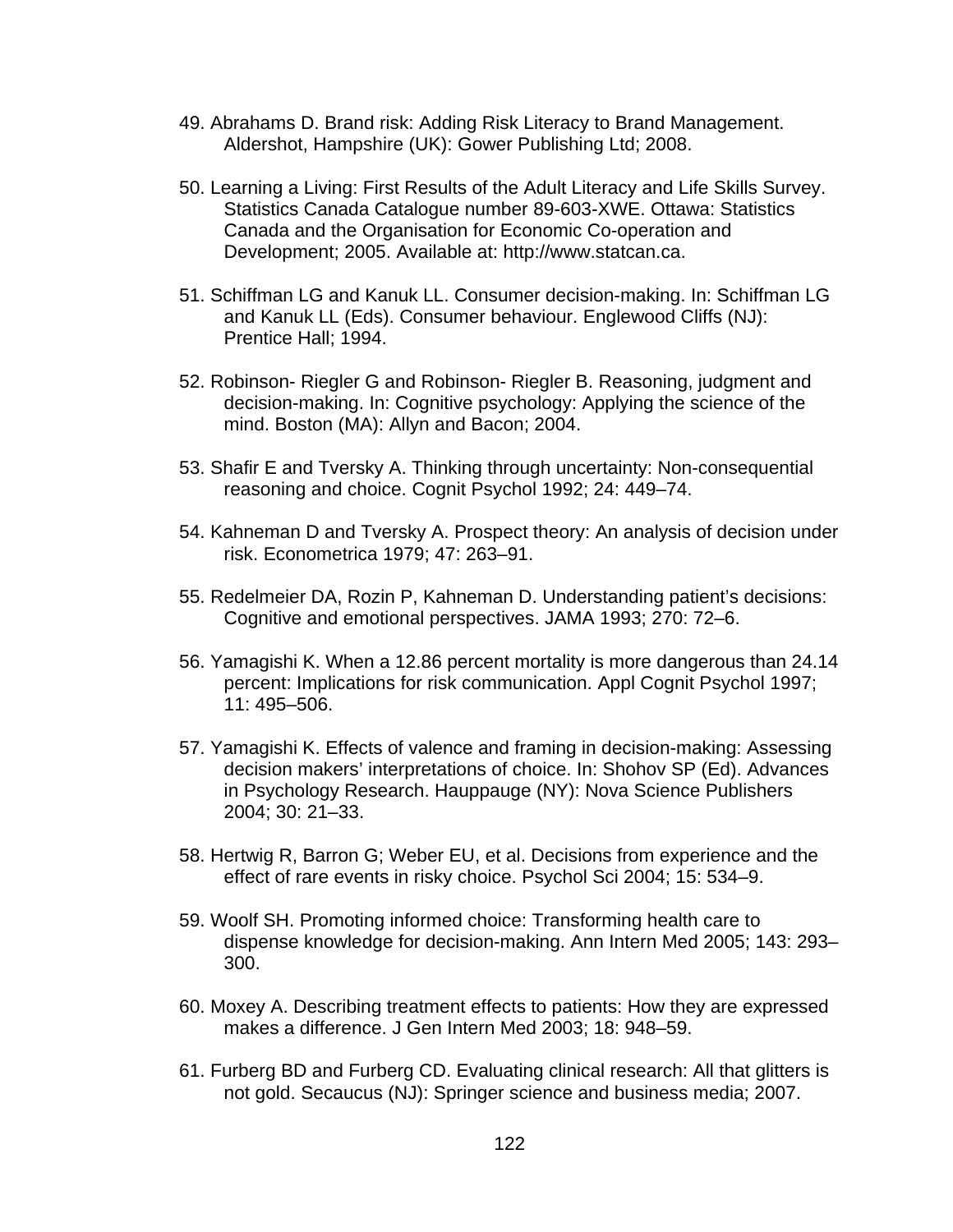- 62. Woloshin S and Schwartz LM. How can we help people make sense of medical data? Effect Clin Pract 1999; 2: 176–83.
- 63. Cuervo LG and Clarke M. Balancing benefits and harms in health care. BMJ 2003; 327: 65–6.
- 64. Davis JJ. Riskier than we think? The relationship between risk statement completeness and perceptions of direct to consumer advertised prescription drugs. J Health Comm 2000; 5: 349–69.
- 65. Smith DL. Consumer trust takes more than fair balance. Pharmaceut Exec 1999; 19: S18–9.
- 66. The staff of the bureau of consumer protection, the bureau of economics, and the office of policy planning of the federal trade commission. Before the department of health and human services food and drug administration: In the matter of request for comments on consumerdirected promotion; 2003. Available at: http://www.ftc.gov.
- 67. Paling J. Bad points about current practices. In: Paling J. (Ed) Helping patients understand risks: Seven simple strategies for successful communication. Gainesville (FL): The risk communication institute; 2006.
- 68. Gurm HS and Litaker DG. Framing procedural risks to patients: Is 99% safe the same as a risk of 1 in 100? Acad Med 2000; 75: 840–2.
- 69. Edwards A, Elwyn G, Covey J, et al. Presenting risk information a review of the effects of framing and other manipulations on patient outcomes. J Health Comm 2001; 6: 61–82.
- 70. Frymoyer JW and Frymoyer NP. Physician-patient communication: A lost art? J Am Acad Orthop Surg 2002; 10: 95–105.
- 71. Jungermann H, Schütz H, Thüring M. Mental models in risk assessment: Informing people about drugs. Risk Anal 1988; 8: 147–55.
- 72. Barnett CW, Nykamp D, Ellington AM. Patient-guided counselling in the community pharmacy setting. J Am Pharm Assoc 2000; 40: 765–72.
- 73. Worley M and Schommer JC. Pharmacist-patient relationships: Factors influencing quality and commitment. J Soc Admin Pharm 1999; 16: 157– 73.
- 74. Larson RA. Patients' willingness to pay for pharmaceutical care. J Am Pharm Assoc 2000; 40: 618–24.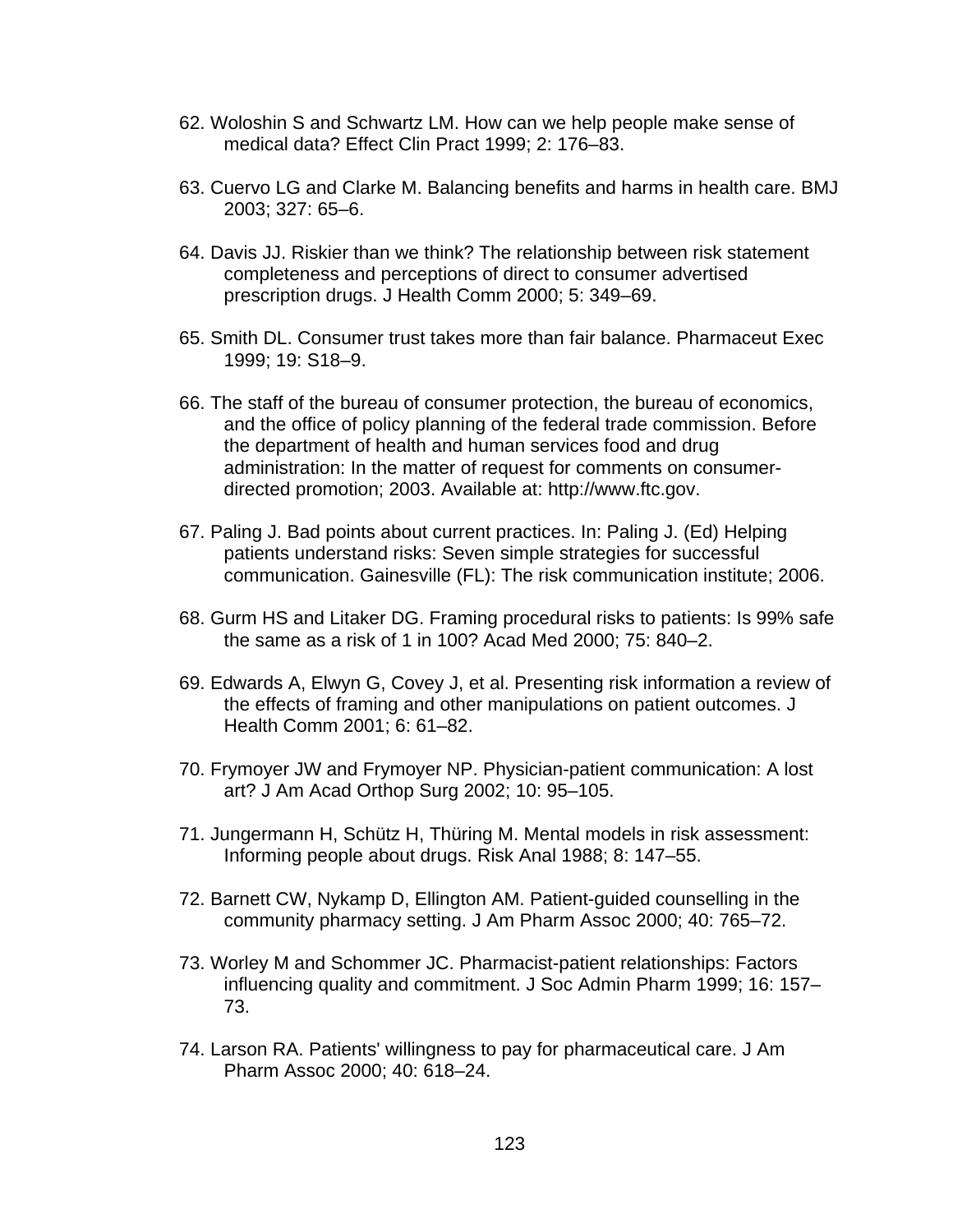- 75. Schommer JC. Pharmacists' new communicative role: Explaining illness and medicine to patients. In: Whaley B (Ed). Explaining illness: Research, theory and strategies. Mahwah (NJ): Lawrence Erlbaum Associates; 2000.
- 76. Schommer JC. Effect of interrole congruence on pharmacist-patient communication. Health Comm 1994; 6: 297–309.
- 77. Wolf MS, Davis TC, Tilson HH, et al. Misunderstanding of prescription drug warning labels among patients with low literacy. Am J Health-Syst Pharm 2006; 63: 1048–55.
- 78. Berger BA. Communication skills for pharmacists: Building relationship, improving patient care. Washington (DC): American Pharmaceutical Association, Jobson Publishing; 2002.
- 79. Deschamps M, Dyck A, Taylor J. What are we saying? Content and organization of patient counselling by community pharmacists. Can Pharmaceut J 2003; 136: 42–7.
- 80. Schommer JC, Doucette WR, Worley MM. Processing prescription drug information under different conditions of presentation. Patient Educ Counsel 2001; 43: 49–59.
- 81. Hahn M, Lawson R, Young GL. The effects of time pressure and information load on decision quality. Psychol Market 1992; 9: 365–78.
- 82. Gramling R, Irvin JE, Nash J, et al. Numeracy and medicine: Key family physician attitudes about communicating probability with patients. J Am Board Fam Pract 2004; 17: 473.
- 83. Clark C. Improvements needed in risk communication. Hospital Pharmacist 2004; 11: 426.
- 84. Wolf M, Davis TC, Shrank WH, et al. A critical review of FDA-approved medication guides. Patient Educ Counsel 2006; 62: 316–22.
- 85. Raynor DK, Silcock J, Knapp P, et al. How do patients use medicine information leaflets in the UK? Int J Pharm Pract 2007; 15: 209–18.
- 86. Knapp P, Raynor DK, Carrigan N. Do patient information leaflets meet patients' needs for describing the likelihood of side effects? Int J Pharm Pract 2007; (Suppl 1): A26–7.
- 87. Berry DC, Gillie T, Banbury S. What do patients want to know: An empirical approach to explanation generation and validation? Expet Syst Appl 1995; 8: 419–29.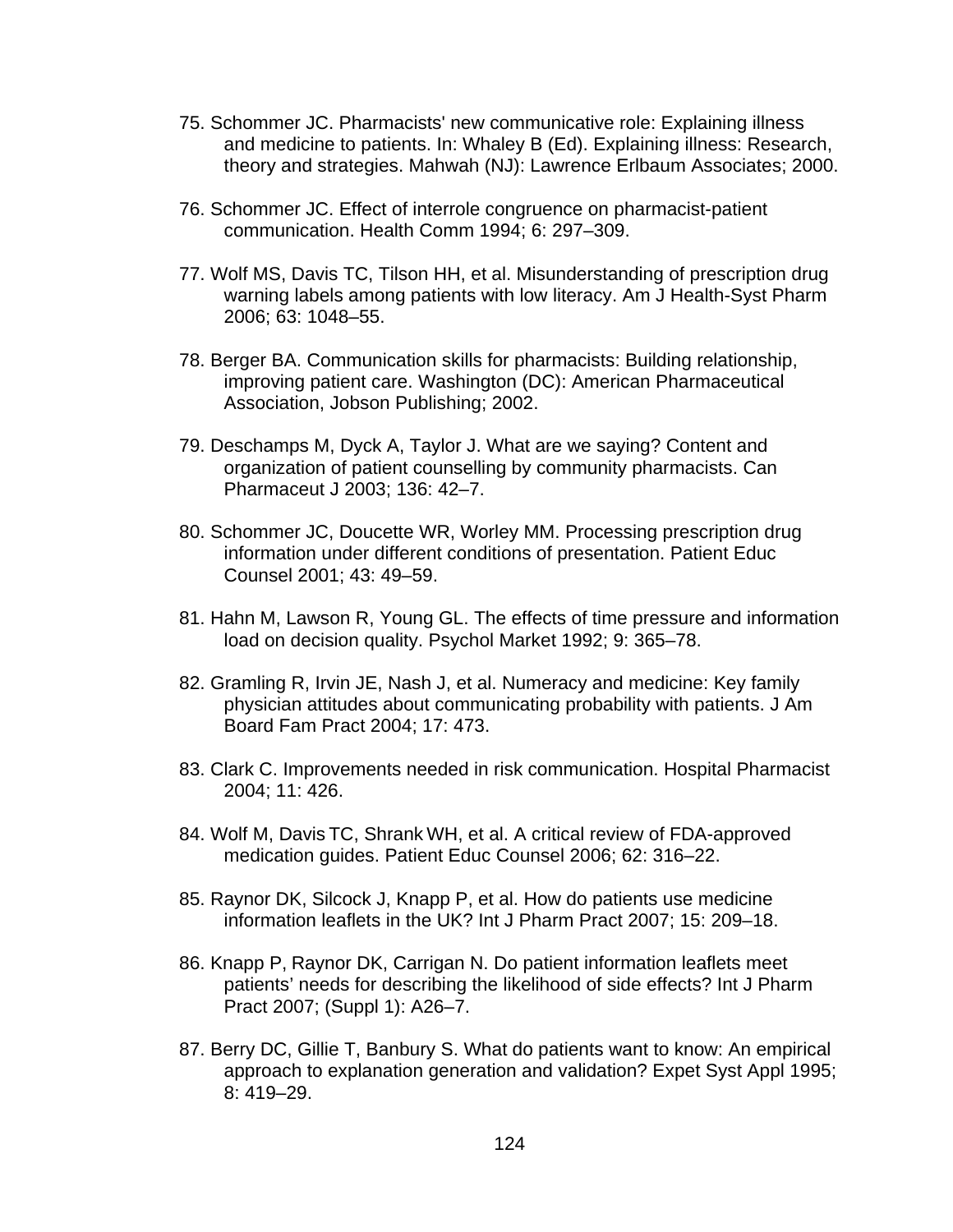- 88. Smith S and Henderson M. What you don't know won't hurt you: Information given to patients about side effects of antipsychotic drugs. Psychiatr Bull 2000; 24: 172–4.
- 89. Howland JS, Baker MG, Poe T. Does patient education cause side effects? A controlled trial. J Fam Pract 1990; 3: 62–4.
- 90. Butterworth B. Statistics: What seems natural? Science 2001; 292: 853–5.
- 91. Eddy DM. Probabilistic reasoning in clinical medicine: Problems and opportunities. In: Kahneman D, Slovic P, Tversky A (Eds). Judgment under uncertainty: Heuristic and biases. Cambridge (UK): Cambridge University Press 1982; 249–67.
- 92. Hoffrage U, Lindsey S, Hertwig, R, et al. Communicating statistical information. Science 2000; 290: 2261–2.
- 93. Hanoch Y. Natural frequencies and the representation of risk. Int J Qual Health Care 2002; 14: 337.
- 94. Gigerenzer G and Hoffrage U. Overcoming difficulties in Bayesian reasoning: A Reply to Lewis and Keren (1999) and Mellers and McGraw (1999). Psychol Rev 1999; 106: 425.
- 95. Bersellini E and Berry DC. The benefit of providing benefit information: Examining the effectiveness of provision of simple benefit statements on people's judgments about a medicine. Psychol Health 2007; 22: 61–82.
- 96. Edwards A. Flexible rather than standardised approaches to communicating risks in health care. Qual Saf Health Care 2004; 13: 169–70.
- 97. Vander Stichele RH, Van Dierendonck A, De Vooght G, et al. Impact of benefit message in patient package inserts on subjective drug perception. Drug Info J 2002; 36: 201–8.
- 98. Davis TC, Long SW, Jackson RH, et al. Rapid estimate of adult literacy in medicine: A shortened screening instrument. Fam Med 1993: 25: 391–5.
- 99. Turner-Bowker DM, Bayliss MS, Ware JE, et al. Usefulness of the SF-8 health survey for comparing the impact of migraine and conditions. Quality of Life Research 2003; 12: 1003–12.
- 100. Mitchell S. Headaches, Colds and Backache -most common health complaints: Nielsen Global Survey. Available at: [http://nz.acnielsen.com.](http://nz.acnielsen.com/) Accessed August 2007.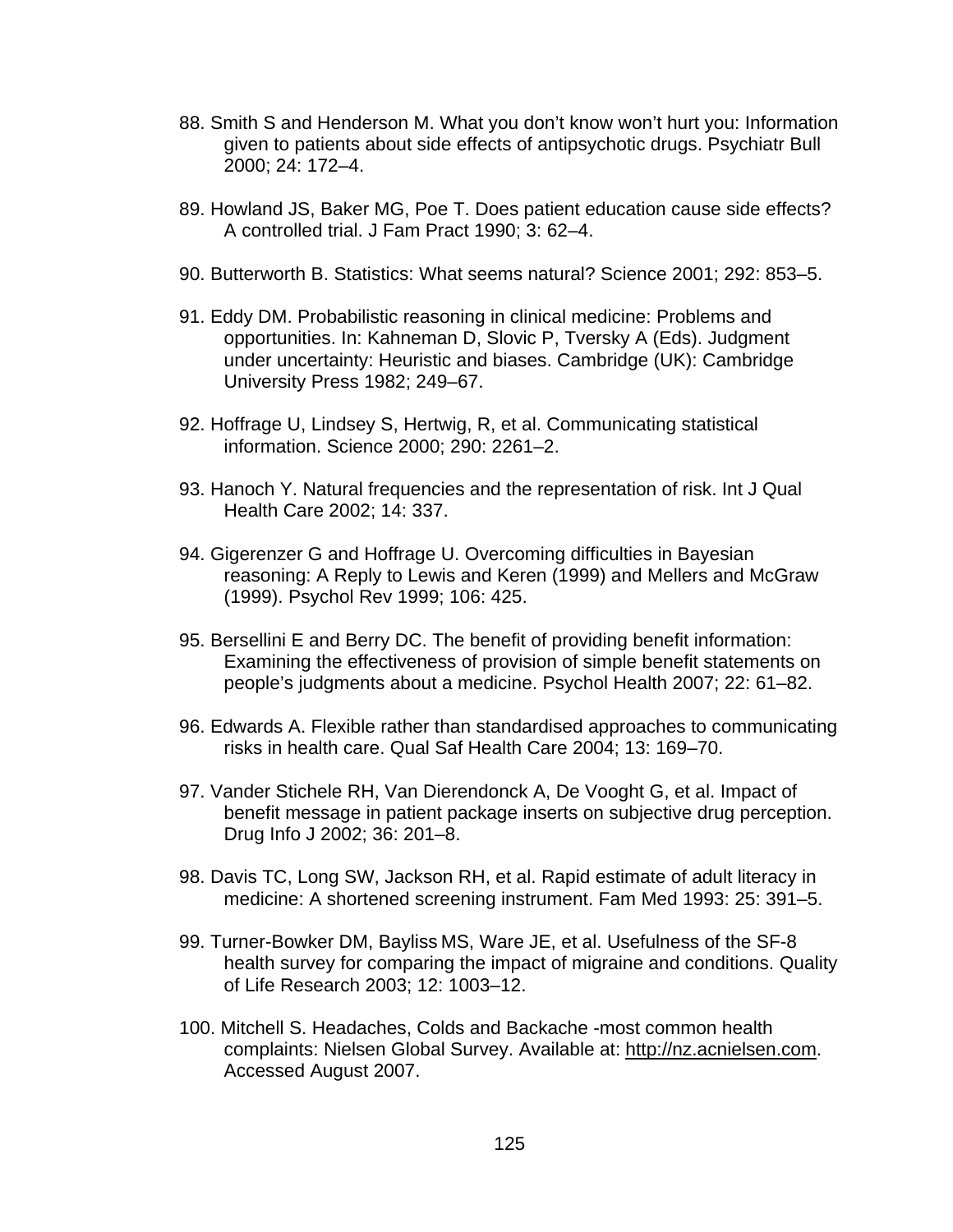- 101. Natter H and Berry DC. Effects of active information processing on the understanding of risk information. Appl Cognit Psychol 2004; 19: 123–35.
- 102. Berry DC. Interpreting information about medication side effects: Differences in risk perception and intention to comply when medicines are prescribed for adults or young children. Psychol Health Med 2004; 9: 227– 34.
- 103. Berry DC, Raynor D K, Knapp P. Communicating risk of medication side effects: An empirical evaluation of EU recommended terminology. Psychol Health Med 2003; 8: 251–63.
- 104. Drugs for Migraine and Headache Pain. Migraines and Headaches Health Center, WebMD Medical Reference provided in collaboration with the Cleveland Clinic Neuroscience Center; 2000–2004. Atlanta (GA): WebMD. Available at: http://www.webmd.com. Accessed November 2006.
- 105. Headache and Heartburn: What is the Relationship? Available at: http://www.diet-result.com. Accessed November 2007.
- 106. Vincent WJ. Multiple analysis of variance (Repeated measure designs). In: Vincent WJ. (Ed) Statistics in Kinesiology. Champaign: Human Kinetics; 2005.
- 107. Community Profiles for "Saskatoon". Statistic Canada; 2006. Available at: http://www12.statcan.ca/census-recensement/2006. Accessed August 2008.
- 108. Lamb GC, Green SS, Heron J. Can physicians warn patients of potential side effects without fear of causing those side effects? Arch Intern Med 1994; 154: 2753–6.
- 109. Schapira MM, Nattinger AB, McHorney CA. Frequency or probability? A qualitative study of risk communication formats used in health care. Med Decis Making 2001; 21: 459–67.
- 110. Evans JB, Handley SJ, Perham N, et al. Frequency versus probability formats in statistical word problems. Cognition 2000; 77: 197–213.
- 111. Fischhoff B, Bostrom A, Quadrel MJ. Risk perception and communication. Annu Rev Public Health 1993; 14: 183–203.
- 112. Weinstein ND. What does it mean to understand risk? Evaluating risk comprehension. JNCI Monogr 1999; 25: 15–20.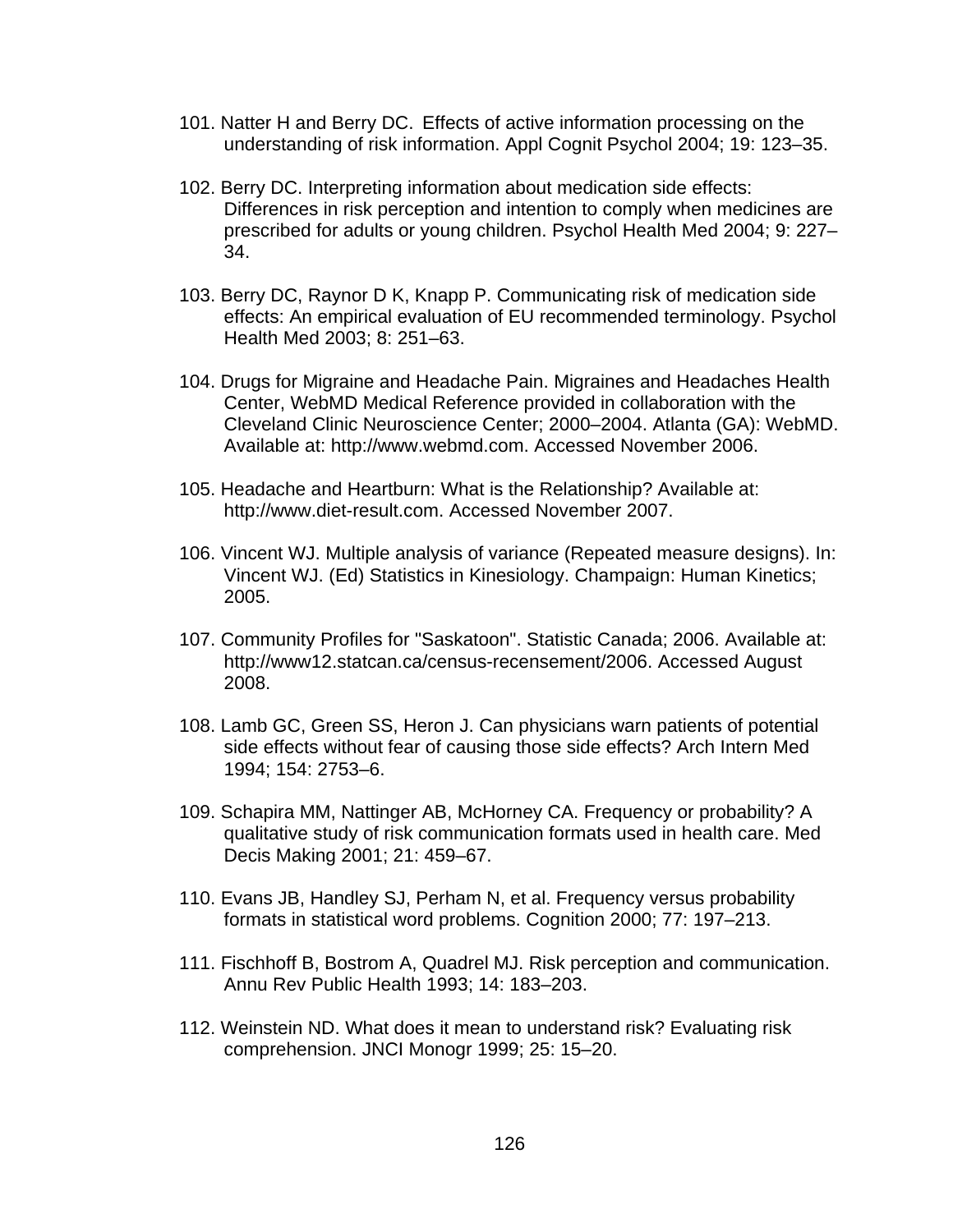- 113. Kahneman D and Tversky A. Choices, values, and frames. Am Psychol 1984; 39: 341–50.
- 114. Banks SM, Salovey P, Greener S, et al. The effects of message framing on mammography utilization. Health Psychol 1995; 14: 178–84.
- 115. Lefante JJ, Harmon GN, Ashby KM, et al. Use of the SF-8 to assess health-related quality of life for a chronically ill, low-income population participating in the Central Louisiana Medication Access Program (CMAP). Qual Life Res 2005; 14: 665–73.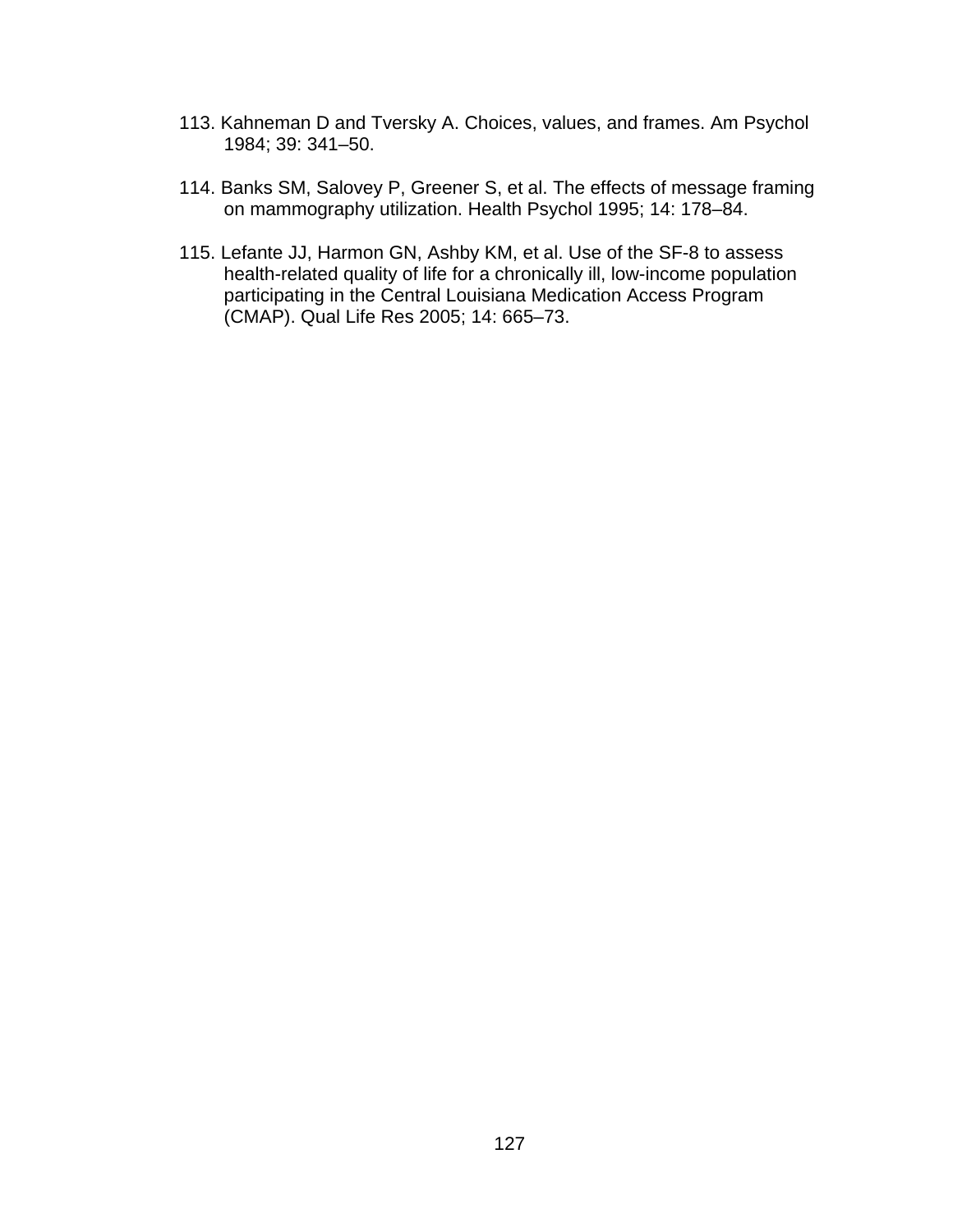**APPENDICES**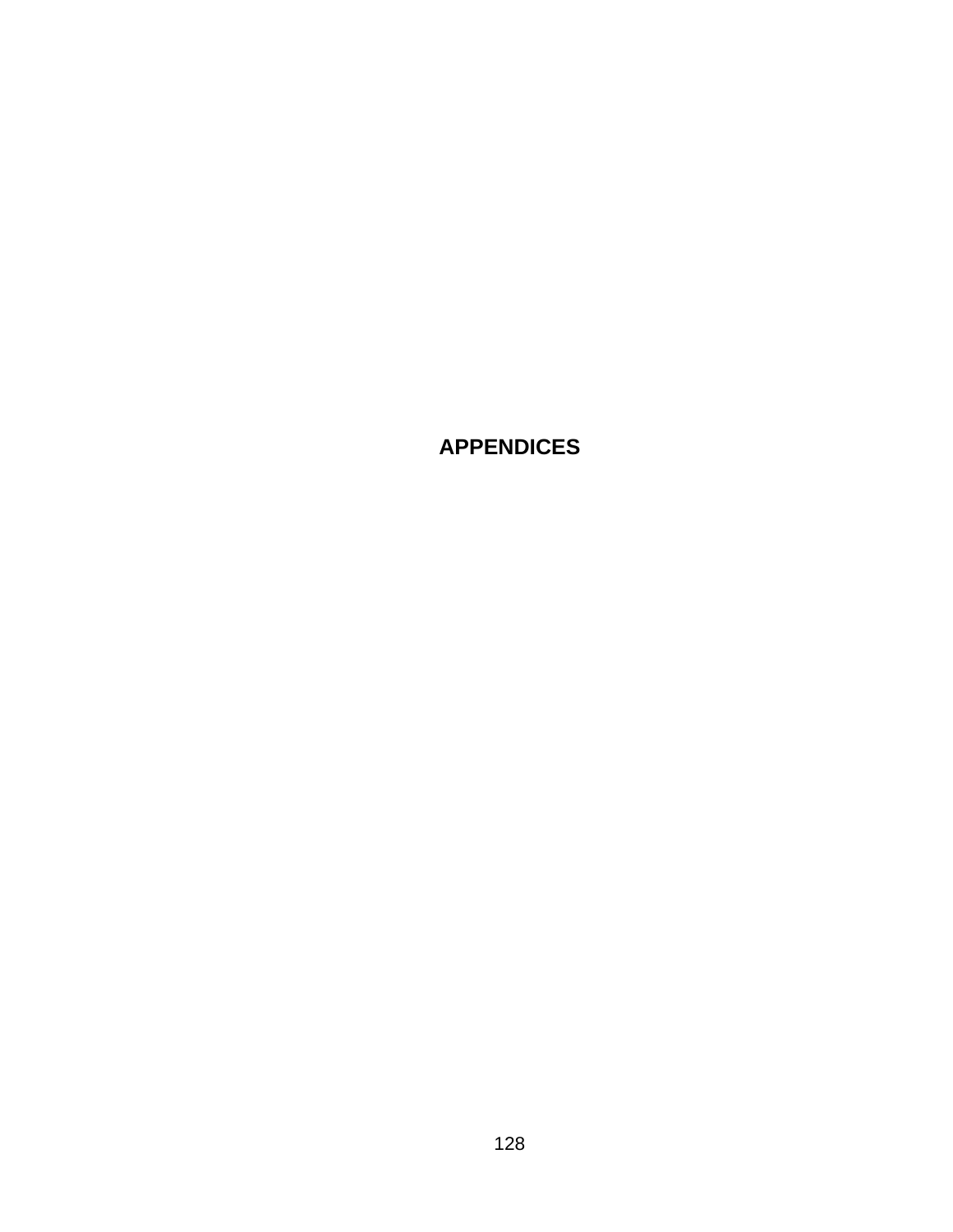# APPENDIX A IN-PHARMACY RECRUITMENT POSTER (11" X 17")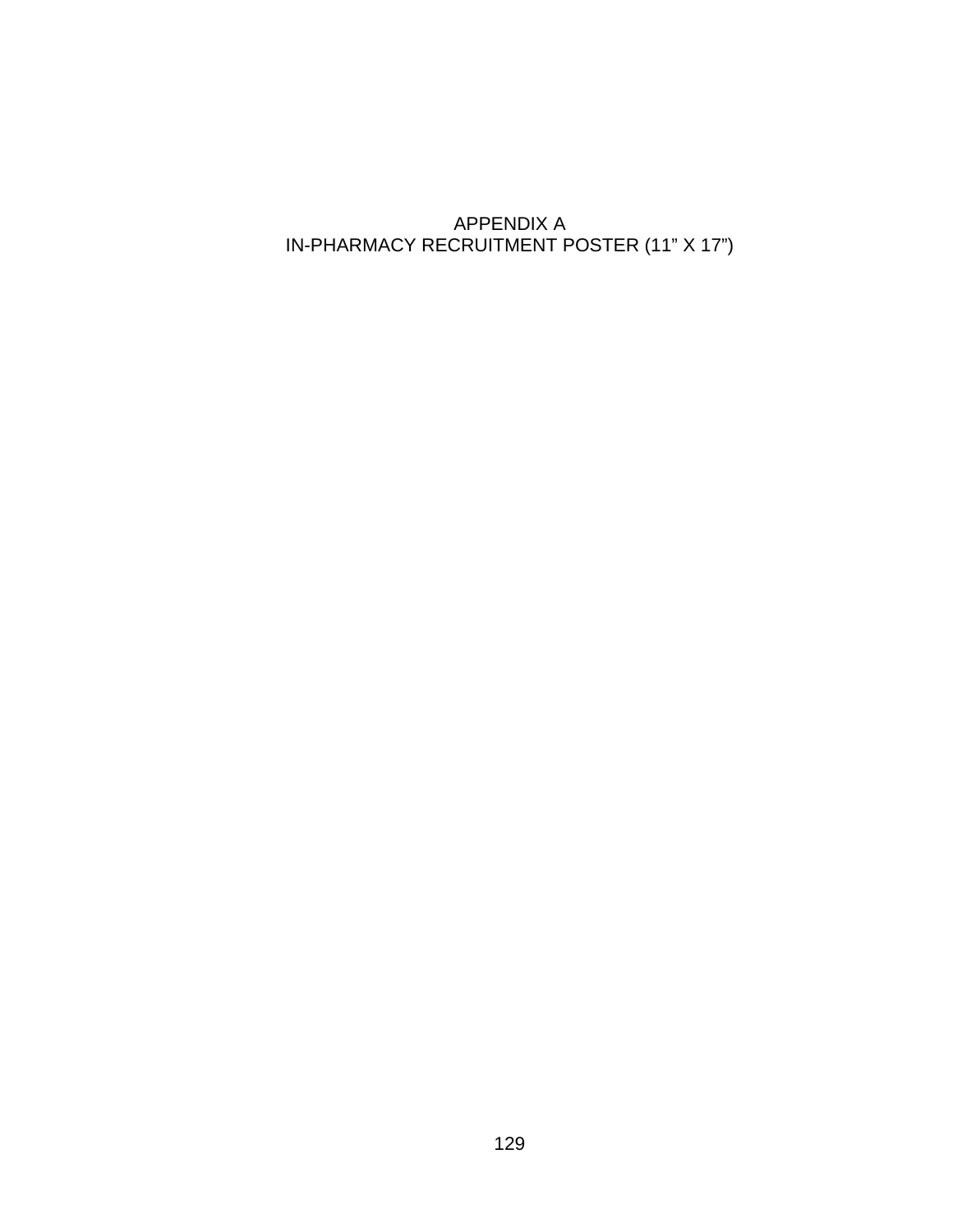# **Talking About the Side Effects of Medicines**



# *We could use your help*

The Pharmacy program at University of Saskatchewan is looking for ways to improve how pharmacists tell patients about side effects. We have asked this pharmacy to help identify people who might want to help us try to do this.

# **What is required of you?**

Not a lot! About one hour of your time. You fill out a few forms. We then would like to hear about your preferences regarding information styles.





It's easy; we just need your opinions! No qualifications are really needed, other than being 50 or older and the ability to read and write (and living in Saskatoon).

**Your feedback is valuable, but so is your time…**  That's why we want to provide **\$30** for your time.

## **Interested? You can contact:**



Mahsa Hosseini, B.Ed **966-6346**

College of Pharmacy and Nutrition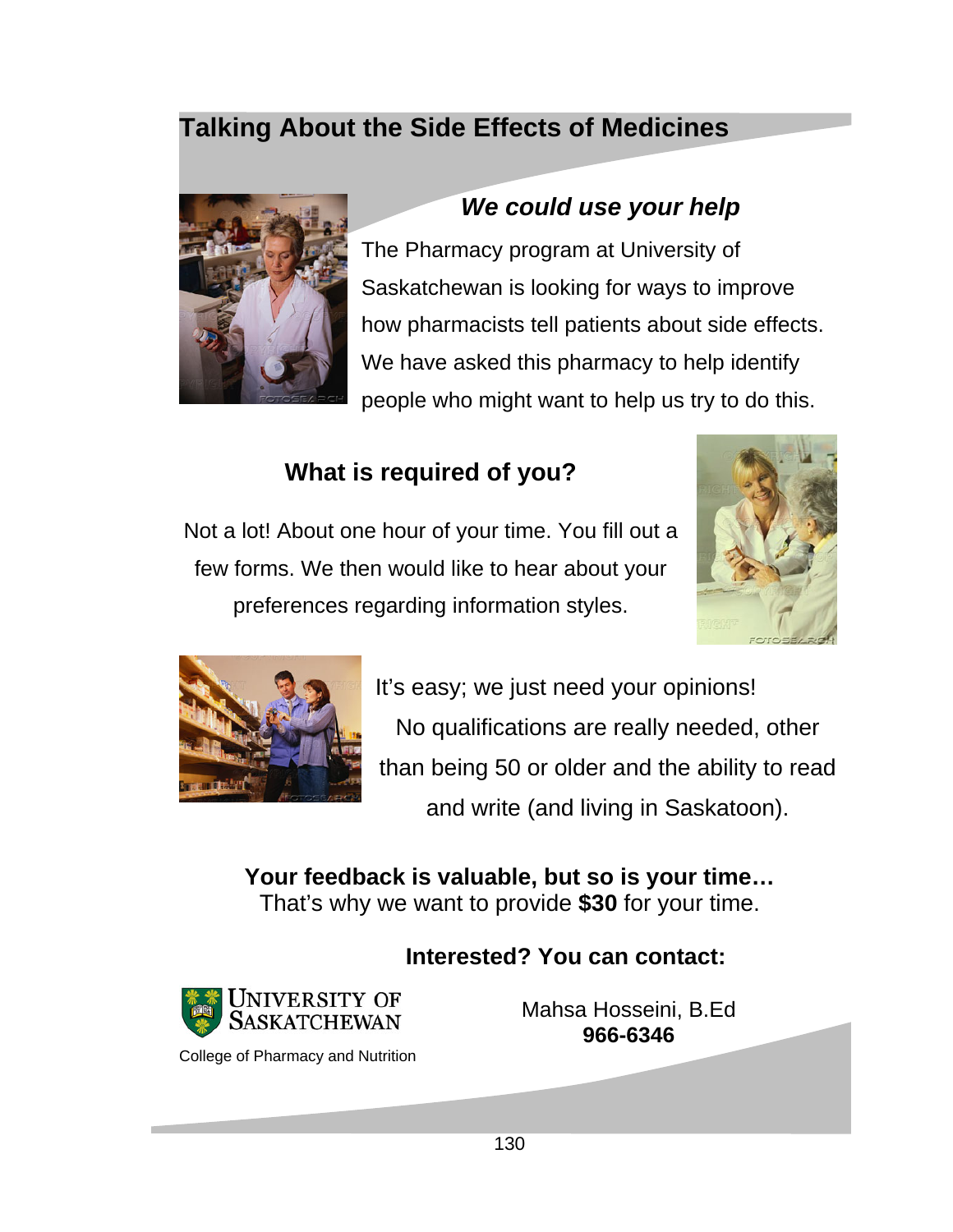### APPENDIX B LETTER TO PHARMACISTS REQUESTING THEIR ASSISTANCE IN PATIENT ACCRUAL

[Pharmacist Name] September, 2007 [Pharmacy Name & address] Saskatoon, SK [postal code]

#### **RE: Recruiting patient volunteers from your pharmacy for a study on side effect information**

Dear [ ]:

The *Edu*Lab Program at the College of Pharmacy and Nutrition was created to examine how pharmacists interact with patients concerning health-related matters (focusing on drug therapy). Since, it has been involved with:

- $\checkmark$  the Pharmacist Intervention in Risk Reduction (PIRR) study, where almost 200 high-risk cardiac patients have been helped by community pharmacists;
- $\checkmark$  a project in one Saskatoon pharmacy to determine whether 'coaching' can entice the public to ask more questions about drug therapy;
- $\checkmark$  a study with local volunteer pharmacists to examine the order in which community pharmacists present information to patients;
- $\checkmark$  a study with local volunteer pharmacists to examine whether visuals during patient counselling leads to more satisfaction when compared to our typical drug information leaflets.

For our next project, we would like to know more about patient preferences for presenting side effect information numerically (e.g. "*There is a 1% chance of getting a rash with this drug …")* versus using a verbal descriptor (e.g. "*There is a small chance of getting a rash with this drug…").* We also plan to look into preferences for a positive format (e.g. "*Most won't get this side effect …")* versus a negative format (e.g. "*A few will get this side effect …")* on how information might be conveyed.

#### *Why have we contacted you?*

We could use some help in finding volunteers for this project. We are looking for people aged 50 years and over who are reasonably fluent in English. For this, 30 pharmacies have been contacted in the hopes of finding 40 volunteers. You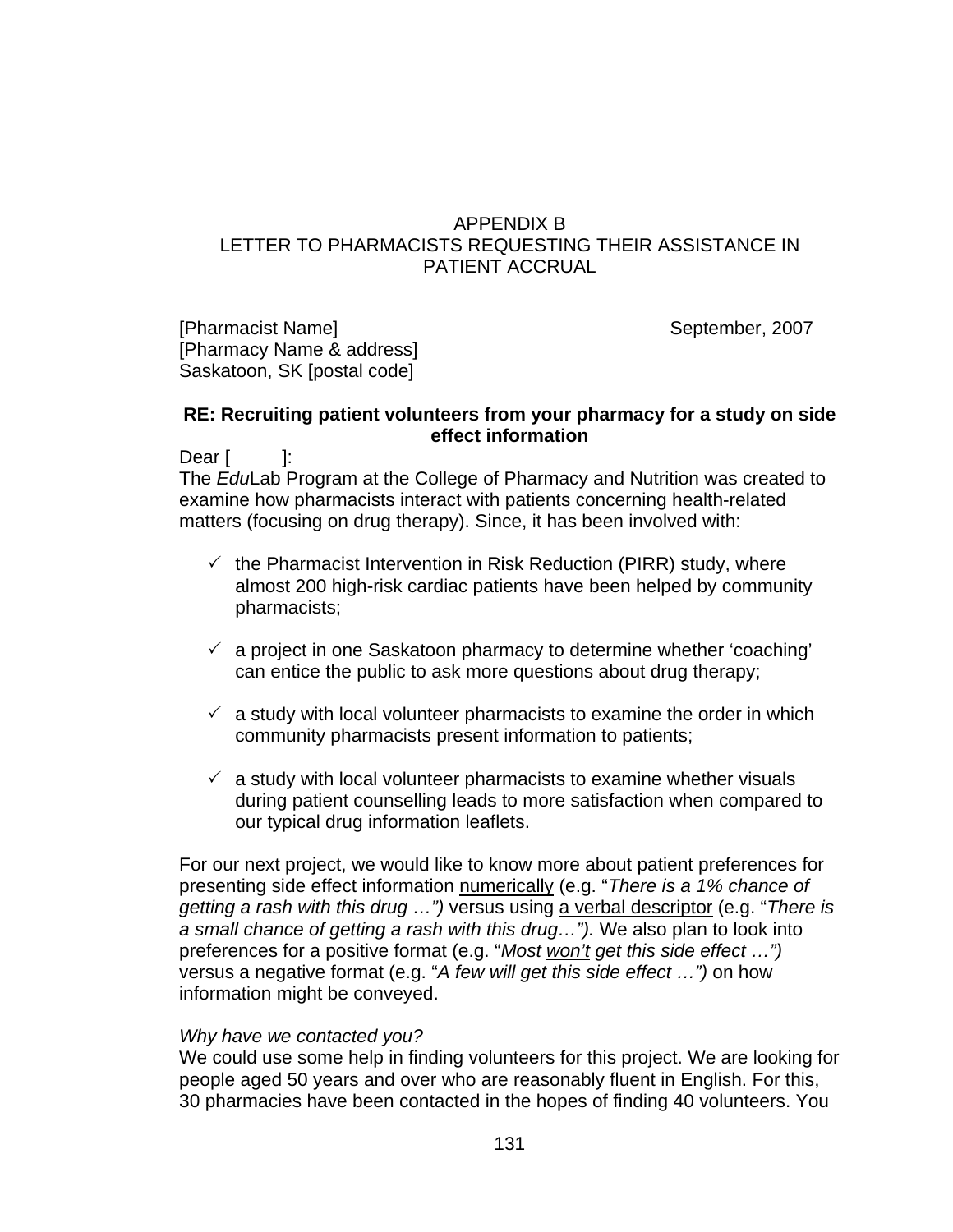would be asked to consider placing an 8 1/2 inch by 11 inch laminated sign (for two weeks) near your dispensary to advertise the project. We also have prescription bag stuffers for those you feel might be interested.

If you can help out, thank you. Or, if you want more information, please contact Dr. Jeff Taylor at 966-5328 or Mahsa Seyed-Hosseini at 477-2792.

\_\_\_\_\_\_\_\_\_\_\_\_\_\_\_\_\_\_\_\_\_\_\_ \_\_\_\_\_\_\_\_\_\_\_\_\_\_\_\_\_\_\_\_\_\_\_\_\_\_\_\_\_\_\_\_

Sincerely,

student

Jeff Taylor, *Edu*Lab Director Mahsa Seyed-Hosseini, Graduate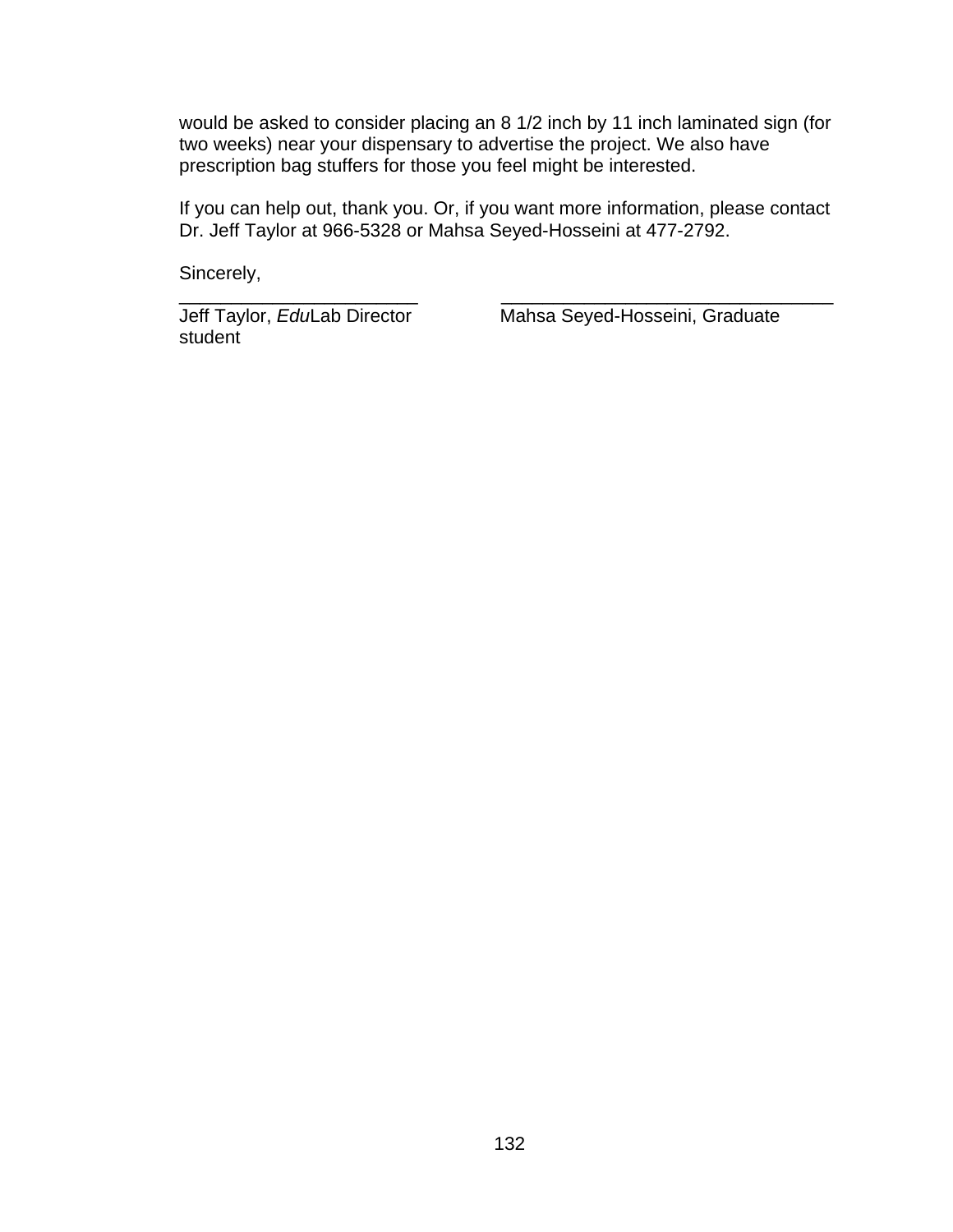## APPENDIX C CONSENT FORM

## **Presenting Side Effect Information and the Influence on Patient Medicine-Taking Behaviour**

Thank you for considering to be a participant in this study. The purpose is to explore different ways to discuss medicine side effects with the people who take them.

In order to protect the interests of the participants, what will be required of you is as follows:

**1.** You will be asked some personal questions, respond to several situations involving the use of medicines and the side effects they may cause, then participate in an interview about your choices. The personal information and the situations involving medicines are contained in a booklet. It will take about 35 minutes to complete this section. For questions about medicines and side effects, there are no right or wrong answers; we just want your opinions. The researcher during one single interview will discuss your thoughts about side effect presentations. This conversation will be tape-recorded and you can request to have the recorder turned off at any time. The reasons for your opinions, and the barriers to understanding this information, will be considered important to us.

**2.** The background information, the scenarios, and interview will last for about 1 to 1 ½ hour. You can withdraw at any time during the study for any reason and without consequence. If you withdraw, the data collected from your participation will not be published in our study results.

**3.** The interview will be tape**-**recorded, then transcribed and analyzed to uncover any themes in what was discussed. You will be given a version of the transcripts in which false starts, repetitions, and utterances (um, eh etc) have been removed to make it more readable. You can add, delete or change information to reflect what you want to say. You will be asked to sign a *Letter of Consent for Release of Transcripts* following your satisfactory review of the transcript. You will be able to receive a summary copy of the study following its completion.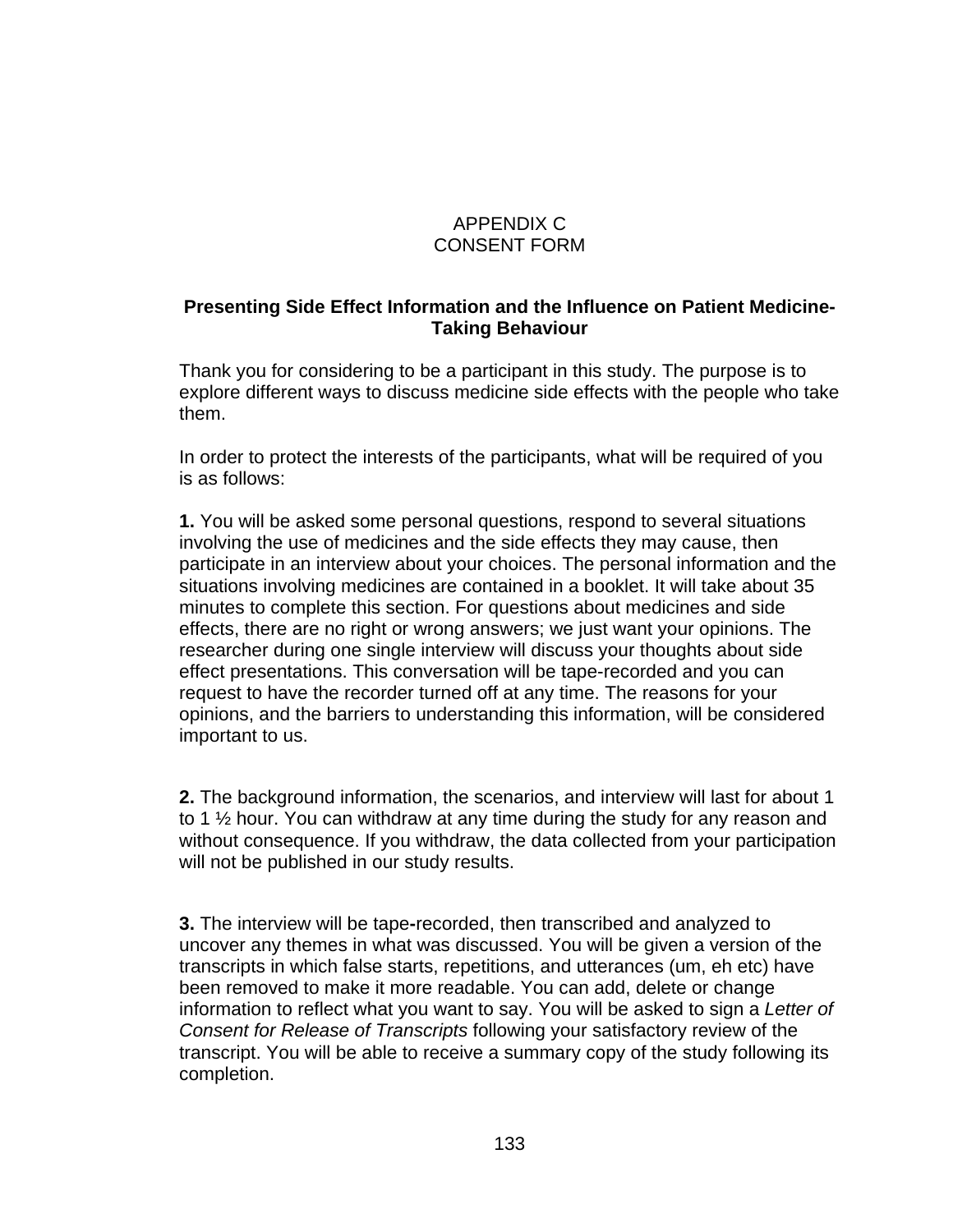**4.** The data collected from you will be kept in a secure place and will be held at the University of Saskatchewan with the researcher's supervisor, Dr. Jeff Taylor, for five years according to the University of Saskatchewan guidelines.

**5.** The results of the study will be used for a master's thesis. The confidentiality and anonymity of the participants will be protected through the use of pseudonyms.

**6.** Participants of this study will receive a stipend of \$30 as our thanks for spending part of your day with us. The benefits to us as researchers will be greater understanding of how patients prefer to learn about medication side effects.

**7.** Your participation in this study is completely voluntary. You have the right to refuse to participate in the study and/or withdraw from study at any time, for any reason. You will receive \$30 if you even decide to leave before the study is finished.

If you have any questions about your participation or your rights as a participant in this study, you may contact the Ethics Office at the University of Saskatchewan (966-2084) or you can contact me, Mahsa Seyed-Hosseini, at 966-6346, or my supervisor, Dr. Jeff Taylor, College of Pharmacy and Nutrition, 966-5328.

I, 1. All the search project has  $\mu$ , understand that this research project has been approved by the University of Saskatchewan Behavioural Research Ethics Board on August 28, 2007 and I agree to participate. I am aware of the nature of the study and understand what is expected of me and I also understand that I am free to withdraw at any time throughout the study. A copy of this form has been given to me for my records and at the end of the study I will receive a copy of the report.

| Participant signature<br>Date |
|-------------------------------|
|-------------------------------|

\_\_\_\_\_\_\_\_\_\_\_\_\_\_\_\_\_\_\_\_\_\_\_\_\_\_\_ Mahsa- Seyed-Hosseini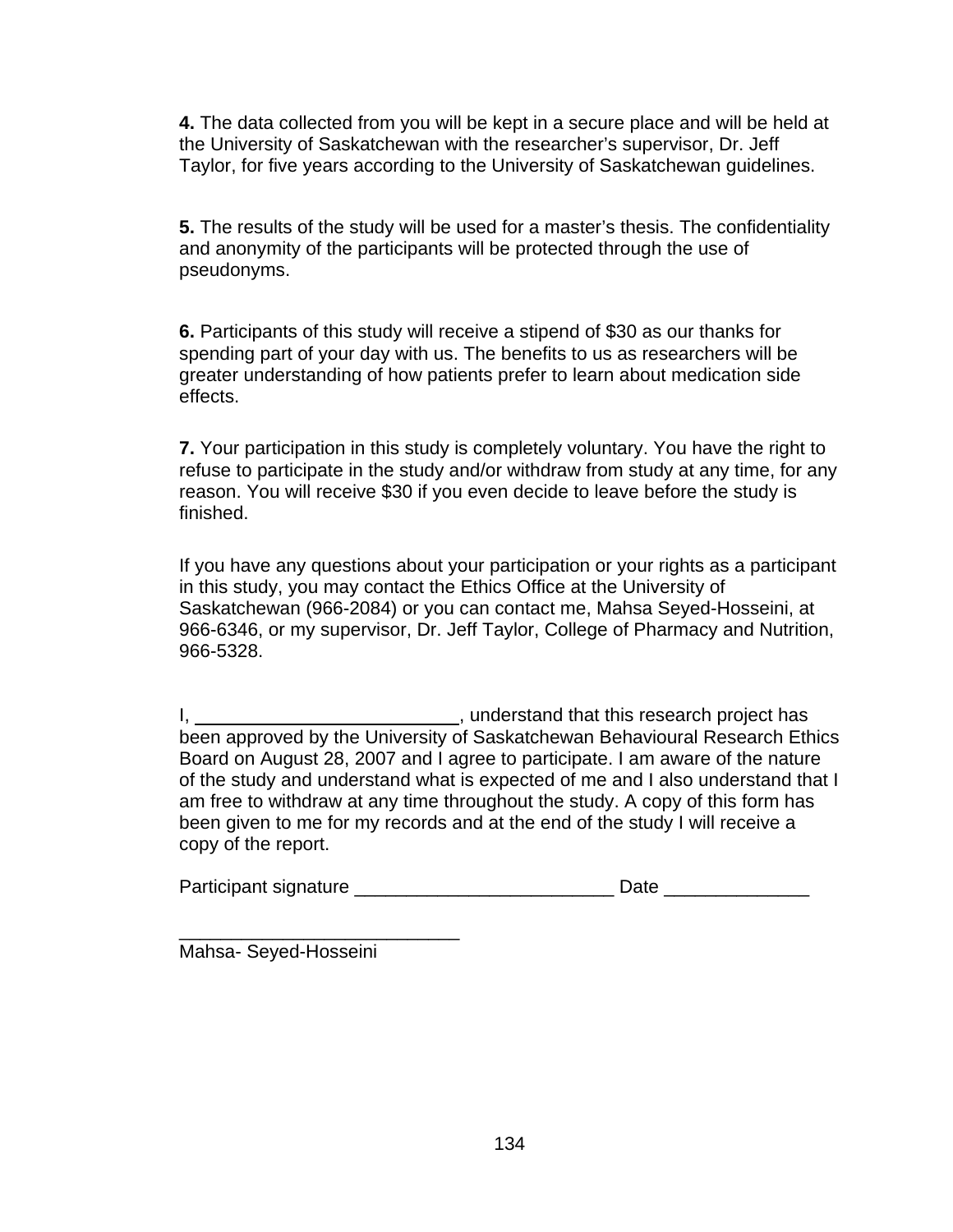## APPENDIX D LETTER OF CONSENT FOR RELEASE OF TRANSCRIPTS

I appreciate your participation in the research study: *Presenting Side Effect Information and the Influence on Patient Medicine-Taking Behaviour*.

Since the interview was tape-recorded, we are obliged to let you see the transcript. This requires sending you a copy of our conversation by mail. What will be required of you would be as follows:

Please read and re-check the transcripts for accuracy of information. You may add or clarify the transcripts to say what you intended to mean or include additional comments that will be your words. You may also delete any information that you may not want to be quoted in the study.

However, if you DON'T feel the need for a copy of the transcript of your taped interview, please check this box  $\Box$ 

The interpretation of this study will be used in a master's thesis. Except for the researchers in the study, your participation has remained confidential. The result of this study will be used to write an article for a pharmaceutical journal. Individual patient names will NOT be used; only anonymous pooled data is used for this purpose.

In accordance with the University of Saskatchewan Behavioural Research Ethics Board, the tape recordings, writing samples, and transcriptions made during the study will be kept with the supervisor in a locked file until the study is finished. After completion of the study, the tapes and other data will be kept for five years at the University of Saskatchewan and then destroyed.

Please check this box if you would like a copy of the study summary when available:

| to be sent to: |  |
|----------------|--|
|----------------|--|

 $\mathcal{L}_\text{max}$  and  $\mathcal{L}_\text{max}$  and  $\mathcal{L}_\text{max}$  and  $\mathcal{L}_\text{max}$ 

 $\frac{1}{\sqrt{2\pi}}$  ,  $\frac{1}{\sqrt{2\pi}}$  ,  $\frac{1}{\sqrt{2\pi}}$  ,  $\frac{1}{\sqrt{2\pi}}$  ,  $\frac{1}{\sqrt{2\pi}}$  ,  $\frac{1}{\sqrt{2\pi}}$  ,  $\frac{1}{\sqrt{2\pi}}$  ,  $\frac{1}{\sqrt{2\pi}}$  ,  $\frac{1}{\sqrt{2\pi}}$  ,  $\frac{1}{\sqrt{2\pi}}$  ,  $\frac{1}{\sqrt{2\pi}}$  ,  $\frac{1}{\sqrt{2\pi}}$  ,  $\frac{1}{\sqrt{2\pi}}$  ,

135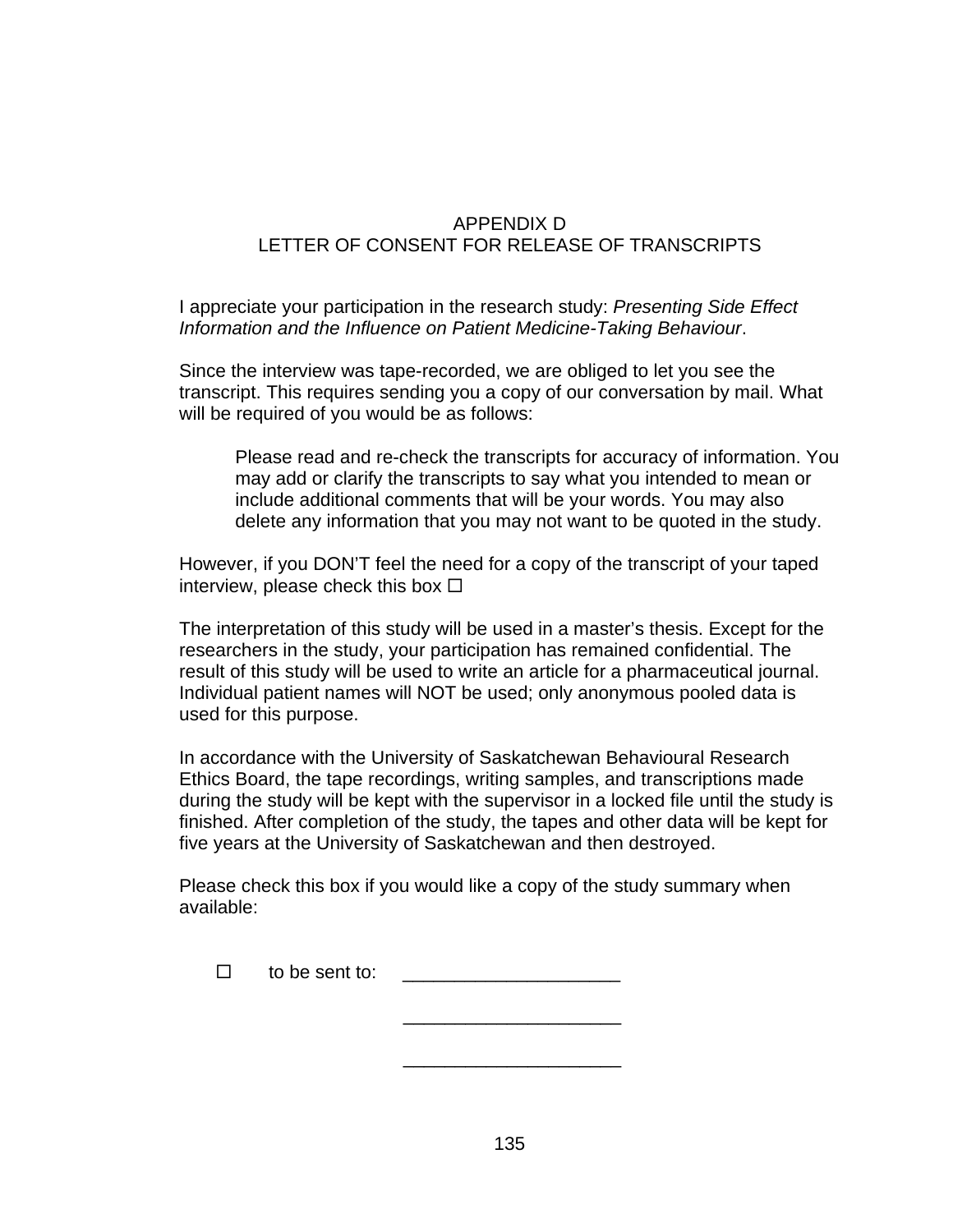I, 1. 2008 and the guidelines above and understand the guidelines above and agree to release the revised transcripts to the researcher. A copy of the transcript release form is provided for your records.

Participant's Signature\_\_\_\_\_\_\_\_\_\_\_\_\_\_\_\_\_\_\_\_\_\_\_\_\_\_\_\_\_\_ Date\_\_\_\_\_\_\_\_\_\_\_\_\_\_\_\_\_\_\_\_\_\_

Researcher's Signature \_\_\_\_\_\_\_\_\_\_\_\_\_\_\_\_\_\_\_\_\_

Mahsa Seyed-Hosseini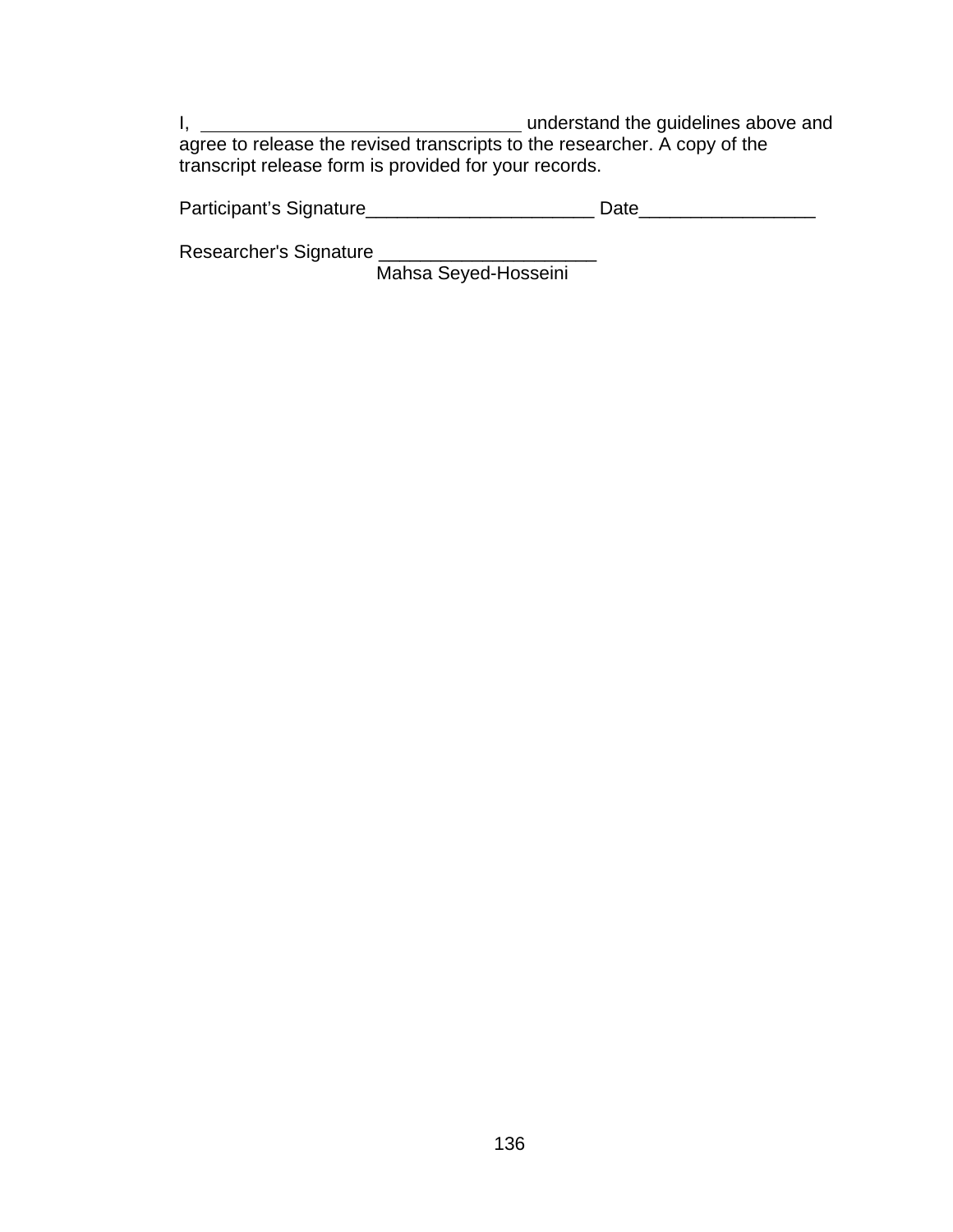| <b>APPENDIX E</b> |  |
|-------------------|--|
| FORM 1            |  |

| ID#: _________________________                                                                                                                                                                                                                                                                    |
|---------------------------------------------------------------------------------------------------------------------------------------------------------------------------------------------------------------------------------------------------------------------------------------------------|
| Please check $\check{\phantom{a}}$ one box of the following answers which best describes your<br>situation.                                                                                                                                                                                       |
| 1. What is your gender? $\Box$ Male $\Box$ Female                                                                                                                                                                                                                                                 |
| 2. What year were you born? (Please write the year in the blank area)<br>19                                                                                                                                                                                                                       |
| 3. What is the highest level of education that you completed?<br>$\Box$ Less than grade 12<br>$\Box$ High school diploma or equivalent<br>$\Box$ Some university or technical school education<br>□ Technical school diploma or a university Bachelor's degree<br>□ Other _______________________ |
| 4. Are you currently taking any prescribed medications?                                                                                                                                                                                                                                           |

| $\Box$ Yes | □ No |
|------------|------|
|------------|------|

5. Are you currently taking any medications available without a prescription, also called over-the-counter medicines (e.g. pain killers, heartburn products, herbal remedies)?  $\Box$  Yes  $\Box$  No herbal remedies)?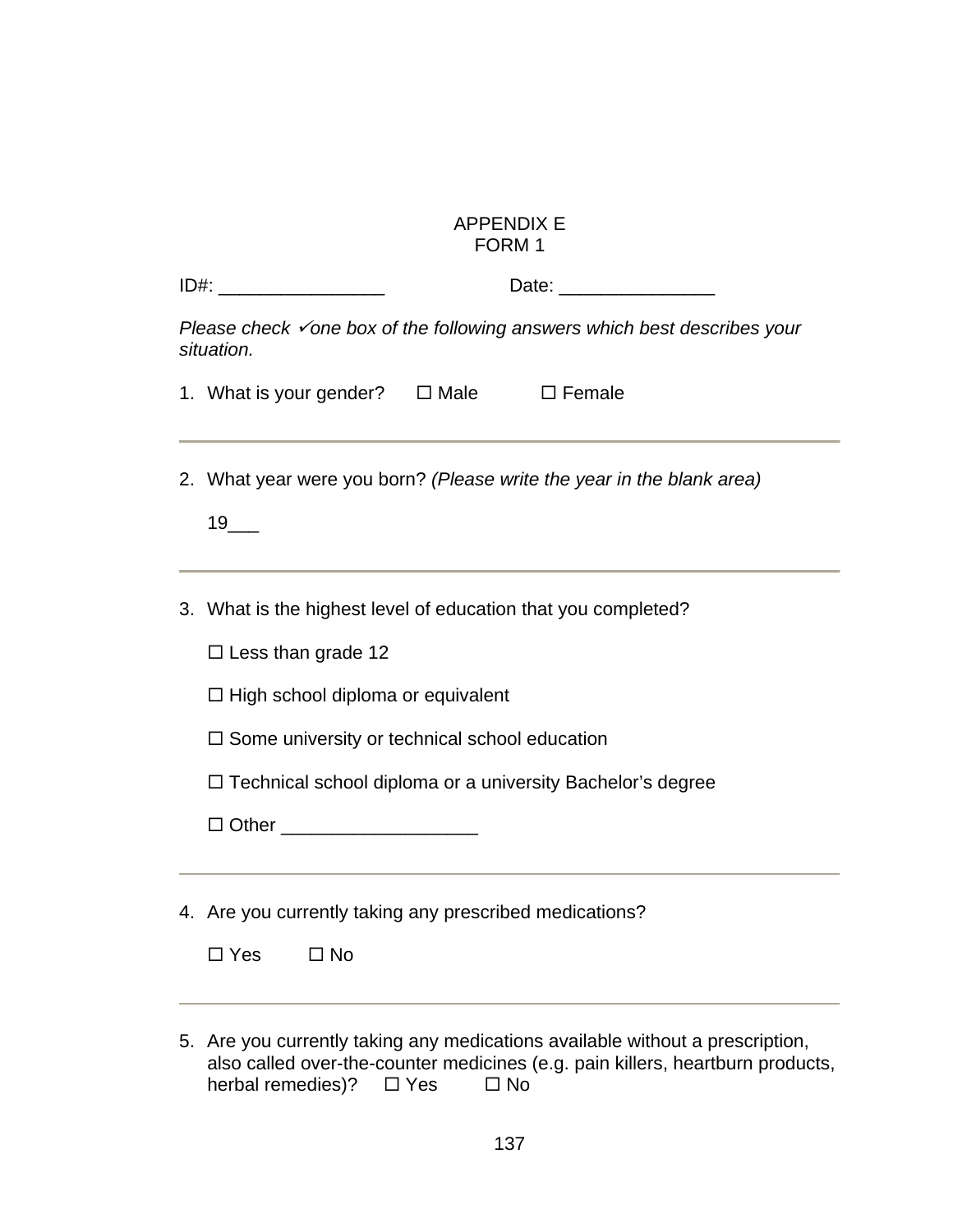- 6. Given any past history with prescription medicine use, how would you describe your knowledge of prescription medicines?
	- $\square$  Very knowledgeable
	- $\square$  Knowledgeable
	- $\square$  Somewhat Knowledgeable
	- $\square$  Not very Knowledgeable
	- $\Box$  Does not apply to me; I have rarely used prescribed medicines
- 7. Given any past history with over-the-counter (OTC) medicine use, how would you describe your knowledge of OTC medicines?

 $\square$  Very knowledgeable

 $\square$  Knowledgeable

- $\square$  Somewhat Knowledgeable
- $\Box$  Not very Knowledgeable
- $\square$  Does not apply to me; I have rarely used OTC medicines
- 8. Have you had any experience with a side effect (caused by a medicine) in the last 6 months?

 $\Box$  Yes  $\Box$  No  $\Box$  Unsure

If you answered yes, please indicate with a " $\checkmark$ " which of the following side effects you have experienced?

| $\Box$ Nausea | $\Box$ Rash | $\Box$ Dizziness |
|---------------|-------------|------------------|
|---------------|-------------|------------------|

| $\square$ Heartburn | $\square$ Diarrhoea | $\Box$ Dry eyes |
|---------------------|---------------------|-----------------|
|---------------------|---------------------|-----------------|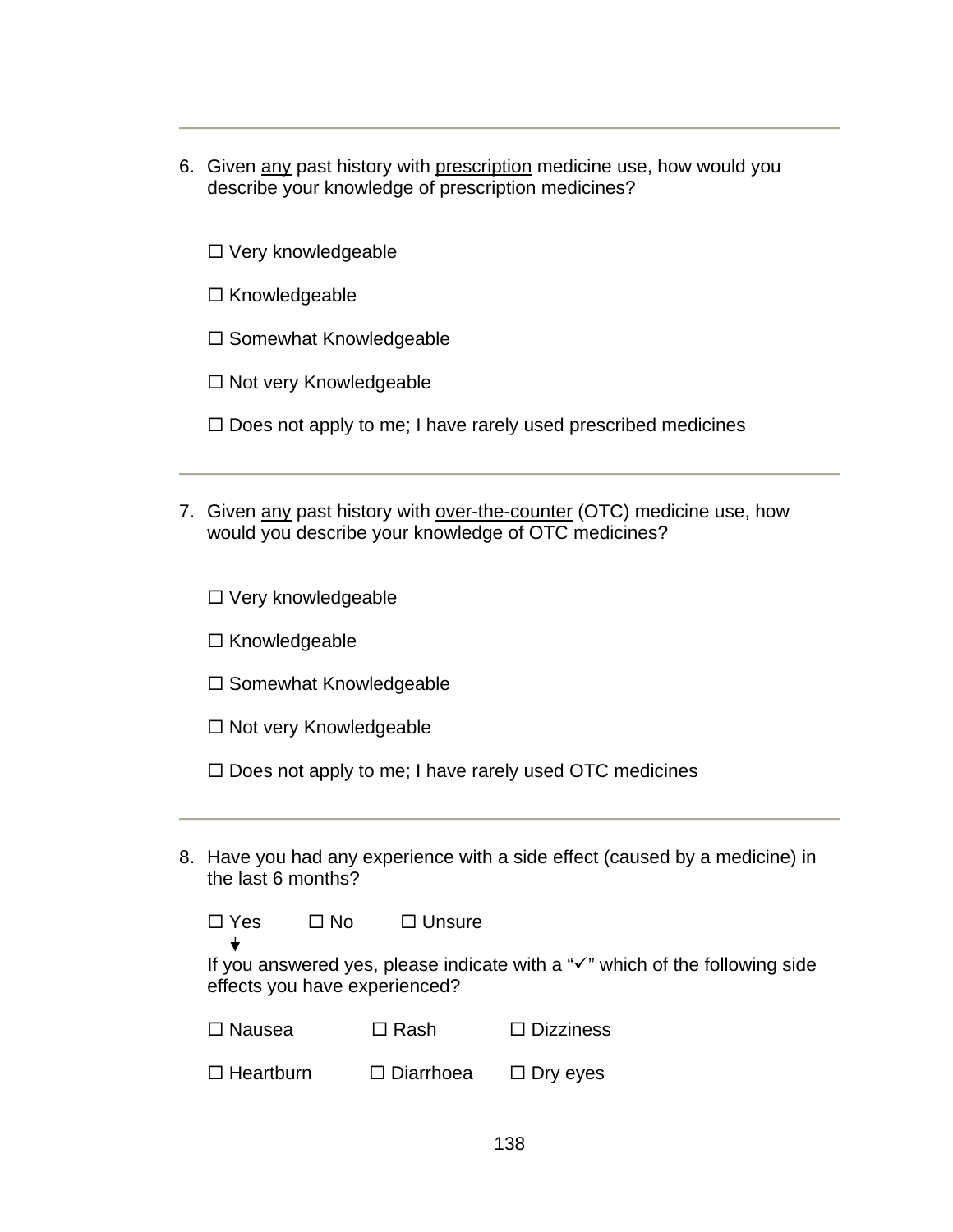**Please indicate the extent to which you agree or disagree with the following statements by ticking the appropriate box.** 

| 9. I like to receive information about my medications' side effects.                                             |       |           |                               |                                                                                |  |  |
|------------------------------------------------------------------------------------------------------------------|-------|-----------|-------------------------------|--------------------------------------------------------------------------------|--|--|
| Strongly agree                                                                                                   | Agree | Uncertain | Disagree<br>Strongly disagree |                                                                                |  |  |
|                                                                                                                  |       |           |                               | 10. I read medication leaflets or written information provided by pharmacists. |  |  |
| Strongly agree                                                                                                   | Agree | Uncertain | Disagree                      | Strongly disagree                                                              |  |  |
| 11. Side effect information provided to me puts me in a position to think twice<br>about taking that drug.       |       |           |                               |                                                                                |  |  |
| Strongly agree                                                                                                   | Agree | Uncertain | <b>Disagree</b>               | Strongly disagree                                                              |  |  |
| 12. Pharmacists should give detailed information to all individuals regarding<br>mild and frequent side effects. |       |           |                               |                                                                                |  |  |
| Strongly agree                                                                                                   | Agree | Uncertain | <b>Disagree</b>               | Strongly disagree                                                              |  |  |
| 13. Pharmacists should give detailed information to all individuals regarding<br>mild and rare side effects.     |       |           |                               |                                                                                |  |  |
| Strongly agree                                                                                                   | Agree | Uncertain | Disagree                      | Strongly disagree                                                              |  |  |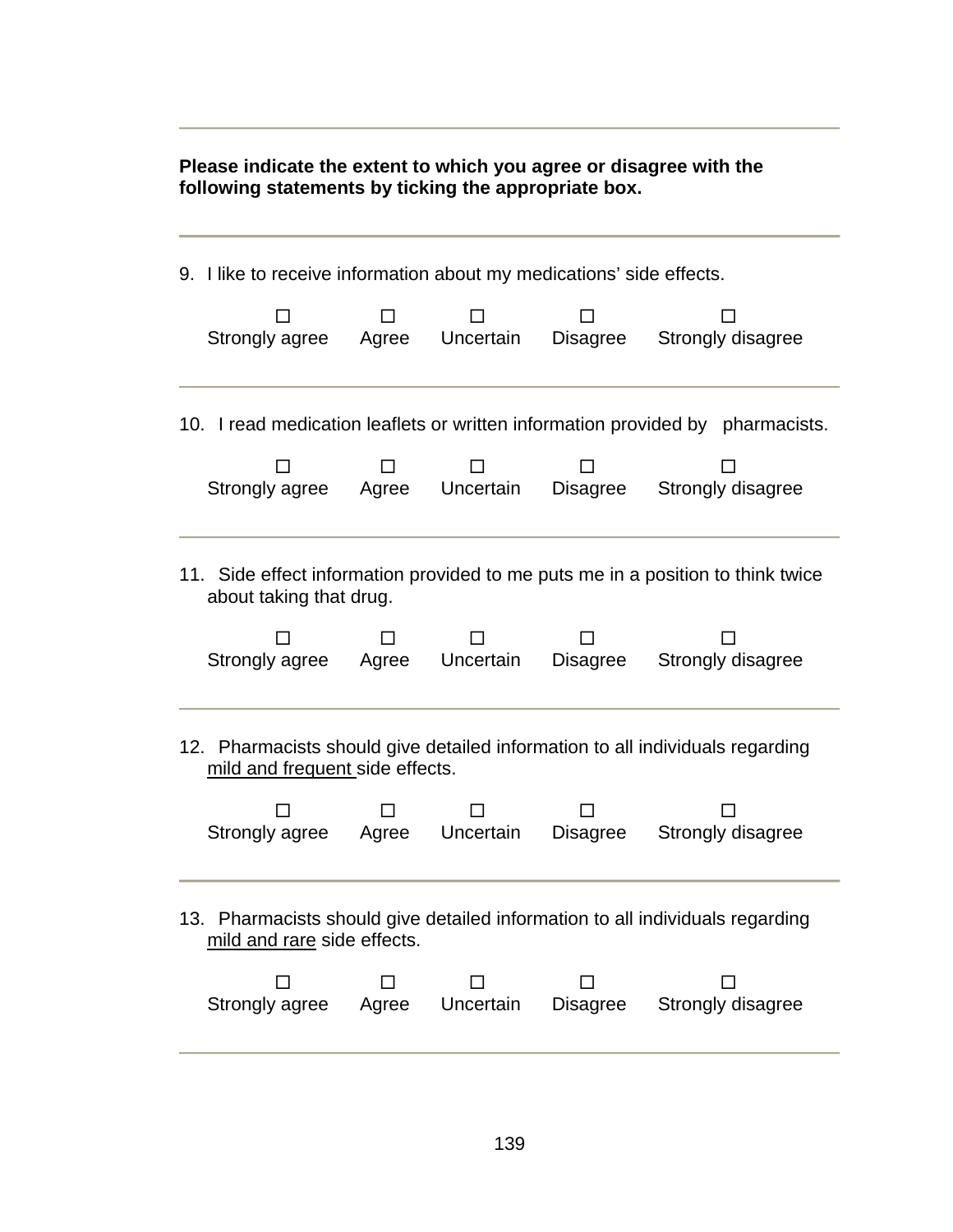14. Pharmacists should give as much information concerning side effects as he or she thinks best for the individual patient.

| Strongly agree                                                                                           | Agree | Uncertain | <b>Disagree</b> | Strongly disagree |  |  |  |
|----------------------------------------------------------------------------------------------------------|-------|-----------|-----------------|-------------------|--|--|--|
| 15. Pharmacists should put more emphasis on the benefits of medications<br>rather than the side effects. |       |           |                 |                   |  |  |  |
| Strongly agree                                                                                           | Agree | Uncertain | <b>Disagree</b> | Strongly disagree |  |  |  |

16. Side effects can be communicated to patients by listing them, with the option of adding numbers that represent the percentage of people who experience a particular side effect.

For example, a pharmacist or doctor could say:

1) "The most common side effects are stomach ache, back ache, and drowsiness."

Or they could say:

2) "The most common side effects are stomach ache (12%), back ache (6%), and drowsiness (2%)."

Which approach, if any, do you prefer?

 $\Box$  Option 1 (just the side effects)

- $\Box$  Option 2 (the side effects and the percentages)
- $\square$  No preference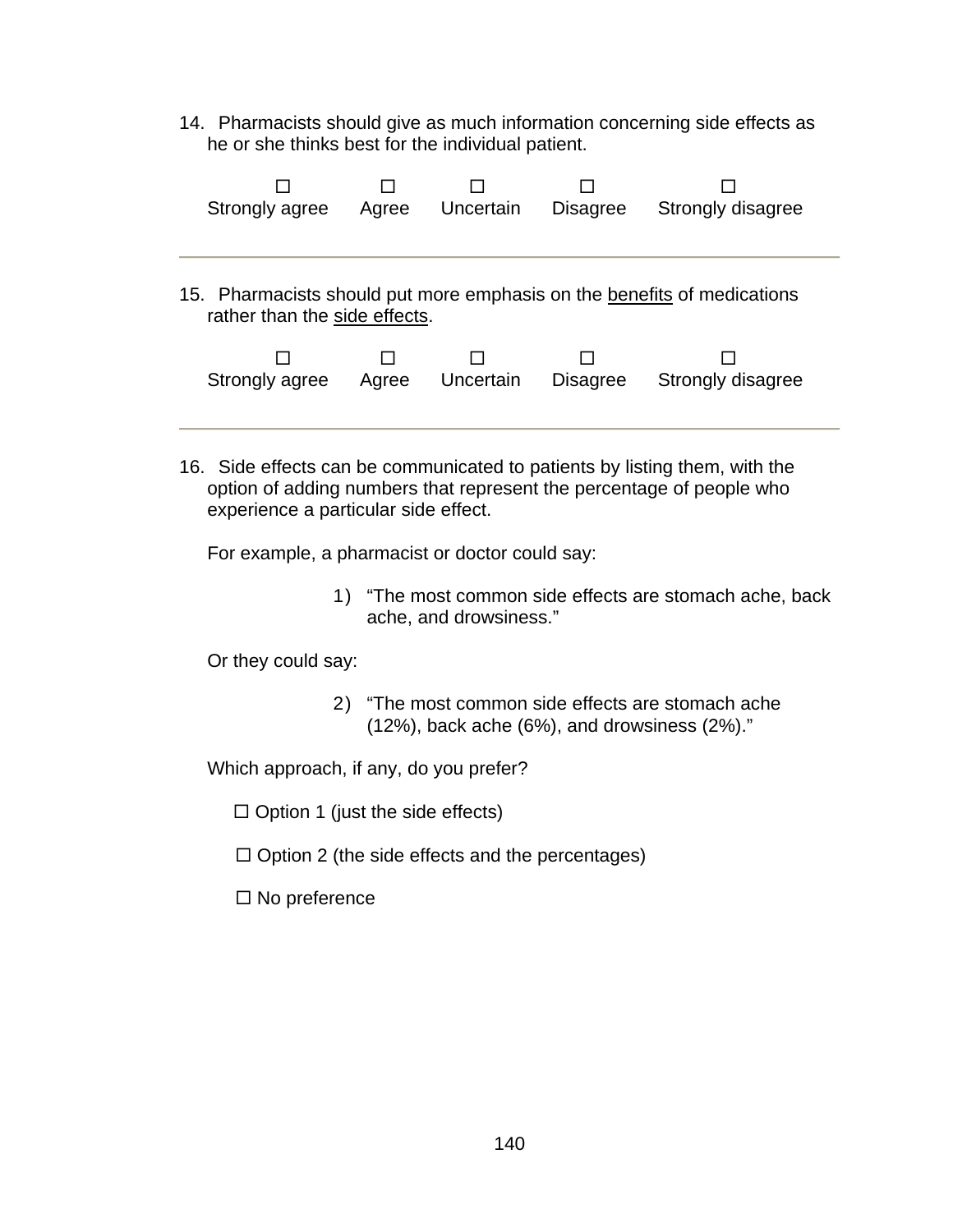#### APPENDIX F FORM 2

## **Belief about Medication Questionnaire (BMQ - General) ©**

We would like to ask you about your personal views about medicines in general.

These are statements other people have made about medicines in general.

Please indicate the extent to which you agree or disagree with them by ticking the appropriate box.

There are no right or wrong answers. We are interested in your personal views.

#### a) Doctors use too many medicines

|                      | Strongly agree Agree Uncertain                                                              |       |           | Disagree | Strongly disagree |  |  |  |  |
|----------------------|---------------------------------------------------------------------------------------------|-------|-----------|----------|-------------------|--|--|--|--|
|                      | b) People who take medicines should stop their treatment for a while every now<br>and again |       |           |          |                   |  |  |  |  |
| Strongly agree Agree |                                                                                             |       | Uncertain | Disagree | Strongly disagree |  |  |  |  |
|                      | c) Most medicines are addictive                                                             |       |           |          |                   |  |  |  |  |
|                      | Strongly agree                                                                              | Agree | Uncertain | Disagree | Strongly disagree |  |  |  |  |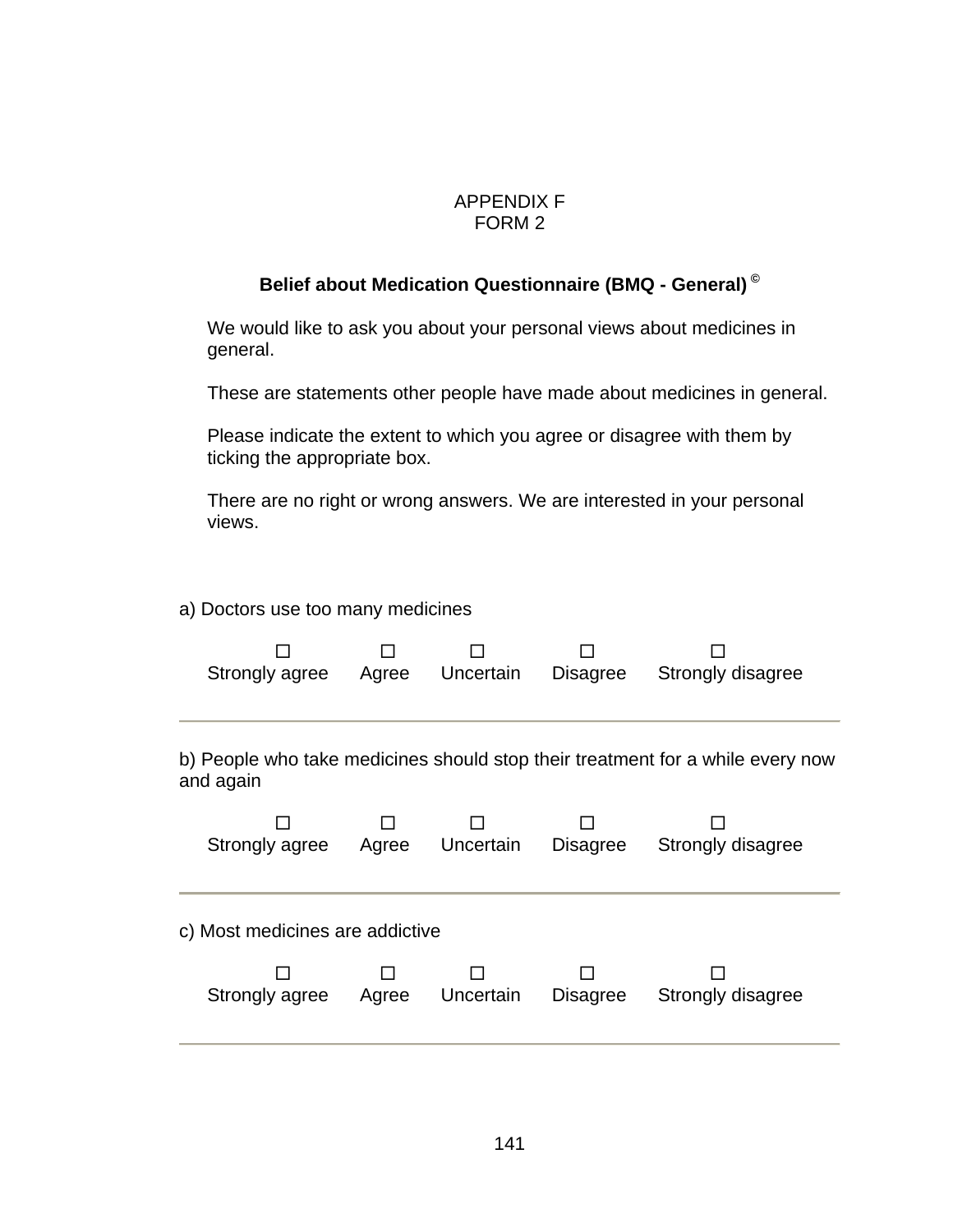d) Natural remedies are safer than medicines

| Strongly agree<br>Agree Uncertain            |                                                                                 |  | Disagree | Strongly disagree |  |  |  |  |
|----------------------------------------------|---------------------------------------------------------------------------------|--|----------|-------------------|--|--|--|--|
| e) Medicines do more harm than good          |                                                                                 |  |          |                   |  |  |  |  |
| Strongly agree Agree Uncertain               |                                                                                 |  | Disagree | Strongly disagree |  |  |  |  |
| f) All medicines are poisons                 |                                                                                 |  |          |                   |  |  |  |  |
| Strongly agree Agree Uncertain               |                                                                                 |  | Disagree | Strongly disagree |  |  |  |  |
| g) Doctors place too much trust on medicines |                                                                                 |  |          |                   |  |  |  |  |
| Strongly agree Agree Uncertain               |                                                                                 |  | Disagree | Strongly disagree |  |  |  |  |
|                                              | h) If doctors had more time with patients they would prescribe fewer medicines. |  |          |                   |  |  |  |  |
| Strongly agree Agree Uncertain               |                                                                                 |  | Disagree | Strongly disagree |  |  |  |  |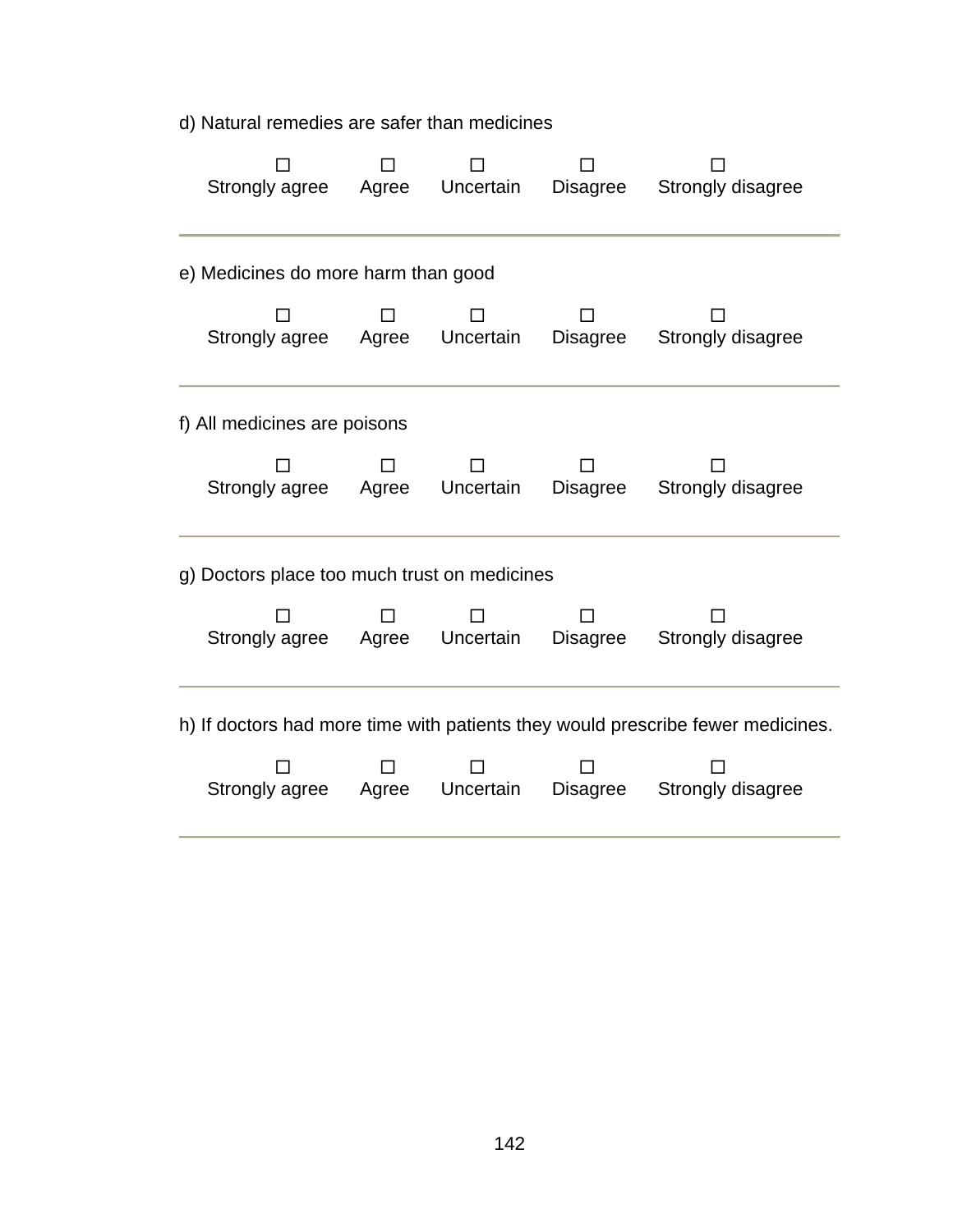## APPENDIX G

## FORM 3 (SF-8)

- **This survey asks for your views about your health.**
- For each of the following questions, please mark an  $[\checkmark]$  in the one box that best describes your answer.
- If you are unsure about how to answer a question, please give the best answer you can.

| 1) |             | Overall, how would you rate your health during the past 4 weeks?     |      |          |             |               |                                                                                                                                                               |  |
|----|-------------|----------------------------------------------------------------------|------|----------|-------------|---------------|---------------------------------------------------------------------------------------------------------------------------------------------------------------|--|
|    |             |                                                                      |      |          | П           |               |                                                                                                                                                               |  |
|    | Excellent   | Very good                                                            | Good | Fair     |             | Poor          | Very poor                                                                                                                                                     |  |
| 2) |             | your usual physical activities (such as walking or climbing stairs)? |      |          |             |               | During the past 4 weeks, how much did physical health problems limit                                                                                          |  |
|    |             |                                                                      |      |          |             |               |                                                                                                                                                               |  |
|    | Not at all  | Very little                                                          |      | Somewhat | Quite a lot |               | Could not do<br>physical activities                                                                                                                           |  |
| 3) |             |                                                                      |      |          |             |               | During the <b>past 4 weeks</b> , how much difficulty did you have doing your daily<br>work, both at home and away from home, because of your physical health? |  |
|    |             |                                                                      |      |          |             |               |                                                                                                                                                               |  |
|    | None at all | A little bit                                                         | Some |          | Quite a lot |               | Could not do<br>daily work                                                                                                                                    |  |
| 4) |             | How much bodily pain have you had during the <b>past 4 weeks?</b>    |      |          |             |               |                                                                                                                                                               |  |
|    |             |                                                                      |      |          |             |               |                                                                                                                                                               |  |
|    | None        | <b>Very Mild</b>                                                     | Mild | Moderate |             | <b>Severe</b> | <b>Very Severe</b>                                                                                                                                            |  |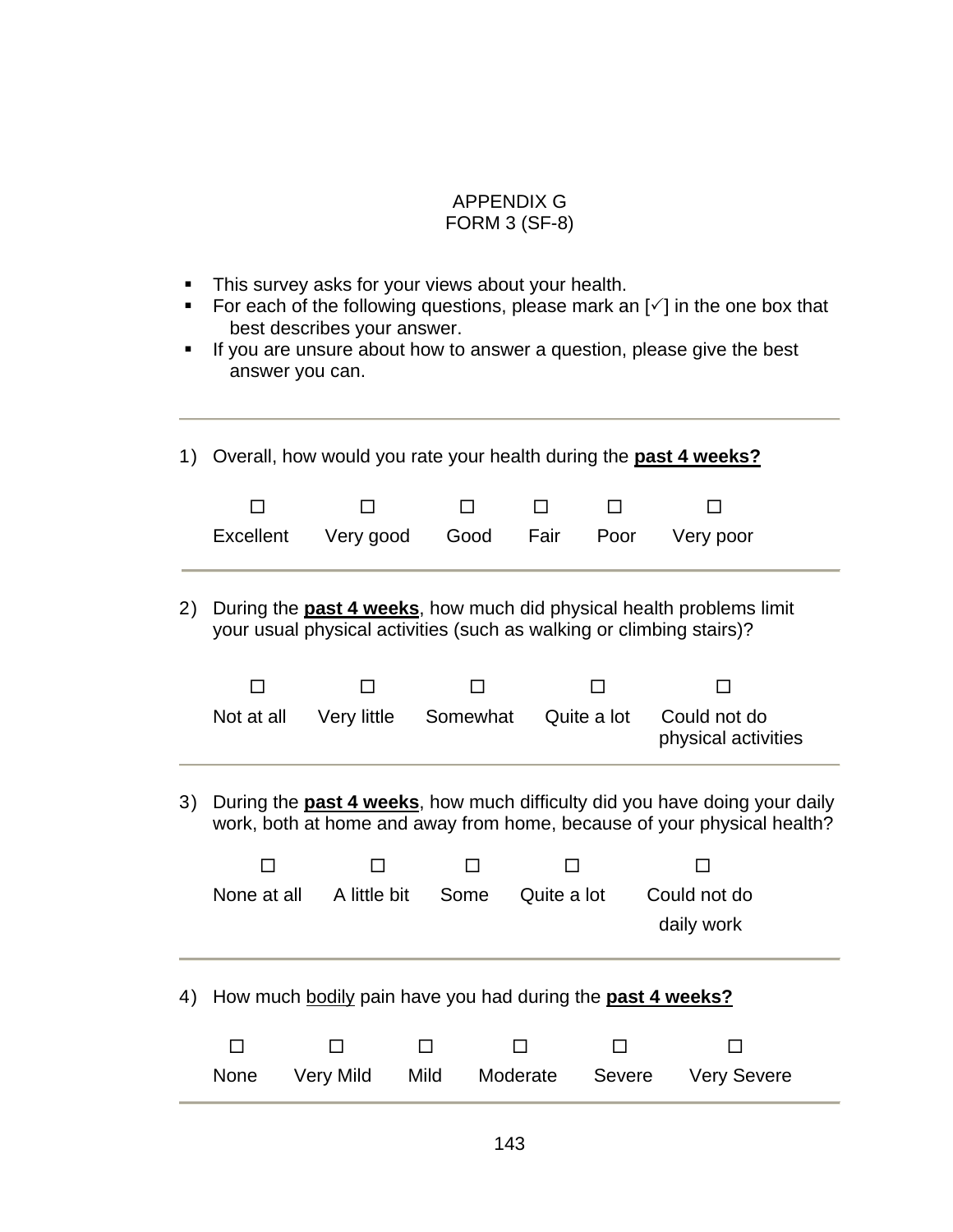5) During the **past 4 weeks**, how much energy did you have?

| Very much  |             |          | A little    | <b>None</b>                       |                                                                                                                                                                                                                                                                                                                                                                                                                                                                         |
|------------|-------------|----------|-------------|-----------------------------------|-------------------------------------------------------------------------------------------------------------------------------------------------------------------------------------------------------------------------------------------------------------------------------------------------------------------------------------------------------------------------------------------------------------------------------------------------------------------------|
|            |             |          |             |                                   |                                                                                                                                                                                                                                                                                                                                                                                                                                                                         |
|            |             |          |             |                                   |                                                                                                                                                                                                                                                                                                                                                                                                                                                                         |
| Not at all | Very little | Somewhat | Quite a lot | Could not do<br>social activities |                                                                                                                                                                                                                                                                                                                                                                                                                                                                         |
|            |             |          |             |                                   |                                                                                                                                                                                                                                                                                                                                                                                                                                                                         |
| Not at all | Slightly    |          |             | <b>Extremely</b>                  |                                                                                                                                                                                                                                                                                                                                                                                                                                                                         |
| Not at all | Very little | Somewhat | Quite a lot | Could not do<br>daily activities  |                                                                                                                                                                                                                                                                                                                                                                                                                                                                         |
|            |             |          | Quite a lot | Some<br>Moderately                | During the <b>past 4 weeks</b> , how much did your physical health or emotional<br>problems limit your usual social activities with family or friends?<br>During the past 4 weeks, how much have you been bothered by emotional<br>problems (such as feeling anxious, depressed or irritable)?<br>Quite a lot<br>During the <b>past 4 weeks</b> , how much did personal or emotional problems<br>keep you from doing your usual work, school or other daily activities? |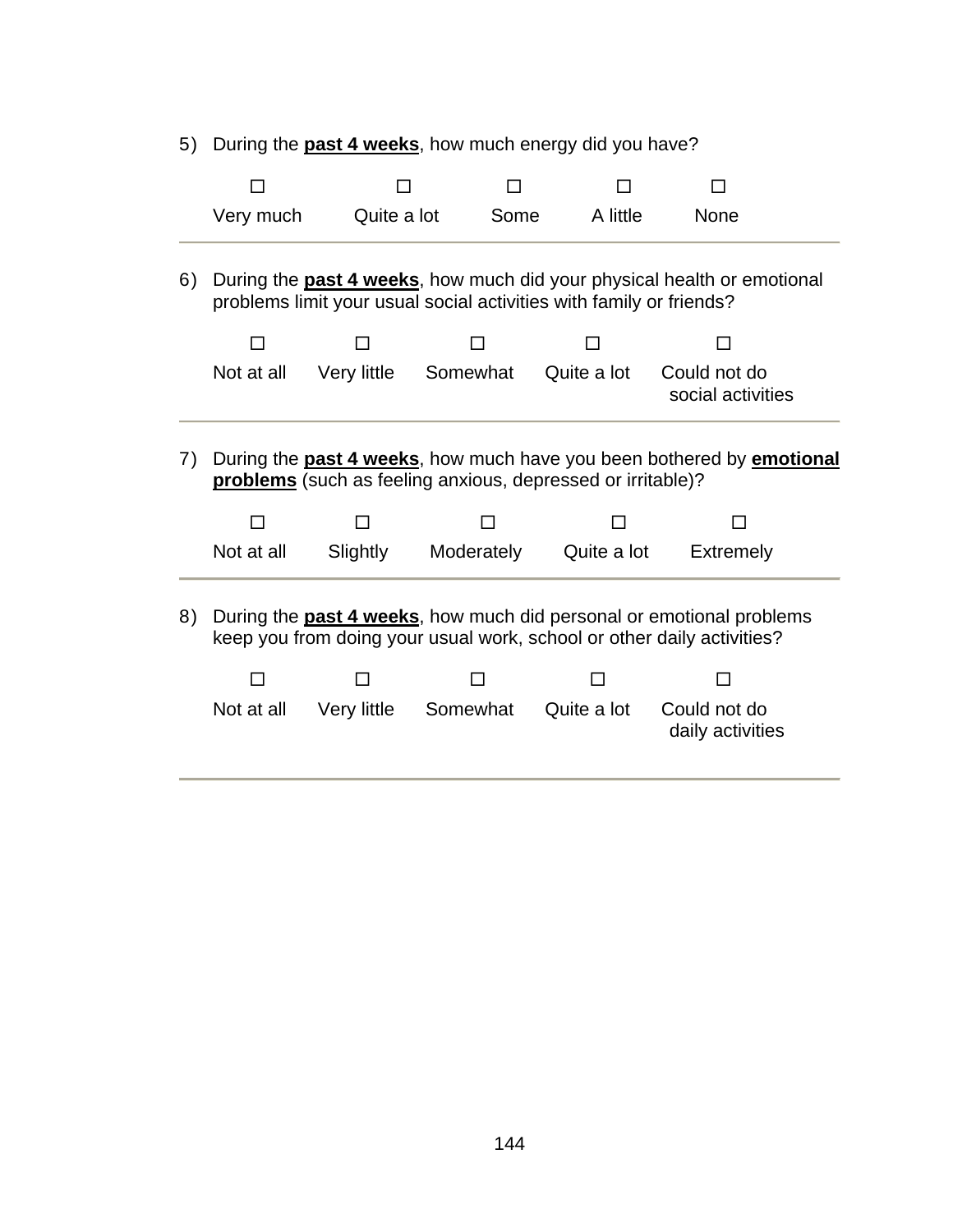#### APPENDIX H FORM 5 (REALM)

#### **Rapid Estimate of Adult Literacy in Medicines (REALM)**

Directions for the person giving the test to a subject

1. Give the patient a laminated copy of the REALM form and score answers on an un-laminated copy that is attached to a clipboard. Hold the clipboard at an angle so that the patient is not distracted by your scoring. Say:

"W*e understand that sometimes health instructions are given with very complicated words or phrases. To get an idea of how familiar you might already be with medical terms, we are going to ask you some questions about a series of words. Don't worry if you don' understand or have never heard of some of them, this is common."* 

*"I want to hear you read as many words as you can from this list. Begin with the first word in List 1 and read aloud. When you come to a word you cannot read, do the best you can or say, 'blank' and go onto the next word."* 

2. If the patient takes more than five seconds on a word, say "blank" and point to the next word, if necessary, to move the patient along. If the patient begins to miss every word, have him or her pronounce only known words.

3. Count as an error any word not attempted or mispronounced. Score by marking a plus (+) after each correct word, a check (4) after each mispronounced word, and a minus (-) after words not attempted. Count as correct any self-corrected words.

4. Count the number of correct words for each list, and record the numbers on the "Score" line. Total the numbers, and match the score with its grade equivalent in the table below.

| Raw score  | Grade range                                                                                                                                                                                     |
|------------|-------------------------------------------------------------------------------------------------------------------------------------------------------------------------------------------------|
| 0 to 18    | Third grade and below; will not be able to read most low-literacy materials;<br>will need repeated oral instructions, materials composed primarily of<br>illustrations, or audio or video tapes |
| 19 to $44$ | Fourth to sixth grade; will need low-literacy materials, may not be able to<br>read prescription labels                                                                                         |
| 45 to 60   | Seventh to eighth grade; will struggle with most patient education materials;<br>will not be offended by low-literacy materials.                                                                |
| 61 to 66   | High school; will be able to read most patient education materials.                                                                                                                             |

**TABLE** Scores and Grade Equivalents for the REALM Questionnaire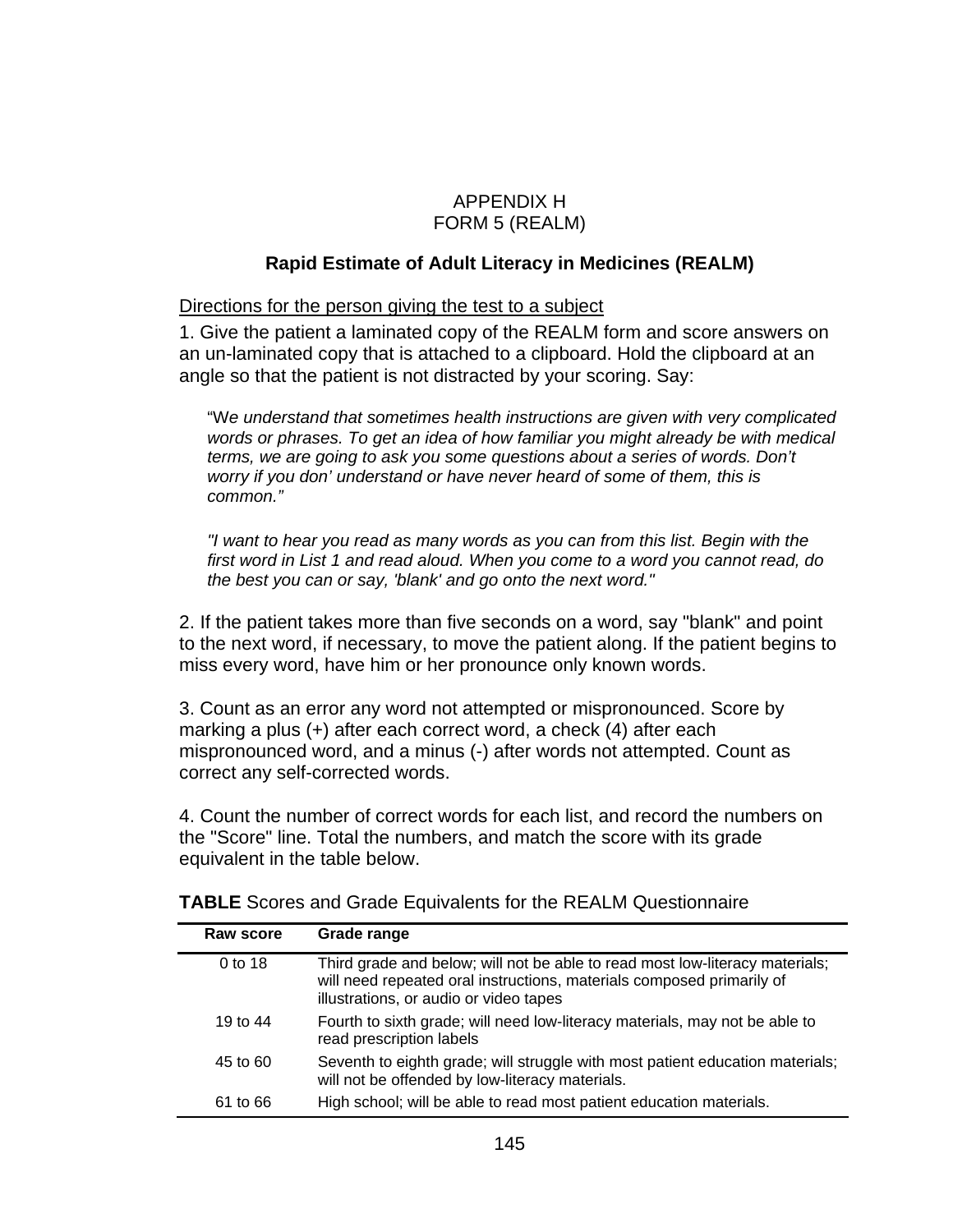| List 1         | List 2           | List <sub>3</sub> |  |
|----------------|------------------|-------------------|--|
| Fat            | Fatigue          | Allergic          |  |
| Flu            | Pelvic           | Menstrual         |  |
| Pill           | Jaundice         | <b>Testicle</b>   |  |
| Dose           | Infection        | Colitis           |  |
| Eye            | Exercise         | Emergency         |  |
| <b>Stress</b>  | <b>Behaviour</b> | Medication        |  |
| Smear          | Prescription     | Occupation        |  |
| <b>Nerves</b>  | <b>Notify</b>    | Sexuality         |  |
| Germs          | Gallbladder      | Alcoholism        |  |
| <b>Meals</b>   | Calories         | Irritation        |  |
| <b>Disease</b> | Depression       | Constipation      |  |
| Cancer         | Miscarriage      | Gonorrhoea        |  |
| Caffeine       | Pregnancy        | Inflammatory      |  |
| <b>Attack</b>  | <b>Arthritis</b> | <b>Diabetes</b>   |  |
| Kidney         | <b>Nutrition</b> | <b>Hepatitis</b>  |  |
| Hormones       | Menopause        | Antibiotics       |  |
| <b>Herpes</b>  | Appendix         | Diagnosis         |  |
| Seizure        | Abnormal         | Potassium         |  |
| <b>Bowel</b>   | <b>Syphilis</b>  | Anaemia           |  |
| Asthma         | Haemorrhoids     | <b>Obesity</b>    |  |
| Rectal         | Nausea           | Osteoporosis      |  |
| Incest         | <b>Directed</b>  | Impetigo          |  |
| List 1 score   | List 2 score     | List 3 score      |  |
|                |                  | <b>Raw score</b>  |  |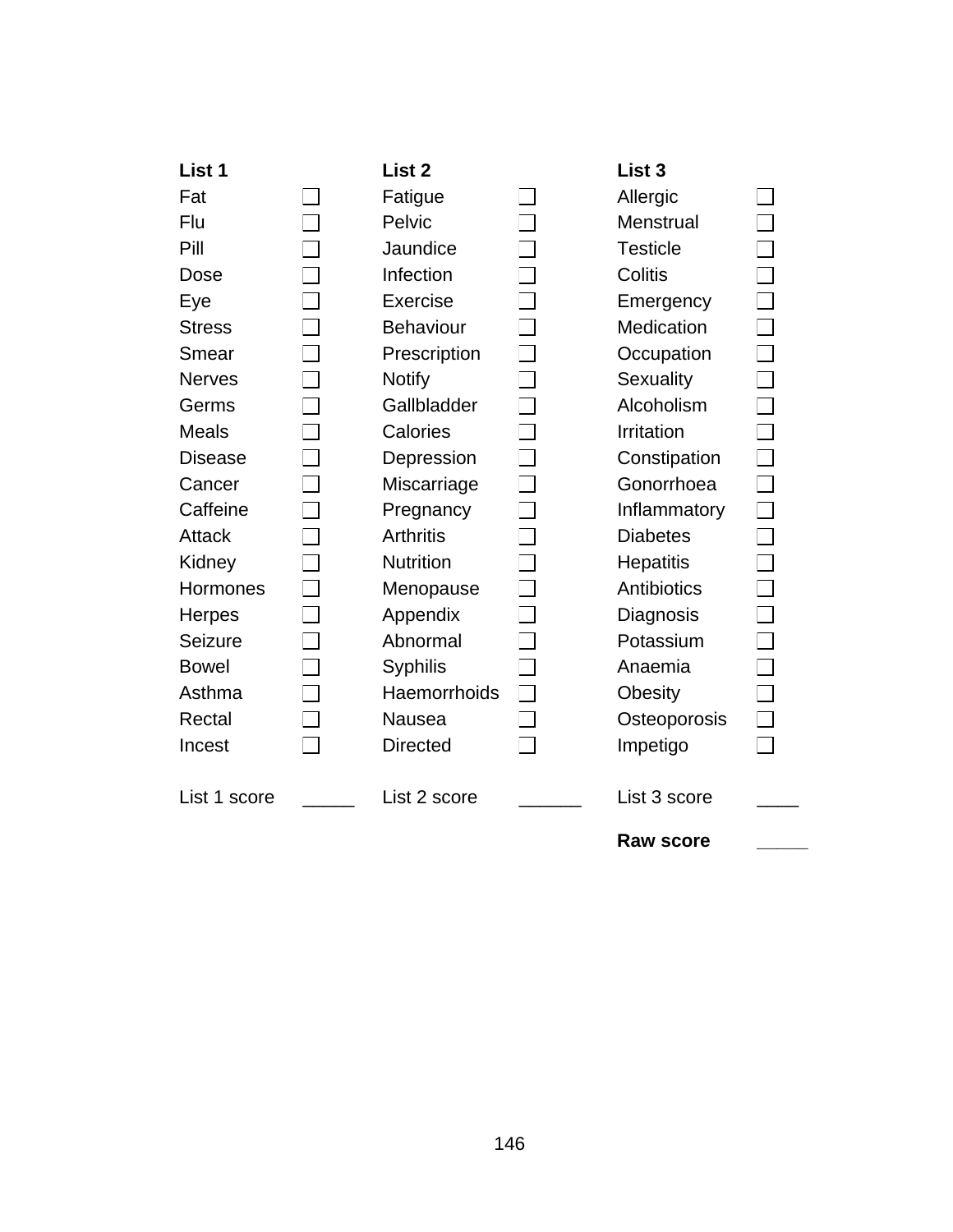## APPENDIX I FORM 6 (NUMERACY TEST)

1. Imagine that we flip a coin 1000 times. What is your best guess about how many times the coin would come up heads in 1000 flips? times out of 1000

2. In the **Big Bucks Lottery**, the chance of winning a \$10 prize is 1%. What is your best guess about how many people would win a \$10 prize if 1000 people each buy a single ticket to **Big Bucks**? \_\_\_\_\_\_\_ person(s) out of 1000

3. In the **ACME Publishing Sweepstakes,** the chance of winning a car is 1 in 1000. What percent of tickets to **ACME Publishing Sweepstakes** win a car?  $\rule{1em}{0.15mm}$  percent (%)

4. Mr. Roe needs surgery. 9 in 1000 people die from this surgery. How would you describe the surgery?

- $\Box$  Very risky
- $\Box$  Risky
- $\square$  Slightly risky
- Not risky

5. Mrs. Smith is told she has a 1 in 296 chance of dying from cancer and a 1 in 407 chance of dying from a stroke. Which is bigger, Mrs. Smith's chance of dying from a stroke or cancer?

- □ Stroke
- □ Cancer
- $\Box$  Chances are the same

6. Mr. Smythe needs surgery. 991 in 1000 people survive this surgery. How would you describe the surgery?

- $\Box$  Very risky
- $\Box$  Risky
- $\square$  Slightly risky
- $\Box$  Not risky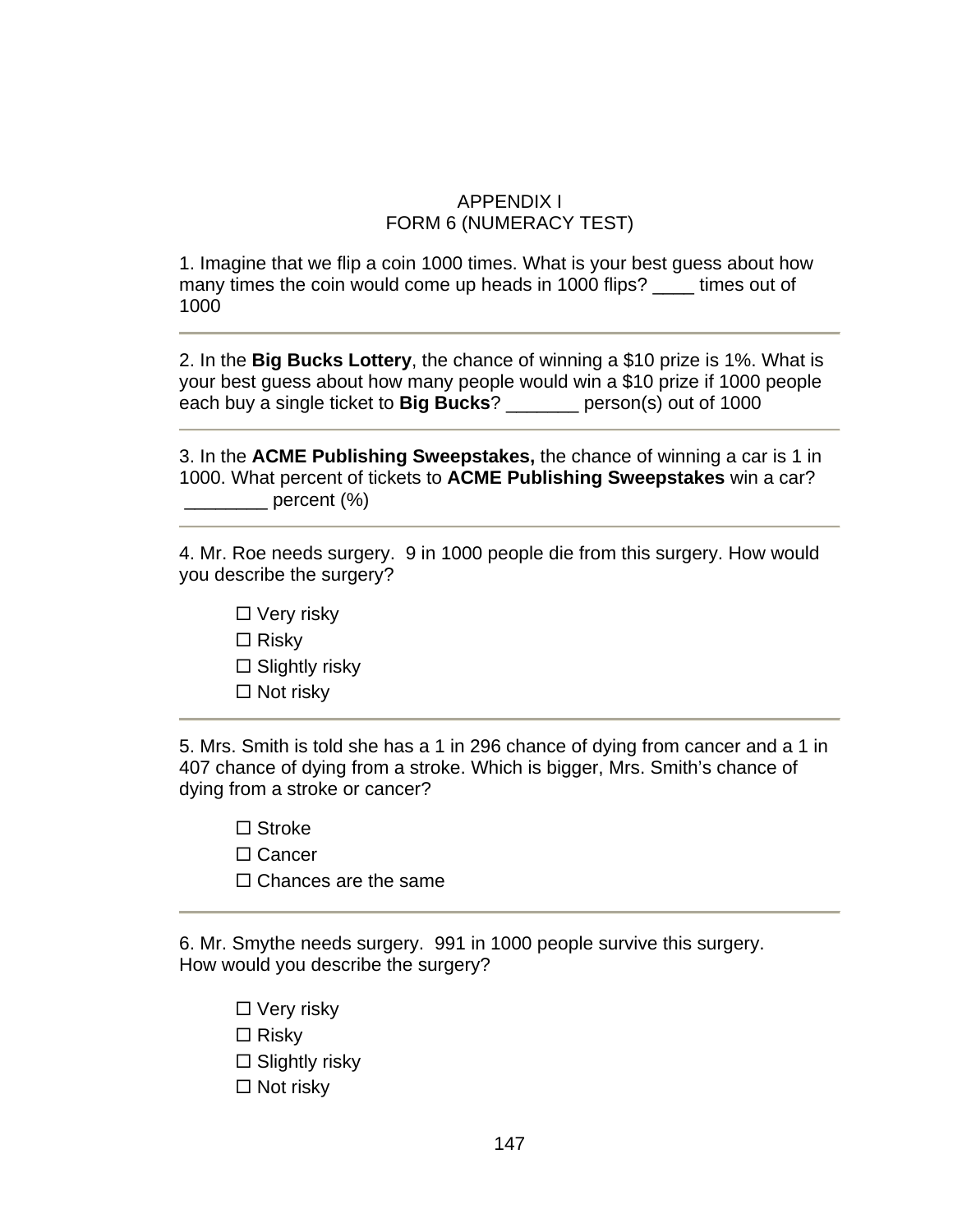### APPENDIX J DESIGN OF STUDY 1

**First ½ of Subjects (N=15)** 

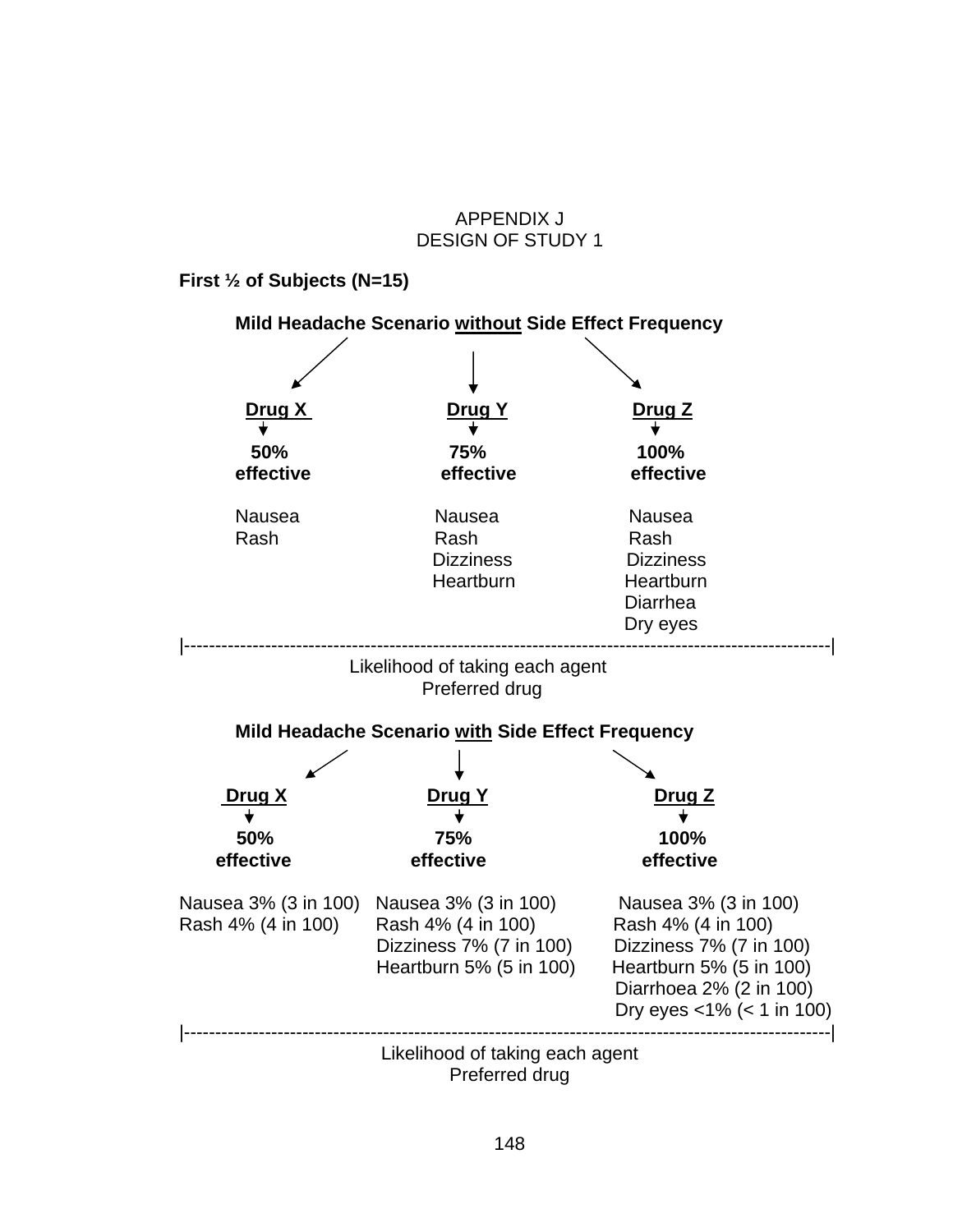## **Form 6 (Booklet 1)**

#### **Participant Instructions for Study 1 Mild Headache Scenario**

Whether true or not, consider for a moment that you get headaches. They tend to be **mild** and occur **6 times a year.** You need a pain killer for these headaches in order to focus better on your daily activities. You have the choice of the following 3 headache medicines for relief:

#### **Drug X**

This drug is 50% effective (reduces pain by half within 10 minutes) for mild to moderate headaches. This drug may cause nausea and rash.

#### **Drug Y**

This drug is 75% effective (reduces pain by 75% within 10 minutes) for mild to moderate headaches. This drug may cause nausea, rash, dizziness and heartburn.

#### **Drug Z**

This drug is 100% effective (reduces all the pain within 10 minutes) for mild to moderate headaches. This drug may cause nausea, rash, dizziness, heartburn, diarrhoea and dry eyes.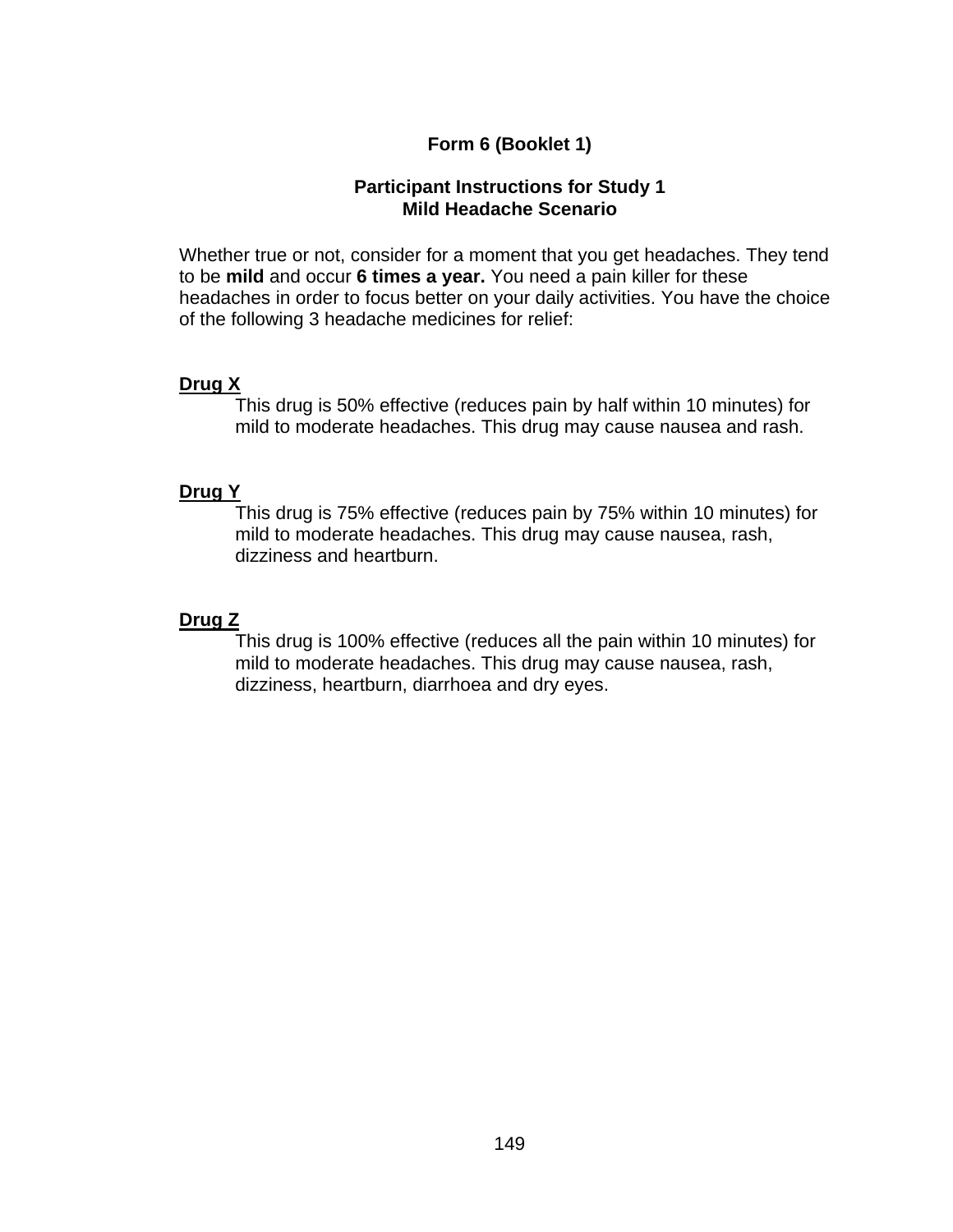## **Form 6 (Booklet 1)**

#### **Participant Instructions for Study 1 Mild Headache Scenario**

Given what you just read about the 3 agents for headaches, how **likely** is it that you would take each drug? For this, please draw a line across any point on the scale that reflects your opinion.

| For example:                                                                                            |                |
|---------------------------------------------------------------------------------------------------------|----------------|
|                                                                                                         |                |
| 1. How likely is it that you would take Drug X?                                                         |                |
| Very<br>Unlikely                                                                                        | Very<br>Likely |
| 2. How likely is it that you would take Drug Y?                                                         |                |
| Very<br>Unlikely                                                                                        | Very<br>Likely |
| 3. How likely is it that you would take Drug Z?                                                         |                |
| Very<br>Unlikely                                                                                        | Very<br>Likely |
| 4. If you were in a position where you have to decide to use a painkiller, which<br>one you would take? |                |

| $\Box$ Drug X<br>$\Box$ Drug Z<br>$\Box$ Drug Y<br>$\Box$ None |  |  |  |  |  |
|----------------------------------------------------------------|--|--|--|--|--|
|----------------------------------------------------------------|--|--|--|--|--|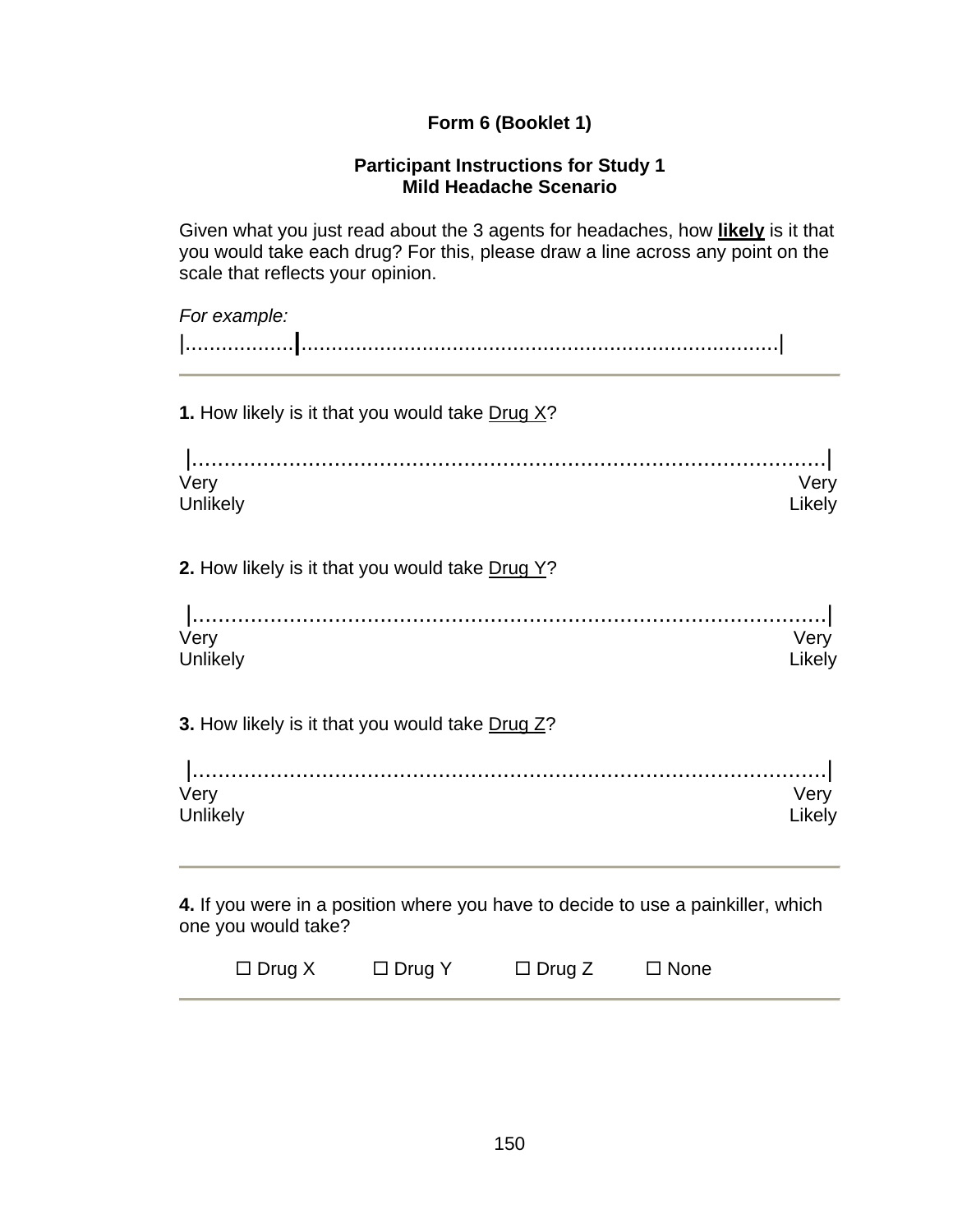## **Form 7 (Booklet 1)**

#### **Participant Instructions for Study 1 Mild Headache Scenario**

Again consider that you get headaches. And as before, they tend to be **mild**  and occur **6 times a year.** You need a pain killer for these headaches in order to focus better on your daily activities. You have the choice of the following 3 headache medicines for relief:

#### **Drug X**

This drug is 50% effective (reduces pain by half within 10 minutes) for mild to moderate headaches. This drug may cause nausea 3% (in 3 of 100 users) and rash 4% (in 4 of 100 users).

#### **Drug Y**

This drug is 75% effective (reduces pain by 75% within 10 minutes) for mild to moderate headaches. This medicine may cause nausea 3% (in 3 of 100 users), rash 4% *(*in 4 of 100 users), dizziness 7% (in 7 of 100 users), and heartburn 5% (in 5 of 100 users).

#### **Drug Z**

This drug is 100% effective (reduces all the pain within 10 minutes) for mild to moderate headaches. This medicine may cause nausea 3% (in 3 of 100 users), rash 4% (in 4 of 100 users), dizziness 7% (in 7 of 100 users), heartburn 5% (in 5 of 100 users), diarrhoea 2% (in 2 of 100 users), and dry eyes <1% (in less than 1 of 100 users).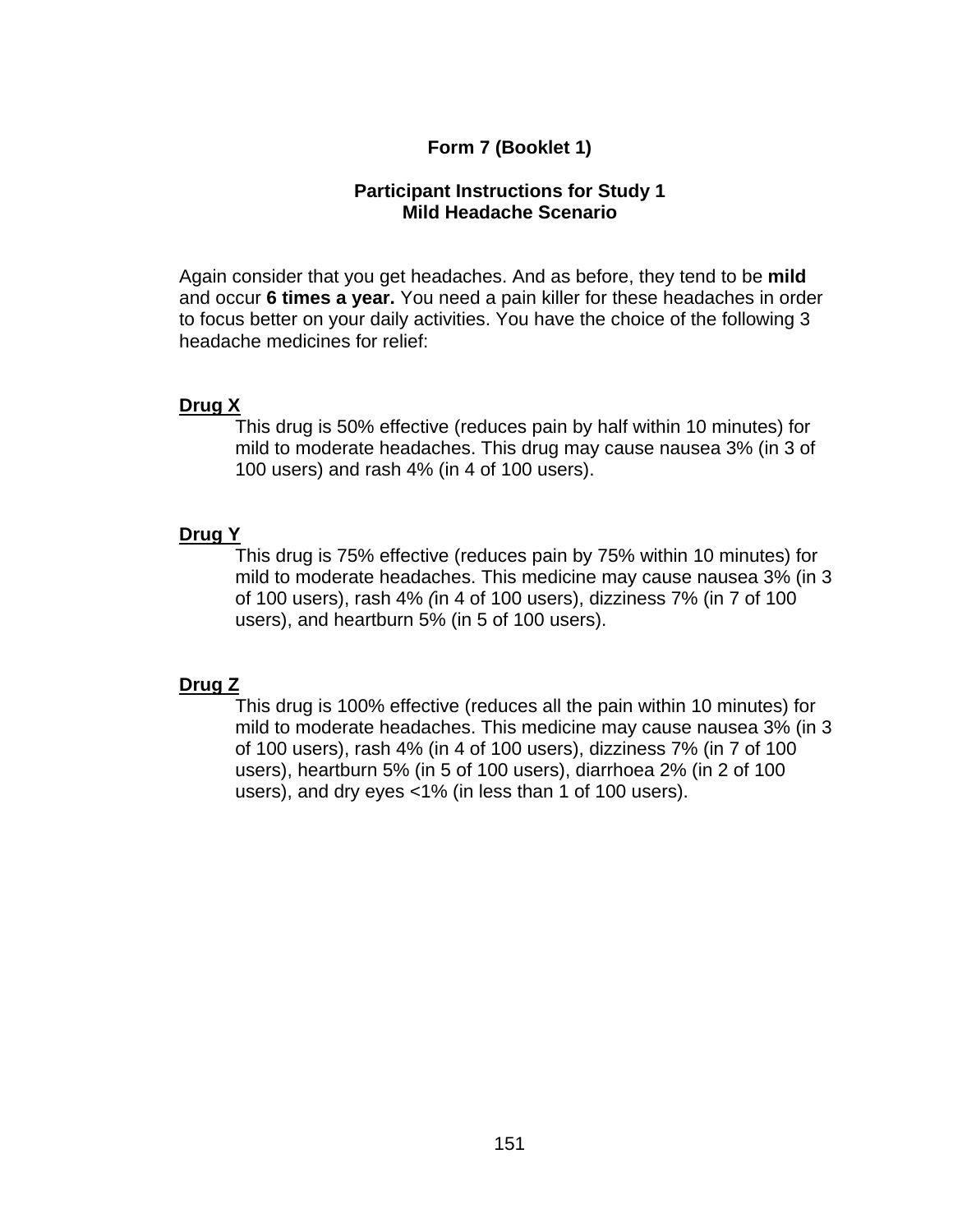## **Form 7(Booklet 1)**

#### **Participant Instructions for Study 1 Mild Headache Scenario**

Given what you just read about the 3 agents for headaches, how **likely** is it that you would take each drug? For this, please draw a line across any point on the scale that reflects your opinion.

| For example:                                          |                |
|-------------------------------------------------------|----------------|
| 5. How likely is it that you would take Drug X?       |                |
| Very<br>Unlikely                                      | Very<br>Likely |
| 6. How likely is it that you would take Drug Y?       |                |
| Very<br>Unlikely                                      | Very<br>Likely |
| <b>7</b> How likely is it that you would take Drug 72 |                |

**7.** How likely is it that you would take <u>Drug Z</u>?

| Very    |  |
|---------|--|
| Unlikel |  |

**8.** If you were in a position where you have to decide to use a painkiller, which one YOU would take?

| $\Box$ Drug X |  |  | $\Box$ Drug Y | $\Box$ Drug Z | $\Box$ None |
|---------------|--|--|---------------|---------------|-------------|
|---------------|--|--|---------------|---------------|-------------|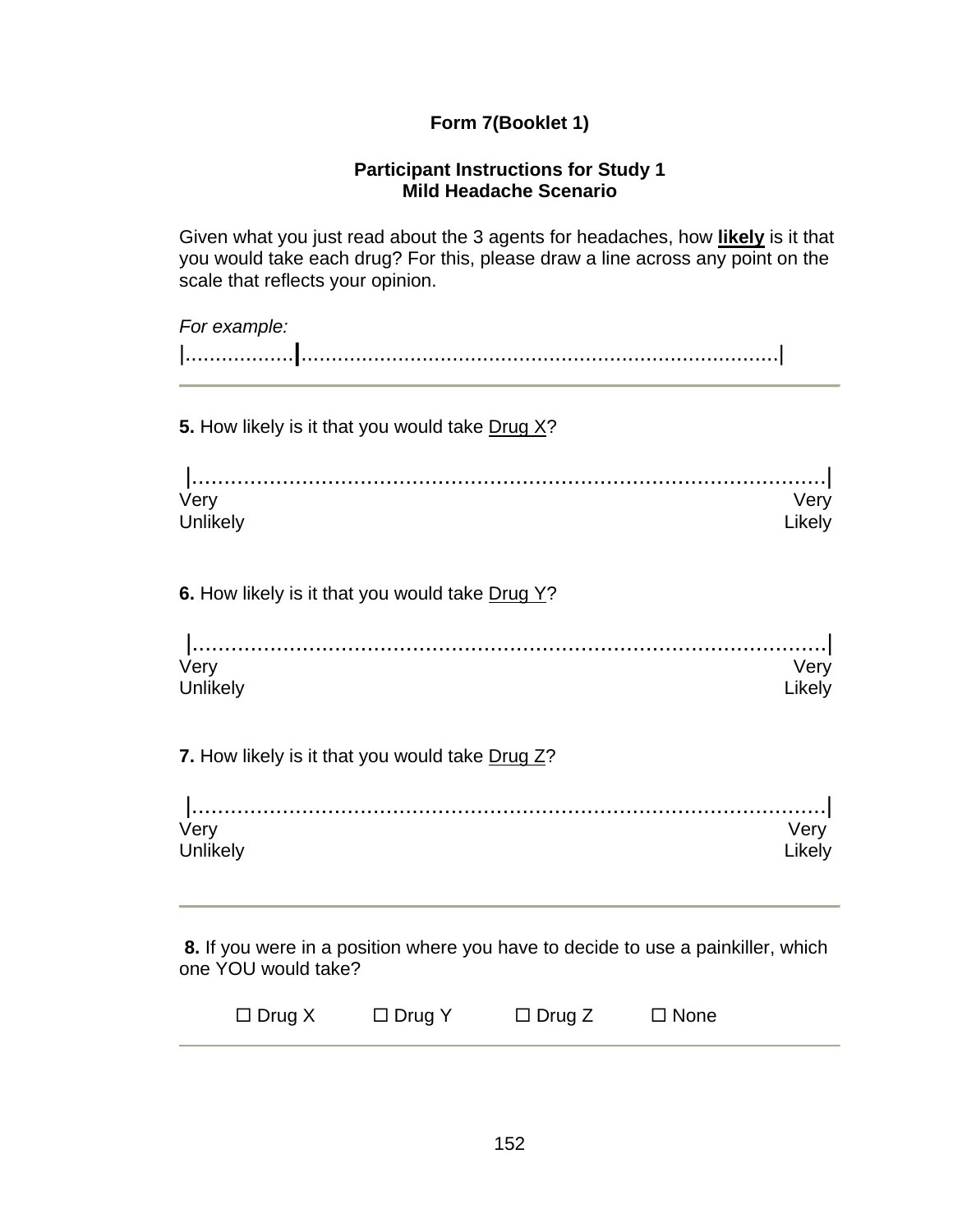## **Form 8 (Booklet 1)**

## **Preference question for Mild Headache Scenario**

**9.** From what you read, which explanation would YOU prefer to be given on medication side effects? Check ONE of the following options:

- $\Box$  The first version (a list of possible side effects)
- $\Box$  The second version (a list of possible side effects plus the percentages that they may occur)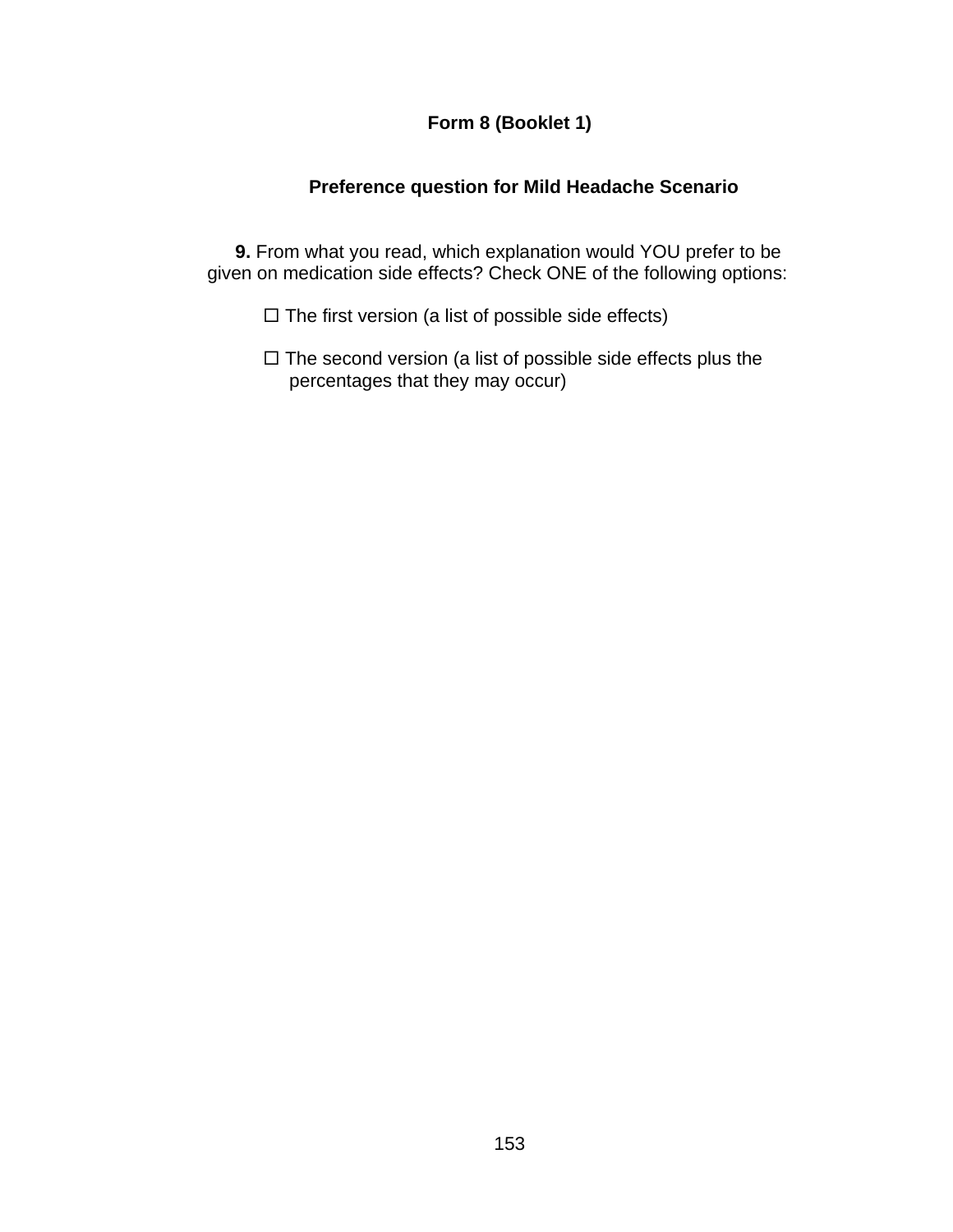#### **Design of Study 1**

#### **Second ½ of Subjects (n=15)**

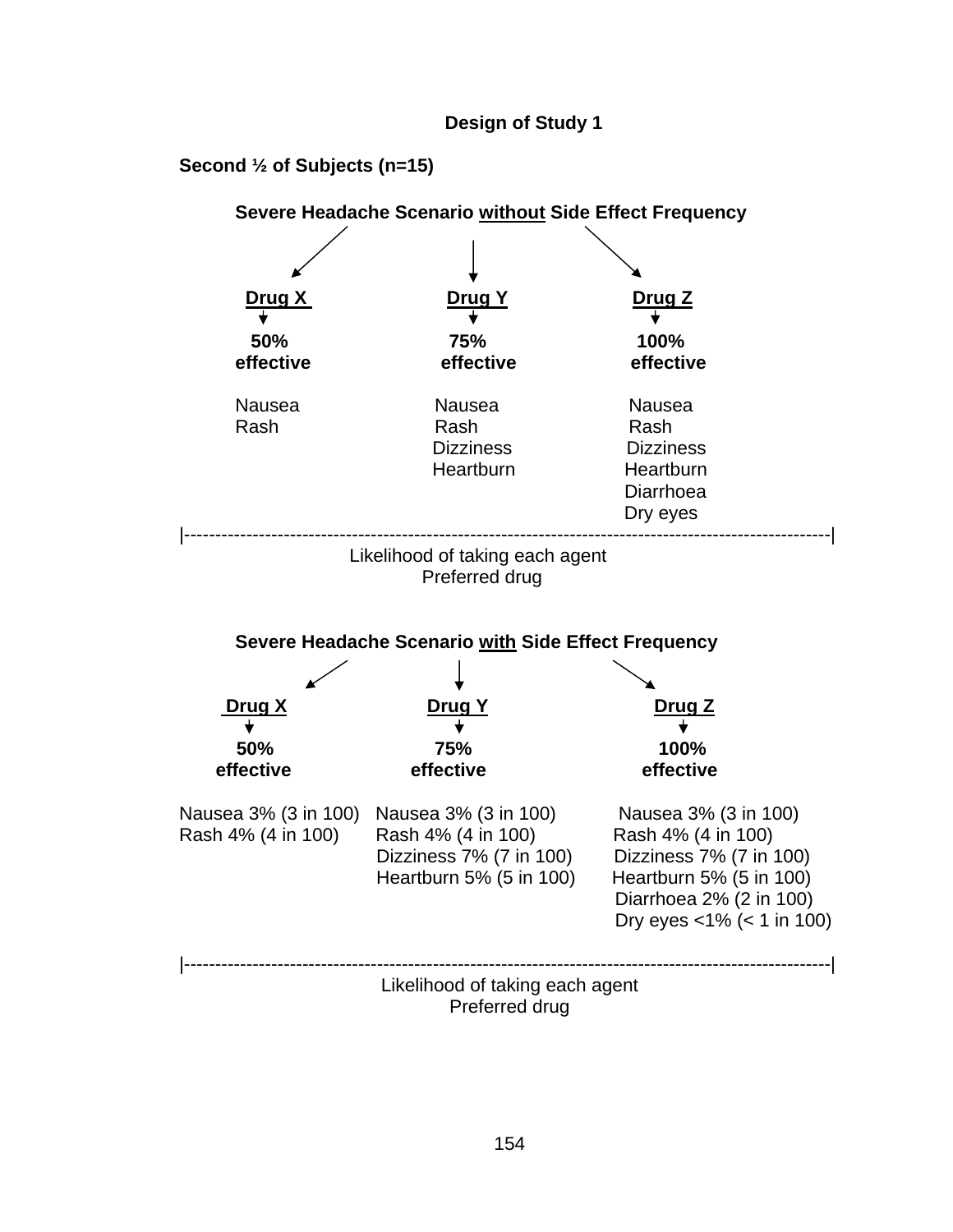## **Form 6 (Booklet 2)**

#### **Participant Instructions for Study 1 Severe Headache Scenario**

Whether true or not, please consider for a moment that you get headaches. They tend to be **severe** and occur **twice a year**. You need a pain killer in order to get out of the bed. You have the choice of the following 3 headache medicines for relief:

#### **Drug X**

This drug is 50% effective (reduces pain by half within 10 minutes) for mild to moderate headaches. This drug may cause nausea and rash.

#### **Drug Y**

This drug is 75% effective (reduces pain by 75% within 10 minutes) for mild to moderate headaches. This drug may cause nausea, rash, dizziness and heartburn.

#### **Drug Z**

This drug is 100% effective (reduces all the pain within 10 minutes) for mild to moderate headaches. This drug may cause nausea, rash, dizziness, heartburn, diarrhoea and dry eyes.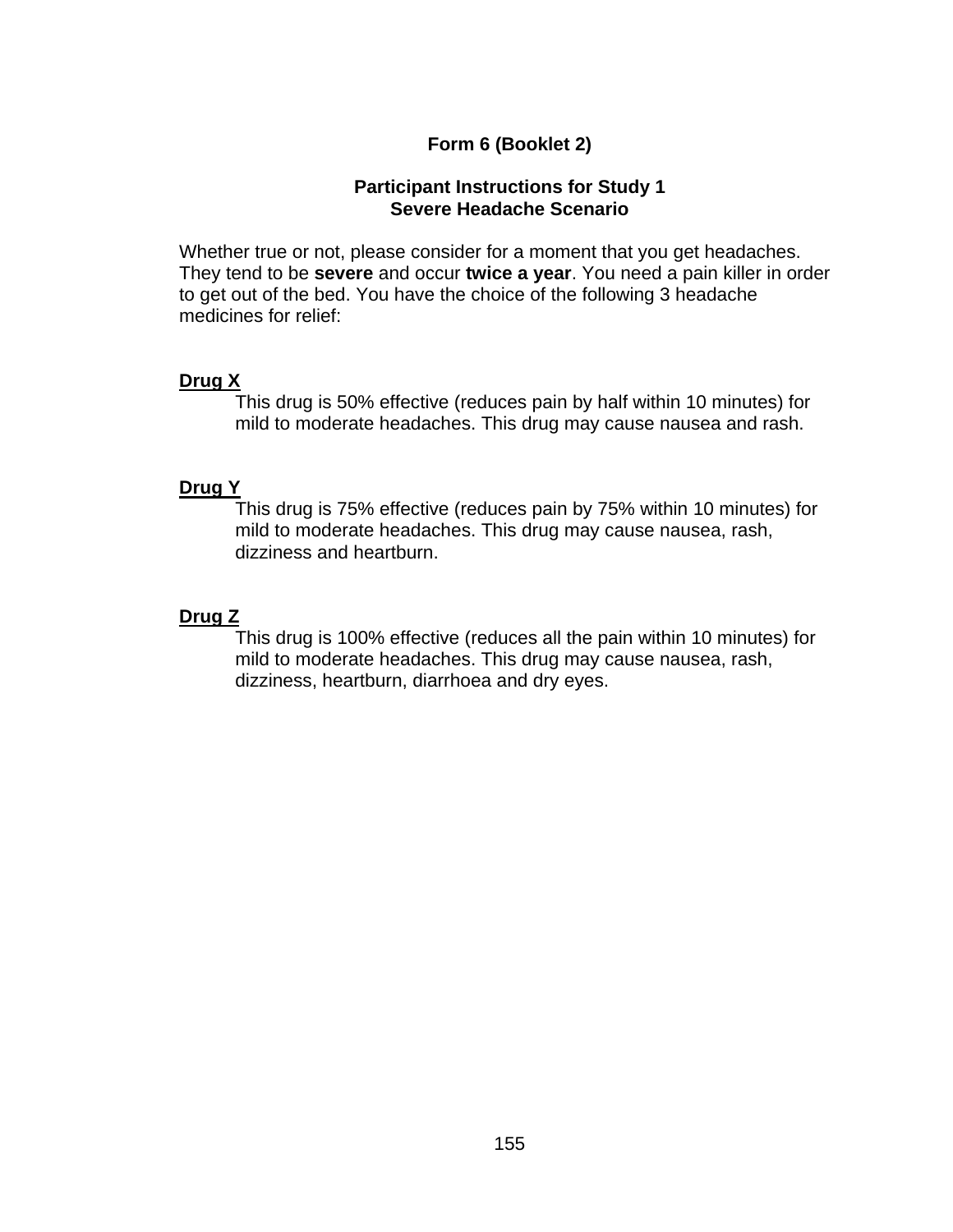## **Form 6(Booklet 2)**

#### **Participant Instructions for Study 1 Severe Headache Scenario**

Given what you just read about the 3 agents for headaches, how **likely** is it that you would take each drug? For this, please draw a line across any point on the scale that reflects your opinion.

| For example:                                    |                |
|-------------------------------------------------|----------------|
| 1. How likely is it that you would take Drug X? |                |
| Very<br>Unlikely                                | Very<br>Likely |
| 2. How likely is it that you would take Drug Y? |                |
| Very<br>Unlikely                                | Very<br>Likely |
| 3. How likely is it that you would take Drug Z? |                |
| Very<br>Unlikely                                | Very<br>Likely |

**4.** If you were in a position where you have to decide to use a painkiller, which one you would take?

| $\Box$ Drug X | $\Box$ Drug Y | $\Box$ Drug Z | $\Box$ None |
|---------------|---------------|---------------|-------------|
|---------------|---------------|---------------|-------------|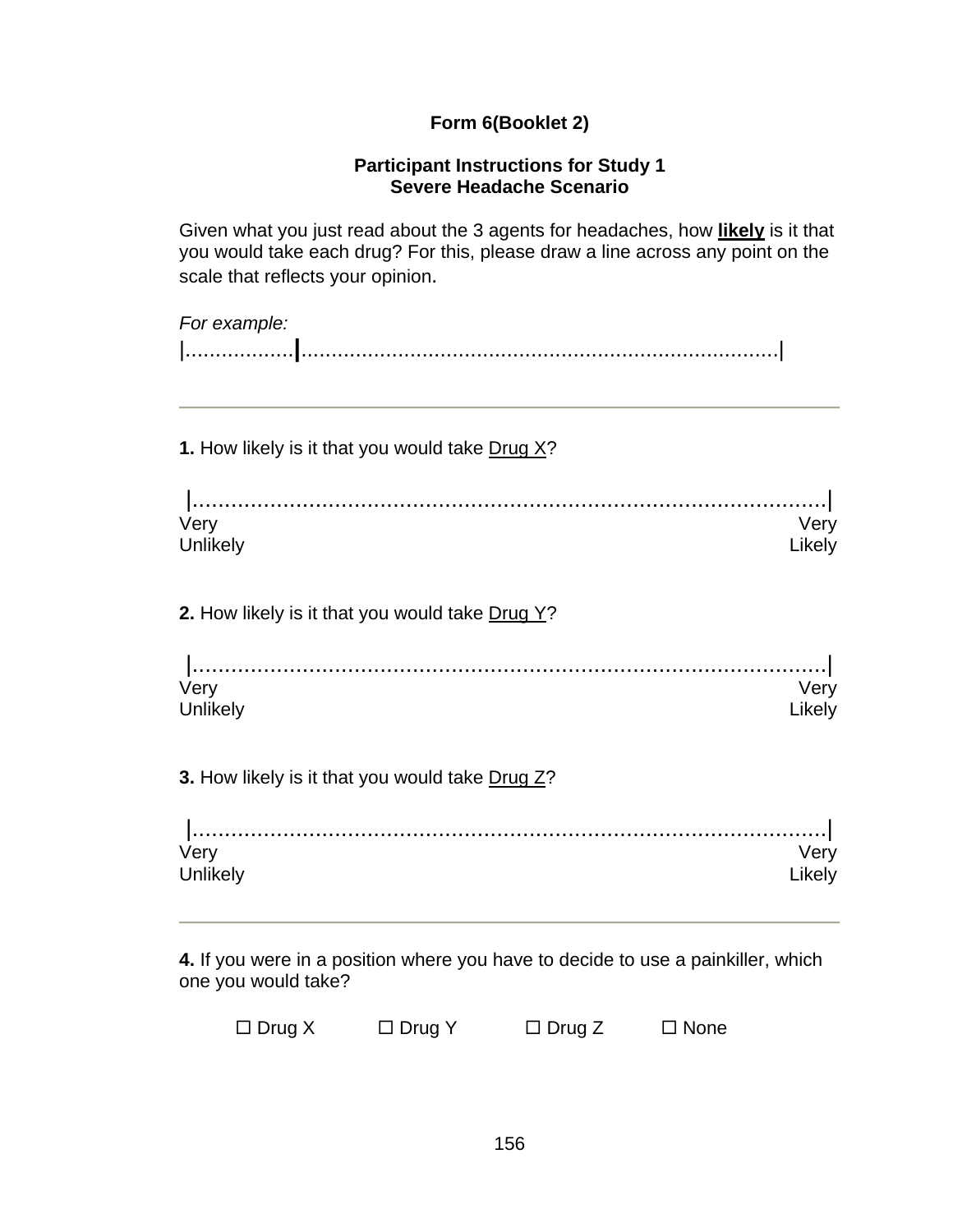### **Form 7 (Booklet 2)**

#### **Participant Instructions for Study 1 Severe Headache Scenario**

Again consider that you get headaches. And as before, they tend to be **severe** and occur **twice a year**. You need a pain killer in order to get out of the bed. You have the choice of the following 3 headache medicines for relief:

#### **Drug X**

This drug is 50% effective (reduces pain by half within 10 minutes) for mild to moderate headaches. This drug may cause nausea 3% (in 3 of 100 users) and rash 4% (in 4 of 100 users).

## **Drug Y**

This drug is 75% effective (reduces pain by 75% within 10 minutes) for mild to moderate headaches. This medicine may cause nausea 3% (in 3 of 100 users), rash 4% (in 4 of 100 users), dizziness 7% (in 7 of 100 users), and heartburn 5% (in 5 of 100 users).

## **Drug Z**

This drug is 100% effective (reduces all the pain within 10 minutes) for mild moderate headaches. This medicine may cause nausea 3% (in 3 of 100 users), rash 4% (in 4 of 100 users), dizziness 7% (in 7 of 100 users), heartburn 5% (in 5 of 100 users), diarrhoea 2% (in 2 of 100 users), and dry eyes <1% (in less than 1 of 100 users).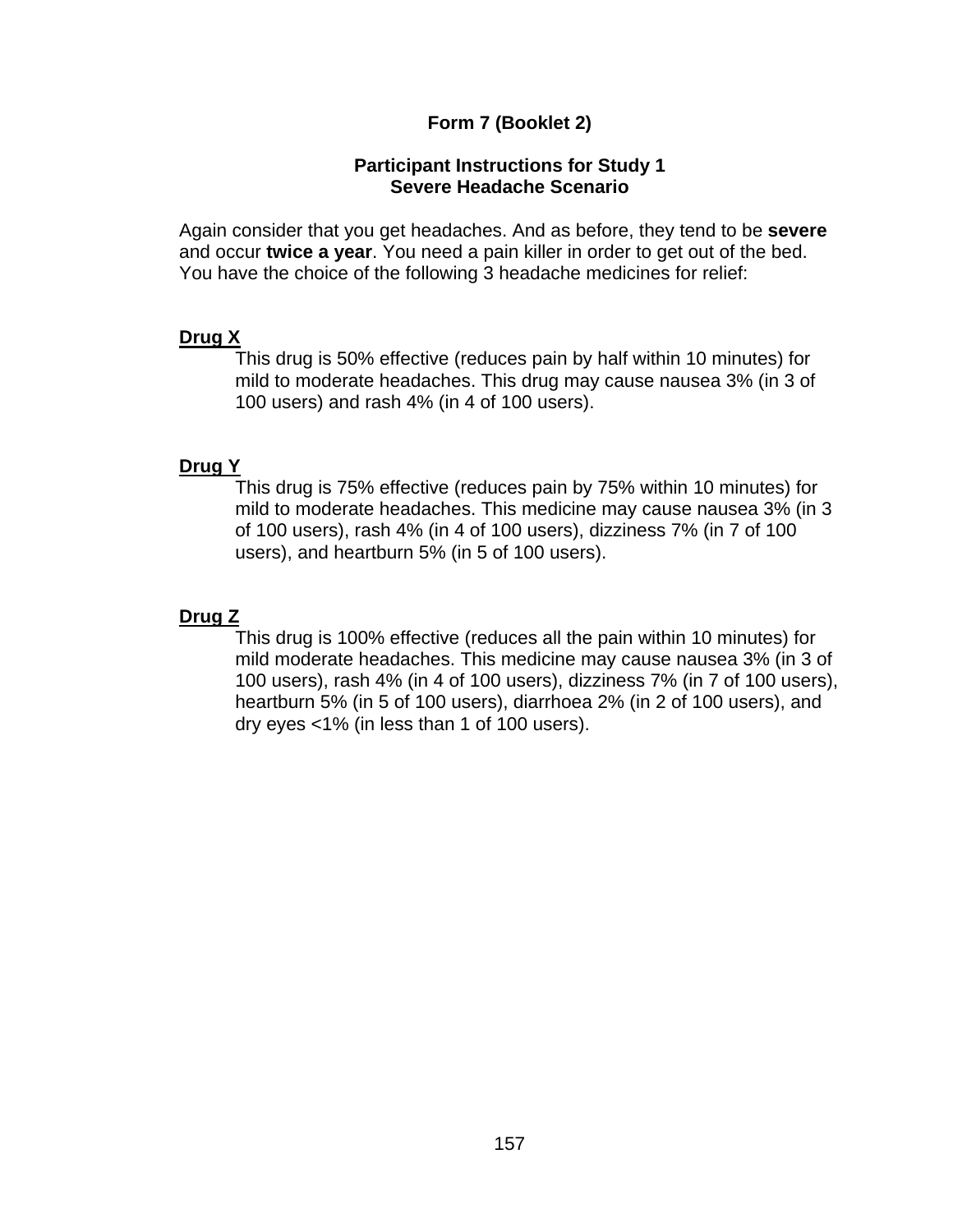## **Form 7(Booklet 2)**

#### **Participant Instructions for Study 1 Severe Headache Scenario**

Given what you just read about the 3 agents for headaches, how **likely** is it that you would take each drug? For this, please draw a line across any point on the scale that reflects your opinion.

| Very<br>Likely |
|----------------|
|                |
| Very<br>Likely |
|                |
| Very<br>Likely |
|                |

**8.** If you were in a position where you have to decide to use a painkiller, which one you would take?

| $\Box$ Drug X | $\Box$ Drug Y | $\Box$ Drug Z | $\Box$ None |
|---------------|---------------|---------------|-------------|
|---------------|---------------|---------------|-------------|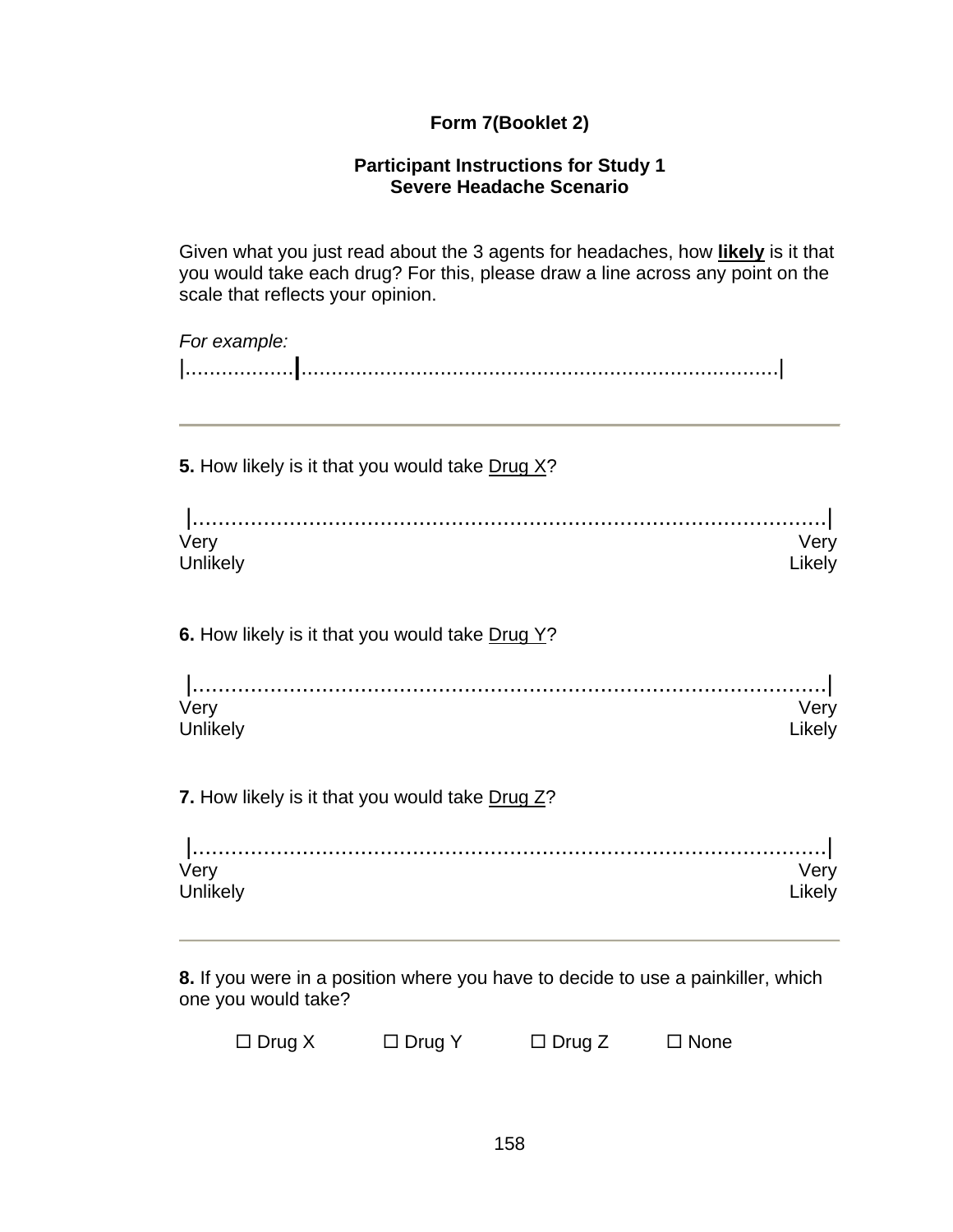## **Form 8 (Booklet 2)**

## **Preference Question for Severe Headache Scenario**

**9.** From what you read, which explanation would YOU prefer to be given on medication side effects? Check ONE of the following options:

- $\square$  The first version (a list of possible side effects)
- $\Box$  The second version (a list of possible side effects plus the percentages that they may occur)
- $\square$  No preference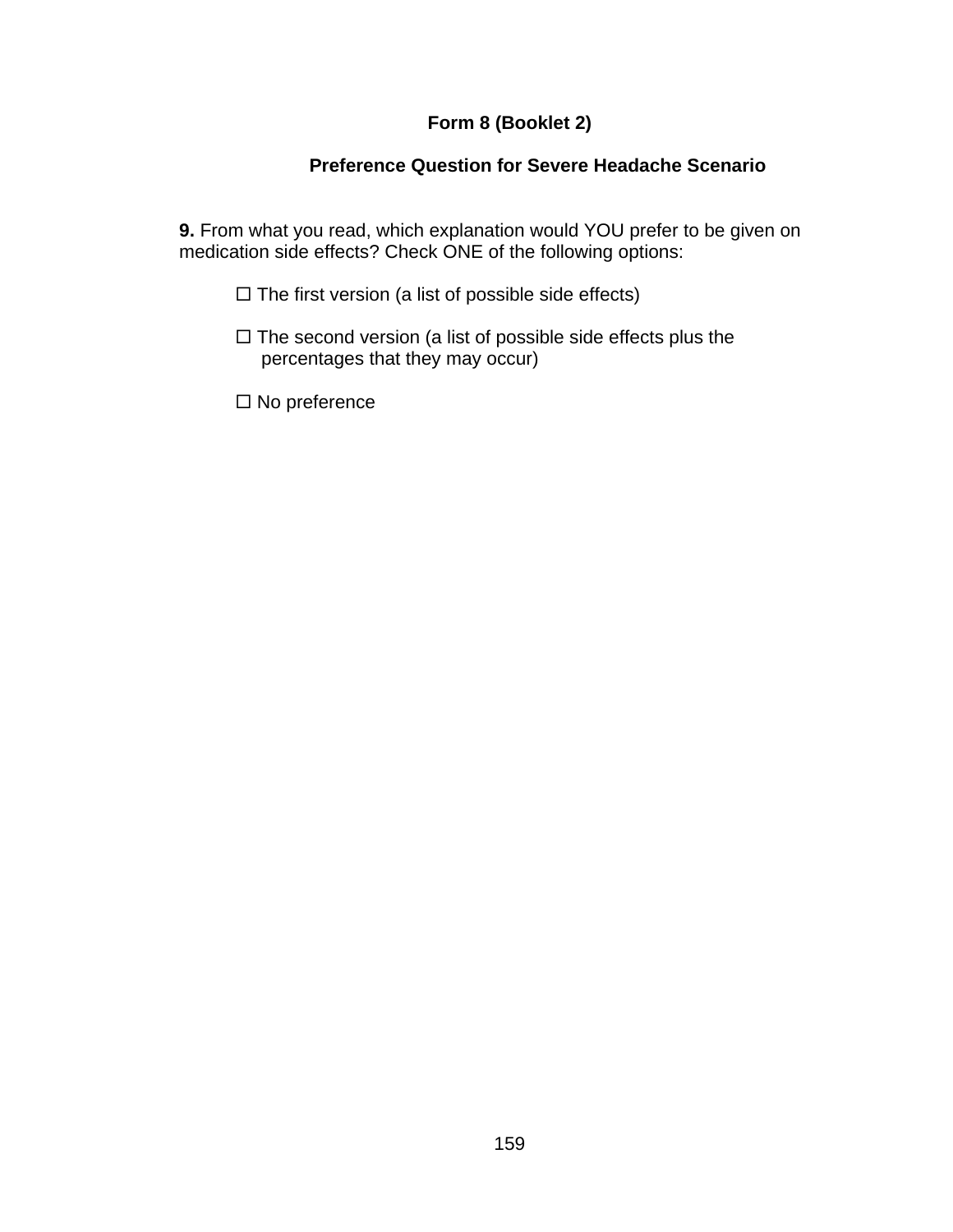

Participant preference for drug use (effect of framing)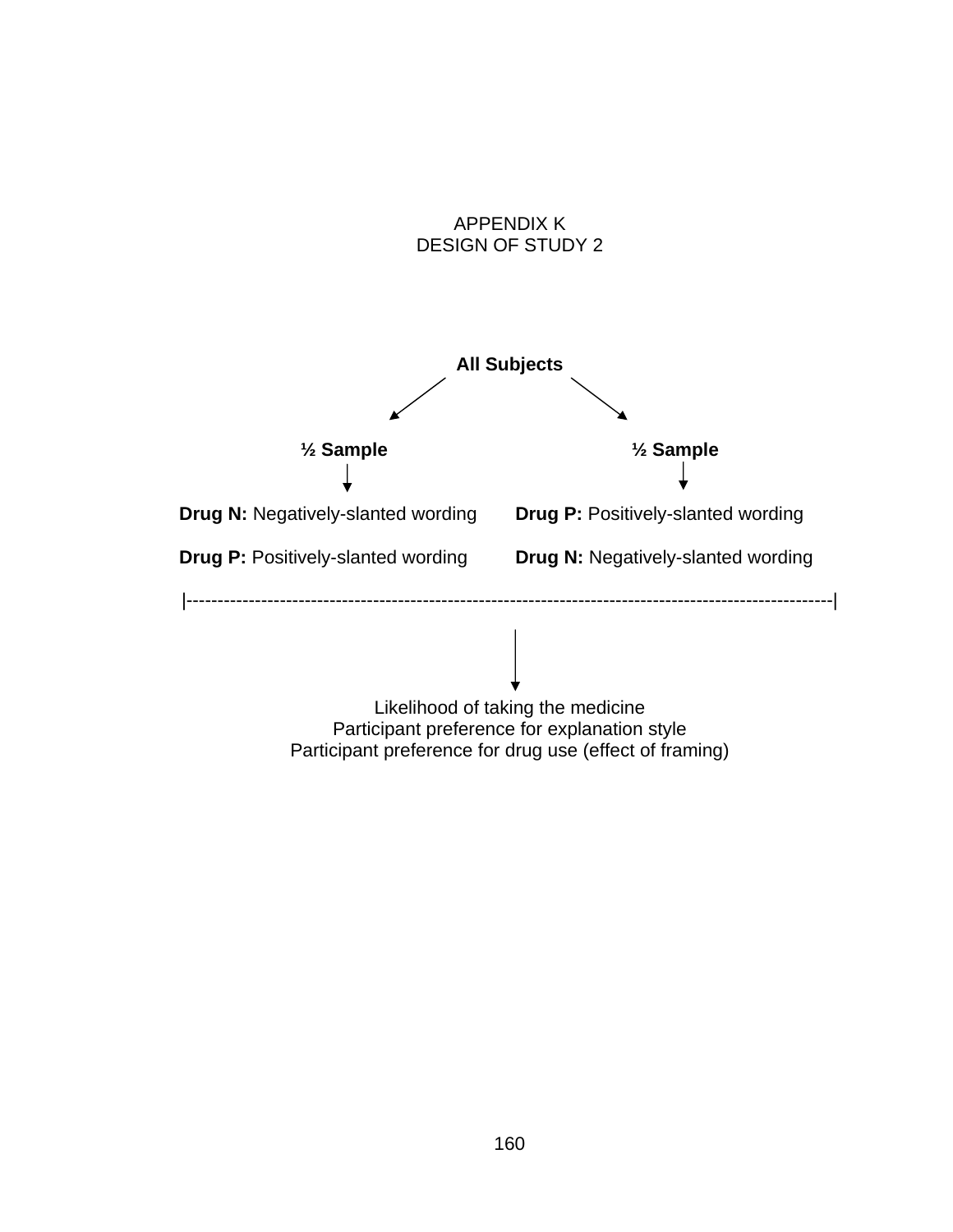## **Form 9 (Booklet 1)**

## **Participant Instructions for Study 2**

The following information concerns 2 different medicines used for headaches. Please read the two passages and respond to the questions that follow for each.

**Drug N** is an effective drug for headache, but it can cause some side effects. One of those side effects is heartburn. Regarding how often this might occur, 10% (that is, 10 out of 100) of users WILL experience heartburn when taking this medicine.

**1.** Given what you just read, how **likely** is it that you would take this drug? For this, please draw a line across any point on the scale that reflects your opinion.

| ver   |  |
|-------|--|
| Unlik |  |

**Drug P** is an effective drug for headache, but it can cause some side effects. One of those side effects is heartburn. Regarding how often this might occur, 90% (that is, 90 out of 100) of users WILL NOT experience heartburn when taking this medicine.

**2.** Given what you just read, how **likely** is it that you would take this drug? For this, please draw a line across any point on the scale that reflects your opinion.

| verv |  |
|------|--|
|      |  |

**3.** What drug would you prefer to use if you had a headache in the next few days? Check ONE of the following options:

 $\Box$  Drug N  $\Box$  Drug P  $\Box$  I would prefer the 2 agents equally  $\Box$  I would prefer neither agent

**4.** The passages you just read mentioned a heartburn side effect and how often it might occur. From what you read, which explanation would YOU prefer to be given on its occurrence? Check ONE of the following options:

 $\Box$  The first version (a focus on who WILL get heartburn)

 $\Box$  The second version (a focus on who WILL NOT get heartburn)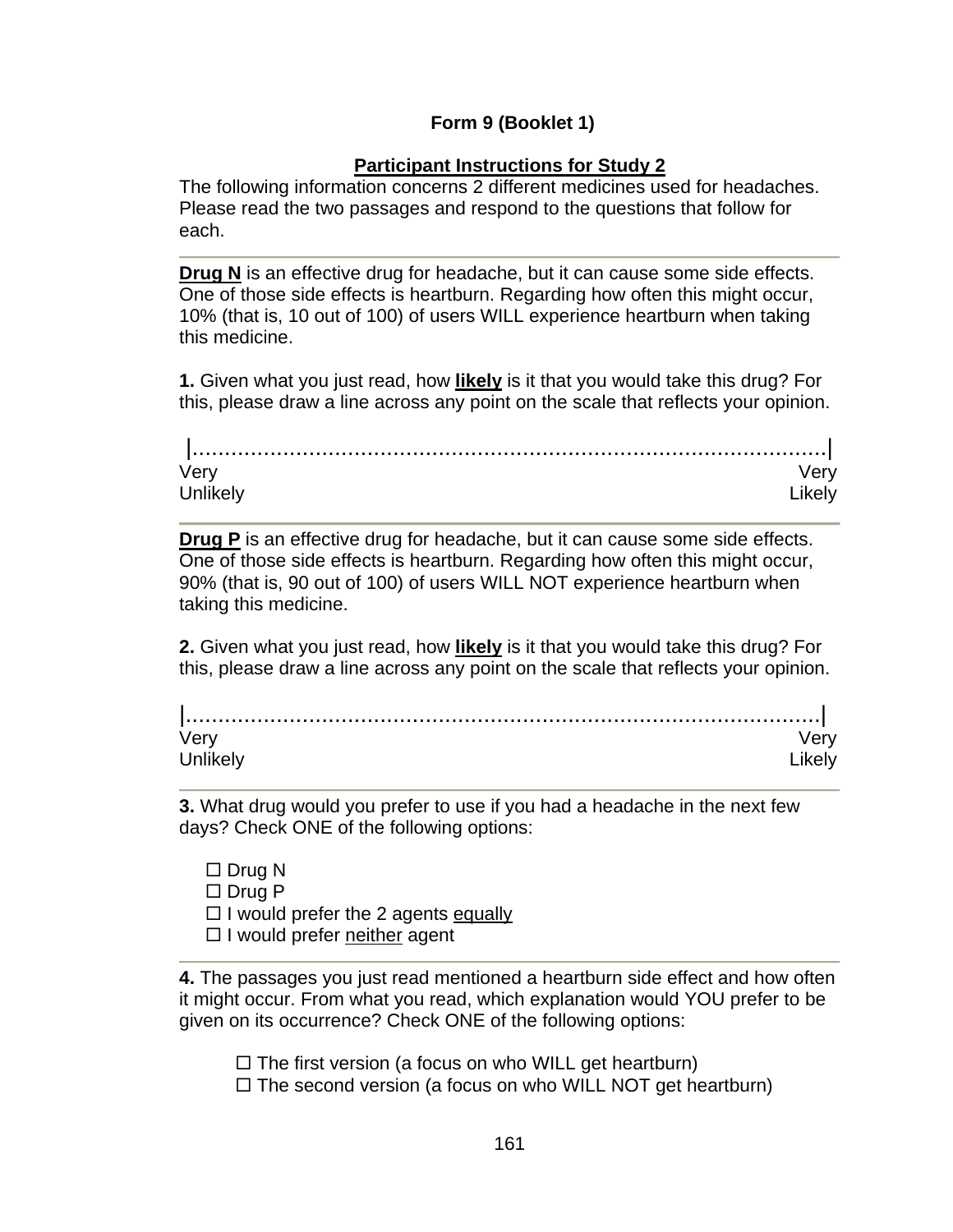## **Form 9 (Booklet 2)**

## **Participant Instructions for Study 2**

The following information concerns 2 different medicines used for headaches. Please read the two passages and respond to the questions that follow for each.

**Drug P** is an effective drug for headache, but it can cause some side effects. One of those side effects is heartburn. Regarding how often this might occur, 90% (that is, 90 out of 100) of users WILL NOT experience heartburn when taking this medicine.

**1.** Given what you just read, how **likely** is it that you would take this drug? For this, please draw a line across any point on the scale that reflects your opinion.

| Very     |  |
|----------|--|
| Unlikely |  |

**Drug N** is an effective drug for headache, but it can cause some side effects. One of those side effects is heartburn. Regarding how often this might occur, 10% (that is, 10 out of 100) of users WILL experience heartburn when taking this medicine.

**2.** Given what you just read, how **likely** is it that you would take this drug? For this, please draw a line across any point on the scale that reflects your opinion.

| ver    |  |
|--------|--|
| Unlike |  |

**3.** What drug would you prefer to use if you had a headache in the next few days? Check ONE of the following options:

 $\Box$  Drug N  $\Box$  Drug P  $\Box$  I would prefer the 2 agents equally  $\Box$  I would prefer neither agent

**4.** The passages you just read mentioned a heartburn side effect and how often it might occur. From what you read, which explanation would YOU prefer to be given on its occurrence? Check ONE of the following options:

 $\Box$  The first version (a focus on who WILL NOT get heartburn)

 $\Box$  The second version (a focus on who WILL get heartburn)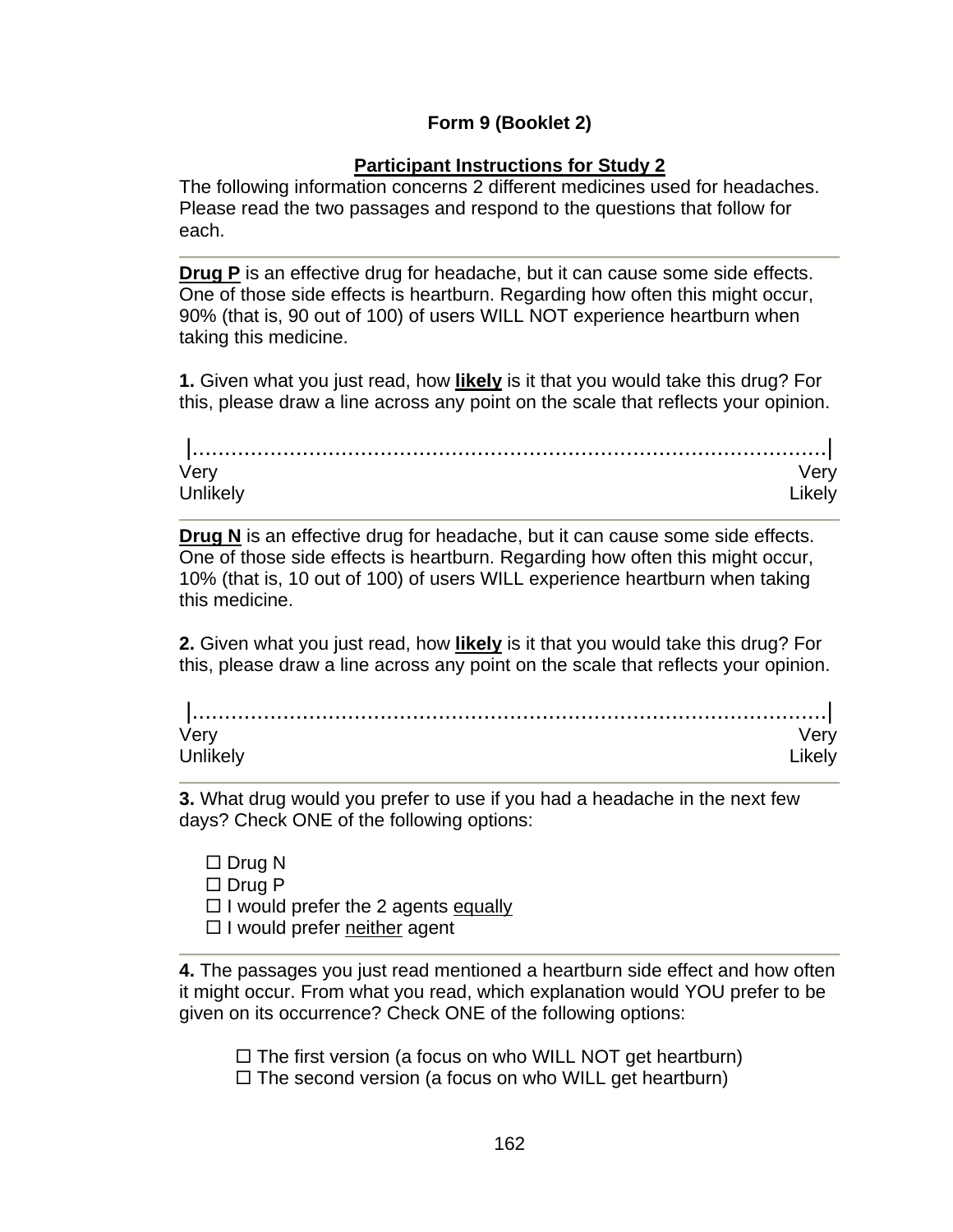## APPENDIX L INTERVIEW GUIDE FOR INTERVIEING RESPONDENTS

#### *Turn the record button on then please read participants ID code aloud first,*

 *ID# \_\_\_\_\_\_\_\_\_\_\_ Today Date….., 2007* 

**Mr/ Mrs/ Ms \_\_\_\_\_\_\_\_!** 

Thanks for filling out the forms and sitting for this interview. All the information you provide should help us better understand how we might best discuss side effects of medicines with patients. If my questions or my pronunciation are not understandable, please stop me and ask me for clarification

 What we will do now is this – I will go back to several of the choices you made in the survey you just completed. We are now interested in WHY you picked the selections you did. Again, there are no right or wrong answers; we are just interested in what may have gone through your mind as you chose. If you can give some detail on this, great. I might ask a few questions to follow-up. If you can't really given any detail, then that is okay too. We will not press you for an answer. In other words, "I don't know" or "I am not sure why I picked an answer" is fine as well.

 Okay, any questions before we start? Again, this should take about ½ hour.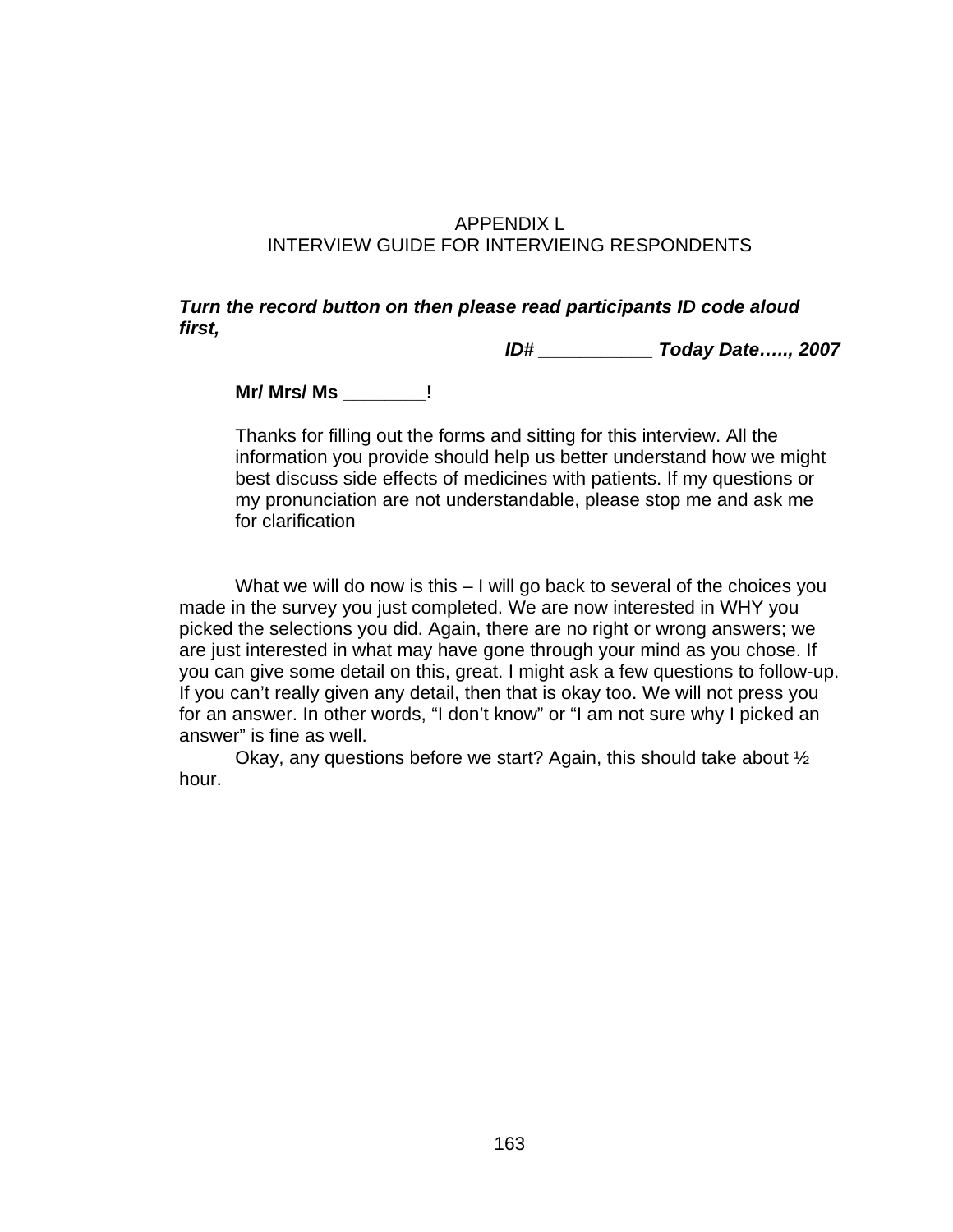## **Question 1: Study 1- Involving Form 6 and 7**

You have answered 3 questions (on scale of 1-100) twice with similar wording – once with no frequency (Form 6), and once with frequency (Form 7).

*\*Exact question to ask subject would be one of these depend on their answers:* 

#### 1. **I see that providing the percentages and frequencies of each side effect changed** [*increase or decrease*] **your answers**.

*Showing them the Form 7 Q 5, 6, 7* ~ compare with Form 6 *Q 1, 2, 3*

## **I see increase in likelihood of taking drug ….**

**I see decrease in likelihood of taking drug ….** 

Can you tell me why? I mean what made you change your answer?

## *OR*

#### **1. I see that providing the percentages and frequencies of each side effect did not change your answer**

## *Showing them the Form 7 Q 5, 6, 7* ~ compare with Form 6 *Q 1, 2, 3* **I don't see any increase or decrease in likelihood of taking these drugs,**

Can you tell me why?

| <b>Participant Instructions for Experiment 1</b><br>First 1/2 of Subjects<br>Mild Headache Scenario without Side Effect Frequency                                                                          | <b>Participant Instructions for Experiment 1</b><br>First 1/2 of Subjects<br>Mild Headache Scenario with Side Effect Frequency                                                                             |
|------------------------------------------------------------------------------------------------------------------------------------------------------------------------------------------------------------|------------------------------------------------------------------------------------------------------------------------------------------------------------------------------------------------------------|
| Given what you just read about the 3 agents for headaches,<br>how likely is it that you would take each drug? For this,<br>please draw a line across any point on the scale that reflects<br>your opinion. | Given what you just read about the 3 agents for headaches,<br>how likely is it that you would take each drug? For this,<br>please draw a line across any point on the scale that reflects<br>your opinion. |
| How likely is it that you would take Drug $\hat{X}$ ?                                                                                                                                                      | How likely is it that you would take Drug $X$ ?                                                                                                                                                            |
| Very<br>Very<br>Unlikely<br>Likely                                                                                                                                                                         | Very<br>Very<br>Unlikely<br>Likely                                                                                                                                                                         |
| How likely is it that you would take Drug Y?                                                                                                                                                               | How likely is it that you would take Drug Y?                                                                                                                                                               |
| Very<br>Very<br>Unlikely<br>Likely                                                                                                                                                                         | Very<br>Very<br>Unlikely<br>Likely                                                                                                                                                                         |
| How likely is it that you would take Drug Z?                                                                                                                                                               | How likely is it that you would take Drug Z?                                                                                                                                                               |
| Very<br>Very<br>Unlikely<br>Likely                                                                                                                                                                         | Very<br>Very<br>Unlikely<br>Likely                                                                                                                                                                         |
| If you were in a position where you have to decide to use a                                                                                                                                                | If you were in a position where you have to decide to use a<br>painkiller, which one you would take?                                                                                                       |
| painkiller, which one you would take?                                                                                                                                                                      | $\Box$ Drug X<br>$\Box$ Drug Y<br>$\Box$ Drug Z<br>$\square$ None                                                                                                                                          |
| $\Box$ Drug X<br>$\Box$ Drug Y<br>$\Box$ Drug Z<br>$\square$ None                                                                                                                                          |                                                                                                                                                                                                            |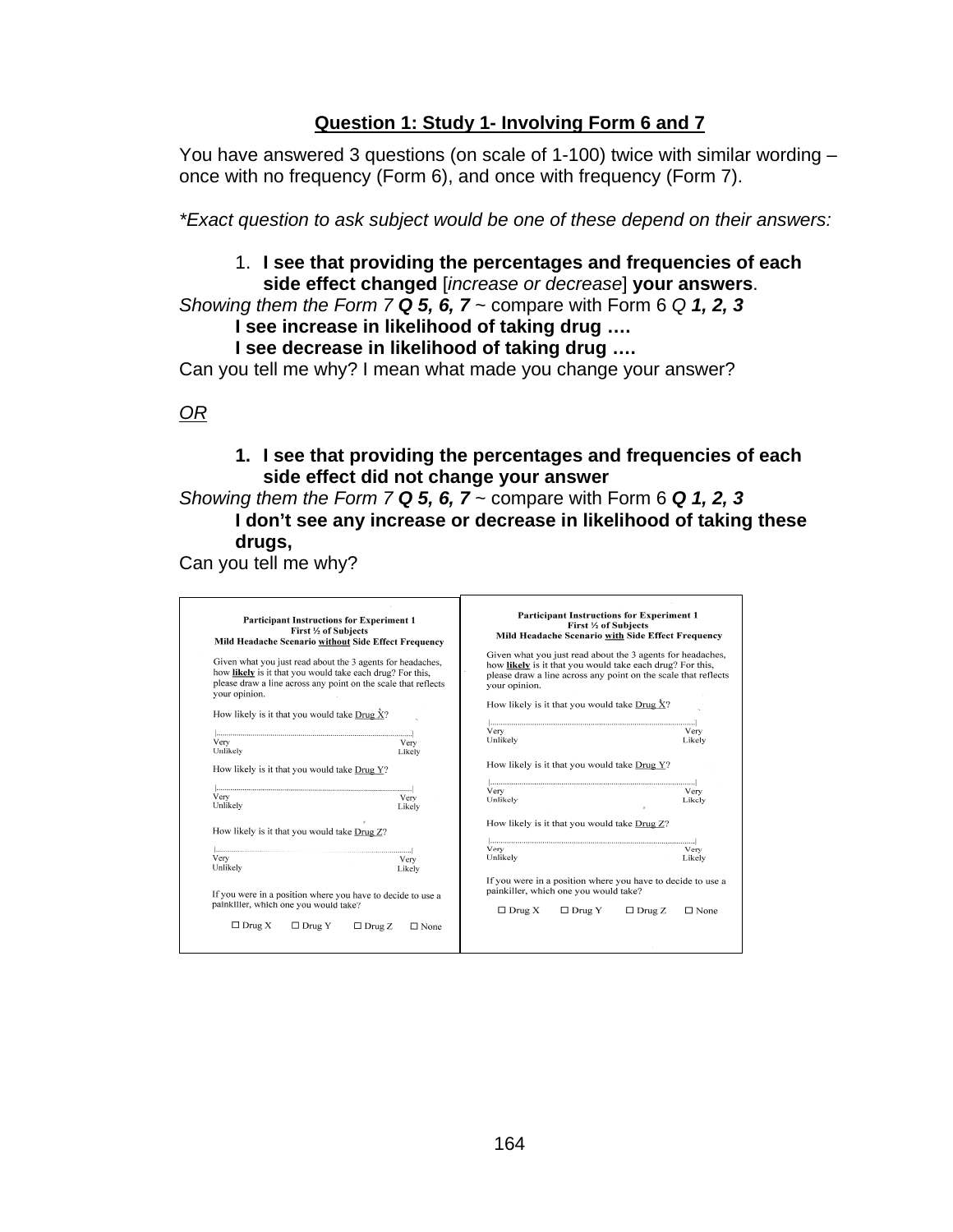## **Question 2 and 3: Study 1, involving Forms 6, 7**

**\****This question will only be asked if their likelihood of one drug [which is on the scale of 1-100] is more than the other two (if there was no difference between their likelihood, no question will be asked)*

|                                                                                                                                                                                                                                                                                                                                            | <b>Participant Instructions for Experiment 1</b>                                                                                                                                                                                                                                                                                                                                                                                      |
|--------------------------------------------------------------------------------------------------------------------------------------------------------------------------------------------------------------------------------------------------------------------------------------------------------------------------------------------|---------------------------------------------------------------------------------------------------------------------------------------------------------------------------------------------------------------------------------------------------------------------------------------------------------------------------------------------------------------------------------------------------------------------------------------|
| 2. For the FIRST version [Form 6]: Why                                                                                                                                                                                                                                                                                                     | First 1/2 of Subjects<br>Mild Headache Scenario without Side Effect Frequency                                                                                                                                                                                                                                                                                                                                                         |
| was your likelihood of taking drug                                                                                                                                                                                                                                                                                                         | Given what you just read about the 3 agents for headaches,                                                                                                                                                                                                                                                                                                                                                                            |
| more than drug $\_\_$ and $\_\$ ?                                                                                                                                                                                                                                                                                                          | how likely is it that you would take each drug? For this,<br>please draw a line across any point on the scale that reflects<br>your opinion.                                                                                                                                                                                                                                                                                          |
| $\mathfrak{S}$ If their answers to the preference                                                                                                                                                                                                                                                                                          | How likely is it that you would take $Drug \hat{X}$ ?                                                                                                                                                                                                                                                                                                                                                                                 |
| question (choosing a drug to take) were                                                                                                                                                                                                                                                                                                    |                                                                                                                                                                                                                                                                                                                                                                                                                                       |
| different, then will be asked why that                                                                                                                                                                                                                                                                                                     | Very<br>Very<br>Unlikely<br>Likely                                                                                                                                                                                                                                                                                                                                                                                                    |
| was the case:                                                                                                                                                                                                                                                                                                                              | How likely is it that you would take Drug Y?                                                                                                                                                                                                                                                                                                                                                                                          |
| I see your likelihood of taking drug _ is                                                                                                                                                                                                                                                                                                  |                                                                                                                                                                                                                                                                                                                                                                                                                                       |
| higher than __ and __.                                                                                                                                                                                                                                                                                                                     | Very<br>Very<br>Unlikely<br>Likely                                                                                                                                                                                                                                                                                                                                                                                                    |
|                                                                                                                                                                                                                                                                                                                                            |                                                                                                                                                                                                                                                                                                                                                                                                                                       |
| Why did you chose drug __ (or none) if                                                                                                                                                                                                                                                                                                     | How likely is it that you would take Drug Z?                                                                                                                                                                                                                                                                                                                                                                                          |
| YOU needed a painkiller?                                                                                                                                                                                                                                                                                                                   | Very<br>Very                                                                                                                                                                                                                                                                                                                                                                                                                          |
|                                                                                                                                                                                                                                                                                                                                            | Unlikely<br>Likely                                                                                                                                                                                                                                                                                                                                                                                                                    |
|                                                                                                                                                                                                                                                                                                                                            | If you were in a position where you have to decide to use a<br>painkiller, which one you would take?                                                                                                                                                                                                                                                                                                                                  |
|                                                                                                                                                                                                                                                                                                                                            | $\Box$ Drug X<br>$\Box$ Drug Y<br>$\Box$ Drug Z<br>$\Box$ None                                                                                                                                                                                                                                                                                                                                                                        |
|                                                                                                                                                                                                                                                                                                                                            |                                                                                                                                                                                                                                                                                                                                                                                                                                       |
| 3. In the SECOND version [Form 7]:<br>Why was your likelihood of taking<br>drug $\Box$ more than drug $\Box$ and $\Box$ ?<br>$\mathfrak{S}$ If their answers toward the preference<br>question (choosing a drug to take) were<br>different, then they will be asked why<br>that was the case:<br>I see your likelihood of taking drug _ is | <b>Participant Instructions for Experiment 1</b><br>First 1/2 of Subjects<br>Mild Headache Scenario with Side Effect Frequency<br>Given what you just read about the 3 agents for headaches,<br>how likely is it that you would take each drug? For this,<br>please draw a line across any point on the scale that reflects<br>your opinion.<br>How likely is it that you would take Drug $X$ ?<br>Very<br>Very<br>Unlikely<br>Likely |
| higher than $\equiv$ and $\equiv$ .<br>Why did you chose drug __ (or none) if<br>YOU needed a painkiller.                                                                                                                                                                                                                                  | How likely is it that you would take Drug Y?<br>Very<br>Very<br>Unlikely<br>Likely<br>How likely is it that you would take Drug Z?                                                                                                                                                                                                                                                                                                    |
|                                                                                                                                                                                                                                                                                                                                            |                                                                                                                                                                                                                                                                                                                                                                                                                                       |
|                                                                                                                                                                                                                                                                                                                                            | Very<br>Very<br>Unlikely<br>Likely                                                                                                                                                                                                                                                                                                                                                                                                    |
|                                                                                                                                                                                                                                                                                                                                            | If you were in a position where you have to decide to use a<br>painkiller, which one you would take?                                                                                                                                                                                                                                                                                                                                  |
|                                                                                                                                                                                                                                                                                                                                            | $\Box$ Drug X<br>$\Box$ Drug Y<br>$\Box$ Drug Z<br>$\square$ None                                                                                                                                                                                                                                                                                                                                                                     |
|                                                                                                                                                                                                                                                                                                                                            |                                                                                                                                                                                                                                                                                                                                                                                                                                       |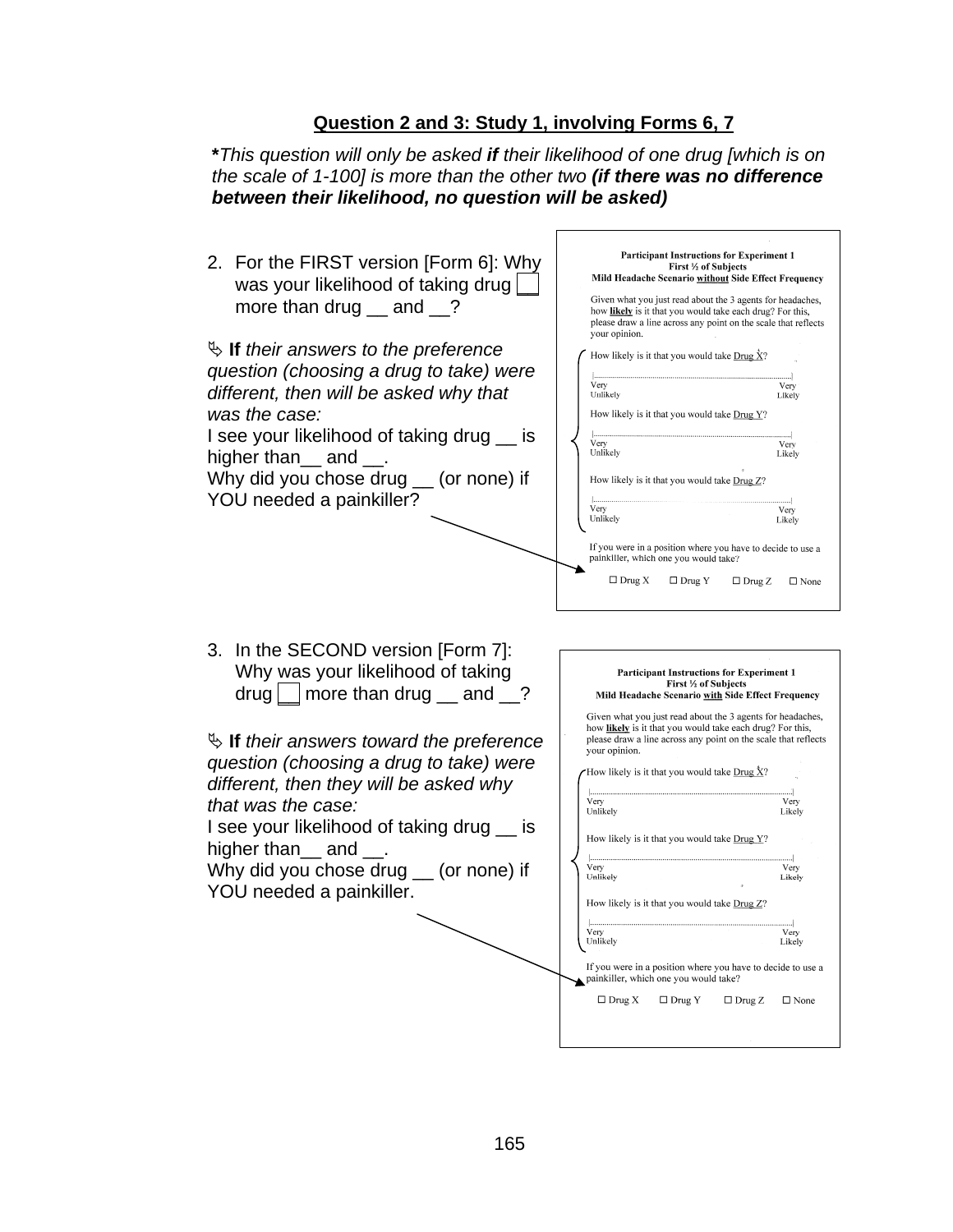## **Question 4 and 5: Involving** *Form 6&7* **(Q4&8) in Study 1**

Mr/Mrs. …. You had a mild/severe headache scenario. We just introduce 3 drugs considering the effectiveness and side effects of them, now may I ask:

- 4. Which aspect do you feel had more influence on your decision to choose drug \_\_ the FIRST time (in Form 6, Q4)?
	- $\Box$  Effectiveness  $\Box$  Side effect information you received

…..IF they choose "None", ask what was the reason?

- 5. Which aspect do you feel had more influence on your decision to choose drug \_\_ the SECOND time (Form 7, Q8)?
	- $\Box$  Effectiveness  $\Box$  Side effects information you received
- …..IF they choose "None", ask what was the reason?

# **Question 6 and 7 involving [Form 1] (does not apply to all)**

ª **If** *they had any previous experience with side effects, answer this (question 8 of Form 1)* 

### *Interviewer Instructions*

- *holding Form 1, show them to the respondent one at a time as reminder, and in the sequence to the questions below*
- 6. As you mentioned in Form 1 (Q8), you had experienced \_\_\_\_\_\_\_\_\_ . Did that fact affect your responses toward not taking any of the drug(s) with this / these side effects?

$$
\underbrace{\Box \, \Upsilon es} \quad \Box \, No
$$

(If answered yes please continue and ask next question)…

7. If any medications – no matter how effective – had this side effect, would you still consider taking it?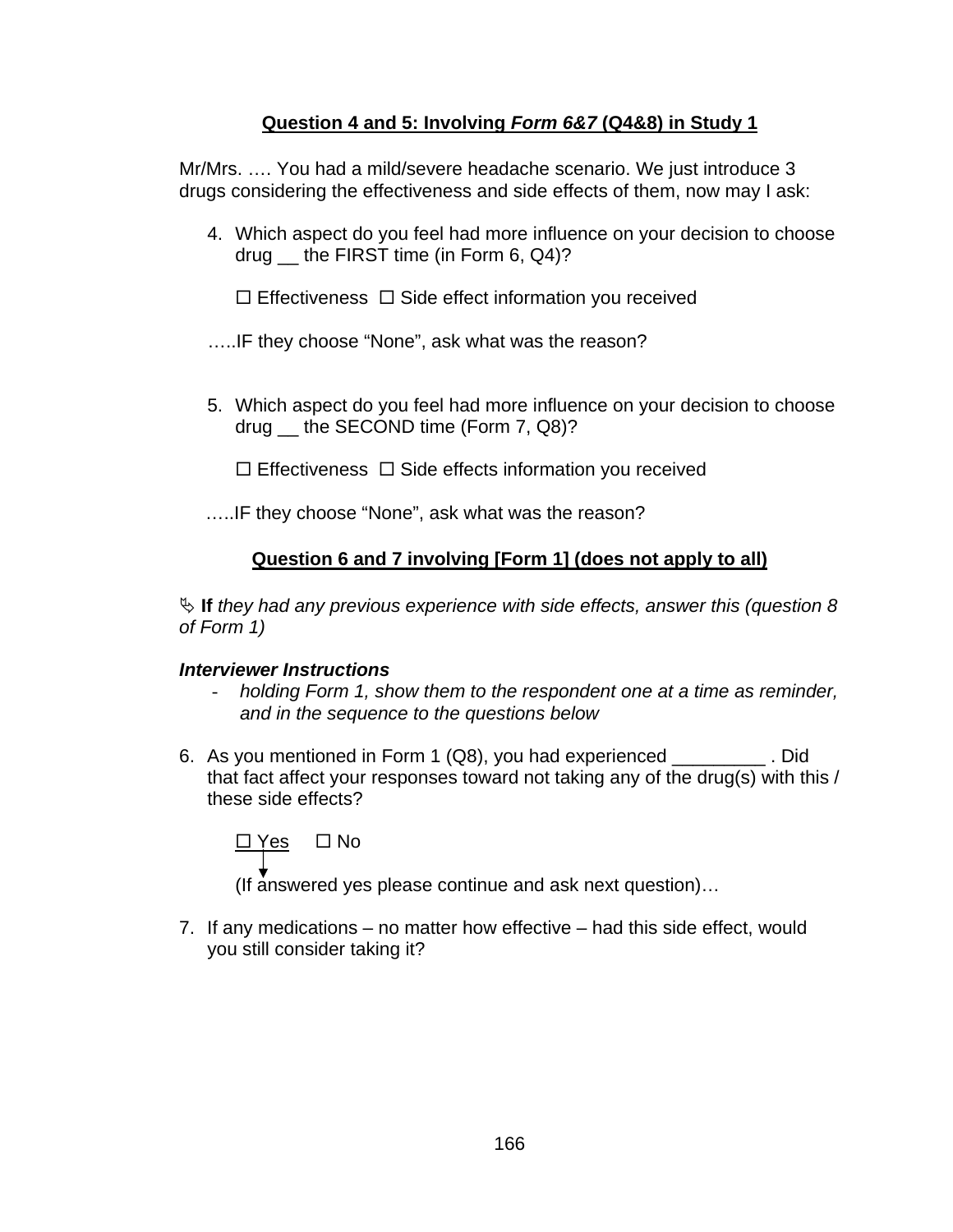#### **Study 1 Comparing Question 9 of Form 8 and Question16 of Form 1**



# **If only the answers to the questions in these two forms differed,**

### **participants will be asked why?**

The exact possible question would be one of these:

- I see in page 21 (Q9) you preferred the first version (a list of possible side effects with no frequency), then may I ask in question 16 (show them their answer) why you picked option 2 which means you liked list of side effects with the frequency of its occurrences?

OR

I see in page 21 (Q9) you preferred the second version (a list of possible side effects with frequency), then may I ask in question 16 (show them their answer) why you picked option 1 which means you liked list of side effects with no frequency of its occurrences?

OR

I see in question 16 you picked no preference then in page 21(Q9) I asked you which version you preferred you chose version \_\_\_. Since both of these questions are quiet similar; May I ask what in this process made you realize that version\_\_\_ is a better option to be presented with?